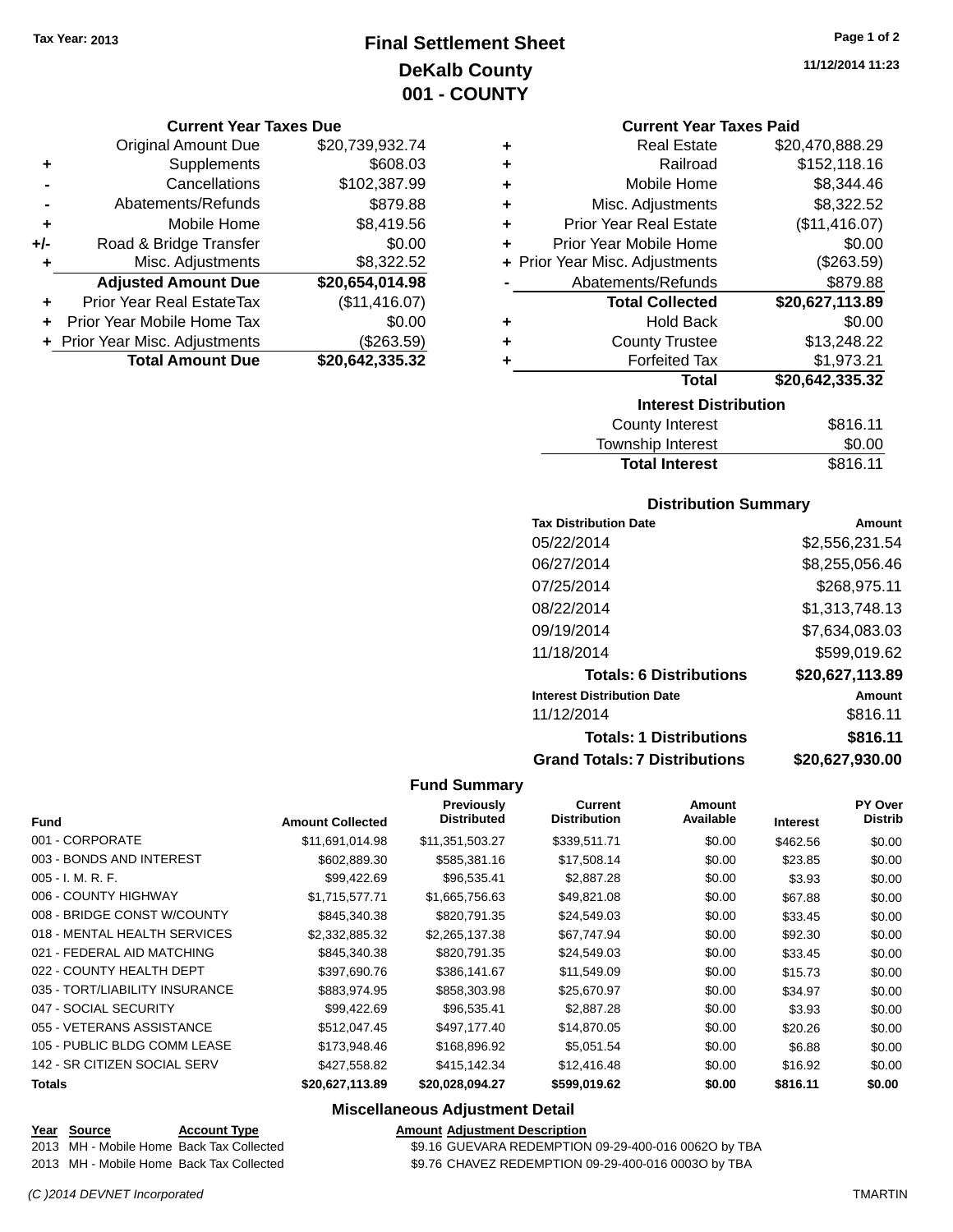## **Final Settlement Sheet Tax Year: 2013 Page 2 of 2 DeKalb County**

| <u>Year Source</u>                       | <b>Account Type</b>                         |            | <b>Amount Adjustment Description</b>  |
|------------------------------------------|---------------------------------------------|------------|---------------------------------------|
| 2013 MH - Mobile Home Back Tax Collected |                                             |            | \$9.76 HERNANDEZ REDEMPTION 09        |
| 2013 RE - Real Estate                    | <b>Back Tax Collected</b>                   |            | \$10.15 VANGUARD HOMES REDEMP         |
| 2013 RE - Real Estate                    | <b>Back Tax Collected</b>                   |            | \$7.77 VANGUARD HOMES REDEMP          |
| 2013 RE - Real Estate                    | <b>Back Tax Collected</b>                   |            | \$41.61 VANGUARD HOMES REDEMP         |
| 2013 RE - Real Estate                    | <b>Back Tax Collected</b>                   |            | \$32.27 DOBSON REDEMPTION 13-15       |
| 2013 RE - Real Estate                    | <b>Back Tax Collected</b>                   |            | \$9.98 STOGSDILL REDEMPTION 06-       |
| 2013 RE - Real Estate                    | <b>Back Tax Collected</b>                   |            | \$1,634.90 LAY REDEMPTION 07-23-155-0 |
| 2013 RE - Real Estate                    | <b>Back Tax Collected</b>                   |            | \$41.95 MANESS REDEMPTION 13-06       |
| 2013 RE - Real Estate                    | <b>Back Tax Collected</b>                   |            | \$1.78 PRIMUS REDEMPTION 19-23-       |
| 2013 RE - Real Estate                    | <b>Back Tax Collected</b>                   |            | \$27.77 MEIER REDEMPTION 06-18-30     |
| 2013 RE - Real Estate                    | <b>Back Tax Collected</b>                   |            | \$28.67 SCAVENGER SALE 13-06-332-     |
| 2013 RE - Real Estate                    | <b>Back Tax Collected</b>                   |            | \$100.22 ENBURG REDEMPTION 13-35      |
| 2013 RE - Real Estate                    | Paymt In Lieu of Tax                        |            | \$111.82 HOUSING AUTHORITY-SUNSE      |
| 2013 RE - Real Estate                    | Paymt In Lieu of Tax                        |            | \$126.44 HOUSING AUTHORITY-SEQUO      |
| 2013 MH - Mobile Home Back Tax Collected |                                             |            | \$6.89 SEAY REDEMPTION 06-33-400      |
| 2013 MH - Mobile Home Back Tax Collected |                                             |            | \$8.18 VAZQUEZ REDEMPTION 06-33       |
| 2013 RE - Real Estate                    | <b>Back Tax Collected</b>                   |            | \$15.87 SCAVENGER SALE 09-17-400-     |
| 2013 RE - Real Estate                    | <b>Back Tax Collected</b>                   |            | \$76.82 JOHNSON REDEMPTION 08-1       |
| 2013 RE - Real Estate                    | Paymt In Lieu of Tax                        |            | \$2,458.63 HOUSING AUTHORITY by TBA   |
| 2013 RE - Real Estate                    | Paymt In Lieu of Tax                        |            | \$2,094.61 HOUSING AUTHORITY by TBA   |
| 2013 MH - Mobile Home Back Tax Collected |                                             |            | \$5.45 Added by TBA                   |
| 2013 RE - Real Estate                    | <b>Back Tax Collected</b>                   |            | \$850.78 SCAVENGER SALE 06-20-400-    |
| 2013 RE - Real Estate                    | <b>Back Tax Collected</b>                   |            | \$19.69 SCAVENGER SALE 08-23-278-     |
| 2013 RE - Real Estate                    | <b>Back Tax Collected</b>                   |            | \$176.38 WASSON REDEMPTION 18-32      |
| 2013 RE - Real Estate                    | <b>Back Tax Collected</b>                   |            | \$0.77 SCAVENGER SALE 09-33-100-      |
| 2013 RE - Real Estate                    | <b>Back Tax Collected</b>                   |            | \$0.47 SCAVENGER SALE 09-28-351-      |
| 2013 RE - Real Estate                    | <b>Back Tax Collected</b>                   |            | \$0.14 SCAVENGER SALE 09-17-328-      |
| 2013 RE - Real Estate                    | <b>Back Tax Collected</b>                   |            | \$0.15 SCAVENGER SALE 09-17-329-      |
| 2013 RE - Real Estate                    | <b>Back Tax Collected</b>                   |            | \$432.15 SCAVENGER SALE 18-33-351-    |
| 2013 RE - Real Estate                    | <b>Back Tax Collected</b>                   |            | \$20.73 SCAVENGER SALE 11-03-126-     |
| 2013 MH - Mobile Home Back Tax Collected |                                             |            | \$6.55 HOUSE REDEMPTION 06-33-4       |
|                                          | 2013 MH - Mobile Home Mobile Home Abatement |            | \$-319.34 2014 EVERGREEN VILLAGE P    |
| Totals 34 entries                        |                                             | \$8.058.93 |                                       |

| Year | <b>Source</b>            | Account Type        | Amount   |
|------|--------------------------|---------------------|----------|
| 2013 | <b>RE</b> - Real Estate  | <b>RE</b> Abatement | \$8.65   |
| 2013 | <b>RE</b> - Real Estate  | <b>RE</b> Abatement | \$7.51   |
| 2013 | RE - Real Estate         | <b>RE</b> Abatement | \$55.32  |
| 2013 | <b>RE</b> - Real Estate  | <b>RE</b> Abatement | \$0.02   |
| 2013 | <b>RE</b> - Real Estate  | <b>RE</b> Abatement | \$12.34  |
| 2013 | <b>RE</b> - Real Estate  | <b>RE</b> Abatement | \$56.07  |
| 2013 | <b>RE</b> - Real Estate  | <b>RE</b> Abatement | \$1.05   |
| 2013 | <b>RE</b> - Real Estate  | <b>RE</b> Abatement | \$1.30   |
| 2013 | <b>RE</b> - Real Estate  | <b>RE</b> Abatement | \$1.74   |
| 2013 | <b>RE</b> - Real Estate  | <b>RE</b> Abatement | \$3.22   |
| 2013 | <b>RE</b> - Real Estate  | <b>RE</b> Abatement | \$0.64   |
| 2013 | <b>RE</b> - Real Estate  | <b>RE</b> Abatement | \$3.91   |
| 2013 | <b>RE</b> - Real Estate  | <b>RE</b> Abatement | \$4.42   |
| 2013 | <b>RE</b> - Real Estate  | <b>RE</b> Abatement | \$478.67 |
| 2013 | <b>RE</b> - Real Estate  | <b>RE</b> Abatement | \$205.46 |
| 2013 | <b>RE</b> - Real Estate  | <b>RE</b> Abatement | \$1.38   |
| 2013 | <b>RE</b> - Real Estate  | <b>RE</b> Abatement | \$5.32   |
| 2013 | RE - Real Estate         | <b>RE</b> Abatement | \$29.16  |
| 2013 | RE - Real Estate         | <b>RE</b> Abatement | \$3.70   |
|      | <b>Totals 19 entries</b> |                     | \$879.88 |
|      |                          |                     |          |

### **Miscellaneous Adjustment Detail Amount Adiustment Description**

| 2013 MH - Mobile Home Back Tax Collected |                                             |                                                 | \$9.76 HERNANDEZ REDEMPTION 09-29-400-016 0078O by TBA       |
|------------------------------------------|---------------------------------------------|-------------------------------------------------|--------------------------------------------------------------|
| 2013 RE - Real Estate                    | <b>Back Tax Collected</b>                   |                                                 | \$10.15 VANGUARD HOMES REDEMPTION 15-14-107-008 by TBA       |
| 2013 RE - Real Estate                    | <b>Back Tax Collected</b>                   |                                                 | \$7.77 VANGUARD HOMES REDEMPTION 15-14-107-007 by TBA        |
| 2013 RE - Real Estate                    | <b>Back Tax Collected</b>                   |                                                 | \$41.61 VANGUARD HOMES REDEMPTION 15-14-102-033 by TBA       |
| 2013 RE - Real Estate                    | <b>Back Tax Collected</b>                   | \$32.27 DOBSON REDEMPTION 13-15-402-010 by TBA  |                                                              |
| 2013 RE - Real Estate                    | <b>Back Tax Collected</b>                   |                                                 | \$9.98 STOGSDILL REDEMPTION 06-32-328-025 by TBA             |
| 2013 RE - Real Estate                    | <b>Back Tax Collected</b>                   | \$1,634.90 LAY REDEMPTION 07-23-155-002 by TBA  |                                                              |
| 2013 RE - Real Estate                    | <b>Back Tax Collected</b>                   | \$41.95 MANESS REDEMPTION 13-06-331-005 by TBA  |                                                              |
| 2013 RE - Real Estate                    | <b>Back Tax Collected</b>                   | \$1.78 PRIMUS REDEMPTION 19-23-397-008 by TBA   |                                                              |
| 2013 RE - Real Estate                    | <b>Back Tax Collected</b>                   | \$27.77 MEIER REDEMPTION 06-18-300-001 by TBA   |                                                              |
| 2013 RE - Real Estate                    | <b>Back Tax Collected</b>                   | \$28.67 SCAVENGER SALE 13-06-332-003 by TBA     |                                                              |
| 2013 RE - Real Estate                    | <b>Back Tax Collected</b>                   | \$100.22 ENBURG REDEMPTION 13-35-201-007 by TBA |                                                              |
| 2013 RE - Real Estate                    | Paymt In Lieu of Tax                        |                                                 | \$111.82 HOUSING AUTHORITY-SUNSET VIEW APTS. by TBA          |
| 2013 RE - Real Estate                    | Paymt In Lieu of Tax                        | \$126.44 HOUSING AUTHORITY-SEQUOYA APTS by TBA  |                                                              |
| 2013 MH - Mobile Home Back Tax Collected |                                             |                                                 | \$6.89 SEAY REDEMPTION 06-33-400-039 0009B by TBA            |
| 2013 MH - Mobile Home Back Tax Collected |                                             |                                                 | \$8.18 VAZQUEZ REDEMPTION 06-33-400-039 0010B by TBA         |
| 2013 RE - Real Estate                    | <b>Back Tax Collected</b>                   | \$15.87 SCAVENGER SALE 09-17-400-010 by TBA     |                                                              |
| 2013 RE - Real Estate                    | <b>Back Tax Collected</b>                   | \$76.82 JOHNSON REDEMPTION 08-10-476-007 by TBA |                                                              |
| 2013 RE - Real Estate                    | Paymt In Lieu of Tax                        | \$2,458.63 HOUSING AUTHORITY by TBA             |                                                              |
| 2013 RE - Real Estate                    | Paymt In Lieu of Tax                        | \$2,094.61 HOUSING AUTHORITY by TBA             |                                                              |
|                                          | 2013 MH - Mobile Home Back Tax Collected    | \$5.45 Added by TBA                             |                                                              |
| 2013 RE - Real Estate                    | <b>Back Tax Collected</b>                   | \$850.78 SCAVENGER SALE 06-20-400-027 by TBA    |                                                              |
| 2013 RE - Real Estate                    | <b>Back Tax Collected</b>                   | \$19.69 SCAVENGER SALE 08-23-278-046 by TBA     |                                                              |
| 2013 RE - Real Estate                    | <b>Back Tax Collected</b>                   | \$176.38 WASSON REDEMPTION 18-32-452-005 by TBA |                                                              |
| 2013 RE - Real Estate                    | <b>Back Tax Collected</b>                   | \$0.77 SCAVENGER SALE 09-33-100-007 by TBA      |                                                              |
| 2013 RE - Real Estate                    | <b>Back Tax Collected</b>                   | \$0.47 SCAVENGER SALE 09-28-351-013 by TBA      |                                                              |
| 2013 RE - Real Estate                    | <b>Back Tax Collected</b>                   | \$0.14 SCAVENGER SALE 09-17-328-001 by TBA      |                                                              |
| 2013 RE - Real Estate                    | <b>Back Tax Collected</b>                   | \$0.15 SCAVENGER SALE 09-17-329-009 by TBA      |                                                              |
| 2013 RE - Real Estate                    | <b>Back Tax Collected</b>                   | \$432.15 SCAVENGER SALE 18-33-351-030 by TBA    |                                                              |
| 2013 RE - Real Estate                    | <b>Back Tax Collected</b>                   | \$20.73 SCAVENGER SALE 11-03-126-010 by TBA     |                                                              |
| 2013 MH - Mobile Home Back Tax Collected |                                             |                                                 | \$6.55 HOUSE REDEMPTION 06-33-400-039-0014D by TBA           |
|                                          | 2013 MH - Mobile Home Mobile Home Abatement |                                                 | \$-319.34 2014 EVERGREEN VILLAGE PRORATED TAX REFUNDS by TBA |
| <b>Totals 34 entries</b>                 |                                             | \$8,058.93                                      |                                                              |

### **Abatement Detail**

#### **<u>Amount Adjustment Description</u>**

| 2013 RE - Real Estate | <b>RE</b> Abatement | \$8.65 PTAB INTEREST REFUND 03-30-276-011 by TBA         |
|-----------------------|---------------------|----------------------------------------------------------|
| 2013 RE - Real Estate | <b>RE</b> Abatement | \$7.51 PTAB INTEREST REFUND 08-12-451-004 by TBA         |
| 2013 RE - Real Estate | <b>RE</b> Abatement | \$55.32 PTAB INTEREST REFUND 08-12-451-005 by TBA        |
| 2013 RE - Real Estate | <b>RE</b> Abatement | \$0.02 PTAB INTEREST REFUND 08-12-451-007 by TBA         |
| 2013 RE - Real Estate | <b>RE</b> Abatement | \$12.34 PTAB INTEREST REFUND 08-12-451-014 by TBA        |
| 2013 RE - Real Estate | <b>RE</b> Abatement | \$56.07 PTAB INTEREST REFUND 15-14-400-041 by TBA        |
| 2013 RE - Real Estate | <b>RE</b> Abatement | \$1.05 PTAB INTEREST REFUND 07-23-332-002 by TBA         |
| 2013 RE - Real Estate | <b>RE</b> Abatement | \$1.30 PTAB INTEREST REFUND 13-15-176-011 by TBA         |
| 2013 RE - Real Estate | <b>RE</b> Abatement | \$1.74 PTAB INTEREST REFUND 15-14-302-006 by TBA         |
| 2013 RE - Real Estate | <b>RE</b> Abatement | \$3.22 PTAB INTEREST REFUND 15-14-302-007 by TBA         |
| 2013 RE - Real Estate | <b>RE</b> Abatement | \$0.64 PTAB INTEREST REFUND 15-15-403-020 by TBA         |
| 2013 RE - Real Estate | <b>RE</b> Abatement | \$3.91 PTAB INTEREST REFUND 19-26-431-010 by TBA         |
| 2013 RE - Real Estate | <b>RE</b> Abatement | \$4.42 PTAB INTEREST REFUND 15-14-302-007 by TBA         |
| 2013 RE - Real Estate | <b>RE</b> Abatement | \$478.67 PTAB INTEREST REFUND 08-25-100-021 by TBA       |
| 2013 RE - Real Estate | <b>RE</b> Abatement | \$205.46 CLARK PRIOR YEAR ABATEMENT 09-17-100-015 by TBA |
| 2013 RE - Real Estate | <b>RE</b> Abatement | \$1.38 PTAB INTEREST REFUND 09-19-100-014 by TBA         |
| 2013 RE - Real Estate | <b>RE</b> Abatement | \$5.32 PTAB INTEREST REFUND 09-19-000-012 by TBA         |
| 2013 RE - Real Estate | <b>RE</b> Abatement | \$29.16 PTAB INTEREST REFUND 19-36-356-001 by TBA        |
| 2013 RE - Real Estate | <b>RE</b> Abatement | \$3.70 PTAB INTEREST REFUND 19-25-358-001 by TBA         |
| Totals 19 entries     |                     | \$879.88                                                 |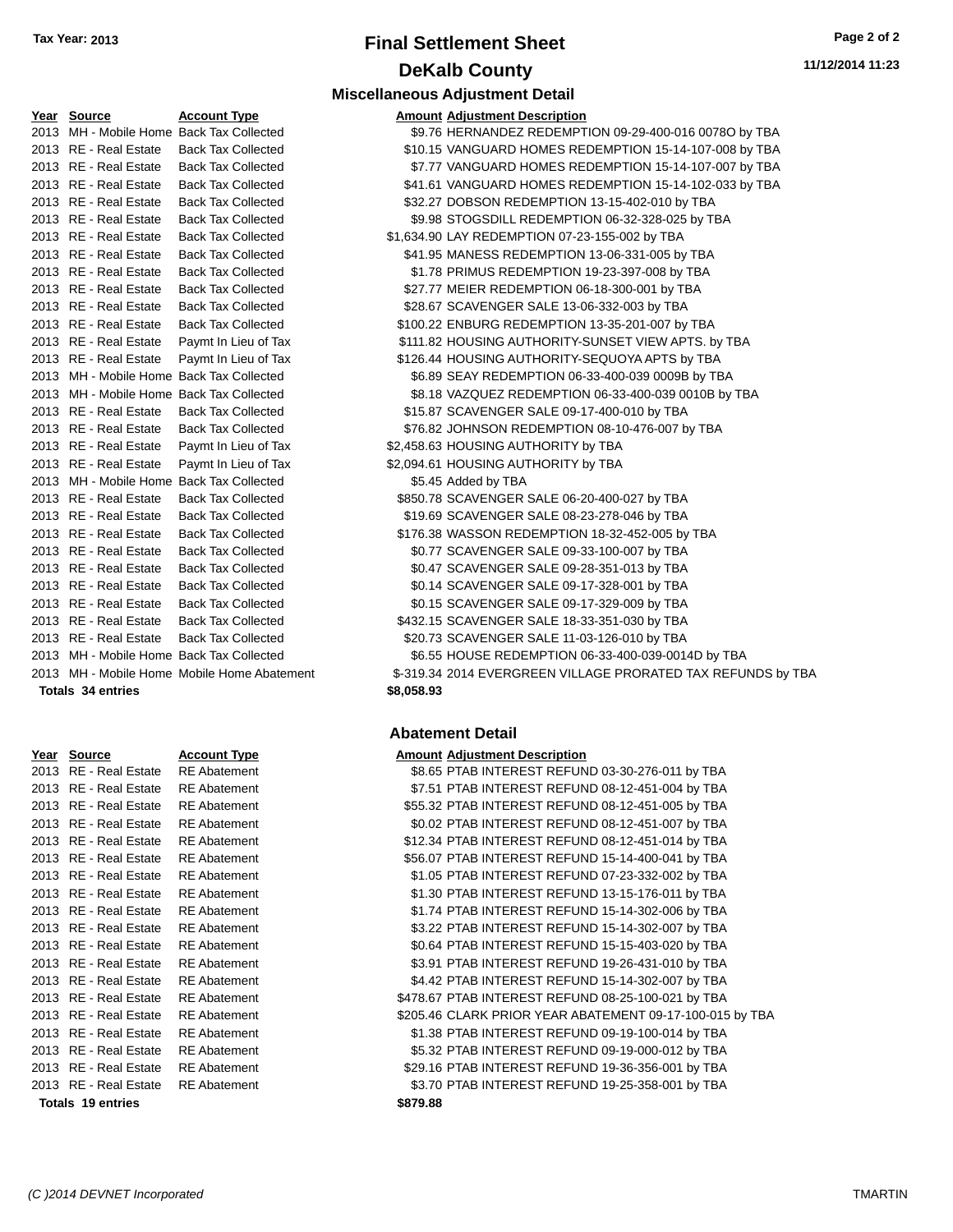### **Final Settlement Sheet Tax Year: 2013 Page 1 of 2 DeKalb County 002 - FOREST PRESERVE**

### **Current Year Taxes Due**

|     | <b>Original Amount Due</b>     | \$1,471,149.89 |
|-----|--------------------------------|----------------|
| ٠   | Supplements                    | \$43.12        |
|     | Cancellations                  | \$1,255.56     |
|     | Abatements/Refunds             | \$62.41        |
| ٠   | Mobile Home                    | \$597.25       |
| +/- | Road & Bridge Transfer         | \$0.00         |
| ٠   | Misc. Adjustments              | \$474.34       |
|     | <b>Adjusted Amount Due</b>     | \$1,470,946.63 |
|     | Prior Year Real EstateTax      | (\$851.12)     |
|     | Prior Year Mobile Home Tax     | \$0.00         |
|     | + Prior Year Misc. Adjustments | (\$18.70)      |
|     | <b>Total Amount Due</b>        | \$1,470,076.81 |

| ٠ | <b>Real Estate</b>             | \$1,458,072.69 |
|---|--------------------------------|----------------|
| ٠ | Railroad                       | \$10,790.44    |
| ٠ | Mobile Home                    | \$591.91       |
| ٠ | Misc. Adjustments              | \$474.34       |
| ٠ | <b>Prior Year Real Estate</b>  | (\$851.12)     |
| ٠ | Prior Year Mobile Home         | \$0.00         |
|   | + Prior Year Misc. Adjustments | (\$18.70)      |
|   | Abatements/Refunds             | \$62.41        |
|   |                                |                |
|   | <b>Total Collected</b>         | \$1,468,997.15 |
| ٠ | <b>Hold Back</b>               | \$0.00         |
| ٠ | <b>County Trustee</b>          | \$939.67       |
| ٠ | <b>Forfeited Tax</b>           | \$139.99       |
|   | <b>Total</b>                   | \$1,470,076.81 |
|   | <b>Interest Distribution</b>   |                |

| County Interest       | \$58.09 |
|-----------------------|---------|
| Township Interest     | \$0.00  |
| <b>Total Interest</b> | \$58.09 |

### **Distribution Summary**

| <b>Tax Distribution Date</b>         | Amount         |
|--------------------------------------|----------------|
| 05/22/2014                           | \$181,191.11   |
| 06/27/2014                           | \$588,541.68   |
| 07/25/2014                           | \$19,121.01    |
| 08/22/2014                           | \$93,184.48    |
| 09/19/2014                           | \$544.471.55   |
| 11/18/2014                           | \$42,487.32    |
| <b>Totals: 6 Distributions</b>       | \$1,468,997.15 |
| <b>Interest Distribution Date</b>    | Amount         |
| 11/12/2014                           | \$58.09        |
| <b>Totals: 1 Distributions</b>       | \$58.09        |
| <b>Grand Totals: 7 Distributions</b> | \$1.469.055.24 |

### **Fund Summary**

| <b>Fund</b>                                  | <b>Amount Collected</b> | <b>Previously</b><br><b>Distributed</b> | Current<br><b>Distribution</b> | Amount<br>Available | <b>Interest</b> | <b>PY Over</b><br><b>Distrib</b> |
|----------------------------------------------|-------------------------|-----------------------------------------|--------------------------------|---------------------|-----------------|----------------------------------|
| 001 - CORPORATE                              | \$1,034,384.10          | \$1,004,466.93                          | \$29.917.17                    | \$0.00              | \$40.90         | \$0.00                           |
| 005 - I. M. R. F.                            | \$334.622.85            | \$324,944.67                            | \$9,678.18                     | \$0.00              | \$13.23         | \$0.00                           |
| 035 - TORT JUDGEMENTS/LIABILITY<br>INSURANCE | \$74.992.30             | \$72,823,33                             | \$2,168.97                     | \$0.00              | \$2.97          | \$0.00                           |
| 047 - SOCIAL SECURITY                        | \$24.997.90             | \$24.274.90                             | \$723.00                       | \$0.00              | \$0.99          | \$0.00                           |
| Totals                                       | \$1,468,997.15          | \$1,426,509.83                          | \$42,487.32                    | \$0.00              | \$58.09         | \$0.00                           |

### **Miscellaneous Adjustment Detail**

| <u>Year Source</u>    | <b>Account Type</b>                      | <b>Amount Adjustment Description</b>                   |
|-----------------------|------------------------------------------|--------------------------------------------------------|
|                       | 2013 MH - Mobile Home Back Tax Collected | \$0.65 GUEVARA REDEMPTION 09-29-400-016 0062O by TBA   |
|                       | 2013 MH - Mobile Home Back Tax Collected | \$0.69 CHAVEZ REDEMPTION 09-29-400-016 0003O by TBA    |
|                       | 2013 MH - Mobile Home Back Tax Collected | \$0.69 HERNANDEZ REDEMPTION 09-29-400-016 0078O by TBA |
|                       | 2013 RE - Real Estate Back Tax Collected | \$0.72 VANGUARD HOMES REDEMPTION 15-14-107-008 by TBA  |
|                       | 2013 RE - Real Estate Back Tax Collected | \$0.55 VANGUARD HOMES REDEMPTION 15-14-107-007 by TBA  |
| 2013 RE - Real Estate | <b>Back Tax Collected</b>                | \$2.95 VANGUARD HOMES REDEMPTION 15-14-102-033 by TBA  |
| 2013 RE - Real Estate | <b>Back Tax Collected</b>                | \$2.29 DOBSON REDEMPTION 13-15-402-010 by TBA          |
| 2013 RE - Real Estate | <b>Back Tax Collected</b>                | \$0.71 STOGSDILL REDEMPTION 06-32-328-025 by TBA       |
| 2013 RE - Real Estate | <b>Back Tax Collected</b>                | \$0.00 LAY REDEMPTION 07-23-155-002 by TBA             |
| 2013 RE - Real Estate | <b>Back Tax Collected</b>                | \$2.97 MANESS REDEMPTION 13-06-331-005 by TBA          |
| 2013 RE - Real Estate | <b>Back Tax Collected</b>                | \$0.12 PRIMUS REDEMPTION 19-23-397-008 by TBA          |

**11/12/2014 11:23**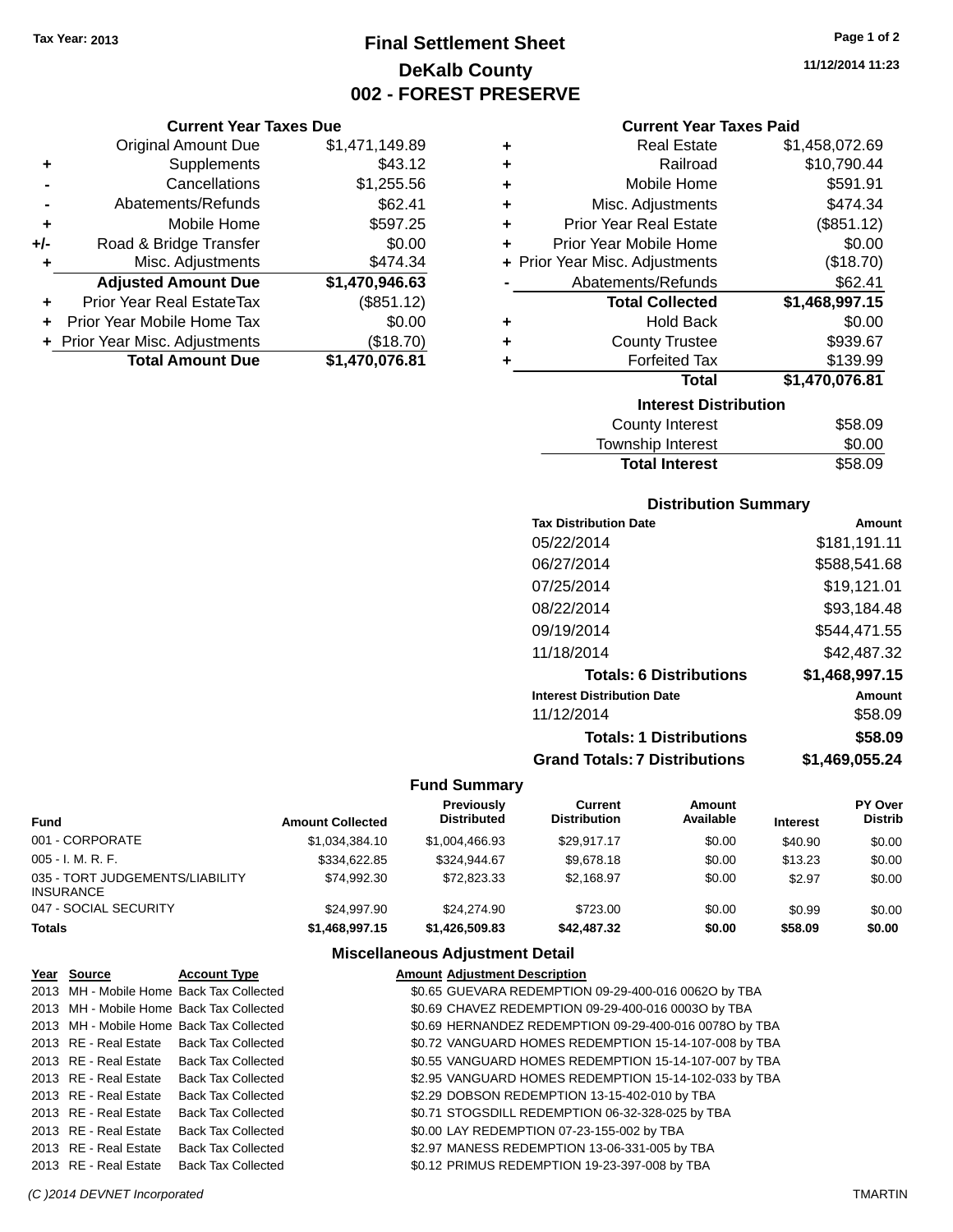## **Final Settlement Sheet Tax Year: 2013 Page 2 of 2 DeKalb County**

**11/12/2014 11:23**

| Year Source                              | <b>Account Type</b>                         |          | <b>Amount Adjustment Description</b>                |
|------------------------------------------|---------------------------------------------|----------|-----------------------------------------------------|
| 2013 RE - Real Estate                    | <b>Back Tax Collected</b>                   |          | \$1.97 MEIER REDEMPTION 06-18-300-001 by TBA        |
| 2013 RE - Real Estate                    | <b>Back Tax Collected</b>                   |          | \$2.03 SCAVENGER SALE 13-06-332-003 by TBA          |
| 2013 RE - Real Estate                    | <b>Back Tax Collected</b>                   |          | \$7.11 ENBURG REDEMPTION 13-35-201-007 by TBA       |
| 2013 RE - Real Estate                    | Paymt In Lieu of Tax                        |          | \$7.93 HOUSING AUTHORITY-SUNSET VIEW APTS. by TBA   |
| 2013 RE - Real Estate                    | Paymt In Lieu of Tax                        |          | \$8.97 HOUSING AUTHORITY-SEQUOYA APTS by TBA        |
| 2013 MH - Mobile Home Back Tax Collected |                                             |          | \$0.49 SEAY REDEMPTION 06-33-400-039 0009B by TBA   |
| 2013 MH - Mobile Home Back Tax Collected |                                             |          | \$0.58 VAZQUEZ REDEMPTION 06-33-400-039 0010B by TB |
| 2013 RE - Real Estate                    | <b>Back Tax Collected</b>                   |          | \$1.13 SCAVENGER SALE 09-17-400-010 by TBA          |
| 2013 RE - Real Estate                    | <b>Back Tax Collected</b>                   |          | \$5.45 JOHNSON REDEMPTION 08-10-476-007 by TBA      |
| 2013 RE - Real Estate                    | Paymt In Lieu of Tax                        |          | \$174.39 HOUSING AUTHORITY by TBA                   |
| 2013 RE - Real Estate                    | Paymt In Lieu of Tax                        |          | \$148.57 HOUSING AUTHORITY by TBA                   |
| 2013 MH - Mobile Home Back Tax Collected |                                             |          | \$0.39 Added by TBA                                 |
| 2013 RE - Real Estate                    | <b>Back Tax Collected</b>                   |          | \$60.35 SCAVENGER SALE 06-20-400-027 by TBA         |
| 2013 RE - Real Estate                    | <b>Back Tax Collected</b>                   |          | \$1.40 SCAVENGER SALE 08-23-278-046 by TBA          |
| 2013 RE - Real Estate                    | <b>Back Tax Collected</b>                   |          | \$12.51 WASSON REDEMPTION 18-32-452-005 by TBA      |
| 2013 RE - Real Estate                    | <b>Back Tax Collected</b>                   |          | \$0.05 SCAVENGER SALE 09-33-100-007 by TBA          |
| 2013 RE - Real Estate                    | <b>Back Tax Collected</b>                   |          | \$0.03 SCAVENGER SALE 09-28-351-013 by TBA          |
| 2013 RE - Real Estate                    | <b>Back Tax Collected</b>                   |          | \$0.01 SCAVENGER SALE 09-17-328-001 by TBA          |
| 2013 RE - Real Estate                    | <b>Back Tax Collected</b>                   |          | \$0.01 SCAVENGER SALE 09-17-329-009 by TBA          |
| 2013 RE - Real Estate                    | <b>Back Tax Collected</b>                   |          | \$30.65 SCAVENGER SALE 18-33-351-030 by TBA         |
| 2013 RE - Real Estate                    | <b>Back Tax Collected</b>                   |          | \$1.47 SCAVENGER SALE 11-03-126-010 by TBA          |
| 2013 MH - Mobile Home Back Tax Collected |                                             |          | \$0.46 HOUSE REDEMPTION 06-33-400-039-0014D by TBA  |
|                                          | 2013 MH - Mobile Home Mobile Home Abatement |          | \$-22.65 2014 EVERGREEN VILLAGE PRORATED TAX REFUI  |
| <b>Totals 34 entries</b>                 |                                             | \$455.64 |                                                     |

| Year | Source                  | <b>Account Typ</b> |
|------|-------------------------|--------------------|
| 2013 | RE - Real Estate        | <b>RE Abatemer</b> |
| 2013 | RE - Real Estate        | RE Abatemer        |
| 2013 | RE - Real Estate        | <b>RE Abatemer</b> |
| 2013 | <b>RE</b> - Real Estate | <b>RE Abatemer</b> |
| 2013 | <b>RE</b> - Real Estate | RE Abatemer        |
| 2013 | RE - Real Estate        | <b>RE Abatemer</b> |
| 2013 | <b>RE</b> - Real Estate | <b>RE Abatemer</b> |
| 2013 | RE - Real Estate        | <b>RE Abatemer</b> |
| 2013 | <b>RE</b> - Real Estate | <b>RE Abatemer</b> |
| 2013 | RE - Real Estate        | RE Abatemer        |
| 2013 | <b>RE</b> - Real Estate | <b>RE Abatemer</b> |
| 2013 | RE - Real Estate        | <b>RE Abatemer</b> |
| 2013 | RE - Real Estate        | <b>RE Abatemer</b> |
| 2013 | <b>RE</b> - Real Estate | <b>RE Abatemer</b> |
| 2013 | <b>RE</b> - Real Estate | <b>RE Abatemer</b> |
| 2013 | RE - Real Estate        | <b>RE Abatemer</b> |
| 2013 | <b>RE</b> - Real Estate | <b>RE Abatemer</b> |
| 2013 | <b>RE</b> - Real Estate | <b>RE Abatemer</b> |
| 2013 | <b>RE</b> - Real Estate | <b>RE Abatemer</b> |
|      |                         |                    |

### **Totals 19 entries \$62.41**

|                       |                                             | <b>Miscellaneous Adjustment Detail</b>               |
|-----------------------|---------------------------------------------|------------------------------------------------------|
| Year Source           | <b>Account Type</b>                         | <b>Amount Adjustment Description</b>                 |
| 2013 RE - Real Estate | <b>Back Tax Collected</b>                   | \$1.97 MEIER REDEMPTION 06-18-300-001 by TBA         |
| 2013 RE - Real Estate | Back Tax Collected                          | \$2.03 SCAVENGER SALE 13-06-332-003 by TBA           |
| 2013 RE - Real Estate | <b>Back Tax Collected</b>                   | \$7.11 ENBURG REDEMPTION 13-35-201-007 by TBA        |
|                       | 2013 RE - Real Estate  Paymt In Lieu of Tax | \$7.93 HOUSING AUTHORITY-SUNSET VIEW APTS. by TBA    |
|                       | 2013 RE - Real Estate Paymt In Lieu of Tax  | \$8.97 HOUSING AUTHORITY-SEQUOYA APTS by TBA         |
|                       | 2013 MH - Mobile Home Back Tax Collected    | \$0.49 SEAY REDEMPTION 06-33-400-039 0009B by TBA    |
|                       | 2013 MH - Mobile Home Back Tax Collected    | \$0.58 VAZQUEZ REDEMPTION 06-33-400-039 0010B by TBA |
|                       | 2013 RE - Real Estate Back Tax Collected    | \$1.13 SCAVENGER SALE 09-17-400-010 by TBA           |
|                       | 2013 RE - Real Estate Back Tax Collected    | \$5.45 JOHNSON REDEMPTION 08-10-476-007 by TBA       |

\$174.39 HOUSING AUTHORITY by TBA \$148.57 HOUSING AUTHORITY by TBA \$0.39 Added by TBA \$60.35 SCAVENGER SALE 06-20-400-027 by TBA \$1.40 SCAVENGER SALE 08-23-278-046 by TBA \$12.51 WASSON REDEMPTION 18-32-452-005 by TBA \$0.05 SCAVENGER SALE 09-33-100-007 by TBA \$0.03 SCAVENGER SALE 09-28-351-013 by TBA \$0.01 SCAVENGER SALE 09-17-328-001 by TBA \$0.01 SCAVENGER SALE 09-17-329-009 by TBA \$30.65 SCAVENGER SALE 18-33-351-030 by TBA \$1.47 SCAVENGER SALE 11-03-126-010 by TBA \$0.46 HOUSE REDEMPTION 06-33-400-039-0014D by TBA 1t - \$-22.65 2014 EVERGREEN VILLAGE PRORATED TAX REFUNDS by TBA

#### **Totals 34 entries \$455.64**

#### **Abatement Detail**

### **PEREFIGEE ACCOUNTER ACCOUNTER ACCOUNT** Adjustment Description

| $\cdots$ | <u>sourve</u>         | AVVVUIL TYPY        | AMOUN AUJUSTINGIN DOSSI IPNON                           |
|----------|-----------------------|---------------------|---------------------------------------------------------|
|          | 2013 RE - Real Estate | <b>RE</b> Abatement | \$0.61 PTAB INTEREST REFUND 03-30-276-011 by TBA        |
|          | 2013 RE - Real Estate | <b>RE</b> Abatement | \$0.53 PTAB INTEREST REFUND 08-12-451-004 by TBA        |
|          | 2013 RE - Real Estate | <b>RE</b> Abatement | \$3.92 PTAB INTEREST REFUND 08-12-451-005 by TBA        |
|          | 2013 RE - Real Estate | <b>RE</b> Abatement | \$0.00 PTAB INTEREST REFUND 08-12-451-007 by TBA        |
|          | 2013 RE - Real Estate | <b>RE</b> Abatement | \$0.88 PTAB INTEREST REFUND 08-12-451-014 by TBA        |
|          | 2013 RE - Real Estate | <b>RE</b> Abatement | \$3.98 PTAB INTEREST REFUND 15-14-400-041 by TBA        |
|          | 2013 RE - Real Estate | <b>RE</b> Abatement | \$0.08 PTAB INTEREST REFUND 07-23-332-002 by TBA        |
|          | 2013 RE - Real Estate | <b>RE</b> Abatement | \$0.09 PTAB INTEREST REFUND 13-15-176-011 by TBA        |
|          | 2013 RE - Real Estate | <b>RE</b> Abatement | \$0.12 PTAB INTEREST REFUND 15-14-302-006 by TBA        |
|          | 2013 RE - Real Estate | <b>RE</b> Abatement | \$0.23 PTAB INTEREST REFUND 15-14-302-007 by TBA        |
|          | 2013 RE - Real Estate | <b>RE</b> Abatement | \$0.05 PTAB INTEREST REFUND 15-15-403-020 by TBA        |
|          | 2013 RE - Real Estate | <b>RE</b> Abatement | \$0.28 PTAB INTEREST REFUND 19-26-431-010 by TBA        |
|          | 2013 RE - Real Estate | <b>RE</b> Abatement | \$0.31 PTAB INTEREST REFUND 15-14-302-007 by TBA        |
|          | 2013 RE - Real Estate | <b>RE</b> Abatement | \$33.95 PTAB INTEREST REFUND 08-25-100-021 by TBA       |
|          | 2013 RE - Real Estate | <b>RE</b> Abatement | \$14.57 CLARK PRIOR YEAR ABATEMENT 09-17-100-015 by TBA |
|          | 2013 RE - Real Estate | <b>RE</b> Abatement | \$0.10 PTAB INTEREST REFUND 09-19-100-014 by TBA        |
|          | 2013 RE - Real Estate | <b>RE</b> Abatement | \$0.38 PTAB INTEREST REFUND 09-19-000-012 by TBA        |
|          | 2013 RE - Real Estate | <b>RE</b> Abatement | \$2.07 PTAB INTEREST REFUND 19-36-356-001 by TBA        |
|          | 2013 RE - Real Estate | <b>RE</b> Abatement | \$0.26 PTAB INTEREST REFUND 19-25-358-001 by TBA        |
|          | Totals 19 entries     |                     | <b>\$62.41</b>                                          |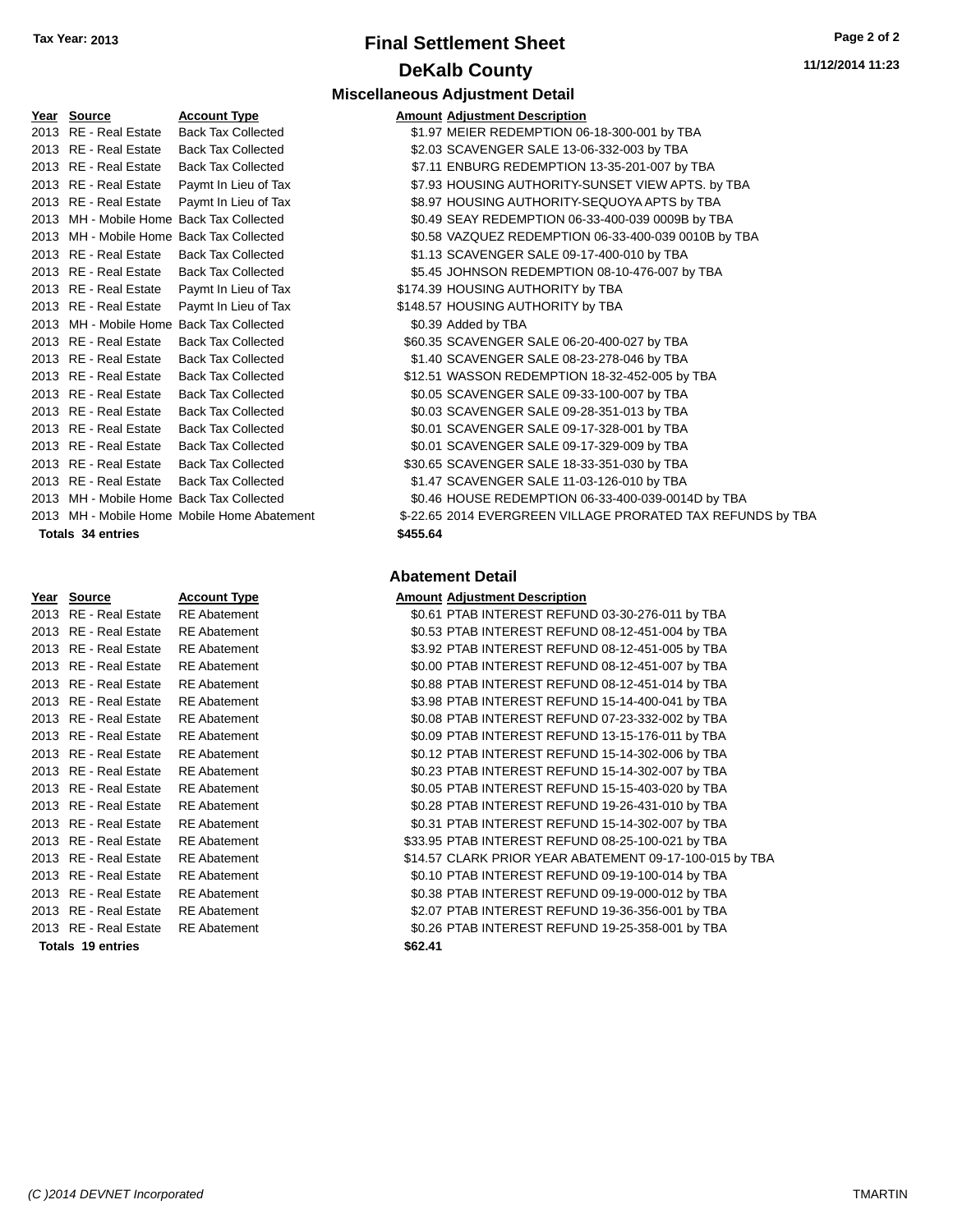### **Final Settlement Sheet Tax Year: 2013 Page 1 of 1 DeKalb County 003 - AFTON TOWNSHIP**

**11/12/2014 11:23**

|       | <b>Original Amount Due</b>       | \$73,996.98 |
|-------|----------------------------------|-------------|
| ٠     | Supplements                      | \$0.00      |
|       | Cancellations                    | \$59.89     |
|       | Abatements/Refunds               | \$0.00      |
| ٠     | Mobile Home                      | \$2.78      |
| $+/-$ | Road & Bridge Transfer           | \$0.00      |
| ٠     | Misc. Adjustments                | \$3.67      |
|       | <b>Adjusted Amount Due</b>       | \$73,943.54 |
|       | <b>Prior Year Real EstateTax</b> | \$0.00      |
|       | Prior Year Mobile Home Tax       | \$0.00      |
|       | + Prior Year Misc. Adjustments   | \$0.00      |
|       | <b>Total Amount Due</b>          | \$73.943.54 |

| <b>Current Year Taxes Paid</b> |  |  |  |
|--------------------------------|--|--|--|
|--------------------------------|--|--|--|

| ٠ | Real Estate                    | \$72,383.72 |
|---|--------------------------------|-------------|
| ÷ | Railroad                       | \$1,495.18  |
| ÷ | Mobile Home                    | \$2.78      |
| ÷ | Misc. Adjustments              | \$3.67      |
| ÷ | <b>Prior Year Real Estate</b>  | \$0.00      |
| ٠ | Prior Year Mobile Home         | \$0.00      |
|   | + Prior Year Misc. Adjustments | \$0.00      |
|   | Abatements/Refunds             | \$0.00      |
|   | <b>Total Collected</b>         | \$73,885.35 |
| ٠ | <b>Hold Back</b>               | \$0.00      |
| ٠ | <b>County Trustee</b>          | \$58.19     |
| ٠ | <b>Forfeited Tax</b>           | \$0.00      |
|   | <b>Total</b>                   | \$73,943.54 |
|   | <b>Interest Distribution</b>   |             |
|   | <b>County Interest</b>         | \$2.92      |
|   | Township Interest              | \$0.00      |
|   | <b>Total Interest</b>          | \$2.92      |

| <b>Distribution Summary</b> |  |
|-----------------------------|--|

| Amount      |
|-------------|
| \$5,481.92  |
| \$34,768.99 |
| \$781.73    |
| \$6,581.24  |
| \$25.037.97 |
| \$1.233.50  |
| \$73,885.35 |
| Amount      |
| \$2.92      |
| \$2.92      |
| \$73,888.27 |
|             |

### **Fund Summary**

|                                                     |                         | <b>Previously</b>  | Current             | Amount    |                 | <b>PY Over</b> |
|-----------------------------------------------------|-------------------------|--------------------|---------------------|-----------|-----------------|----------------|
| <b>Fund</b>                                         | <b>Amount Collected</b> | <b>Distributed</b> | <b>Distribution</b> | Available | <b>Interest</b> | <b>Distrib</b> |
| 001 - CORPORATE                                     | \$56,949.80             | \$55,999.04        | \$950.76            | \$0.00    | \$2.24          | \$0.00         |
| $005 - I. M. R. F.$                                 | \$6,490.68              | \$6,382.31         | \$108.37            | \$0.00    | \$0.26          | \$0.00         |
| 027 - AUDIT                                         | \$750.53                | \$737.99           | \$12.54             | \$0.00    | \$0.03          | \$0.00         |
| 035 - TORT JUDGEMENTS/LIABILITY<br><b>INSURANCE</b> | \$2,998.63              | \$2,948.57         | \$50.06             | \$0.00    | \$0.12          | \$0.00         |
| 047 - SOCIAL SECURITY                               | \$5,993.80              | \$5,893.75         | \$100.05            | \$0.00    | \$0.24          | \$0.00         |
| 054 - GENERAL ASSISTANCE                            | \$701.91                | \$690.19           | \$11.72             | \$0.00    | \$0.03          | \$0.00         |
| <b>Totals</b>                                       | \$73,885,35             | \$72.651.85        | \$1,233,50          | \$0.00    | \$2.92          | \$0.00         |

### **Miscellaneous Adjustment Detail**

| Year Source           | <b>Account Type</b> | <b>Amount Adjustment Description</b>       |
|-----------------------|---------------------|--------------------------------------------|
| 2013 RE - Real Estate | Back Tax Collected  | \$3.67 SCAVENGER SALE 11-03-126-010 by TBA |
| Totals 1 entries      |                     | \$3.67                                     |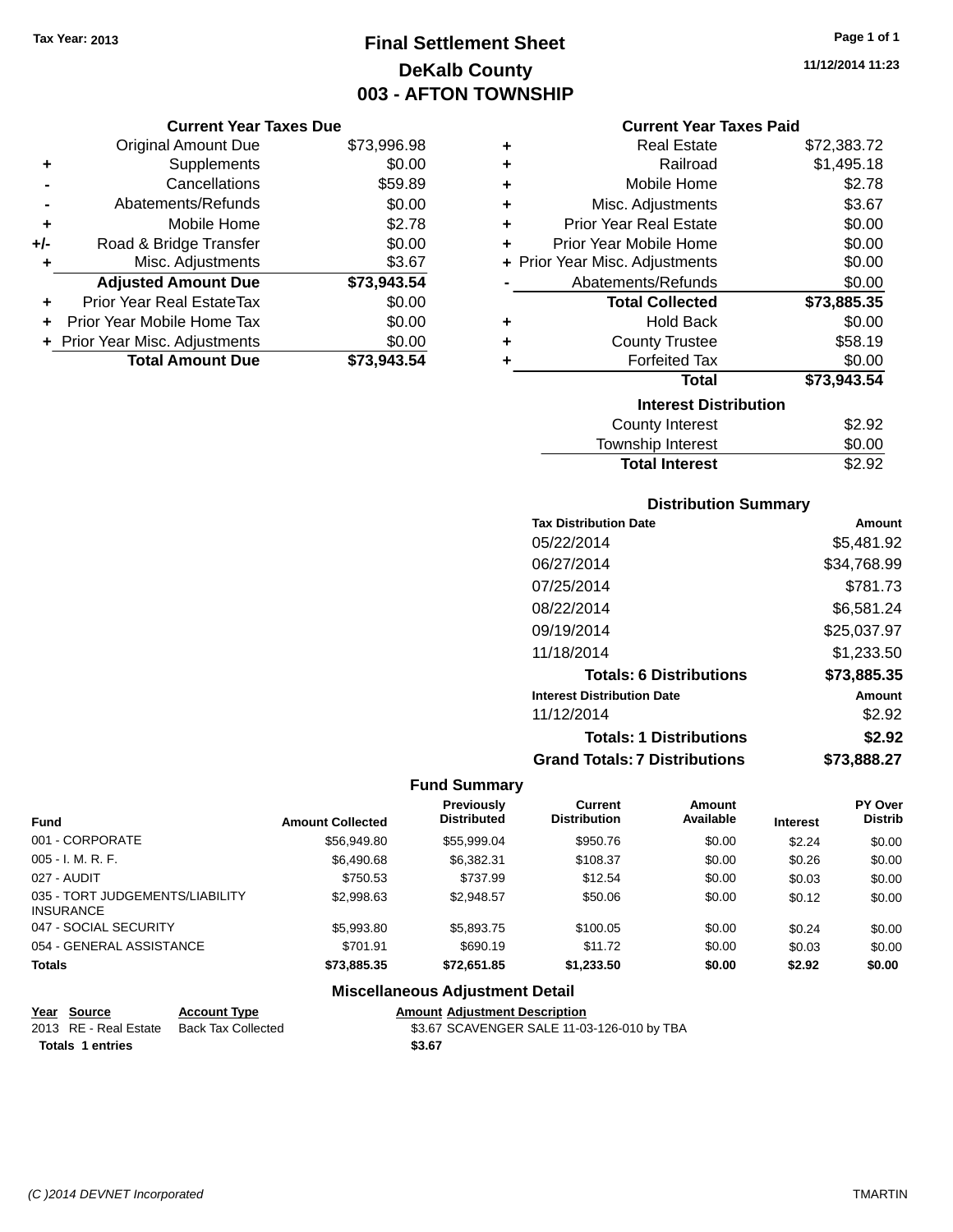### **Final Settlement Sheet Tax Year: 2013 Page 1 of 1 DeKalb County 004 - AFTON ROAD & BRIDGE**

**11/12/2014 11:23**

|               | <b>Current Year Taxes Due</b>                      |                            |                                         |                                             | <b>Current Year Taxes Paid</b> |              |                    |
|---------------|----------------------------------------------------|----------------------------|-----------------------------------------|---------------------------------------------|--------------------------------|--------------|--------------------|
|               | <b>Original Amount Due</b>                         | \$306,333.88               | ٠                                       |                                             | <b>Real Estate</b>             |              | \$283,257.85       |
|               | Supplements                                        |                            | \$0.00<br>٠                             |                                             | Railroad                       |              | \$6,189.76         |
|               | Cancellations                                      | \$247.91                   | ٠                                       |                                             | Mobile Home                    |              | \$11.50            |
|               | Abatements/Refunds                                 |                            | \$0.00<br>٠                             |                                             | Misc. Adjustments              |              | \$15.19            |
| ٠             | Mobile Home                                        | \$11.50                    | ٠                                       | <b>Prior Year Real Estate</b>               |                                |              | \$0.00             |
| +/-           | Road & Bridge Transfer                             | (\$16,397.48)              | ٠                                       | Prior Year Mobile Home                      |                                |              | \$0.00             |
|               | Misc. Adjustments                                  | \$15.19                    |                                         | + Prior Year Misc. Adjustments              |                                |              | \$0.00             |
|               | <b>Adjusted Amount Due</b>                         | \$289,715.18               |                                         | Abatements/Refunds                          |                                |              | \$0.00             |
|               | Prior Year Real EstateTax                          |                            | \$0.00                                  |                                             | <b>Total Collected</b>         |              | \$289,474.30       |
|               | Prior Year Mobile Home Tax                         |                            | \$0.00<br>٠                             |                                             | <b>Hold Back</b>               |              | \$0.00             |
|               | Prior Year Misc. Adjustments                       |                            | \$0.00<br>٠                             |                                             | <b>County Trustee</b>          |              | \$240.88           |
|               | <b>Total Amount Due</b>                            | \$289,715.18               | ٠                                       |                                             | <b>Forfeited Tax</b>           |              | \$0.00             |
|               |                                                    |                            |                                         |                                             | <b>Total</b>                   |              | \$289,715.18       |
|               |                                                    |                            |                                         |                                             | <b>Interest Distribution</b>   |              |                    |
|               |                                                    |                            |                                         |                                             | <b>County Interest</b>         |              | \$11.45            |
|               |                                                    |                            |                                         |                                             | Township Interest              |              | \$0.00             |
|               |                                                    |                            |                                         |                                             | <b>Total Interest</b>          |              | \$11.45            |
|               |                                                    |                            |                                         |                                             |                                |              |                    |
|               | <b>Road and Bridge Summary</b>                     |                            |                                         |                                             | <b>Distribution Summary</b>    |              |                    |
|               | <b>Municipality</b>                                | Amt. Due<br>Amt. Distrib.  |                                         | <b>Tax Distribution Date</b>                |                                |              | Amount             |
|               | <b>CITY OF DEKALB</b>                              | \$16,410.66<br>\$16,397.48 |                                         | 05/22/2014                                  |                                |              | \$21,452.74        |
|               | <b>Totals</b>                                      | \$16,410.66<br>\$16,397.48 |                                         | 06/27/2014                                  |                                | \$136,230.40 |                    |
|               |                                                    |                            |                                         | 07/25/2014                                  |                                |              | \$3,059.17         |
|               |                                                    |                            |                                         | 08/22/2014                                  |                                |              | \$25,754.11        |
|               |                                                    |                            |                                         | 09/19/2014                                  |                                |              | \$98,150.31        |
|               |                                                    |                            |                                         | 11/18/2014                                  |                                |              | \$4,827.57         |
|               |                                                    |                            |                                         |                                             | <b>Totals: 6 Distributions</b> |              | \$289,474.30       |
|               |                                                    |                            |                                         | <b>Interest Distribution Date</b>           |                                |              |                    |
|               |                                                    |                            |                                         | 11/12/2014                                  |                                |              | Amount<br>\$11.45  |
|               |                                                    |                            |                                         |                                             |                                |              |                    |
|               |                                                    |                            |                                         |                                             | <b>Totals: 1 Distributions</b> |              | \$11.45            |
|               |                                                    |                            |                                         | <b>Grand Totals: 7 Distributions</b>        |                                |              | \$289,485.75       |
|               |                                                    |                            | <b>Fund Summary</b>                     |                                             |                                |              |                    |
| Fund          |                                                    | <b>Amount Collected</b>    | <b>Previously</b><br><b>Distributed</b> | <b>Current</b><br><b>Distribution</b>       | Amount<br>Available            | Interest     | PY Over<br>Distrib |
|               | 007 - ROAD AND BRIDGE                              | \$169,313.18               | \$166,491.63                            | \$2,821.55                                  | \$0.00                         | \$6.96       | \$0.00             |
|               | 008 - BRIDGE CONST W/COUNTY                        | \$14,968.75                | \$14,718.86                             | \$249.89                                    | \$0.00                         | \$0.56       | \$0.00             |
|               | 009 - PERMANENT ROAD                               | \$80,226.81                | \$78,887.45                             | \$1,339.36                                  | \$0.00                         | \$3.00       | \$0.00             |
|               | 010 - EQUIPMENT AND BUILDING                       | \$24,965.56                | \$24,548.79                             | \$416.77                                    | \$0.00                         | \$0.93       | \$0.00             |
| <b>Totals</b> |                                                    | \$289,474.30               | \$284,646.73                            | \$4,827.57                                  | \$0.00                         | \$11.45      | \$0.00             |
|               |                                                    |                            | <b>Miscellaneous Adjustment Detail</b>  |                                             |                                |              |                    |
|               | <b>Account Type</b><br>Year Source                 |                            | <b>Amount Adjustment Description</b>    |                                             |                                |              |                    |
|               | 2013 RE - Real Estate<br><b>Back Tax Collected</b> |                            |                                         | \$15.19 SCAVENGER SALE 11-03-126-010 by TBA |                                |              |                    |
|               | <b>Totals 1 entries</b>                            |                            | \$15.19                                 |                                             |                                |              |                    |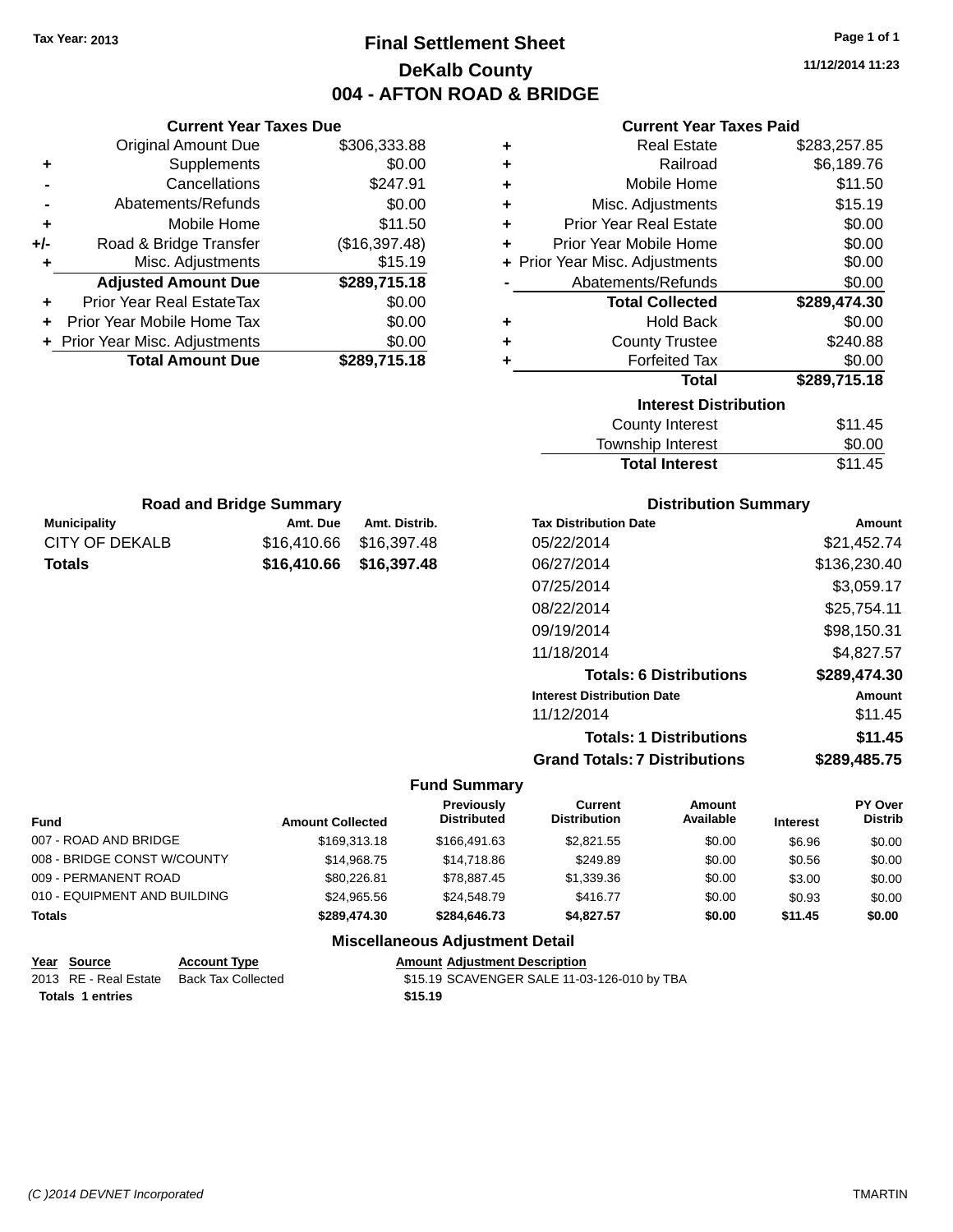### **Final Settlement Sheet Tax Year: 2013 Page 1 of 1 DeKalb County 005 - CLINTON TOWNSHIP**

**11/12/2014 11:23**

### **Current Year Taxes Paid**

|     | <b>Current Year Taxes Due</b>  |             |
|-----|--------------------------------|-------------|
|     | <b>Original Amount Due</b>     | \$94,462.56 |
| ٠   | Supplements                    | \$0.00      |
|     | Cancellations                  | \$53.33     |
|     | Abatements/Refunds             | \$0.00      |
| ٠   | Mobile Home                    | \$27.79     |
| +/- | Road & Bridge Transfer         | \$0.00      |
| ٠   | Misc. Adjustments              | \$0.00      |
|     | <b>Adjusted Amount Due</b>     | \$94,437.02 |
|     | Prior Year Real EstateTax      | \$0.00      |
| ÷   | Prior Year Mobile Home Tax     | \$0.00      |
|     | + Prior Year Misc. Adjustments | \$0.00      |
|     | <b>Total Amount Due</b>        | \$94.437.02 |

| ٠ | <b>Real Estate</b>             | \$92,408.87 |
|---|--------------------------------|-------------|
| ٠ | Railroad                       | \$1,976.14  |
| ٠ | Mobile Home                    | \$27.79     |
| ٠ | Misc. Adjustments              | \$0.00      |
| ٠ | Prior Year Real Estate         | \$0.00      |
| ٠ | Prior Year Mobile Home         | \$0.00      |
|   | + Prior Year Misc. Adjustments | \$0.00      |
|   | Abatements/Refunds             | \$0.00      |
|   | <b>Total Collected</b>         | \$94,412.80 |
| ٠ | <b>Hold Back</b>               | \$0.00      |
| ٠ | <b>County Trustee</b>          | \$24.22     |
| ٠ | <b>Forfeited Tax</b>           | \$0.00      |
|   | Total                          | \$94,437.02 |
|   | <b>Interest Distribution</b>   |             |
|   | <b>County Interest</b>         | \$3.73      |
|   | <b>Township Interest</b>       | \$0.00      |
|   | <b>Total Interest</b>          | \$3.73      |

### **Distribution Summary**

| <b>Tax Distribution Date</b>         | Amount      |
|--------------------------------------|-------------|
| 05/22/2014                           | \$11,049.60 |
| 06/27/2014                           | \$38,833.54 |
| 07/25/2014                           | \$1,330.92  |
| 08/22/2014                           | \$5,351.12  |
| 09/19/2014                           | \$34,853.72 |
| 11/18/2014                           | \$2,993.90  |
| <b>Totals: 6 Distributions</b>       | \$94,412.80 |
| <b>Interest Distribution Date</b>    | Amount      |
| 11/12/2014                           | \$3.73      |
| <b>Totals: 1 Distributions</b>       | \$3.73      |
| <b>Grand Totals: 7 Distributions</b> | \$94,416.53 |

|                                                     |                         | Previously         | Current             | <b>Amount</b> |                 | PY Over        |
|-----------------------------------------------------|-------------------------|--------------------|---------------------|---------------|-----------------|----------------|
| <b>Fund</b>                                         | <b>Amount Collected</b> | <b>Distributed</b> | <b>Distribution</b> | Available     | <b>Interest</b> | <b>Distrib</b> |
| 001 - CORPORATE                                     | \$76,960.41             | \$74.519.94        | \$2,440.47          | \$0.00        | \$3.03          | \$0.00         |
| $005 - I. M. R. F.$                                 | \$53.06                 | \$51.39            | \$1.67              | \$0.00        | \$0.00          | \$0.00         |
| 027 - AUDIT                                         | \$402.67                | \$389.90           | \$12.77             | \$0.00        | \$0.02          | \$0.00         |
| 035 - TORT JUDGEMENTS/LIABILITY<br><b>INSURANCE</b> | \$5,000.29              | \$4,841.73         | \$158.56            | \$0.00        | \$0.20          | \$0.00         |
| 047 - SOCIAL SECURITY                               | \$4,000.27              | \$3.873.41         | \$126.86            | \$0.00        | \$0.16          | \$0.00         |
| 054 - GENERAL ASSISTANCE                            | \$7,996.10              | \$7.742.53         | \$253.57            | \$0.00        | \$0.32          | \$0.00         |
| <b>Totals</b>                                       | \$94,412.80             | \$91.418.90        | \$2,993.90          | \$0.00        | \$3.73          | \$0.00         |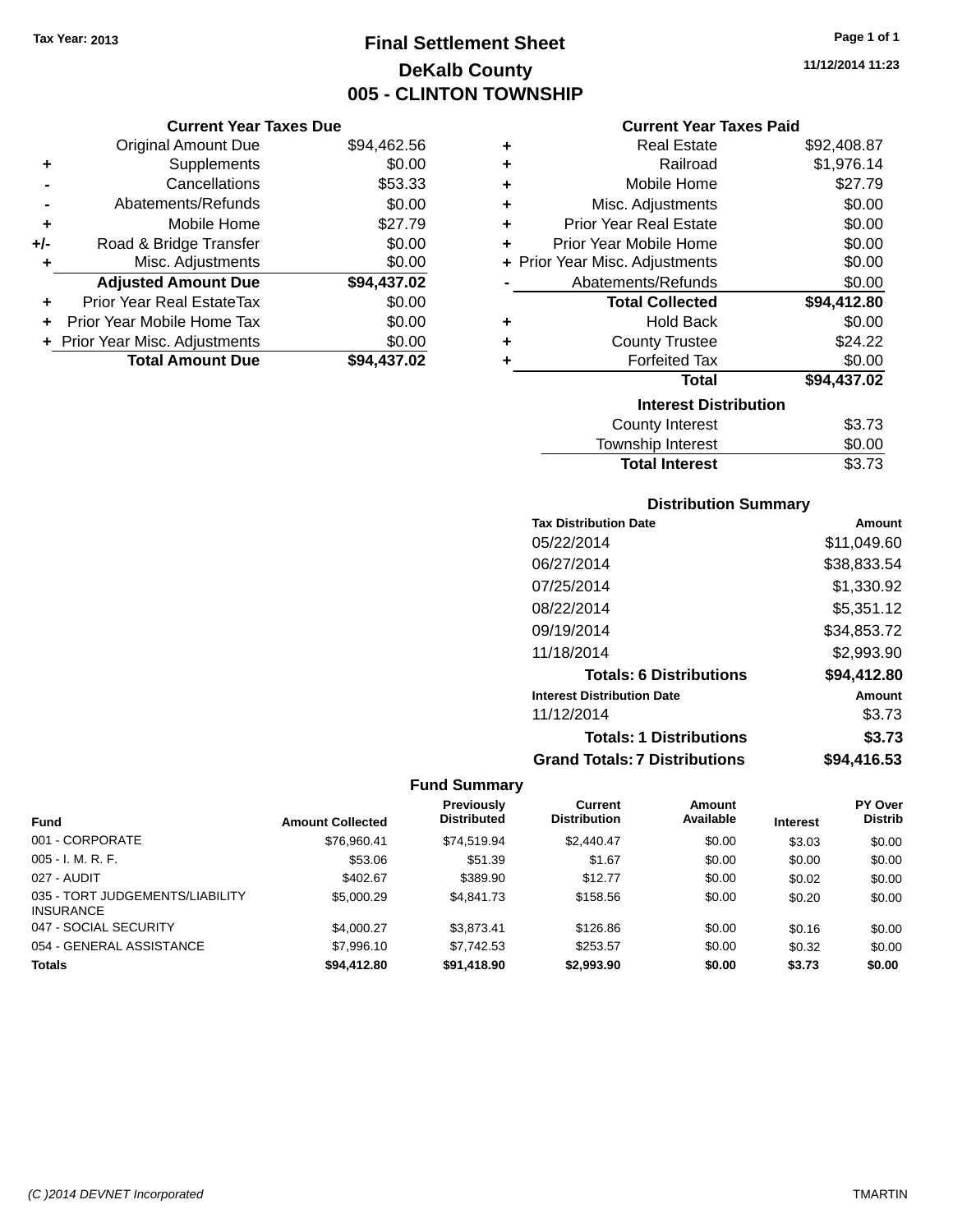### **Final Settlement Sheet Tax Year: 2013 Page 1 of 1 DeKalb County 006 - CLINTON TWP LIBRARY**

**11/12/2014 11:23**

### **Current Year Taxes Paid**

|     | <b>Current Year Taxes Due</b>  |             |  |
|-----|--------------------------------|-------------|--|
|     | <b>Original Amount Due</b>     | \$86,276.44 |  |
| ٠   | Supplements                    | \$0.00      |  |
|     | Cancellations                  | \$48.73     |  |
|     | Abatements/Refunds             | \$0.00      |  |
| ٠   | Mobile Home                    | \$25.39     |  |
| +/- | Road & Bridge Transfer         | \$0.00      |  |
| ٠   | Misc. Adjustments              | \$0.00      |  |
|     | <b>Adjusted Amount Due</b>     | \$86,253.10 |  |
| ٠   | Prior Year Real EstateTax      | \$0.00      |  |
| ÷   | Prior Year Mobile Home Tax     | \$0.00      |  |
|     | + Prior Year Misc. Adjustments | \$0.00      |  |
|     | <b>Total Amount Due</b>        | \$86,253.10 |  |

| ٠ | <b>Real Estate</b>             | \$84,400.71 |
|---|--------------------------------|-------------|
| ٠ | Railroad                       | \$1,804.88  |
| ٠ | Mobile Home                    | \$25.39     |
| ٠ | Misc. Adjustments              | \$0.00      |
| ٠ | Prior Year Real Estate         | \$0.00      |
| ٠ | Prior Year Mobile Home         | \$0.00      |
|   | + Prior Year Misc. Adjustments | \$0.00      |
|   | Abatements/Refunds             | \$0.00      |
|   | <b>Total Collected</b>         | \$86,230.98 |
| ٠ | <b>Hold Back</b>               | \$0.00      |
| ٠ | <b>County Trustee</b>          | \$22.12     |
| ٠ | <b>Forfeited Tax</b>           | \$0.00      |
|   | <b>Total</b>                   | \$86,253.10 |
|   | <b>Interest Distribution</b>   |             |
|   | <b>County Interest</b>         | \$3.41      |
|   | Township Interest              | \$0.00      |
|   | <b>Total Interest</b>          | \$3.41      |

### **Distribution Summary**

| <b>Tax Distribution Date</b>         | Amount      |
|--------------------------------------|-------------|
| 05/22/2014                           | \$10,092.12 |
| 06/27/2014                           | \$35,468.14 |
| 07/25/2014                           | \$1.215.60  |
| 08/22/2014                           | \$4,887.31  |
| 09/19/2014                           | \$31,833.37 |
| 11/18/2014                           | \$2.734.44  |
| <b>Totals: 6 Distributions</b>       | \$86,230.98 |
| <b>Interest Distribution Date</b>    | Amount      |
| 11/12/2014                           | \$3.41      |
| <b>Totals: 1 Distributions</b>       | \$3.41      |
| <b>Grand Totals: 7 Distributions</b> | \$86,234.39 |
|                                      |             |

#### **Fund Summary Current Previously**

| Fund          | <b>Amount Collected</b> | Previously<br><b>Distributed</b> | Current<br>Distribution | Amount<br>Available | <b>Interest</b> | <b>PY Over</b><br><b>Distrib</b> |
|---------------|-------------------------|----------------------------------|-------------------------|---------------------|-----------------|----------------------------------|
| 016 - LIBRARY | \$86,230.98             | \$83.496.54                      | \$2.734.44              | \$0.00              | \$3.41          | \$0.00                           |
| Totals        | \$86,230,98             | \$83,496.54                      | \$2,734.44              | \$0.00              | \$3.41          | \$0.00                           |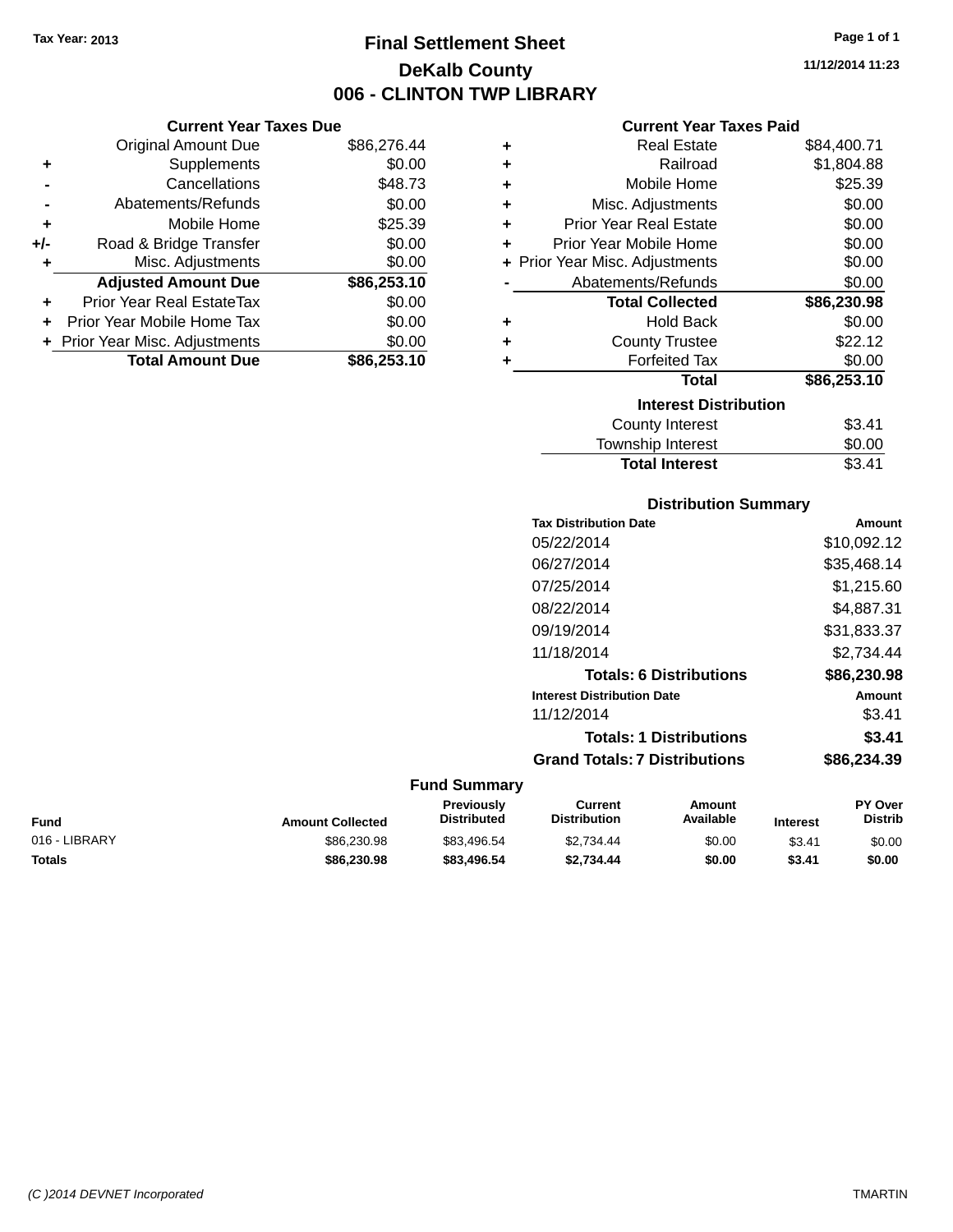### **Final Settlement Sheet Tax Year: 2013 Page 1 of 1 DeKalb County 007 - CLINTON TWP CEMETERY**

**11/12/2014 11:23**

### **Current Year Taxes Paid**

|     | <b>Current Year Taxes Due</b>  |             |
|-----|--------------------------------|-------------|
|     | <b>Original Amount Due</b>     | \$22,052.82 |
| ٠   | Supplements                    | \$0.00      |
|     | Cancellations                  | \$12.46     |
|     | Abatements/Refunds             | \$0.00      |
| ٠   | Mobile Home                    | \$6.49      |
| +/- | Road & Bridge Transfer         | \$0.00      |
| ٠   | Misc. Adjustments              | \$0.00      |
|     | <b>Adjusted Amount Due</b>     | \$22,046.85 |
| ٠   | Prior Year Real EstateTax      | \$0.00      |
| ÷   | Prior Year Mobile Home Tax     | \$0.00      |
|     | + Prior Year Misc. Adjustments | \$0.00      |
|     | <b>Total Amount Due</b>        | \$22.046.85 |

| ٠ | <b>Real Estate</b>             | \$21,573.35 |
|---|--------------------------------|-------------|
| ÷ | Railroad                       | \$461.36    |
| ÷ | Mobile Home                    | \$6.49      |
| ÷ | Misc. Adjustments              | \$0.00      |
| ÷ | <b>Prior Year Real Estate</b>  | \$0.00      |
| ٠ | Prior Year Mobile Home         | \$0.00      |
|   | + Prior Year Misc. Adjustments | \$0.00      |
|   | Abatements/Refunds             | \$0.00      |
|   | <b>Total Collected</b>         | \$22,041.20 |
| ٠ | Hold Back                      | \$0.00      |
| ٠ | <b>County Trustee</b>          | \$5.65      |
| ٠ | <b>Forfeited Tax</b>           | \$0.00      |
|   | <b>Total</b>                   | \$22,046.85 |
|   | <b>Interest Distribution</b>   |             |
|   | <b>County Interest</b>         | \$0.87      |
|   | Township Interest              | \$0.00      |
|   | <b>Total Interest</b>          | \$0.87      |

| <b>Distribution Summary</b>          |             |
|--------------------------------------|-------------|
| <b>Tax Distribution Date</b>         | Amount      |
| 05/22/2014                           | \$2,579.58  |
| 06/27/2014                           | \$9,066.00  |
| 07/25/2014                           | \$310.69    |
| 08/22/2014                           | \$1,249.22  |
| 09/19/2014                           | \$8.136.80  |
| 11/18/2014                           | \$698.91    |
| <b>Totals: 6 Distributions</b>       | \$22,041.20 |
| <b>Interest Distribution Date</b>    | Amount      |
| 11/12/2014                           | \$0.87      |
| <b>Totals: 1 Distributions</b>       | \$0.87      |
| <b>Grand Totals: 7 Distributions</b> | \$22.042.07 |

| Fund           | <b>Amount Collected</b> | <b>Previously</b><br><b>Distributed</b> | Current<br><b>Distribution</b> | Amount<br>Available | <b>Interest</b> | <b>PY Over</b><br>Distrib |
|----------------|-------------------------|-----------------------------------------|--------------------------------|---------------------|-----------------|---------------------------|
| 017 - CEMETERY | \$22.041.20             | \$21.342.29                             | \$698.91                       | \$0.00              | \$0.87          | \$0.00                    |
| Totals         | \$22,041.20             | \$21.342.29                             | \$698.91                       | \$0.00              | \$0.87          | \$0.00                    |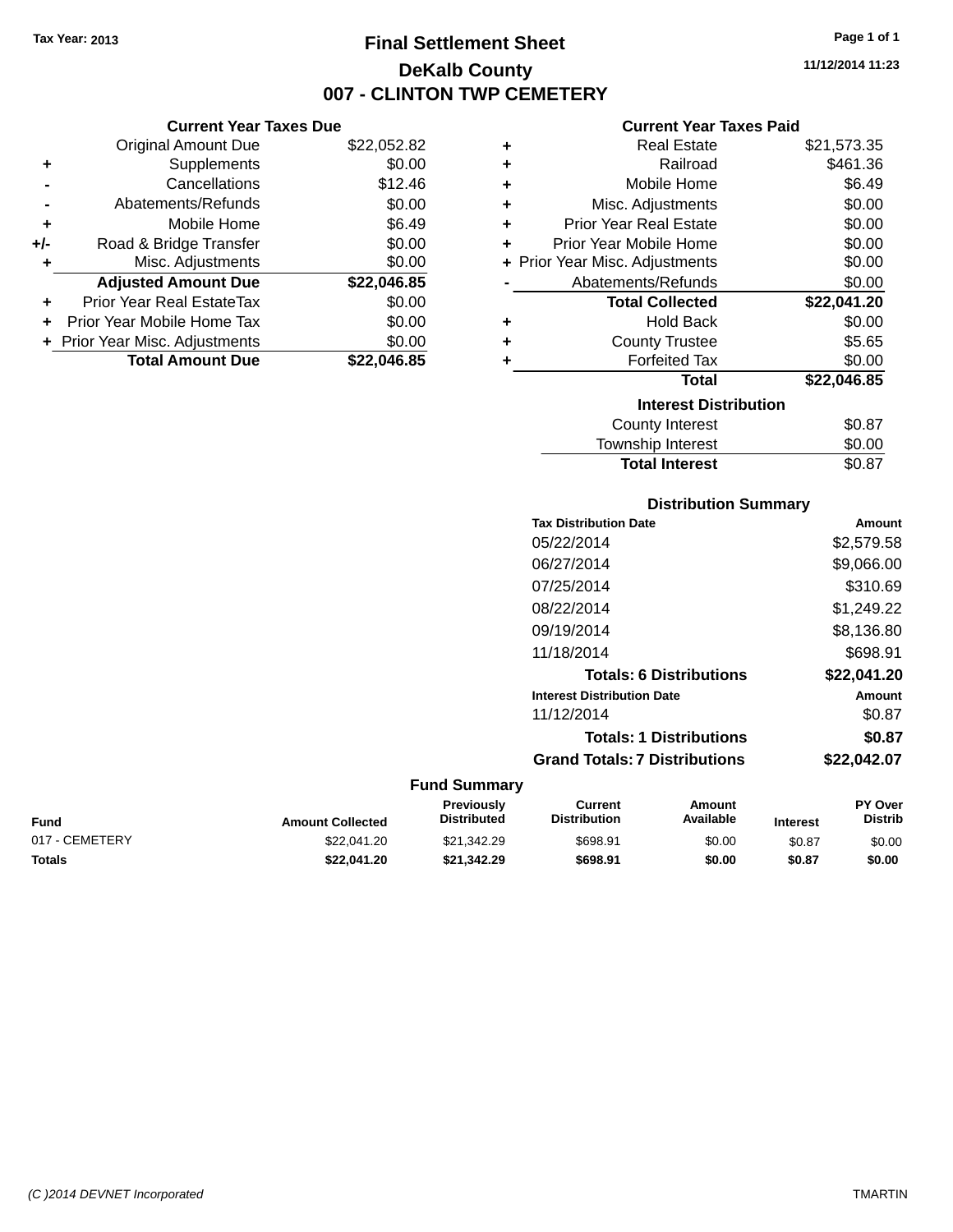### **Final Settlement Sheet Tax Year: 2013 Page 1 of 1 DeKalb County 008 - CLINTON COMM BLDG**

**11/12/2014 11:23**

| <b>Current Year Taxes Paid</b> |  |  |  |
|--------------------------------|--|--|--|
|--------------------------------|--|--|--|

| ٠ | <b>Real Estate</b>             | \$8,904.75 |
|---|--------------------------------|------------|
| ٠ | Railroad                       | \$190.44   |
| ÷ | Mobile Home                    | \$2.68     |
| ÷ | Misc. Adjustments              | \$0.00     |
| ٠ | <b>Prior Year Real Estate</b>  | \$0.00     |
| ÷ | Prior Year Mobile Home         | \$0.00     |
|   | + Prior Year Misc. Adjustments | \$0.00     |
|   | Abatements/Refunds             | \$0.00     |
|   | <b>Total Collected</b>         | \$9,097.87 |
| ٠ | <b>Hold Back</b>               | \$0.00     |
| ٠ | <b>County Trustee</b>          | \$2.33     |
| ٠ | <b>Forfeited Tax</b>           | \$0.00     |
|   | <b>Total</b>                   | \$9,100.20 |
|   | <b>Interest Distribution</b>   |            |
|   | County Interest                | \$0.36     |
|   | <b>Township Interest</b>       | \$0.00     |
|   | <b>Total Interest</b>          | \$0.36     |

| <b>Distribution Summary</b>  |        |
|------------------------------|--------|
| <b>Tax Distribution Date</b> | Amount |

|                     | тах слытопной саге                   | AIIIOUIIL     |
|---------------------|--------------------------------------|---------------|
|                     | 05/22/2014                           | \$1,064.71    |
|                     | 06/27/2014                           | \$3.742.23    |
|                     | 07/25/2014                           | \$128.25      |
|                     | 08/22/2014                           | \$515.66      |
|                     | 09/19/2014                           | \$3,358.53    |
|                     | 11/18/2014                           | \$288.49      |
|                     | <b>Totals: 6 Distributions</b>       | \$9,097.87    |
|                     | <b>Interest Distribution Date</b>    | <b>Amount</b> |
|                     | 11/12/2014                           | \$0.36        |
|                     | <b>Totals: 1 Distributions</b>       | \$0.36        |
|                     | <b>Grand Totals: 7 Distributions</b> | \$9,098.23    |
| <b>Fund Summary</b> |                                      |               |

| <b>Distrib</b> |
|----------------|
| \$0.00         |
| \$0.00         |
| \$0.36         |

|       | Abatements/Refunds             | \$0.00     |
|-------|--------------------------------|------------|
| ٠     | Mobile Home                    | \$2.68     |
| $+/-$ | Road & Bridge Transfer         | \$0.00     |
| ÷     | Misc. Adjustments              | \$0.00     |
|       | <b>Adjusted Amount Due</b>     | \$9,100.20 |
|       | Prior Year Real EstateTax      | \$0.00     |
|       | + Prior Year Mobile Home Tax   | \$0.00     |
|       | + Prior Year Misc. Adjustments | \$0.00     |
|       | <b>Total Amount Due</b>        | \$9,100.20 |

 $+$  Supplements

**Current Year Taxes Due**

**-** Cancellations \$5.14

Original Amount Due \$9,102.66<br>Supplements \$0.00

*(C )2014 DEVNET Incorporated* TMARTIN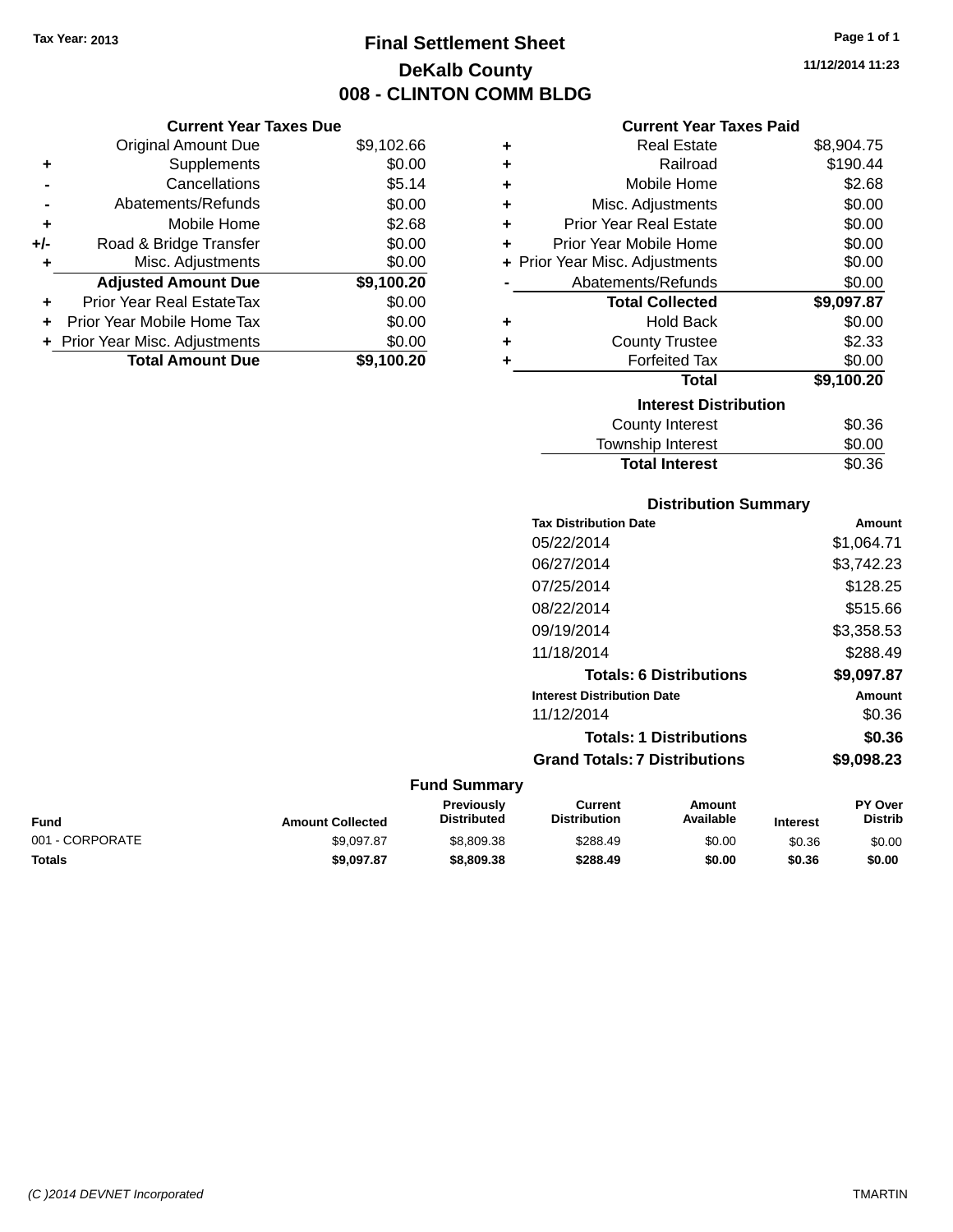### **Final Settlement Sheet Tax Year: 2013 Page 1 of 1 DeKalb County 009 - CLINTON ROAD & BRIDGE**

**11/12/2014 11:23**

### **Current Year Taxes Paid**

| <b>Current Year Taxes Due</b>  |               |
|--------------------------------|---------------|
| <b>Original Amount Due</b>     | \$245,011.40  |
| Supplements                    | \$0.00        |
| Cancellations                  | \$138.35      |
| Abatements/Refunds             | \$0.00        |
| Mobile Home                    | \$72.10       |
| Road & Bridge Transfer         | (\$32,991.27) |
| Misc. Adjustments              | \$0.00        |
| <b>Adjusted Amount Due</b>     | \$211,953.88  |
| Prior Year Real EstateTax      | \$0.00        |
| Prior Year Mobile Home Tax     | \$0.00        |
| + Prior Year Misc. Adjustments | \$0.00        |
| <b>Total Amount Due</b>        | \$211,953.88  |
|                                |               |

**Municipality Amt. Due Amt. Distrib. Road and Bridge Summary**

VILLAGE OF WATERMAN \$32,999.84 \$32,991.27 **Totals \$32,999.84 \$32,991.27**

| ٠ | <b>Real Estate</b>             | \$206,693.38 |
|---|--------------------------------|--------------|
| ÷ | Railroad                       | \$5,125.58   |
| ٠ | Mobile Home                    | \$72.10      |
| ٠ | Misc. Adjustments              | \$0.00       |
| ٠ | <b>Prior Year Real Estate</b>  | \$0.00       |
| ÷ | Prior Year Mobile Home         | \$0.00       |
|   | + Prior Year Misc. Adjustments | \$0.00       |
|   | Abatements/Refunds             | \$0.00       |
|   | <b>Total Collected</b>         | \$211,891.06 |
| ٠ | <b>Hold Back</b>               | \$0.00       |
|   |                                |              |
| ÷ | <b>County Trustee</b>          | \$62.82      |
| ٠ | <b>Forfeited Tax</b>           | \$0.00       |
|   | <b>Total</b>                   | \$211,953.88 |
|   | <b>Interest Distribution</b>   |              |
|   | <b>County Interest</b>         | \$8.38       |

| <b>Total Interest</b>  | \$8.38 |
|------------------------|--------|
| Township Interest      | \$0.00 |
| <b>County Interest</b> | აი.აი  |

| <b>Distribution Summary</b>       |              |
|-----------------------------------|--------------|
| <b>Tax Distribution Date</b>      | Amount       |
| 05/22/2014                        | \$24,743.94  |
| 06/27/2014                        | \$87,190.78  |
| 07/25/2014                        | \$2,980.39   |
| 08/22/2014                        | \$12,142.43  |
| 09/19/2014                        | \$78,119.29  |
| 11/18/2014                        | \$6,714.23   |
| <b>Totals: 6 Distributions</b>    | \$211,891.06 |
| <b>Interest Distribution Date</b> | Amount       |
| 11/12/2014                        | \$8.38       |

**Totals: 1 Distributions \$8.38**

**Grand Totals: 7 Distributions \$211,899.44**

| <b>Fund</b>                                   | <b>Amount Collected</b> | Previously<br><b>Distributed</b> | Current<br><b>Distribution</b> | Amount<br>Available | <b>Interest</b> | <b>PY Over</b><br><b>Distrib</b> |
|-----------------------------------------------|-------------------------|----------------------------------|--------------------------------|---------------------|-----------------|----------------------------------|
| 007 - ROAD AND BRIDGE                         | \$83.949.59             | \$81.292.49                      | \$2,657.10                     | \$0.00              | \$4.00          | \$0.00                           |
| 009 - PERMANENT ROAD                          | \$85.956.64             | \$83,230.88                      | \$2,725,76                     | \$0.00              | \$2.94          | \$0.00                           |
| 010 - EQUIPMENT AND BUILDING                  | \$36,984.58             | \$35,811.76                      | \$1.172.82                     | \$0.00              | \$1.27          | \$0.00                           |
| 035 - TORT JUDGEMENTS/LIABILITY<br><b>INS</b> | \$5,000.25              | \$4.841.70                       | \$158.55                       | \$0.00              | \$0.17          | \$0.00                           |
| <b>Totals</b>                                 | \$211.891.06            | \$205,176.83                     | \$6.714.23                     | \$0.00              | \$8.38          | \$0.00                           |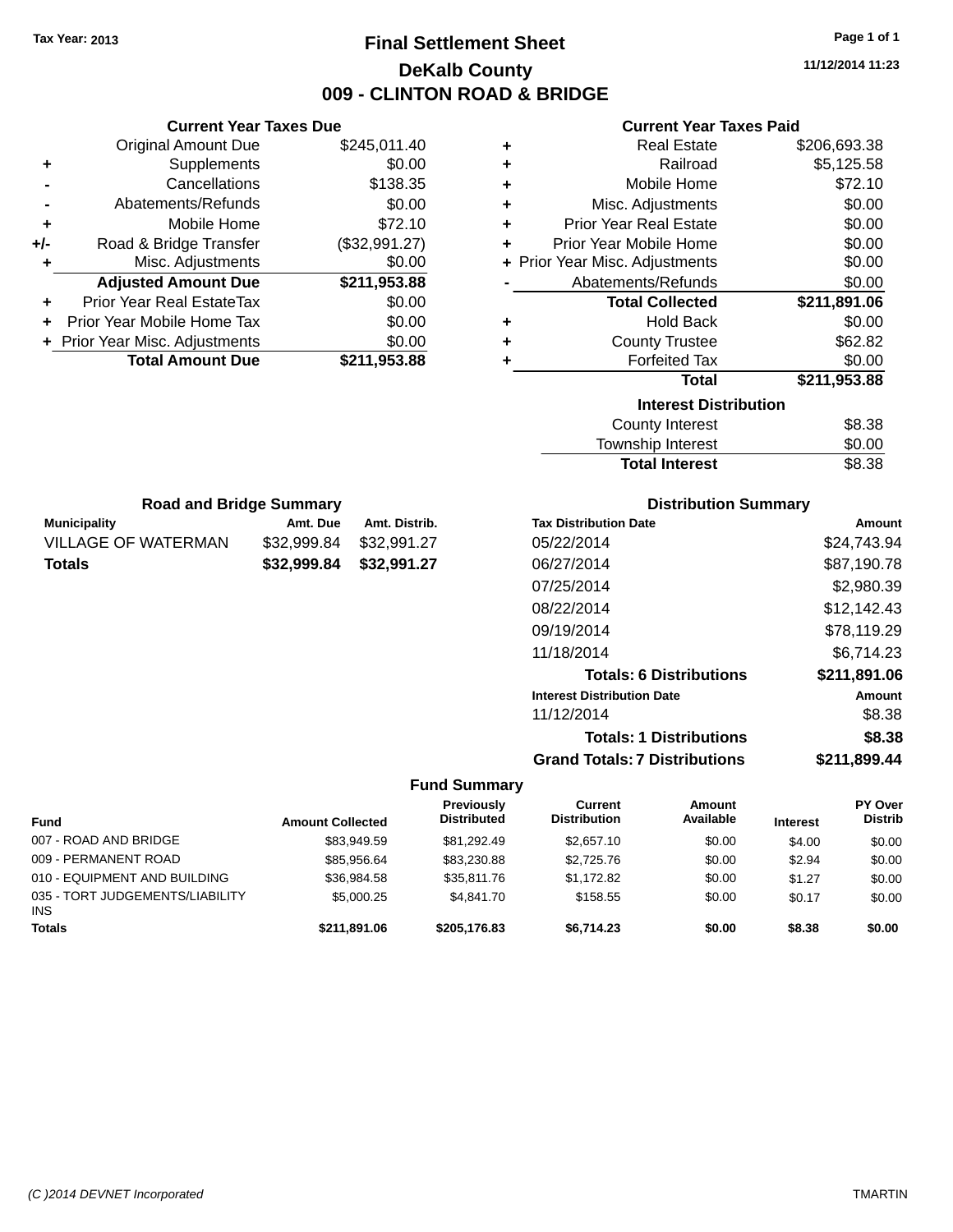### **Final Settlement Sheet Tax Year: 2013 Page 1 of 2 DeKalb County 010 - CORTLAND TOWNSHIP**

**11/12/2014 11:23**

### **Current Year Taxes Paid**

|       | <b>Current Year Taxes Due</b>  |              |   |                    |
|-------|--------------------------------|--------------|---|--------------------|
|       | Original Amount Due            | \$246,720.94 | ÷ |                    |
|       | <b>Supplements</b>             | \$0.00       |   |                    |
|       | Cancellations                  | \$530.18     | ٠ |                    |
|       | Abatements/Refunds             | \$21.58      | ٠ | Misc.              |
| ٠     | Mobile Home                    | \$81.07      | ٠ | <b>Prior Year</b>  |
| $+/-$ | Road & Bridge Transfer         | \$0.00       |   | Prior Year N       |
| ٠     | Misc. Adjustments              | \$1.76       |   | + Prior Year Misc. |
|       | <b>Adjusted Amount Due</b>     | \$246,252.01 |   | Abateme            |
|       | Prior Year Real EstateTax      | (\$210.09)   |   | Tot                |
|       | Prior Year Mobile Home Tax     | \$0.01       | ٠ |                    |
|       | + Prior Year Misc. Adjustments | \$2.91       | ٠ | Co                 |
|       | <b>Total Amount Due</b>        | \$246,044.84 |   |                    |
|       |                                |              |   |                    |

| ٠ | <b>Real Estate</b>             | \$244,114.61 |
|---|--------------------------------|--------------|
| ٠ | Railroad                       | \$1,569.68   |
| ٠ | Mobile Home                    | \$79.99      |
| ٠ | Misc. Adjustments              | \$1.76       |
| ٠ | <b>Prior Year Real Estate</b>  | (\$210.09)   |
| ٠ | Prior Year Mobile Home         | \$0.01       |
|   | + Prior Year Misc. Adjustments | \$2.91       |
|   | Abatements/Refunds             | \$21.58      |
|   | <b>Total Collected</b>         | \$245,537.29 |
| ٠ | <b>Hold Back</b>               | \$0.00       |
| ٠ | <b>County Trustee</b>          | \$420.13     |
| ٠ | <b>Forfeited Tax</b>           | \$87.42      |
|   | <b>Total</b>                   | \$246,044.84 |
|   | <b>Interest Distribution</b>   |              |
|   | County Interest                | \$9.71       |
|   |                                |              |

| <b>Total Interest</b> | \$9.71        |
|-----------------------|---------------|
| Township Interest     | \$0.00        |
| County interest       | <b>১</b> ৬.।। |

### **Distribution Summary**

| <b>Tax Distribution Date</b>         | Amount       |
|--------------------------------------|--------------|
| 05/22/2014                           | \$32,934.32  |
| 06/27/2014                           | \$93,919.37  |
| 07/25/2014                           | \$3,858.35   |
| 08/22/2014                           | \$15,291.06  |
| 09/19/2014                           | \$92,132.56  |
| 11/18/2014                           | \$7,401.63   |
| <b>Totals: 6 Distributions</b>       | \$245,537.29 |
| <b>Interest Distribution Date</b>    | Amount       |
| 11/12/2014                           | \$9.71       |
| <b>Totals: 1 Distributions</b>       | \$9.71       |
| <b>Grand Totals: 7 Distributions</b> | \$245,547.00 |

#### **Fund Summary**

| <b>Fund</b>                             | <b>Amount Collected</b> | <b>Previously</b><br><b>Distributed</b> | Current<br><b>Distribution</b> | Amount<br>Available | <b>Interest</b> | PY Over<br><b>Distrib</b> |
|-----------------------------------------|-------------------------|-----------------------------------------|--------------------------------|---------------------|-----------------|---------------------------|
| 001 - CORPORATE                         | \$197.297.57            | \$191,350.09                            | \$5,947.48                     | \$0.00              | \$7.80          | \$0.00                    |
| 005 - I. M. R. F.                       | \$11,994.50             | \$11,632.94                             | \$361.56                       | \$0.00              | \$0.47          | \$0.00                    |
| 027 - AUDIT                             | \$3,174.55              | \$3,078.85                              | \$95.70                        | \$0.00              | \$0.13          | \$0.00                    |
| 035 - TORT JUDGEMENTS/LIABILITY<br>INS. | \$12,858.55             | \$12,470.93                             | \$387.62                       | \$0.00              | \$0.51          | \$0.00                    |
| 047 - SOCIAL SECURITY                   | \$10,909.70             | \$10,580.86                             | \$328.84                       | \$0.00              | \$0.43          | \$0.00                    |
| 054 - GENERAL ASSISTANCE                | \$9.302.42              | \$9.021.99                              | \$280.43                       | \$0.00              | \$0.37          | \$0.00                    |
| <b>Totals</b>                           | \$245,537.29            | \$238,135.66                            | \$7,401.63                     | \$0.00              | \$9.71          | \$0.00                    |

### **Miscellaneous Adjustment Detail**

| Year Source | <b>Account Type</b>                      | <b>Amount Adjustment Description</b>                   |  |
|-------------|------------------------------------------|--------------------------------------------------------|--|
|             | 2013 MH - Mobile Home Back Tax Collected | \$0.93 GUEVARA REDEMPTION 09-29-400-016 00620 by TBA   |  |
|             | 2013 MH - Mobile Home Back Tax Collected | \$0.99 CHAVEZ REDEMPTION 09-29-400-016 0003O by TBA    |  |
|             | 2013 MH - Mobile Home Back Tax Collected | \$0.99 HERNANDEZ REDEMPTION 09-29-400-016 0078O by TBA |  |
|             | 2013 RE - Real Estate Back Tax Collected | \$1.61 SCAVENGER SALE 09-17-400-010 by TBA             |  |
|             | 2013 RE - Real Estate Back Tax Collected | \$0.08 SCAVENGER SALE 09-33-100-007 by TBA             |  |
|             | 2013 RE - Real Estate Back Tax Collected | \$0.05 SCAVENGER SALE 09-28-351-013 by TBA             |  |
|             | 2013 RE - Real Estate Back Tax Collected | \$0.01 SCAVENGER SALE 09-17-328-001 by TBA             |  |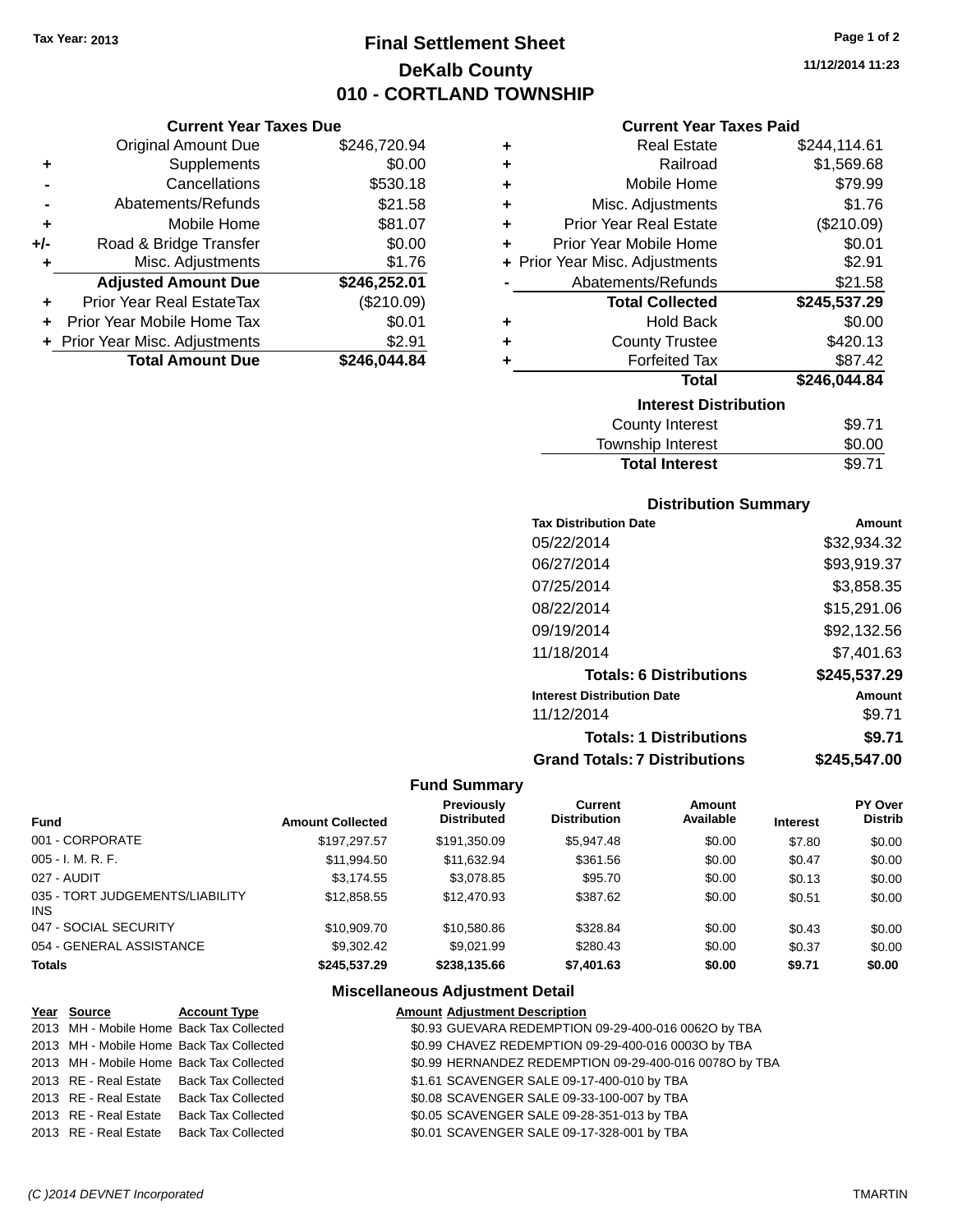### **Final Settlement Sheet Tax Year: 2013 Page 2 of 2 DeKalb County**

#### **11/12/2014 11:23**

### **Miscellaneous Adjustment Detail**

### **Year** Source **Account Type And Amount Adjustment Description**

2013 RE - Real Estate Back Tax Collected \$0.01 SCAVENGER SALE 09-17-329-009 by TBA **Totals \$4.67 8 entries**

**Totals 3 entries \$21.58**

### **Abatement Detail**

#### **Year** Source **Account Type A** Account Adjustment Description

2013 RE - Real Estate RE Abatement \$20.90 CLARK PRIOR YEAR ABATEMENT 09-17-100-015 by TBA

- 2013 RE Real Estate RE Abatement \$0.14 PTAB INTEREST REFUND 09-19-100-014 by TBA
- 2013 RE Real Estate RE Abatement \$0.54 PTAB INTEREST REFUND 09-19-000-012 by TBA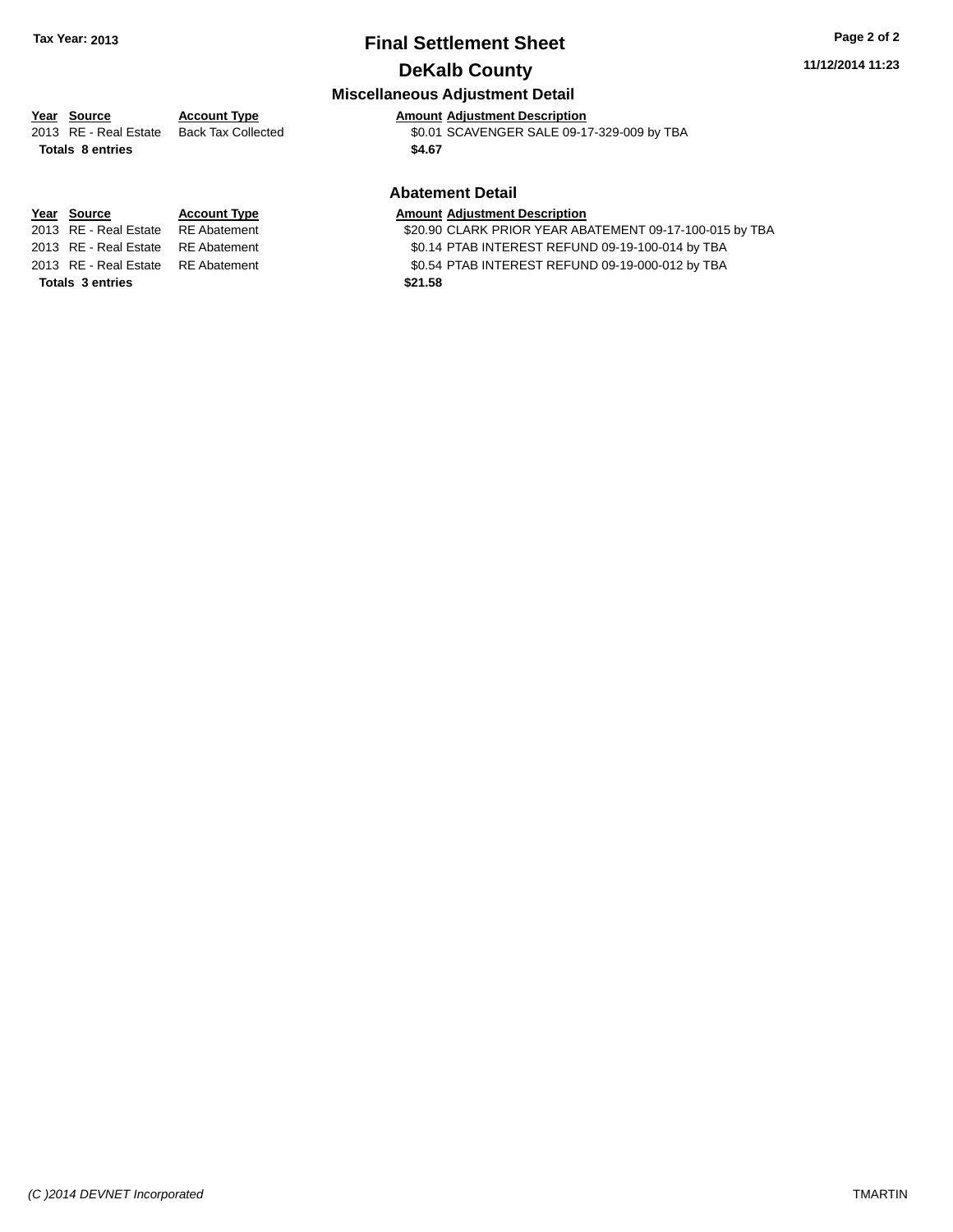### **Final Settlement Sheet Tax Year: 2013 Page 1 of 2 DeKalb County 011 - CORTLAND ROAD & BRIDGE**

**11/12/2014 11:23**

### **Current Year Taxes Paid**

|     | <b>Current Year Taxes Due</b>  |               |
|-----|--------------------------------|---------------|
|     | <b>Original Amount Due</b>     | \$447,614.16  |
| ٠   | Supplements                    | \$0.00        |
|     | Cancellations                  | \$533.54      |
|     | Abatements/Refunds             | \$39.15       |
| ٠   | Mobile Home                    | \$147.07      |
| +/- | Road & Bridge Transfer         | (\$42,989.20) |
| ٠   | Misc. Adjustments              | \$3.22        |
|     | <b>Adjusted Amount Due</b>     | \$404,202.56  |
| ÷   | Prior Year Real EstateTax      | (\$401.44)    |
|     | Prior Year Mobile Home Tax     | \$0.00        |
|     | + Prior Year Misc. Adjustments | \$5.29        |
|     | <b>Total Amount Due</b>        | \$403,806.41  |
|     |                                |               |

| ٠ | <b>Real Estate</b>             | \$400,324.79 |
|---|--------------------------------|--------------|
| ٠ | Railroad                       | \$2,847.78   |
| ٠ | Mobile Home                    | \$145.12     |
| ٠ | Misc. Adjustments              | \$3.22       |
| ٠ | <b>Prior Year Real Estate</b>  | (\$401.44)   |
| ٠ | Prior Year Mobile Home         | \$0.00       |
|   | + Prior Year Misc. Adjustments | \$5.29       |
|   | Abatements/Refunds             | \$39.15      |
|   | <b>Total Collected</b>         | \$402,885.61 |
| ٠ | <b>Hold Back</b>               | \$0.00       |
| ٠ | <b>County Trustee</b>          | \$762.19     |
| ٠ | <b>Forfeited Tax</b>           | \$158.61     |
|   | <b>Total</b>                   |              |
|   |                                | \$403,806.41 |
|   | <b>Interest Distribution</b>   |              |

| <b>Total Interest</b> | \$15.93 |
|-----------------------|---------|
| Township Interest     | \$0.00  |
| County Interest       | \$15.93 |

| <b>Road and Bridge Summary</b> |             |               |  |  |
|--------------------------------|-------------|---------------|--|--|
| <b>Municipality</b>            | Amt. Due    | Amt. Distrib. |  |  |
| TOWN OF CORTLAND               | \$13,274.53 | \$13,247.07   |  |  |
| <b>CITY OF DEKALB</b>          | \$940.78    | \$938.80      |  |  |
| <b>VILLAGE OF MAPLE PARK</b>   | \$3,047.77  | \$3,041.46    |  |  |
| <b>CITY OF SYCAMORE</b>        | \$25,815.37 | \$25,761.87   |  |  |
| <b>Totals</b>                  | \$43,078.45 | \$42,989.20   |  |  |

### **Distribution Summary**

| <b>Tax Distribution Date</b>         | Amount       |
|--------------------------------------|--------------|
| 05/22/2014                           | \$53,954.97  |
| 06/27/2014                           | \$154.180.93 |
| 07/25/2014                           | \$6,320.99   |
| 08/22/2014                           | \$25,051.33  |
| 09/19/2014                           | \$151,255.11 |
| 11/18/2014                           | \$12,122.28  |
| <b>Totals: 6 Distributions</b>       | \$402,885.61 |
| <b>Interest Distribution Date</b>    | Amount       |
| 11/12/2014                           | \$15.93      |
| <b>Totals: 1 Distributions</b>       | \$15.93      |
| <b>Grand Totals: 7 Distributions</b> | \$402,901.54 |

### **Fund Summary**

| <b>Fund</b>                             | <b>Amount Collected</b> | Previously<br><b>Distributed</b> | Current<br><b>Distribution</b> | Amount<br>Available | <b>Interest</b> | <b>PY Over</b><br><b>Distrib</b> |
|-----------------------------------------|-------------------------|----------------------------------|--------------------------------|---------------------|-----------------|----------------------------------|
| 005 - I. M. R. F.                       | \$6,816.99              | \$6.611.95                       | \$205.04                       | \$0.00              | \$0.24          | \$0.00                           |
| 007 - ROAD AND BRIDGE                   | \$53,698.76             | \$52,076.96                      | \$1,621.80                     | \$0.00              | \$3.45          | \$0.00                           |
| 009 - PERMANENT ROAD                    | \$274.619.64            | \$266,361.50                     | \$8,258.14                     | \$0.00              | \$9.81          | \$0.00                           |
| 010 - EQUIPMENT AND BUILDING            | \$44.161.21             | \$42,833.24                      | \$1,327.97                     | \$0.00              | \$1.58          | \$0.00                           |
| 027 - AUDIT                             | \$2.956.15              | \$2,867.27                       | \$88.88                        | \$0.00              | \$0.11          | \$0.00                           |
| 035 - TORT JUDGEMENTS/LIABILITY<br>INS. | \$15,705.93             | \$15,233.65                      | \$472.28                       | \$0.00              | \$0.56          | \$0.00                           |
| 047 - SOCIAL SECURITY                   | \$4.926.93              | \$4,778,76                       | \$148.17                       | \$0.00              | \$0.18          | \$0.00                           |
| <b>Totals</b>                           | \$402,885.61            | \$390,763,33                     | \$12.122.28                    | \$0.00              | \$15.93         | \$0.00                           |

### **Miscellaneous Adjustment Detail**

| Year Source | <b>Account Type</b>                      | <b>Amount Adjustment Description</b>                   |
|-------------|------------------------------------------|--------------------------------------------------------|
|             | 2013 MH - Mobile Home Back Tax Collected | \$1.69 GUEVARA REDEMPTION 09-29-400-016 00620 by TBA   |
|             | 2013 MH - Mobile Home Back Tax Collected | \$1.80 CHAVEZ REDEMPTION 09-29-400-016 0003O by TBA    |
|             | 2013 MH - Mobile Home Back Tax Collected | \$1.80 HERNANDEZ REDEMPTION 09-29-400-016 0078O by TBA |
|             | 2013 RE - Real Estate Back Tax Collected | \$2.93 SCAVENGER SALE 09-17-400-010 by TBA             |
|             | 2013 RE - Real Estate Back Tax Collected | \$0.14 SCAVENGER SALE 09-33-100-007 by TBA             |
|             | 2013 RE - Real Estate Back Tax Collected | \$0.09 SCAVENGER SALE 09-28-351-013 by TBA             |
|             | 2013 RE - Real Estate Back Tax Collected | \$0.03 SCAVENGER SALE 09-17-328-001 by TBA             |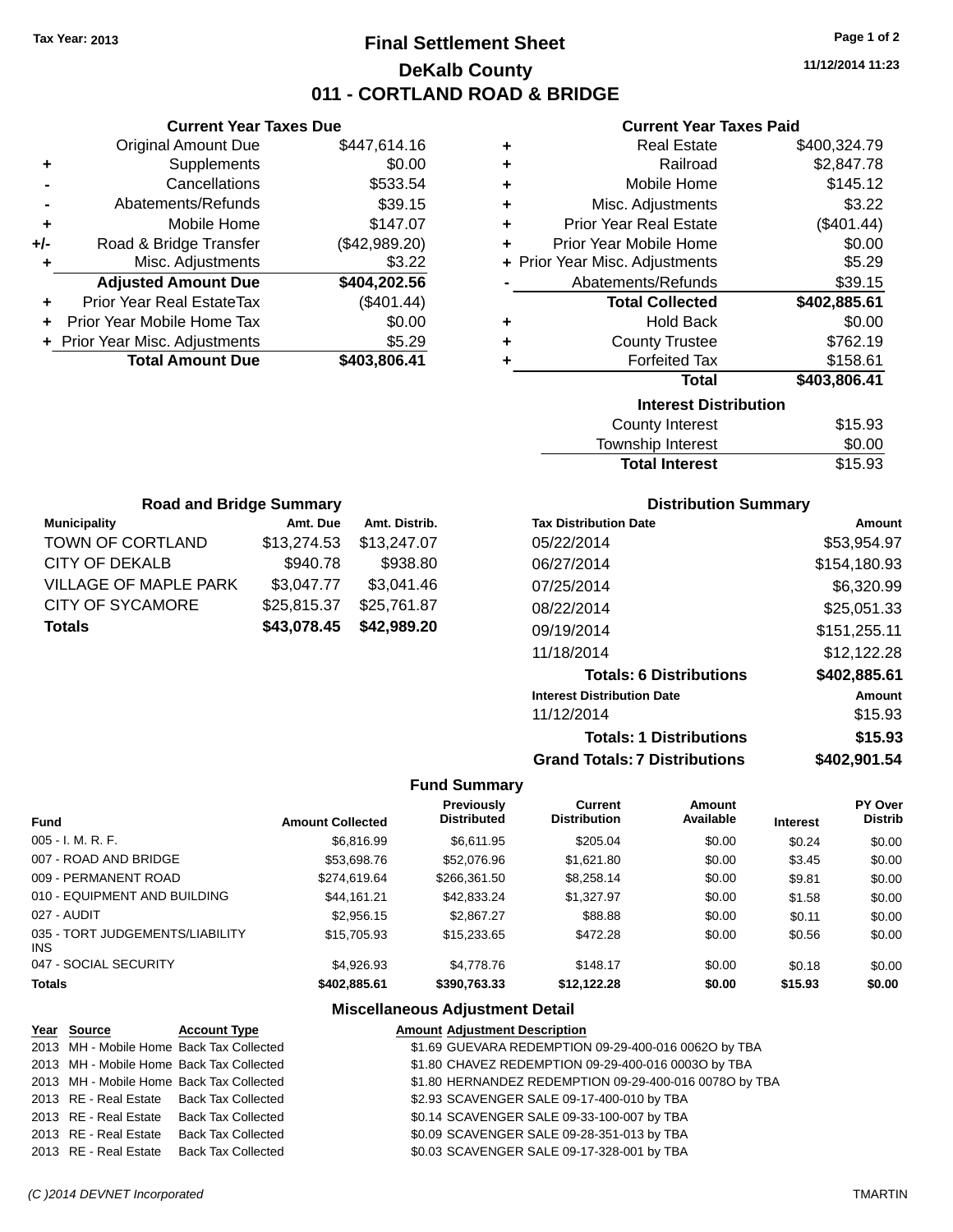### **Final Settlement Sheet Tax Year: 2013 Page 2 of 2 DeKalb County**

#### **11/12/2014 11:23**

### **Miscellaneous Adjustment Detail**

### **Year** Source **Account Type And Amount Adjustment Description**

**Totals \$8.51 8 entries**

2013 RE - Real Estate Back Tax Collected \$0.03 SCAVENGER SALE 09-17-329-009 by TBA

### **Abatement Detail**

#### **Year** Source **Account Type A** Account Adjustment Description

2013 RE - Real Estate RE Abatement \$37.92 CLARK PRIOR YEAR ABATEMENT 09-17-100-015 by TBA 2013 RE - Real Estate RE Abatement \$0.25 PTAB INTEREST REFUND 09-19-100-014 by TBA

2013 RE - Real Estate RE Abatement \$0.98 PTAB INTEREST REFUND 09-19-000-012 by TBA

**Totals 3 entries \$39.15**

*(C )2014 DEVNET Incorporated* TMARTIN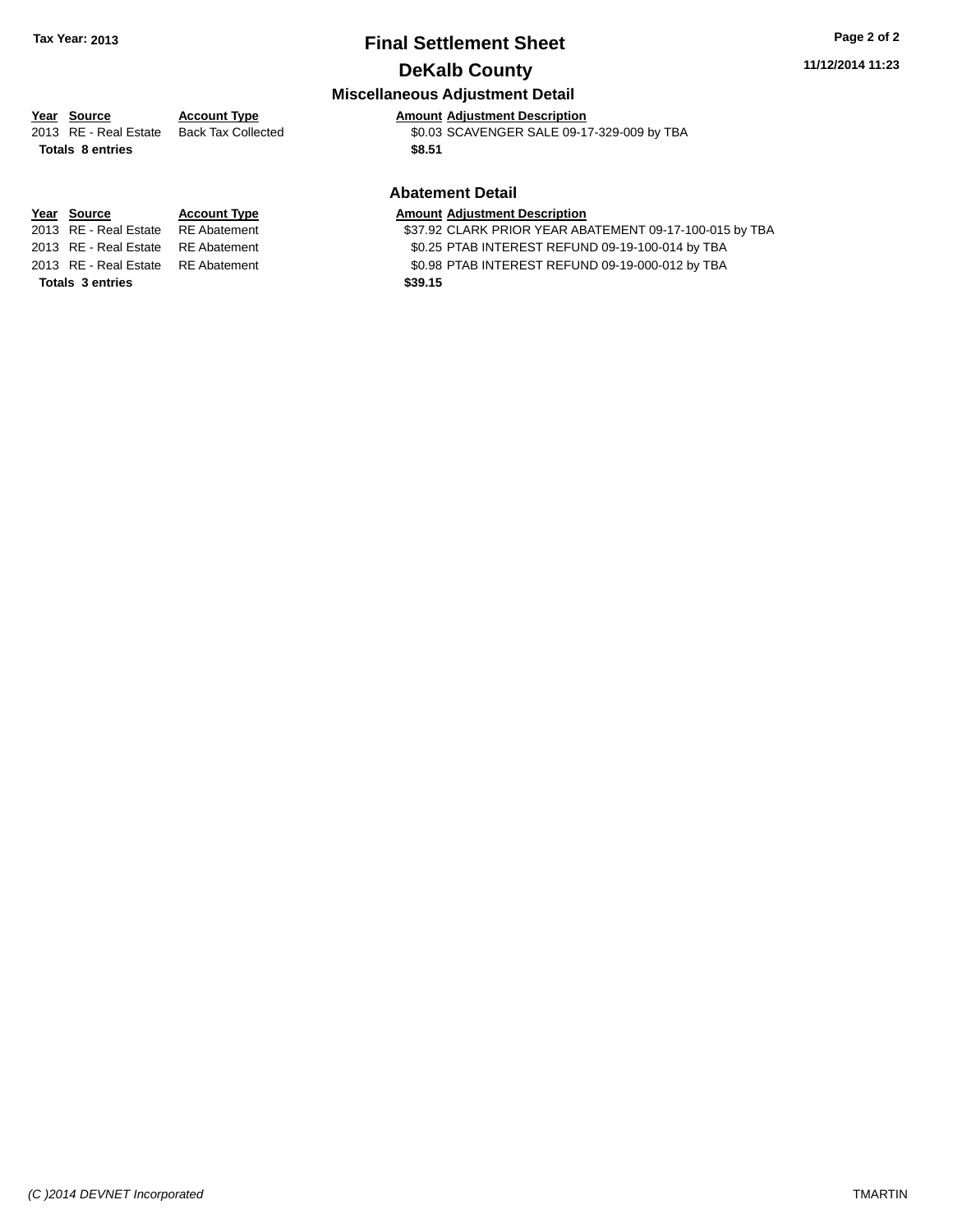### **Final Settlement Sheet Tax Year: 2013 Page 1 of 2 DeKalb County 012 - DEKALB TOWNSHIP**

**11/12/2014 11:23**

### **Current Year Taxes Paid**

|     | <b>Current Year Taxes Due</b>    |              |   | <b>Current Year Taxes Paid</b> |              |
|-----|----------------------------------|--------------|---|--------------------------------|--------------|
|     | <b>Original Amount Due</b>       | \$910,746.82 |   | <b>Real Estate</b>             | \$894,147.29 |
| ٠   | Supplements                      | \$0.00       |   | Railroad                       | \$3,689.80   |
|     | Cancellations                    | \$12,044.49  | ٠ | Mobile Home                    | \$636.11     |
|     | Abatements/Refunds               | \$77.75      |   | Misc. Adjustments              | \$358.73     |
| ٠   | Mobile Home                      | \$640.63     | ٠ | <b>Prior Year Real Estate</b>  | (\$701.05)   |
| +/- | Road & Bridge Transfer           | \$0.00       |   | Prior Year Mobile Home         | \$0.00       |
|     | Misc. Adjustments                | \$358.73     |   | + Prior Year Misc. Adjustments | \$0.77       |
|     | <b>Adjusted Amount Due</b>       | \$899,623.94 |   | Abatements/Refunds             | \$77.75      |
| ÷   | <b>Prior Year Real EstateTax</b> | (\$701.05)   |   | <b>Total Collected</b>         | \$898,053.90 |
|     | Prior Year Mobile Home Tax       | \$0.00       |   | <b>Hold Back</b>               | \$0.00       |
|     | + Prior Year Misc. Adjustments   | \$0.77       |   | <b>County Trustee</b>          | \$713.37     |
|     | <b>Total Amount Due</b>          | \$898,923.66 |   | <b>Forfeited Tax</b>           | \$156.39     |
|     |                                  |              |   | <b>Total</b>                   | \$898,923.66 |
|     |                                  |              |   | ومعلك بطلعاه أحامهم وعاويا     |              |

| <b>Interest Distribution</b> |         |  |  |
|------------------------------|---------|--|--|
| <b>County Interest</b>       | \$35.50 |  |  |
| Township Interest            | \$0.00  |  |  |
| <b>Total Interest</b>        | \$35.50 |  |  |

#### **Distribution Summary**

| <b>Tax Distribution Date</b>         | Amount       |
|--------------------------------------|--------------|
| 05/22/2014                           | \$103,148.91 |
| 06/27/2014                           | \$349,041.29 |
| 07/25/2014                           | \$15,486.86  |
| 08/22/2014                           | \$58,260.85  |
| 09/19/2014                           | \$345,342.39 |
| 11/18/2014                           | \$26,773.60  |
| <b>Totals: 6 Distributions</b>       | \$898,053.90 |
| <b>Interest Distribution Date</b>    | Amount       |
| 11/12/2014                           | \$35.50      |
| <b>Totals: 1 Distributions</b>       | \$35.50      |
| <b>Grand Totals: 7 Distributions</b> | \$898,089.40 |

#### **Fund Summary**

| Fund                     | <b>Amount Collected</b> | Previously<br><b>Distributed</b> | Current<br>Distribution | Amount<br>Available | <b>Interest</b> | <b>PY Over</b><br><b>Distrib</b> |
|--------------------------|-------------------------|----------------------------------|-------------------------|---------------------|-----------------|----------------------------------|
| 001 - CORPORATE          | \$695,226.63            | \$674,499.90                     | \$20,726,73             | \$0.00              | \$27.48         | \$0.00                           |
| 054 - GENERAL ASSISTANCE | \$202,827.27            | \$196.780.40                     | \$6.046.87              | \$0.00              | \$8.02          | \$0.00                           |
| Totals                   | \$898.053.90            | \$871.280.30                     | \$26,773.60             | \$0.00              | \$35.50         | \$0.00                           |

#### **Miscellaneous Adjustment Detail**

| <u>Year Source</u>      | <b>Account Type</b>                        | <b>Amount Adjustment Description</b>            |
|-------------------------|--------------------------------------------|-------------------------------------------------|
| 2013 RE - Real Estate   | Back Tax Collected                         | \$10.79 JOHNSON REDEMPTION 08-10-476-007 by TBA |
|                         | 2013 RE - Real Estate Paymt In Lieu of Tax | \$345.18 HOUSING AUTHORITY by TBA               |
|                         | 2013 MH - Mobile Home Back Tax Collected   | \$0.77 Added by TBA                             |
|                         | 2013 RE - Real Estate Back Tax Collected   | \$2.76 SCAVENGER SALE 08-23-278-046 by TBA      |
| <b>Totals 4 entries</b> |                                            | \$359.50                                        |
|                         |                                            |                                                 |

#### **Abatement Detail**

#### **Year Source Account Type Amount Adjustment Description** 2013 RE - Real Estate \$1.06 PTAB INTEREST REFUND 08-12-451-004 by TBA RE Abatement 2013 RE - Real Estate RE Abatement \$7.77 PTAB INTEREST REFUND 08-12-451-005 by TBA 2013 RE - Real Estate RE Abatement \$0.00 PTAB INTEREST REFUND 08-12-451-007 by TBA 2013 RE - Real Estate RE Abatement \$1.73 PTAB INTEREST REFUND 08-12-451-014 by TBA

*(C )2014 DEVNET Incorporated* TMARTIN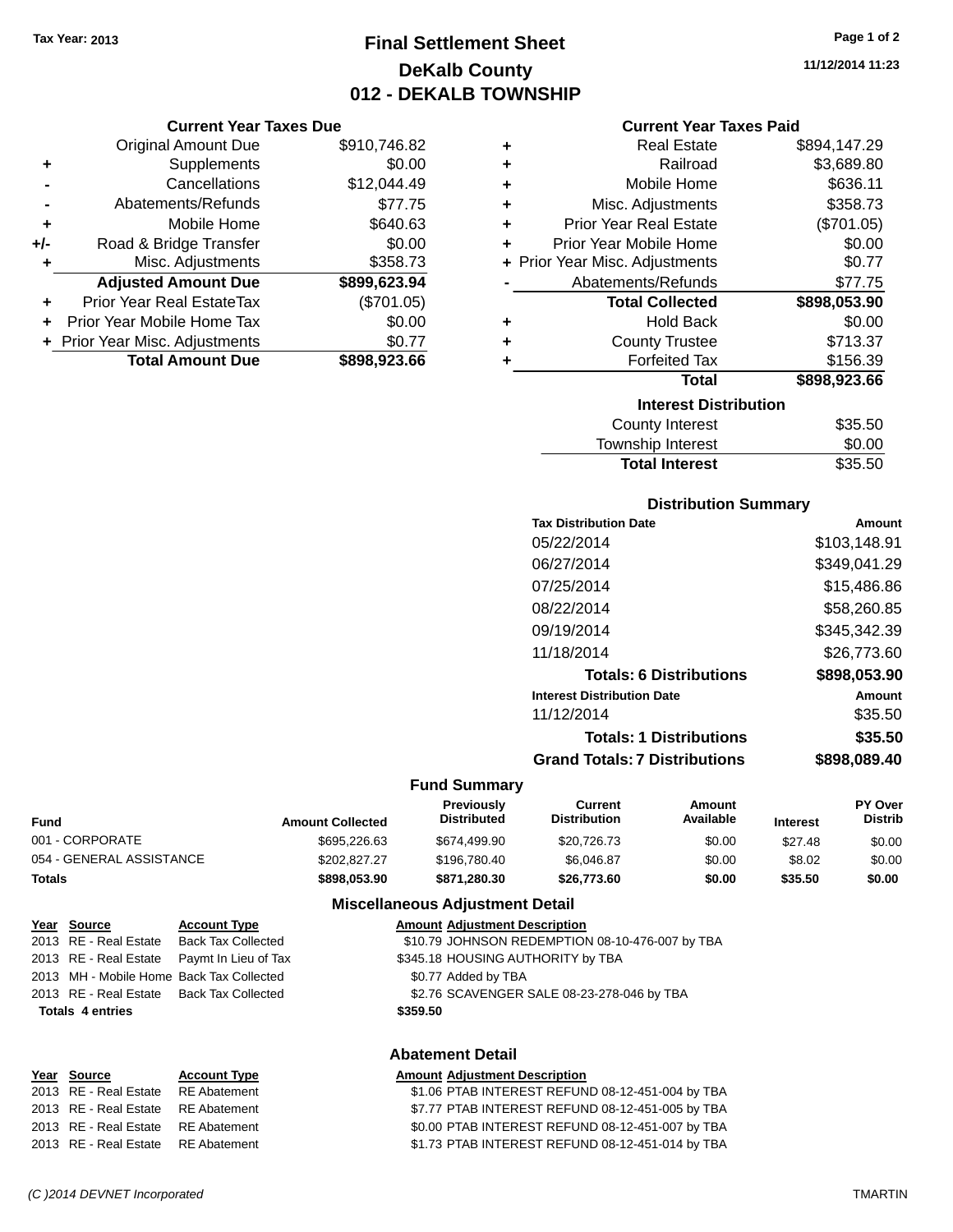### **Final Settlement Sheet Tax Year: 2013 Page 2 of 2 DeKalb County Abatement Detail**

**11/12/2014 11:23**

**Totals \$77.75 5 entries**

**Year Source Account Type Anneurs Amount Adjustment Description**<br>
2013 RE - Real Estate RE Abatement **Adjustment** \$67.19 PTAB INTEREST REFUN \$67.19 PTAB INTEREST REFUND 08-25-100-021 by TBA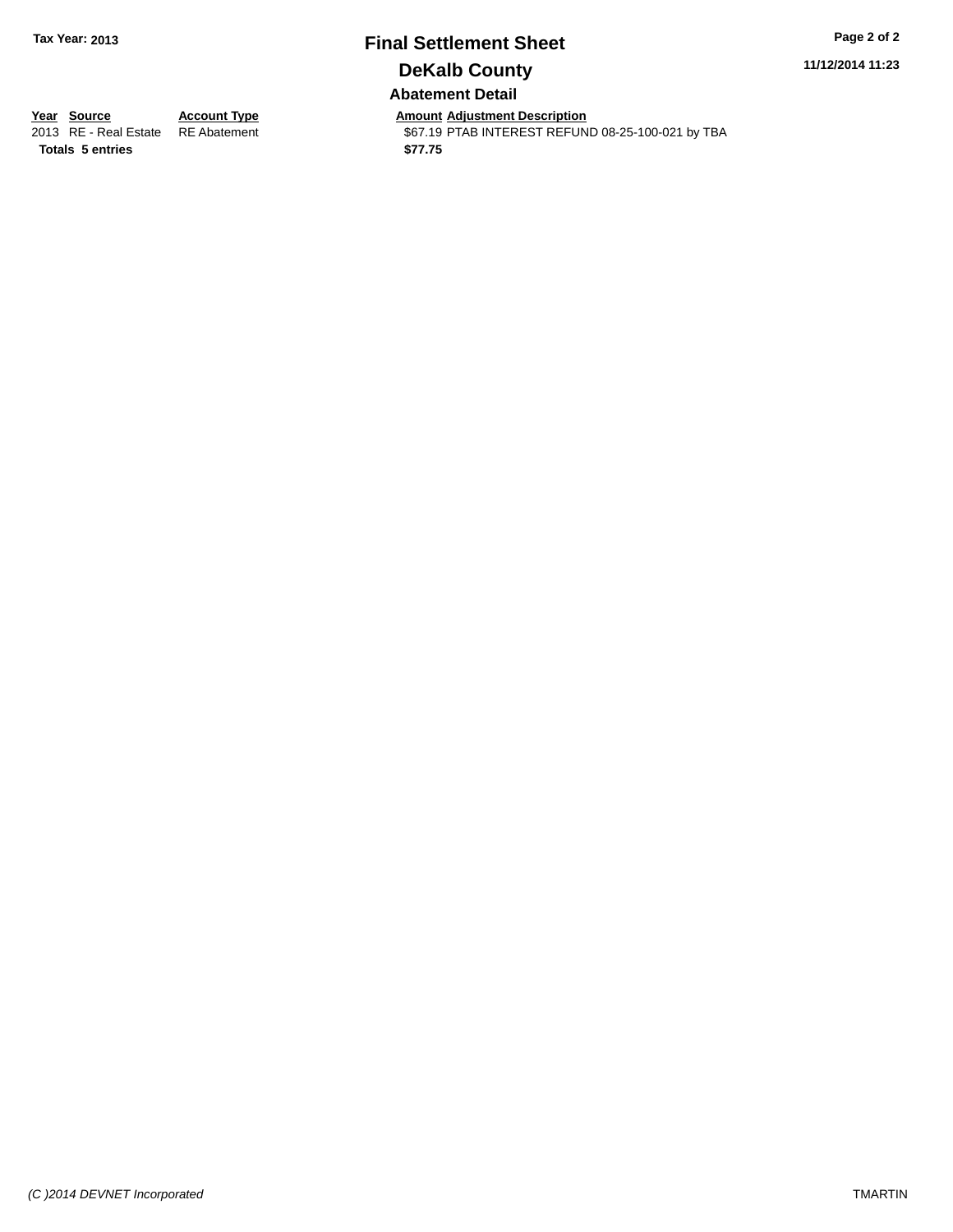### **Final Settlement Sheet Tax Year: 2013 Page 1 of 2 DeKalb County 013 - DEKALB ROAD & BRIDGE**

**11/12/2014 11:23**

#### **Current Year Taxes Paid**

| ٠                            | <b>Real Estate</b>             | \$921,006.28 |  |  |
|------------------------------|--------------------------------|--------------|--|--|
| ٠                            | Railroad                       | \$4,324.28   |  |  |
| ÷                            | Mobile Home                    | \$745.50     |  |  |
| ÷                            | Misc. Adjustments              | \$420.42     |  |  |
| ÷                            | <b>Prior Year Real Estate</b>  | (\$1,063.32) |  |  |
| ÷                            | Prior Year Mobile Home         | \$0.00       |  |  |
|                              | + Prior Year Misc. Adjustments | \$0.90       |  |  |
|                              | Abatements/Refunds             | \$91.14      |  |  |
|                              | <b>Total Collected</b>         | \$925,342.92 |  |  |
| ٠                            | <b>Hold Back</b>               | \$0.00       |  |  |
| ٠                            | <b>County Trustee</b>          | \$835.93     |  |  |
| ٠                            | <b>Forfeited Tax</b>           | \$183.27     |  |  |
|                              | <b>Total</b>                   | \$926,362.12 |  |  |
| <b>Interest Distribution</b> |                                |              |  |  |
|                              | <b>County Interest</b>         | \$36.58      |  |  |
|                              | <b>Townehin Interact</b>       | ቁስ ስስ        |  |  |

| County Interest       | \$36.58 |
|-----------------------|---------|
| Township Interest     | \$0.00  |
| <b>Total Interest</b> | \$36.58 |

| <b>Road and Bridge Summary</b>             |                           |                       |  |  |
|--------------------------------------------|---------------------------|-----------------------|--|--|
| <b>Municipality</b>                        | Amt. Due                  | Amt. Distrib.         |  |  |
| CITY OF DEKALB                             | \$130,484.38 \$130,360.27 |                       |  |  |
| <b>CITY OF SYCAMORE</b>                    |                           | \$9,876.51 \$9,867.09 |  |  |
| \$140,360.89 \$140,227.36<br><b>Totals</b> |                           |                       |  |  |

**Current Year Taxes Due** Original Amount Due \$1,067,354.57

**Adjusted Amount Due \$927,424.54**

**Total Amount Due \$926,362.12**

**+** Supplements \$0.00 **-** Cancellations \$782.74 **-** Abatements/Refunds **\$91.14 +** Mobile Home \$750.79 **+/-** Road & Bridge Transfer (\$140,227.36) **+** Misc. Adjustments \$420.42

**+** Prior Year Real EstateTax (\$1,063.32) **+** Prior Year Mobile Home Tax \$0.00 **+ Prior Year Misc. Adjustments**  $$0.90$ 

#### **Distribution Summary**

| <b>Tax Distribution Date</b>         | Amount       |
|--------------------------------------|--------------|
| 05/22/2014                           | \$104.948.82 |
| 06/27/2014                           | \$360,951.67 |
| 07/25/2014                           | \$15,757.37  |
| 08/22/2014                           | \$59,278.31  |
| 09/19/2014                           | \$357.232.14 |
| 11/18/2014                           | \$27.174.61  |
| <b>Totals: 6 Distributions</b>       | \$925,342.92 |
| <b>Interest Distribution Date</b>    | Amount       |
| 11/12/2014                           | \$36.58      |
| <b>Totals: 1 Distributions</b>       | \$36.58      |
| <b>Grand Totals: 7 Distributions</b> | \$925.379.50 |

### **Fund Summary**

| <b>Fund</b>                  | <b>Amount Collected</b> | Previously<br><b>Distributed</b> | Current<br><b>Distribution</b> | Amount<br>Available | <b>Interest</b> | <b>PY Over</b><br><b>Distrib</b> |
|------------------------------|-------------------------|----------------------------------|--------------------------------|---------------------|-----------------|----------------------------------|
| 007 - ROAD AND BRIDGE        | \$155,857,34            | \$151,204.88                     | \$4.652.46                     | \$0.00              | \$10.16         | \$0.00                           |
| 009 - PERMANENT ROAD         | \$662,632,32            | \$643.237.67                     | \$19,394.65                    | \$0.00              | \$22.75         | \$0.00                           |
| 010 - EQUIPMENT AND BUILDING | \$106,853,26            | \$103,725,76                     | \$3.127.50                     | \$0.00              | \$3.67          | \$0.00                           |
| Totals                       | \$925.342.92            | \$898,168,31                     | \$27.174.61                    | \$0.00              | \$36.58         | \$0.00                           |

#### **Miscellaneous Adjustment Detail**

#### **Year Source Account Type Amount Adjustment Description**

2013 RE - Real Estate Back Tax Collected \$12.64 JOHNSON REDEMPTION 08-10-476-007 by TBA 2013 RE - Real Estate Paymt In Lieu of Tax \$404.54 HOUSING AUTHORITY by TBA 2013 MH - Mobile Home Back Tax Collected \$0.90 Added by TBA 2013 RE - Real Estate Back Tax Collected \$3.24 SCAVENGER SALE 08-23-278-046 by TBA

**Totals 4 entries \$421.32**

### **Abatement Detail**

#### **Year Source Account Type Amount Adjustment Description**

2013 RE - Real Estate RE Abatement \$1.24 PTAB INTEREST REFUND 08-12-451-004 by TBA 2013 RE - Real Estate RE Abatement \$9.10 PTAB INTEREST REFUND 08-12-451-005 by TBA 2013 RE - Real Estate RE Abatement \$0.00 PTAB INTEREST REFUND 08-12-451-007 by TBA 2013 RE - Real Estate RE Abatement \$2.03 PTAB INTEREST REFUND 08-12-451-014 by TBA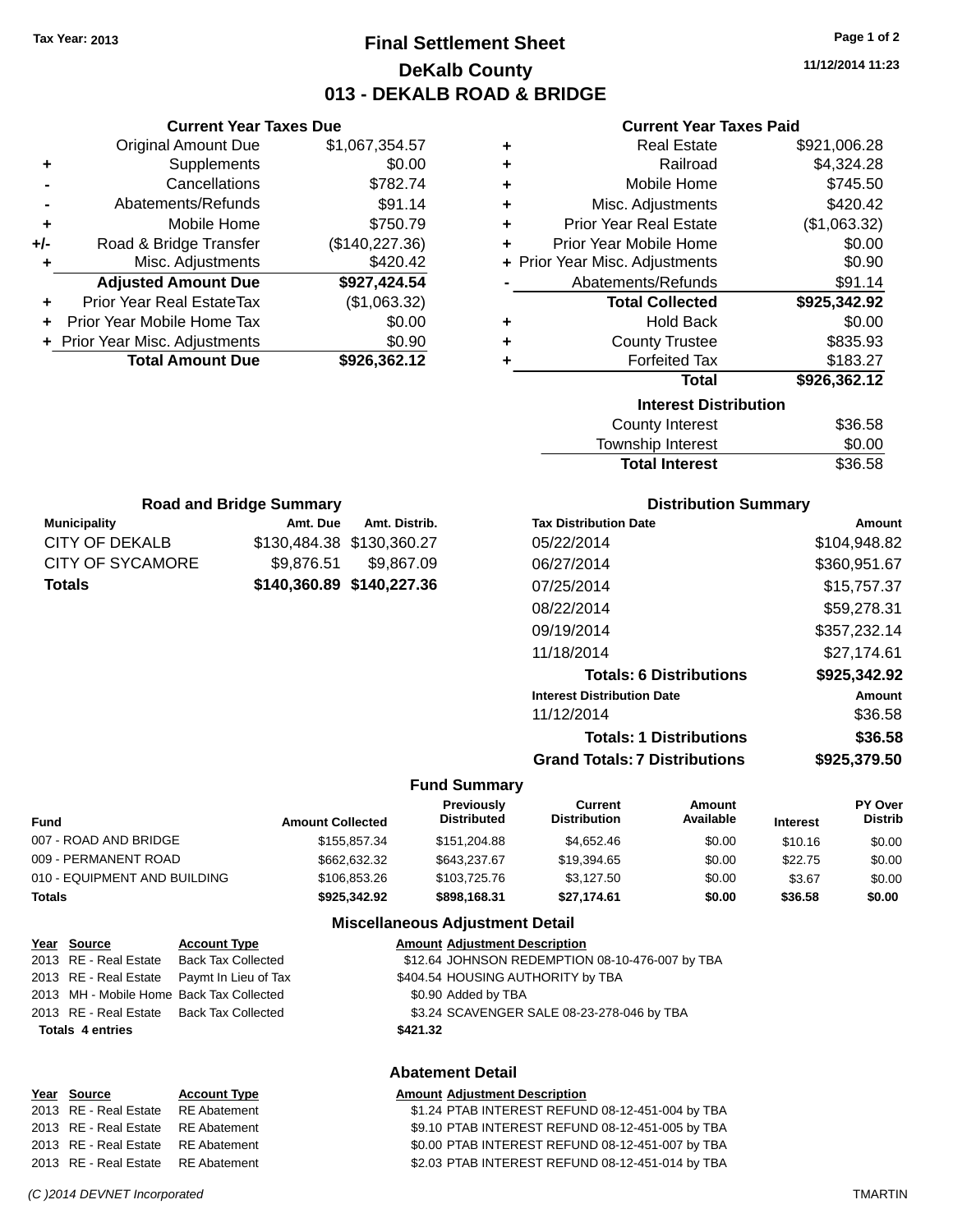### **Final Settlement Sheet Tax Year: 2013 Page 2 of 2 DeKalb County Abatement Detail**

**11/12/2014 11:23**

**Totals \$91.14 5 entries**

**Year Source Account Type Anneunt Adjustment Description**<br>
2013 RE - Real Estate RE Abatement **Account 1978-77 PTAB INTEREST REFUN** \$78.77 PTAB INTEREST REFUND 08-25-100-021 by TBA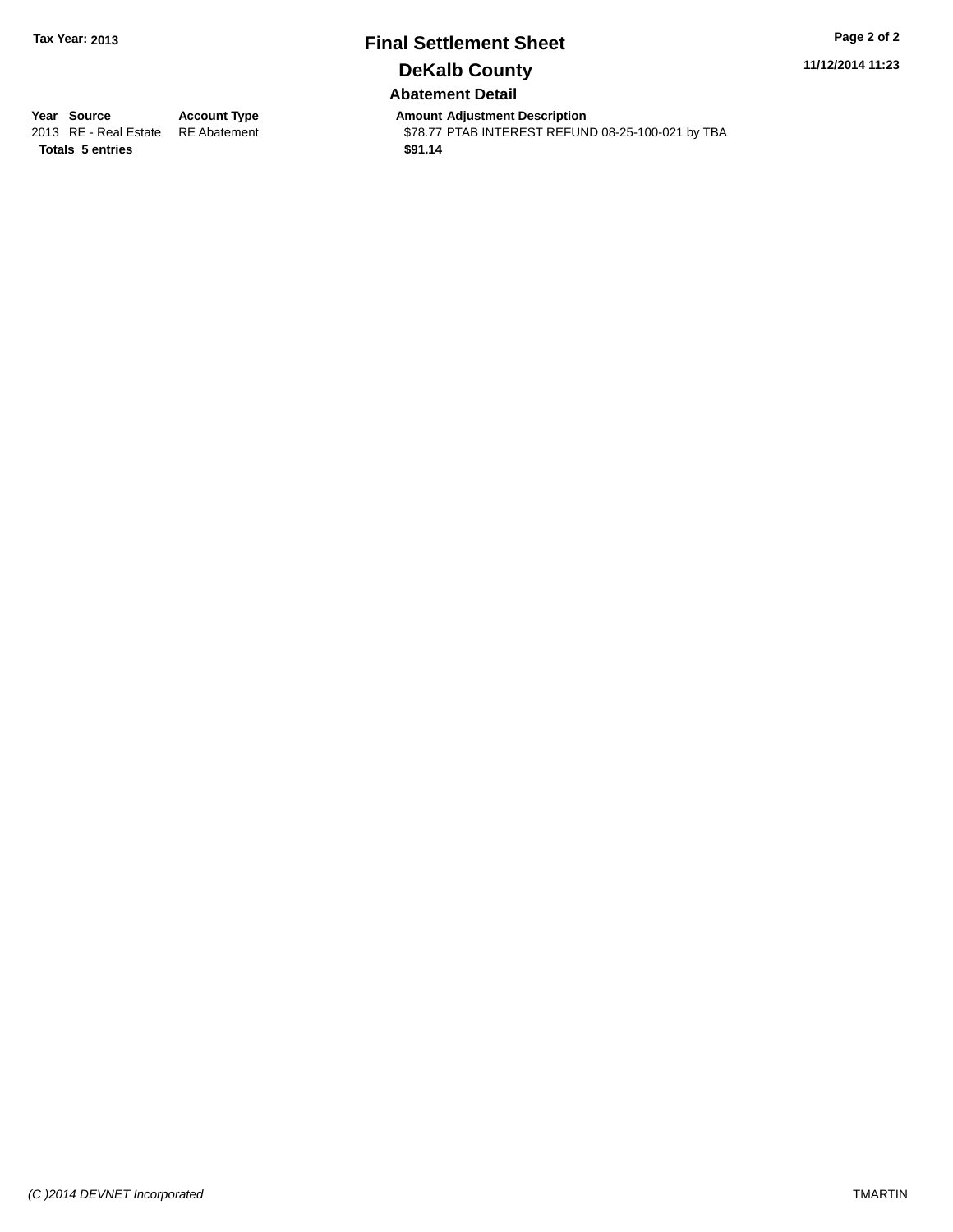### **Final Settlement Sheet Tax Year: 2013 Page 1 of 1 DeKalb County 014 - FRANKLIN TOWNSHIP**

**11/12/2014 11:23**

|     | <b>Original Amount Due</b>       | \$105,809.29 |
|-----|----------------------------------|--------------|
| ٠   | Supplements                      | \$0.00       |
|     | Cancellations                    | \$63.54      |
|     | Abatements/Refunds               | \$0.00       |
| ٠   | Mobile Home                      | \$0.00       |
| +/- | Road & Bridge Transfer           | \$0.00       |
|     | Misc. Adjustments                | \$0.00       |
|     | <b>Adjusted Amount Due</b>       | \$105,745.75 |
|     | <b>Prior Year Real EstateTax</b> | \$0.00       |
|     | Prior Year Mobile Home Tax       | \$0.00       |
|     | + Prior Year Misc. Adjustments   | \$0.00       |
|     | <b>Total Amount Due</b>          | \$105.745.75 |
|     |                                  |              |

### **Current Year Taxes Paid**

|   | Real Estate                    | \$104,683.51 |
|---|--------------------------------|--------------|
| ٠ | Railroad                       | \$1,024.62   |
| ٠ | Mobile Home                    | \$0.00       |
| ٠ | Misc. Adjustments              | \$0.00       |
| ٠ | <b>Prior Year Real Estate</b>  | \$0.00       |
| ÷ | Prior Year Mobile Home         | \$0.00       |
|   | + Prior Year Misc. Adjustments | \$0.00       |
|   | Abatements/Refunds             | \$0.00       |
|   | <b>Total Collected</b>         | \$105,708.13 |
|   |                                |              |
| ٠ | <b>Hold Back</b>               | \$0.00       |
| ٠ | <b>County Trustee</b>          | \$37.62      |
|   | <b>Forfeited Tax</b>           | \$0.00       |
|   | Total                          | \$105,745.75 |
|   | <b>Interest Distribution</b>   |              |

| <b>Total Interest</b> | \$4.18 |
|-----------------------|--------|
| Township Interest     | \$0.00 |
| County Interest       | \$4.18 |

### **Distribution Summary**

| <b>Tax Distribution Date</b>         | Amount       |
|--------------------------------------|--------------|
| 05/22/2014                           | \$13,103.99  |
| 06/27/2014                           | \$43,398.43  |
| 07/25/2014                           | \$1,101.71   |
| 08/22/2014                           | \$6,260.91   |
| 09/19/2014                           | \$38,018.96  |
| 11/18/2014                           | \$3,824.13   |
| <b>Totals: 6 Distributions</b>       | \$105,708.13 |
| <b>Interest Distribution Date</b>    | Amount       |
| 11/12/2014                           | \$4.18       |
| <b>Totals: 1 Distributions</b>       | \$4.18       |
| <b>Grand Totals: 7 Distributions</b> | \$105.712.31 |
|                                      |              |

| <b>Fund</b>              | <b>Amount Collected</b> | Previously<br><b>Distributed</b> | Current<br><b>Distribution</b> | Amount<br>Available | <b>Interest</b> | <b>PY Over</b><br><b>Distrib</b> |
|--------------------------|-------------------------|----------------------------------|--------------------------------|---------------------|-----------------|----------------------------------|
| 001 - CORPORATE          | \$96,710.47             | \$93.211.84                      | \$3.498.63                     | \$0.00              | \$3.82          | \$0.00                           |
| $005 - I. M. R. F.$      | \$6,995.87              | \$6,742.80                       | \$253.07                       | \$0.00              | \$0.28          | \$0.00                           |
| 054 - GENERAL ASSISTANCE | \$2,001.79              | \$1,929.36                       | \$72.43                        | \$0.00              | \$0.08          | \$0.00                           |
| <b>Totals</b>            | \$105,708.13            | \$101,884.00                     | \$3,824.13                     | \$0.00              | \$4.18          | \$0.00                           |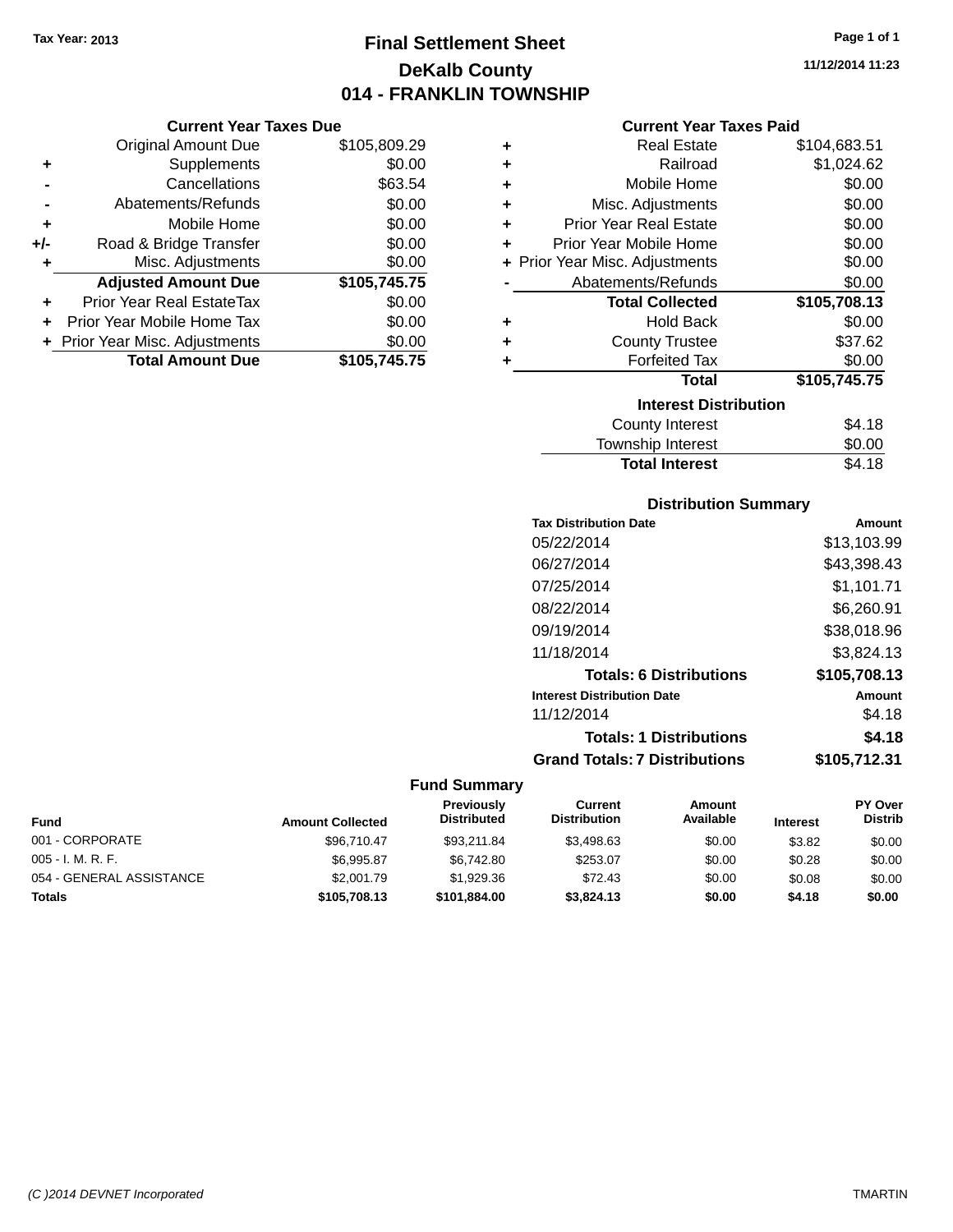### **Final Settlement Sheet Tax Year: 2013 Page 1 of 1 DeKalb County 015 - FRANKLIN TWP CEMETERY**

**11/12/2014 11:23**

### **Current Year Taxes Paid**

|     | <b>Original Amount Due</b>     | \$31,739.42 | ٠ | <b>Real Estate</b>             | \$31,401.70 |
|-----|--------------------------------|-------------|---|--------------------------------|-------------|
| ٠   | Supplements                    | \$0.00      | ٠ | Railroad                       | \$307.36    |
|     | Cancellations                  | \$19.07     | ٠ | Mobile Home                    | \$0.00      |
|     | Abatements/Refunds             | \$0.00      | ٠ | Misc. Adjustments              | \$0.00      |
| ٠   | Mobile Home                    | \$0.00      | ٠ | <b>Prior Year Real Estate</b>  | \$0.00      |
| +/- | Road & Bridge Transfer         | \$0.00      | ٠ | Prior Year Mobile Home         | \$0.00      |
| ٠   | Misc. Adjustments              | \$0.00      |   | + Prior Year Misc. Adjustments | \$0.00      |
|     | <b>Adjusted Amount Due</b>     | \$31,720.35 |   | Abatements/Refunds             | \$0.00      |
| ÷.  | Prior Year Real EstateTax      | \$0.00      |   | <b>Total Collected</b>         | \$31,709.06 |
|     | Prior Year Mobile Home Tax     | \$0.00      | ٠ | <b>Hold Back</b>               | \$0.00      |
|     | + Prior Year Misc. Adjustments | \$0.00      | ٠ | <b>County Trustee</b>          | \$11.29     |
|     | <b>Total Amount Due</b>        | \$31,720.35 |   | <b>Forfeited Tax</b>           | \$0.00      |
|     |                                |             |   | Total                          | \$31,720.35 |
|     |                                |             |   | <b>Interest Distribution</b>   |             |
|     |                                |             |   | County Interest                | \$1.25      |
|     |                                |             |   | Township Interest              | \$0.00      |

| <b>Distribution Summary</b>  |             |
|------------------------------|-------------|
| <b>Tax Distribution Date</b> | Amount      |
| 05/22/2014                   | \$3,930.93  |
| 06/27/2014                   | \$13,017.85 |
| 07/25/2014                   | \$330.46    |
| 08/22/2014                   | \$1,878.00  |
| 09/19/2014                   | \$11,404.65 |
| 11/18/2014                   | \$1,147.17  |
|                              | ዮኅፈ ማስሰ ስር  |

**Total Interest** \$1.25

| <b>Totals: 6 Distributions</b>       | \$31,709.06 |
|--------------------------------------|-------------|
| <b>Interest Distribution Date</b>    | Amount      |
| 11/12/2014                           | \$1.25      |
| <b>Totals: 1 Distributions</b>       | \$1.25      |
| <b>Grand Totals: 7 Distributions</b> | \$31,710.31 |

#### **Fund Summary**

| Fund           | <b>Amount Collected</b> | <b>Previously</b><br><b>Distributed</b> | Current<br>Distribution | Amount<br>Available | <b>Interest</b> | <b>PY Over</b><br><b>Distrib</b> |
|----------------|-------------------------|-----------------------------------------|-------------------------|---------------------|-----------------|----------------------------------|
| 017 - CEMETERY | \$31,709.06             | \$30.561.89                             | \$1.147.17              | \$0.00              | \$1.25          | \$0.00                           |
| Totals         | \$31.709.06             | \$30,561.89                             | \$1.147.17              | \$0.00              | \$1.25          | \$0.00                           |

**Current Year Taxes Due**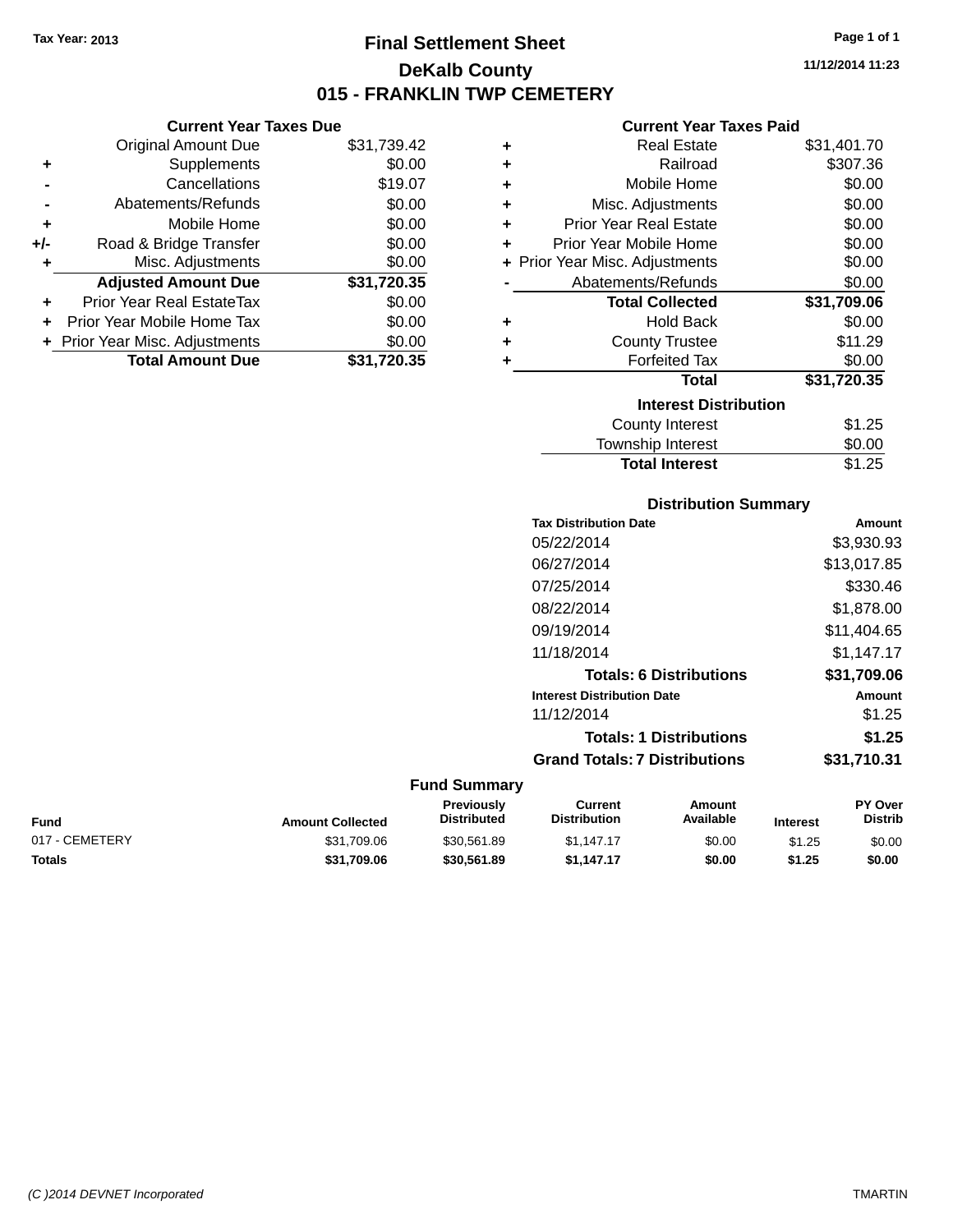### **Final Settlement Sheet Tax Year: 2013 Page 1 of 1 DeKalb County 016 - FRANKLIN ROAD & BRIDGE**

**11/12/2014 11:23**

### **Current Year Taxes Paid**

| ٠ | <b>Real Estate</b>             | \$211,023.82 |
|---|--------------------------------|--------------|
| ٠ | Railroad                       | \$2,309.64   |
| ٠ | Mobile Home                    | \$0.00       |
| ٠ | Misc. Adjustments              | \$0.00       |
| ٠ | <b>Prior Year Real Estate</b>  | \$0.00       |
| ÷ | Prior Year Mobile Home         | \$0.00       |
|   | + Prior Year Misc. Adjustments | \$0.00       |
|   | Abatements/Refunds             | \$0.00       |
|   | <b>Total Collected</b>         | \$213,333.46 |
| ٠ | <b>Hold Back</b>               | \$0.00       |
| ٠ | <b>County Trustee</b>          | \$84.82      |
| ٠ | <b>Forfeited Tax</b>           | \$0.00       |
|   | <b>Total</b>                   | \$213,418.28 |
|   | <b>Interest Distribution</b>   |              |
|   | <b>County Interest</b>         | \$8.44       |
|   | Taunaakin latasaat             | ጦ ለለ         |

| <b>Total Interest</b> | \$8.44 |
|-----------------------|--------|
| Township Interest     | \$0.00 |
| County Interest       | \$8.44 |

| <b>Distribution Summary</b> |  |
|-----------------------------|--|
|                             |  |

| <b>Tax Distribution Date</b>         | Amount       |
|--------------------------------------|--------------|
| 05/22/2014                           | \$26,424.42  |
| 06/27/2014                           | \$87,599.43  |
| 07/25/2014                           | \$2,221.60   |
| 08/22/2014                           | \$12,625.14  |
| 09/19/2014                           | \$76,751.39  |
| 11/18/2014                           | \$7.711.48   |
| <b>Totals: 6 Distributions</b>       | \$213,333.46 |
| <b>Interest Distribution Date</b>    | Amount       |
| 11/12/2014                           | \$8.44       |
| <b>Totals: 1 Distributions</b>       | \$8.44       |
| <b>Grand Totals: 7 Distributions</b> | \$213,341.90 |

### **Fund Summary**

|                                        |                         | <b>Previously</b>  | Current             | Amount    |                 | <b>PY Over</b> |
|----------------------------------------|-------------------------|--------------------|---------------------|-----------|-----------------|----------------|
| <b>Fund</b>                            | <b>Amount Collected</b> | <b>Distributed</b> | <b>Distribution</b> | Available | <b>Interest</b> | <b>Distrib</b> |
| 007 - ROAD AND BRIDGE                  | \$71.457.21             | \$68,878,36        | \$2,578.85          | \$0.00    | \$3.41          | \$0.00         |
| 008 - BRIDGE CONST W/COUNTY            | \$19,984.44             | \$19,261.46        | \$722.98            | \$0.00    | \$0.71          | \$0.00         |
| 009 - PERMANENT ROAD                   | \$99.905.77             | \$96.291.52        | \$3,614.25          | \$0.00    | \$3.54          | \$0.00         |
| 010 - EQUIPMENT AND BUILDING           | \$14,986.19             | \$14,444.03        | \$542.16            | \$0.00    | \$0.53          | \$0.00         |
| 035 - TORT JUDGEMENTS/LIABILITY<br>INS | \$5,996.91              | \$5,779.95         | \$216.96            | \$0.00    | \$0.21          | \$0.00         |
| 047 - SOCIAL SECURITY                  | \$1,002.94              | \$966.66           | \$36.28             | \$0.00    | \$0.04          | \$0.00         |
| <b>Totals</b>                          | \$213.333.46            | \$205.621.98       | \$7,711.48          | \$0.00    | \$8.44          | \$0.00         |

|     | <b>Current Year Taxes Due</b>    |               |
|-----|----------------------------------|---------------|
|     | <b>Original Amount Due</b>       | \$238,512.53  |
| ٠   | Supplements                      | \$0.00        |
|     | Cancellations                    | \$143.24      |
|     | Abatements/Refunds               | \$0.00        |
| ٠   | Mobile Home                      | \$0.00        |
| +/- | Road & Bridge Transfer           | (\$24,951.01) |
| ٠   | Misc. Adjustments                | \$0.00        |
|     | <b>Adjusted Amount Due</b>       | \$213,418.28  |
|     | <b>Prior Year Real EstateTax</b> | \$0.00        |
|     | Prior Year Mobile Home Tax       | \$0.00        |
|     | + Prior Year Misc. Adjustments   | \$0.00        |
|     | <b>Total Amount Due</b>          | \$213,418.28  |

**Municipality Amt. Due Amt. Distrib. Road and Bridge Summary**

VILLAGE OF KIRKLAND \$24,959.94 \$24,951.01 **Totals \$24,959.94 \$24,951.01**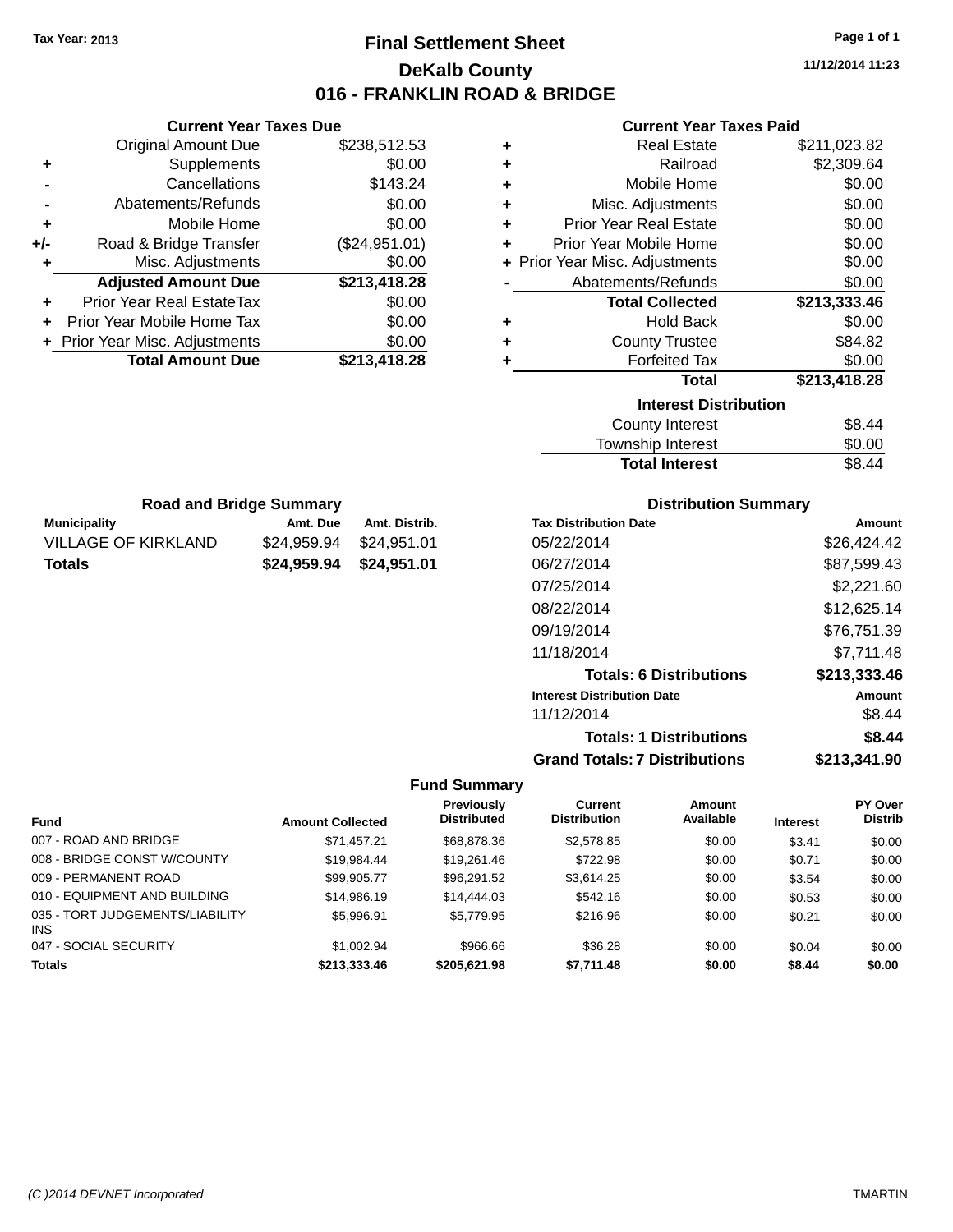### **Final Settlement Sheet Tax Year: 2013 Page 1 of 1 DeKalb County 017 - GENOA TOWNSHIP**

**11/12/2014 11:23**

#### **Current Year Taxes Due**

|       | <b>Original Amount Due</b>       | \$232,205.35 |
|-------|----------------------------------|--------------|
| ٠     | Supplements                      | \$0.00       |
|       | Cancellations                    | \$685.73     |
|       | Abatements/Refunds               | \$2.54       |
| ٠     | Mobile Home                      | \$144.44     |
| $+/-$ | Road & Bridge Transfer           | \$0.00       |
| ٠     | Misc. Adjustments                | \$0.00       |
|       | <b>Adjusted Amount Due</b>       | \$231,661.52 |
|       | <b>Prior Year Real EstateTax</b> | (\$80.93)    |
|       | Prior Year Mobile Home Tax       | \$0.00       |
|       | + Prior Year Misc. Adjustments   | \$0.00       |
|       | <b>Total Amount Due</b>          | \$231,580.59 |

|   | <b>Current Year Taxes Paid</b> |              |
|---|--------------------------------|--------------|
| ٠ | <b>Real Estate</b>             | \$229,683.76 |
| ٠ | Railroad                       | \$1,697.76   |
| ÷ | Mobile Home                    | \$143.24     |
| ٠ | Misc. Adjustments              | \$0.00       |
| ٠ | <b>Prior Year Real Estate</b>  | (\$80.93)    |
| ٠ | Prior Year Mobile Home         | \$0.00       |
|   | + Prior Year Misc. Adjustments | \$0.00       |
|   | Abatements/Refunds             | \$2.54       |
|   | <b>Total Collected</b>         | \$231,441.29 |
| ٠ | <b>Hold Back</b>               | \$0.00       |
| ٠ | <b>County Trustee</b>          | \$139.30     |
| ٠ | <b>Forfeited Tax</b>           | \$0.00       |
|   | <b>Total</b>                   | \$231,580.59 |
|   | <b>Interest Distribution</b>   |              |
|   | County Interest                | \$9.15       |
|   | <b>Township Interest</b>       | \$0.00       |
|   | <b>Total Interest</b>          | \$9.15       |

### **Distribution Summary**

| <b>Tax Distribution Date</b>         | Amount       |
|--------------------------------------|--------------|
| 05/22/2014                           | \$30,059.90  |
| 06/27/2014                           | \$92,288.98  |
| 07/25/2014                           | \$4,415.94   |
| 08/22/2014                           | \$12,620.91  |
| 09/19/2014                           | \$86,038.14  |
| 11/18/2014                           | \$6,017.42   |
| <b>Totals: 6 Distributions</b>       | \$231,441.29 |
| <b>Interest Distribution Date</b>    | Amount       |
| 11/12/2014                           | \$9.15       |
| <b>Totals: 1 Distributions</b>       | \$9.15       |
| <b>Grand Totals: 7 Distributions</b> | \$231.450.44 |

#### **Fund Summary**

| <b>Fund</b>                            | <b>Amount Collected</b> | <b>Previously</b><br><b>Distributed</b> | Current<br><b>Distribution</b> | Amount<br>Available | <b>Interest</b> | PY Over<br><b>Distrib</b> |
|----------------------------------------|-------------------------|-----------------------------------------|--------------------------------|---------------------|-----------------|---------------------------|
| 001 - CORPORATE                        | \$194,507.89            | \$189,450.69                            | \$5,057.20                     | \$0.00              | \$7.70          | \$0.00                    |
| 035 - TORT JUDGEMENTS/LIABILITY<br>INS | \$4,358.96              | \$4.245.64                              | \$113.32                       | \$0.00              | \$0.17          | \$0.00                    |
| 047 - SOCIAL SECURITY                  | \$10.986.29             | \$10.700.67                             | \$285.62                       | \$0.00              | \$0.43          | \$0.00                    |
| 054 - GENERAL ASSISTANCE               | \$21.588.15             | \$21.026.87                             | \$561.28                       | \$0.00              | \$0.85          | \$0.00                    |
| Totals                                 | \$231,441.29            | \$225.423.87                            | \$6,017.42                     | \$0.00              | \$9.15          | \$0.00                    |
|                                        |                         | <b>Abatement Detail</b>                 |                                |                     |                 |                           |

### **Year Source Account Type Amount Adjustment Description** 2013 RE - Real Estate RE Abatement \$1.78 PTAB INTEREST REFUND 03-30-276-011 by TBA

**Totals 2 entries \$2.54**

2013 RE - Real Estate RE Abatement \$0.76 PTAB INTEREST REFUND 19-25-358-001 by TBA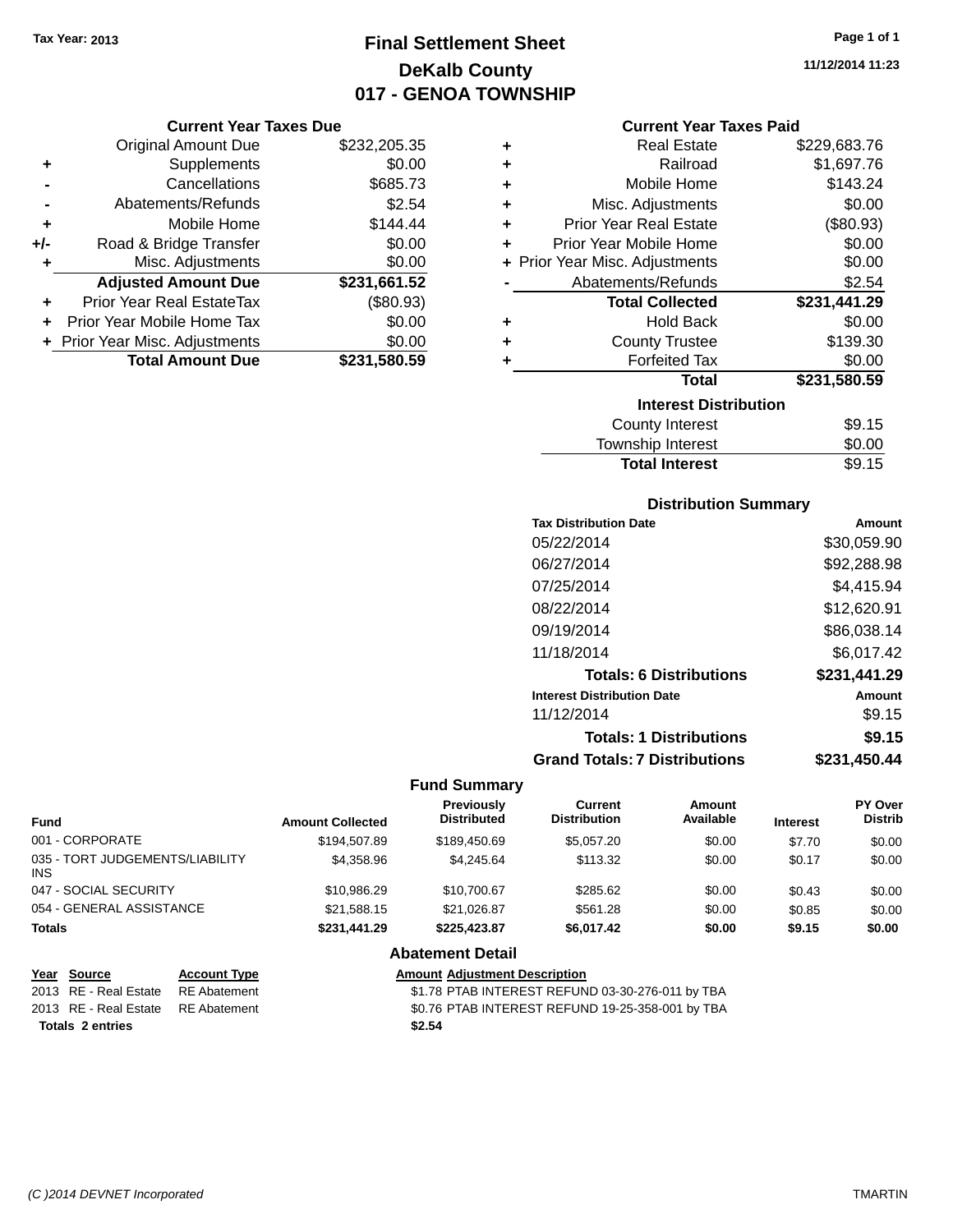### **Final Settlement Sheet Tax Year: 2013 Page 1 of 1 DeKalb County 018 - GENOA ROAD & BRIDGE**

**11/12/2014 11:23**

### **Current Year Taxes Paid**

|     | <b>Current Year Taxes Due</b>  |               |  |
|-----|--------------------------------|---------------|--|
|     | <b>Original Amount Due</b>     | \$174,375.00  |  |
| ٠   | Supplements                    | \$0.00        |  |
|     | Cancellations                  | \$122.33      |  |
|     | Abatements/Refunds             | \$1.91        |  |
| ٠   | Mobile Home                    | \$108.47      |  |
| +/- | Road & Bridge Transfer         | (\$24,471.53) |  |
| ٠   | Misc. Adjustments              | \$0.00        |  |
|     | <b>Adjusted Amount Due</b>     | \$149,887.70  |  |
| ٠   | Prior Year Real EstateTax      | (\$60.77)     |  |
|     | Prior Year Mobile Home Tax     | \$0.00        |  |
|     | + Prior Year Misc. Adjustments | \$0.00        |  |
|     | <b>Total Amount Due</b>        | \$149,826.93  |  |
|     |                                |               |  |

**Municipality Amt. Due Amt. Distrib. Road and Bridge Summary**

CITY OF GENOA \$24,486.20 \$24,471.53 **Totals \$24,486.20 \$24,471.53**

| ٠ | <b>Real Estate</b>             | \$148,402.49 |
|---|--------------------------------|--------------|
| ÷ | Railroad                       | \$1,274.94   |
| ٠ | Mobile Home                    | \$107.57     |
| ٠ | Misc. Adjustments              | \$0.00       |
| ÷ | <b>Prior Year Real Estate</b>  | (\$60.77)    |
| ٠ | Prior Year Mobile Home         | \$0.00       |
|   | + Prior Year Misc. Adjustments | \$0.00       |
|   | Abatements/Refunds             | \$1.91       |
|   |                                |              |
|   | <b>Total Collected</b>         | \$149,722.32 |
| ٠ | <b>Hold Back</b>               | \$0.00       |
| ÷ | <b>County Trustee</b>          | \$104.61     |
| ٠ | <b>Forfeited Tax</b>           | \$0.00       |
|   | Total                          | \$149,826.93 |
|   | <b>Interest Distribution</b>   |              |
|   | <b>County Interest</b>         | \$5.92       |

## **Distribution Summary**

Total Interest \$5.92

| <b>Tax Distribution Date</b>         | Amount       |
|--------------------------------------|--------------|
| 05/22/2014                           | \$19,466.13  |
| 06/27/2014                           | \$59,662.39  |
| 07/25/2014                           | \$3.016.35   |
| 08/22/2014                           | \$8,138.92   |
| 09/19/2014                           | \$55,542.67  |
| 11/18/2014                           | \$3,895.86   |
| <b>Totals: 6 Distributions</b>       | \$149,722.32 |
| <b>Interest Distribution Date</b>    | Amount       |
| 11/12/2014                           | \$5.92       |
| <b>Totals: 1 Distributions</b>       | \$5.92       |
| <b>Grand Totals: 7 Distributions</b> | \$149.728.24 |

#### **Fund Summary**

|                                               |                         | Previously         | Current             | <b>Amount</b> |                 | PY Over        |
|-----------------------------------------------|-------------------------|--------------------|---------------------|---------------|-----------------|----------------|
| <b>Fund</b>                                   | <b>Amount Collected</b> | <b>Distributed</b> | <b>Distribution</b> | Available     | <b>Interest</b> | <b>Distrib</b> |
| 007 - ROAD AND BRIDGE                         | \$52,868.79             | \$51,485.44        | \$1,383.35          | \$0.00        | \$2.62          | \$0.00         |
| 008 - BRIDGE CONST W/COUNTY                   | \$826.72                | \$805.28           | \$21.44             | \$0.00        | \$0.03          | \$0.00         |
| 009 - PERMANENT ROAD                          | \$76.128.12             | \$74.153.24        | \$1,974.88          | \$0.00        | \$2.59          | \$0.00         |
| 010 - EQUIPMENT AND BUILDING                  | \$8,427.32              | \$8,208.71         | \$218.61            | \$0.00        | \$0.29          | \$0.00         |
| 035 - TORT JUDGEMENTS/LIABILITY<br><b>INS</b> | \$8,436,74              | \$8,217.87         | \$218.87            | \$0.00        | \$0.29          | \$0.00         |
| 047 - SOCIAL SECURITY                         | \$3.034.63              | \$2,955.92         | \$78.71             | \$0.00        | \$0.10          | \$0.00         |
| <b>Totals</b>                                 | \$149.722.32            | \$145,826,46       | \$3,895.86          | \$0.00        | \$5.92          | \$0.00         |

#### **Abatement Detail**

| Year Source                        | <b>Account Type</b> | <b>Amount Adiustment Description</b>             |
|------------------------------------|---------------------|--------------------------------------------------|
| 2013 RE - Real Estate RE Abatement |                     | \$1.34 PTAB INTEREST REFUND 03-30-276-011 by TBA |
| 2013 RE - Real Estate RE Abatement |                     | \$0.57 PTAB INTEREST REFUND 19-25-358-001 by TBA |
| <b>Totals 2 entries</b>            |                     | \$1.91                                           |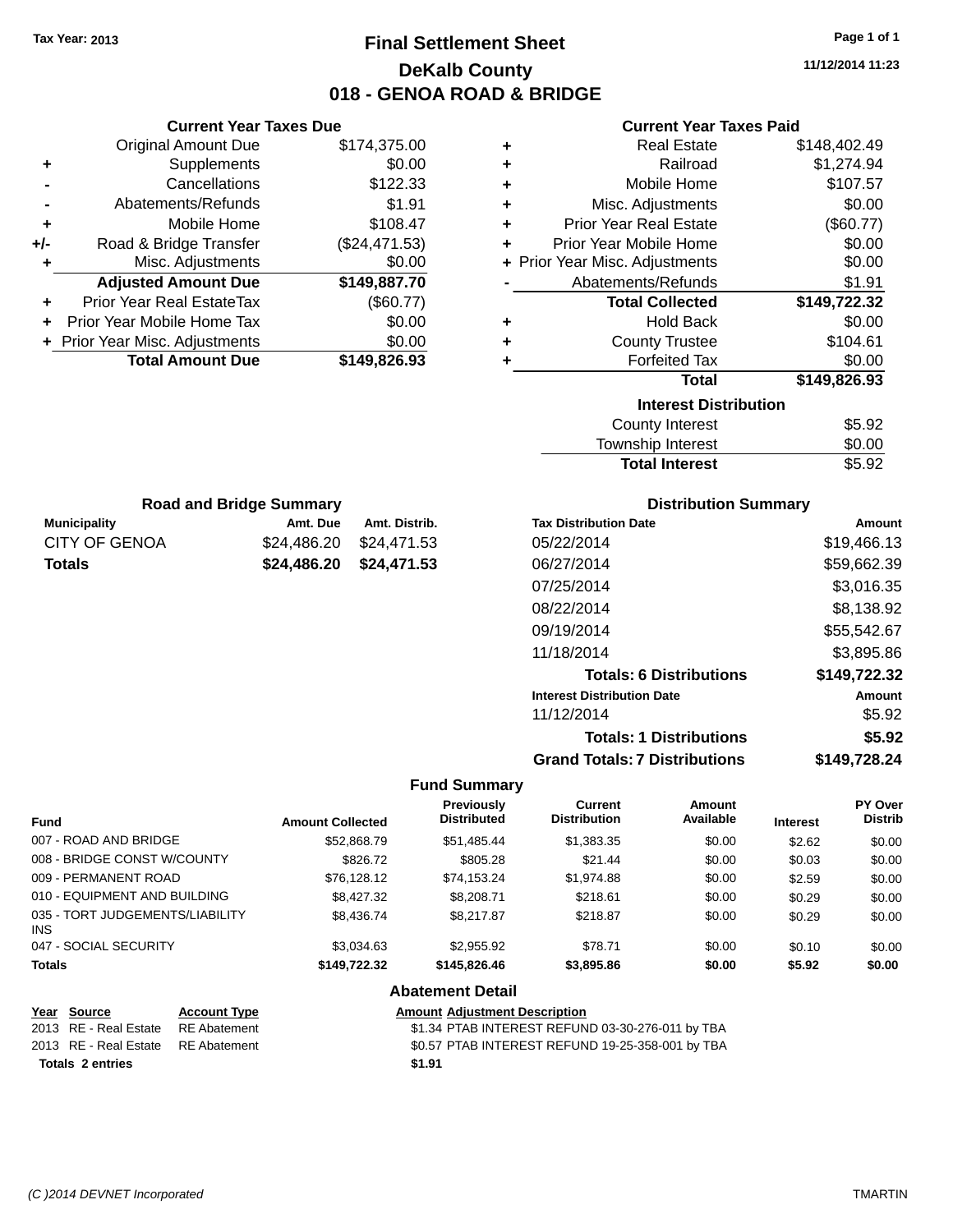### **Final Settlement Sheet Tax Year: 2013 Page 1 of 1 DeKalb County 019 - KINGSTON TOWNSHIP**

**11/12/2014 11:23**

### **Current Year Taxes Paid**

|     | <b>Current Year Taxes Due</b>  |             |  |  |  |
|-----|--------------------------------|-------------|--|--|--|
|     | <b>Original Amount Due</b>     | \$86,762.57 |  |  |  |
| ٠   | Supplements                    | \$0.00      |  |  |  |
|     | Cancellations                  | \$151.09    |  |  |  |
|     | Abatements/Refunds             | \$0.00      |  |  |  |
| ٠   | Mobile Home                    | \$10.57     |  |  |  |
| +/- | Road & Bridge Transfer         | \$0.00      |  |  |  |
| ٠   | Misc. Adjustments              | \$0.00      |  |  |  |
|     | <b>Adjusted Amount Due</b>     | \$86,622.05 |  |  |  |
| ٠   | Prior Year Real EstateTax      | (\$17.10)   |  |  |  |
|     | Prior Year Mobile Home Tax     | \$0.00      |  |  |  |
|     | + Prior Year Misc. Adjustments | \$0.00      |  |  |  |
|     | <b>Total Amount Due</b>        | \$86,604.95 |  |  |  |

| ٠ | <b>Real Estate</b>             | \$85,424.96 |
|---|--------------------------------|-------------|
| ٠ | Railroad                       | \$1,120.54  |
| ٠ | Mobile Home                    | \$10.57     |
| ٠ | Misc. Adjustments              | \$0.00      |
| ٠ | <b>Prior Year Real Estate</b>  | (\$17.10)   |
| ٠ | Prior Year Mobile Home         | \$0.00      |
|   | + Prior Year Misc. Adjustments | \$0.00      |
|   | Abatements/Refunds             | \$0.00      |
|   | <b>Total Collected</b>         | \$86,538.97 |
| ٠ | <b>Hold Back</b>               | \$0.00      |
| ٠ | <b>County Trustee</b>          | \$65.98     |
| ٠ | <b>Forfeited Tax</b>           | \$0.00      |
|   | <b>Total</b>                   | \$86,604.95 |
|   | <b>Interest Distribution</b>   |             |
|   | <b>County Interest</b>         | \$3.42      |
|   | <b>Township Interest</b>       | \$0.00      |
|   | <b>Total Interest</b>          | \$3.42      |

### **Distribution Summary**

| <b>Tax Distribution Date</b>         | Amount      |
|--------------------------------------|-------------|
| 05/22/2014                           | \$11.952.44 |
| 06/27/2014                           | \$34,673.89 |
| 07/25/2014                           | \$676.25    |
| 08/22/2014                           | \$5.874.08  |
| 09/19/2014                           | \$30.747.68 |
| 11/18/2014                           | \$2.614.63  |
| <b>Totals: 6 Distributions</b>       | \$86,538.97 |
| <b>Interest Distribution Date</b>    | Amount      |
| 11/12/2014                           | \$3.42      |
| <b>Totals: 1 Distributions</b>       | \$3.42      |
| <b>Grand Totals: 7 Distributions</b> | \$86,542,39 |
|                                      |             |

| Fund                     | <b>Amount Collected</b> | <b>Previously</b><br><b>Distributed</b> | Current<br><b>Distribution</b> | Amount<br>Available | <b>Interest</b> | <b>PY Over</b><br><b>Distrib</b> |
|--------------------------|-------------------------|-----------------------------------------|--------------------------------|---------------------|-----------------|----------------------------------|
| 001 - CORPORATE          | \$85,932.16             | \$83,335.86                             | \$2,596.30                     | \$0.00              | \$3.40          | \$0.00                           |
| 054 - GENERAL ASSISTANCE | \$606.81                | \$588.48                                | \$18.33                        | \$0.00              | \$0.02          | \$0.00                           |
| Totals                   | \$86,538,97             | \$83.924.34                             | \$2.614.63                     | \$0.00              | \$3.42          | \$0.00                           |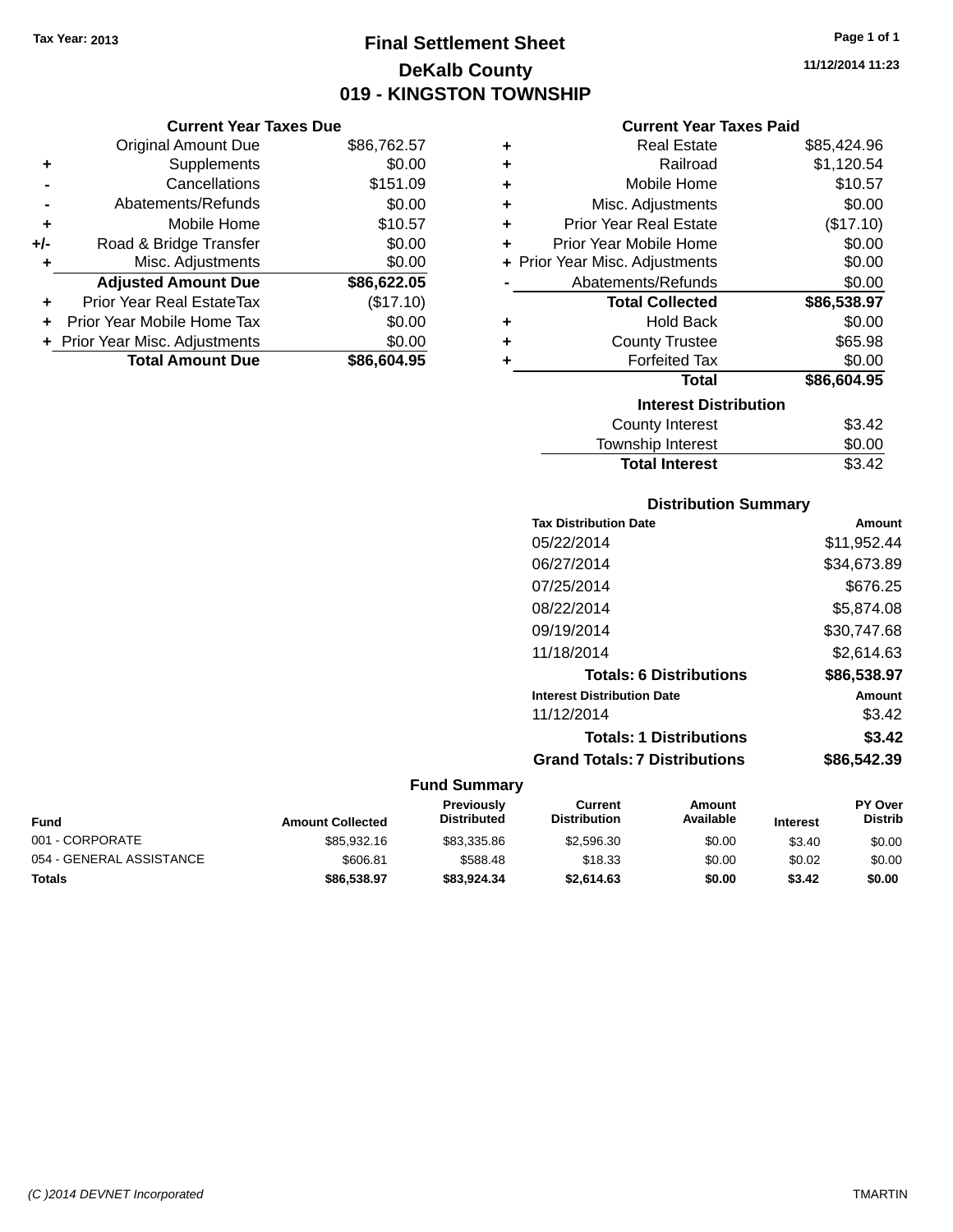### **Final Settlement Sheet Tax Year: 2013 Page 1 of 1 DeKalb County 020 - KINGSTON ROAD & BRIDGE**

**11/12/2014 11:23**

### **Current Year Taxes Paid**

| ٠ | <b>Real Estate</b>             | \$291,013.69 |
|---|--------------------------------|--------------|
| ÷ | Railroad                       | \$4,110.94   |
| ÷ | Mobile Home                    | \$38.80      |
| ÷ | Misc. Adjustments              | \$0.00       |
| ÷ | <b>Prior Year Real Estate</b>  | (\$69.06)    |
| ÷ | Prior Year Mobile Home         | \$0.00       |
|   | + Prior Year Misc. Adjustments | \$0.00       |
|   | Abatements/Refunds             | \$0.00       |
|   | <b>Total Collected</b>         | \$295,094.37 |
| ٠ | <b>Hold Back</b>               | \$0.00       |
| ÷ | <b>County Trustee</b>          | \$242.05     |
|   | <b>Forfeited Tax</b>           | \$0.00       |
|   | <b>Total</b>                   | \$295,336.42 |
|   | <b>Interest Distribution</b>   |              |
|   | <b>County Interest</b>         | \$11.67      |
|   | <b>Township Interest</b>       | ፍስ ሰስ        |

| <b>Total Interest</b> | \$11.67 |
|-----------------------|---------|
| Township Interest     | \$0.00  |
| County Interest       | \$11.67 |

| <b>Road and Bridge Summary</b>           |             |               |  |
|------------------------------------------|-------------|---------------|--|
| <b>Municipality</b>                      | Amt. Due    | Amt. Distrib. |  |
| CITY OF GENOA                            | \$8,549.61  | \$8,542.99    |  |
| <b>VILLAGE OF KINGSTON</b>               | \$13,856.42 | \$13,845.72   |  |
| \$22,406.03 \$22,388.71<br><b>Totals</b> |             |               |  |

**Current Year Taxes Due** Original Amount Due \$318,309.62

**Adjusted Amount Due \$295,405.48**

**+** Supplements \$0.00 **-** Cancellations \$554.23 **-** Abatements/Refunds \$0.00 **+** Mobile Home \$38.80 **+/-** Road & Bridge Transfer (\$22,388.71) **+** Misc. Adjustments \$0.00

**+** Prior Year Real EstateTax (\$69.06) **+** Prior Year Mobile Home Tax \$0.00 **+** Prior Year Misc. Adjustments \$0.00<br> **1995,336.42**<br> **1995,336.42** 

**Total Amount Due** 

### **Distribution Summary**

| <b>Tax Distribution Date</b>         | Amount       |
|--------------------------------------|--------------|
| 05/22/2014                           | \$40,735.75  |
| 06/27/2014                           | \$118,261.31 |
| 07/25/2014                           | \$2,280.88   |
| 08/22/2014                           | \$20,014.24  |
| 09/19/2014                           | \$104,884.76 |
| 11/18/2014                           | \$8,917.43   |
| <b>Totals: 6 Distributions</b>       | \$295,094.37 |
| <b>Interest Distribution Date</b>    | Amount       |
| 11/12/2014                           | \$11.67      |
| <b>Totals: 1 Distributions</b>       | \$11.67      |
| <b>Grand Totals: 7 Distributions</b> | \$295.106.04 |

|                              |                         | <b>Previously</b>  | Current             | Amount    |                 | <b>PY Over</b> |
|------------------------------|-------------------------|--------------------|---------------------|-----------|-----------------|----------------|
| <b>Fund</b>                  | <b>Amount Collected</b> | <b>Distributed</b> | <b>Distribution</b> | Available | <b>Interest</b> | <b>Distrib</b> |
| 007 - ROAD AND BRIDGE        | \$86,914.69             | \$84.291.81        | \$2.622.88          | \$0.00    | \$4.01          | \$0.00         |
| 008 - BRIDGE CONST W/COUNTY  | \$7,804.99              | \$7,568.99         | \$236.00            | \$0.00    | \$0.29          | \$0.00         |
| 009 - PERMANENT ROAD         | \$174,372.19            | \$169,099.83       | \$5,272.36          | \$0.00    | \$6.41          | \$0.00         |
| 010 - EQUIPMENT AND BUILDING | \$26,002.50             | \$25,216.31        | \$786.19            | \$0.00    | \$0.96          | \$0.00         |
| <b>Totals</b>                | \$295.094.37            | \$286,176.94       | \$8.917.43          | \$0.00    | \$11.67         | \$0.00         |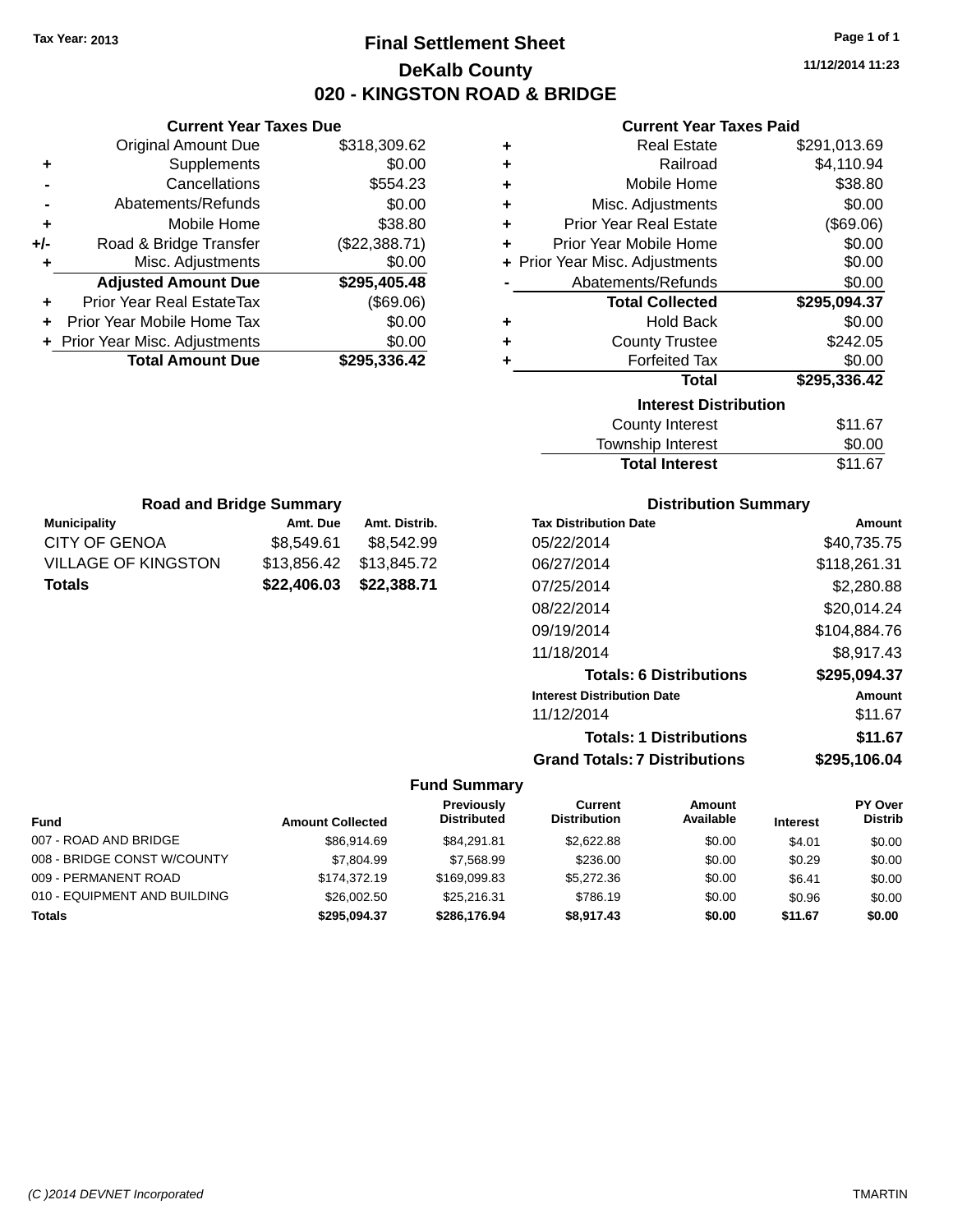**Current Year Taxes Due** Original Amount Due \$14,496.43

**Adjusted Amount Due \$14,472.98**

**+** Supplements \$0.00 **-** Cancellations \$25.22 **-** Abatements/Refunds \$0.00 **+** Mobile Home \$1.77 **+/-** Road & Bridge Transfer \$0.00 **+** Misc. Adjustments \$0.00

**+** Prior Year Real EstateTax (\$2.85) **+** Prior Year Mobile Home Tax \$0.00 **+** Prior Year Misc. Adjustments \$0.00<br> **14,470.13** 

**Total Amount Due** 

### **Final Settlement Sheet Tax Year: 2013 Page 1 of 1 DeKalb County 021 - KINGSTON TWP CEMETERY**

**11/12/2014 11:23**

### **Current Year Taxes Paid**

| ٠ | <b>Real Estate</b>             | \$14,272.96 |
|---|--------------------------------|-------------|
| ÷ | Railroad                       | \$187.22    |
| ٠ | Mobile Home                    | \$1.77      |
| ٠ | Misc. Adjustments              | \$0.00      |
| ٠ | <b>Prior Year Real Estate</b>  | (\$2.85)    |
| ٠ | Prior Year Mobile Home         | \$0.00      |
|   | + Prior Year Misc. Adjustments | \$0.00      |
|   | Abatements/Refunds             | \$0.00      |
|   | <b>Total Collected</b>         | \$14,459.10 |
| ٠ | <b>Hold Back</b>               | \$0.00      |
| ٠ | <b>County Trustee</b>          | \$11.03     |
| ٠ | <b>Forfeited Tax</b>           | \$0.00      |
|   | <b>Total</b>                   | \$14,470.13 |
|   | <b>Interest Distribution</b>   |             |
|   | <b>County Interest</b>         | \$0.57      |
|   | <b>Township Interest</b>       | \$0.00      |

| <b>Distribution Summary</b>          |             |
|--------------------------------------|-------------|
| <b>Tax Distribution Date</b>         | Amount      |
| 05/22/2014                           | \$1,997.18  |
| 06/27/2014                           | \$5,793.24  |
| 07/25/2014                           | \$112.97    |
| 08/22/2014                           | \$981.41    |
| 09/19/2014                           | \$5,137.43  |
| 11/18/2014                           | \$436.87    |
| <b>Totals: 6 Distributions</b>       | \$14,459.10 |
| <b>Interest Distribution Date</b>    | Amount      |
| 11/12/2014                           | \$0.57      |
| <b>Totals: 1 Distributions</b>       | \$0.57      |
| <b>Grand Totals: 7 Distributions</b> | \$14,459.67 |

Total Interest \$0.57

| Fund           | <b>Amount Collected</b> | <b>Previously</b><br><b>Distributed</b> | Current<br><b>Distribution</b> | Amount<br>Available | <b>Interest</b> | <b>PY Over</b><br><b>Distrib</b> |
|----------------|-------------------------|-----------------------------------------|--------------------------------|---------------------|-----------------|----------------------------------|
| 017 - CEMETERY | \$14,459.10             | \$14.022.23                             | \$436.87                       | \$0.00              | \$0.57          | \$0.00                           |
| <b>Totals</b>  | \$14,459.10             | \$14.022.23                             | \$436.87                       | \$0.00              | \$0.57          | \$0.00                           |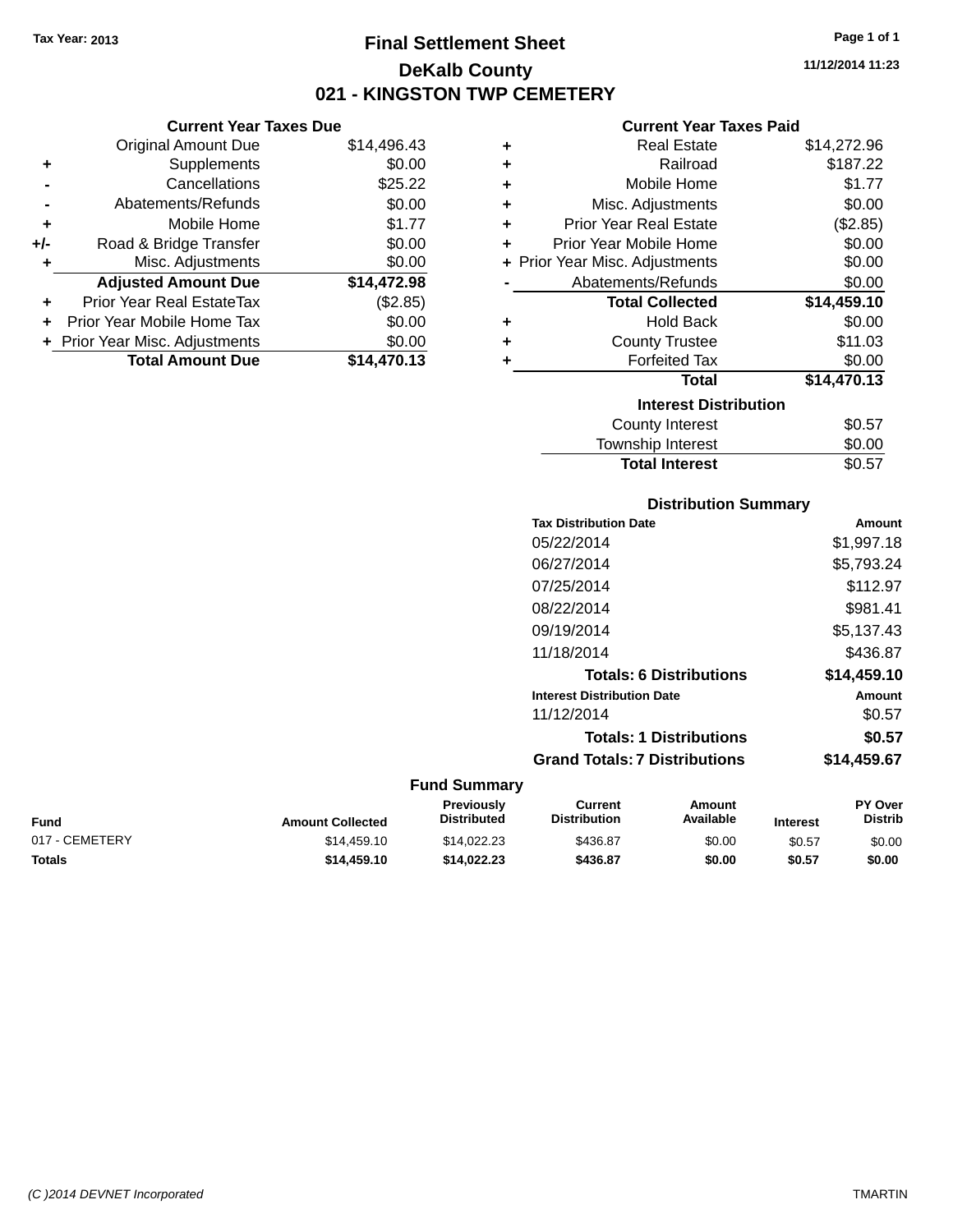### **Final Settlement Sheet Tax Year: 2013 Page 1 of 1 DeKalb County 022 - MALTA TOWNSHIP**

**11/12/2014 11:23**

#### **Current Year Taxes Paid**

|     | <b>Current Year Taxes Due</b>  |             |
|-----|--------------------------------|-------------|
|     | <b>Original Amount Due</b>     | \$63,899.06 |
| ٠   | Supplements                    | \$0.00      |
|     | Cancellations                  | \$74.53     |
|     | Abatements/Refunds             | \$0.20      |
| ٠   | Mobile Home                    | \$0.00      |
| +/- | Road & Bridge Transfer         | \$0.00      |
| ٠   | Misc. Adjustments              | \$0.00      |
|     | <b>Adjusted Amount Due</b>     | \$63,824.33 |
| ٠   | Prior Year Real EstateTax      | (\$12.02)   |
| ÷   | Prior Year Mobile Home Tax     | \$0.00      |
|     | + Prior Year Misc. Adjustments | \$0.00      |
|     | <b>Total Amount Due</b>        | \$63,812,31 |

| ٠ | <b>Real Estate</b>             | \$61,066.87 |
|---|--------------------------------|-------------|
| ٠ | Railroad                       | \$2,757.66  |
| ٠ | Mobile Home                    | \$0.00      |
| ٠ | Misc. Adjustments              | \$0.00      |
| ٠ | <b>Prior Year Real Estate</b>  | (\$12.02)   |
| ٠ | Prior Year Mobile Home         | \$0.00      |
|   | + Prior Year Misc. Adjustments | \$0.00      |
|   | Abatements/Refunds             | \$0.20      |
|   | <b>Total Collected</b>         | \$63,812.31 |
| ٠ | <b>Hold Back</b>               | \$0.00      |
| ٠ | <b>County Trustee</b>          | \$0.00      |
| ٠ | <b>Forfeited Tax</b>           | \$0.00      |
|   | <b>Total</b>                   | \$63,812.31 |
|   | <b>Interest Distribution</b>   |             |
|   | <b>County Interest</b>         | \$2.52      |
|   | <b>Township Interest</b>       | \$0.00      |
|   | <b>Total Interest</b>          | \$2.52      |

### **Distribution Summary**

| <b>Tax Distribution Date</b>         | Amount      |
|--------------------------------------|-------------|
| 05/22/2014                           | \$7,548.89  |
| 06/27/2014                           | \$27,304.04 |
| 07/25/2014                           | \$261.33    |
| 08/22/2014                           | \$2,287.37  |
| 09/19/2014                           | \$24,261.52 |
| 11/18/2014                           | \$2.149.16  |
| <b>Totals: 6 Distributions</b>       | \$63,812,31 |
| <b>Interest Distribution Date</b>    | Amount      |
| 11/12/2014                           | \$2.52      |
| <b>Totals: 1 Distributions</b>       | \$2.52      |
| <b>Grand Totals: 7 Distributions</b> | \$63.814.83 |
|                                      |             |

#### **Fund Summary**

| <b>Fund</b>              | <b>Amount Collected</b> | <b>Previously</b><br><b>Distributed</b> | Current<br><b>Distribution</b> | Amount<br>Available | <b>Interest</b> | <b>PY Over</b><br><b>Distrib</b> |
|--------------------------|-------------------------|-----------------------------------------|--------------------------------|---------------------|-----------------|----------------------------------|
| 001 - CORPORATE          | \$63,067.04             | \$60.942.98                             | \$2.124.06                     | \$0.00              | \$2.49          | \$0.00                           |
| 054 - GENERAL ASSISTANCE | \$745.27                | \$720.17                                | \$25.10                        | \$0.00              | \$0.03          | \$0.00                           |
| <b>Totals</b>            | \$63.812.31             | \$61,663.15                             | \$2.149.16                     | \$0.00              | \$2.52          | \$0.00                           |

### **Miscellaneous Adjustment Detail**

| Year Source           | <b>Account Type</b>       | <b>Amount Adiustment Description</b>       |
|-----------------------|---------------------------|--------------------------------------------|
| 2013 RE - Real Estate | <b>Back Tax Collected</b> | \$0.00 LAY REDEMPTION 07-23-155-002 by TBA |
| Totals 1 entries      |                           | \$0.00                                     |

Totals 1 entries \$0.20

### **Abatement Detail**

**Year Source Account Type Amount Adjustment Description**

2013 RE - Real Estate RE Abatement \$0.20 PTAB INTEREST REFUND 07-23-332-002 by TBA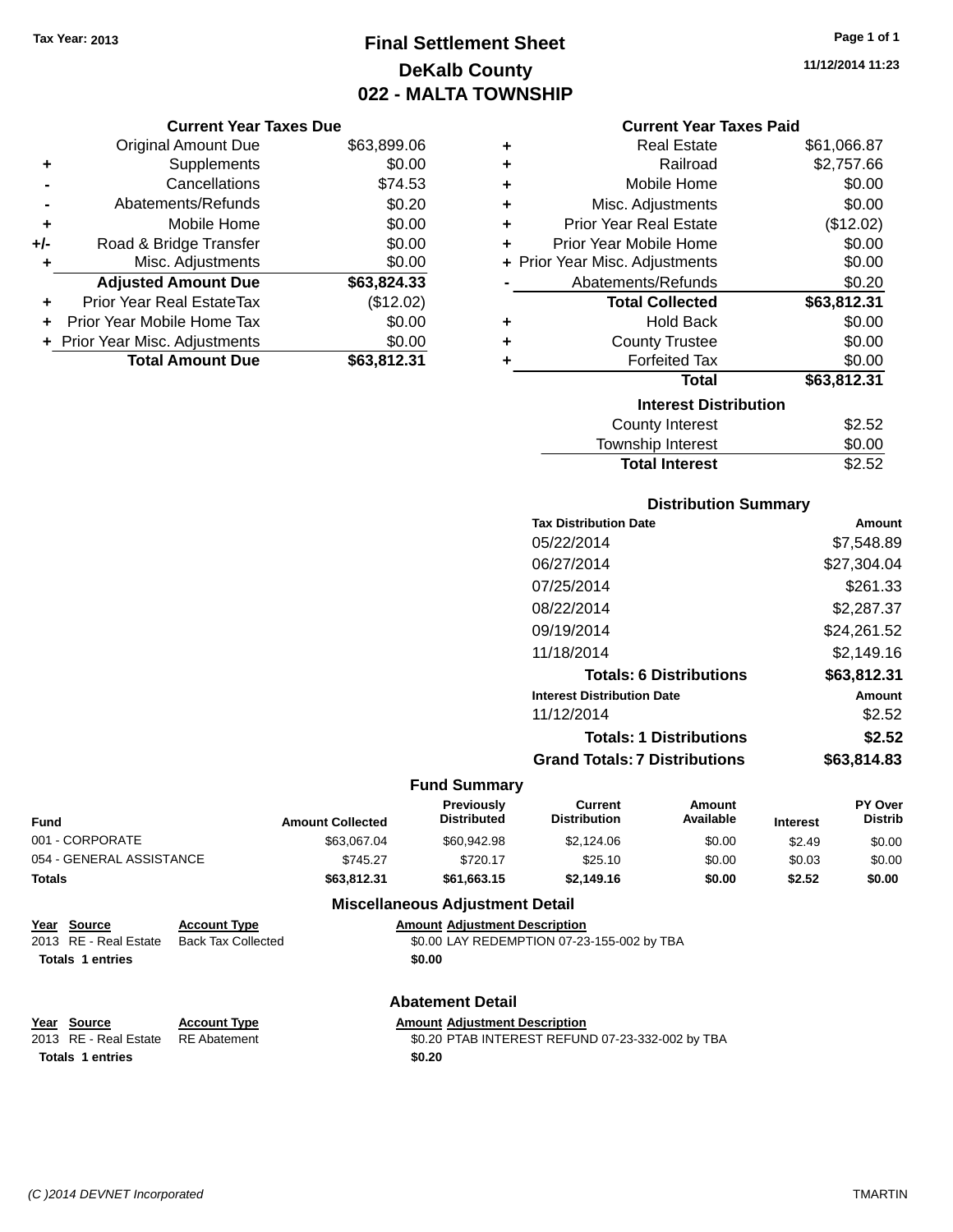### **Final Settlement Sheet Tax Year: 2013 Page 1 of 1 DeKalb County 023 - MALTA TWP LIBRARY**

**11/12/2014 11:23**

### **Current Year Taxes Due**

|     | <b>Original Amount Due</b>       | \$123,149.70 |
|-----|----------------------------------|--------------|
| ٠   | Supplements                      | \$0.00       |
|     | Cancellations                    | \$143.63     |
|     | Abatements/Refunds               | \$0.38       |
| ٠   | Mobile Home                      | \$0.00       |
| +/- | Road & Bridge Transfer           | \$0.00       |
| ÷   | Misc. Adjustments                | \$0.00       |
|     | <b>Adjusted Amount Due</b>       | \$123,005.69 |
|     | <b>Prior Year Real EstateTax</b> | (\$23.17)    |
|     | Prior Year Mobile Home Tax       | \$0.00       |
|     | + Prior Year Misc. Adjustments   | \$0.00       |
|     | <b>Total Amount Due</b>          | \$122.982.52 |

### **Current Year Taxes Paid**

|   | <b>Real Estate</b>             | \$117,691.35 |
|---|--------------------------------|--------------|
| ÷ | Railroad                       | \$5,314.72   |
| ٠ | Mobile Home                    | \$0.00       |
| ٠ | Misc. Adjustments              | \$0.00       |
| ٠ | <b>Prior Year Real Estate</b>  | (\$23.17)    |
| ٠ | Prior Year Mobile Home         | \$0.00       |
|   | + Prior Year Misc. Adjustments | \$0.00       |
|   | Abatements/Refunds             | \$0.38       |
|   | <b>Total Collected</b>         | \$122,982.52 |
| ٠ | <b>Hold Back</b>               | \$0.00       |
| ٠ | <b>County Trustee</b>          | \$0.00       |
|   | <b>Forfeited Tax</b>           | \$0.00       |
|   | <b>Total</b>                   | \$122,982.52 |
|   | <b>Interest Distribution</b>   |              |
|   |                                |              |
|   | County Interest                | \$4.87       |

### Township Interest \$0.00 Total Interest \$4.87

### **Distribution Summary**

| \$14.548.62  |
|--------------|
|              |
| \$52,622.55  |
| \$503.65     |
| \$4.408.39   |
| \$46,757.32  |
| \$4.141.99   |
| \$122,982.52 |
| Amount       |
| \$4.87       |
| \$4.87       |
| \$122,987.39 |
|              |

### **Fund Summary**

| <b>Amount Collected</b> | Previously<br><b>Distributed</b> | Current<br>Distribution | Amount<br>Available | <b>Interest</b> | <b>PY Over</b><br><b>Distrib</b> |
|-------------------------|----------------------------------|-------------------------|---------------------|-----------------|----------------------------------|
| \$122,982.52            | \$118,840.53                     | \$4.141.99              | \$0.00              | \$4.87          | \$0.00                           |
| \$122.982.52            | \$118,840,53                     | \$4.141.99              | \$0.00              | \$4.87          | \$0.00                           |
|                         |                                  |                         |                     |                 |                                  |

### **Miscellaneous Adjustment Detail**

| Year Source           | <b>Account Type</b> | <b>Amount Adjustment Description</b>       |
|-----------------------|---------------------|--------------------------------------------|
| 2013 RE - Real Estate | Back Tax Collected  | \$0.00 LAY REDEMPTION 07-23-155-002 by TBA |
| Totals 1 entries      |                     | \$0.00                                     |
|                       |                     |                                            |

### **Abatement Detail**

| Year Source                        | <b>Account Type</b> | <b>Amount Adiustment Description</b> |
|------------------------------------|---------------------|--------------------------------------|
| 2013 RE - Real Estate RE Abatement |                     | \$0.38 PTAB INTEREST REFUN           |

\$0.38 PTAB INTEREST REFUND 07-23-332-002 by TBA **Totals \$0.38 1 entries**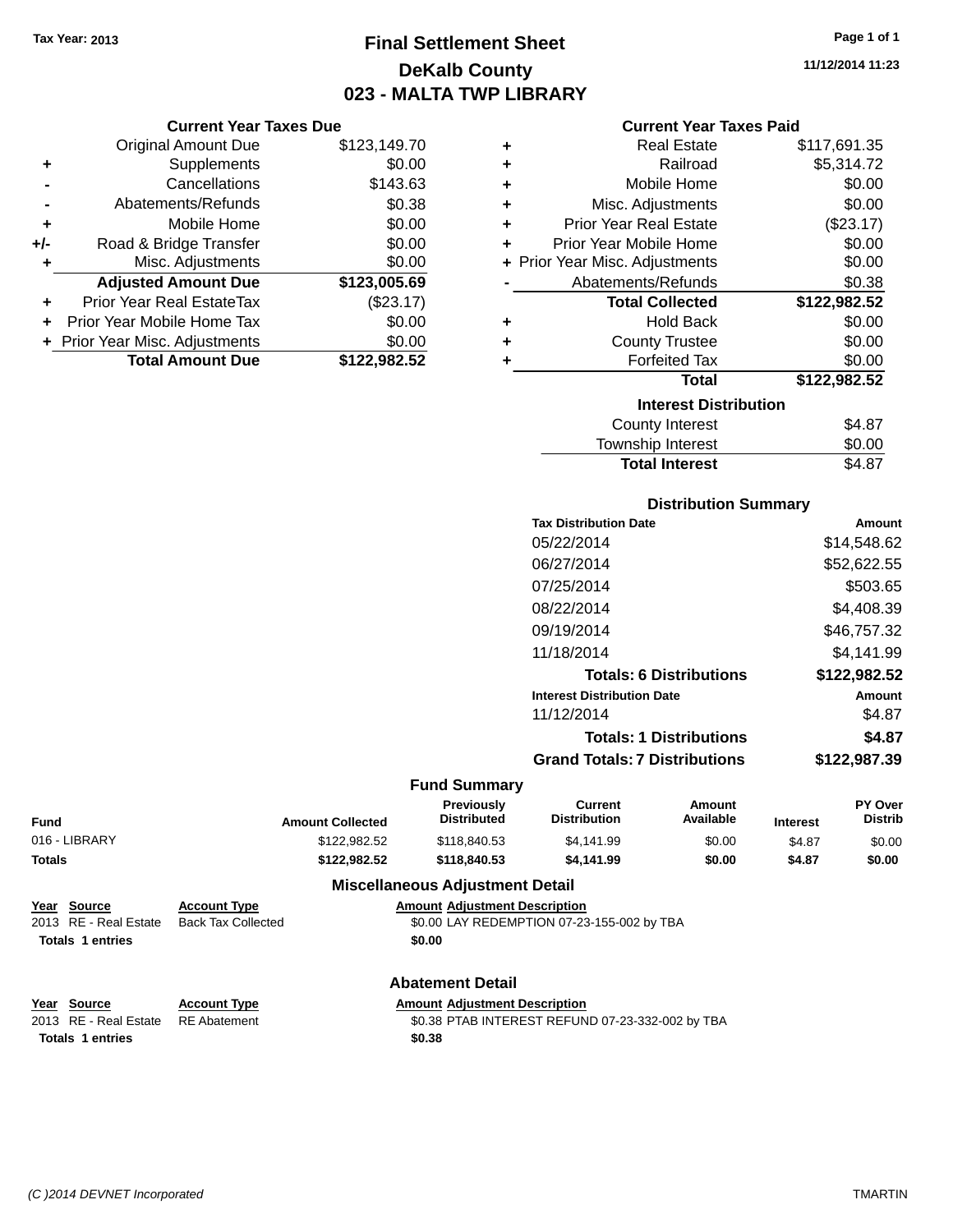### **Final Settlement Sheet Tax Year: 2013 Page 1 of 1 DeKalb County 024 - MALTA ROAD & BRIDGE**

**11/12/2014 11:23**

|  |  | 11/14/4014 11.4 |  |  |  |
|--|--|-----------------|--|--|--|
|  |  |                 |  |  |  |
|  |  |                 |  |  |  |

|        | <b>Current Year Taxes Due</b>                                                 |                            |                                        |                            |                                                 | <b>Current Year Taxes Paid</b> |                  |                  |
|--------|-------------------------------------------------------------------------------|----------------------------|----------------------------------------|----------------------------|-------------------------------------------------|--------------------------------|------------------|------------------|
|        | <b>Original Amount Due</b>                                                    | \$160,749.53               |                                        | ٠                          |                                                 | <b>Real Estate</b>             |                  | \$142,833.75     |
| ٠      | Supplements                                                                   |                            | \$0.00                                 | ٠                          |                                                 | Railroad                       |                  | \$6,937.40       |
|        | Cancellations                                                                 |                            | \$187.47                               | ٠                          |                                                 | Mobile Home                    |                  | \$0.00           |
|        | Abatements/Refunds                                                            |                            | \$0.50                                 | ٠                          |                                                 | Misc. Adjustments              |                  | \$0.00           |
| ٠      | Mobile Home                                                                   |                            | \$0.00                                 | ٠                          | <b>Prior Year Real Estate</b>                   |                                |                  | (\$30.25)        |
| +/-    | Road & Bridge Transfer                                                        | (\$10,790.91)              |                                        | ٠                          | Prior Year Mobile Home                          |                                |                  | \$0.00           |
| ٠      | Misc. Adjustments                                                             |                            | \$0.00                                 | ÷                          | Prior Year Misc. Adjustments                    |                                |                  | \$0.00           |
|        | <b>Adjusted Amount Due</b>                                                    | \$149,770.65               |                                        |                            | Abatements/Refunds                              |                                |                  | \$0.50           |
| ٠      | Prior Year Real EstateTax                                                     |                            | (\$30.25)                              |                            |                                                 | <b>Total Collected</b>         |                  | \$149,740.40     |
|        | Prior Year Mobile Home Tax                                                    |                            | \$0.00                                 | ٠                          |                                                 | <b>Hold Back</b>               |                  | \$0.00           |
|        | Prior Year Misc. Adjustments                                                  |                            | \$0.00                                 | ٠                          |                                                 | <b>County Trustee</b>          |                  | \$0.00           |
|        | <b>Total Amount Due</b>                                                       | \$149,740.40               |                                        | ٠                          |                                                 | <b>Forfeited Tax</b>           |                  | \$0.00           |
|        |                                                                               |                            |                                        |                            |                                                 | <b>Total</b>                   | \$149,740.40     |                  |
|        |                                                                               |                            |                                        |                            |                                                 | <b>Interest Distribution</b>   |                  |                  |
|        |                                                                               |                            |                                        |                            |                                                 | <b>County Interest</b>         |                  | \$5.92           |
|        |                                                                               |                            |                                        |                            |                                                 | Township Interest              |                  | \$0.00           |
|        |                                                                               |                            |                                        |                            |                                                 | <b>Total Interest</b>          |                  | \$5.92           |
|        |                                                                               |                            |                                        |                            |                                                 |                                |                  |                  |
|        | <b>Road and Bridge Summary</b>                                                |                            |                                        |                            |                                                 | <b>Distribution Summary</b>    |                  |                  |
|        | <b>Municipality</b>                                                           | Amt. Due                   | Amt. Distrib.                          |                            | <b>Tax Distribution Date</b>                    |                                |                  | Amount           |
|        | <b>VILLAGE OF MALTA</b>                                                       | \$10,790.91                | \$10,790.91                            |                            | 05/22/2014                                      |                                |                  | \$17,669.75      |
|        | <b>Totals</b>                                                                 | \$10,790.91                | \$10,790.91                            |                            | 06/27/2014                                      |                                |                  | \$64,099.29      |
|        |                                                                               |                            |                                        |                            | 07/25/2014                                      |                                |                  | \$611.73         |
|        |                                                                               |                            |                                        |                            | 08/22/2014                                      |                                |                  | \$5,353.94       |
|        |                                                                               |                            |                                        |                            | 09/19/2014                                      |                                |                  | \$56,975.24      |
|        |                                                                               |                            |                                        |                            | 11/18/2014                                      |                                |                  | \$5,030.45       |
|        |                                                                               |                            |                                        |                            |                                                 |                                |                  |                  |
|        |                                                                               |                            |                                        |                            |                                                 | <b>Totals: 6 Distributions</b> |                  | \$149,740.40     |
|        |                                                                               |                            |                                        |                            | <b>Interest Distribution Date</b><br>11/12/2014 |                                |                  | Amount           |
|        |                                                                               |                            |                                        |                            |                                                 |                                |                  | \$5.92           |
|        |                                                                               |                            |                                        |                            |                                                 | <b>Totals: 1 Distributions</b> |                  | \$5.92           |
|        |                                                                               |                            |                                        |                            | <b>Grand Totals: 7 Distributions</b>            |                                |                  | \$149,746.32     |
|        |                                                                               |                            | <b>Fund Summary</b>                    |                            |                                                 |                                |                  |                  |
|        |                                                                               |                            |                                        | Previously                 | <b>Current</b>                                  | Amount                         |                  | <b>PY Over</b>   |
| Fund   |                                                                               | <b>Amount Collected</b>    |                                        | <b>Distributed</b>         | <b>Distribution</b>                             | Available                      | <b>Interest</b>  | Distrib          |
|        | 007 - ROAD AND BRIDGE                                                         | \$46,195.46                |                                        | \$44,652.33                | \$1,543.13                                      | \$0.00                         | \$2.10           | \$0.00           |
|        | 008 - BRIDGE CONST W/COUNTY<br>009 - PERMANENT ROAD                           | \$18,839.15                |                                        | \$18,204.66                | \$634.49                                        | \$0.00                         | \$0.69           | \$0.00           |
|        | 010 - EQUIPMENT AND BUILDING                                                  | \$67,699.58<br>\$17,006.21 |                                        | \$65,419.53<br>\$16,433.43 | \$2,280.05<br>\$572.78                          | \$0.00<br>\$0.00               | \$2.50           | \$0.00           |
| Totals |                                                                               | \$149,740.40               | \$144,709.95                           |                            | \$5,030.45                                      | \$0.00                         | \$0.63<br>\$5.92 | \$0.00<br>\$0.00 |
|        |                                                                               |                            |                                        |                            |                                                 |                                |                  |                  |
|        |                                                                               |                            | <b>Miscellaneous Adjustment Detail</b> |                            |                                                 |                                |                  |                  |
|        | <b>Account Type</b><br>Year Source                                            |                            | <b>Amount Adjustment Description</b>   |                            |                                                 |                                |                  |                  |
|        | 2013 RE - Real Estate<br><b>Back Tax Collected</b><br><b>Totals 1 entries</b> |                            | \$0.00                                 |                            | \$0.00 LAY REDEMPTION 07-23-155-002 by TBA      |                                |                  |                  |
|        |                                                                               |                            |                                        |                            |                                                 |                                |                  |                  |
|        |                                                                               |                            | <b>Abatement Detail</b>                |                            |                                                 |                                |                  |                  |
|        |                                                                               |                            |                                        |                            |                                                 |                                |                  |                  |

| Year Source                        | <b>Account Type</b> | <b>Amount Adiustment Description</b>             |
|------------------------------------|---------------------|--------------------------------------------------|
| 2013 RE - Real Estate RE Abatement |                     | \$0.50 PTAB INTEREST REFUND 07-23-332-002 by TBA |
| <b>Totals 1 entries</b>            |                     | \$0.50                                           |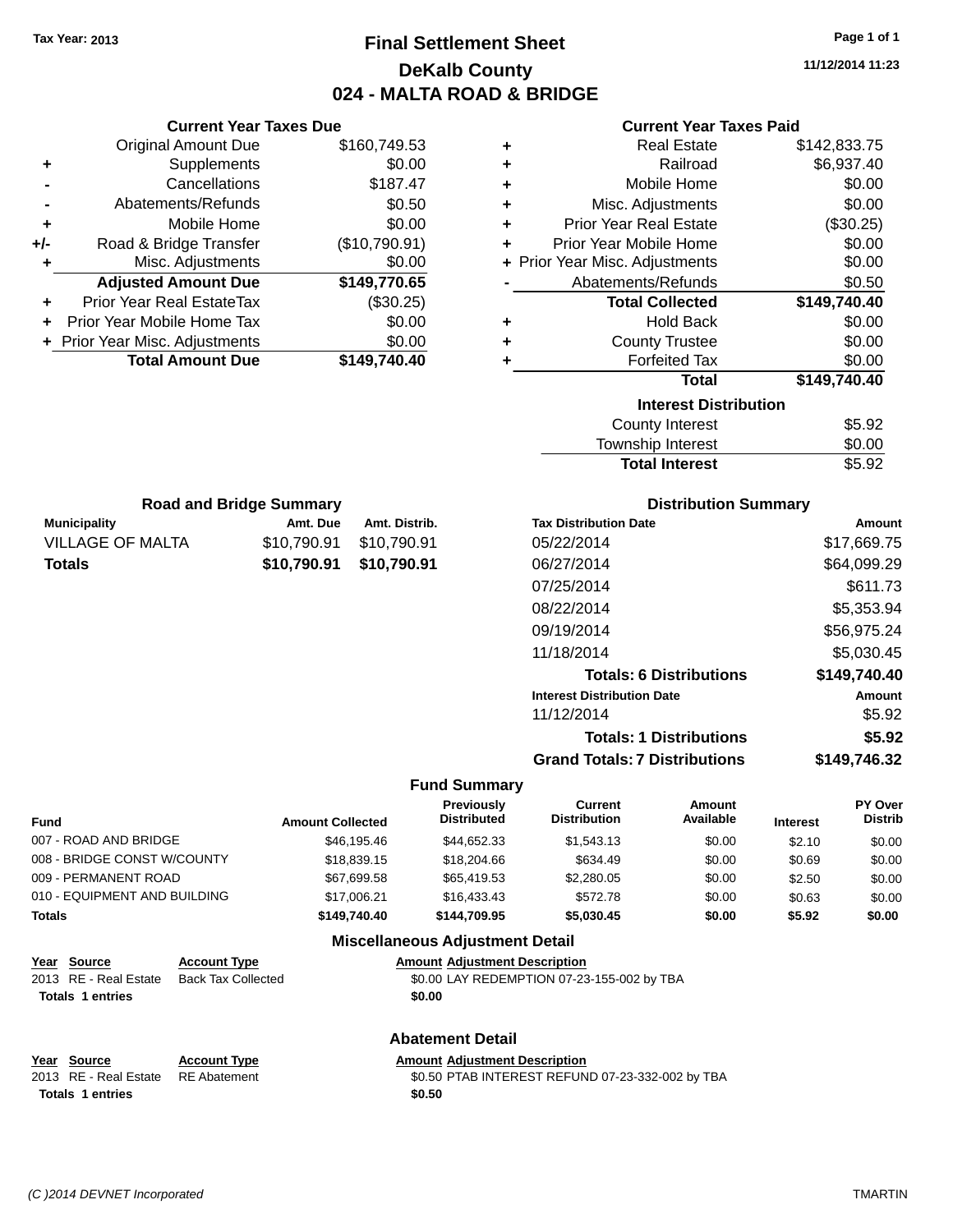### **Final Settlement Sheet Tax Year: 2013 Page 1 of 1 DeKalb County 025 - MAYFIELD TOWNSHIP**

**11/12/2014 11:23**

### **Current Year Taxes Paid**

|       | <b>Current Year Taxes Due</b>    |             |   | C۱                     |
|-------|----------------------------------|-------------|---|------------------------|
|       | Original Amount Due              | \$98,003.50 | ÷ |                        |
|       | Supplements                      | \$0.00      |   |                        |
|       | Cancellations                    | \$33.21     | ٠ | M                      |
|       | Abatements/Refunds               | \$0.00      | ٠ | Misc. $\ell$           |
|       | Mobile Home                      | \$5.46      |   | <b>Prior Year</b>      |
| $+/-$ | Road & Bridge Transfer           | \$0.00      |   | Prior Year M           |
| ٠     | Misc. Adjustments                | \$0.00      |   | $+$ Prior Year Misc. A |
|       | <b>Adjusted Amount Due</b>       | \$97,975.75 |   | Abateme                |
|       | <b>Prior Year Real EstateTax</b> | \$0.00      |   | Tota                   |
| ÷     | Prior Year Mobile Home Tax       | \$0.00      | ٠ |                        |
|       | + Prior Year Misc. Adjustments   | \$0.00      |   | Cοι                    |
|       | <b>Total Amount Due</b>          | \$97,975.75 |   | F                      |
|       |                                  |             |   |                        |

| ٠ | <b>Real Estate</b>             | \$97,970.29 |
|---|--------------------------------|-------------|
| ÷ | Railroad                       | \$0.00      |
| ٠ | Mobile Home                    | \$5.46      |
| ٠ | Misc. Adjustments              | \$0.00      |
| ÷ | <b>Prior Year Real Estate</b>  | \$0.00      |
| ÷ | Prior Year Mobile Home         | \$0.00      |
|   | + Prior Year Misc. Adjustments | \$0.00      |
|   | Abatements/Refunds             | \$0.00      |
|   | <b>Total Collected</b>         | \$97,975.75 |
| ٠ | <b>Hold Back</b>               | \$0.00      |
| ٠ | <b>County Trustee</b>          | \$0.00      |
| ٠ | <b>Forfeited Tax</b>           | \$0.00      |
|   | Total                          | \$97,975.75 |
|   | <b>Interest Distribution</b>   |             |
|   | <b>County Interest</b>         | \$3.88      |
|   | Township Interest              | \$0.00      |
|   | <b>Total Interest</b>          | \$3.88      |

### **Distribution Summary**

| <b>Tax Distribution Date</b>         | Amount      |
|--------------------------------------|-------------|
| 05/22/2014                           | \$12,459.00 |
| 06/27/2014                           | \$41,084.69 |
| 07/25/2014                           | \$1,120.36  |
| 08/22/2014                           | \$2,816.06  |
| 09/19/2014                           | \$39,155.14 |
| 11/18/2014                           | \$1,340.50  |
| <b>Totals: 6 Distributions</b>       | \$97,975.75 |
| <b>Interest Distribution Date</b>    | Amount      |
| 11/12/2014                           | \$3.88      |
| <b>Totals: 1 Distributions</b>       | \$3.88      |
| <b>Grand Totals: 7 Distributions</b> | \$97.979.63 |
|                                      |             |

| Fund                     | <b>Amount Collected</b> | <b>Previously</b><br><b>Distributed</b> | Current<br><b>Distribution</b> | Amount<br>Available | <b>Interest</b> | <b>PY Over</b><br><b>Distrib</b> |
|--------------------------|-------------------------|-----------------------------------------|--------------------------------|---------------------|-----------------|----------------------------------|
| 001 - CORPORATE          | \$91.476.92             | \$90.225.33                             | \$1.251.59                     | \$0.00              | \$3.62          | \$0.00                           |
| 054 - GENERAL ASSISTANCE | \$6,498.83              | \$6.409.92                              | \$88.91                        | \$0.00              | \$0.26          | \$0.00                           |
| Totals                   | \$97,975.75             | \$96,635.25                             | \$1,340.50                     | \$0.00              | \$3.88          | \$0.00                           |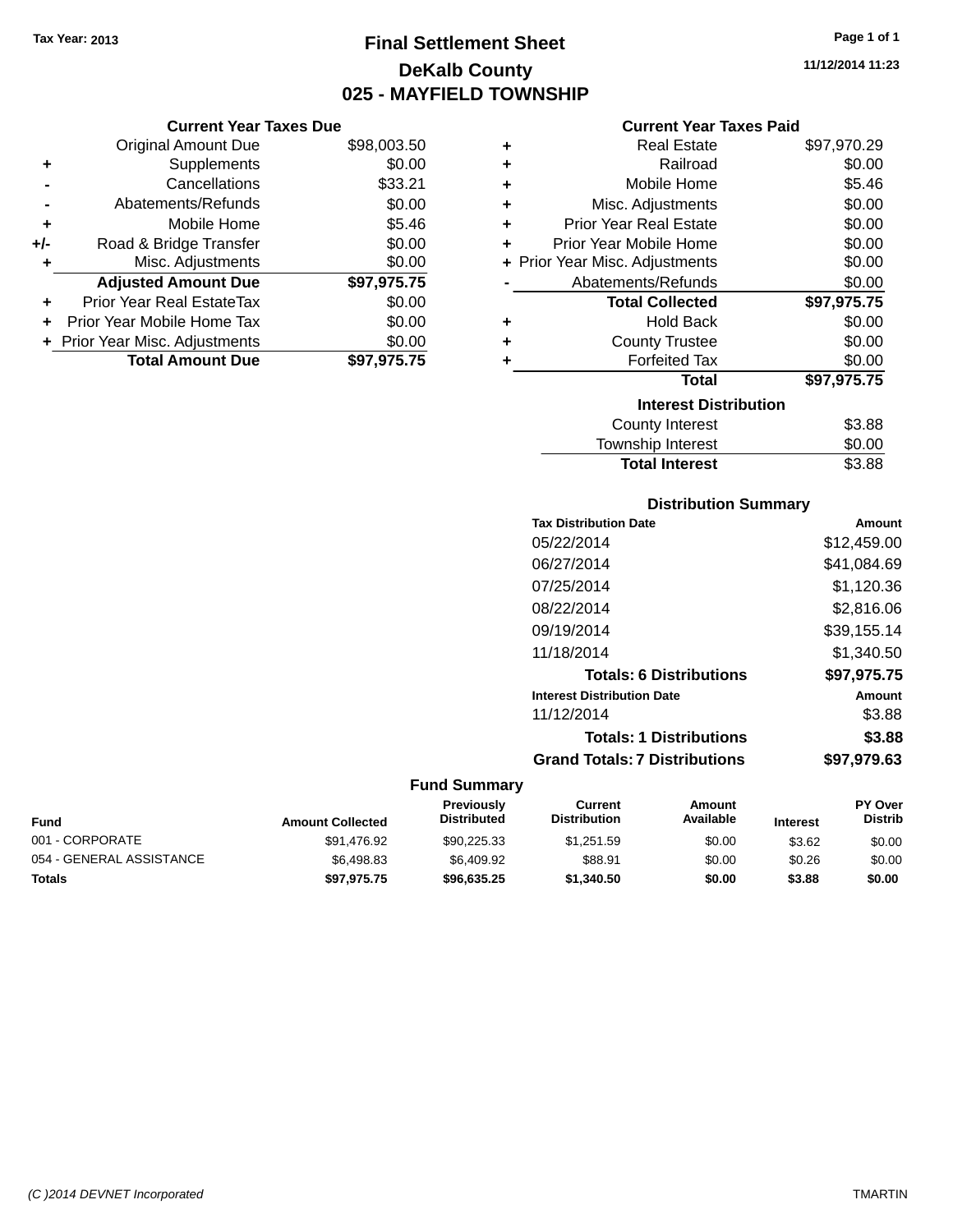**Current Year Taxes Due** Original Amount Due \$242,509.31

**Adjusted Amount Due \$242,440.64**

**Total Amount Due \$242,440.64**

**+** Supplements \$0.00 **-** Cancellations \$82.19 **-** Abatements/Refunds \$0.00 **+** Mobile Home \$13.52 **+/-** Road & Bridge Transfer \$0.00 **+** Misc. Adjustments \$0.00

**+** Prior Year Real EstateTax \$0.00 **+** Prior Year Mobile Home Tax \$0.00 **+ Prior Year Misc. Adjustments**  $$0.00$ 

### **Final Settlement Sheet Tax Year: 2013 Page 1 of 1 DeKalb County 026 - MAYFIELD ROAD & BRIDGE**

**11/12/2014 11:23**

### **Current Year Taxes Paid**

| ٠ | <b>Real Estate</b>             | \$242,427.12 |
|---|--------------------------------|--------------|
| ÷ | Railroad                       | \$0.00       |
| ÷ | Mobile Home                    | \$13.52      |
| ÷ | Misc. Adjustments              | \$0.00       |
| ٠ | <b>Prior Year Real Estate</b>  | \$0.00       |
| ٠ | Prior Year Mobile Home         | \$0.00       |
|   | + Prior Year Misc. Adjustments | \$0.00       |
|   | Abatements/Refunds             | \$0.00       |
|   | <b>Total Collected</b>         | \$242,440.64 |
| ٠ | <b>Hold Back</b>               | \$0.00       |
| ٠ | <b>County Trustee</b>          | \$0.00       |
| ٠ | <b>Forfeited Tax</b>           | \$0.00       |
|   | Total                          | \$242,440.64 |
|   | <b>Interest Distribution</b>   |              |
|   | <b>County Interest</b>         | \$9.59       |
|   | <b>Township Interest</b>       | \$0.00       |

### Total Interest \$9.59

| <b>Distribution Summary</b>          |              |
|--------------------------------------|--------------|
| <b>Tax Distribution Date</b>         | Amount       |
| 05/22/2014                           | \$30,829.85  |
| 06/27/2014                           | \$101,663.99 |
| 07/25/2014                           | \$2,772.35   |
| 08/22/2014                           | \$6,968.32   |
| 09/19/2014                           | \$96,889.12  |
| 11/18/2014                           | \$3.317.01   |
| <b>Totals: 6 Distributions</b>       | \$242,440.64 |
| <b>Interest Distribution Date</b>    | Amount       |
| 11/12/2014                           | \$9.59       |
| <b>Totals: 1 Distributions</b>       | \$9.59       |
| <b>Grand Totals: 7 Distributions</b> | \$242,450.23 |

|                                                     |                         | <b>Previously</b>  | Current             | Amount    |                 | PY Over        |
|-----------------------------------------------------|-------------------------|--------------------|---------------------|-----------|-----------------|----------------|
| <b>Fund</b>                                         | <b>Amount Collected</b> | <b>Distributed</b> | <b>Distribution</b> | Available | <b>Interest</b> | <b>Distrib</b> |
| 007 - ROAD AND BRIDGE                               | \$154,456.50            | \$152,343,28       | \$2,113.22          | \$0.00    | \$6.10          | \$0.00         |
| 008 - BRIDGE CONST W/COUNTY                         | \$8,000.55              | \$7.891.07         | \$109.48            | \$0.00    | \$0.32          | \$0.00         |
| 009 - PERMANENT ROAD                                | \$58.985.32             | \$58,178,30        | \$807.02            | \$0.00    | \$2.33          | \$0.00         |
| 010 - EQUIPMENT AND BUILDING                        | \$9,997.53              | \$9,860.74         | \$136.79            | \$0.00    | \$0.40          | \$0.00         |
| 035 - TORT JUDGMENTS, LIABILITY<br><b>INSURANCE</b> | \$7,000.48              | \$6,904.70         | \$95.78             | \$0.00    | \$0.28          | \$0.00         |
| 047 - SOCIAL SECURITY                               | \$4,000.26              | \$3.945.54         | \$54.72             | \$0.00    | \$0.16          | \$0.00         |
| <b>Totals</b>                                       | \$242,440.64            | \$239,123,63       | \$3,317.01          | \$0.00    | \$9.59          | \$0.00         |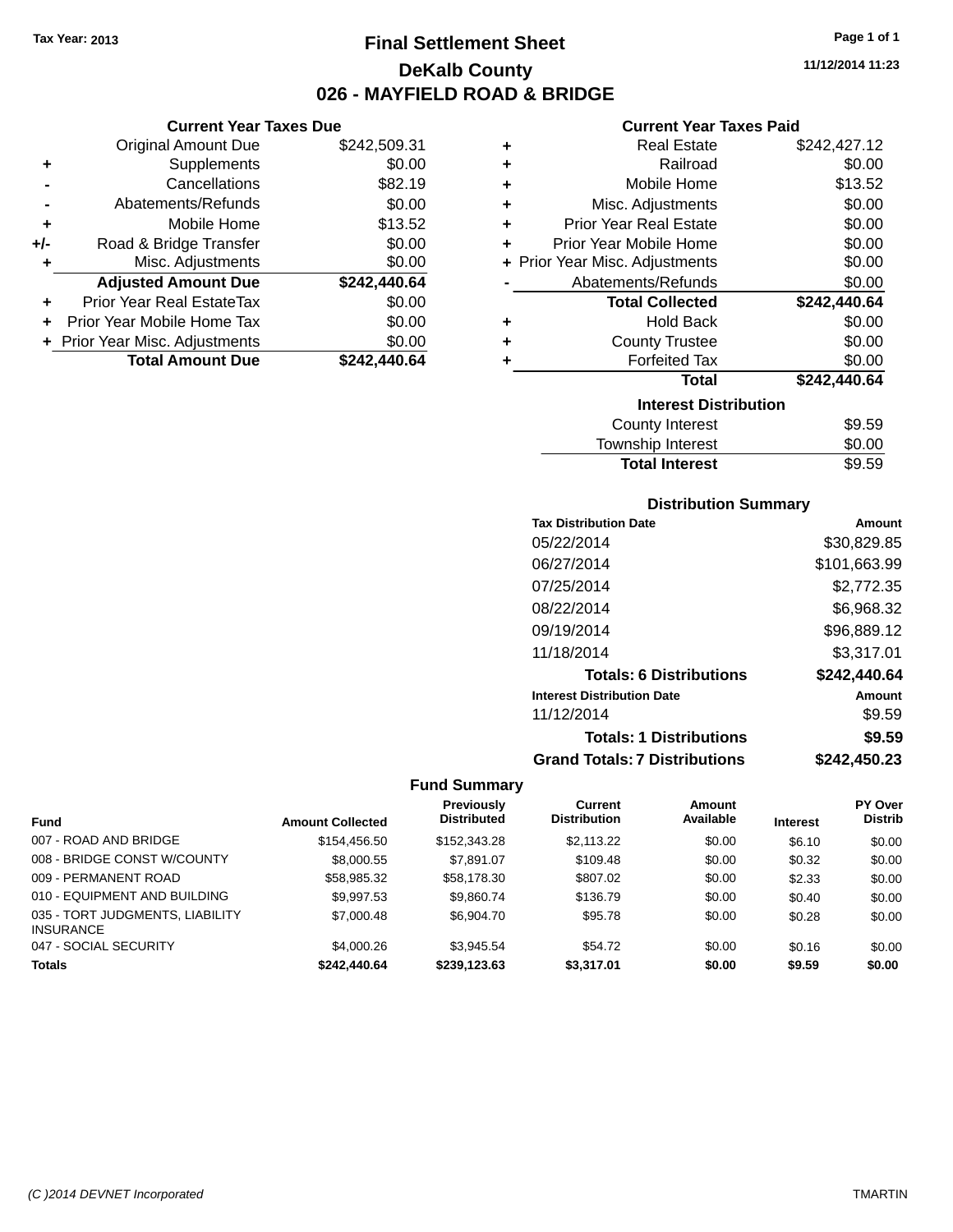**Current Year Taxes Due** Original Amount Due \$40,001.74

**Adjusted Amount Due \$39,994.35**

**Total Amount Due \$39,994.35**

**+** Supplements \$0.00 **-** Cancellations \$7.39 **-** Abatements/Refunds \$0.00 **+** Mobile Home \$0.00 **+/-** Road & Bridge Transfer \$0.00 **+** Misc. Adjustments \$0.00

**+** Prior Year Real EstateTax \$0.00 **+** Prior Year Mobile Home Tax \$0.00 **+ Prior Year Misc. Adjustments**  $$0.00$ 

### **Final Settlement Sheet Tax Year: 2013 Page 1 of 1 DeKalb County 027 - MILAN TOWNSHIP**

#### **Current Year Taxes Paid**

| ٠                            | <b>Real Estate</b>             | \$39,994.35 |  |  |  |  |  |
|------------------------------|--------------------------------|-------------|--|--|--|--|--|
| ٠                            | Railroad                       | \$0.00      |  |  |  |  |  |
| ÷                            | Mobile Home                    | \$0.00      |  |  |  |  |  |
| ÷                            | Misc. Adjustments              | \$0.00      |  |  |  |  |  |
| ÷                            | <b>Prior Year Real Estate</b>  | \$0.00      |  |  |  |  |  |
| ٠                            | Prior Year Mobile Home         | \$0.00      |  |  |  |  |  |
|                              | + Prior Year Misc. Adjustments | \$0.00      |  |  |  |  |  |
|                              | Abatements/Refunds             | \$0.00      |  |  |  |  |  |
|                              | <b>Total Collected</b>         | \$39,994.35 |  |  |  |  |  |
| ٠                            | Hold Back                      | \$0.00      |  |  |  |  |  |
| ٠                            | <b>County Trustee</b>          | \$0.00      |  |  |  |  |  |
| ٠                            | <b>Forfeited Tax</b>           | \$0.00      |  |  |  |  |  |
|                              | Total                          | \$39,994.35 |  |  |  |  |  |
| <b>Interest Distribution</b> |                                |             |  |  |  |  |  |
|                              | County Interest                | \$1.58      |  |  |  |  |  |
|                              | Township Interest              | \$0.00      |  |  |  |  |  |
|                              | <b>Total Interest</b>          | \$1.58      |  |  |  |  |  |

### **Distribution Summary**

| <b>Tax Distribution Date</b>         | Amount      |
|--------------------------------------|-------------|
| 05/22/2014                           | \$1.924.71  |
| 06/27/2014                           | \$20,707.52 |
| 07/25/2014                           | \$43.66     |
| 08/22/2014                           | \$9,662.35  |
| 09/19/2014                           | \$7,392.44  |
| 11/18/2014                           | \$263.67    |
| <b>Totals: 6 Distributions</b>       | \$39,994.35 |
| <b>Interest Distribution Date</b>    | Amount      |
| 11/12/2014                           | \$1.58      |
| <b>Totals: 1 Distributions</b>       | \$1.58      |
| <b>Grand Totals: 7 Distributions</b> | \$39,995.93 |
|                                      |             |

| Fund            | <b>Amount Collected</b> | Previously<br><b>Distributed</b> | Current<br>Distribution | Amount<br>Available | <b>Interest</b> | <b>PY Over</b><br><b>Distrib</b> |
|-----------------|-------------------------|----------------------------------|-------------------------|---------------------|-----------------|----------------------------------|
| 001 - CORPORATE | \$39.994.35             | \$39.730.68                      | \$263.67                | \$0.00              | \$1.58          | \$0.00                           |
| Totals          | \$39.994.35             | \$39.730.68                      | \$263.67                | \$0.00              | \$1.58          | \$0.00                           |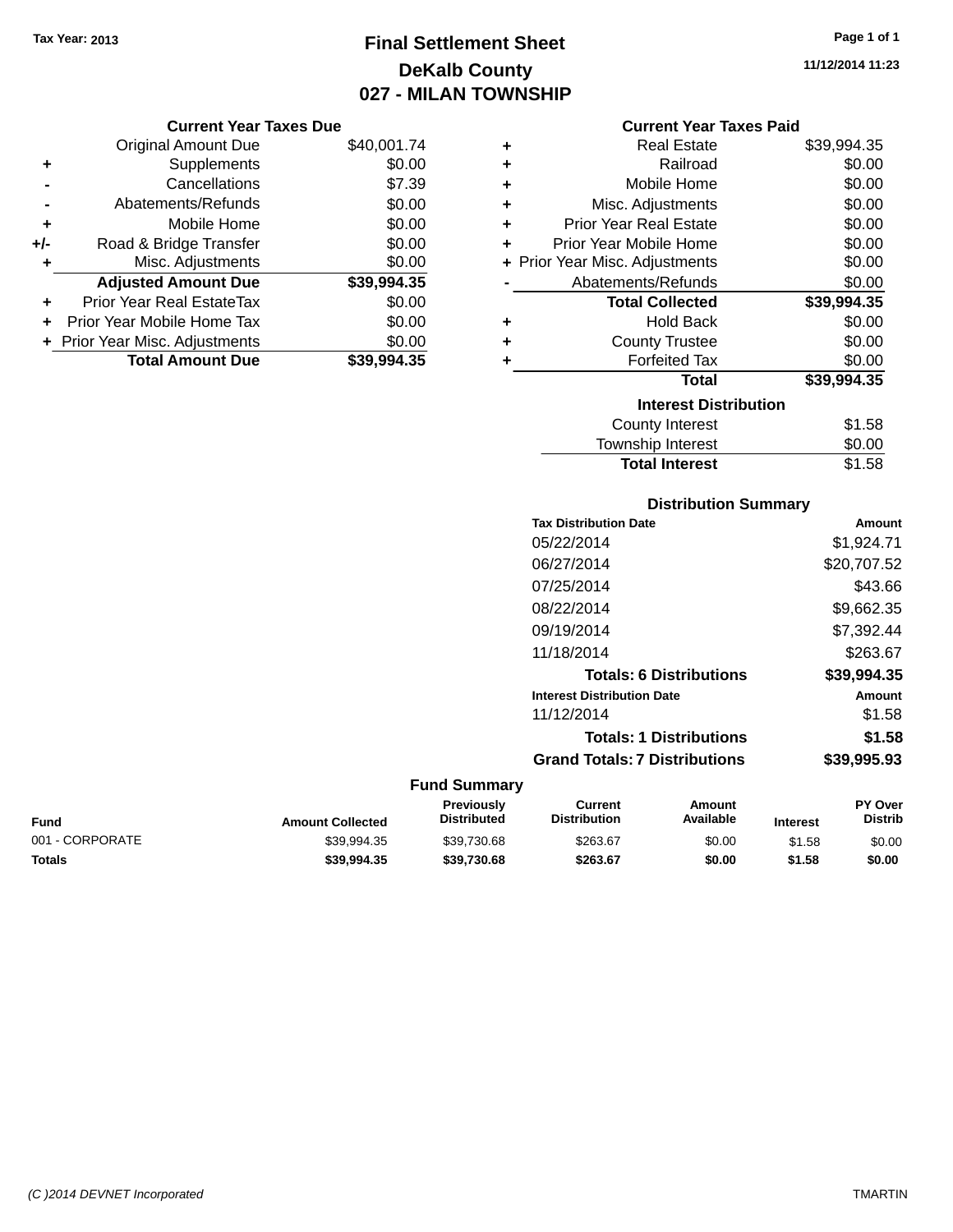**+** Supplements

**Current Year Taxes Due**

**-** Cancellations \$11.61 **-** Abatements/Refunds \$0.00 **+** Mobile Home \$0.00 **+/-** Road & Bridge Transfer \$0.00 **+** Misc. Adjustments \$0.00

**+** Prior Year Real EstateTax \$0.00 **+** Prior Year Mobile Home Tax \$0.00 **+ Prior Year Misc. Adjustments**  $$0.00$ 

Original Amount Due \$62,806.62<br>Supplements \$0.00

**Adjusted Amount Due \$62,795.01**

**Total Amount Due \$62,795.01**

### **Final Settlement Sheet Tax Year: 2013 Page 1 of 1 DeKalb County 028 - MILAN ROAD & BRIDGE**

**11/12/2014 11:23**

### **Current Year Taxes Paid**

| ٠ | <b>Real Estate</b>             | \$62,795.01 |
|---|--------------------------------|-------------|
| ٠ | Railroad                       | \$0.00      |
| ٠ | Mobile Home                    | \$0.00      |
| ÷ | Misc. Adjustments              | \$0.00      |
| ÷ | <b>Prior Year Real Estate</b>  | \$0.00      |
| ٠ | Prior Year Mobile Home         | \$0.00      |
|   | + Prior Year Misc. Adjustments | \$0.00      |
|   | Abatements/Refunds             | \$0.00      |
|   |                                |             |
|   | <b>Total Collected</b>         | \$62,795.01 |
| ٠ | <b>Hold Back</b>               | \$0.00      |
| ٠ | <b>County Trustee</b>          | \$0.00      |
| ÷ | <b>Forfeited Tax</b>           | \$0.00      |
|   | <b>Total</b>                   | \$62,795.01 |
|   | <b>Interest Distribution</b>   |             |
|   | <b>County Interest</b>         | \$2.48      |

| <b>Total Interest</b> | \$2.48 |
|-----------------------|--------|
| Township Interest     | \$0.00 |
| County Interest       | \$2.48 |

### **Distribution Summary**

| <b>Tax Distribution Date</b>         | Amount      |
|--------------------------------------|-------------|
| 05/22/2014                           | \$3,021.92  |
| 06/27/2014                           | \$32,512.46 |
| 07/25/2014                           | \$68.55     |
| 08/22/2014                           | \$15.170.80 |
| 09/19/2014                           | \$11,607.29 |
| 11/18/2014                           | \$413.99    |
| <b>Totals: 6 Distributions</b>       | \$62,795.01 |
| <b>Interest Distribution Date</b>    | Amount      |
| 11/12/2014                           | \$2.48      |
| <b>Totals: 1 Distributions</b>       | \$2.48      |
| <b>Grand Totals: 7 Distributions</b> | \$62.797.49 |
|                                      |             |

| <b>Fund</b>                 | <b>Amount Collected</b> | Previously<br><b>Distributed</b> | Current<br><b>Distribution</b> | Amount<br>Available | <b>Interest</b> | <b>PY Over</b><br><b>Distrib</b> |
|-----------------------------|-------------------------|----------------------------------|--------------------------------|---------------------|-----------------|----------------------------------|
| 007 - ROAD AND BRIDGE       | \$43,443.09             | \$43.156.69                      | \$286.40                       | \$0.00              | \$1.72          | \$0.00                           |
| 008 - BRIDGE CONST W/COUNTY | \$4.352.45              | \$4,323,75                       | \$28.70                        | \$0.00              | \$0.17          | \$0.00                           |
| 009 - PERMANENT ROAD        | \$14.999.47             | \$14,900.58                      | \$98.89                        | \$0.00              | \$0.59          | \$0.00                           |
| <b>Totals</b>               | \$62,795.01             | \$62,381.02                      | \$413.99                       | \$0.00              | \$2.48          | \$0.00                           |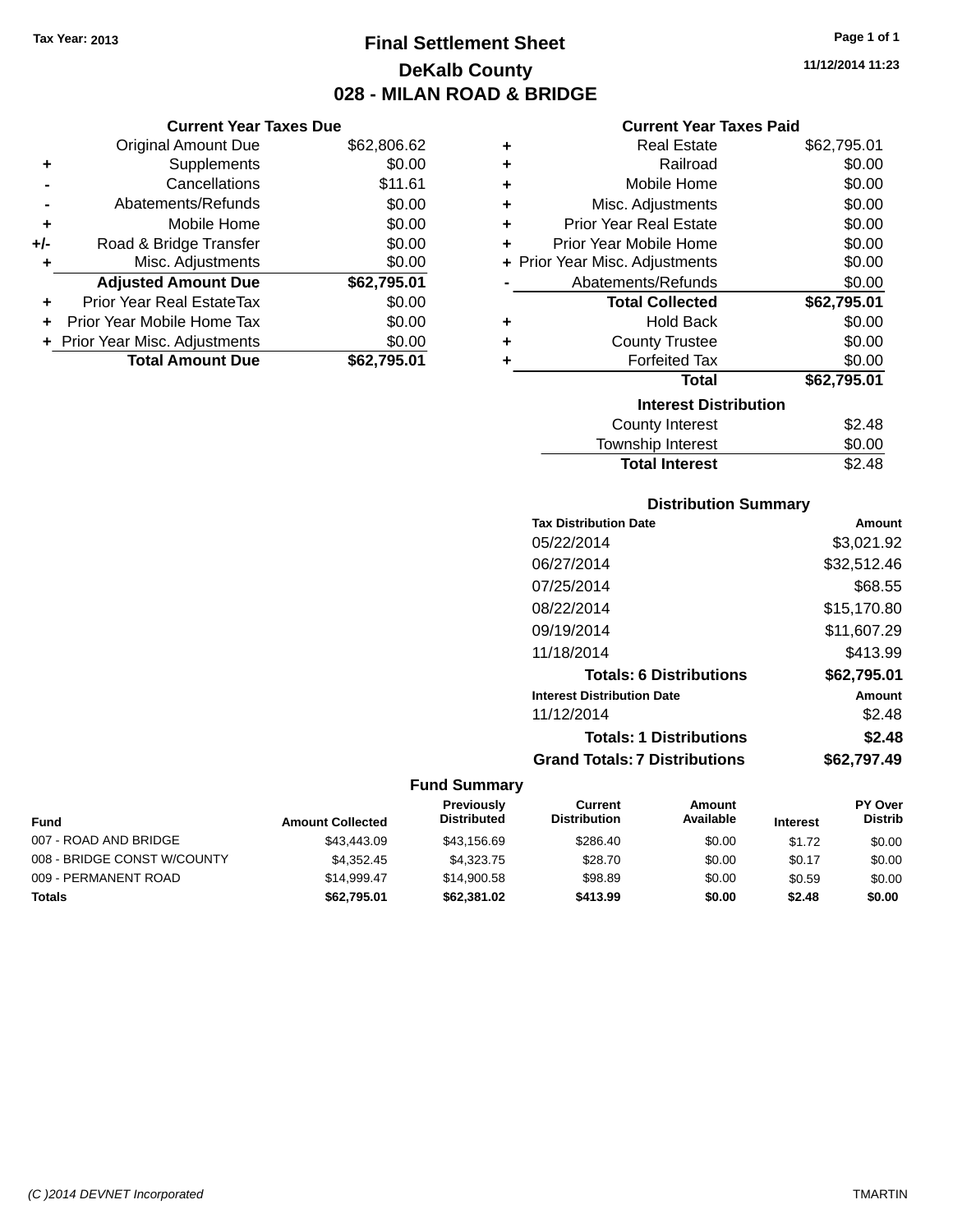**Current Year Taxes Due** Original Amount Due \$66,323.14

**Adjusted Amount Due \$66,332.47**

**Total Amount Due \$66,332.47**

**+** Supplements \$0.00 **-** Cancellations \$0.00 **-** Abatements/Refunds \$0.00 **+** Mobile Home \$9.33 **+/-** Road & Bridge Transfer \$0.00 **+** Misc. Adjustments \$0.00

**+** Prior Year Real EstateTax \$0.00 **+** Prior Year Mobile Home Tax \$0.00 **+ Prior Year Misc. Adjustments**  $$0.00$ 

### **Final Settlement Sheet Tax Year: 2013 Page 1 of 1 DeKalb County 029 - PAW PAW TOWNSHIP**

#### **Current Year Taxes Paid**

|   | VUITUILTUAI TAAUST AIU         |             |
|---|--------------------------------|-------------|
| ٠ | <b>Real Estate</b>             | \$63,260.19 |
| ٠ | Railroad                       | \$3,060.12  |
| ٠ | Mobile Home                    | \$9.33      |
| ÷ | Misc. Adjustments              | \$0.00      |
| ÷ | <b>Prior Year Real Estate</b>  | \$0.00      |
| ٠ | Prior Year Mobile Home         | \$0.00      |
|   | + Prior Year Misc. Adjustments | \$0.00      |
|   | Abatements/Refunds             | \$0.00      |
|   | <b>Total Collected</b>         | \$66,329.64 |
| ٠ | <b>Hold Back</b>               | \$0.00      |
| ٠ | <b>County Trustee</b>          | \$2.83      |
| ٠ | <b>Forfeited Tax</b>           | \$0.00      |
|   | Total                          | \$66,332.47 |
|   | <b>Interest Distribution</b>   |             |
|   | <b>County Interest</b>         | \$2.62      |
|   | Township Interest              | \$0.00      |
|   | <b>Total Interest</b>          | \$2.62      |

### **Distribution Summary**

| <b>Tax Distribution Date</b>         | Amount      |
|--------------------------------------|-------------|
| 05/22/2014                           | \$8,525.01  |
| 06/27/2014                           | \$28,906.71 |
| 07/25/2014                           | \$1,429.28  |
| 08/22/2014                           | \$1.346.38  |
| 09/19/2014                           | \$24,070.12 |
| 11/18/2014                           | \$2,052.14  |
| <b>Totals: 6 Distributions</b>       | \$66,329.64 |
| <b>Interest Distribution Date</b>    | Amount      |
| 11/12/2014                           | \$2.62      |
| <b>Totals: 1 Distributions</b>       | \$2.62      |
| <b>Grand Totals: 7 Distributions</b> | \$66,332.26 |
|                                      |             |

#### **Fund Summary**

| <b>Fund</b>              | <b>Amount Collected</b> | <b>Previously</b><br><b>Distributed</b> | Current<br><b>Distribution</b> | Amount<br>Available | <b>Interest</b> | <b>PY Over</b><br><b>Distrib</b> |
|--------------------------|-------------------------|-----------------------------------------|--------------------------------|---------------------|-----------------|----------------------------------|
| 001 - CORPORATE          | \$62,302.83             | \$60,375.29                             | \$1.927.54                     | \$0.00              | \$2.46          | \$0.00                           |
| 017 - CEMETERY           | \$2.518.47              | \$2,440.54                              | \$77.93                        | \$0.00              | \$0.10          | \$0.00                           |
| 034 - GENERAL ASSISTANCE | \$1,508.34              | \$1.461.67                              | \$46.67                        | \$0.00              | \$0.06          | \$0.00                           |
| <b>Totals</b>            | \$66,329.64             | \$64,277.50                             | \$2.052.14                     | \$0.00              | \$2.62          | \$0.00                           |

**11/12/2014 11:23**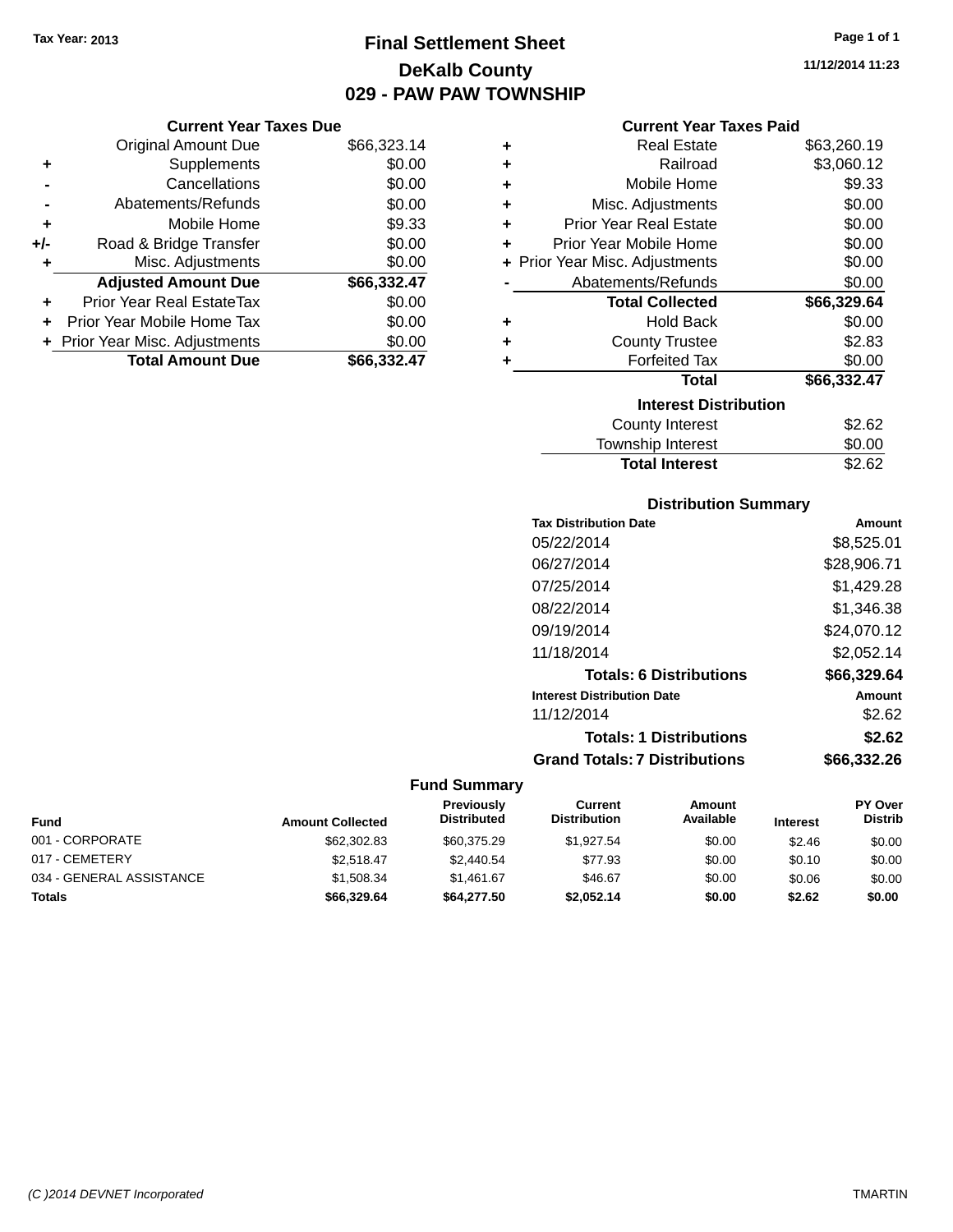### **Final Settlement Sheet Tax Year: 2013 Page 1 of 1 DeKalb County 030 - PAW PAW ROAD & BRIDGE**

**11/12/2014 11:23**

### **Current Year Taxes Paid**

|       | <b>Current Year Taxes Due</b>  |             |   |                  |
|-------|--------------------------------|-------------|---|------------------|
|       | <b>Original Amount Due</b>     | \$91,476.59 | ÷ |                  |
|       | Supplements                    | \$0.00      | ٠ |                  |
|       | Cancellations                  | \$0.00      |   |                  |
|       | Abatements/Refunds             | \$0.00      |   | Mis              |
| ٠     | Mobile Home                    | \$12.87     | ÷ | Prior Ye         |
| $+/-$ | Road & Bridge Transfer         | \$0.00      |   | Prior Yea        |
|       | Misc. Adjustments              | \$0.00      |   | + Prior Year Mis |
|       | <b>Adjusted Amount Due</b>     | \$91,489.46 |   | Abater           |
|       | Prior Year Real EstateTax      | \$0.00      |   |                  |
|       | Prior Year Mobile Home Tax     | \$0.00      |   |                  |
|       | + Prior Year Misc. Adjustments | \$0.00      |   |                  |
|       | <b>Total Amount Due</b>        | \$91,489.46 |   |                  |
|       |                                |             |   |                  |

| ٠                            | <b>Real Estate</b>             | \$87,252.01 |  |  |  |  |  |  |
|------------------------------|--------------------------------|-------------|--|--|--|--|--|--|
| ٠                            | Railroad                       | \$4,220.68  |  |  |  |  |  |  |
| ٠                            | Mobile Home                    | \$12.87     |  |  |  |  |  |  |
| ٠                            | Misc. Adjustments              | \$0.00      |  |  |  |  |  |  |
| ٠                            | <b>Prior Year Real Estate</b>  | \$0.00      |  |  |  |  |  |  |
| ÷                            | Prior Year Mobile Home         | \$0.00      |  |  |  |  |  |  |
|                              | + Prior Year Misc. Adjustments | \$0.00      |  |  |  |  |  |  |
|                              | Abatements/Refunds             | \$0.00      |  |  |  |  |  |  |
|                              | <b>Total Collected</b>         | \$91,485.56 |  |  |  |  |  |  |
| ٠                            | <b>Hold Back</b>               | \$0.00      |  |  |  |  |  |  |
| ÷                            | <b>County Trustee</b>          | \$3.90      |  |  |  |  |  |  |
| ٠                            | <b>Forfeited Tax</b>           | \$0.00      |  |  |  |  |  |  |
|                              | Total                          | \$91,489.46 |  |  |  |  |  |  |
| <b>Interest Distribution</b> |                                |             |  |  |  |  |  |  |
|                              | <b>County Interest</b>         | \$3.62      |  |  |  |  |  |  |
|                              | <b>Township Interest</b>       | \$0.00      |  |  |  |  |  |  |
|                              | <b>Total Interest</b>          | \$3.62      |  |  |  |  |  |  |

### **Distribution Summary**

| <b>Tax Distribution Date</b>         | Amount      |  |  |
|--------------------------------------|-------------|--|--|
| 05/22/2014                           | \$11,758.15 |  |  |
| 06/27/2014                           | \$39,869.70 |  |  |
| 07/25/2014                           | \$1,971.34  |  |  |
| 08/22/2014                           | \$1,857.02  |  |  |
| 09/19/2014                           | \$33,198.93 |  |  |
| 11/18/2014                           | \$2,830.42  |  |  |
| <b>Totals: 6 Distributions</b>       | \$91,485.56 |  |  |
| <b>Interest Distribution Date</b>    | Amount      |  |  |
| 11/12/2014                           | \$3.62      |  |  |
| <b>Totals: 1 Distributions</b>       | \$3.62      |  |  |
| <b>Grand Totals: 7 Distributions</b> | \$91,489.18 |  |  |

|                                        | <b>Amount Collected</b> | <b>Previously</b><br><b>Distributed</b> | Current<br><b>Distribution</b> | Amount<br>Available |                 | <b>PY Over</b><br><b>Distrib</b> |
|----------------------------------------|-------------------------|-----------------------------------------|--------------------------------|---------------------|-----------------|----------------------------------|
| <b>Fund</b>                            |                         |                                         |                                |                     | <b>Interest</b> |                                  |
| 007 - ROAD AND BRIDGE                  | \$44.364.01             | \$42.991.43                             | \$1,372.58                     | \$0.00              | \$1.75          | \$0.00                           |
| 009 - PERMANENT ROAD                   | \$35,524.03             | \$34.424.97                             | \$1,099.06                     | \$0.00              | \$1.41          | \$0.00                           |
| 010 - EQUIPMENT AND BUILDING           | \$4,881.58              | \$4,730.56                              | \$151.02                       | \$0.00              | \$0.19          | \$0.00                           |
| 027 - AUDIT                            | \$741.94                | \$718.99                                | \$22.95                        | \$0.00              | \$0.03          | \$0.00                           |
| 035 - TORT JUDGEMENTS/LIABILITY<br>INS | \$4,713.97              | \$4.568.14                              | \$145.83                       | \$0.00              | \$0.19          | \$0.00                           |
| 047 - SOCIAL SECURITY                  | \$1,260.03              | \$1,221.05                              | \$38.98                        | \$0.00              | \$0.05          | \$0.00                           |
| <b>Totals</b>                          | \$91.485.56             | \$88,655.14                             | \$2,830,42                     | \$0.00              | \$3.62          | \$0.00                           |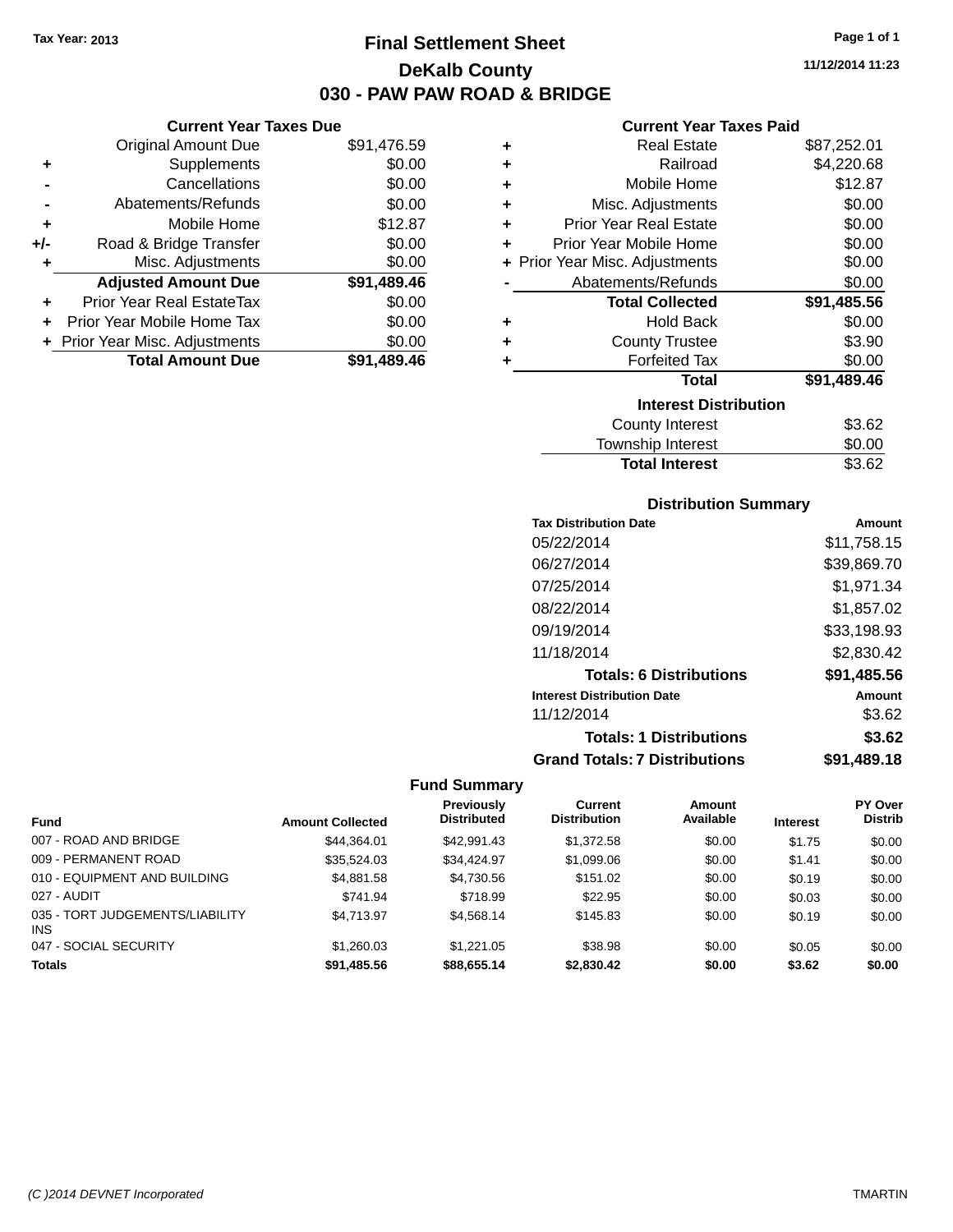# **Final Settlement Sheet Tax Year: 2013 Page 1 of 1 DeKalb County 031 - PIERCE TOWNSHIP**

#### **Current Year Taxes Due**

|       | <b>Original Amount Due</b>       | \$55,961.88 |
|-------|----------------------------------|-------------|
| ٠     | Supplements                      | \$0.00      |
|       | Cancellations                    | \$20.54     |
|       | Abatements/Refunds               | \$0.00      |
| ٠     | Mobile Home                      | \$0.88      |
| $+/-$ | Road & Bridge Transfer           | \$0.00      |
| ٠     | Misc. Adjustments                | \$0.00      |
|       | <b>Adjusted Amount Due</b>       | \$55,942.22 |
| ٠     | <b>Prior Year Real EstateTax</b> | \$0.00      |
|       | Prior Year Mobile Home Tax       | \$0.00      |
|       | + Prior Year Misc. Adjustments   | \$0.00      |
|       | <b>Total Amount Due</b>          | \$55,942.22 |

#### **Current Year Taxes Paid**

| ٠ | Real Estate                    | \$55,941.34 |
|---|--------------------------------|-------------|
| ٠ | Railroad                       | \$0.00      |
| ٠ | Mobile Home                    | \$0.88      |
| ٠ | Misc. Adjustments              | \$0.00      |
| ٠ | <b>Prior Year Real Estate</b>  | \$0.00      |
| ٠ | Prior Year Mobile Home         | \$0.00      |
|   | + Prior Year Misc. Adjustments | \$0.00      |
|   | Abatements/Refunds             | \$0.00      |
|   | <b>Total Collected</b>         | \$55,942.22 |
| ٠ | <b>Hold Back</b>               | \$0.00      |
| ٠ | <b>County Trustee</b>          | \$0.00      |
| ٠ | <b>Forfeited Tax</b>           | \$0.00      |
|   | Total                          | \$55,942.22 |
|   | <b>Interest Distribution</b>   |             |
|   | <b>County Interest</b>         | \$2.21      |
|   | <b>Township Interest</b>       | \$0.00      |
|   | <b>Total Interest</b>          | \$2.21      |

| <b>Total Interest</b> |  |
|-----------------------|--|
|                       |  |

### **Distribution Summary**

| <b>Tax Distribution Date</b>         | Amount      |
|--------------------------------------|-------------|
| 05/22/2014                           | \$9,762.68  |
| 06/27/2014                           | \$21,490.70 |
| 07/25/2014                           | \$67.63     |
| 08/22/2014                           | \$2,919.97  |
| 09/19/2014                           | \$20,589.23 |
| 11/18/2014                           | \$1,112.01  |
| <b>Totals: 6 Distributions</b>       | \$55,942.22 |
| <b>Interest Distribution Date</b>    | Amount      |
| 11/12/2014                           | \$2.21      |
| <b>Totals: 1 Distributions</b>       | \$2.21      |
| <b>Grand Totals: 7 Distributions</b> | \$55,944.43 |

### **Fund Summary**

|                                        |                         | <b>Previously</b>  | <b>Current</b>      | Amount    |                 | <b>PY Over</b> |
|----------------------------------------|-------------------------|--------------------|---------------------|-----------|-----------------|----------------|
| <b>Fund</b>                            | <b>Amount Collected</b> | <b>Distributed</b> | <b>Distribution</b> | Available | <b>Interest</b> | <b>Distrib</b> |
| 001 - CORPORATE                        | \$41,591.32             | \$40,764.54        | \$826.78            | \$0.00    | \$1.64          | \$0.00         |
| $005 - I. M. R. F.$                    | \$3,600.50              | \$3,528.91         | \$71.59             | \$0.00    | \$0.14          | \$0.00         |
| 027 - AUDIT                            | \$901.00                | \$883.10           | \$17.90             | \$0.00    | \$0.04          | \$0.00         |
| 035 - TORT JUDGEMENTS/LIABILITY<br>INS | \$4.099.21              | \$4,017.74         | \$81.47             | \$0.00    | \$0.16          | \$0.00         |
| 047 - SOCIAL SECURITY                  | \$2,750.40              | \$2,695.74         | \$54.66             | \$0.00    | \$0.11          | \$0.00         |
| 054 - GENERAL ASSISTANCE               | \$2,999.79              | \$2.940.18         | \$59.61             | \$0.00    | \$0.12          | \$0.00         |
| <b>Totals</b>                          | \$55,942.22             | \$54,830,21        | \$1.112.01          | \$0.00    | \$2.21          | \$0.00         |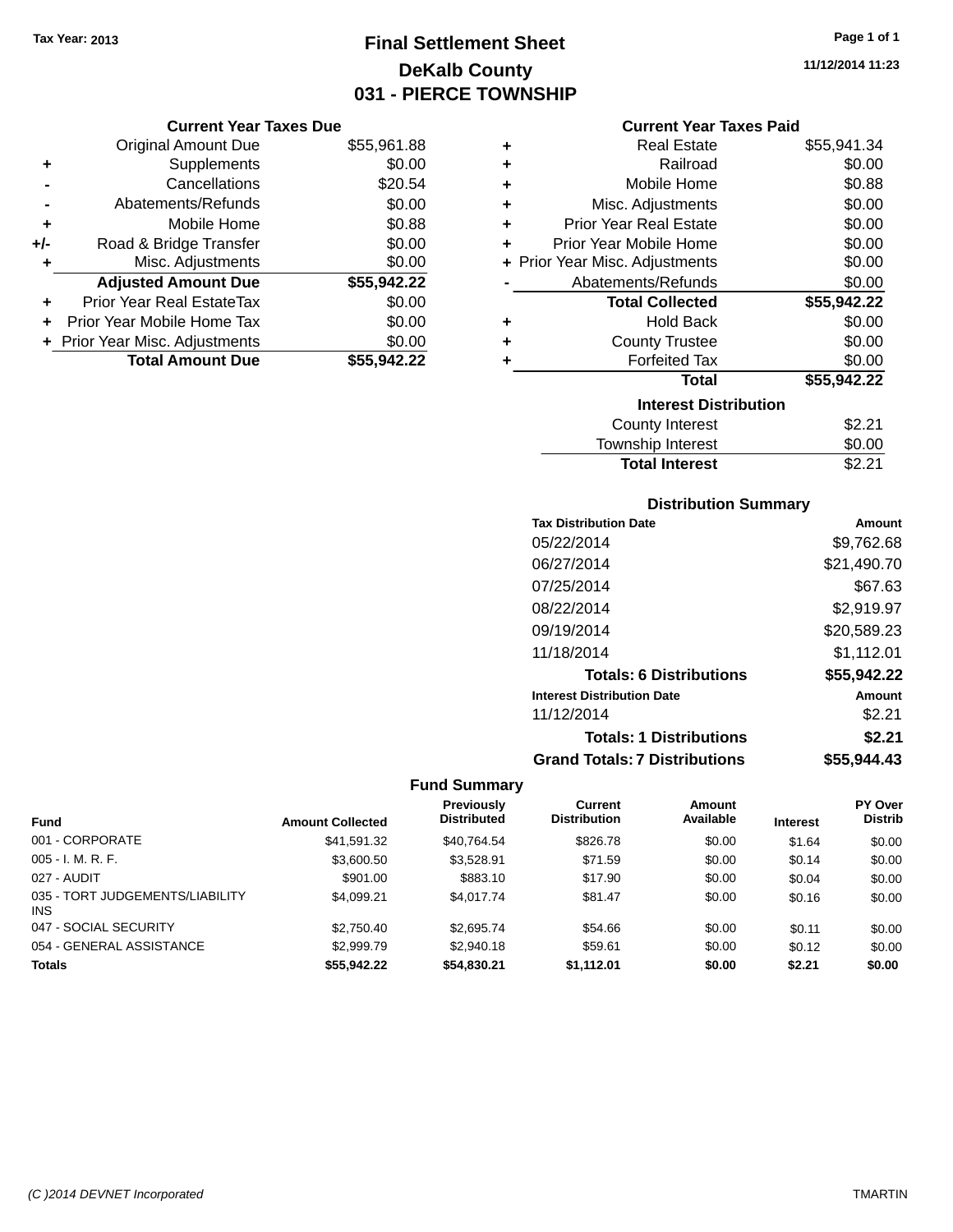**Current Year Taxes Due** Original Amount Due \$164,768.41

**Adjusted Amount Due \$164,710.51**

**Total Amount Due \$164,710.51**

**+** Supplements \$0.00 **-** Cancellations \$60.48 **-** Abatements/Refunds \$0.00 **+** Mobile Home \$2.58 **+/-** Road & Bridge Transfer \$0.00 **+** Misc. Adjustments \$0.00

**+** Prior Year Real EstateTax \$0.00 **+** Prior Year Mobile Home Tax \$0.00 **+ Prior Year Misc. Adjustments**  $$0.00$ 

# **Final Settlement Sheet Tax Year: 2013 Page 1 of 1 DeKalb County 032 - PIERCE ROAD & BRIDGE**

**11/12/2014 11:23**

#### **Current Year Taxes Paid**

| ٠ | <b>Real Estate</b>             | \$164,707.93 |
|---|--------------------------------|--------------|
| ٠ | Railroad                       | \$0.00       |
| ٠ | Mobile Home                    | \$2.58       |
| ٠ | Misc. Adjustments              | \$0.00       |
| ٠ | <b>Prior Year Real Estate</b>  | \$0.00       |
|   | Prior Year Mobile Home         | \$0.00       |
|   | + Prior Year Misc. Adjustments | \$0.00       |
|   | Abatements/Refunds             | \$0.00       |
|   | <b>Total Collected</b>         | \$164,710.51 |
| ٠ | <b>Hold Back</b>               | \$0.00       |
| ٠ | <b>County Trustee</b>          | \$0.00       |
| ٠ | <b>Forfeited Tax</b>           | \$0.00       |
|   | <b>Total</b>                   | \$164,710.51 |
|   | <b>Interest Distribution</b>   |              |
|   | <b>County Interest</b>         | \$6.52       |
|   |                                |              |

| Township Interest     | \$0.00 |
|-----------------------|--------|
| <b>Total Interest</b> | \$6.52 |

#### **Distribution Summary**

| <b>Tax Distribution Date</b>         | Amount       |
|--------------------------------------|--------------|
| 05/22/2014                           | \$28.743.99  |
| 06/27/2014                           | \$63,275.04  |
| 07/25/2014                           | \$199.12     |
| 08/22/2014                           | \$8,597.35   |
| 09/19/2014                           | \$60,620.88  |
| 11/18/2014                           | \$3,274.13   |
| <b>Totals: 6 Distributions</b>       | \$164,710.51 |
| <b>Interest Distribution Date</b>    | Amount       |
| 11/12/2014                           | \$6.52       |
| <b>Totals: 1 Distributions</b>       | \$6.52       |
| <b>Grand Totals: 7 Distributions</b> | \$164,717.03 |

#### **Fund Summary**

|                              |                         | Previously         | <b>Current</b>      | <b>Amount</b> |                 | PY Over        |
|------------------------------|-------------------------|--------------------|---------------------|---------------|-----------------|----------------|
| <b>Fund</b>                  | <b>Amount Collected</b> | <b>Distributed</b> | <b>Distribution</b> | Available     | <b>Interest</b> | <b>Distrib</b> |
| $005 - I. M. R. F.$          | \$116.60                | \$114.28           | \$2.32              | \$0.00        | \$0.00          | \$0.00         |
| 007 - ROAD AND BRIDGE        | \$117,183,30            | \$114.853.91       | \$2,329.39          | \$0.00        | \$4.64          | \$0.00         |
| 008 - BRIDGE CONST W/COUNTY  | \$9,305.16              | \$9.120.19         | \$184.97            | \$0.00        | \$0.37          | \$0.00         |
| 009 - PERMANENT ROAD         | \$30.398.48             | \$29.794.22        | \$604.26            | \$0.00        | \$1.20          | \$0.00         |
| 010 - EQUIPMENT AND BUILDING | \$6.518.42              | \$6,388.85         | \$129.57            | \$0.00        | \$0.26          | \$0.00         |
| 047 - SOCIAL SECURITY        | \$1,188.55              | \$1.164.93         | \$23.62             | \$0.00        | \$0.05          | \$0.00         |
| <b>Totals</b>                | \$164,710.51            | \$161,436,38       | \$3.274.13          | \$0.00        | \$6.52          | \$0.00         |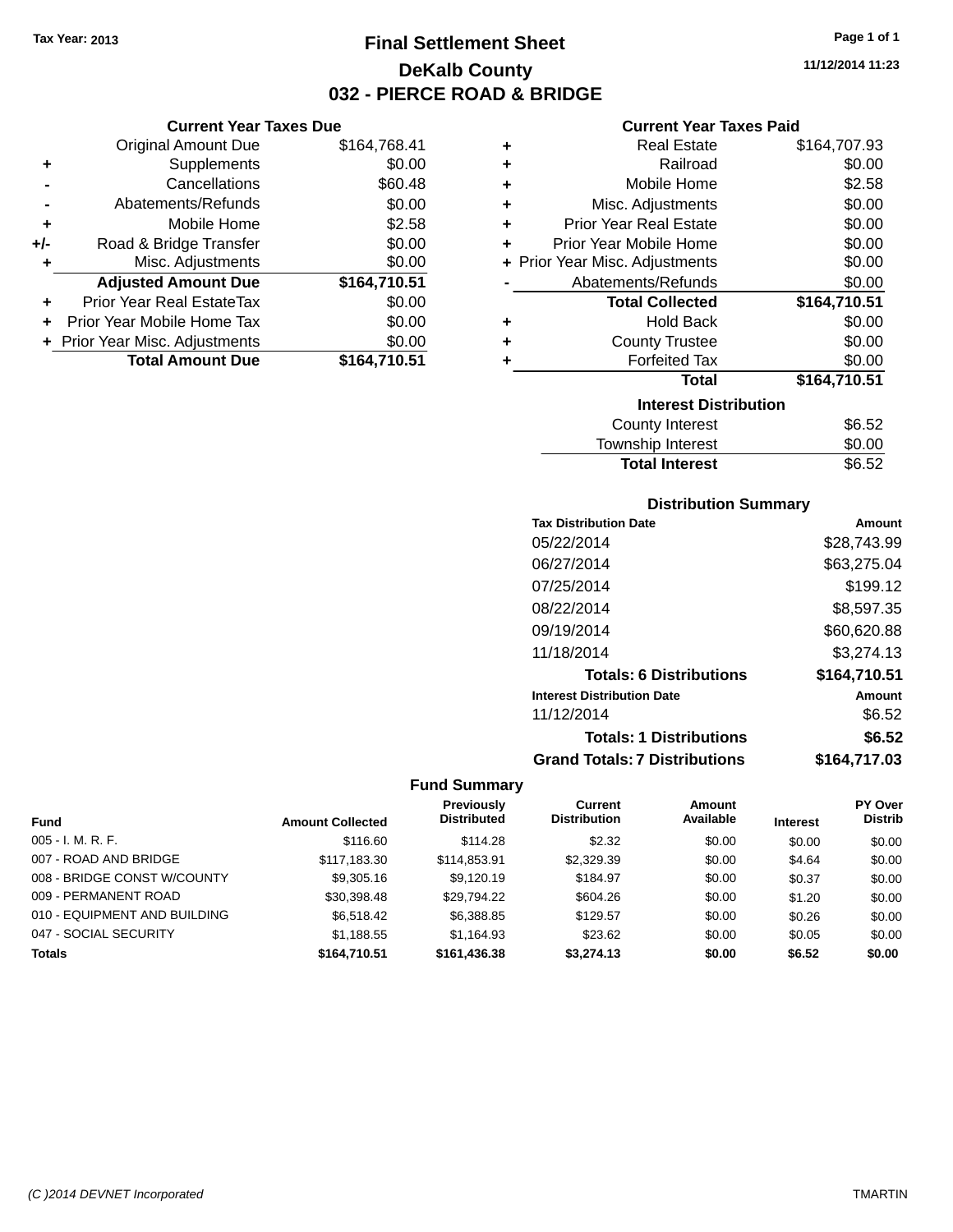# **Final Settlement Sheet Tax Year: 2013 Page 1 of 1 DeKalb County 033 - SANDWICH TOWNSHIP**

**11/12/2014 11:23**

#### **Current Year Taxes Paid**

|     | <b>Current Year Taxes Due</b>    |              |  |  |  |
|-----|----------------------------------|--------------|--|--|--|
|     | Original Amount Due              | \$240,980.33 |  |  |  |
| ٠   | Supplements                      | \$0.00       |  |  |  |
|     | Cancellations                    | \$307.81     |  |  |  |
|     | Abatements/Refunds               | \$4.90       |  |  |  |
| ٠   | Mobile Home                      | \$156.44     |  |  |  |
| +/- | Road & Bridge Transfer           | \$0.00       |  |  |  |
| ٠   | Misc. Adjustments                | \$0.26       |  |  |  |
|     | <b>Adjusted Amount Due</b>       | \$240,824.32 |  |  |  |
| ٠   | <b>Prior Year Real EstateTax</b> | (\$146.17)   |  |  |  |
| ÷   | Prior Year Mobile Home Tax       | \$0.00       |  |  |  |
|     | + Prior Year Misc. Adjustments   | \$0.00       |  |  |  |
|     | <b>Total Amount Due</b>          | \$240,678.15 |  |  |  |

| ٠ | <b>Real Estate</b>             | \$239,622.44 |
|---|--------------------------------|--------------|
| ÷ | Railroad                       | \$930.64     |
| ÷ | Mobile Home                    | \$152.50     |
| ٠ | Misc. Adjustments              | \$0.26       |
| ÷ | <b>Prior Year Real Estate</b>  | (\$146.17)   |
| ٠ | Prior Year Mobile Home         | \$0.00       |
|   | + Prior Year Misc. Adjustments | \$0.00       |
|   | Abatements/Refunds             | \$4.90       |
|   |                                |              |
|   | <b>Total Collected</b>         | \$240,554.77 |
| ٠ | <b>Hold Back</b>               | \$0.00       |
| ٠ | <b>County Trustee</b>          | \$123.38     |
| ٠ | <b>Forfeited Tax</b>           | \$0.00       |
|   | <b>Total</b>                   | \$240,678.15 |
|   | <b>Interest Distribution</b>   |              |
|   | County Interest                | \$9.51       |

#### **Distribution Summary**

Total Interest \$9.51

| <b>Tax Distribution Date</b>         | Amount       |
|--------------------------------------|--------------|
| 05/22/2014                           | \$30,984.65  |
| 06/27/2014                           | \$96,811.33  |
| 07/25/2014                           | \$2,292.06   |
| 08/22/2014                           | \$15,409.85  |
| 09/19/2014                           | \$85,956.09  |
| 11/18/2014                           | \$9,100.79   |
| <b>Totals: 6 Distributions</b>       | \$240,554.77 |
| <b>Interest Distribution Date</b>    | Amount       |
| 11/12/2014                           | \$9.51       |
| <b>Totals: 1 Distributions</b>       | \$9.51       |
| <b>Grand Totals: 7 Distributions</b> | \$240.564.28 |

#### **Fund Summary**

| <b>Fund</b>              | <b>Amount Collected</b> | <b>Previously</b><br><b>Distributed</b> | Current<br><b>Distribution</b> | Amount<br>Available | <b>Interest</b> | <b>PY Over</b><br><b>Distrib</b> |
|--------------------------|-------------------------|-----------------------------------------|--------------------------------|---------------------|-----------------|----------------------------------|
| 001 - CORPORATE          | \$121.169.61            | \$116,585,47                            | \$4.584.14                     | \$0.00              | \$4.79          | \$0.00                           |
| 005 - I. M. R. F.        | \$14,943.50             | \$14,378.18                             | \$565.32                       | \$0.00              | \$0.59          | \$0.00                           |
| 017 - CEMETERY           | \$77.137.73             | \$74.219.42                             | \$2.918.31                     | \$0.00              | \$3.05          | \$0.00                           |
| 047 - SOCIAL SECURITY    | \$7,383.83              | \$7.104.46                              | \$279.37                       | \$0.00              | \$0.29          | \$0.00                           |
| 054 - GENERAL ASSISTANCE | \$19,920.10             | \$19.166.45                             | \$753.65                       | \$0.00              | \$0.79          | \$0.00                           |
| Totals                   | \$240.554.77            | \$231.453.98                            | \$9,100.79                     | \$0.00              | \$9.51          | \$0.00                           |

#### **Miscellaneous Adjustment Detail**

| Year Source           | <b>Account Type</b> | <b>Amount Adiustment Description</b>          |
|-----------------------|---------------------|-----------------------------------------------|
| 2013 RE - Real Estate | Back Tax Collected  | \$0.26 PRIMUS REDEMPTION 19-23-397-008 by TBA |
| Totals 1 entries      |                     | \$0.26                                        |

### **Abatement Detail**

#### **Year** Source **Account Type A** And Amount Adjustment Description

**Totals 2 entries \$4.90**

2013 RE - Real Estate RE Abatement \$0.58 PTAB INTEREST REFUND 19-26-431-010 by TBA 2013 RE - Real Estate RE Abatement \$4.32 PTAB INTEREST REFUND 19-36-356-001 by TBA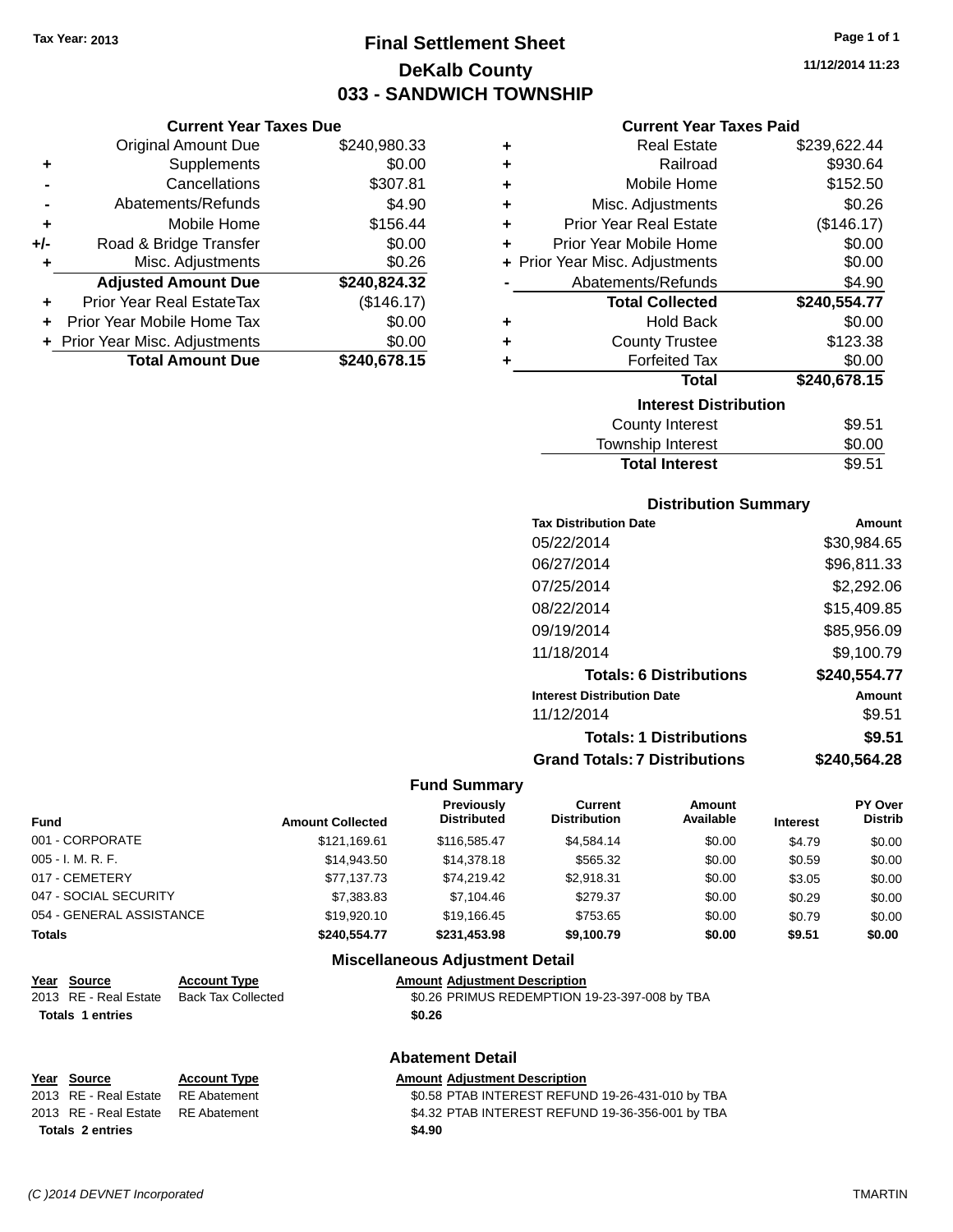**Current Year Taxes Due** Original Amount Due \$548,721.26

**Adjusted Amount Due \$548,365.99**

**Total Amount Due \$548,139.98**

**+** Supplements \$0.00 **-** Cancellations \$700.91 **-** Abatements/Refunds \$11.16 **+** Mobile Home \$356.21 **+/-** Road & Bridge Transfer \$0.00 **+** Misc. Adjustments \$0.59

**+** Prior Year Real EstateTax (\$226.01) **+** Prior Year Mobile Home Tax \$0.00 **+** Prior Year Misc. Adjustments  $$0.00$ 

# **Final Settlement Sheet Tax Year: 2013 Page 1 of 2 DeKalb County 034 - SANDWICH PUBLIC LIBRARY DISTRICT**

**11/12/2014 11:23**

#### **Current Year Taxes Paid**

| ٠ | <b>Real Estate</b>             | \$545,629.33 |
|---|--------------------------------|--------------|
| ٠ | Railroad                       | \$2,119.08   |
| ÷ | Mobile Home                    | \$347.24     |
| ÷ | Misc. Adjustments              | \$0.59       |
| ÷ | <b>Prior Year Real Estate</b>  | (\$226.01)   |
| ÷ | Prior Year Mobile Home         | \$0.00       |
|   | + Prior Year Misc. Adjustments | \$0.00       |
|   | Abatements/Refunds             | \$11.16      |
|   |                                |              |
|   | <b>Total Collected</b>         | \$547,859.07 |
| ٠ | <b>Hold Back</b>               | \$0.00       |
| ÷ | <b>County Trustee</b>          | \$280.91     |
| ٠ | <b>Forfeited Tax</b>           | \$0.00       |
|   | <b>Total</b>                   | \$548,139.98 |
|   | <b>Interest Distribution</b>   |              |
|   | County Interest                | \$21.66      |

# Total Interest \$21.66

| <b>Distribution Summary</b>          |              |
|--------------------------------------|--------------|
| <b>Tax Distribution Date</b>         | Amount       |
| 05/22/2014                           | \$70,552.84  |
| 06/27/2014                           | \$220,443.36 |
| 07/25/2014                           | \$5,219.13   |
| 08/22/2014                           | \$35,195.69  |
| 09/19/2014                           | \$195,725.11 |
| 11/18/2014                           | \$20.722.94  |
| <b>Totals: 6 Distributions</b>       | \$547,859.07 |
| <b>Interest Distribution Date</b>    | Amount       |
| 11/12/2014                           | \$21.66      |
| <b>Totals: 1 Distributions</b>       | \$21.66      |
| <b>Grand Totals: 7 Distributions</b> | \$547.880.73 |

#### **Fund Summary**

| <b>Fund</b>                             | <b>Amount Collected</b> | <b>Previously</b><br><b>Distributed</b> | Current<br><b>Distribution</b> | <b>Amount</b><br>Available | <b>Interest</b> | PY Over<br><b>Distrib</b> |
|-----------------------------------------|-------------------------|-----------------------------------------|--------------------------------|----------------------------|-----------------|---------------------------|
| 001 - CORPORATE                         | \$276,458.98            | \$266,001.83                            | \$10,457.15                    | \$0.00                     | \$10.92         | \$0.00                    |
| 003 - BONDS AND INTEREST                | \$207,732.82            | \$199,875.26                            | \$7,857.56                     | \$0.00                     | \$8.21          | \$0.00                    |
| 004 - OPERATIONS & MAINTENANCE          | \$25.956.47             | \$24,974.67                             | \$981.80                       | \$0.00                     | \$1.03          | \$0.00                    |
| $005 - I. M. R. F.$                     | \$11,213.04             | \$10,788.92                             | \$424.12                       | \$0.00                     | \$0.44          | \$0.00                    |
| 027 - AUDIT                             | \$1,907.10              | \$1,834.96                              | \$72.14                        | \$0.00                     | \$0.08          | \$0.00                    |
| 035 - TORT JUDGEMENTS/LIABILITY<br>INS. | \$15,095.16             | \$14,524.18                             | \$570.98                       | \$0.00                     | \$0.60          | \$0.00                    |
| 047 - SOCIAL SECURITY                   | \$9.495.50              | \$9,136.31                              | \$359.19                       | \$0.00                     | \$0.38          | \$0.00                    |
| <b>Totals</b>                           | \$547,859.07            | \$527.136.13                            | \$20.722.94                    | \$0.00                     | \$21.66         | \$0.00                    |

#### **Miscellaneous Adjustment Detail**

#### **Year Source Account Type Amount Adjustment Description** 2013 RE - Real Estate Back Tax Collected \$0.59 PRIMUS REDEMPTION 19-23-397-008 by TBA **Totals \$0.59 1 entries**

#### **Abatement Detail**

**Year Source Account Type Amount Adjustment Description** 2013 RE - Real Estate RE Abatement \$1.32 PTAB INTEREST REFUND 19-26-431-010 by TBA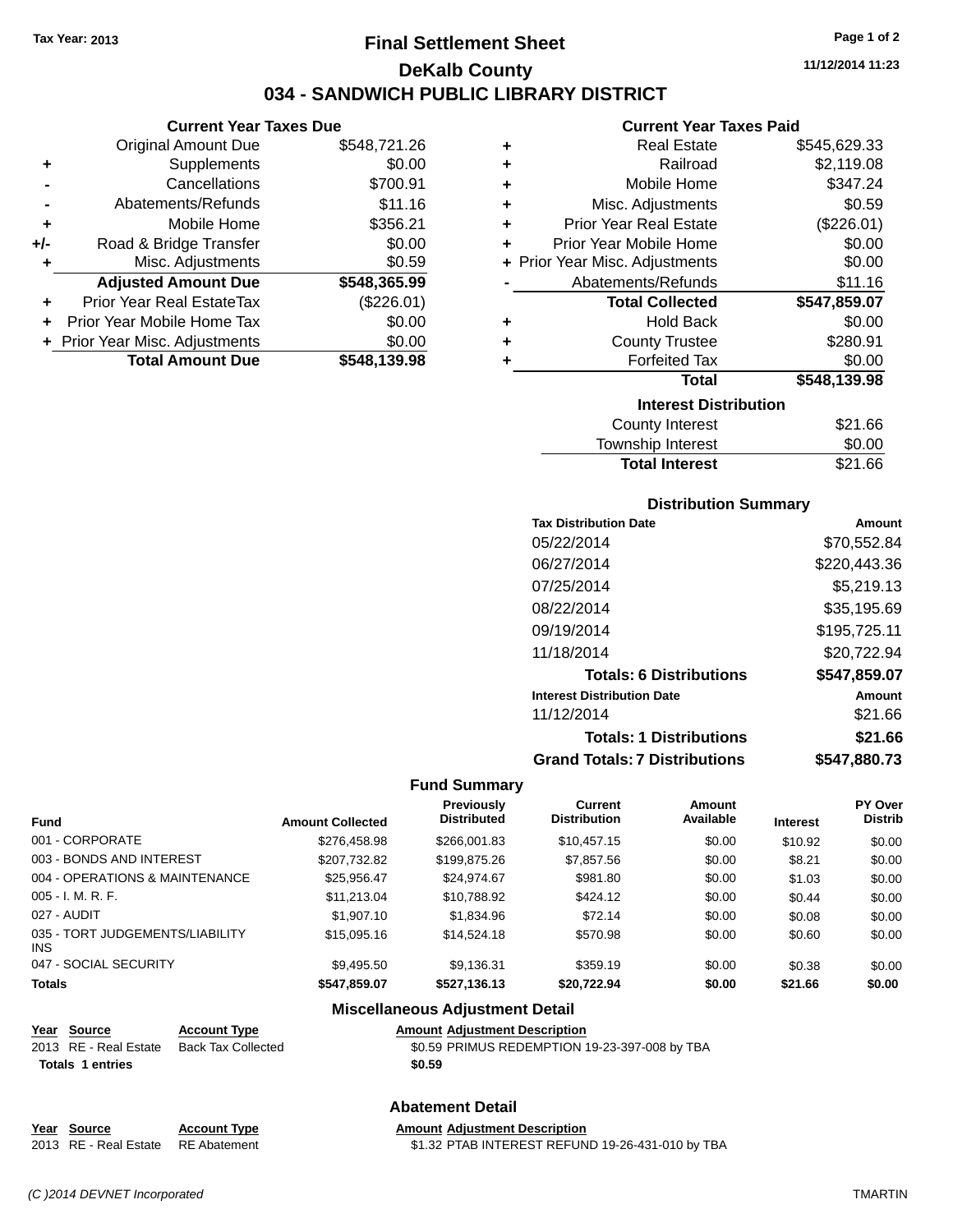# **Final Settlement Sheet Tax Year: 2013 Page 2 of 2 DeKalb County Abatement Detail**

**11/12/2014 11:23**

**Totals \$11.16 2 entries**

**Year Source Account Type Anneurs Amount Adjustment Description**<br>
2013 RE - Real Estate RE Abatement **Account 1998 Account Adjustment** SP.84 PTAB INTEREST REFUN \$9.84 PTAB INTEREST REFUND 19-36-356-001 by TBA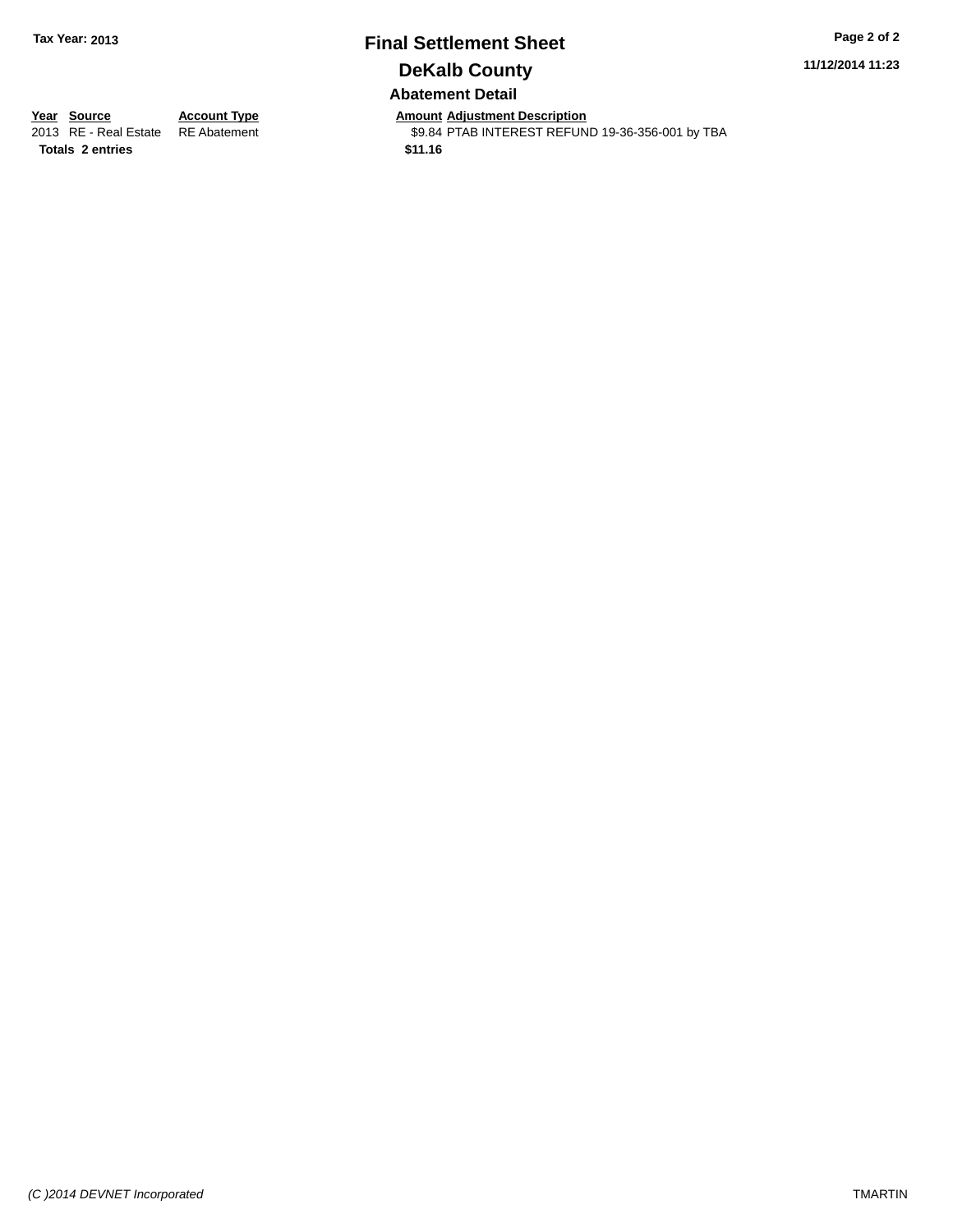**Current Year Taxes Due**

# **Final Settlement Sheet Tax Year: 2013 Page 1 of 1 DeKalb County 035 - SANDWICH ROAD & BRIDGE**

**11/12/2014 11:23**

| <b>Current Year Taxes Paid</b> |  |  |  |
|--------------------------------|--|--|--|
|--------------------------------|--|--|--|

|                                                  | <b>Original Amount Due</b>                 | \$232,675.96               | ٠                                      |                                                  | <b>Real Estate</b>             |                 | \$189,260.83              |
|--------------------------------------------------|--------------------------------------------|----------------------------|----------------------------------------|--------------------------------------------------|--------------------------------|-----------------|---------------------------|
| ٠                                                | Supplements                                | \$0.00                     | ٠                                      |                                                  | Railroad                       |                 | \$898.56                  |
|                                                  | Cancellations                              | \$297.16                   | ٠                                      |                                                  | Mobile Home                    |                 | \$147.24                  |
|                                                  | Abatements/Refunds                         | \$4.73                     | ٠                                      |                                                  | Misc. Adjustments              |                 | \$0.25                    |
| ٠                                                | Mobile Home                                | \$151.04                   | ٠                                      | <b>Prior Year Real Estate</b>                    |                                |                 | (\$140.87)                |
| +/-                                              | Road & Bridge Transfer                     | (\$42,104.10)              | ٠                                      | Prior Year Mobile Home                           |                                |                 | \$0.00                    |
| ٠                                                | Misc. Adjustments                          | \$0.25                     | ٠                                      | Prior Year Misc. Adjustments                     |                                |                 | \$0.00                    |
|                                                  | <b>Adjusted Amount Due</b>                 | \$190,421.26               |                                        | Abatements/Refunds                               |                                |                 | \$4.73                    |
| ٠                                                | Prior Year Real EstateTax                  | (\$140.87)                 |                                        |                                                  | <b>Total Collected</b>         |                 | \$190,161.28              |
| Prior Year Mobile Home Tax                       |                                            | \$0.00                     | ٠                                      |                                                  | <b>Hold Back</b>               |                 | \$0.00                    |
| Prior Year Misc. Adjustments                     |                                            | \$0.00                     | ٠                                      |                                                  | <b>County Trustee</b>          |                 | \$119.11                  |
|                                                  | <b>Total Amount Due</b>                    | \$190,280.39               | ٠                                      |                                                  | <b>Forfeited Tax</b>           |                 | \$0.00                    |
|                                                  |                                            |                            |                                        |                                                  | <b>Total</b>                   |                 | \$190,280.39              |
|                                                  |                                            |                            |                                        |                                                  | <b>Interest Distribution</b>   |                 |                           |
|                                                  |                                            |                            |                                        |                                                  | <b>County Interest</b>         |                 | \$7.52                    |
|                                                  |                                            |                            |                                        |                                                  | Township Interest              |                 | \$0.00                    |
|                                                  |                                            |                            |                                        |                                                  | <b>Total Interest</b>          |                 | \$7.52                    |
|                                                  | <b>Road and Bridge Summary</b>             |                            |                                        |                                                  | <b>Distribution Summary</b>    |                 |                           |
| <b>Municipality</b>                              |                                            | Amt. Due<br>Amt. Distrib.  |                                        | <b>Tax Distribution Date</b>                     |                                |                 | <b>Amount</b>             |
| <b>CITY OF SANDWICH</b>                          |                                            | \$42,125.00<br>\$42,104.10 |                                        | 05/22/2014                                       |                                |                 | \$24,481.92               |
| <b>Totals</b>                                    |                                            | \$42,125.00<br>\$42,104.10 |                                        | 06/27/2014                                       |                                |                 | \$76,525.58               |
|                                                  |                                            |                            |                                        | 07/25/2014                                       |                                |                 | \$1,810.99                |
|                                                  |                                            |                            |                                        |                                                  |                                |                 |                           |
|                                                  |                                            |                            |                                        | 08/22/2014                                       |                                |                 | \$12,208.22               |
|                                                  |                                            |                            |                                        | 09/19/2014                                       |                                |                 | \$67,916.99               |
|                                                  |                                            |                            |                                        | 11/18/2014                                       |                                |                 | \$7,217.58                |
|                                                  |                                            |                            |                                        |                                                  | <b>Totals: 6 Distributions</b> |                 | \$190,161.28              |
|                                                  |                                            |                            |                                        | <b>Interest Distribution Date</b>                |                                |                 | <b>Amount</b>             |
|                                                  |                                            |                            |                                        | 11/12/2014                                       |                                |                 | \$7.52                    |
|                                                  |                                            |                            |                                        |                                                  | <b>Totals: 1 Distributions</b> |                 | \$7.52                    |
|                                                  |                                            |                            |                                        | <b>Grand Totals: 7 Distributions</b>             |                                |                 | \$190,168.80              |
|                                                  |                                            |                            | <b>Fund Summary</b>                    |                                                  |                                |                 |                           |
| Fund                                             |                                            | <b>Amount Collected</b>    | Previously<br><b>Distributed</b>       | <b>Current</b><br><b>Distribution</b>            | Amount<br>Available            | <b>Interest</b> | PY Over<br><b>Distrib</b> |
| 007 - ROAD AND BRIDGE                            |                                            | \$54,034.24                | \$51,966.72                            | \$2,067.52                                       | \$0.00                         | \$3.11          | \$0.00                    |
| 009 - PERMANENT ROAD                             |                                            | \$91,350.91                | \$87,894.87                            | \$3,456.04                                       | \$0.00                         | \$2.96          | \$0.00                    |
| 010 - EQUIPMENT AND BUILDING                     |                                            | \$44,289.30                | \$42,613.70                            | \$1,675.60                                       | \$0.00                         | \$1.43          | \$0.00                    |
| 047 - SOCIAL SECURITY                            |                                            | \$486.83                   | \$468.41                               | \$18.42                                          | \$0.00                         | \$0.02          | \$0.00                    |
| Totals                                           |                                            | \$190,161.28               | \$182,943.70                           | \$7,217.58                                       | \$0.00                         | \$7.52          | \$0.00                    |
|                                                  |                                            |                            | <b>Miscellaneous Adjustment Detail</b> |                                                  |                                |                 |                           |
| Year Source                                      | <b>Account Type</b>                        |                            | <b>Amount Adjustment Description</b>   |                                                  |                                |                 |                           |
| 2013 RE - Real Estate<br><b>Totals 1 entries</b> | <b>Back Tax Collected</b>                  |                            | \$0.25                                 | \$0.25 PRIMUS REDEMPTION 19-23-397-008 by TBA    |                                |                 |                           |
|                                                  |                                            |                            | <b>Abatement Detail</b>                |                                                  |                                |                 |                           |
| Year Source<br>2013 RE - Real Estate             | <b>Account Type</b><br><b>RE</b> Abatement |                            | <b>Amount Adjustment Description</b>   | \$0.56 PTAB INTEREST REFUND 19-26-431-010 by TBA |                                |                 |                           |
| 2013 RE - Real Estate                            | <b>RE</b> Abatement                        |                            |                                        | \$4.17 PTAB INTEREST REFUND 19-36-356-001 by TBA |                                |                 |                           |
| Totals 2 entries                                 |                                            |                            | \$4.73                                 |                                                  |                                |                 |                           |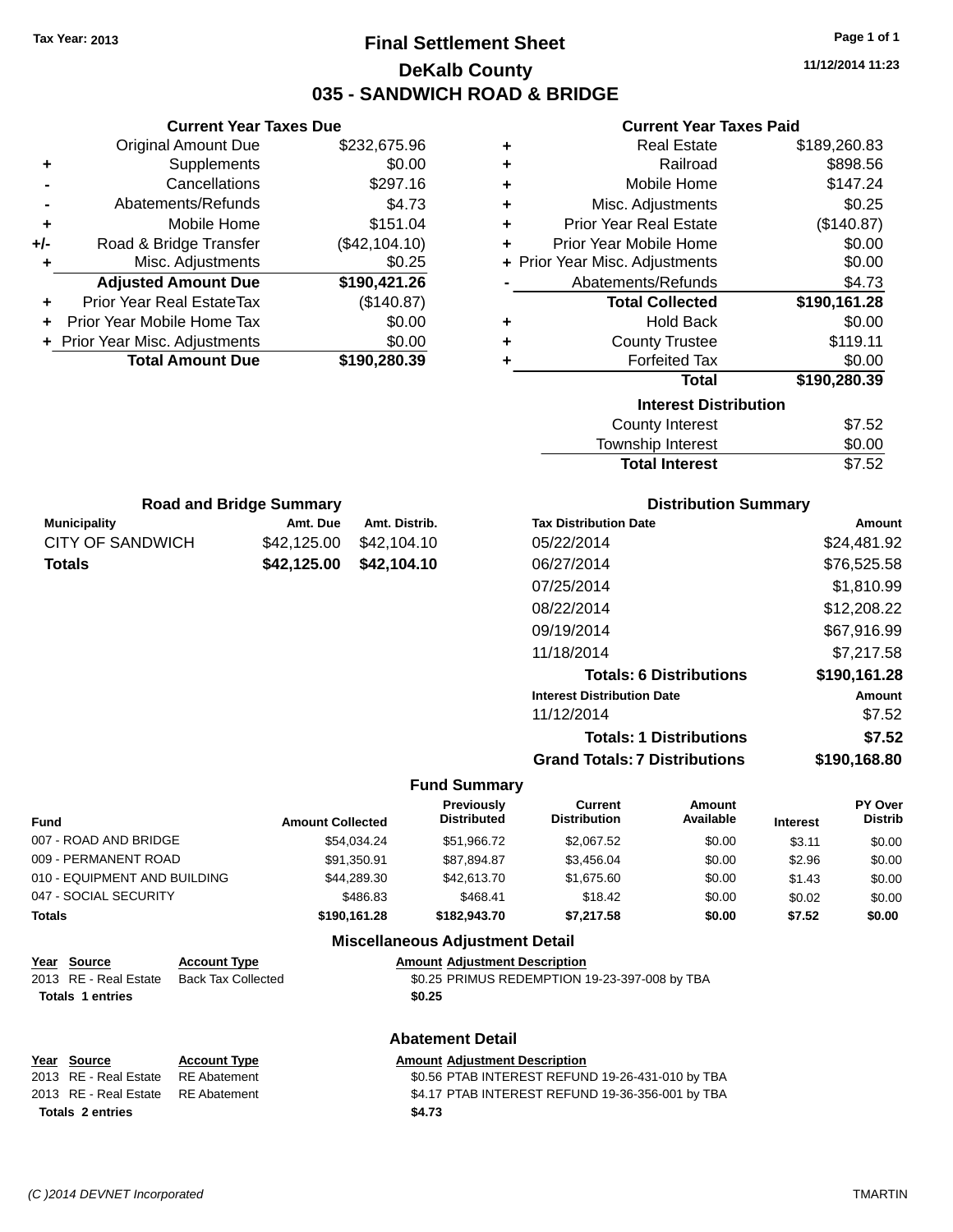# **Final Settlement Sheet Tax Year: 2013 Page 1 of 1 DeKalb County 036 - SHABBONA TOWNSHIP**

**11/12/2014 11:23**

| <b>Current Year Taxes Paid</b> |  |  |  |
|--------------------------------|--|--|--|
|--------------------------------|--|--|--|

|     | <b>Current Year Taxes Due</b>  |             |
|-----|--------------------------------|-------------|
|     | <b>Original Amount Due</b>     | \$92,003.79 |
| ٠   | Supplements                    | \$0.00      |
|     | Cancellations                  | \$55.93     |
|     | Abatements/Refunds             | \$0.27      |
| ٠   | Mobile Home                    | \$3.78      |
| +/- | Road & Bridge Transfer         | \$0.00      |
| ٠   | Misc. Adjustments              | \$68.47     |
|     | <b>Adjusted Amount Due</b>     | \$92,019.84 |
|     | Prior Year Real EstateTax      | (\$11.66)   |
|     | Prior Year Mobile Home Tax     | \$0.00      |
|     | + Prior Year Misc. Adjustments | \$0.00      |
|     | <b>Total Amount Due</b>        | \$92,008.18 |

| ٠ | <b>Real Estate</b>             | \$88,569.35 |
|---|--------------------------------|-------------|
| ÷ | Railroad                       | \$3,351.58  |
| ٠ | Mobile Home                    | \$3.78      |
| ٠ | Misc. Adjustments              | \$68.47     |
| ÷ | <b>Prior Year Real Estate</b>  | (\$11.66)   |
| ÷ | Prior Year Mobile Home         | \$0.00      |
|   | + Prior Year Misc. Adjustments | \$0.00      |
|   | Abatements/Refunds             | \$0.27      |
|   | <b>Total Collected</b>         | \$91,981.25 |
| ٠ | <b>Hold Back</b>               | \$0.00      |
| ٠ | <b>County Trustee</b>          | \$26.93     |
| ٠ | <b>Forfeited Tax</b>           | \$0.00      |
|   | <b>Total</b>                   | \$92,008.18 |
|   | <b>Interest Distribution</b>   |             |
|   | <b>County Interest</b>         | \$3.64      |
|   | <b>Township Interest</b>       | \$0.00      |
|   | <b>Total Interest</b>          | \$3.64      |

#### **Distribution Summary**

| <b>Tax Distribution Date</b>         | Amount      |
|--------------------------------------|-------------|
| 05/22/2014                           | \$10,427.65 |
| 06/27/2014                           | \$39,602.26 |
| 07/25/2014                           | \$925.92    |
| 08/22/2014                           | \$10,755.29 |
| 09/19/2014                           | \$27,892.83 |
| 11/18/2014                           | \$2,377.30  |
| <b>Totals: 6 Distributions</b>       | \$91,981.25 |
| <b>Interest Distribution Date</b>    | Amount      |
| 11/12/2014                           | \$3.64      |
| <b>Totals: 1 Distributions</b>       | \$3.64      |
| <b>Grand Totals: 7 Distributions</b> | \$91.984.89 |
|                                      |             |

#### **Fund Summary**

| Fund                     | <b>Amount Collected</b> | <b>Previously</b><br><b>Distributed</b> | Current<br><b>Distribution</b> | Amount<br>Available | <b>Interest</b> | <b>PY Over</b><br><b>Distrib</b> |
|--------------------------|-------------------------|-----------------------------------------|--------------------------------|---------------------|-----------------|----------------------------------|
| 001 - CORPORATE          | \$62,884.65             | \$61,259.36                             | \$1.625.29                     | \$0.00              | \$2.49          | \$0.00                           |
| 017 - CEMETERY           | \$28.993.40             | \$28,244.05                             | \$749.35                       | \$0.00              | \$1.15          | \$0.00                           |
| 054 - GENERAL ASSISTANCE | \$103.20                | \$100.54                                | \$2.66                         | \$0.00              | \$0.00          | \$0.00                           |
| Totals                   | \$91.981.25             | \$89,603.95                             | \$2,377,30                     | \$0.00              | \$3.64          | \$0.00                           |

#### **Miscellaneous Adjustment Detail**

| Year Source             | <b>Account Type</b>       | <b>Amount Adjustment Description</b>           |  |
|-------------------------|---------------------------|------------------------------------------------|--|
| 2013 RE - Real Estate   | <b>Back Tax Collected</b> | \$6.70 DOBSON REDEMPTION 13-15-402-010 by TBA  |  |
| 2013 RE - Real Estate   | <b>Back Tax Collected</b> | \$8.71 MANESS REDEMPTION 13-06-331-005 by TBA  |  |
| 2013 RE - Real Estate   | Back Tax Collected        | \$5.96 SCAVENGER SALE 13-06-332-003 by TBA     |  |
| 2013 RE - Real Estate   | <b>Back Tax Collected</b> | \$20.83 ENBURG REDEMPTION 13-35-201-007 by TBA |  |
| 2013 RE - Real Estate   | Paymt In Lieu of Tax      | \$26.27 HOUSING AUTHORITY-SEQUOYA APTS by TBA  |  |
| <b>Totals 5 entries</b> |                           | \$68.47                                        |  |
|                         |                           |                                                |  |

#### **Abatement Detail**

#### **Year** Source **Account Type Account Adjustment Description**

2013 RE - Real Estate RE Abatement \$0.27 PTAB INTEREST REFUND 13-15-176-011 by TBA **Totals \$0.27 1 entries**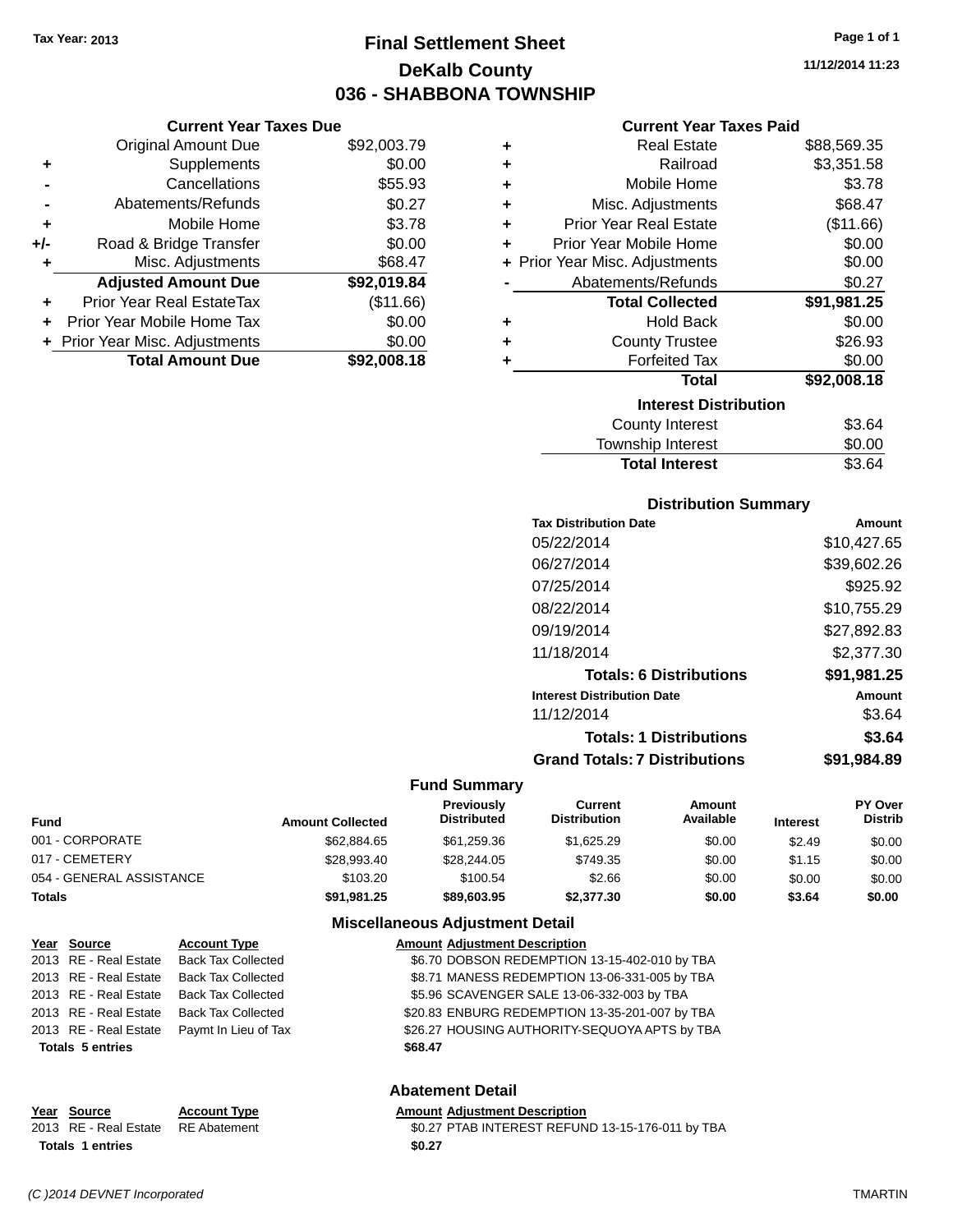# **Final Settlement Sheet Tax Year: 2013 Page 1 of 2 DeKalb County 037 - SHABBONA ROAD & BRIDGE**

**11/12/2014 11:23**

#### **Current Year Taxes Paid**

|     | <b>Current Year Taxes Due</b>  |               |  |
|-----|--------------------------------|---------------|--|
|     | <b>Original Amount Due</b>     | \$165,166.40  |  |
| ٠   | Supplements                    | \$0.00        |  |
|     | Cancellations                  | \$100.40      |  |
|     | Abatements/Refunds             | \$0.49        |  |
| ٠   | Mobile Home                    | \$6.79        |  |
| +/- | Road & Bridge Transfer         | (\$12,634.19) |  |
| ٠   | Misc. Adjustments              | \$122.92      |  |
|     | <b>Adjusted Amount Due</b>     | \$152,561.03  |  |
| ٠   | Prior Year Real EstateTax      | (\$19.80)     |  |
|     | Prior Year Mobile Home Tax     | \$0.00        |  |
|     | + Prior Year Misc. Adjustments | \$0.00        |  |
|     | <b>Total Amount Due</b>        | \$152,541.23  |  |
|     |                                |               |  |

| ٠ | <b>Real Estate</b>             | \$146,366.67 |  |  |
|---|--------------------------------|--------------|--|--|
| ÷ | Railroad                       | \$6,016.80   |  |  |
| ÷ | Mobile Home                    | \$6.79       |  |  |
| ٠ | Misc. Adjustments              | \$122.92     |  |  |
| ÷ | <b>Prior Year Real Estate</b>  | (\$19.80)    |  |  |
| ÷ | Prior Year Mobile Home         | \$0.00       |  |  |
|   | + Prior Year Misc. Adjustments | \$0.00       |  |  |
|   | \$0.49<br>Abatements/Refunds   |              |  |  |
|   |                                |              |  |  |
|   | <b>Total Collected</b>         | \$152,492.89 |  |  |
| ٠ | <b>Hold Back</b>               | \$0.00       |  |  |
| ÷ | <b>County Trustee</b>          | \$48.34      |  |  |
| ٠ | <b>Forfeited Tax</b>           | \$0.00       |  |  |
|   | <b>Total</b>                   | \$152,541.23 |  |  |
|   | <b>Interest Distribution</b>   |              |  |  |
|   | <b>County Interest</b>         | \$6.03       |  |  |

| <b>Road and Bridge Summary</b> |                         |               |  |  |  |
|--------------------------------|-------------------------|---------------|--|--|--|
| <b>Municipality</b>            | Amt. Due                | Amt. Distrib. |  |  |  |
| VILLAGE OF LEE                 | \$1,555.75              | \$1,555.31    |  |  |  |
| VILLAGE OF SHABBONA            | \$11,082.20             | \$11,078.88   |  |  |  |
| Totals                         | \$12,637.95 \$12,634.19 |               |  |  |  |

#### **Distribution Summary**

Total Interest \$6.03

| <b>Tax Distribution Date</b>         | Amount       |
|--------------------------------------|--------------|
| 05/22/2014                           | \$17,265.44  |
| 06/27/2014                           | \$65,668.75  |
| 07/25/2014                           | \$1,532.99   |
| 08/22/2014                           | \$17.876.32  |
| 09/19/2014                           | \$46,212.88  |
| 11/18/2014                           | \$3,936.51   |
| <b>Totals: 6 Distributions</b>       | \$152,492.89 |
| <b>Interest Distribution Date</b>    | Amount       |
| 11/12/2014                           | \$6.03       |
| <b>Totals: 1 Distributions</b>       | \$6.03       |
| <b>Grand Totals: 7 Distributions</b> | \$152,498.92 |

#### **Fund Summary**

| <b>Fund</b>                  | <b>Amount Collected</b> | <b>Previously</b><br><b>Distributed</b> | Current<br><b>Distribution</b> | Amount<br>Available | <b>Interest</b> | PY Over<br><b>Distrib</b> |
|------------------------------|-------------------------|-----------------------------------------|--------------------------------|---------------------|-----------------|---------------------------|
| 007 - ROAD AND BRIDGE        | \$45,599.85             | \$44,426,05                             | \$1.173.80                     | \$0.00              | \$2.12          | \$0.00                    |
| 008 - BRIDGE CONST W/COUNTY  | \$19.982.52             | \$19,466.07                             | \$516.45                       | \$0.00              | \$0.73          | \$0.00                    |
| 009 - PERMANENT ROAD         | \$71.921.77             | \$70.062.91                             | \$1,858.86                     | \$0.00              | \$2.63          | \$0.00                    |
| 010 - EQUIPMENT AND BUILDING | \$14.988.75             | \$14,601.35                             | \$387.40                       | \$0.00              | \$0.55          | \$0.00                    |
| <b>Totals</b>                | \$152.492.89            | \$148,556,38                            | \$3.936.51                     | \$0.00              | \$6.03          | \$0.00                    |

| Year Source             | <b>Account Type</b>       | <b>Amount Adjustment Description</b>           |
|-------------------------|---------------------------|------------------------------------------------|
| 2013 RE - Real Estate   | <b>Back Tax Collected</b> | \$12.03 DOBSON REDEMPTION 13-15-402-010 by TBA |
| 2013 RE - Real Estate   | <b>Back Tax Collected</b> | \$15.64 MANESS REDEMPTION 13-06-331-005 by TBA |
| 2013 RE - Real Estate   | <b>Back Tax Collected</b> | \$10.70 SCAVENGER SALE 13-06-332-003 by TBA    |
| 2013 RE - Real Estate   | Back Tax Collected        | \$37.39 ENBURG REDEMPTION 13-35-201-007 by TBA |
| 2013 RE - Real Estate   | Paymt In Lieu of Tax      | \$47.16 HOUSING AUTHORITY-SEQUOYA APTS by TBA  |
| <b>Totals 5 entries</b> |                           | \$122.92                                       |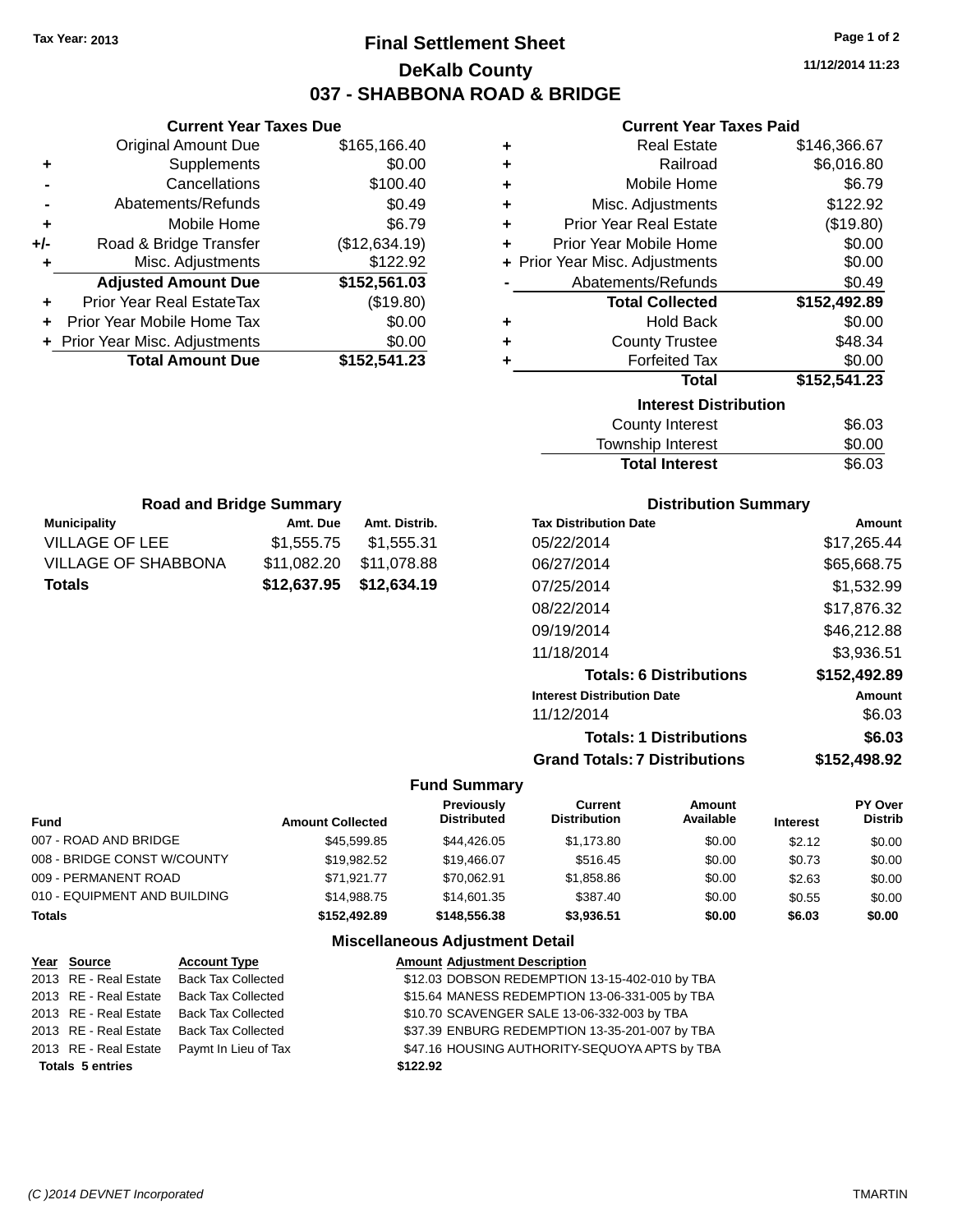# **Final Settlement Sheet Tax Year: 2013 Page 2 of 2 DeKalb County Abatement Detail**

**11/12/2014 11:23**

**Totals 1 entries** \$0.49

**Year Source Account Type Anneurs Amount Adjustment Description**<br>
2013 RE - Real Estate RE Abatement **Account 1998 Amount Adjustment Description** \$0.49 PTAB INTEREST REFUND 13-15-176-011 by TBA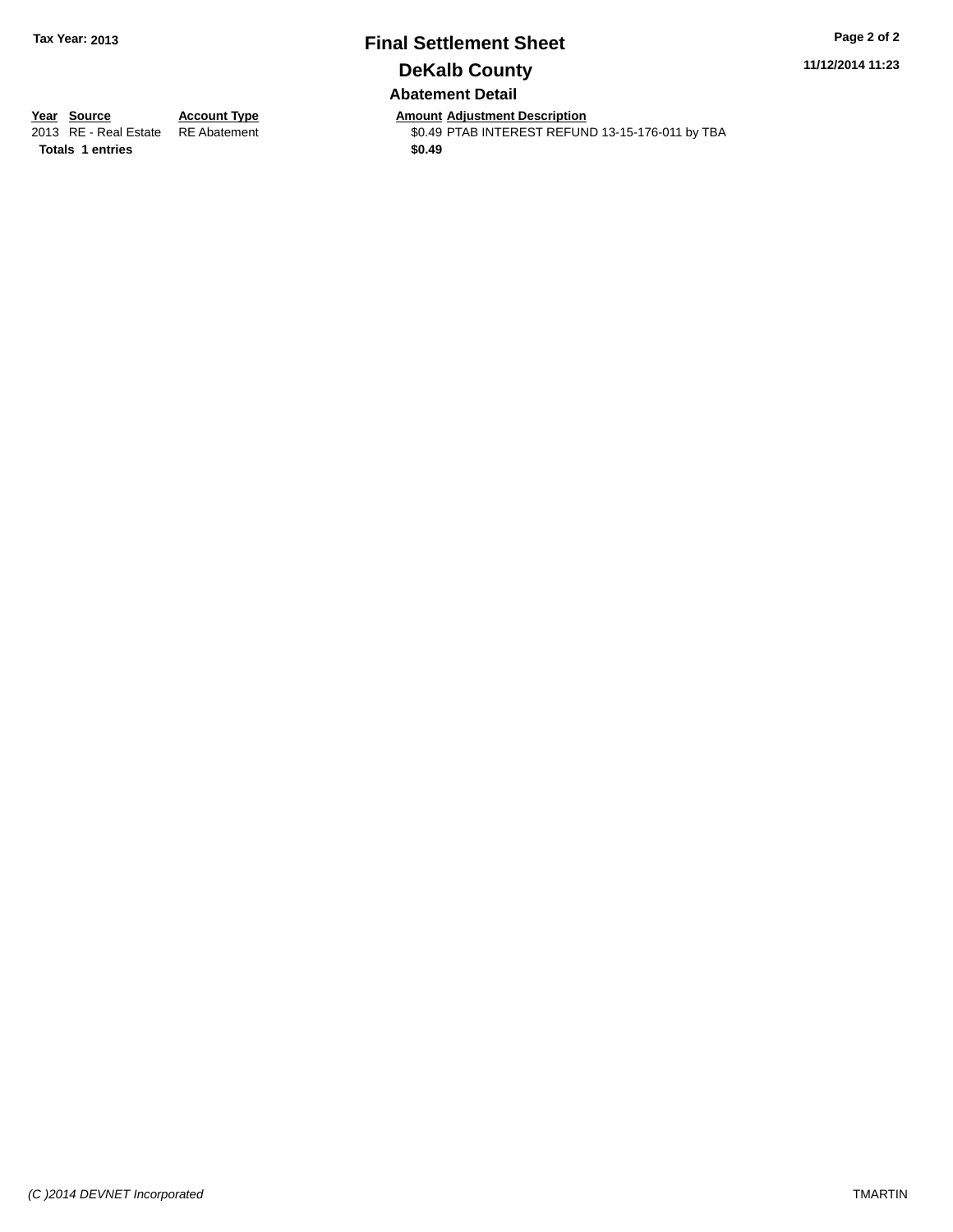**Current Year Taxes Due**

# **Final Settlement Sheet Tax Year: 2013 Page 1 of 1 DeKalb County 038 - SOMONAUK TOWNSHIP**

**11/12/2014 11:23**

#### **Current Year Taxes Paid**

|                | <b>Original Amount Due</b>       | \$79,480.84 | ٠ | <b>Real Estate</b>             | \$77,904.03 |
|----------------|----------------------------------|-------------|---|--------------------------------|-------------|
| ÷              | Supplements                      | \$0.00      | ٠ | Railroad                       | \$1,468.52  |
| $\blacksquare$ | Cancellations                    | \$98.36     | ٠ | Mobile Home                    | \$1.23      |
|                | Abatements/Refunds               | \$0.00      | ٠ | Misc. Adjustments              | \$99.95     |
| ٠              | Mobile Home                      | \$1.23      | ٠ | <b>Prior Year Real Estate</b>  | (\$32.24)   |
| I-             | Road & Bridge Transfer           | \$0.00      | ٠ | Prior Year Mobile Home         | \$0.00      |
| ÷              | Misc. Adjustments                | \$99.95     |   | + Prior Year Misc. Adjustments | \$0.00      |
|                | <b>Adjusted Amount Due</b>       | \$79,483.66 |   | Abatements/Refunds             | \$0.00      |
| ÷              | <b>Prior Year Real EstateTax</b> | (\$32.24)   |   | <b>Total Collected</b>         | \$79,441.49 |
|                | + Prior Year Mobile Home Tax     | \$0.00      | ٠ | <b>Hold Back</b>               | \$0.00      |
|                | + Prior Year Misc. Adjustments   | \$0.00      | ٠ | <b>County Trustee</b>          | \$9.93      |
|                | <b>Total Amount Due</b>          | \$79,451.42 |   | <b>Forfeited Tax</b>           | \$0.00      |
|                |                                  |             |   | <b>Total</b>                   | \$79,451.42 |
|                |                                  |             |   | <b>Interest Distribution</b>   |             |
|                |                                  |             |   | County Interest                | \$3.14      |
|                |                                  |             |   |                                |             |

### $$3.14$ Township Interest \$0.00 Total Interest \$3.14

| <b>Distribution Summary</b> |  |
|-----------------------------|--|
|                             |  |

| <b>Tax Distribution Date</b>         | Amount      |
|--------------------------------------|-------------|
| 05/22/2014                           | \$14.380.00 |
| 06/27/2014                           | \$30,582.09 |
| 07/25/2014                           | \$669.72    |
| 08/22/2014                           | \$4.487.63  |
| 09/19/2014                           | \$26,755.42 |
| 11/18/2014                           | \$2.566.63  |
| <b>Totals: 6 Distributions</b>       | \$79.441.49 |
| <b>Interest Distribution Date</b>    | Amount      |
| 11/12/2014                           | \$3.14      |
| <b>Totals: 1 Distributions</b>       | \$3.14      |
| <b>Grand Totals: 7 Distributions</b> | \$79.444.63 |
|                                      |             |

#### **Fund Summary**

| <b>Fund</b>              | <b>Amount Collected</b> | <b>Previously</b><br><b>Distributed</b> | Current<br><b>Distribution</b> | Amount<br>Available | <b>Interest</b> | <b>PY Over</b><br><b>Distrib</b> |
|--------------------------|-------------------------|-----------------------------------------|--------------------------------|---------------------|-----------------|----------------------------------|
| 001 - CORPORATE          | \$79.179.81             | \$76.621.63                             | \$2,558.18                     | \$0.00              | \$3.13          | \$0.00                           |
| 054 - GENERAL ASSISTANCE | \$261.68                | \$253.23                                | \$8.45                         | \$0.00              | \$0.01          | \$0.00                           |
| Totals                   | \$79,441.49             | \$76,874.86                             | \$2.566.63                     | \$0.00              | \$3.14          | \$0.00                           |

| Year Source             | <b>Account Type</b> | <b>Amount Adjustment Description</b>           |
|-------------------------|---------------------|------------------------------------------------|
| 2013 RE - Real Estate   | Back Tax Collected  | \$28.97 WASSON REDEMPTION 18-32-452-005 by TBA |
| 2013 RE - Real Estate   | Back Tax Collected  | \$70.98 SCAVENGER SALE 18-33-351-030 by TBA    |
| <b>Totals 2 entries</b> |                     | \$99.95                                        |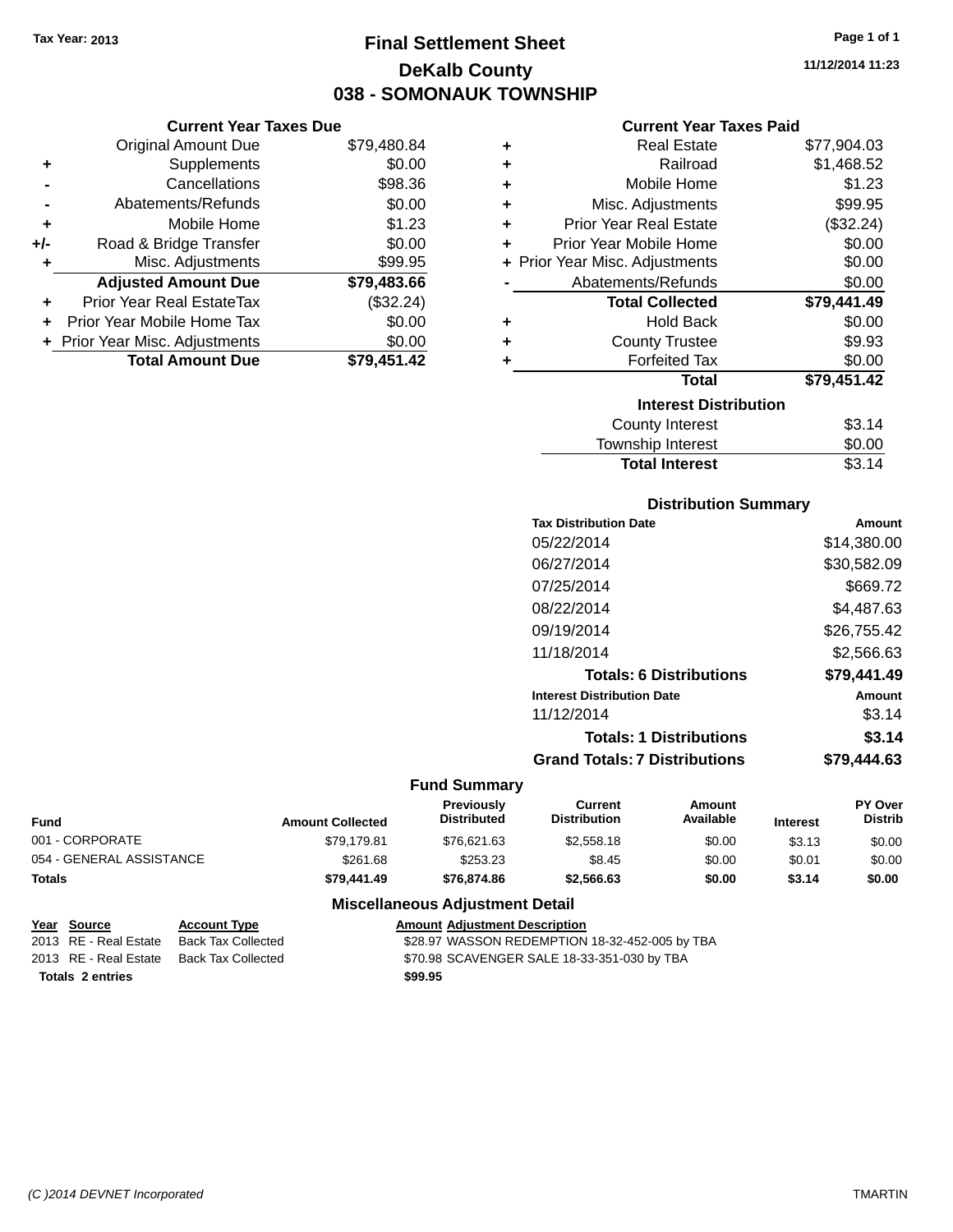# **Final Settlement Sheet Tax Year: 2013 Page 1 of 1 DeKalb County 039 - SOMONAUK ROAD & BRIDGE**

**11/12/2014 11:23**

#### **Current Year Taxes Paid**

|     | <b>Current Year Taxes Due</b>  |               |  |  |  |  |
|-----|--------------------------------|---------------|--|--|--|--|
|     | <b>Original Amount Due</b>     | \$246,813.36  |  |  |  |  |
| ٠   | Supplements                    | \$0.00        |  |  |  |  |
|     | Cancellations                  | \$305.42      |  |  |  |  |
|     | Abatements/Refunds             | \$0.00        |  |  |  |  |
| ٠   | Mobile Home                    | \$3.82        |  |  |  |  |
| +/- | Road & Bridge Transfer         | (\$54,376.05) |  |  |  |  |
| ٠   | Misc. Adjustments              | \$310.39      |  |  |  |  |
|     | <b>Adjusted Amount Due</b>     | \$192,446.10  |  |  |  |  |
|     | Prior Year Real EstateTax      | (\$100.12)    |  |  |  |  |
| ٠   | Prior Year Mobile Home Tax     | \$0.00        |  |  |  |  |
|     | + Prior Year Misc. Adjustments | \$0.00        |  |  |  |  |
|     | <b>Total Amount Due</b>        | \$192,345.98  |  |  |  |  |
|     |                                |               |  |  |  |  |

| ٠ | <b>Real Estate</b>             | \$187,540.84 |
|---|--------------------------------|--------------|
| ÷ | Railroad                       | \$4,560.20   |
| ٠ | Mobile Home                    | \$3.82       |
| ٠ | Misc. Adjustments              | \$310.39     |
| ٠ | <b>Prior Year Real Estate</b>  | (\$100.12)   |
| ٠ | Prior Year Mobile Home         | \$0.00       |
|   | + Prior Year Misc. Adjustments | \$0.00       |
|   | Abatements/Refunds             | \$0.00       |
|   | <b>Total Collected</b>         | \$192,315.13 |
| ٠ | <b>Hold Back</b>               | \$0.00       |
| ٠ | <b>County Trustee</b>          | \$30.85      |
| ٠ | <b>Forfeited Tax</b>           | \$0.00       |
|   | <b>Total</b>                   | \$192,345.98 |
|   | <b>Interest Distribution</b>   |              |
|   |                                | \$7.61       |
|   | County Interest                |              |

| <b>Total Interest</b> | \$7.61 |
|-----------------------|--------|
| Township Interest     | \$0.00 |
| County Interest       | \$7.61 |

| <b>Road and Bridge Summary</b> |             |               |  |  |  |
|--------------------------------|-------------|---------------|--|--|--|
| <b>Municipality</b>            | Amt. Due    | Amt. Distrib. |  |  |  |
| <b>CITY OF SANDWICH</b>        | \$1,122.59  | \$1,122.38    |  |  |  |
| <b>VILLAGE OF SOMONAUK</b>     | \$53,260.44 | \$53,253.67   |  |  |  |
| <b>Totals</b>                  | \$54,383.03 | \$54,376.05   |  |  |  |

#### **Distribution Summary**

| <b>Tax Distribution Date</b>         | Amount       |
|--------------------------------------|--------------|
| 05/22/2014                           | \$34,720.09  |
| 06/27/2014                           | \$74,092.20  |
| 07/25/2014                           | \$1,616.90   |
| 08/22/2014                           | \$11,090.84  |
| 09/19/2014                           | \$64,597.45  |
| 11/18/2014                           | \$6.197.65   |
| <b>Totals: 6 Distributions</b>       | \$192,315.13 |
| <b>Interest Distribution Date</b>    | Amount       |
| 11/12/2014                           | \$7.61       |
| <b>Totals: 1 Distributions</b>       | \$7.61       |
| <b>Grand Totals: 7 Distributions</b> | \$192,322.74 |

#### **Fund Summary**

| <b>Fund</b>                  | <b>Amount Collected</b> | Previously<br><b>Distributed</b> | Current<br><b>Distribution</b> | Amount<br>Available | <b>Interest</b> | <b>PY Over</b><br><b>Distrib</b> |
|------------------------------|-------------------------|----------------------------------|--------------------------------|---------------------|-----------------|----------------------------------|
| 007 - ROAD AND BRIDGE        | \$111.862.98            | \$108,264.61                     | \$3.598.37                     | \$0.00              | \$5.13          | \$0.00                           |
| 008 - BRIDGE CONST W/COUNTY  | \$48.35                 | \$46.79                          | \$1.56                         | \$0.00              | \$0.00          | \$0.00                           |
| 009 - PERMANENT ROAD         | \$63.368.79             | \$61,321.45                      | \$2,047.34                     | \$0.00              | \$1.95          | \$0.00                           |
| 010 - EQUIPMENT AND BUILDING | \$17,035.01             | \$16,484.63                      | \$550.38                       | \$0.00              | \$0.53          | \$0.00                           |
| <b>Totals</b>                | \$192,315.13            | \$186,117.48                     | \$6,197.65                     | \$0.00              | \$7.61          | \$0.00                           |

| Year Source             | <b>Account Type</b> | <b>Amount Adjustment Description</b>           |
|-------------------------|---------------------|------------------------------------------------|
| 2013 RE - Real Estate   | Back Tax Collected  | \$89.97 WASSON REDEMPTION 18-32-452-005 by TBA |
| 2013 RE - Real Estate   | Back Tax Collected  | \$220.42 SCAVENGER SALE 18-33-351-030 by TBA   |
| <b>Totals 2 entries</b> |                     | \$310.39                                       |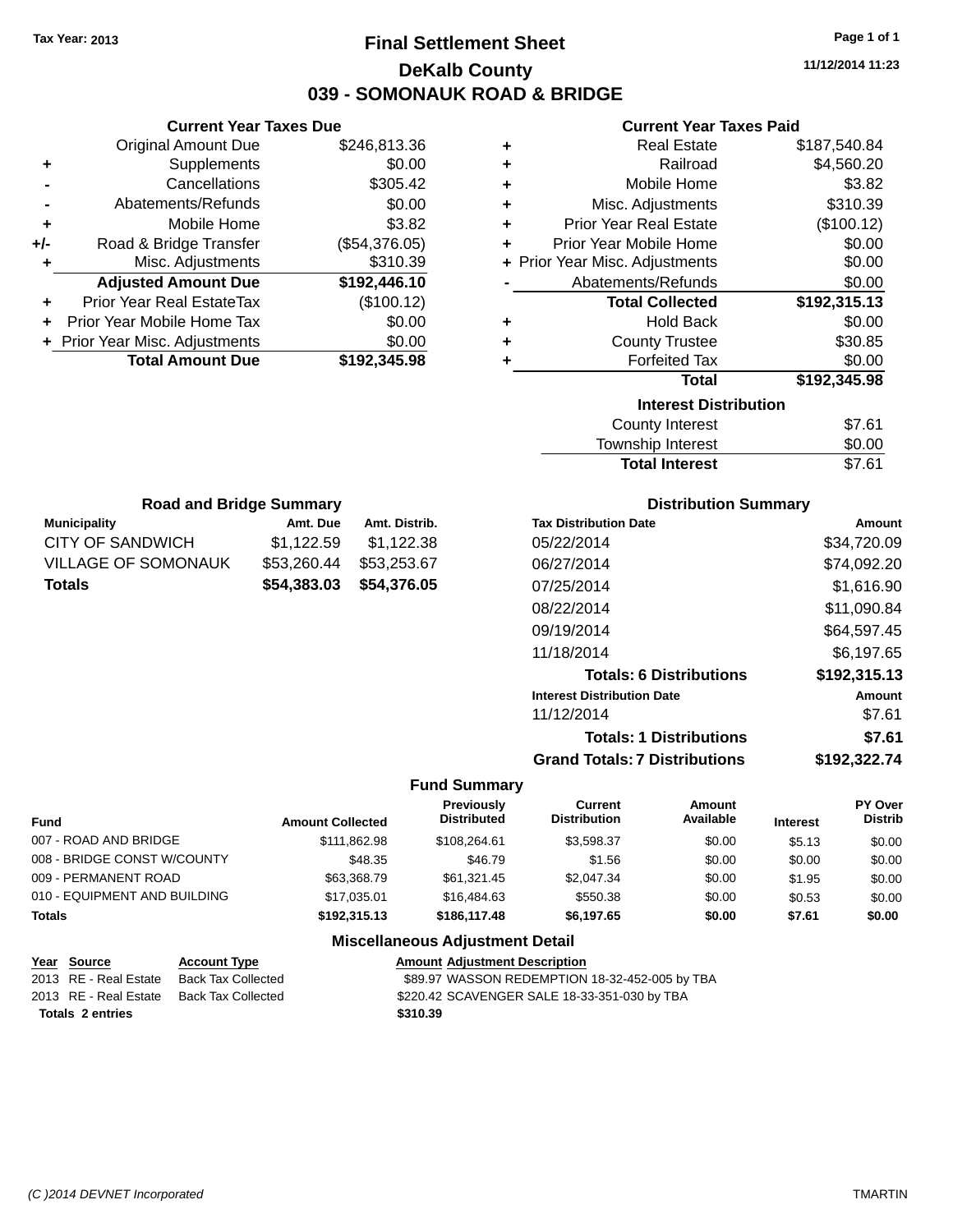**Current Year Taxes Due** Original Amount Due \$81,952.60

**Adjusted Amount Due \$81,833.68**

**Total Amount Due \$81,833.68**

**+** Supplements \$0.00 **-** Cancellations \$125.98 **-** Abatements/Refunds \$0.00 **+** Mobile Home \$7.06 **+/-** Road & Bridge Transfer \$0.00 **+** Misc. Adjustments \$0.00

**+** Prior Year Real EstateTax \$0.00 **+** Prior Year Mobile Home Tax \$0.00 **+ Prior Year Misc. Adjustments**  $$0.00$ 

# **Final Settlement Sheet Tax Year: 2013 Page 1 of 1 DeKalb County 040 - SOUTH GROVE TOWNSHIP**

**11/12/2014 11:23**

#### **Current Year Taxes Paid**

| ٠ | <b>Real Estate</b>             | \$81,826.62 |
|---|--------------------------------|-------------|
| ٠ | Railroad                       | \$0.00      |
| ٠ | Mobile Home                    | \$7.06      |
| ÷ | Misc. Adjustments              | \$0.00      |
| ٠ | <b>Prior Year Real Estate</b>  | \$0.00      |
| ÷ | Prior Year Mobile Home         | \$0.00      |
|   | + Prior Year Misc. Adjustments | \$0.00      |
|   | Abatements/Refunds             | \$0.00      |
|   | <b>Total Collected</b>         | \$81,833.68 |
| ٠ | <b>Hold Back</b>               | \$0.00      |
| ٠ | <b>County Trustee</b>          | \$0.00      |
|   | <b>Forfeited Tax</b>           | \$0.00      |
|   | <b>Total</b>                   | \$81,833.68 |
|   | <b>Interest Distribution</b>   |             |
|   | County Interest                | \$3.24      |
|   | <b>Township Interest</b>       | \$0.00      |
|   | <b>Total Interest</b>          | \$3.24      |

| <b>Distribution Summary</b> |  |
|-----------------------------|--|
|-----------------------------|--|

| <b>Tax Distribution Date</b>         | Amount      |
|--------------------------------------|-------------|
| 05/22/2014                           | \$9,006.17  |
| 06/27/2014                           | \$37,860.09 |
| 07/25/2014                           | \$271.94    |
| 08/22/2014                           | \$3,504.88  |
| 09/19/2014                           | \$30,029.44 |
| 11/18/2014                           | \$1,161.16  |
| <b>Totals: 6 Distributions</b>       | \$81,833.68 |
| <b>Interest Distribution Date</b>    | Amount      |
| 11/12/2014                           | \$3.24      |
| <b>Totals: 1 Distributions</b>       | \$3.24      |
| <b>Grand Totals: 7 Distributions</b> | \$81,836.92 |

#### **Fund Summary**

| <b>Fund</b>                                   | <b>Amount Collected</b> | <b>Previously</b><br><b>Distributed</b> | Current<br><b>Distribution</b> | <b>Amount</b><br>Available | <b>Interest</b> | PY Over<br><b>Distrib</b> |
|-----------------------------------------------|-------------------------|-----------------------------------------|--------------------------------|----------------------------|-----------------|---------------------------|
| 001 - CORPORATE                               | \$60.911.85             | \$60,047.55                             | \$864.30                       | \$0.00                     | \$2.40          | \$0.00                    |
| 027 - AUDIT                                   | \$500.08                | \$492.99                                | \$7.09                         | \$0.00                     | \$0.02          | \$0.00                    |
| 034 - GENERAL ASSISTANCE                      | \$7,989.01              | \$7,875,65                              | \$113.36                       | \$0.00                     | \$0.32          | \$0.00                    |
| 035 - TORT JUDGEMENTS/LIABILITY<br><b>INS</b> | \$6.740.55              | \$6.644.91                              | \$95.64                        | \$0.00                     | \$0.27          | \$0.00                    |
| 047 - SOCIAL SECURITY                         | \$5,692.19              | \$5.611.42                              | \$80.77                        | \$0.00                     | \$0.23          | \$0.00                    |
| <b>Totals</b>                                 | \$81,833.68             | \$80,672.52                             | \$1,161.16                     | \$0.00                     | \$3.24          | \$0.00                    |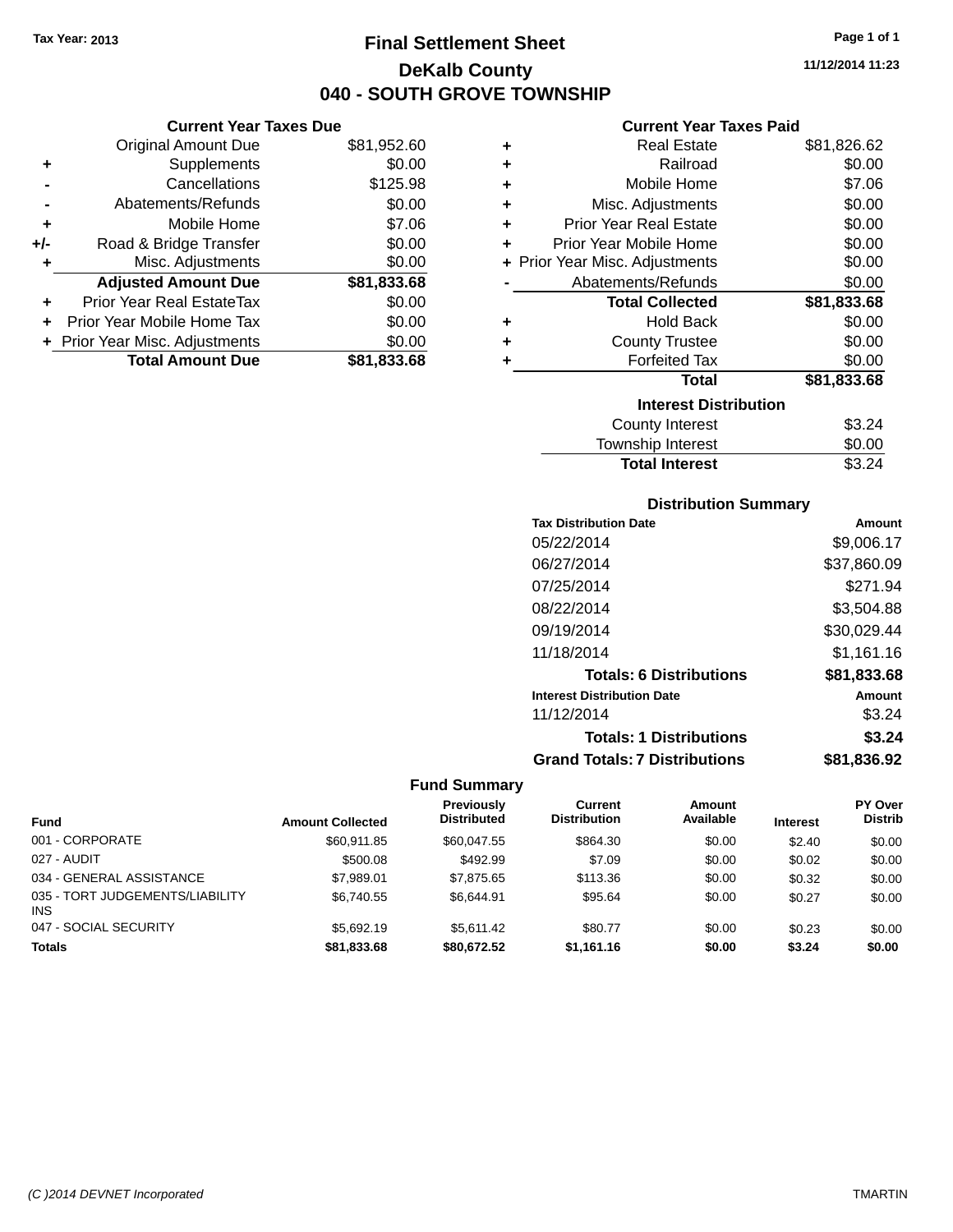# **Final Settlement Sheet Tax Year: 2013 Page 1 of 1 DeKalb County 041 GROVE ROAD & BRIDGE**

**11/12/2014 11:23**

#### **Current Year Taxes Paid**

|                | <b>Original Amount Due</b>       | \$116,003.03 | ٠ | <b>Real Estate</b>             | \$115,824.69 |
|----------------|----------------------------------|--------------|---|--------------------------------|--------------|
| ٠              | Supplements                      | \$0.00       | ٠ | Railroad                       | \$0.00       |
| $\blacksquare$ | Cancellations                    | \$178.34     |   | Mobile Home                    | \$9.99       |
| $\blacksquare$ | Abatements/Refunds               | \$0.00       | ٠ | Misc. Adjustments              | \$0.00       |
| ٠              | Mobile Home                      | \$9.99       | ٠ | <b>Prior Year Real Estate</b>  | \$0.00       |
| I-             | Road & Bridge Transfer           | \$0.00       | ٠ | Prior Year Mobile Home         | \$0.00       |
| ٠              | Misc. Adjustments                | \$0.00       |   | + Prior Year Misc. Adjustments | \$0.00       |
|                | <b>Adjusted Amount Due</b>       | \$115,834.68 |   | Abatements/Refunds             | \$0.00       |
| ÷              | <b>Prior Year Real EstateTax</b> | \$0.00       |   | <b>Total Collected</b>         | \$115,834.68 |
|                | + Prior Year Mobile Home Tax     | \$0.00       | ٠ | <b>Hold Back</b>               | \$0.00       |
|                | + Prior Year Misc. Adjustments   | \$0.00       | ٠ | <b>County Trustee</b>          | \$0.00       |
|                | <b>Total Amount Due</b>          | \$115,834.68 |   | <b>Forfeited Tax</b>           | \$0.00       |
|                |                                  |              |   | <b>Total</b>                   | \$115,834.68 |
|                |                                  |              |   | <b>Interest Distribution</b>   |              |
|                |                                  |              |   | County Interest                | \$4.58       |

 $\overline{\phantom{0}}$ 

| <b>Total Interest</b> | \$4.58 |
|-----------------------|--------|
| Township Interest     | \$0.00 |
| County Interest       | \$4.58 |

#### **Distribution Summary**

| Amount       |
|--------------|
| \$12,748.16  |
| \$53,590.58  |
| \$384.96     |
| \$4,961.11   |
| \$42,506.24  |
| \$1,643.63   |
| \$115,834.68 |
| Amount       |
| \$4.58       |
| \$4.58       |
| \$115,839.26 |
|              |

#### **Fund Summary**

|                              |                         | <b>Previously</b>  | Current             | Amount    |                 | <b>PY Over</b> |
|------------------------------|-------------------------|--------------------|---------------------|-----------|-----------------|----------------|
| <b>Fund</b>                  | <b>Amount Collected</b> | <b>Distributed</b> | <b>Distribution</b> | Available | <b>Interest</b> | <b>Distrib</b> |
| 007 - ROAD AND BRIDGE        | \$76,889.67             | \$75,798.65        | \$1.091.02          | \$0.00    | \$3.04          | \$0.00         |
| 008 - BRIDGE CONST W/COUNTY  | \$9,985.88              | \$9,844.18         | \$141.70            | \$0.00    | \$0.39          | \$0.00         |
| 009 - PERMANENT ROAD         | \$22,966.89             | \$22,641.01        | \$325.88            | \$0.00    | \$0.91          | \$0.00         |
| 010 - EQUIPMENT AND BUILDING | \$5.992.24              | \$5.907.21         | \$85.03             | \$0.00    | \$0.24          | \$0.00         |
| <b>Totals</b>                | \$115,834,68            | \$114,191.05       | \$1,643.63          | \$0.00    | \$4.58          | \$0.00         |

|     |                               | 041 - SOUTH G |
|-----|-------------------------------|---------------|
|     | <b>Current Year Taxes Due</b> |               |
|     | Original Amount Due           | \$116,003.03  |
| ٠   | Supplements                   | \$0.00        |
|     | Cancellations                 | \$178.34      |
|     | Abatements/Refunds            | \$0.00        |
| ٠   | Mobile Home                   | \$9.99        |
| +/- | Road & Bridge Transfer        | \$0.00        |
| ٠   | Misc. Adjustments             | \$0.00        |
|     | <b>Adjusted Amount Due</b>    | \$115,834.68  |
| ٠   | Prior Year Real EstateTax     | \$0.00        |
|     | Prior Year Mobile Home Tax    | \$0.00        |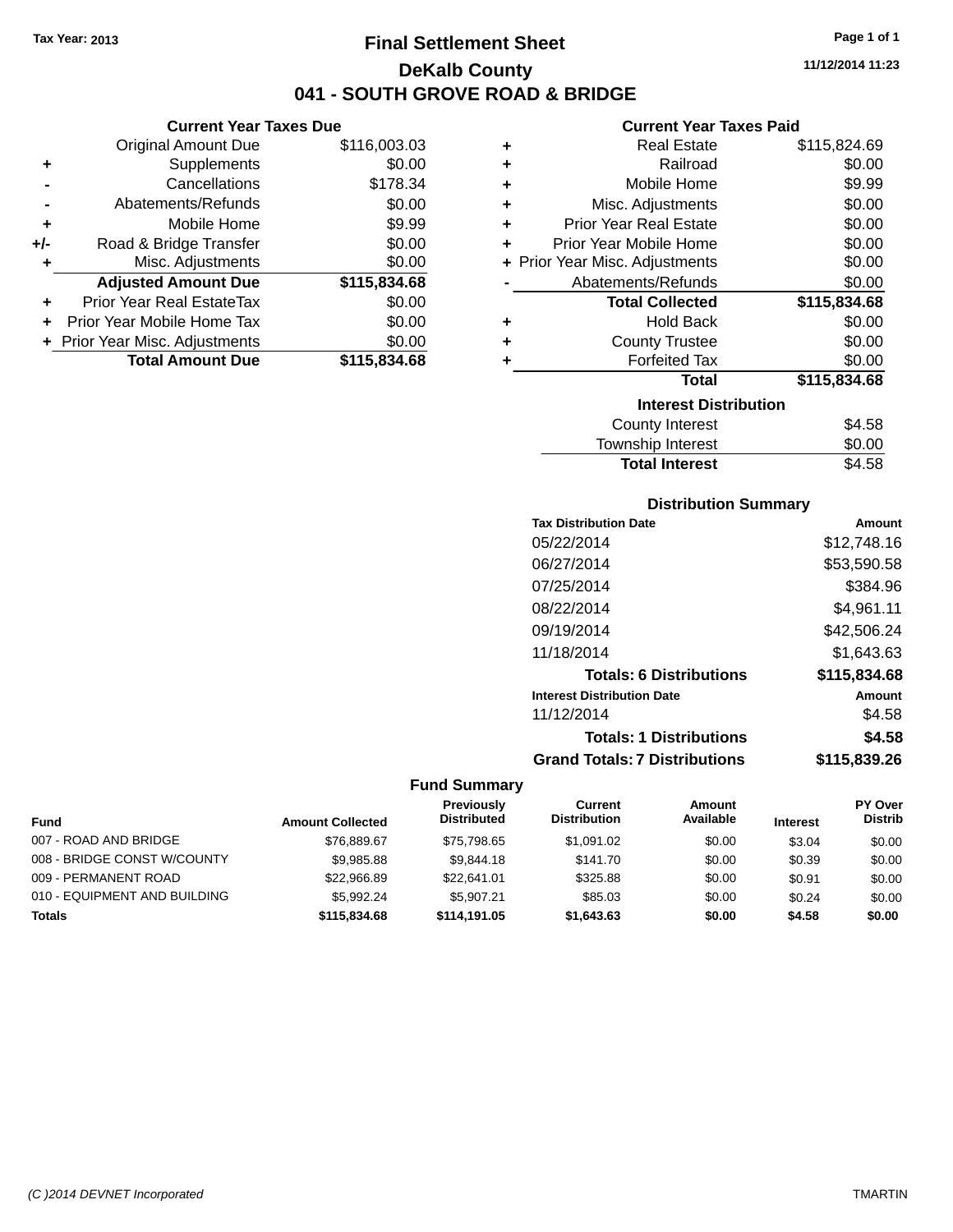**Current Year Taxes Due** Original Amount Due \$121,006.21

**Adjusted Amount Due \$120,968.83**

**Total Amount Due \$120,438.78**

**+** Supplements \$0.00 **-** Cancellations \$63.05 **-** Abatements/Refunds \$10.17 **+** Mobile Home \$9.47 **+/-** Road & Bridge Transfer \$0.00 **+** Misc. Adjustments \$26.37

**+** Prior Year Real EstateTax (\$530.05) **+** Prior Year Mobile Home Tax \$0.00 **+ Prior Year Misc. Adjustments**  $$0.00$ 

# **Final Settlement Sheet Tax Year: 2013 Page 1 of 2 DeKalb County 042 - SQUAW GROVE TOWNSHIP**

**11/12/2014 11:23**

#### **Current Year Taxes Paid**

| ٠ | <b>Real Estate</b>             | \$119,387.04 |
|---|--------------------------------|--------------|
| ÷ | Railroad                       | \$1,556.12   |
| ÷ | Mobile Home                    | \$9.47       |
| ÷ | Misc. Adjustments              | \$26.37      |
| ÷ | <b>Prior Year Real Estate</b>  | (\$530.05)   |
| ÷ | <b>Prior Year Mobile Home</b>  | \$0.00       |
|   | + Prior Year Misc. Adjustments | \$0.00       |
|   | Abatements/Refunds             | \$10.17      |
|   | <b>Total Collected</b>         | \$120,438.78 |
| ٠ | <b>Hold Back</b>               | \$0.00       |
| ٠ | <b>County Trustee</b>          | \$0.00       |
| ÷ | <b>Forfeited Tax</b>           | \$0.00       |
|   | <b>Total</b>                   | \$120,438.78 |
|   | <b>Interest Distribution</b>   |              |
|   | <b>County Interest</b>         | \$4.76       |
|   | <b>Township Interest</b>       | \$0.00       |

| TOWITSHIP THICLEST    | JU.UU  |
|-----------------------|--------|
| <b>Total Interest</b> | \$4.76 |
|                       |        |

#### **Distribution Summary**

| <b>Tax Distribution Date</b>         | Amount       |
|--------------------------------------|--------------|
| 05/22/2014                           | \$13,765.25  |
| 06/27/2014                           | \$50,042.07  |
| 07/25/2014                           | \$1,283.37   |
| 08/22/2014                           | \$6,728.54   |
| 09/19/2014                           | \$45,026.23  |
| 11/18/2014                           | \$3,593.32   |
| <b>Totals: 6 Distributions</b>       | \$120,438.78 |
| <b>Interest Distribution Date</b>    | Amount       |
| 11/12/2014                           | \$4.76       |
| <b>Totals: 1 Distributions</b>       | \$4.76       |
| <b>Grand Totals: 7 Distributions</b> | \$120,443.54 |
|                                      |              |

#### **Fund Summary**

| <b>Fund</b>              | <b>Amount Collected</b> | Previously<br><b>Distributed</b> | Current<br><b>Distribution</b> | Amount<br>Available | <b>Interest</b> | <b>PY Over</b><br><b>Distrib</b> |
|--------------------------|-------------------------|----------------------------------|--------------------------------|---------------------|-----------------|----------------------------------|
| 001 - CORPORATE          | \$77,135.51             | \$74.834.14                      | \$2,301.37                     | \$0.00              | \$3.05          | \$0.00                           |
| 017 - CEMETERY           | \$13,138.18             | \$12,746.22                      | \$391.96                       | \$0.00              | \$0.52          | \$0.00                           |
| 019 - COMMUNITY BUILDING | \$26,680.20             | \$25,884.19                      | \$796.01                       | \$0.00              | \$1.05          | \$0.00                           |
| 054 - GENERAL ASSISTANCE | \$3,484.89              | \$3.380.91                       | \$103.98                       | \$0.00              | \$0.14          | \$0.00                           |
| Totals                   | \$120,438.78            | \$116,845,46                     | \$3,593,32                     | \$0.00              | \$4.76          | \$0.00                           |

#### **Miscellaneous Adjustment Detail**

| Year Source             | <b>Account Type</b>       | <b>Amount Adjustment Description</b>                  |
|-------------------------|---------------------------|-------------------------------------------------------|
| 2013 RE - Real Estate   | Back Tax Collected        | \$1.56 VANGUARD HOMES REDEMPTION 15-14-107-008 by TBA |
| 2013 RE - Real Estate   | Back Tax Collected        | \$1.20 VANGUARD HOMES REDEMPTION 15-14-107-007 by TBA |
| 2013 RE - Real Estate   | <b>Back Tax Collected</b> | \$6.40 VANGUARD HOMES REDEMPTION 15-14-102-033 by TBA |
| 2013 RE - Real Estate   | Paymt In Lieu of Tax      | \$17.21 HOUSING AUTHORITY-SUNSET VIEW APTS. by TBA    |
| <b>Totals 4 entries</b> |                           | \$26.37                                               |
|                         |                           |                                                       |

#### **Abatement Detail**

#### **Year Source Account Type Amount Adjustment Description**

| 2013 RE - Real Estate RE Abatement | \$8.63 PTAB INTEREST REFUND 15-14-400-041 by TBA |
|------------------------------------|--------------------------------------------------|
| 2013 RE - Real Estate RE Abatement | \$0.27 PTAB INTEREST REFUND 15-14-302-006 by TBA |
| 2013 RE - Real Estate RE Abatement | \$0.49 PTAB INTEREST REFUND 15-14-302-007 by TBA |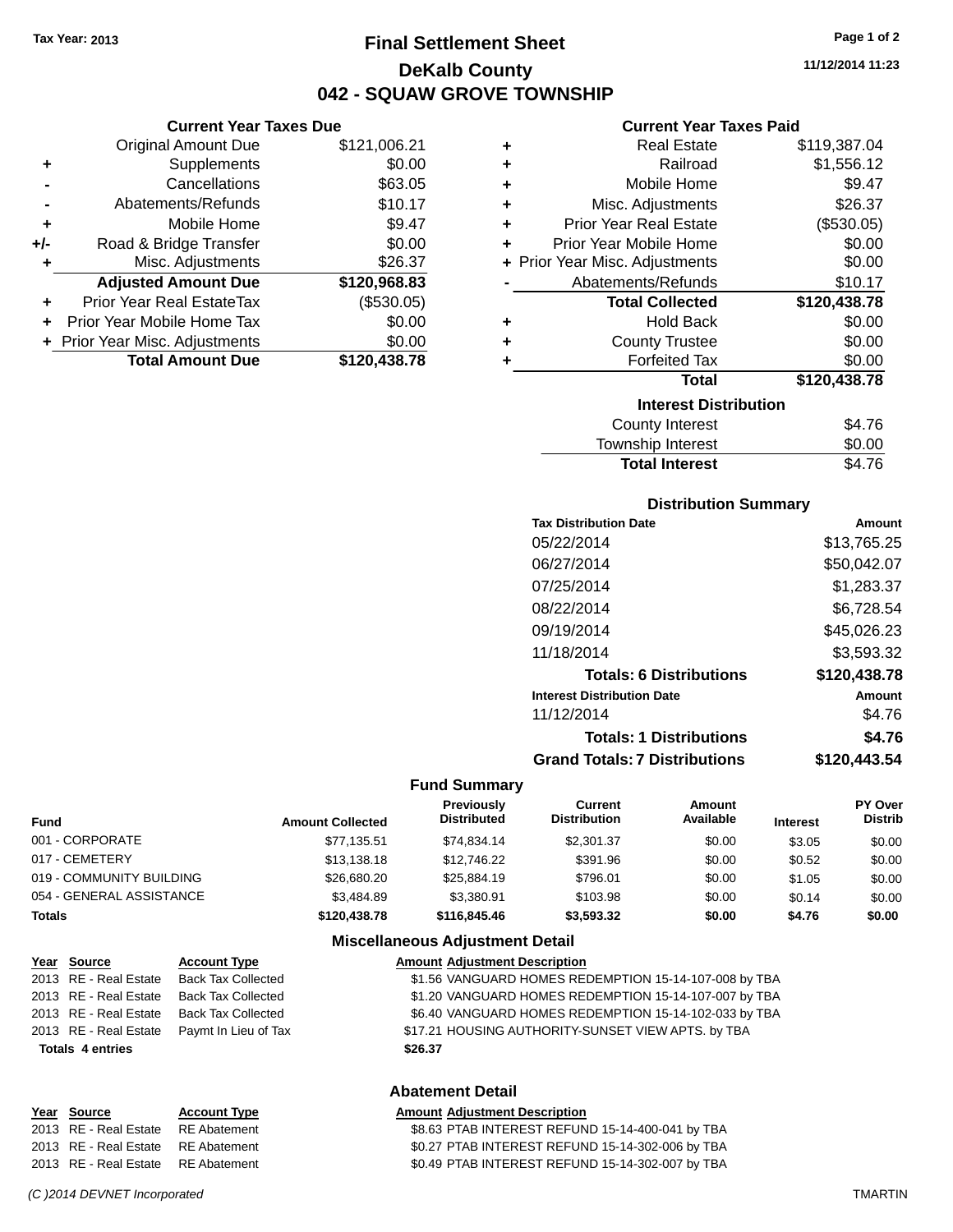# **Final Settlement Sheet Tax Year: 2013 Page 2 of 2 DeKalb County**

**11/12/2014 11:23**

### **Abatement Detail**

**Totals 5 entries \$10.17**

**Year Source Account Type Amount Adjustment Description**<br>2013 RE - Real Estate RE Abatement **Amount Adjustment COMPTAB INTEREST REFUN** \$0.10 PTAB INTEREST REFUND 15-15-403-020 by TBA 2013 RE - Real Estate RE Abatement \$0.68 PTAB INTEREST REFUND 15-14-302-007 by TBA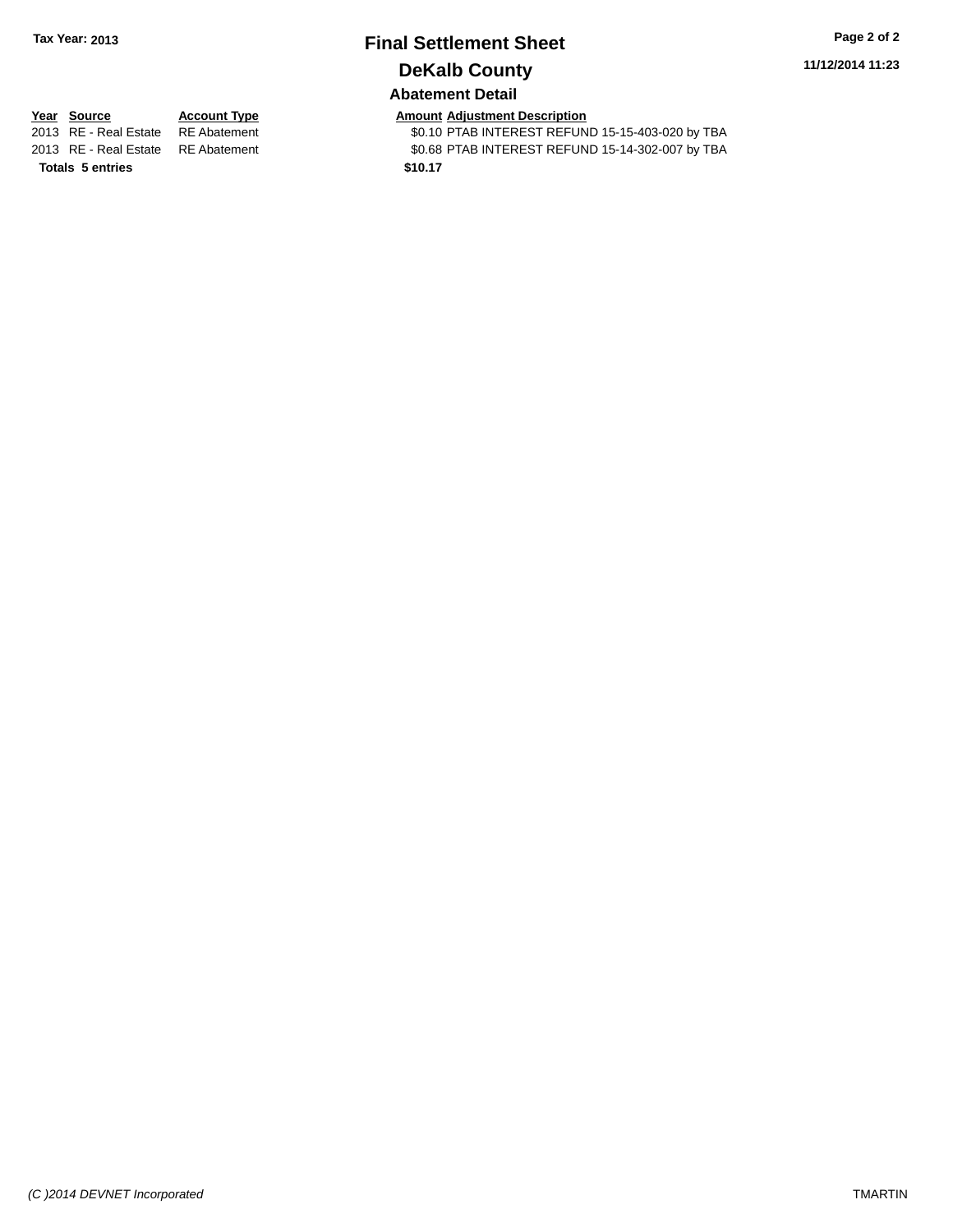# **Final Settlement Sheet Tax Year: 2013 Page 1 of 2 DeKalb County 043 - HINCKLEY PUBLIC LIBRARY DISTRICT**

**11/12/2014 11:23**

# **Current Year Taxes Paid**

|     | <b>Current Year Taxes Due</b>  |              |
|-----|--------------------------------|--------------|
|     | <b>Original Amount Due</b>     | \$171,823.83 |
|     | Supplements                    | \$0.00       |
|     | Cancellations                  | \$89.52      |
|     | Abatements/Refunds             | \$14.45      |
| ٠   | Mobile Home                    | \$13.45      |
| +/- | Road & Bridge Transfer         | \$0.00       |
|     | Misc. Adjustments              | \$37.45      |
|     | <b>Adjusted Amount Due</b>     | \$171,770.76 |
|     | Prior Year Real EstateTax      | (\$721.15)   |
|     | Prior Year Mobile Home Tax     | \$0.00       |
|     | + Prior Year Misc. Adjustments | \$0.00       |
|     | <b>Total Amount Due</b>        | \$171.049.61 |

| ٠ | <b>Real Estate</b>             | \$169,524.69 |
|---|--------------------------------|--------------|
| ٠ | Railroad                       | \$2,209.62   |
| ÷ | Mobile Home                    | \$13.45      |
| ÷ | Misc. Adjustments              | \$37.45      |
| ٠ | <b>Prior Year Real Estate</b>  | (\$721.15)   |
| ÷ | Prior Year Mobile Home         | \$0.00       |
|   | + Prior Year Misc. Adjustments | \$0.00       |
|   | Abatements/Refunds             | \$14.45      |
|   | <b>Total Collected</b>         | \$171,049.61 |
| ٠ | <b>Hold Back</b>               | \$0.00       |
| ٠ | <b>County Trustee</b>          | \$0.00       |
| ٠ | <b>Forfeited Tax</b>           | \$0.00       |
|   | <b>Total</b>                   | \$171,049.61 |
|   | <b>Interest Distribution</b>   |              |
|   | County Interest                | \$6.77       |
|   | Tourochin Internat             | ሮስ ሰሰ        |

| <b>Total Interest</b> | \$6.77       |
|-----------------------|--------------|
| Township Interest     | \$0.00       |
| <b>COUTTY THEFEST</b> | <b>JU.II</b> |

### **Distribution Summary**

| <b>Tax Distribution Date</b>         | Amount       |
|--------------------------------------|--------------|
| 05/22/2014                           | \$19,577.43  |
| 06/27/2014                           | \$71,057.62  |
| 07/25/2014                           | \$1,822.33   |
| 08/22/2014                           | \$9,554.42   |
| 09/19/2014                           | \$63,935.53  |
| 11/18/2014                           | \$5,102.28   |
| <b>Totals: 6 Distributions</b>       | \$171,049.61 |
| <b>Interest Distribution Date</b>    | Amount       |
| 11/12/2014                           | \$6.77       |
| <b>Totals: 1 Distributions</b>       | \$6.77       |
| <b>Grand Totals: 7 Distributions</b> | \$171.056.38 |

#### **Fund Summary**

| <b>Fund</b>                            | <b>Amount Collected</b> | <b>Previously</b><br><b>Distributed</b> | Current<br><b>Distribution</b> | Amount<br>Available | <b>Interest</b> | <b>PY Over</b><br><b>Distrib</b> |
|----------------------------------------|-------------------------|-----------------------------------------|--------------------------------|---------------------|-----------------|----------------------------------|
| 001 - CORPORATE                        | \$143.934.48            | \$139.641.03                            | \$4,293.45                     | \$0.00              | \$5.69          | \$0.00                           |
| 004 - OPERATIONS & MAINTENANCE         | \$12,567.36             | \$12,192.48                             | \$374.88                       | \$0.00              | \$0.50          | \$0.00                           |
| 005 - I. M. R. F.                      | \$6,768.94              | \$6,567.03                              | \$201.91                       | \$0.00              | \$0.27          | \$0.00                           |
| 027 - AUDIT                            | \$39.18                 | \$38.00                                 | \$1.18                         | \$0.00              | \$0.00          | \$0.00                           |
| 035 - TORT JUDGEMENTS/LIABILITY<br>INS | \$970.71                | \$941.76                                | \$28.95                        | \$0.00              | \$0.04          | \$0.00                           |
| 047 - SOCIAL SECURITY                  | \$6.768.94              | \$6,567.03                              | \$201.91                       | \$0.00              | \$0.27          | \$0.00                           |
| <b>Totals</b>                          | \$171.049.61            | \$165,947,33                            | \$5,102.28                     | \$0.00              | \$6.77          | \$0.00                           |

| Year Source             | <b>Account Type</b>       | <b>Amount Adjustment Description</b>                  |
|-------------------------|---------------------------|-------------------------------------------------------|
| 2013 RE - Real Estate   | <b>Back Tax Collected</b> | \$2.22 VANGUARD HOMES REDEMPTION 15-14-107-008 by TBA |
| 2013 RE - Real Estate   | <b>Back Tax Collected</b> | \$1.70 VANGUARD HOMES REDEMPTION 15-14-107-007 by TBA |
| 2013 RE - Real Estate   | <b>Back Tax Collected</b> | \$9.09 VANGUARD HOMES REDEMPTION 15-14-102-033 by TBA |
| 2013 RE - Real Estate   | Paymt In Lieu of Tax      | \$24.44 HOUSING AUTHORITY-SUNSET VIEW APTS. by TBA    |
| <b>Totals 4 entries</b> |                           | \$37.45                                               |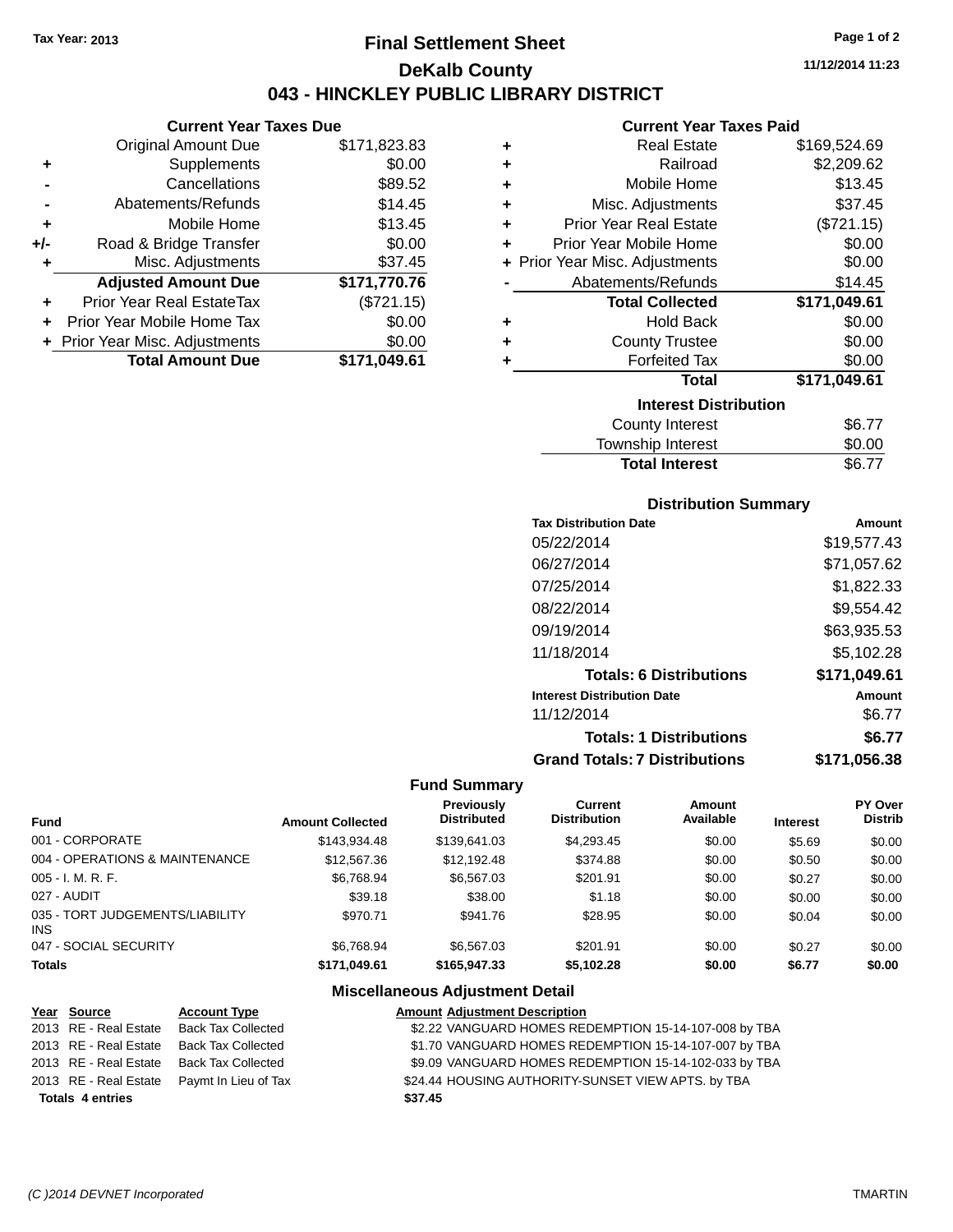# **Final Settlement Sheet Tax Year: 2013 Page 2 of 2 DeKalb County Abatement Detail**

| <b>Amount Adjustment Descript</b> |  |
|-----------------------------------|--|
|                                   |  |

| <b>Totals 5 entries</b>            | \$14.45                                           |
|------------------------------------|---------------------------------------------------|
| 2013 RE - Real Estate RE Abatement | \$0.97 PTAB INTEREST REFUND 15-14-302-007 by TBA  |
| 2013 RE - Real Estate RE Abatement | \$0.14 PTAB INTEREST REFUND 15-15-403-020 by TBA  |
| 2013 RE - Real Estate RE Abatement | \$0.70 PTAB INTEREST REFUND 15-14-302-007 by TBA  |
| 2013 RE - Real Estate RE Abatement | \$0.38 PTAB INTEREST REFUND 15-14-302-006 by TBA  |
| 2013 RE - Real Estate RE Abatement | \$12.26 PTAB INTEREST REFUND 15-14-400-041 by TBA |

| Year Source                        | <b>Account Type</b> |         | <b>Amount Adjustment Description</b> |
|------------------------------------|---------------------|---------|--------------------------------------|
| 2013 RE - Real Estate RE Abatement |                     |         | \$12.26 PTAB INTEREST REFUN          |
| 2013 RE - Real Estate RE Abatement |                     |         | \$0.38 PTAB INTEREST REFUN           |
| 2013 RE - Real Estate RE Abatement |                     |         | \$0.70 PTAB INTEREST REFUN           |
| 2013 RE - Real Estate RE Abatement |                     |         | \$0.14 PTAB INTEREST REFUN           |
| 2013 RE - Real Estate RE Abatement |                     |         | \$0.97 PTAB INTEREST REFUN           |
| <b>Totals 5 entries</b>            |                     | \$14.45 |                                      |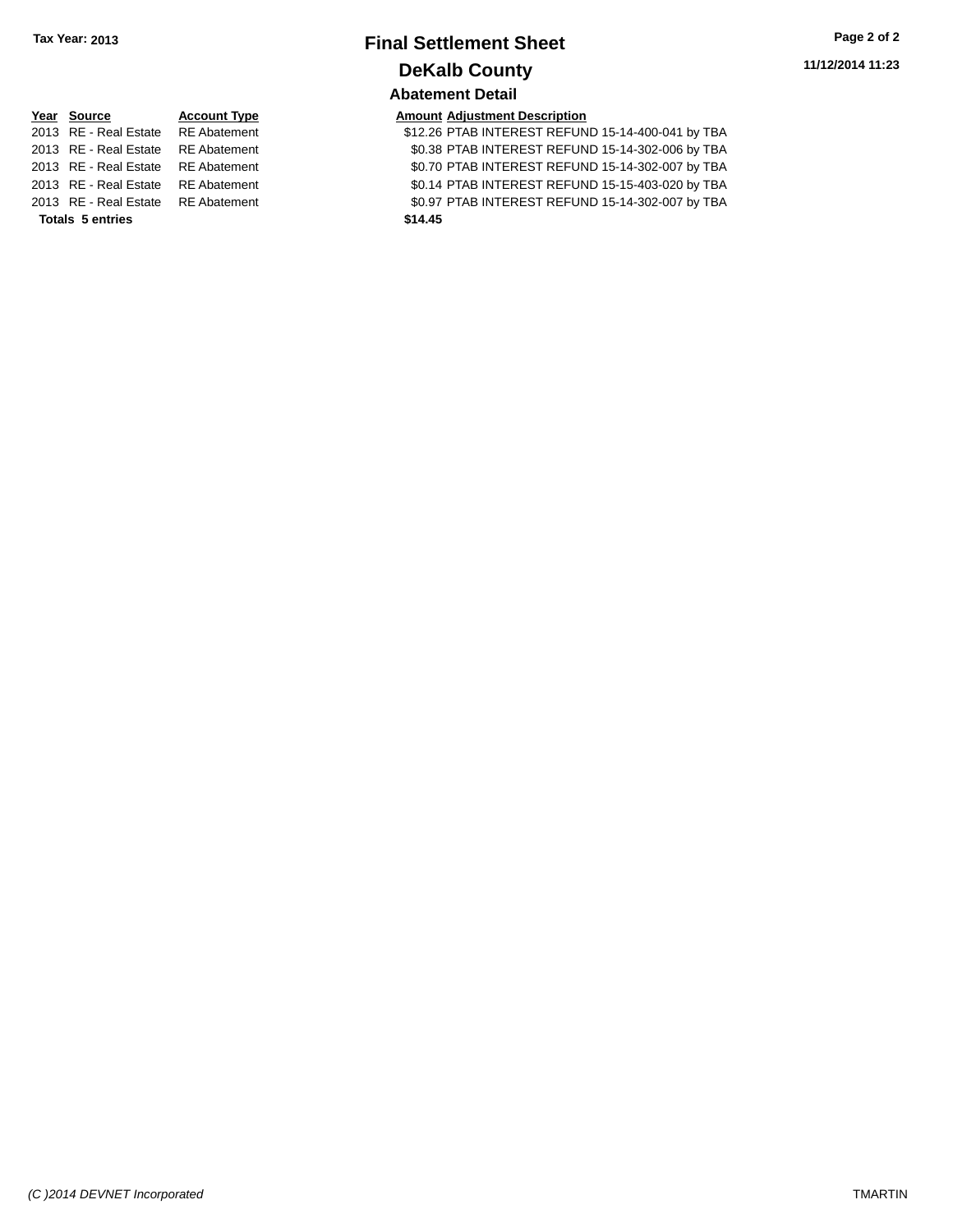# **Final Settlement Sheet Tax Year: 2013 Page 1 of 2 DeKalb County 044 - SQUAW GROVE ROAD & BRIDGE**

**11/12/2014 11:23**

#### **Current Year Taxes Paid**

|     | <b>Current Year Taxes Due</b>  |               |  |  |  |
|-----|--------------------------------|---------------|--|--|--|
|     | <b>Original Amount Due</b>     | \$286,312.05  |  |  |  |
| ٠   | Supplements                    | \$0.00        |  |  |  |
|     | \$149.17<br>Cancellations      |               |  |  |  |
|     | Abatements/Refunds             | \$24.07       |  |  |  |
| ÷   | Mobile Home                    | \$22.42       |  |  |  |
| +/- | Road & Bridge Transfer         | (\$33,673.02) |  |  |  |
|     | Misc. Adjustments              | \$62.40       |  |  |  |
|     | <b>Adjusted Amount Due</b>     | \$252,550.61  |  |  |  |
|     | Prior Year Real EstateTax      | (\$1,322.14)  |  |  |  |
|     | Prior Year Mobile Home Tax     | \$0.00        |  |  |  |
|     | + Prior Year Misc. Adjustments | \$0.00        |  |  |  |
|     | <b>Total Amount Due</b>        | \$251,228.47  |  |  |  |
|     |                                |               |  |  |  |

**Municipality Amt. Due Amt. Distrib. Road and Bridge Summary**

VILLAGE OF HINCKLEY \$33,673.02 \$33,673.02 **Totals \$33,673.02 \$33,673.02**

| ٠ | <b>Real Estate</b>             | \$248,807.96 |
|---|--------------------------------|--------------|
| ÷ | Railroad                       | \$3,681.90   |
| ٠ | Mobile Home                    | \$22.42      |
| ٠ | Misc. Adjustments              | \$62.40      |
| ÷ | <b>Prior Year Real Estate</b>  | (\$1,322.14) |
| ٠ | Prior Year Mobile Home         | \$0.00       |
|   | + Prior Year Misc. Adjustments | \$0.00       |
|   | Abatements/Refunds             | \$24.07      |
|   | <b>Total Collected</b>         | \$251,228.47 |
| ٠ | <b>Hold Back</b>               | \$0.00       |
| ٠ | <b>County Trustee</b>          | \$0.00       |
| ٠ | <b>Forfeited Tax</b>           |              |
|   |                                | \$0.00       |
|   | <b>Total</b>                   | \$251,228.47 |
|   | <b>Interest Distribution</b>   |              |
|   | <b>County Interest</b>         | \$9.94       |

| Township Interest     | \$0.00 |
|-----------------------|--------|
| <b>Total Interest</b> | \$9.94 |

| <b>Distribution Summary</b>          |              |
|--------------------------------------|--------------|
| <b>Tax Distribution Date</b>         | Amount       |
| 05/22/2014                           | \$28,645.24  |
| 06/27/2014                           | \$104,423.32 |
| 07/25/2014                           | \$2,674.88   |
| 08/22/2014                           | \$14.147.78  |
| 09/19/2014                           | \$93,845.27  |
| 11/18/2014                           | \$7,491.98   |
| <b>Totals: 6 Distributions</b>       | \$251,228.47 |
| <b>Interest Distribution Date</b>    | Amount       |
| 11/12/2014                           | \$9.94       |
| <b>Totals: 1 Distributions</b>       | \$9.94       |
| <b>Grand Totals: 7 Distributions</b> | \$251,238.41 |

#### **Fund Summary**

| <b>Fund</b>                                   | <b>Amount Collected</b> | Previously<br><b>Distributed</b> | Current<br><b>Distribution</b> | <b>Amount</b><br>Available | <b>Interest</b> | <b>PY Over</b><br><b>Distrib</b> |
|-----------------------------------------------|-------------------------|----------------------------------|--------------------------------|----------------------------|-----------------|----------------------------------|
| 007 - ROAD AND BRIDGE                         | \$88,723.50             | \$86,081,04                      | \$2,642.46                     | \$0.00                     | \$4.27          | \$0.00                           |
| 008 - BRIDGE CONST W/COUNTY                   | \$9.957.03              | \$9.659.89                       | \$297.14                       | \$0.00                     | \$0.35          | \$0.00                           |
| 009 - PERMANENT ROAD                          | \$108,753,45            | \$105,508.00                     | \$3,245.45                     | \$0.00                     | \$3.79          | \$0.00                           |
| 010 - EQUIPMENT AND BUILDING                  | \$39,809.01             | \$38.621.01                      | \$1.188.00                     | \$0.00                     | \$1.39          | \$0.00                           |
| 035 - TORT JUDGEMENTS/LIABILITY<br><b>INS</b> | \$3.985.48              | \$3,866.55                       | \$118.93                       | \$0.00                     | \$0.14          | \$0.00                           |
| <b>Totals</b>                                 | \$251.228.47            | \$243.736.49                     | \$7.491.98                     | \$0.00                     | \$9.94          | \$0.00                           |

#### **Miscellaneous Adjustment Detail**

| Year Source             | <b>Account Type</b>                        | <b>Amount Adjustment Description</b>                   |
|-------------------------|--------------------------------------------|--------------------------------------------------------|
| 2013 RE - Real Estate   | <b>Back Tax Collected</b>                  | \$3.70 VANGUARD HOMES REDEMPTION 15-14-107-008 by TBA  |
| 2013 RE - Real Estate   | Back Tax Collected                         | \$2.83 VANGUARD HOMES REDEMPTION 15-14-107-007 by TBA  |
| 2013 RE - Real Estate   | <b>Back Tax Collected</b>                  | \$15.15 VANGUARD HOMES REDEMPTION 15-14-102-033 by TBA |
|                         | 2013 RE - Real Estate Paymt In Lieu of Tax | \$40.72 HOUSING AUTHORITY-SUNSET VIEW APTS. by TBA     |
| <b>Totals 4 entries</b> |                                            | \$62.40                                                |

#### **Abatement Detail**

## **Year** Source **Account Type Account Adjustment Description** 2013 RE - Real Estate RE Abatement \$0.63 PTAB INTEREST REFUND 15-14-302-006 by TBA *(C )2014 DEVNET Incorporated* TMARTIN

# 2013 RE - Real Estate RE Abatement \$20.42 PTAB INTEREST REFUND 15-14-400-041 by TBA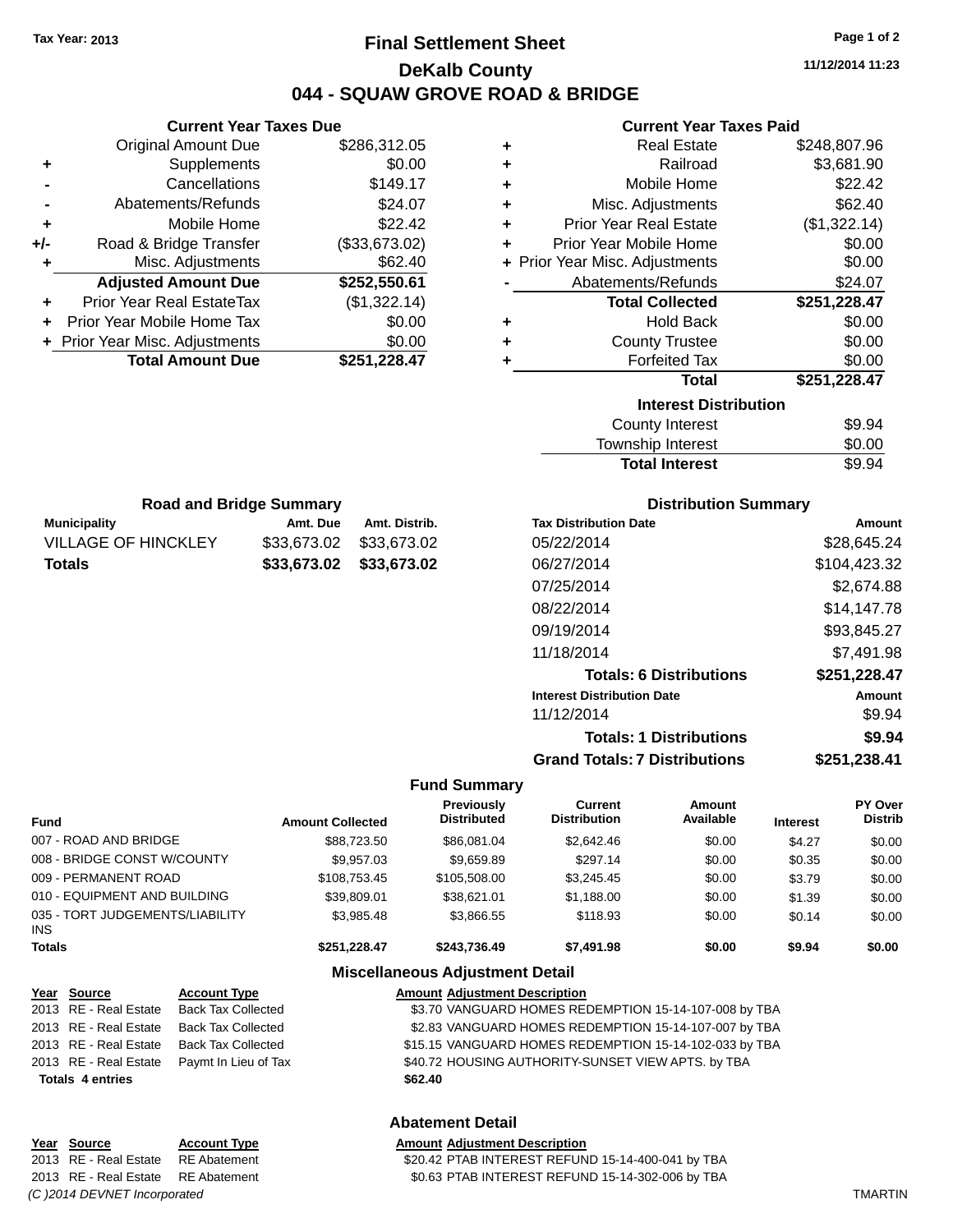# **Final Settlement Sheet Tax Year: 2013 Page 2 of 2 DeKalb County Abatement Detail**

**11/12/2014 11:23**

| <b>Totals 5 entries</b>            | \$24.07 |        |
|------------------------------------|---------|--------|
| 2013 RE - Real Estate RE Abatement |         | \$1.61 |
| 2013 RE - Real Estate RE Abatement |         | \$0.24 |
| 2013 RE - Real Estate RE Abatement |         | \$1.17 |

**Year Source Account Type**<br>
2013 RE - Real Estate RE Abatement **Adjustment Adjustment Description**<br>
\$1.17 PTAB INTEREST REFI IN 2013 ant 2013 Real Estate Real Estate Real Estate State State State State State State State State State State S 2013 RE - Real Estate RE Abatement \$0.24 PTAB INTEREST REFUND 15-15-403-020 by TBA 2013 RE - Real Estate RE Abatement \$1.61 PTAB INTEREST REFUND 15-14-302-007 by TBA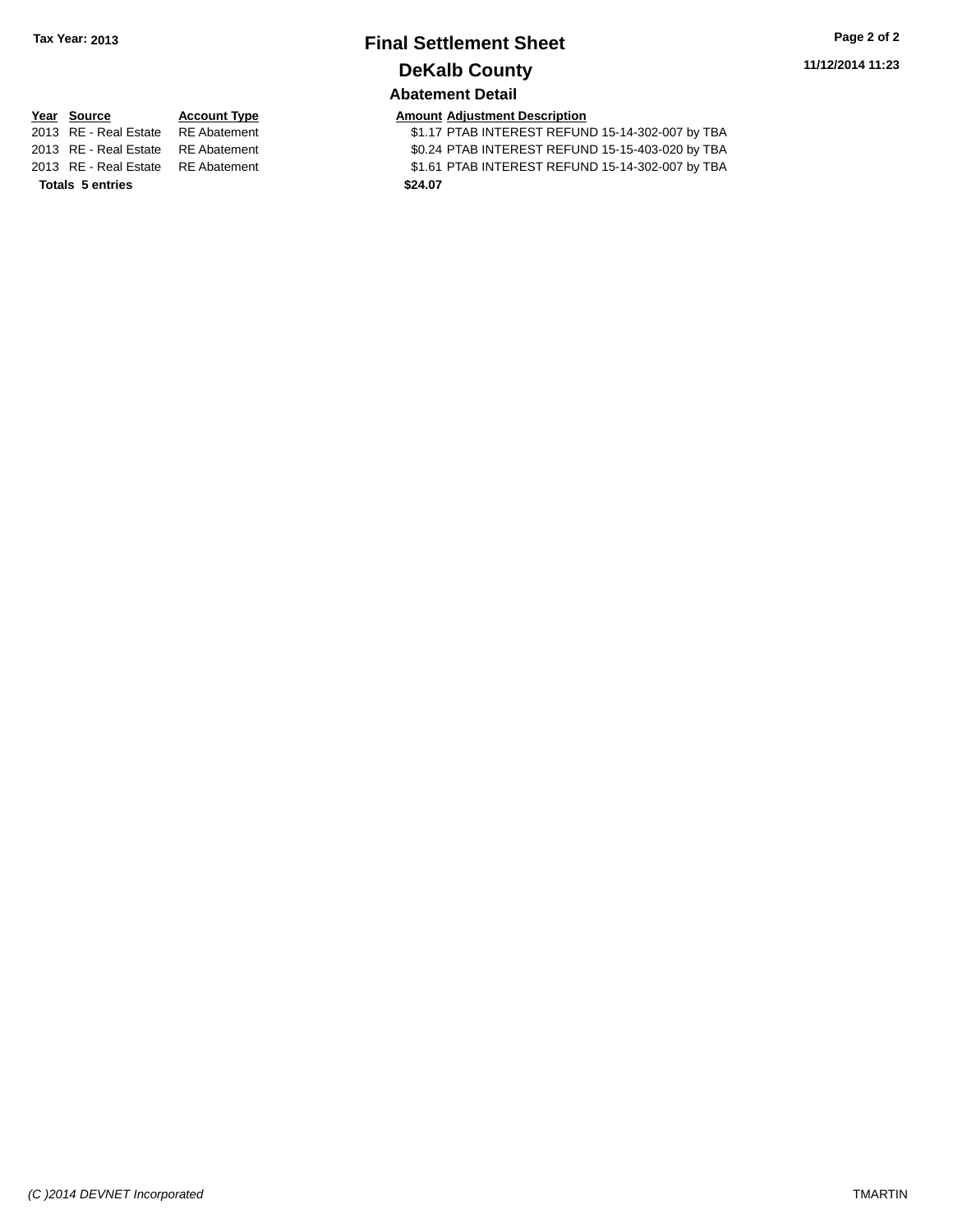**Current Year Taxes Due** Original Amount Due \$393,037.54

**Adjusted Amount Due \$393,207.23**

**Total Amount Due \$393,310.43**

**+** Supplements \$0.00 **-** Cancellations \$297.08 **-** Abatements/Refunds \$0.00 **+** Mobile Home \$104.70 **+/-** Road & Bridge Transfer \$0.00<br> **+** Misc. Adjustments \$362.07

**+** Prior Year Real EstateTax \$139.34 **+** Prior Year Mobile Home Tax \$0.00 **+** Prior Year Misc. Adjustments (\$36.14)

**+** Misc. Adjustments

# **Final Settlement Sheet Tax Year: 2013 Page 1 of 1 DeKalb County 045 - SYCAMORE TOWNSHIP**

**11/12/2014 11:23**

| <b>Current Year Taxes Paid</b> |  |  |  |
|--------------------------------|--|--|--|
|--------------------------------|--|--|--|

| ٠ | <b>Real Estate</b>             | \$392,376.83 |
|---|--------------------------------|--------------|
| ٠ | Railroad                       | \$236.44     |
| ÷ | Mobile Home                    | \$104.70     |
| ٠ | Misc. Adjustments              | \$362.07     |
| ٠ | <b>Prior Year Real Estate</b>  | \$139.34     |
| ÷ | Prior Year Mobile Home         | \$0.00       |
|   | + Prior Year Misc. Adjustments | (\$36.14)    |
|   | Abatements/Refunds             | \$0.00       |
|   | <b>Total Collected</b>         | \$393,183.24 |
| ٠ | <b>Hold Back</b>               | \$0.00       |
| ٠ | <b>County Trustee</b>          | \$127.19     |
| ٠ | <b>Forfeited Tax</b>           | \$0.00       |
|   | Total                          | \$393,310.43 |
|   | <b>Interest Distribution</b>   |              |
|   | <b>County Interest</b>         | \$15.55      |
|   | Townshin Interest              | ፍስ ሰስ        |

| \$15.55 |
|---------|
|         |

#### **Distribution Summary**

| <b>Tax Distribution Date</b>         | Amount       |
|--------------------------------------|--------------|
| 05/22/2014                           | \$51,669.65  |
| 06/27/2014                           | \$154,113.08 |
| 07/25/2014                           | \$3,880.85   |
| 08/22/2014                           | \$21,647.33  |
| 09/19/2014                           | \$150,901.27 |
| 11/18/2014                           | \$10,971.06  |
| <b>Totals: 6 Distributions</b>       | \$393,183.24 |
| <b>Interest Distribution Date</b>    | Amount       |
| 11/12/2014                           | \$15.55      |
| <b>Totals: 1 Distributions</b>       | \$15.55      |
| <b>Grand Totals: 7 Distributions</b> | \$393.198.79 |
|                                      |              |

#### **Fund Summary**

| <b>Fund</b>              | <b>Amount Collected</b> | <b>Previously</b><br><b>Distributed</b> | Current<br><b>Distribution</b> | Amount<br>Available | <b>Interest</b> | <b>PY Over</b><br><b>Distrib</b> |
|--------------------------|-------------------------|-----------------------------------------|--------------------------------|---------------------|-----------------|----------------------------------|
| 001 - CORPORATE          | \$361.146.27            | \$351,069.16                            | \$10.077.11                    | \$0.00              | \$14.28         | \$0.00                           |
| 005 - I. M. R. F.        | \$30.014.43             | \$29,176.91                             | \$837.52                       | \$0.00              | \$1.19          | \$0.00                           |
| 054 - GENERAL ASSISTANCE | \$2,022.54              | \$1.966.11                              | \$56.43                        | \$0.00              | \$0.08          | \$0.00                           |
| Totals                   | \$393,183.24            | \$382,212,18                            | \$10,971.06                    | \$0.00              | \$15.55         | \$0.00                           |

| Year Source             | <b>Account Type</b>                         |          | <b>Amount Adjustment Description</b>                        |
|-------------------------|---------------------------------------------|----------|-------------------------------------------------------------|
|                         | 2013 RE - Real Estate Back Tax Collected    |          | \$1.21 STOGSDILL REDEMPTION 06-32-328-025 by TBA            |
|                         | 2013 RE - Real Estate Back Tax Collected    |          | \$3.37 MEIER REDEMPTION 06-18-300-001 by TBA                |
|                         | 2013 MH - Mobile Home Back Tax Collected    |          | \$0.84 SEAY REDEMPTION 06-33-400-039 0009B by TBA           |
|                         | 2013 MH - Mobile Home Back Tax Collected    |          | \$0.99 VAZQUEZ REDEMPTION 06-33-400-039 0010B by TBA        |
|                         | 2013 RE - Real Estate Paymt In Lieu of Tax  |          | \$254.23 HOUSING AUTHORITY by TBA                           |
|                         | 2013 RE - Real Estate Back Tax Collected    |          | \$103.26 SCAVENGER SALE 06-20-400-027 by TBA                |
|                         | 2013 MH - Mobile Home Back Tax Collected    |          | \$0.79 HOUSE REDEMPTION 06-33-400-039-0014D by TBA          |
|                         | 2013 MH - Mobile Home Mobile Home Abatement |          | \$-38.76 2014 EVERGREEN VILLAGE PRORATED TAX REFUNDS by TBA |
| <b>Totals 8 entries</b> |                                             | \$325.93 |                                                             |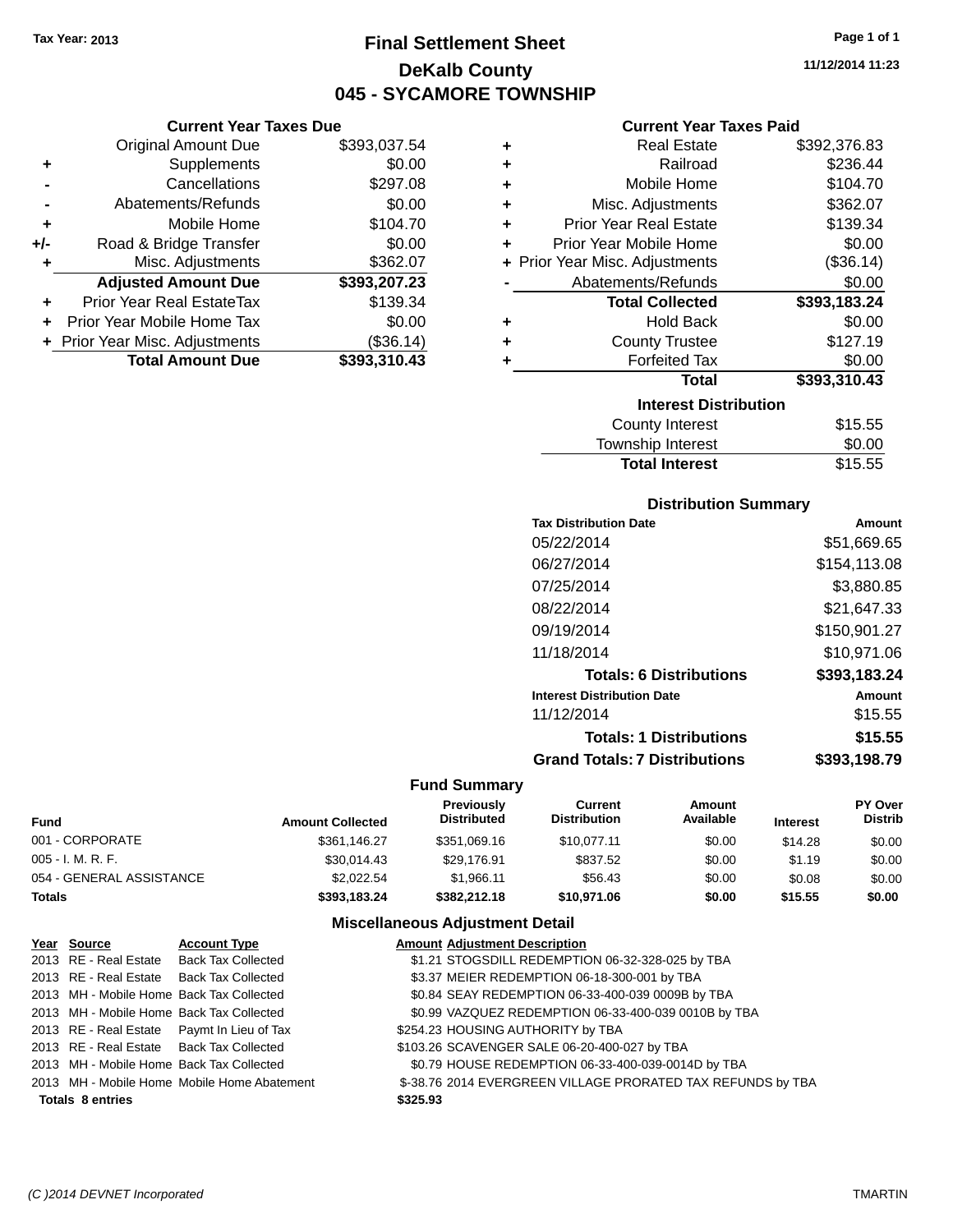# **Final Settlement Sheet Tax Year: 2013 Page 1 of 2 DeKalb County 046 - SYCAMORE ROAD & BRIDGE**

**11/12/2014 11:23**

#### **Current Year Taxes Paid**

|     | Gurrent rear laxes Due           |              |
|-----|----------------------------------|--------------|
|     | <b>Original Amount Due</b>       | \$795,913.31 |
| ٠   | Supplements                      | \$0.00       |
|     | Cancellations                    | \$601.56     |
|     | Abatements/Refunds               | \$0.00       |
| ÷   | Mobile Home                      | \$212.03     |
| +/- | Road & Bridge Transfer           | (\$7,421.45) |
| ٠   | Misc. Adjustments                | \$733.19     |
|     | <b>Adjusted Amount Due</b>       | \$788,835.52 |
| ٠   | <b>Prior Year Real EstateTax</b> | \$279.43     |
| ÷   | Prior Year Mobile Home Tax       | (\$0.01)     |
|     | + Prior Year Misc. Adjustments   | (\$73.17)    |
|     | <b>Total Amount Due</b>          | \$789,041.77 |
|     |                                  |              |
|     |                                  |              |
|     |                                  |              |
|     |                                  |              |
|     |                                  |              |

**Current Year Taxes Due**

|   | <b>Real Estate</b>             | \$787,154.08 |
|---|--------------------------------|--------------|
| ٠ | Railroad                       | \$478.76     |
| ٠ | Mobile Home                    | \$212.03     |
| ٠ | Misc. Adjustments              | \$733.19     |
| ٠ | <b>Prior Year Real Estate</b>  | \$279.43     |
| ٠ | Prior Year Mobile Home         | (\$0.01)     |
|   | + Prior Year Misc. Adjustments | (\$73.17)    |
|   | Abatements/Refunds             | \$0.00       |
|   | <b>Total Collected</b>         | \$788,784.31 |
| ٠ | <b>Hold Back</b>               | \$0.00       |
| ÷ | <b>County Trustee</b>          | \$257.46     |
| ٠ | <b>Forfeited Tax</b>           | \$0.00       |
|   | <b>Total</b>                   | \$789,041.77 |
|   | <b>Interest Distribution</b>   |              |
|   | <b>County Interest</b>         | \$31.20      |
|   | <b>Township Interest</b>       | \$0.00       |
|   | <b>Total Interest</b>          | \$31.20      |

| <b>Road and Bridge Summary</b> |            |               |  |  |
|--------------------------------|------------|---------------|--|--|
| <b>Municipality</b>            | Amt. Due   | Amt. Distrib. |  |  |
| CITY OF SYCAMORE               | \$7.423.86 | \$7,421.45    |  |  |
| <b>Totals</b>                  | \$7,423.86 | \$7,421.45    |  |  |

### **Distribution Summary**

| <b>Tax Distribution Date</b>         | Amount       |
|--------------------------------------|--------------|
| 05/22/2014                           | \$103.656.98 |
| 06/27/2014                           | \$309.174.87 |
| 07/25/2014                           | \$7,785.57   |
| 08/22/2014                           | \$43,427.74  |
| 09/19/2014                           | \$302,729.83 |
| 11/18/2014                           | \$22,009.32  |
| <b>Totals: 6 Distributions</b>       | \$788,784.31 |
| <b>Interest Distribution Date</b>    | Amount       |
| 11/12/2014                           | \$31.20      |
| <b>Totals: 1 Distributions</b>       | \$31.20      |
| <b>Grand Totals: 7 Distributions</b> | \$788,815.51 |

#### **Fund Summary**

|                                         |                         | <b>Previously</b>  | Current             | Amount    |                 | <b>PY Over</b> |
|-----------------------------------------|-------------------------|--------------------|---------------------|-----------|-----------------|----------------|
| <b>Fund</b>                             | <b>Amount Collected</b> | <b>Distributed</b> | <b>Distribution</b> | Available | <b>Interest</b> | <b>Distrib</b> |
| $005 - I. M. R. F.$                     | \$20,010.27             | \$19,451.87        | \$558.40            | \$0.00    | \$0.78          | \$0.00         |
| 007 - ROAD AND BRIDGE                   | \$12,588.00             | \$12,235.67        | \$352.33            | \$0.00    | \$0.78          | \$0.00         |
| 008 - BRIDGE CONST W/COUNTY             | \$40,018.89             | \$38,902.32        | \$1,116.57          | \$0.00    | \$1.57          | \$0.00         |
| 009 - PERMANENT ROAD                    | \$563,101.38            | \$547,390.08       | \$15,711.30         | \$0.00    | \$22.07         | \$0.00         |
| 010 - EQUIPMENT AND BUILDING            | \$125,046.49            | \$121,557.53       | \$3,488.96          | \$0.00    | \$4.90          | \$0.00         |
| 035 - TORT JUDGEMENTS/LIABILITY<br>INS. | \$10,005.12             | \$9,725.96         | \$279.16            | \$0.00    | \$0.39          | \$0.00         |
| 047 - SOCIAL SECURITY                   | \$18,014.16             | \$17.511.56        | \$502.60            | \$0.00    | \$0.71          | \$0.00         |
| <b>Totals</b>                           | \$788.784.31            | \$766,774.99       | \$22,009.32         | \$0.00    | \$31.20         | \$0.00         |

| Year Source | <b>Account Type</b>                        | <b>Amount Adjustment Description</b>                 |
|-------------|--------------------------------------------|------------------------------------------------------|
|             | 2013 RE - Real Estate Back Tax Collected   | \$2.45 STOGSDILL REDEMPTION 06-32-328-025 by TBA     |
|             | 2013 RE - Real Estate Back Tax Collected   | \$6.83 MEIER REDEMPTION 06-18-300-001 by TBA         |
|             | 2013 MH - Mobile Home Back Tax Collected   | \$1.70 SEAY REDEMPTION 06-33-400-039 0009B by TBA    |
|             | 2013 MH - Mobile Home Back Tax Collected   | \$2.01 VAZQUEZ REDEMPTION 06-33-400-039 0010B by TBA |
|             | 2013 RE - Real Estate Paymt In Lieu of Tax | \$514.81 HOUSING AUTHORITY by TBA                    |
|             | 2013 RE - Real Estate Back Tax Collected   | \$209.10 SCAVENGER SALE 06-20-400-027 by TBA         |
|             | 2013 MH - Mobile Home Back Tax Collected   | \$1.61 HOUSE REDEMPTION 06-33-400-039-0014D by TBA   |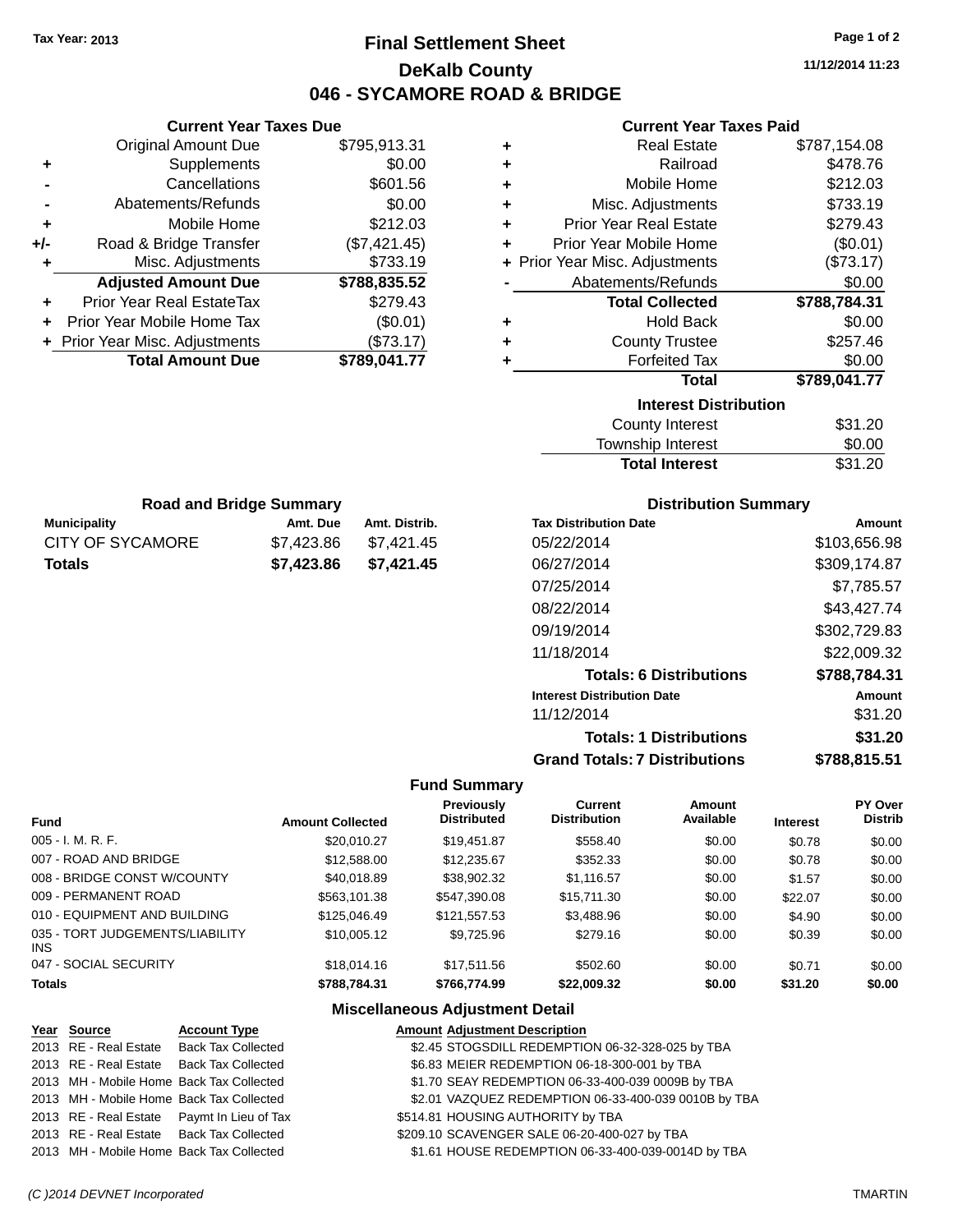# **Final Settlement Sheet Tax Year: 2013 Page 2 of 2**

## **DeKalb County**

# **Miscellaneous Adjustment Detail**

**<u>Year Source</u>**<br>
2013 MH - Mobile Home Mobile Home Abatement

Amount Adjustment Description<br>\$-78.49 2014 EVERGREEN VILLAGE PRORATED TAX REFUNDS by TBA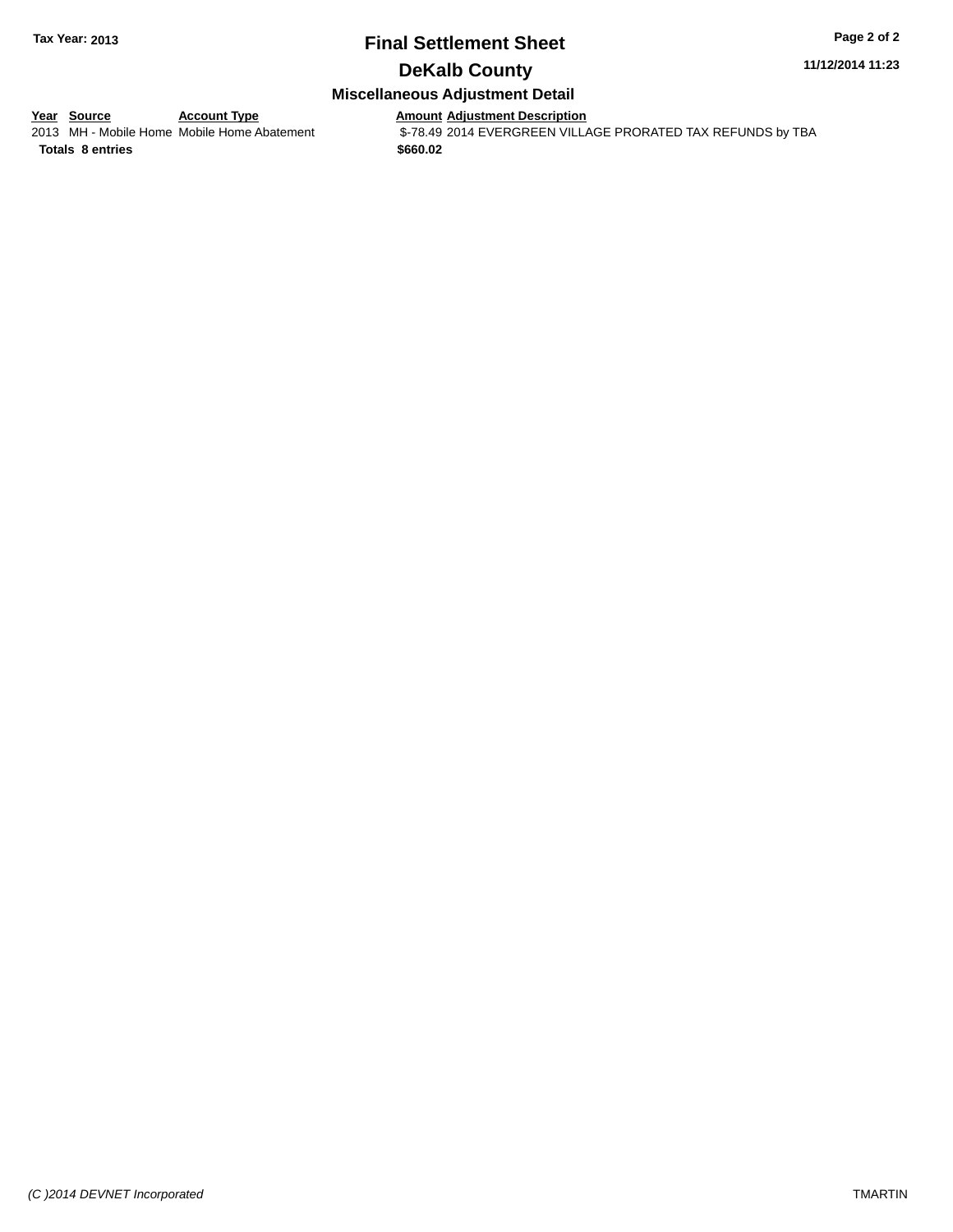# **Final Settlement Sheet Tax Year: 2013 Page 1 of 1 DeKalb County 047 - VICTOR TOWNSHIP**

#### **Current Year Taxes Due**

|     | OUITUR TUUT TUAUS DUU            |             |  |
|-----|----------------------------------|-------------|--|
|     | <b>Original Amount Due</b>       | \$51,725.15 |  |
| ٠   | Supplements                      | \$160.28    |  |
|     | Cancellations                    | \$19.00     |  |
|     | Abatements/Refunds               | \$0.00      |  |
| ٠   | Mobile Home                      | \$2.44      |  |
| +/- | Road & Bridge Transfer           | \$0.00      |  |
| ÷   | Misc. Adjustments                | \$0.00      |  |
|     | <b>Adjusted Amount Due</b>       | \$51,868.87 |  |
| ٠   | <b>Prior Year Real EstateTax</b> | \$0.00      |  |
|     | Prior Year Mobile Home Tax       | \$0.00      |  |
|     | + Prior Year Misc. Adjustments   | \$0.00      |  |
|     | <b>Total Amount Due</b>          | \$51,868.87 |  |

|   | <b>Current Year Taxes Paid</b> |             |
|---|--------------------------------|-------------|
| ٠ | Real Estate                    | \$51,839.13 |
| ÷ | Railroad                       | \$27.30     |
| ÷ | Mobile Home                    | \$2.44      |
| ٠ | Misc. Adjustments              | \$0.00      |
| ÷ | <b>Prior Year Real Estate</b>  | \$0.00      |
| ٠ | Prior Year Mobile Home         | \$0.00      |
|   | + Prior Year Misc. Adjustments | \$0.00      |
|   | Abatements/Refunds             | \$0.00      |
|   | <b>Total Collected</b>         | \$51,868.87 |
| ٠ | <b>Hold Back</b>               | \$0.00      |
| ٠ | <b>County Trustee</b>          | \$0.00      |
| ÷ | <b>Forfeited Tax</b>           | \$0.00      |
|   | Total                          | \$51,868.87 |
|   | <b>Interest Distribution</b>   |             |
|   | <b>County Interest</b>         | \$2.05      |
|   | <b>Township Interest</b>       | \$0.00      |

# Total Interest \$2.05

| <b>Distribution Summary</b>          |               |
|--------------------------------------|---------------|
| <b>Tax Distribution Date</b>         | <b>Amount</b> |
| 05/22/2014                           | \$7,979.61    |
| 06/27/2014                           | \$24,168.59   |
| 08/22/2014                           | \$819.15      |
| 09/19/2014                           | \$17.444.75   |
| 11/18/2014                           | \$1,456.77    |
| <b>Totals: 5 Distributions</b>       | \$51,868.87   |
| <b>Interest Distribution Date</b>    | Amount        |
| 11/12/2014                           | \$2.05        |
| <b>Totals: 1 Distributions</b>       | \$2.05        |
| <b>Grand Totals: 6 Distributions</b> | \$51,870.92   |

#### **Fund Summary**

| <b>Fund</b>                                   | <b>Amount Collected</b> | Previously<br><b>Distributed</b> | Current<br><b>Distribution</b> | Amount<br>Available | <b>Interest</b> | <b>PY Over</b><br><b>Distrib</b> |
|-----------------------------------------------|-------------------------|----------------------------------|--------------------------------|---------------------|-----------------|----------------------------------|
| 001 - CORPORATE                               | \$46,953.83             | \$45.635.12                      | \$1.318.71                     | \$0.00              | \$1.85          | \$0.00                           |
| 034 - GENERAL ASSISTANCE                      | \$2.938.21              | \$2,855.68                       | \$82.53                        | \$0.00              | \$0.12          | \$0.00                           |
| 035 - TORT JUDGEMENTS/LIABILITY<br><b>INS</b> | \$1.976.83              | \$1.921.30                       | \$55.53                        | \$0.00              | \$0.08          | \$0.00                           |
| <b>Totals</b>                                 | \$51,868.87             | \$50,412.10                      | \$1.456.77                     | \$0.00              | \$2.05          | \$0.00                           |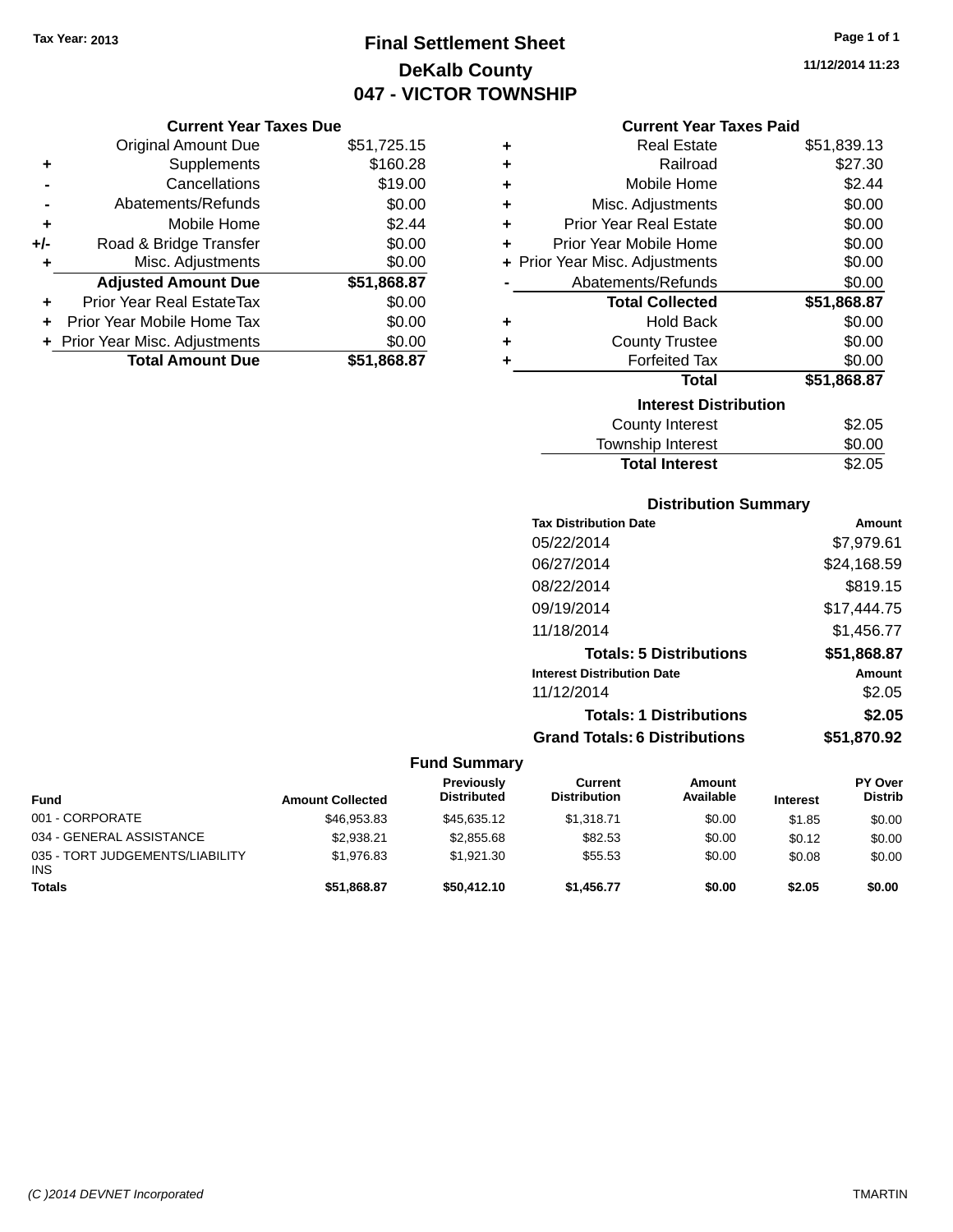**Current Year Taxes Due** Original Amount Due \$98,181.42

**Adjusted Amount Due \$98,454.23**

**+** Supplements \$304.24 **-** Cancellations \$36.06 **-** Abatements/Refunds \$0.00 **+** Mobile Home \$4.63 **+/-** Road & Bridge Transfer \$0.00 **+** Misc. Adjustments \$0.00

**+** Prior Year Real EstateTax \$0.00 **+** Prior Year Mobile Home Tax \$0.00 **+** Prior Year Misc. Adjustments \$0.00<br>**Total Amount Due** \$98,454.23

**Total Amount Due** 

# **Final Settlement Sheet Tax Year: 2013 Page 1 of 1 DeKalb County 048 - VICTOR ROAD & BRIDGE**

**11/12/2014 11:23**

#### **Current Year Taxes Paid**

| ٠ | <b>Real Estate</b>             | \$98,397.80 |
|---|--------------------------------|-------------|
| ٠ | Railroad                       | \$51.80     |
| ٠ | Mobile Home                    | \$4.63      |
| ÷ | Misc. Adjustments              | \$0.00      |
| ÷ | <b>Prior Year Real Estate</b>  | \$0.00      |
| ÷ | Prior Year Mobile Home         | \$0.00      |
|   | + Prior Year Misc. Adjustments | \$0.00      |
|   | Abatements/Refunds             | \$0.00      |
|   | <b>Total Collected</b>         | \$98,454.23 |
| ٠ | <b>Hold Back</b>               | \$0.00      |
| ÷ | <b>County Trustee</b>          | \$0.00      |
| ٠ | <b>Forfeited Tax</b>           | \$0.00      |
|   | <b>Total</b>                   | \$98,454.23 |
|   | <b>Interest Distribution</b>   |             |
|   | <b>County Interest</b>         | \$3.89      |
|   | <b>Township Interest</b>       | \$0.00      |
|   | <b>Total Interest</b>          | \$3.89      |

| <b>Distribution Summary</b> |  |
|-----------------------------|--|
|                             |  |

| <b>Tax Distribution Date</b>         | Amount      |
|--------------------------------------|-------------|
| 05/22/2014                           | \$15,146.37 |
| 06/27/2014                           | \$45,874.90 |
| 08/22/2014                           | \$1.554.87  |
| 09/19/2014                           | \$33,112.93 |
| 11/18/2014                           | \$2,765.16  |
| <b>Totals: 5 Distributions</b>       | \$98,454.23 |
| <b>Interest Distribution Date</b>    | Amount      |
| 11/12/2014                           | \$3.89      |
| <b>Totals: 1 Distributions</b>       | \$3.89      |
| <b>Grand Totals: 6 Distributions</b> | \$98,458.12 |

#### **Fund Summary**

|                                               |                         | Previously         | Current             | <b>Amount</b> |                 | <b>PY Over</b> |
|-----------------------------------------------|-------------------------|--------------------|---------------------|---------------|-----------------|----------------|
| <b>Fund</b>                                   | <b>Amount Collected</b> | <b>Distributed</b> | <b>Distribution</b> | Available     | <b>Interest</b> | <b>Distrib</b> |
| 007 - ROAD AND BRIDGE                         | \$56,978.81             | \$55,378.50        | \$1,600.31          | \$0.00        | \$2.26          | \$0.00         |
| 008 - BRIDGE CONST W/COUNTY                   | \$2.101.31              | \$2.042.29         | \$59.02             | \$0.00        | \$0.08          | \$0.00         |
| 009 - PERMANENT ROAD                          | \$25,426,70             | \$24,712.57        | \$714.13            | \$0.00        | \$1.00          | \$0.00         |
| 010 - EQUIPMENT AND BUILDING                  | \$11,950.96             | \$11,615.32        | \$335.64            | \$0.00        | \$0.47          | \$0.00         |
| 035 - TORT JUDGEMENTS/LIABILITY<br><b>INS</b> | \$1.996.45              | \$1.940.39         | \$56.06             | \$0.00        | \$0.08          | \$0.00         |
| <b>Totals</b>                                 | \$98,454.23             | \$95,689,07        | \$2,765.16          | \$0.00        | \$3.89          | \$0.00         |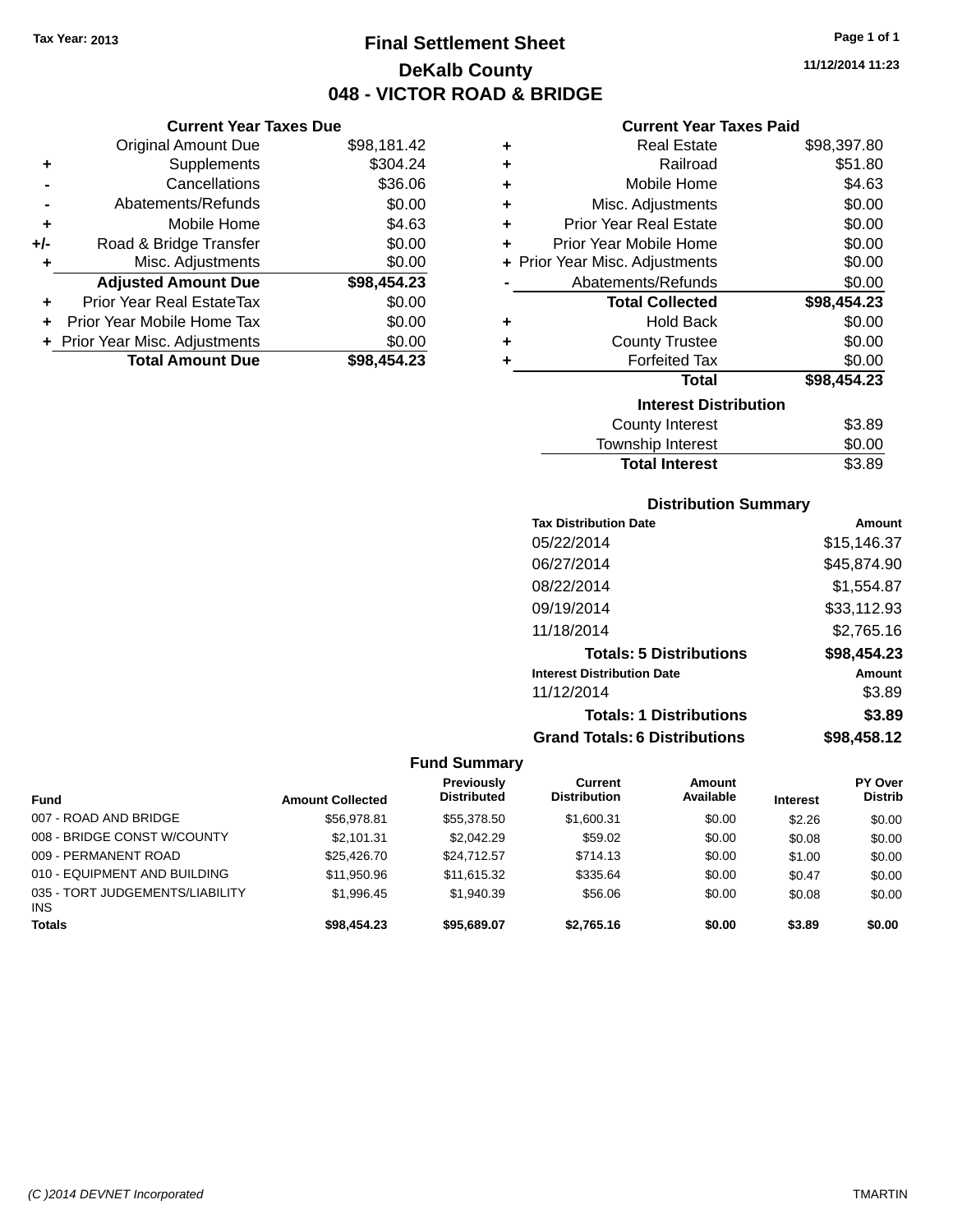# **Final Settlement Sheet Tax Year: 2013 Page 1 of 1 DeKalb County 056 - TOWN OF CORTLAND**

**11/12/2014 11:23**

| <b>Current Year Taxes Paid</b> |
|--------------------------------|
|                                |

| ٠ | <b>Real Estate</b>             | \$613,343.24 |
|---|--------------------------------|--------------|
| ÷ | Railroad                       | \$1,474.42   |
| ÷ | Mobile Home                    | \$0.00       |
| ÷ | Misc. Adjustments              | \$15.88      |
| ÷ | <b>Prior Year Real Estate</b>  | (\$1,028.85) |
| ÷ | Prior Year Mobile Home         | \$0.00       |
|   | + Prior Year Misc. Adjustments | \$0.00       |
|   | Abatements/Refunds             | \$0.00       |
|   | <b>Total Collected</b>         | \$613,804.69 |
| ٠ | <b>Hold Back</b>               | \$0.00       |
| ٠ | <b>County Trustee</b>          | \$3,767.43   |
| ٠ | <b>Forfeited Tax</b>           | \$786.04     |
|   | Total                          | \$618,358.16 |
|   | <b>Interest Distribution</b>   |              |
|   | <b>County Interest</b>         | \$24.28      |
|   | <b>Township Interest</b>       | \$0.00       |
|   | <b>Total Interest</b>          | \$24.28      |

| <b>Road and Bridge Summary</b>                |                         |               |
|-----------------------------------------------|-------------------------|---------------|
| <b>Rd./Br. District</b>                       | Amt. Due                | Amt. Distrib. |
| CORTLAND ROAD & BRIDC \$13,274.53 \$13,247.07 |                         |               |
| <b>Totals</b>                                 | \$13,274.53 \$13,247.07 |               |

**Current Year Taxes Due** Original Amount Due \$608,054.01

**Adjusted Amount Due \$619,387.01**

**Total Amount Due \$618,358.16**

**+** Supplements \$0.00 **-** Cancellations \$1,929.95 **-** Abatements/Refunds \$0.00 **+** Mobile Home \$0.00 **+/-** Road & Bridge Transfer \$13,247.07 **+** Misc. Adjustments \$15.88

**+** Prior Year Real EstateTax (\$1,028.85) **+** Prior Year Mobile Home Tax \$0.00 **+ Prior Year Misc. Adjustments**  $$0.00$ 

#### **Distribution Summary**

| <b>Tax Distribution Date</b>         | Amount       |
|--------------------------------------|--------------|
| 05/22/2014                           | \$89.180.41  |
| 06/27/2014                           | \$222,582.30 |
| 07/25/2014                           | \$4,461.97   |
| 08/22/2014                           | \$53,621.16  |
| 09/19/2014                           | \$234,304.32 |
| 11/18/2014                           | \$9,654.53   |
| <b>Totals: 6 Distributions</b>       | \$613,804.69 |
| <b>Interest Distribution Date</b>    | Amount       |
| 11/12/2014                           | \$24.28      |
| <b>Totals: 1 Distributions</b>       | \$24.28      |
| <b>Grand Totals: 7 Distributions</b> | \$613.828.97 |

#### **Fund Summary**

| <b>Fund</b>             | <b>Amount Collected</b> | <b>Previously</b><br><b>Distributed</b> | Current<br><b>Distribution</b> | Amount<br>Available | <b>Interest</b> | <b>PY Over</b><br><b>Distrib</b> |
|-------------------------|-------------------------|-----------------------------------------|--------------------------------|---------------------|-----------------|----------------------------------|
| 001 - CORPORATE         | \$429.810.67            | \$423.184.04                            | \$6,626.63                     | \$0.00              | \$17.37         | \$0.00                           |
| $005 - I. M. R. F.$     | \$53,964.31             | \$53.132.29                             | \$832.02                       | \$0.00              | \$2.18          | \$0.00                           |
| 007 - ROAD AND BRIDGE   | \$13,247.07             | \$12,851.68                             | \$395.39                       | \$0.00              | \$0.00          | \$0.00                           |
| 014 - POLICE PROTECTION | \$67,918.26             | \$66.871.14                             | \$1,047.12                     | \$0.00              | \$2.75          | \$0.00                           |
| 047 - SOCIAL SECURITY   | \$48.864.38             | \$48.111.01                             | \$753.37                       | \$0.00              | \$1.98          | \$0.00                           |
| <b>Totals</b>           | \$613,804.69            | \$604.150.16                            | \$9,654.53                     | \$0.00              | \$24.28         | \$0.00                           |

| Year Source             | <b>Account Type</b>       |         | <b>Amount Adjustment Description</b>        |
|-------------------------|---------------------------|---------|---------------------------------------------|
| 2013 RE - Real Estate   | <b>Back Tax Collected</b> |         | \$14.51 SCAVENGER SALE 09-17-400-010 by TBA |
| 2013 RE - Real Estate   | <b>Back Tax Collected</b> |         | \$0.68 SCAVENGER SALE 09-33-100-007 by TBA  |
| 2013 RE - Real Estate   | <b>Back Tax Collected</b> |         | \$0.43 SCAVENGER SALE 09-28-351-013 by TBA  |
| 2013 RE - Real Estate   | <b>Back Tax Collected</b> |         | \$0.13 SCAVENGER SALE 09-17-328-001 by TBA  |
| 2013 RE - Real Estate   | Back Tax Collected        |         | \$0.13 SCAVENGER SALE 09-17-329-009 by TBA  |
| <b>Totals 5 entries</b> |                           | \$15.88 |                                             |
|                         |                           |         |                                             |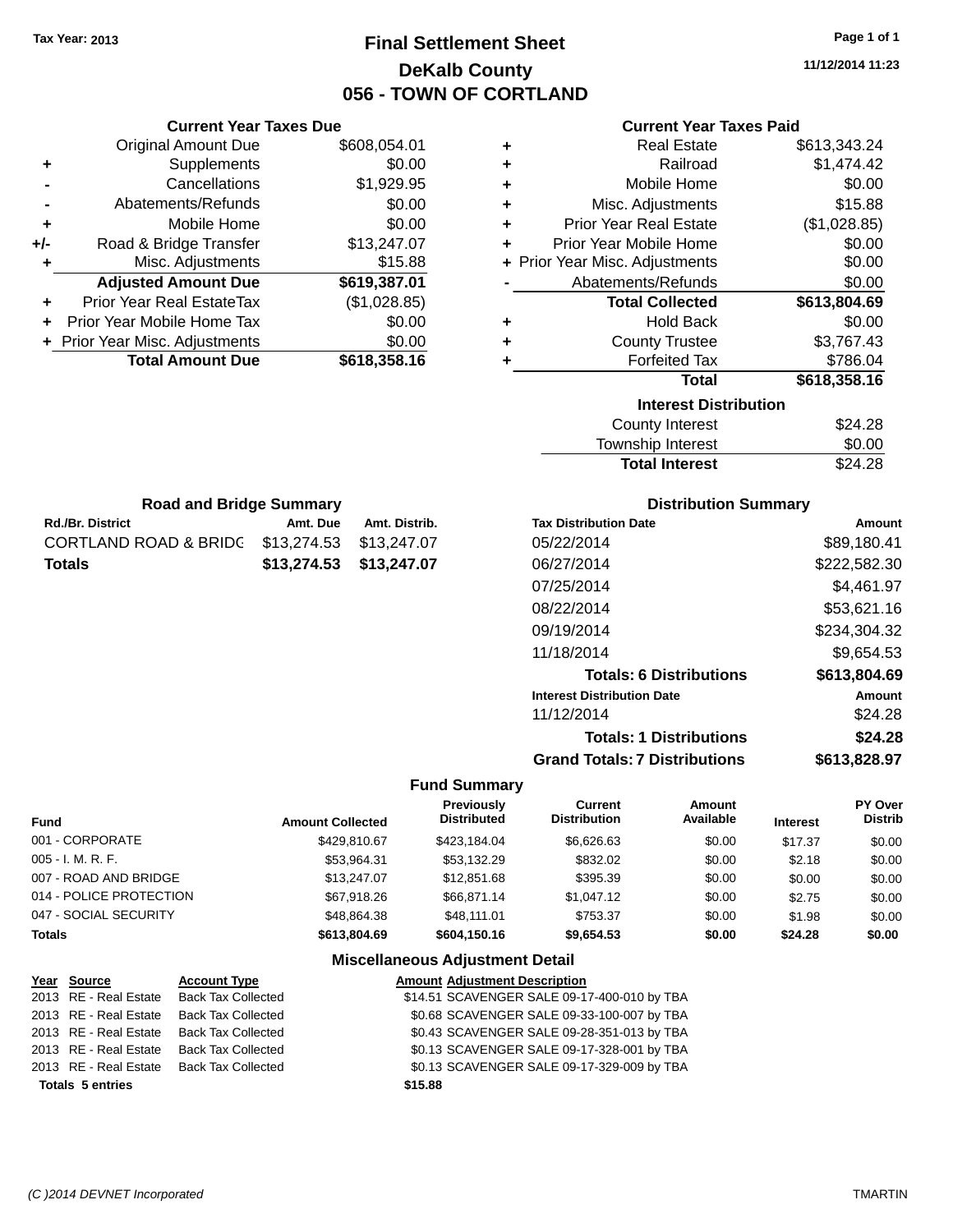# **Final Settlement Sheet Tax Year: 2013 Page 1 of 1 DeKalb County 057 - CORTLAND LIBRARY**

**11/12/2014 11:23**

#### **Current Year Taxes Paid**

|     | <b>Current Year Taxes Due</b>  |              |         |
|-----|--------------------------------|--------------|---------|
|     | <b>Original Amount Due</b>     | \$217,465.80 | ٠       |
|     | Supplements                    | \$0.00       | ٠       |
|     | Cancellations                  | \$690.25     | ٠       |
|     | Abatements/Refunds             | \$0.00       | ٠       |
|     | Mobile Home                    | \$0.00       | ٠       |
| +/- | Road & Bridge Transfer         | \$0.00       | ٠       |
|     | Misc. Adjustments              | \$5.68       | + Prior |
|     | <b>Adjusted Amount Due</b>     | \$216,781.23 |         |
|     | Prior Year Real EstateTax      | (\$453.80)   |         |
|     | Prior Year Mobile Home Tax     | \$0.00       | ٠       |
|     | + Prior Year Misc. Adjustments | \$0.00       |         |
|     | <b>Total Amount Due</b>        | \$216,327.43 |         |
|     |                                |              |         |

| ٠ | <b>Real Estate</b>             | \$214,619.70 |
|---|--------------------------------|--------------|
| ٠ | Railroad                       | \$527.32     |
| ٠ | Mobile Home                    | \$0.00       |
| ٠ | Misc. Adjustments              | \$5.68       |
| ٠ | <b>Prior Year Real Estate</b>  | (\$453.80)   |
| ÷ | Prior Year Mobile Home         | \$0.00       |
|   | + Prior Year Misc. Adjustments | \$0.00       |
|   | Abatements/Refunds             | \$0.00       |
|   | <b>Total Collected</b>         | \$214,698.90 |
| ٠ | <b>Hold Back</b>               | \$0.00       |
| ٠ | <b>County Trustee</b>          | \$1,347.40   |
| ٠ | <b>Forfeited Tax</b>           | \$281.13     |
|   | <b>Total</b>                   | \$216,327.43 |
|   | <b>Interest Distribution</b>   |              |
|   | County Interest                | \$8.49       |
|   | <b>Township Interest</b>       | \$0.00       |
|   | <b>Total Interest</b>          | \$8.49       |

#### **Distribution Summary**

| <b>Tax Distribution Date</b>         | Amount       |
|--------------------------------------|--------------|
| 05/22/2014                           | \$31,256.89  |
| 06/27/2014                           | \$77,793.29  |
| 07/25/2014                           | \$1,521.11   |
| 08/22/2014                           | \$18,881.14  |
| 09/19/2014                           | \$82,020.93  |
| 11/18/2014                           | \$3,225.54   |
| <b>Totals: 6 Distributions</b>       | \$214,698.90 |
| <b>Interest Distribution Date</b>    | Amount       |
| 11/12/2014                           | \$8.49       |
| <b>Totals: 1 Distributions</b>       | \$8.49       |
| <b>Grand Totals: 7 Distributions</b> | \$214,707.39 |

#### **Fund Summary**

| <b>Fund</b>                                         | <b>Amount Collected</b> | <b>Previously</b><br><b>Distributed</b> | Current<br><b>Distribution</b> | Amount<br>Available | <b>Interest</b> | <b>PY Over</b><br><b>Distrib</b> |
|-----------------------------------------------------|-------------------------|-----------------------------------------|--------------------------------|---------------------|-----------------|----------------------------------|
| 004 - OPERATIONS & MAINTENANCE                      | \$10.927.07             | \$10.762.95                             | \$164.12                       | \$0.00              | \$0.43          | \$0.00                           |
| $005 - I. M. R. F.$                                 | \$14,183,66             | \$13,970.55                             | \$213.11                       | \$0.00              | \$0.56          | \$0.00                           |
| 016 - LIBRARY (township, municipalities)            | \$163,909.10            | \$161,446.59                            | \$2.462.51                     | \$0.00              | \$6.48          | \$0.00                           |
| 027 - AUDIT                                         | \$2,966.71              | \$2.922.14                              | \$44.57                        | \$0.00              | \$0.12          | \$0.00                           |
| 035 - TORT JUDGMENTS, LIABILITY<br><b>INSURANCE</b> | \$8,889.39              | \$8.755.85                              | \$133.54                       | \$0.00              | \$0.35          | \$0.00                           |
| 047 - SOCIAL SECURITY                               | \$13,822.97             | \$13,615,28                             | \$207.69                       | \$0.00              | \$0.55          | \$0.00                           |
| <b>Totals</b>                                       | \$214.698.90            | \$211,473,36                            | \$3.225.54                     | \$0.00              | \$8.49          | \$0.00                           |

| Year Source             | <b>Account Type</b>       |        | <b>Amount Adjustment Description</b>       |
|-------------------------|---------------------------|--------|--------------------------------------------|
| 2013 RE - Real Estate   | <b>Back Tax Collected</b> |        | \$5.19 SCAVENGER SALE 09-17-400-010 by TBA |
| 2013 RE - Real Estate   | <b>Back Tax Collected</b> |        | \$0.24 SCAVENGER SALE 09-33-100-007 by TBA |
| 2013 RE - Real Estate   | Back Tax Collected        |        | \$0.15 SCAVENGER SALE 09-28-351-013 by TBA |
| 2013 RE - Real Estate   | <b>Back Tax Collected</b> |        | \$0.05 SCAVENGER SALE 09-17-328-001 by TBA |
| 2013 RE - Real Estate   | Back Tax Collected        |        | \$0.05 SCAVENGER SALE 09-17-329-009 by TBA |
| <b>Totals 5 entries</b> |                           | \$5.68 |                                            |
|                         |                           |        |                                            |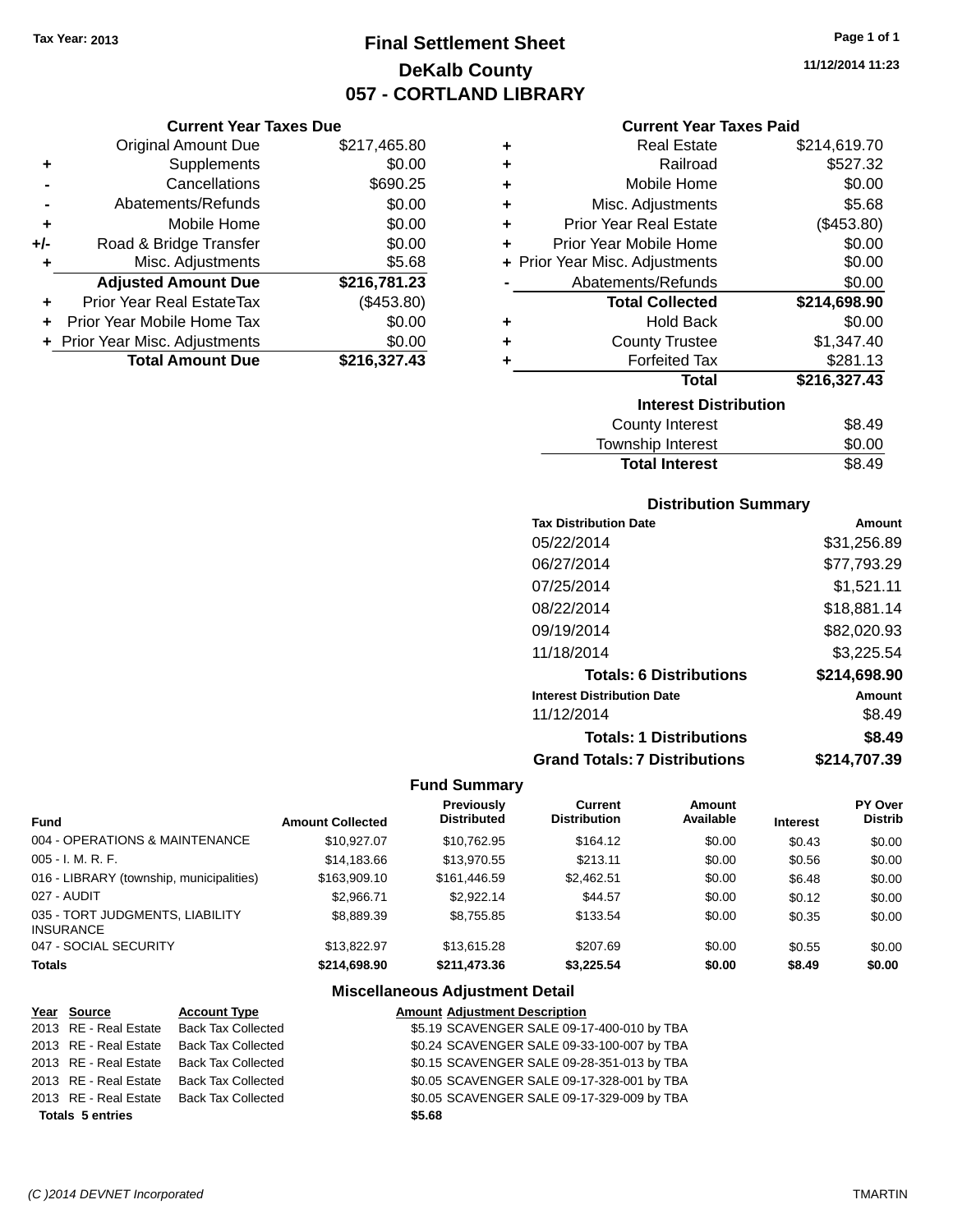# **Final Settlement Sheet Tax Year: 2013 Page 1 of 2 DeKalb County 058 - CITY OF DEKALB**

**11/12/2014 11:23**

#### **Current Year Taxes Paid**

| ٠ | <b>Real Estate</b>             | \$4,824,140.82 |
|---|--------------------------------|----------------|
| ÷ | Railroad                       | \$15,172.08    |
| ÷ | Mobile Home                    | \$2,318.15     |
| ٠ | Misc. Adjustments              | \$2,103.39     |
| ÷ | <b>Prior Year Real Estate</b>  | (\$4,492.13)   |
| ÷ | Prior Year Mobile Home         | \$0.00         |
|   | + Prior Year Misc. Adjustments | \$0.00         |
|   | Abatements/Refunds             | \$457.69       |
|   | <b>Total Collected</b>         | \$4,838,784.62 |
| ٠ | <b>Hold Back</b>               | \$0.00         |
| ÷ | <b>County Trustee</b>          | \$4,391.11     |
| ٠ | <b>Forfeited Tax</b>           | \$909.56       |
|   | <b>Total</b>                   | \$4,844,085.29 |
|   | <b>Interest Distribution</b>   |                |
|   | <b>County Interest</b>         | \$191.34       |

| <b>Total Interest</b> | \$191.34 |
|-----------------------|----------|
| Township Interest     | \$0.00   |
| County Interest       | \$191.34 |

| <b>Road and Bridge Summary</b>             |                           |               |  |  |  |
|--------------------------------------------|---------------------------|---------------|--|--|--|
| <b>Rd./Br. District</b>                    | Amt. Due                  | Amt. Distrib. |  |  |  |
| AFTON ROAD & BRIDGE                        | \$16,410.66               | \$16,397.48   |  |  |  |
| <b>CORTLAND ROAD &amp; BRIDC</b>           | \$940.78                  | \$938.80      |  |  |  |
| DEKALB ROAD & BRIDGE                       | \$130,484.38 \$130,360.27 |               |  |  |  |
| \$147,835.82 \$147,696.55<br><b>Totals</b> |                           |               |  |  |  |

**Current Year Taxes Due** Original Amount Due \$4,766,570.88

**Adjusted Amount Due \$4,848,577.42**

**Total Amount Due \$4,844,085.29**

**+** Supplements \$0.00 **-** Cancellations \$69,653.86 **-** Abatements/Refunds \$457.69 **+** Mobile Home \$2,318.15 **+/-** Road & Bridge Transfer \$147,696.55 **+** Misc. Adjustments \$2,103.39

**+** Prior Year Real EstateTax (\$4,492.13) **+** Prior Year Mobile Home Tax \$0.00 **+ Prior Year Misc. Adjustments**  $$0.00$ 

#### **Distribution Summary**

| <b>Tax Distribution Date</b>         | Amount         |
|--------------------------------------|----------------|
| 05/22/2014                           | \$568,616.32   |
| 06/27/2014                           | \$1,869,285.54 |
| 07/25/2014                           | \$81,451.59    |
| 08/22/2014                           | \$324,978.54   |
| 09/19/2014                           | \$1,870,025.30 |
| 11/18/2014                           | \$124.427.33   |
| <b>Totals: 6 Distributions</b>       | \$4,838,784.62 |
| <b>Interest Distribution Date</b>    | Amount         |
| 11/12/2014                           | \$191.34       |
| <b>Totals: 1 Distributions</b>       | \$191.34       |
| <b>Grand Totals: 7 Distributions</b> | \$4,838,975.96 |

#### **Fund Summary**

|                             |                         | <b>Previously</b>  | <b>Current</b>      | Amount    |                 | <b>PY Over</b> |
|-----------------------------|-------------------------|--------------------|---------------------|-----------|-----------------|----------------|
| <b>Fund</b>                 | <b>Amount Collected</b> | <b>Distributed</b> | <b>Distribution</b> | Available | <b>Interest</b> | <b>Distrib</b> |
| 001 - CORPORATE             | \$0.01                  | \$0.00             | \$0.01              | \$0.00    | \$0.00          | \$0.00         |
| 003 - BONDS AND INTEREST    | \$488,173.33            | \$475,644.98       | \$12,528.35         | \$0.00    | \$19.91         | \$0.00         |
| $005 - I. M. R. F.$         | \$247,051.46            | \$240,711.22       | \$6,340.24          | \$0.00    | \$10.08         | \$0.00         |
| 007 - ROAD AND BRIDGE       | \$147.696.55            | \$143.659.80       | \$4,036.75          | \$0.00    | \$0.00          | \$0.00         |
| 013 - FIREFIGHTER'S PENSION | \$2,024,439.06          | \$1,972,484.53     | \$51,954.53         | \$0.00    | \$82.57         | \$0.00         |
| 015 - POLICE PENSION        | \$1,448,889.48          | \$1,411,705.64     | \$37,183.84         | \$0.00    | \$59.10         | \$0.00         |
| 047 - SOCIAL SECURITY       | \$482,534.73            | \$470.151.12       | \$12,383.61         | \$0.00    | \$19.68         | \$0.00         |
| <b>Totals</b>               | \$4,838,784.62          | \$4,714,357.29     | \$124,427,33        | \$0.00    | \$191.34        | \$0.00         |

| Year Source             | <b>Account Type</b>  | <b>Amount Adjustment Description</b>            |
|-------------------------|----------------------|-------------------------------------------------|
| 2013 RE - Real Estate   | Back Tax Collected   | \$62.73 JOHNSON REDEMPTION 08-10-476-007 by TBA |
| 2013 RE - Real Estate   | Paymt In Lieu of Tax | \$2,007.65 HOUSING AUTHORITY by TBA             |
| 2013 RE - Real Estate   | Back Tax Collected   | \$16.08 SCAVENGER SALE 08-23-278-046 by TBA     |
| 2013 RE - Real Estate   | Back Tax Collected   | \$16.93 SCAVENGER SALE 11-03-126-010 by TBA     |
| <b>Totals 4 entries</b> |                      | \$2,103.39                                      |
|                         |                      |                                                 |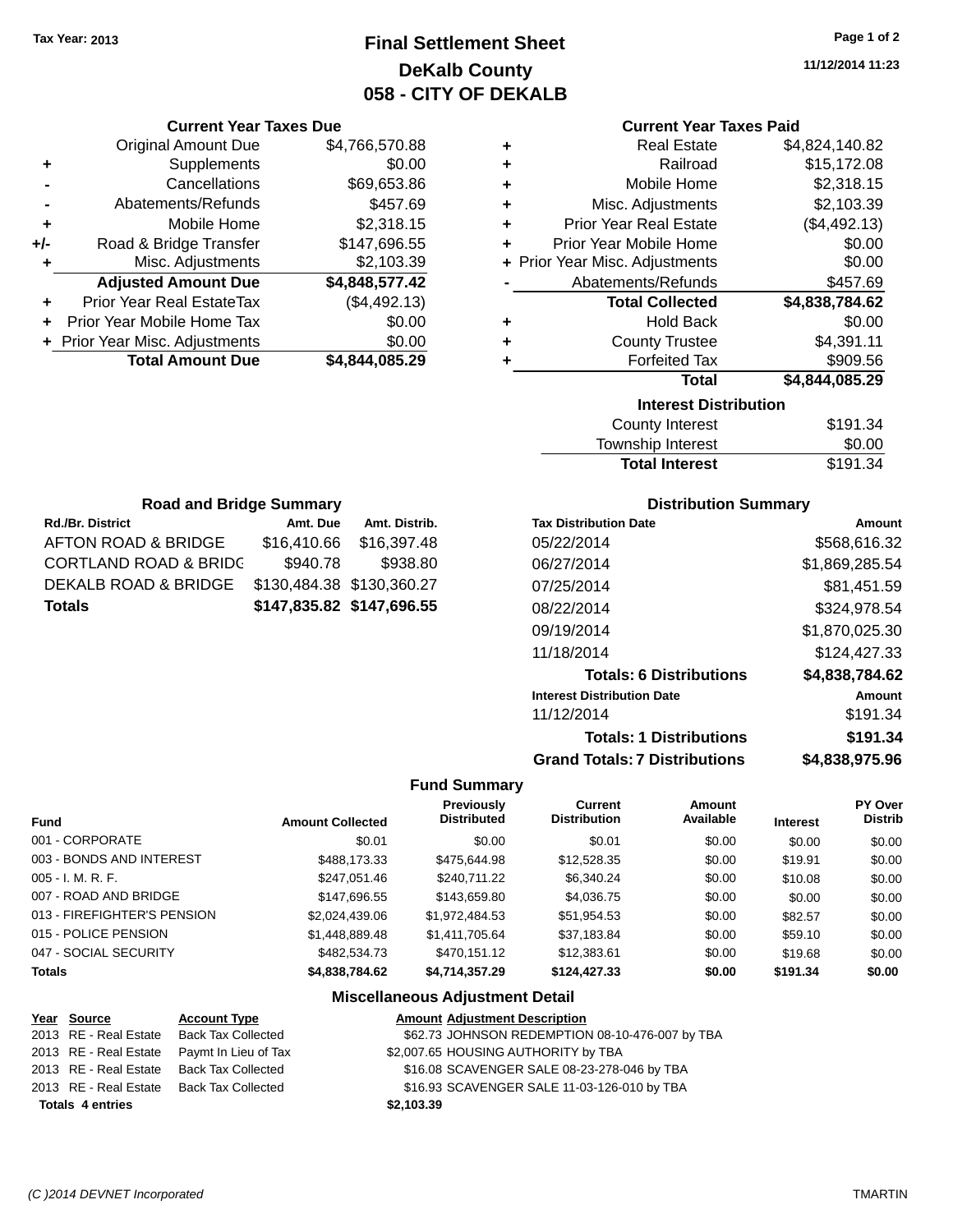# **Final Settlement Sheet Tax Year: 2013 Page 2 of 2 DeKalb County Abatement Detail**

| Year Source             | <b>Account Typ</b> |
|-------------------------|--------------------|
| 2013 RE - Real Estate   | <b>RE</b> Abatemer |
| 2013 RE - Real Estate   | <b>RE</b> Abatemer |
| 2013 RE - Real Estate   | <b>RE</b> Abatemer |
| 2013 RE - Real Estate   | <b>RE</b> Abatemer |
| 2013 RE - Real Estate   | <b>RE</b> Abatemer |
| 2013 RE - Real Estate   | <b>RE</b> Abatemer |
| 2013 RE - Real Estate   | <b>RE</b> Abatemer |
| <b>Totals 7 entries</b> |                    |
|                         |                    |

# **<u>Pear Consecution Adjustment Description</u><br>
Type Act Account Type INTEREST REFUNITIERS**

| <b>Totals 7 entries</b>            |              | \$457.69 |                                                    |  |  |
|------------------------------------|--------------|----------|----------------------------------------------------|--|--|
| 2013 RE - Real Estate RE Abatement |              |          | \$4.34 PTAB INTEREST REFUND 09-19-000-012 by TBA   |  |  |
| 2013 RE - Real Estate              | RE Abatement |          | \$1.13 PTAB INTEREST REFUND 09-19-100-014 by TBA   |  |  |
| 2013 RE - Real Estate RE Abatement |              |          | \$390.82 PTAB INTEREST REFUND 08-25-100-021 by TBA |  |  |
| 2013 RE - Real Estate RE Abatement |              |          | \$10.08 PTAB INTEREST REFUND 08-12-451-014 by TBA  |  |  |
| 2013 RE - Real Estate              | RE Abatement |          | \$0.01 PTAB INTEREST REFUND 08-12-451-007 by TBA   |  |  |
| 2013 RE - Real Estate RE Abatement |              |          | \$45.17 PTAB INTEREST REFUND 08-12-451-005 by TBA  |  |  |
| 2013 RE - Real Estate RE Abatement |              |          | \$6.14 PTAB INTEREST REFUND 08-12-451-004 by TBA   |  |  |
|                                    |              |          |                                                    |  |  |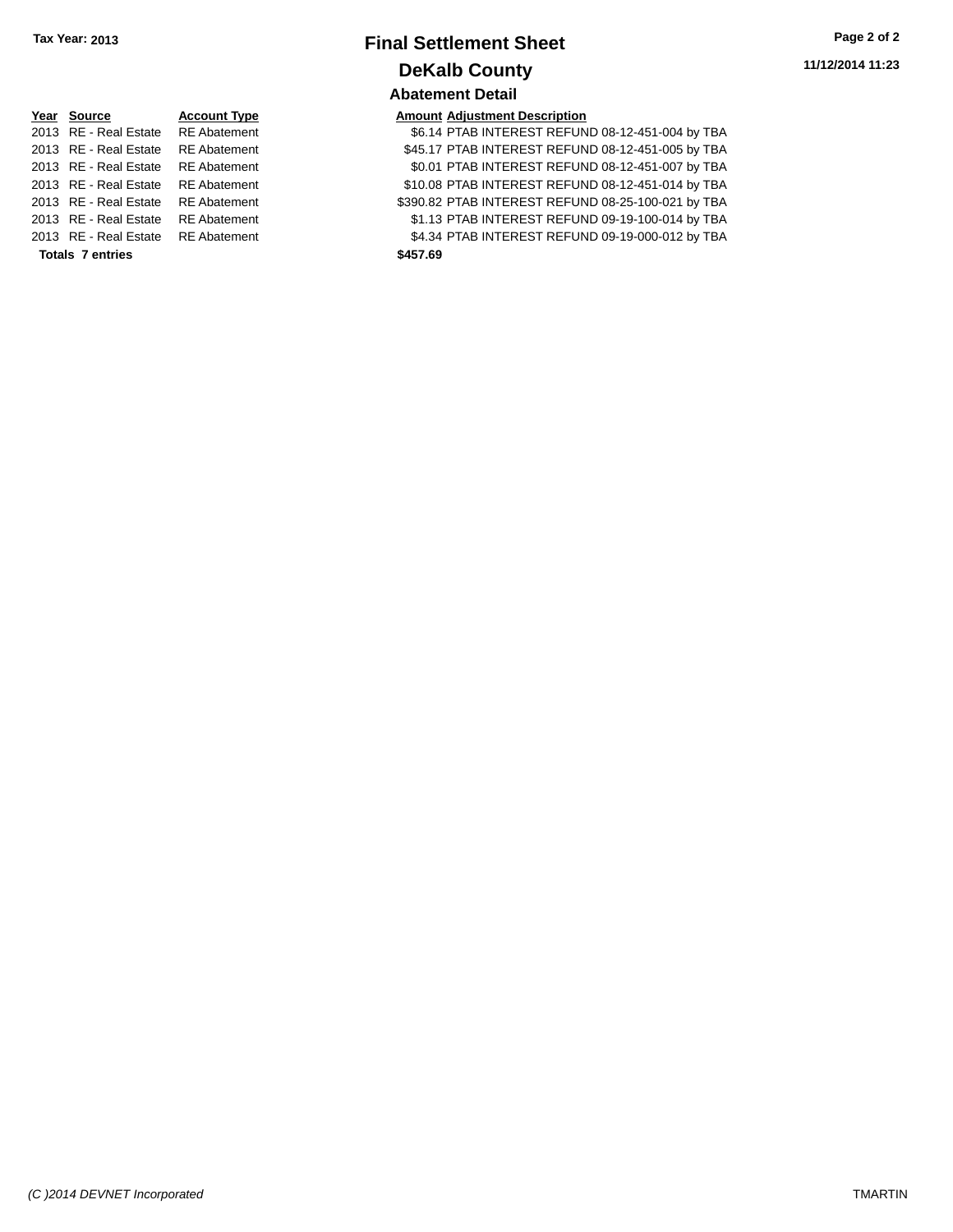# **Final Settlement Sheet Tax Year: 2013 Page 1 of 2 DeKalb County 059 - DE KALB LIBRARY**

**11/12/2014 11:23**

#### **Current Year Taxes Due**

|       | <b>Original Amount Due</b>     | \$1,798,550.29 |
|-------|--------------------------------|----------------|
| ٠     | Supplements                    | \$0.00         |
|       | Cancellations                  | \$26,943.26    |
|       | Abatements/Refunds             | \$172.67       |
| ÷     | Mobile Home                    | \$874.70       |
| $+/-$ | Road & Bridge Transfer         | \$0.00         |
| ٠     | Misc. Adjustments              | \$793.67       |
|       | <b>Adjusted Amount Due</b>     | \$1,773,102.73 |
|       | Prior Year Real EstateTax      | (\$1,863.23)   |
|       | Prior Year Mobile Home Tax     | \$0.00         |
|       | + Prior Year Misc. Adjustments | \$0.00         |
|       | <b>Total Amount Due</b>        | \$1,771,239.50 |

|   | <b>Current Year Taxes Paid</b> |                |  |  |  |
|---|--------------------------------|----------------|--|--|--|
| ٠ | <b>Real Estate</b>             | \$1,763,882.03 |  |  |  |
| ٠ | Railroad                       | \$5,724.82     |  |  |  |
| ٠ | Mobile Home                    | \$874.70       |  |  |  |
| ٠ | Misc. Adjustments              | \$793.67       |  |  |  |
| ٠ | Prior Year Real Estate         | (\$1,863.23)   |  |  |  |
| ÷ | Prior Year Mobile Home         | \$0.00         |  |  |  |
|   | + Prior Year Misc. Adjustments | \$0.00         |  |  |  |
|   | Abatements/Refunds             | \$172.67       |  |  |  |
|   | <b>Total Collected</b>         | \$1,769,239.32 |  |  |  |
| ٠ | <b>Hold Back</b>               | \$0.00         |  |  |  |
| ٠ | <b>County Trustee</b>          | \$1,656.99     |  |  |  |
| ٠ | <b>Forfeited Tax</b>           | \$343.19       |  |  |  |
|   | <b>Total</b>                   | \$1,771,239.50 |  |  |  |
|   | <b>Interest Distribution</b>   |                |  |  |  |
|   | <b>County Interest</b>         | \$69.96        |  |  |  |
|   | Township Interest              | \$0.00         |  |  |  |

# **Distribution Summary**

Total Interest \$69.96

| <b>Tax Distribution Date</b>         | Amount         |
|--------------------------------------|----------------|
| 05/22/2014                           | \$208,448.07   |
| 06/27/2014                           | \$682,717.01   |
| 07/25/2014                           | \$29,813.97    |
| 08/22/2014                           | \$118,881.70   |
| 09/19/2014                           | \$684,071.68   |
| 11/18/2014                           | \$45,306.89    |
| <b>Totals: 6 Distributions</b>       | \$1,769,239.32 |
| <b>Interest Distribution Date</b>    | Amount         |
| 11/12/2014                           | \$69.96        |
| <b>Totals: 1 Distributions</b>       | \$69.96        |
| <b>Grand Totals: 7 Distributions</b> | \$1,769,309.28 |

#### **Fund Summary**

|                                          |                         | <b>Previously</b>  | Current             | Amount    |                 | <b>PY Over</b> |
|------------------------------------------|-------------------------|--------------------|---------------------|-----------|-----------------|----------------|
| Fund                                     | <b>Amount Collected</b> | <b>Distributed</b> | <b>Distribution</b> | Available | <b>Interest</b> | <b>Distrib</b> |
| 016 - LIBRARY (township, municipalities) | \$1.769.239.32          | \$1.723.932.43     | \$45,306.89         | \$0.00    | \$69.96         | \$0.00         |
| Totals                                   | \$1.769.239.32          | \$1.723.932.43     | \$45,306.89         | \$0.00    | \$69.96         | \$0.00         |

#### **Miscellaneous Adjustment Detail**

**Abatement Detail**

| <u>Year Source</u>      | <b>Account Type</b>       | <b>Amount Adjustment Description</b>            |
|-------------------------|---------------------------|-------------------------------------------------|
| 2013 RE - Real Estate   | <b>Back Tax Collected</b> | \$23.67 JOHNSON REDEMPTION 08-10-476-007 by TBA |
| 2013 RE - Real Estate   | Paymt In Lieu of Tax      | \$757.54 HOUSING AUTHORITY by TBA               |
| 2013 RE - Real Estate   | Back Tax Collected        | \$6.07 SCAVENGER SALE 08-23-278-046 by TBA      |
| 2013 RE - Real Estate   | Back Tax Collected        | \$6.39 SCAVENGER SALE 11-03-126-010 by TBA      |
| <b>Totals 4 entries</b> |                           | \$793.67                                        |
|                         |                           |                                                 |

| Year Source                        | <b>Account Type</b> | <b>Amount Adjustment Description</b>               |
|------------------------------------|---------------------|----------------------------------------------------|
| 2013 RE - Real Estate RE Abatement |                     | \$2.32 PTAB INTEREST REFUND 08-12-451-004 by TBA   |
| 2013 RE - Real Estate RE Abatement |                     | \$17.04 PTAB INTEREST REFUND 08-12-451-005 by TBA  |
| 2013 RE - Real Estate RE Abatement |                     | \$0.00 PTAB INTEREST REFUND 08-12-451-007 by TBA   |
| 2013 RE - Real Estate RE Abatement |                     | \$3.80 PTAB INTEREST REFUND 08-12-451-014 by TBA   |
| 2013 RE - Real Estate RE Abatement |                     | \$147.45 PTAB INTEREST REFUND 08-25-100-021 by TBA |
| 2013 RE - Real Estate RE Abatement |                     | \$0.42 PTAB INTEREST REFUND 09-19-100-014 by TBA   |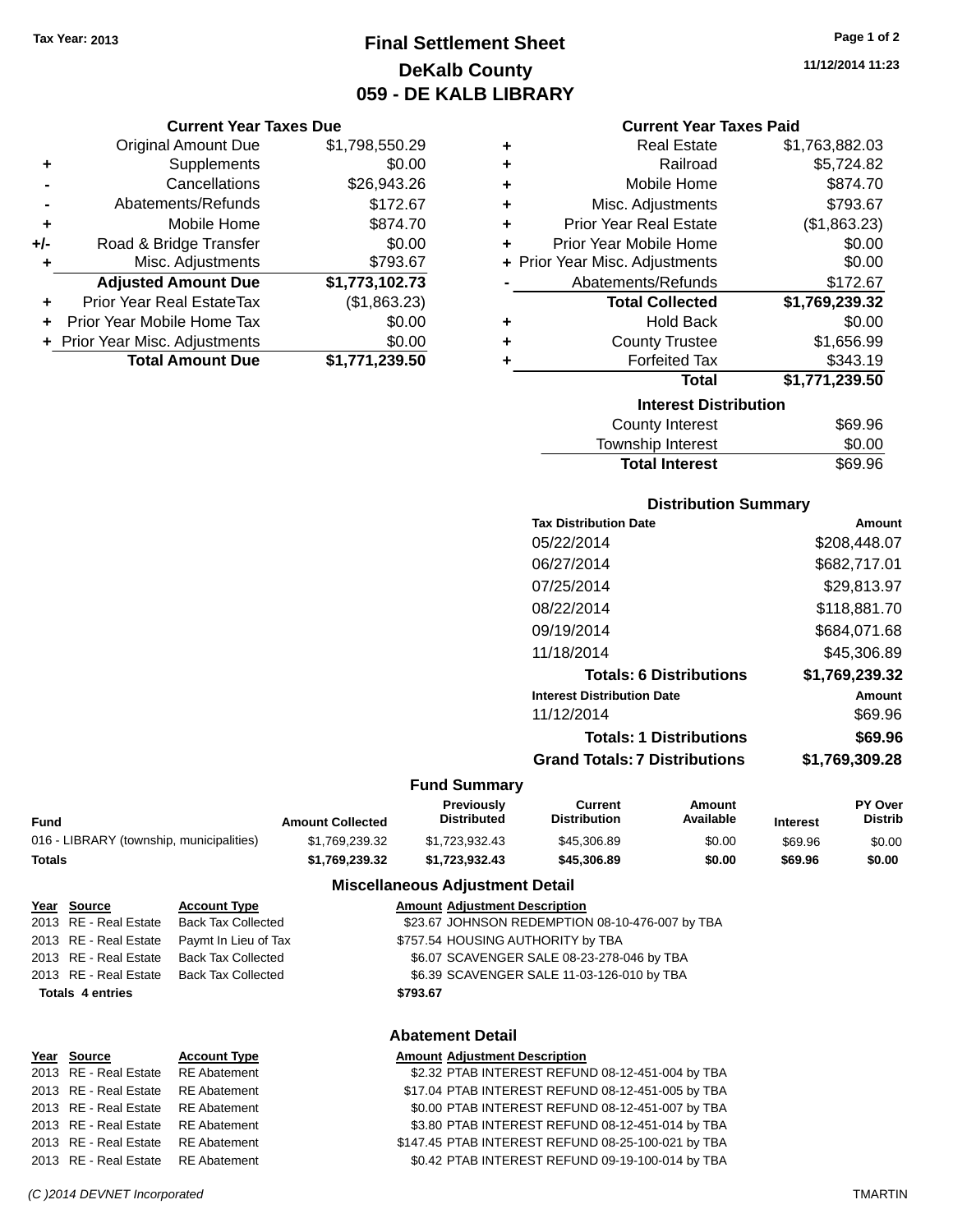# **Final Settlement Sheet Tax Year: 2013 Page 2 of 2 DeKalb County Abatement Detail**

**11/12/2014 11:23**

**Totals \$172.67 7 entries**

**Year Source Account Type Anneurs Amount Adjustment Description**<br>
2013 RE - Real Estate RE Abatement \$1.64 PTAB INTEREST REFUN \$1.64 PTAB INTEREST REFUND 09-19-000-012 by TBA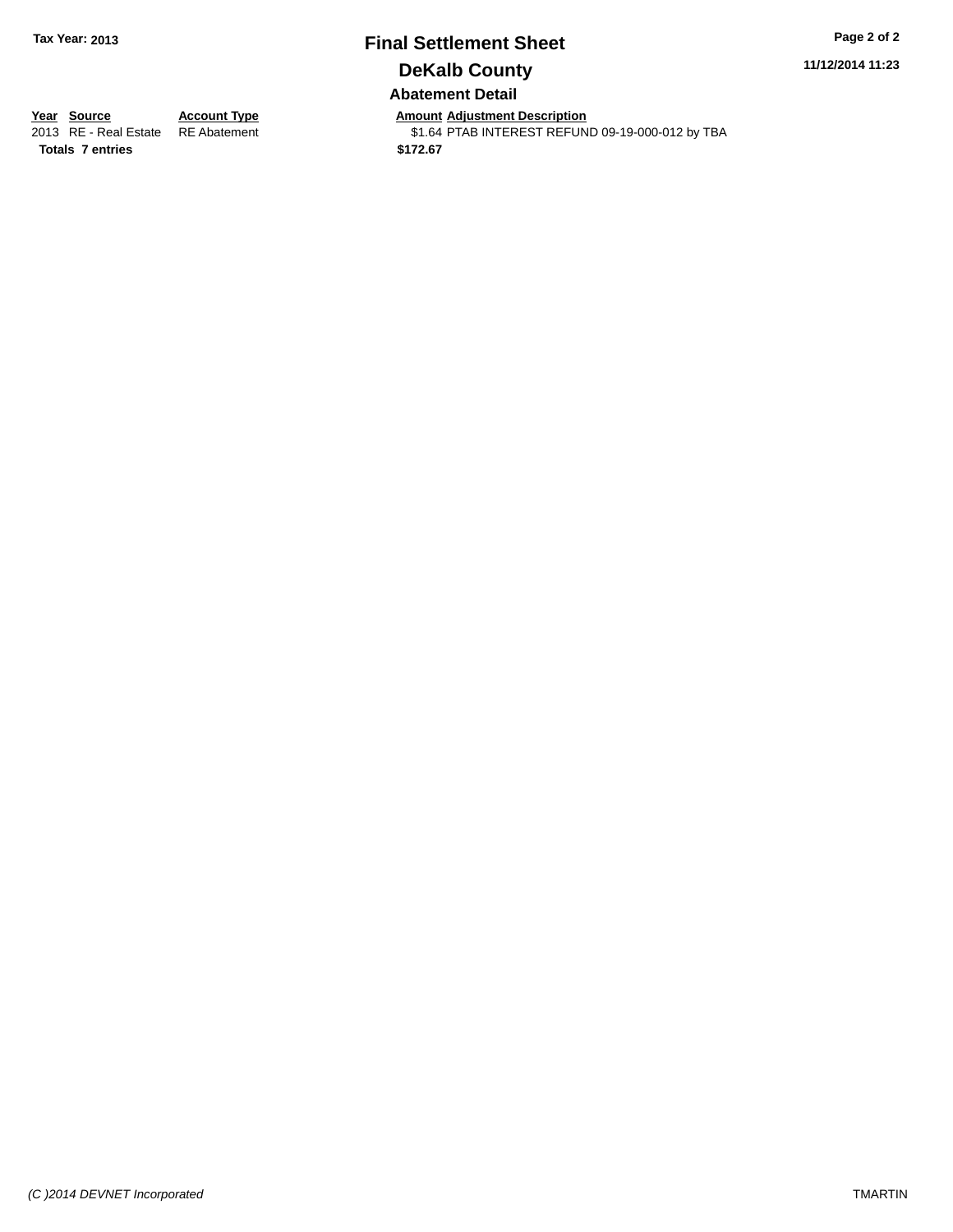# **Final Settlement Sheet Tax Year: 2013 Page 1 of 1 DeKalb County 060 - DEKALB SSA #3**

**11/12/2014 11:23**

| Current Year Taxes Paid |  |
|-------------------------|--|
|                         |  |

|       | <b>Current Year Taxes Due</b>  |        |
|-------|--------------------------------|--------|
|       | Original Amount Due            | \$0.00 |
| ٠     | Supplements                    | \$0.00 |
|       | Cancellations                  | \$0.00 |
|       | Abatements/Refunds             | \$0.00 |
| ٠     | Mobile Home                    | \$0.00 |
| $+/-$ | Road & Bridge Transfer         | \$0.00 |
| ٠     | Misc. Adjustments              | \$0.00 |
|       | <b>Adjusted Amount Due</b>     | \$0.00 |
| ٠     | Prior Year Real EstateTax      | \$0.00 |
|       | Prior Year Mobile Home Tax     | \$0.00 |
|       | + Prior Year Misc. Adjustments | \$0.00 |
|       | <b>Total Amount Due</b>        | \$0.00 |
|       |                                |        |

| ٠ | <b>Real Estate</b>             | \$0.00 |
|---|--------------------------------|--------|
| ٠ | Railroad                       | \$0.00 |
| ٠ | Mobile Home                    | \$0.00 |
| ٠ | Misc. Adjustments              | \$0.00 |
| ٠ | <b>Prior Year Real Estate</b>  | \$0.00 |
| ٠ | Prior Year Mobile Home         | \$0.00 |
|   | + Prior Year Misc. Adjustments | \$0.00 |
|   | Abatements/Refunds             | \$0.00 |
|   | <b>Total Collected</b>         | \$0.00 |
| ٠ | <b>Hold Back</b>               | \$0.00 |
| ÷ | <b>County Trustee</b>          | \$0.00 |
| ٠ | <b>Forfeited Tax</b>           | \$0.00 |
|   | Total                          | \$0.00 |
|   | <b>Interest Distribution</b>   |        |
|   | <b>County Interest</b>         | \$0.00 |
|   | <b>Township Interest</b>       | \$0.00 |

Total Interest \$0.00

|  | <b>Fund Summary</b> |
|--|---------------------|
|--|---------------------|

| <b>Fund</b>                | <b>Amount Collected</b> | <b>Previously</b><br><b>Distributed</b> | Current<br><b>Distribution</b> | Amount<br>Available | <b>Interest</b> | <b>PY Over</b><br><b>Distrib</b> |
|----------------------------|-------------------------|-----------------------------------------|--------------------------------|---------------------|-----------------|----------------------------------|
| 023 - SPECIAL SERVICE AREA | \$0.00                  | \$0.00                                  | \$0.00                         | \$0.00              | \$0.00          | \$0.00                           |
| <b>Totals</b>              | \$0.00                  | \$0.00                                  | \$0.00                         | \$0.00              | \$0.00          | \$0.00                           |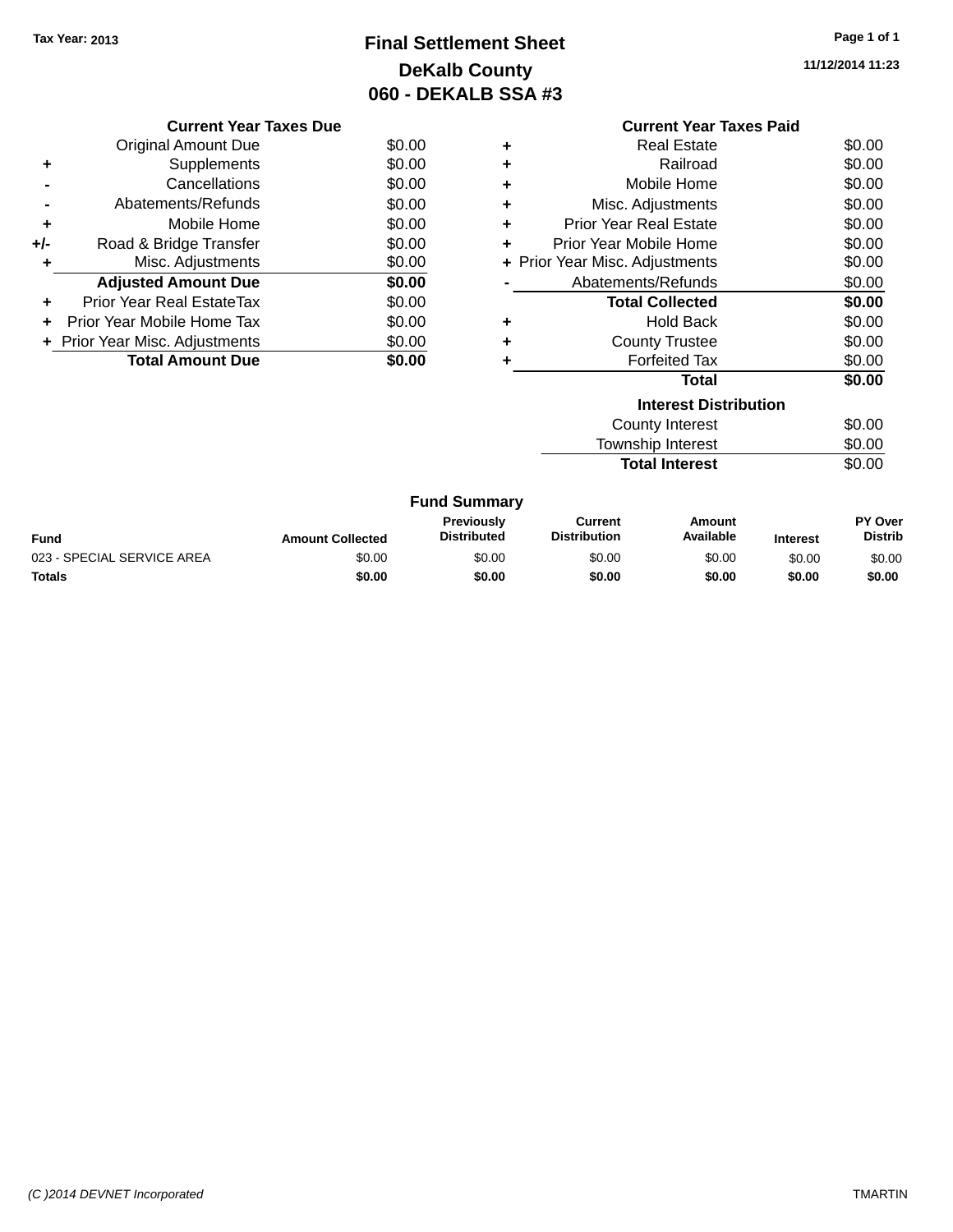# **Final Settlement Sheet Tax Year: 2013 Page 1 of 1 DeKalb County 061 - DEKALB SSA #4**

**11/12/2014 11:23**

#### **Current Year Taxes Due**

|       | <b>Original Amount Due</b>     | \$1,599.60 |
|-------|--------------------------------|------------|
| ٠     | Supplements                    | \$0.00     |
|       | Cancellations                  | \$0.86     |
|       | Abatements/Refunds             | \$0.00     |
| ÷     | Mobile Home                    | \$0.00     |
| $+/-$ | Road & Bridge Transfer         | \$0.00     |
| ٠     | Misc. Adjustments              | \$0.00     |
|       | <b>Adjusted Amount Due</b>     | \$1,598.74 |
| ÷     | Prior Year Real EstateTax      | \$0.00     |
|       | Prior Year Mobile Home Tax     | \$0.00     |
|       | + Prior Year Misc. Adjustments | \$0.00     |
|       | <b>Total Amount Due</b>        | \$1,598.74 |

#### **Current Year Taxes Paid**

| ٠ | <b>Real Estate</b>             | \$1,598.74 |
|---|--------------------------------|------------|
| ٠ | Railroad                       | \$0.00     |
| ٠ | Mobile Home                    | \$0.00     |
| ÷ | Misc. Adjustments              | \$0.00     |
| ٠ | <b>Prior Year Real Estate</b>  | \$0.00     |
| ٠ | Prior Year Mobile Home         | \$0.00     |
|   | + Prior Year Misc. Adjustments | \$0.00     |
|   | Abatements/Refunds             | \$0.00     |
|   |                                |            |
|   | <b>Total Collected</b>         | \$1,598.74 |
| ٠ | <b>Hold Back</b>               | \$0.00     |
| ÷ | <b>County Trustee</b>          | \$0.00     |
| ٠ | <b>Forfeited Tax</b>           | \$0.00     |
|   | Total                          | \$1,598.74 |
|   | <b>Interest Distribution</b>   |            |
|   | County Interest                | \$0.06     |

# **Distribution Summary**

**Total Interest** \$0.06

| <b>Tax Distribution Date</b>         | Amount     |
|--------------------------------------|------------|
| 05/22/2014                           | \$190.83   |
| 06/27/2014                           | \$616.51   |
| 07/25/2014                           | \$8.05     |
| 08/22/2014                           | \$99.94    |
| 09/19/2014                           | \$650.38   |
| 11/18/2014                           | \$33.03    |
| <b>Totals: 6 Distributions</b>       | \$1,598.74 |
| <b>Interest Distribution Date</b>    | Amount     |
| 11/12/2014                           | \$0.06     |
| <b>Totals: 1 Distributions</b>       | \$0.06     |
| <b>Grand Totals: 7 Distributions</b> | \$1,598.80 |
|                                      |            |

#### **Fund Summary**

| <b>Fund</b>                | <b>Amount Collected</b> | <b>Previously</b><br><b>Distributed</b> | Current<br><b>Distribution</b> | Amount<br>Available | <b>Interest</b> | <b>PY Over</b><br>Distrib |
|----------------------------|-------------------------|-----------------------------------------|--------------------------------|---------------------|-----------------|---------------------------|
| 023 - SPECIAL SERVICE AREA | \$1.598.74              | \$1.565.71                              | \$33.03                        | \$0.00              | \$0.06          | \$0.00                    |
| <b>Totals</b>              | \$1,598,74              | \$1.565.71                              | \$33.03                        | \$0.00              | \$0.06          | \$0.00                    |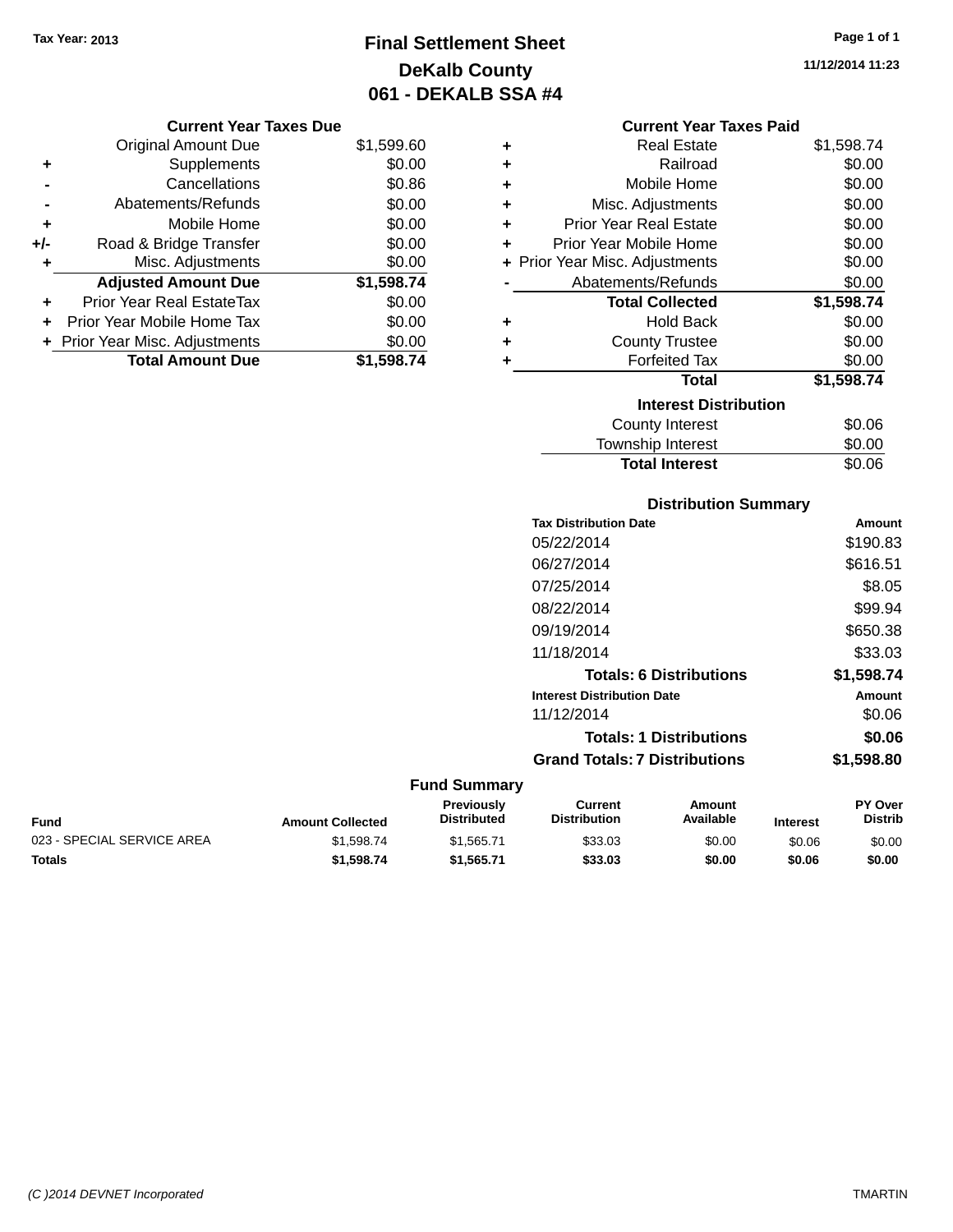# **Final Settlement Sheet Tax Year: 2013 Page 1 of 1 DeKalb County 062 - CITY OF GENOA**

**11/12/2014 11:23**

|       | <b>Current Year Taxes Due</b>  |              |
|-------|--------------------------------|--------------|
|       | <b>Original Amount Due</b>     | \$649,889.63 |
| ٠     | Supplements                    | \$0.00       |
|       | Cancellations                  | \$2,533.37   |
|       | Abatements/Refunds             | \$9.47       |
| ٠     | Mobile Home                    | \$523.85     |
| $+/-$ | Road & Bridge Transfer         | \$33,014.52  |
|       | Misc. Adjustments              | \$0.00       |
|       | <b>Adjusted Amount Due</b>     | \$680,885.16 |
|       | Prior Year Real EstateTax      | (\$304.43)   |
|       | Prior Year Mobile Home Tax     | \$0.00       |
|       | + Prior Year Misc. Adjustments | \$0.00       |
|       | <b>Total Amount Due</b>        | \$680,580.73 |
|       |                                |              |

### **Current Year Taxes Paid**

| ٠ | <b>Real Estate</b>             | \$678,376.66 |
|---|--------------------------------|--------------|
| ÷ | Railroad                       | \$1,472.08   |
| ÷ | Mobile Home                    | \$519.38     |
| ÷ | Misc. Adjustments              | \$0.00       |
| ÷ | <b>Prior Year Real Estate</b>  | (\$304.43)   |
| ÷ | <b>Prior Year Mobile Home</b>  | \$0.00       |
|   | + Prior Year Misc. Adjustments | \$0.00       |
|   | Abatements/Refunds             | \$9.47       |
|   | <b>Total Collected</b>         | \$680,054.22 |
| ٠ | <b>Hold Back</b>               | \$0.00       |
| ÷ | <b>County Trustee</b>          | \$526.51     |
| ٠ | <b>Forfeited Tax</b>           | \$0.00       |
|   |                                |              |
|   | Total                          | \$680,580.73 |
|   | <b>Interest Distribution</b>   |              |
|   | <b>County Interest</b>         | \$26.88      |

| <b>Total Interest</b> | \$26.88 |
|-----------------------|---------|
| Township Interest     | \$0.00  |
| County Interest       | \$26.88 |

| <b>Road and Bridge Summary</b>       |             |               |  |  |
|--------------------------------------|-------------|---------------|--|--|
| <b>Rd./Br. District</b>              | Amt. Due    | Amt. Distrib. |  |  |
| GENOA ROAD & BRIDGE                  | \$24,486.20 | \$24,471.53   |  |  |
| KINGSTON ROAD & BRIDG                | \$8,549.61  | \$8,542.99    |  |  |
| \$33,014.52<br>\$33,035.81<br>Totals |             |               |  |  |

### **Distribution Summary**

| <b>Tax Distribution Date</b>         | Amount       |
|--------------------------------------|--------------|
| 05/22/2014                           | \$84.766.02  |
| 06/27/2014                           | \$259,554.19 |
| 07/25/2014                           | \$16,979.70  |
| 08/22/2014                           | \$43,334.27  |
| 09/19/2014                           | \$254,332.65 |
| 11/18/2014                           | \$21,087.39  |
| <b>Totals: 6 Distributions</b>       | \$680,054.22 |
| <b>Interest Distribution Date</b>    | Amount       |
| 11/12/2014                           | \$26.88      |
| <b>Totals: 1 Distributions</b>       | \$26.88      |
| <b>Grand Totals: 7 Distributions</b> | \$680,081.10 |

### **Fund Summary**

| <b>Fund</b>              | <b>Amount Collected</b> | <b>Previously</b><br><b>Distributed</b> | Current<br><b>Distribution</b> | <b>Amount</b><br>Available | <b>Interest</b> | <b>PY Over</b><br><b>Distrib</b> |
|--------------------------|-------------------------|-----------------------------------------|--------------------------------|----------------------------|-----------------|----------------------------------|
| 001 - CORPORATE          | \$307.031.34            | \$297.444.47                            | \$9.586.87                     | \$0.00                     | \$12.76         | \$0.00                           |
| 003 - BONDS AND INTEREST | \$0.00                  | \$0.00                                  | \$0.00                         | \$0.00                     | \$0.00          | \$0.00                           |
| 007 - ROAD AND BRIDGE    | \$33.014.52             | \$32,130.56                             | \$883.96                       | \$0.00                     | \$0.00          | \$0.00                           |
| 014 - POLICE PROTECTION  | \$340,008.36            | \$329.391.80                            | \$10,616.56                    | \$0.00                     | \$14.12         | \$0.00                           |
| Totals                   | \$680,054.22            | \$658,966.83                            | \$21.087.39                    | \$0.00                     | \$26.88         | \$0.00                           |
|                          |                         | Ahotamant Datail                        |                                |                            |                 |                                  |

#### **Abatement Detail**

| <u>Year Source</u>                 | <b>Account Type</b> | <b>Amount Adiustment Description</b>             |
|------------------------------------|---------------------|--------------------------------------------------|
| 2013 RE - Real Estate              | RE Abatement        | \$6.64 PTAB INTEREST REFUND 03-30-276-011 by TBA |
| 2013 RE - Real Estate RE Abatement |                     | \$2.83 PTAB INTEREST REFUND 19-25-358-001 by TBA |
| <b>Totals 2 entries</b>            |                     | \$9.47                                           |
|                                    |                     |                                                  |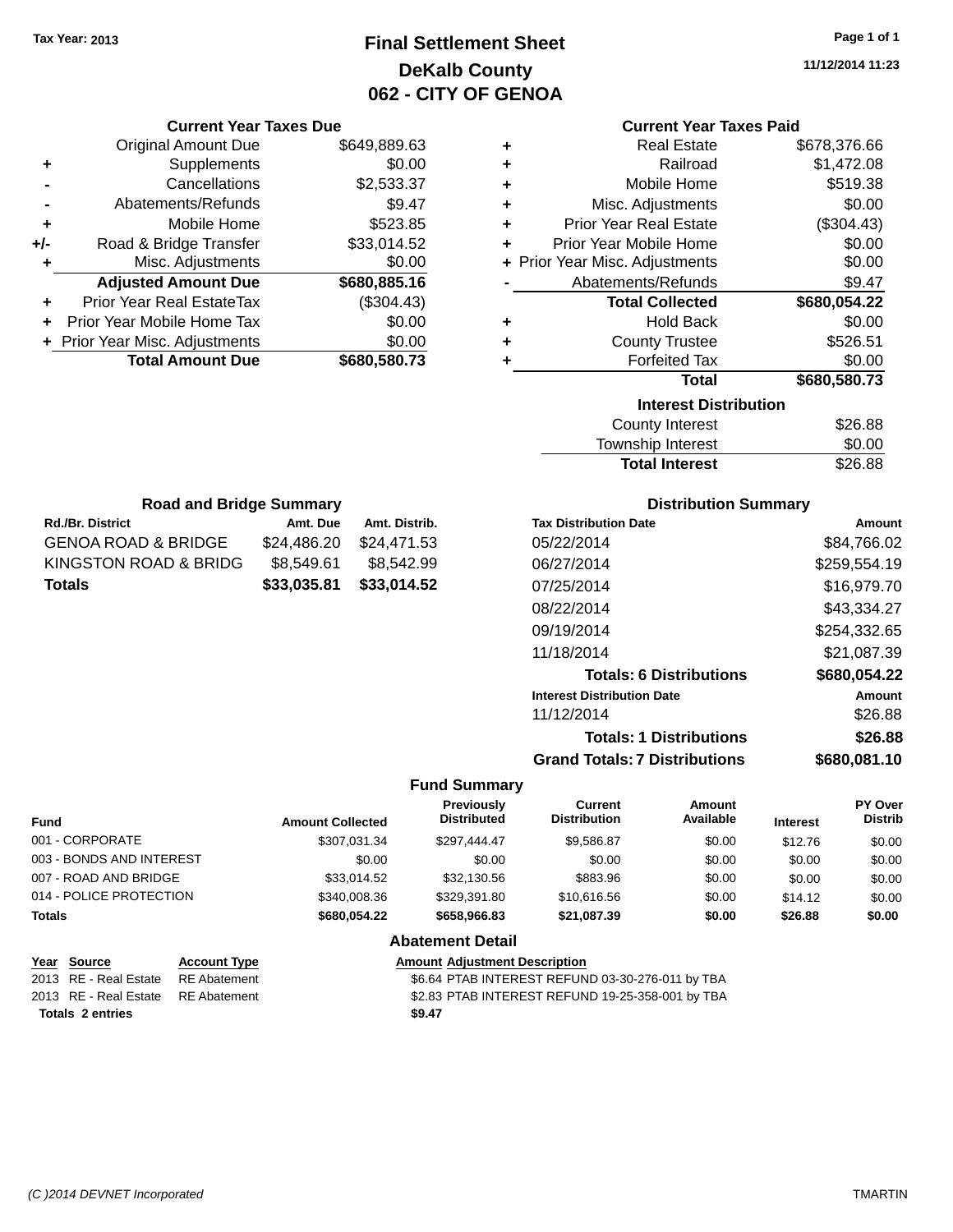**Current Year Taxes Due** Original Amount Due \$266,217.44

**Adjusted Amount Due \$299,865.83**

**Total Amount Due \$298,014.73**

**+** Supplements \$0.00 **-** Cancellations \$89.37 **-** Abatements/Refunds \$40.66 **+** Mobile Home \$0.00 **+/-** Road & Bridge Transfer \$33,673.02 **+** Misc. Adjustments \$105.40

**+** Prior Year Real EstateTax (\$1,851.10) **+** Prior Year Mobile Home Tax \$0.00 **+ Prior Year Misc. Adjustments**  $$0.00$ 

**Rd./Br. District Amt. Due Amt. Distrib. Road and Bridge Summary**

SQUAW GROVE ROAD & B \$33,673.02 \$33,673.02 **Totals \$33,673.02 \$33,673.02**

# **Final Settlement Sheet Tax Year: 2013 Page 1 of 2 DeKalb County 063 - VILLAGE OF HINCKLEY**

**11/12/2014 11:23**

| <b>Current Year Taxes Paid</b> |  |  |  |
|--------------------------------|--|--|--|
|--------------------------------|--|--|--|

| ÷ | <b>Real Estate</b>             | \$298,299.29 |
|---|--------------------------------|--------------|
| ٠ | Railroad                       | \$1,501.80   |
| ÷ | Mobile Home                    | \$0.00       |
| ÷ | Misc. Adjustments              | \$105.40     |
| ٠ | <b>Prior Year Real Estate</b>  | (\$1,851.10) |
| ÷ | Prior Year Mobile Home         | \$0.00       |
|   | + Prior Year Misc. Adjustments | \$0.00       |
|   | Abatements/Refunds             | \$40.66      |
|   | <b>Total Collected</b>         | \$298,014.73 |
| ٠ | <b>Hold Back</b>               | \$0.00       |
| ÷ | <b>County Trustee</b>          | \$0.00       |
| ٠ | <b>Forfeited Tax</b>           | \$0.00       |
|   | <b>Total</b>                   | \$298,014.73 |
|   | <b>Interest Distribution</b>   |              |
|   | <b>County Interest</b>         | \$11.79      |
|   | Townshin Interest              | ደ0 00        |

| <b>INGLEST DISTINATION</b> |         |
|----------------------------|---------|
| County Interest            | \$11.79 |
| Township Interest          | \$0.00  |
| <b>Total Interest</b>      | \$11.79 |
|                            |         |

| <b>Distribution Summary</b>  |             |
|------------------------------|-------------|
| <b>Tax Distribution Date</b> | Amount      |
| 05/22/2014                   | \$30,641.11 |

| 05/22/2014                           | \$30,641.11  |
|--------------------------------------|--------------|
| 06/27/2014                           | \$122,241.50 |
| 07/25/2014                           | \$1,940.64   |
| 08/22/2014                           | \$18,932.78  |
| 09/19/2014                           | \$115,574.83 |
| 11/18/2014                           | \$8,683.87   |
| <b>Totals: 6 Distributions</b>       | \$298,014.73 |
| <b>Interest Distribution Date</b>    | Amount       |
| 11/12/2014                           | \$11.79      |
| <b>Totals: 1 Distributions</b>       | \$11.79      |
| <b>Grand Totals: 7 Distributions</b> | \$298,026.52 |

#### **Fund Summary**

| <b>Fund</b>                                   | <b>Amount Collected</b> | <b>Previously</b><br><b>Distributed</b> | Current<br><b>Distribution</b> | Amount<br>Available | <b>Interest</b> | PY Over<br><b>Distrib</b> |
|-----------------------------------------------|-------------------------|-----------------------------------------|--------------------------------|---------------------|-----------------|---------------------------|
| 001 - CORPORATE                               | \$124.894.35            | \$121.268.72                            | \$3.625.63                     | \$0.00              | \$5.57          | \$0.00                    |
| $005 - I. M. R. F.$                           | \$24,691.36             | \$23.974.58                             | \$716.78                       | \$0.00              | \$1.10          | \$0.00                    |
| 007 - ROAD AND BRIDGE                         | \$33,673.02             | \$32,662.89                             | \$1,010.13                     | \$0.00              | \$0.00          | \$0.00                    |
| 014 - POLICE PROTECTION                       | \$42,120.46             | \$40.897.72                             | \$1,222,74                     | \$0.00              | \$1.88          | \$0.00                    |
| 027 - AUDIT                                   | \$8,814.73              | \$8,558.84                              | \$255.89                       | \$0.00              | \$0.39          | \$0.00                    |
| 035 - TORT JUDGEMENTS/LIABILITY<br><b>INS</b> | \$15.010.91             | \$14,575.14                             | \$435.77                       | \$0.00              | \$0.67          | \$0.00                    |
| 047 - SOCIAL SECURITY                         | \$33,892.30             | \$32,908.43                             | \$983.87                       | \$0.00              | \$1.51          | \$0.00                    |
| 048 - SCHOOL CROSSING GUARDS                  | \$6,006.37              | \$5,832,00                              | \$174.37                       | \$0.00              | \$0.27          | \$0.00                    |
| 062 - WORKERS COMPENSATION                    | \$8.911.23              | \$8.652.54                              | \$258.69                       | \$0.00              | \$0.40          | \$0.00                    |
| <b>Totals</b>                                 | \$298.014.73            | \$289.330.86                            | \$8,683.87                     | \$0.00              | \$11.79         | \$0.00                    |

| Year Source             | <b>Account Type</b>       | <b>Amount Adjustment Description</b>                   |
|-------------------------|---------------------------|--------------------------------------------------------|
| 2013 RE - Real Estate   | Back Tax Collected        | \$6.25 VANGUARD HOMES REDEMPTION 15-14-107-008 by TBA  |
| 2013 RE - Real Estate   | <b>Back Tax Collected</b> | \$4.78 VANGUARD HOMES REDEMPTION 15-14-107-007 by TBA  |
| 2013 RE - Real Estate   | Back Tax Collected        | \$25.59 VANGUARD HOMES REDEMPTION 15-14-102-033 by TBA |
| 2013 RE - Real Estate   | Paymt In Lieu of Tax      | \$68.78 HOUSING AUTHORITY-SUNSET VIEW APTS. by TBA     |
| <b>Totals 4 entries</b> |                           | \$105.40                                               |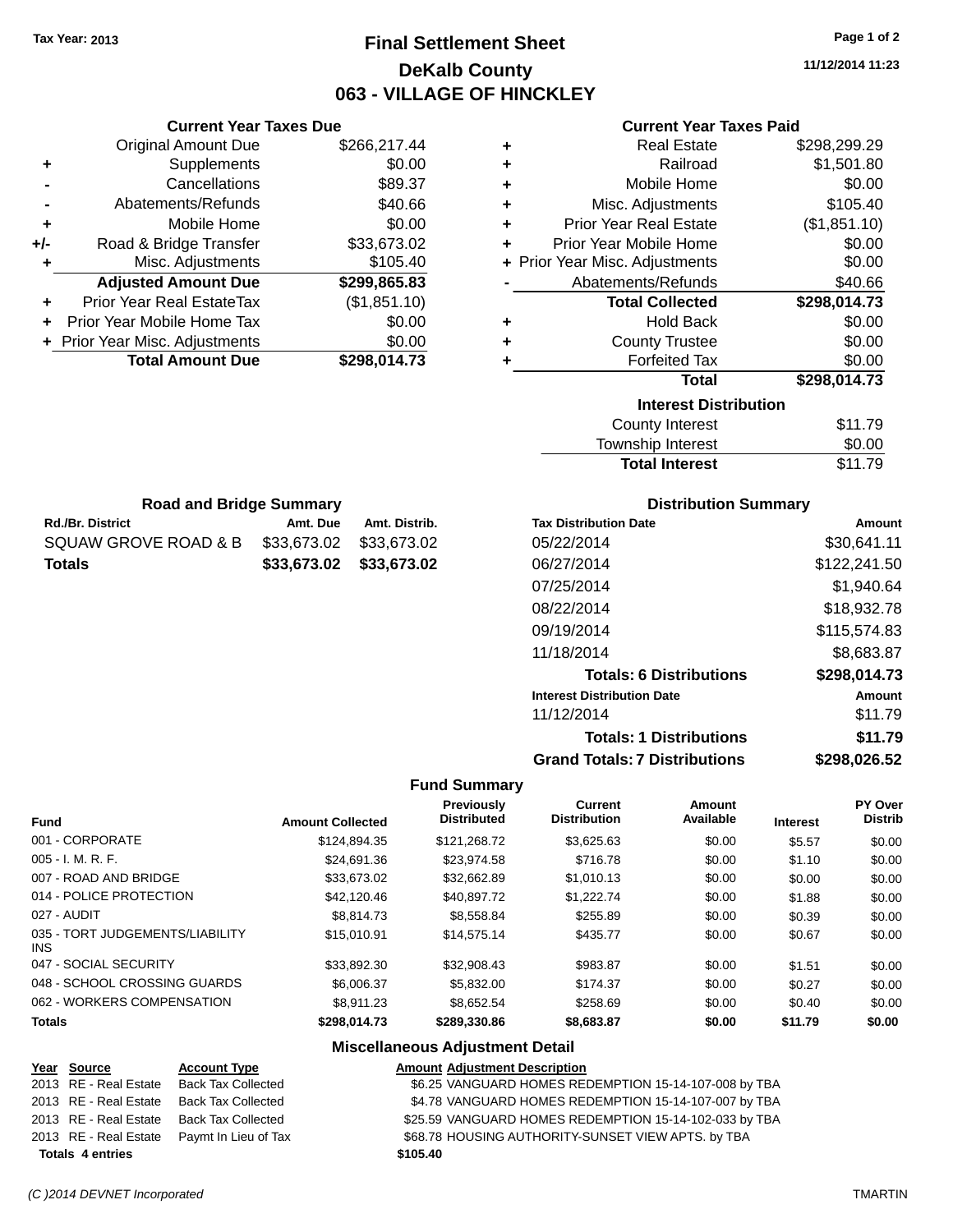# **Final Settlement Sheet Tax Year: 2013 Page 2 of 2 DeKalb County Abatement Detail**

| \mount Adjustment Description |  |
|-------------------------------|--|
|                               |  |

| <b>Totals 5 entries</b>            | \$40.66                                           |  |
|------------------------------------|---------------------------------------------------|--|
| 2013 RE - Real Estate RE Abatement | \$2.72 PTAB INTEREST REFUND 15-14-302-007 by TBA  |  |
| 2013 RE - Real Estate RE Abatement | \$0.40 PTAB INTEREST REFUND 15-15-403-020 by TBA  |  |
| 2013 RE - Real Estate RE Abatement | \$1.98 PTAB INTEREST REFUND 15-14-302-007 by TBA  |  |
| 2013 RE - Real Estate RE Abatement | \$1.07 PTAB INTEREST REFUND 15-14-302-006 by TBA  |  |
| 2013 RE - Real Estate RE Abatement | \$34.49 PTAB INTEREST REFUND 15-14-400-041 by TBA |  |

|                         | Year Source                        | <b>Account Type</b> |  | <b>Amount Adjustment Description</b> |
|-------------------------|------------------------------------|---------------------|--|--------------------------------------|
|                         | 2013 RE - Real Estate RE Abatement |                     |  | \$34.49 PTAB INTEREST REFUN          |
|                         | 2013 RE - Real Estate RE Abatement |                     |  | \$1.07 PTAB INTEREST REFUN           |
|                         | 2013 RE - Real Estate RE Abatement |                     |  | \$1.98 PTAB INTEREST REFUN           |
|                         | 2013 RE - Real Estate RE Abatement |                     |  | \$0.40 PTAB INTEREST REFUN           |
|                         | 2013 RE - Real Estate RE Abatement |                     |  | \$2.72 PTAB INTEREST REFUN           |
| <b>Totals 5 entries</b> |                                    | \$40.66             |  |                                      |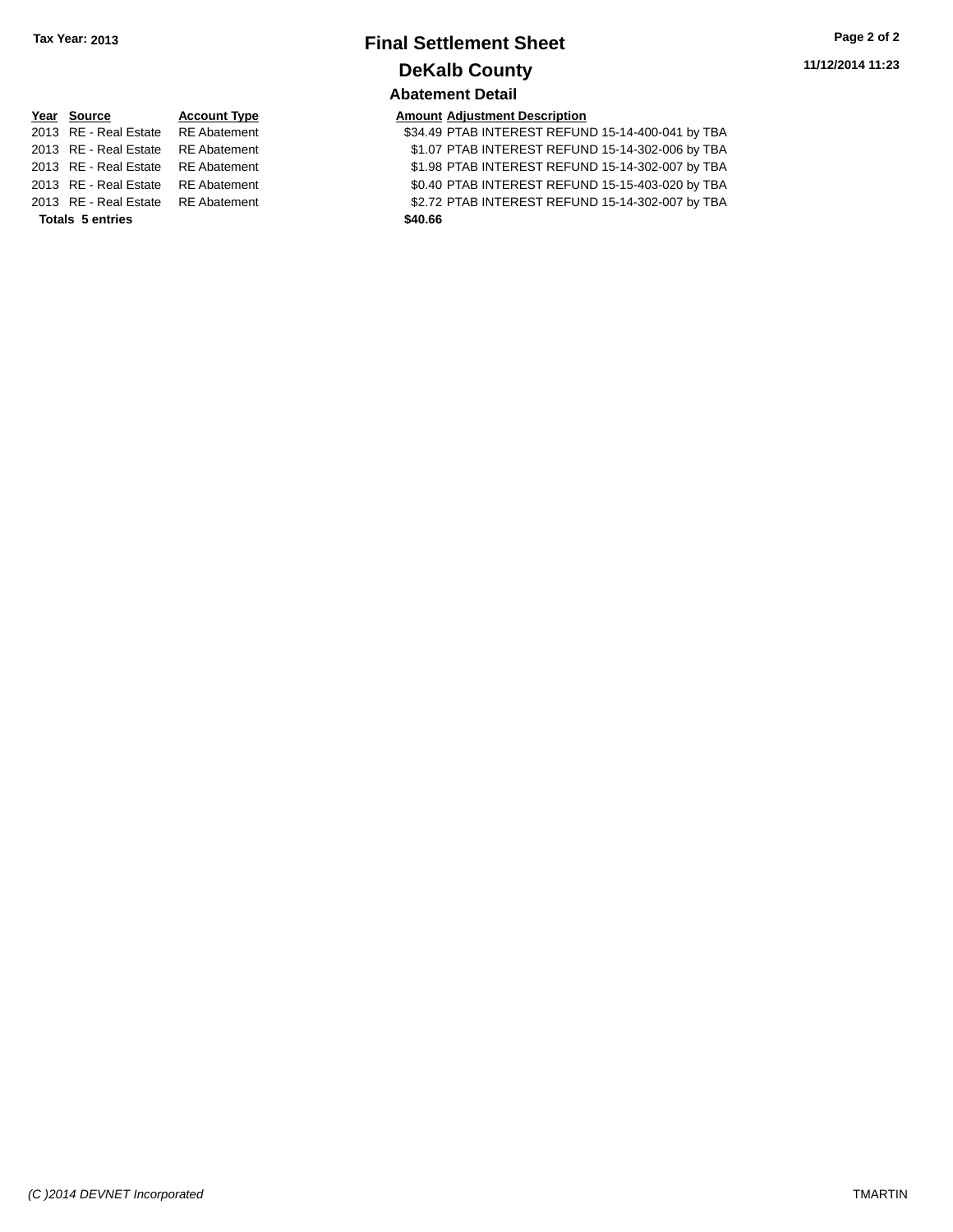# **Final Settlement Sheet Tax Year: 2013 Page 1 of 1 DeKalb County 064 - VILLAGE OF KINGSTON**

**11/12/2014 11:23**

#### **Current Year Taxes Paid**

|       | <b>Current Year Taxes Due</b>  |              |
|-------|--------------------------------|--------------|
|       | <b>Original Amount Due</b>     | \$145,158.74 |
| ٠     | Supplements                    | \$0.00       |
|       | Cancellations                  | \$563.33     |
|       | Abatements/Refunds             | \$0.00       |
| ٠     | Mobile Home                    | \$0.00       |
| $+/-$ | Road & Bridge Transfer         | \$13,845.72  |
| ٠     | Misc. Adjustments              | \$0.00       |
|       | <b>Adjusted Amount Due</b>     | \$158,441.13 |
| ÷     | Prior Year Real EstateTax      | (\$470.40)   |
|       | Prior Year Mobile Home Tax     | \$0.00       |
|       | + Prior Year Misc. Adjustments | \$0.00       |
|       | <b>Total Amount Due</b>        | \$157,970.73 |
|       |                                |              |

**Rd./Br. District Amt. Due Amt. Distrib. Road and Bridge Summary**

KINGSTON ROAD & BRIDG \$13,856.42 \$13,845.72 **Totals \$13,856.42 \$13,845.72**

| ٠ | <b>Real Estate</b>                                                                                              | \$157,728.54 |  |  |  |  |
|---|-----------------------------------------------------------------------------------------------------------------|--------------|--|--|--|--|
| ÷ | Railroad                                                                                                        | \$516.26     |  |  |  |  |
| ٠ | Mobile Home                                                                                                     | \$0.00       |  |  |  |  |
| ÷ | Misc. Adjustments                                                                                               | \$0.00       |  |  |  |  |
| ٠ | <b>Prior Year Real Estate</b>                                                                                   | (\$470.40)   |  |  |  |  |
| ٠ | Prior Year Mobile Home                                                                                          | \$0.00       |  |  |  |  |
|   | + Prior Year Misc. Adjustments                                                                                  | \$0.00       |  |  |  |  |
|   | Abatements/Refunds                                                                                              | \$0.00       |  |  |  |  |
|   | <b>Total Collected</b>                                                                                          | \$157,774.40 |  |  |  |  |
| ٠ | <b>Hold Back</b>                                                                                                | \$0.00       |  |  |  |  |
| ٠ | <b>County Trustee</b>                                                                                           | \$196.33     |  |  |  |  |
| ٠ | <b>Forfeited Tax</b>                                                                                            | \$0.00       |  |  |  |  |
|   | Total                                                                                                           | \$157,970.73 |  |  |  |  |
|   | <b>Interest Distribution</b>                                                                                    |              |  |  |  |  |
|   | <b>County Interest</b>                                                                                          |              |  |  |  |  |
|   | The contract of the contract of the contract of the contract of the contract of the contract of the contract of | ີົ້          |  |  |  |  |

## Township Interest \$0.00 Total Interest \$6.24

| <b>Distribution Summary</b>          |              |  |  |  |
|--------------------------------------|--------------|--|--|--|
| <b>Tax Distribution Date</b>         | Amount       |  |  |  |
| 05/22/2014                           | \$20,990.01  |  |  |  |
| 06/27/2014                           | \$62,862.93  |  |  |  |
| 07/25/2014                           | \$1,632.03   |  |  |  |
| 08/22/2014                           | \$10,729.30  |  |  |  |
| 09/19/2014                           | \$57,351.42  |  |  |  |
| 11/18/2014                           | \$4,208.71   |  |  |  |
| <b>Totals: 6 Distributions</b>       | \$157,774.40 |  |  |  |
| <b>Interest Distribution Date</b>    | Amount       |  |  |  |
| 11/12/2014                           | \$6.24       |  |  |  |
| <b>Totals: 1 Distributions</b>       | \$6.24       |  |  |  |
| <b>Grand Totals: 7 Distributions</b> | \$157,780.64 |  |  |  |

#### **Fund Summary**

|                                         |                         | Previously<br><b>Distributed</b> | <b>Current</b><br><b>Distribution</b> | <b>Amount</b><br>Available |                 | PY Over<br><b>Distrib</b> |
|-----------------------------------------|-------------------------|----------------------------------|---------------------------------------|----------------------------|-----------------|---------------------------|
| <b>Fund</b>                             | <b>Amount Collected</b> |                                  |                                       |                            | <b>Interest</b> |                           |
| 001 - CORPORATE                         | \$51.560.85             | \$50,203.97                      | \$1,356.88                            | \$0.00                     | \$2.23          | \$0.00                    |
| $005 - I. M. R. F.$                     | \$12,394.28             | \$12,068.10                      | \$326.18                              | \$0.00                     | \$0.54          | \$0.00                    |
| 007 - ROAD AND BRIDGE                   | \$13,845.72             | \$13,424.64                      | \$421.08                              | \$0.00                     | \$0.00          | \$0.00                    |
| 014 - POLICE PROTECTION                 | \$16,758.19             | \$16,317.20                      | \$440.99                              | \$0.00                     | \$0.73          | \$0.00                    |
| 025 - GARBAGE DISPOSAL                  | \$5,207.20              | \$5,070.16                       | \$137.04                              | \$0.00                     | \$0.23          | \$0.00                    |
| 027 - AUDIT                             | \$9,420.00              | \$9.172.10                       | \$247.90                              | \$0.00                     | \$0.41          | \$0.00                    |
| 031 - WORKING CASH                      | \$497.12                | \$484.04                         | \$13.08                               | \$0.00                     | \$0.02          | \$0.00                    |
| 035 - TORT JUDGEMENTS/LIABILITY<br>INS. | \$40.157.26             | \$39,100.48                      | \$1,056.78                            | \$0.00                     | \$1.74          | \$0.00                    |
| 047 - SOCIAL SECURITY                   | \$7,933,78              | \$7.725.00                       | \$208.78                              | \$0.00                     | \$0.34          | \$0.00                    |
| <b>Totals</b>                           | \$157,774.40            | \$153,565.69                     | \$4.208.71                            | \$0.00                     | \$6.24          | \$0.00                    |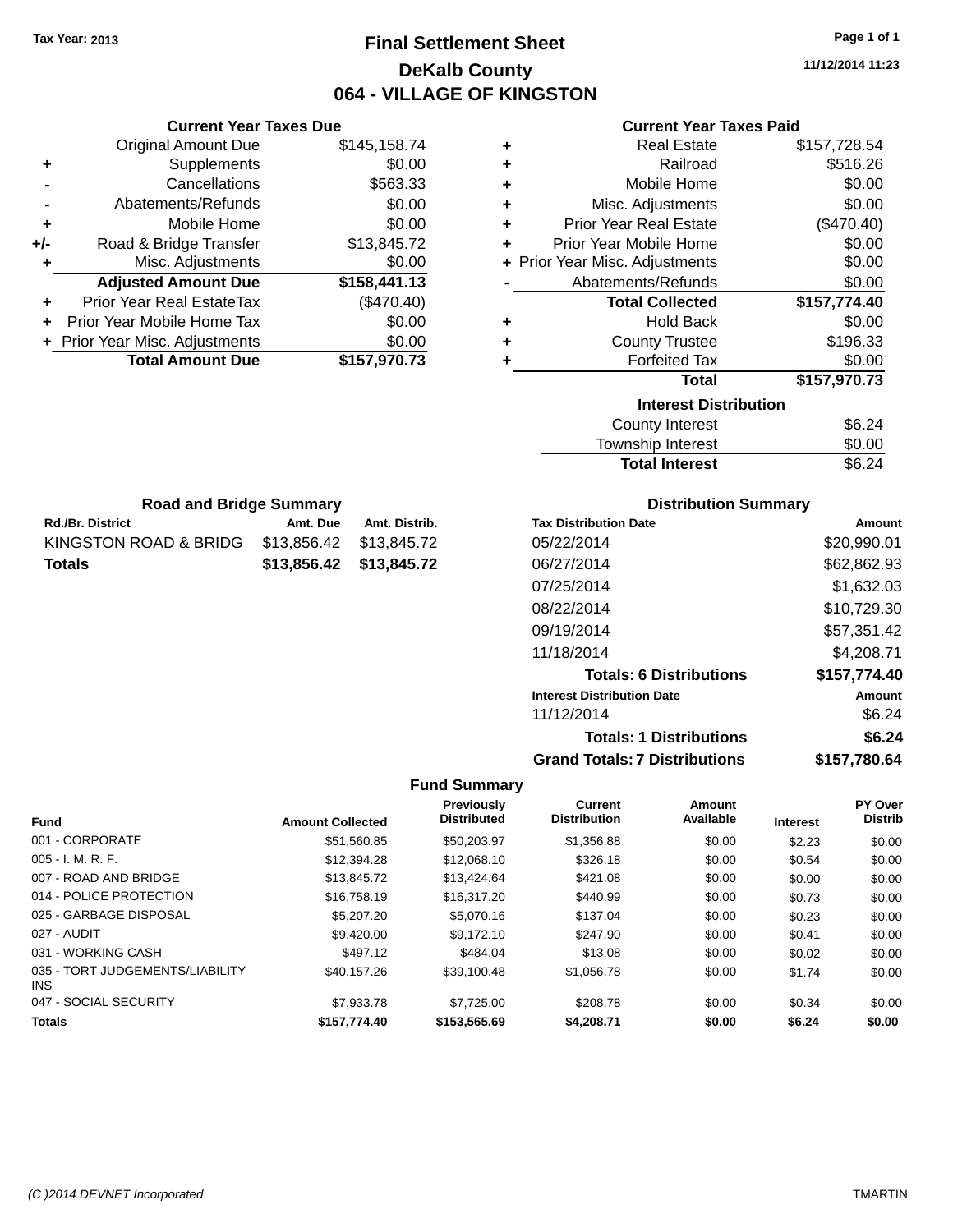# **Final Settlement Sheet Tax Year: 2013 Page 1 of 1 DeKalb County 065 - VILLAGE OF KIRKLAND**

**11/12/2014 11:23**

### **Current Year Taxes Paid**

|     | <b>Current Year Taxes Due</b>  |              |  |
|-----|--------------------------------|--------------|--|
|     | <b>Original Amount Due</b>     | \$192,911.87 |  |
| ٠   | Supplements                    | \$0.00       |  |
|     | Cancellations                  | \$80.86      |  |
|     | Abatements/Refunds             | \$0.00       |  |
| ٠   | Mobile Home                    | \$0.00       |  |
| +/- | Road & Bridge Transfer         | \$24,951.01  |  |
| ٠   | Misc. Adjustments              | \$0.00       |  |
|     | <b>Adjusted Amount Due</b>     | \$217,782.02 |  |
| ٠   | Prior Year Real EstateTax      | \$0.00       |  |
|     | Prior Year Mobile Home Tax     | \$0.00       |  |
|     | + Prior Year Misc. Adjustments | \$0.00       |  |
|     | <b>Total Amount Due</b>        | \$217,782.02 |  |
|     |                                |              |  |

**Rd./Br. District Amt. Due Amt. Distrib. Road and Bridge Summary**

FRANKLIN ROAD & BRIDGE \$24,959.94 \$24,951.01 **Totals \$24,959.94 \$24,951.01**

| ٠ | <b>Real Estate</b>             | \$217,226.72 |
|---|--------------------------------|--------------|
| ٠ | Railroad                       | \$555.30     |
| ٠ | Mobile Home                    | \$0.00       |
| ٠ | Misc. Adjustments              | \$0.00       |
| ÷ | <b>Prior Year Real Estate</b>  | \$0.00       |
| ٠ | Prior Year Mobile Home         | \$0.00       |
|   | + Prior Year Misc. Adjustments | \$0.00       |
|   | Abatements/Refunds             | \$0.00       |
|   |                                |              |
|   | <b>Total Collected</b>         | \$217,782.02 |
| ٠ | <b>Hold Back</b>               | \$0.00       |
| ٠ | <b>County Trustee</b>          | \$0.00       |
| ٠ | <b>Forfeited Tax</b>           | \$0.00       |
|   | <b>Total</b>                   | \$217,782.02 |
|   | <b>Interest Distribution</b>   |              |
|   | <b>County Interest</b>         | \$8.62       |

| <b>Total Interest</b>   | \$8.62 |
|-------------------------|--------|
| Township Interest       | \$0.00 |
| <b>OVATILY THIGIGSL</b> | JU.UZ  |

| <b>Distribution Summary</b>  |             |
|------------------------------|-------------|
| <b>Tax Distribution Date</b> | Amount      |
| 05/22/2014                   | \$27.725.71 |

| 05/22/2014                           | \$27,725.71  |
|--------------------------------------|--------------|
| 06/27/2014                           | \$84,774.59  |
| 07/25/2014                           | \$2,759.82   |
| 08/22/2014                           | \$14,784.15  |
| 09/19/2014                           | \$78,703.69  |
| 11/18/2014                           | \$9,034.06   |
| <b>Totals: 6 Distributions</b>       | \$217,782.02 |
| <b>Interest Distribution Date</b>    | Amount       |
| 11/12/2014                           | \$8.62       |
| <b>Totals: 1 Distributions</b>       | \$8.62       |
| <b>Grand Totals: 7 Distributions</b> | \$217.790.64 |

|                                               |                         | <b>Previously</b>  | Current             | <b>Amount</b> |                 | <b>PY Over</b> |
|-----------------------------------------------|-------------------------|--------------------|---------------------|---------------|-----------------|----------------|
| <b>Fund</b>                                   | <b>Amount Collected</b> | <b>Distributed</b> | <b>Distribution</b> | Available     | <b>Interest</b> | <b>Distrib</b> |
| 001 - CORPORATE                               | \$83,921.40             | \$80,385.27        | \$3,536.13          | \$0.00        | \$3.76          | \$0.00         |
| 007 - ROAD AND BRIDGE                         | \$24.951.01             | \$24.042.16        | \$908.85            | \$0.00        | \$0.00          | \$0.00         |
| 014 - POLICE PROTECTION                       | \$83,927,77             | \$80,391.34        | \$3,536.43          | \$0.00        | \$3.75          | \$0.00         |
| 027 - AUDIT                                   | \$4.996.83              | \$4,786.27         | \$210.56            | \$0.00        | \$0.22          | \$0.00         |
| 035 - TORT JUDGEMENTS/LIABILITY<br><b>INS</b> | \$19,985.01             | \$19.142.92        | \$842.09            | \$0.00        | \$0.89          | \$0.00         |
| <b>Totals</b>                                 | \$217,782.02            | \$208,747.96       | \$9,034.06          | \$0.00        | \$8.62          | \$0.00         |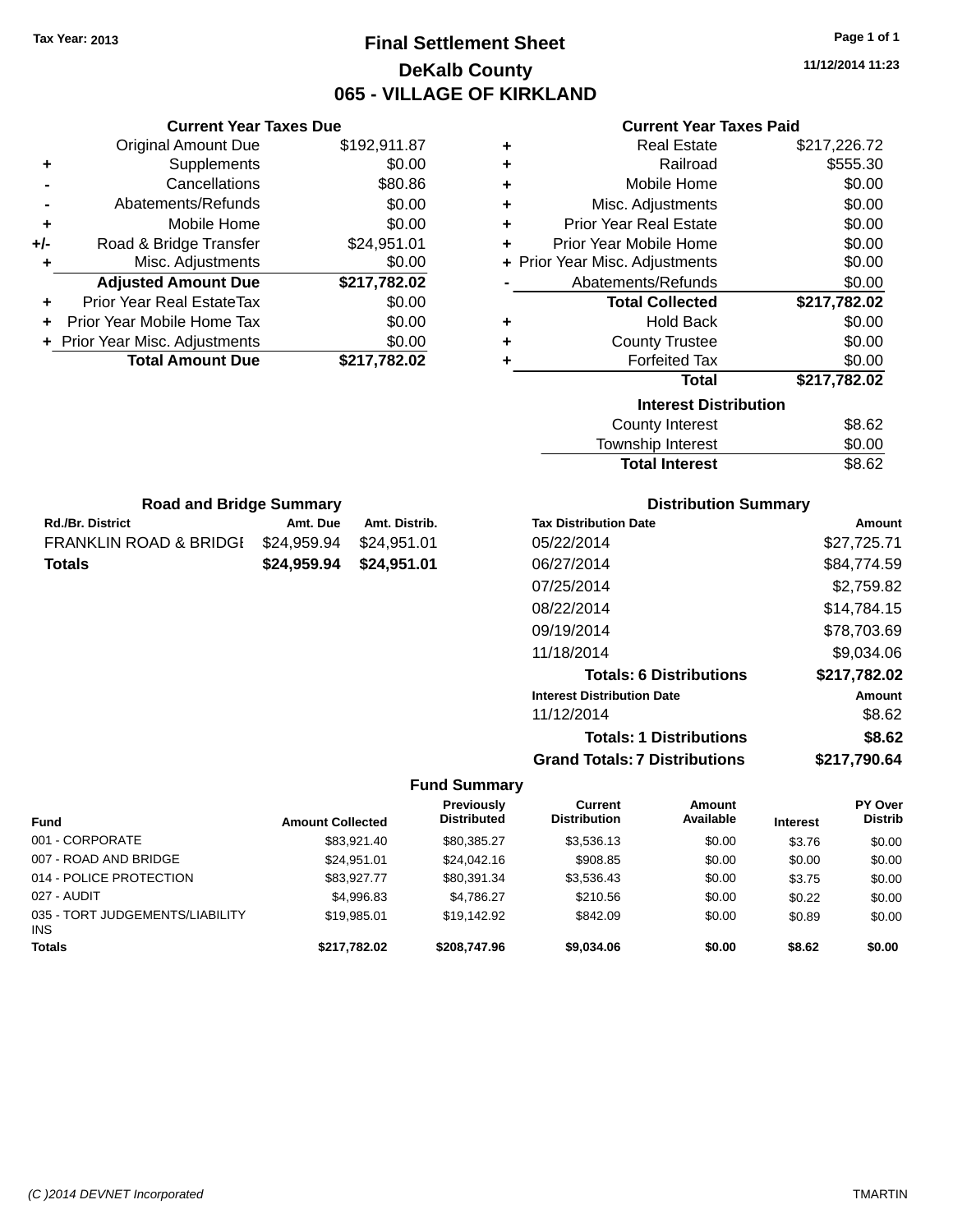# **Final Settlement Sheet Tax Year: 2013 Page 1 of 1 DeKalb County 066 - KIRKLAND LIBRARY**

**11/12/2014 11:23**

| <b>Current Year Taxes Paid</b> |  |  |  |
|--------------------------------|--|--|--|
|--------------------------------|--|--|--|

|     | <b>Current Year Taxes Due</b>  |             |  |  |  |  |
|-----|--------------------------------|-------------|--|--|--|--|
|     | <b>Original Amount Due</b>     | \$47,309.04 |  |  |  |  |
| ٠   | Supplements                    | \$0.00      |  |  |  |  |
|     | Cancellations                  | \$19.83     |  |  |  |  |
|     | Abatements/Refunds             | \$0.00      |  |  |  |  |
| ٠   | Mobile Home                    | \$0.00      |  |  |  |  |
| +/- | Road & Bridge Transfer         | \$0.00      |  |  |  |  |
| ٠   | Misc. Adjustments              | \$0.00      |  |  |  |  |
|     | <b>Adjusted Amount Due</b>     | \$47,289.21 |  |  |  |  |
|     | Prior Year Real EstateTax      | \$0.00      |  |  |  |  |
|     | Prior Year Mobile Home Tax     | \$0.00      |  |  |  |  |
|     | + Prior Year Misc. Adjustments | \$0.00      |  |  |  |  |
|     | <b>Total Amount Due</b>        | \$47,289.21 |  |  |  |  |

| ٠ | <b>Real Estate</b>             | \$47,153.03 |  |  |  |  |
|---|--------------------------------|-------------|--|--|--|--|
| ÷ | Railroad                       | \$136.18    |  |  |  |  |
| ÷ | Mobile Home                    | \$0.00      |  |  |  |  |
| ÷ | Misc. Adjustments              | \$0.00      |  |  |  |  |
| ÷ | <b>Prior Year Real Estate</b>  | \$0.00      |  |  |  |  |
| ٠ | Prior Year Mobile Home         | \$0.00      |  |  |  |  |
|   | + Prior Year Misc. Adjustments | \$0.00      |  |  |  |  |
|   | Abatements/Refunds             | \$0.00      |  |  |  |  |
|   | <b>Total Collected</b>         | \$47,289.21 |  |  |  |  |
| ٠ | Hold Back                      | \$0.00      |  |  |  |  |
| ٠ | <b>County Trustee</b>          | \$0.00      |  |  |  |  |
| ٠ | <b>Forfeited Tax</b>           | \$0.00      |  |  |  |  |
|   | <b>Total</b>                   | \$47,289.21 |  |  |  |  |
|   | <b>Interest Distribution</b>   |             |  |  |  |  |
|   | <b>County Interest</b>         | \$1.87      |  |  |  |  |
|   | <b>Township Interest</b>       | \$0.00      |  |  |  |  |
|   | <b>Total Interest</b>          | \$1.87      |  |  |  |  |

# **Distribution Summary**

| <b>Tax Distribution Date</b>         | Amount      |
|--------------------------------------|-------------|
| 05/22/2014                           | \$6,035.50  |
| 06/27/2014                           | \$18,281.58 |
| 07/25/2014                           | \$612.61    |
| 08/22/2014                           | \$3,260.72  |
| 09/19/2014                           | \$17,106.22 |
| 11/18/2014                           | \$1,992.58  |
| <b>Totals: 6 Distributions</b>       | \$47,289.21 |
| <b>Interest Distribution Date</b>    | Amount      |
| 11/12/2014                           | \$1.87      |
| <b>Totals: 1 Distributions</b>       | \$1.87      |
| <b>Grand Totals: 7 Distributions</b> | \$47.291.08 |
|                                      |             |

| <b>Fund</b>                              | <b>Amount Collected</b> | Previously<br><b>Distributed</b> | Current<br><b>Distribution</b> | Amount<br>Available | <b>Interest</b> | <b>PY Over</b><br><b>Distrib</b> |
|------------------------------------------|-------------------------|----------------------------------|--------------------------------|---------------------|-----------------|----------------------------------|
| $005 - I. M. R. F.$                      | \$8.61                  | \$8.23                           | \$0.38                         | \$0.00              | \$0.00          | \$0.00                           |
| 016 - LIBRARY (township, municipalities) | \$45,286.61             | \$43,378,43                      | \$1,908.18                     | \$0.00              | \$1.79          | \$0.00                           |
| 047 - SOCIAL SECURITY                    | \$1.993.99              | \$1.909.97                       | \$84.02                        | \$0.00              | \$0.08          | \$0.00                           |
| Totals                                   | \$47,289.21             | \$45,296.63                      | \$1,992.58                     | \$0.00              | \$1.87          | \$0.00                           |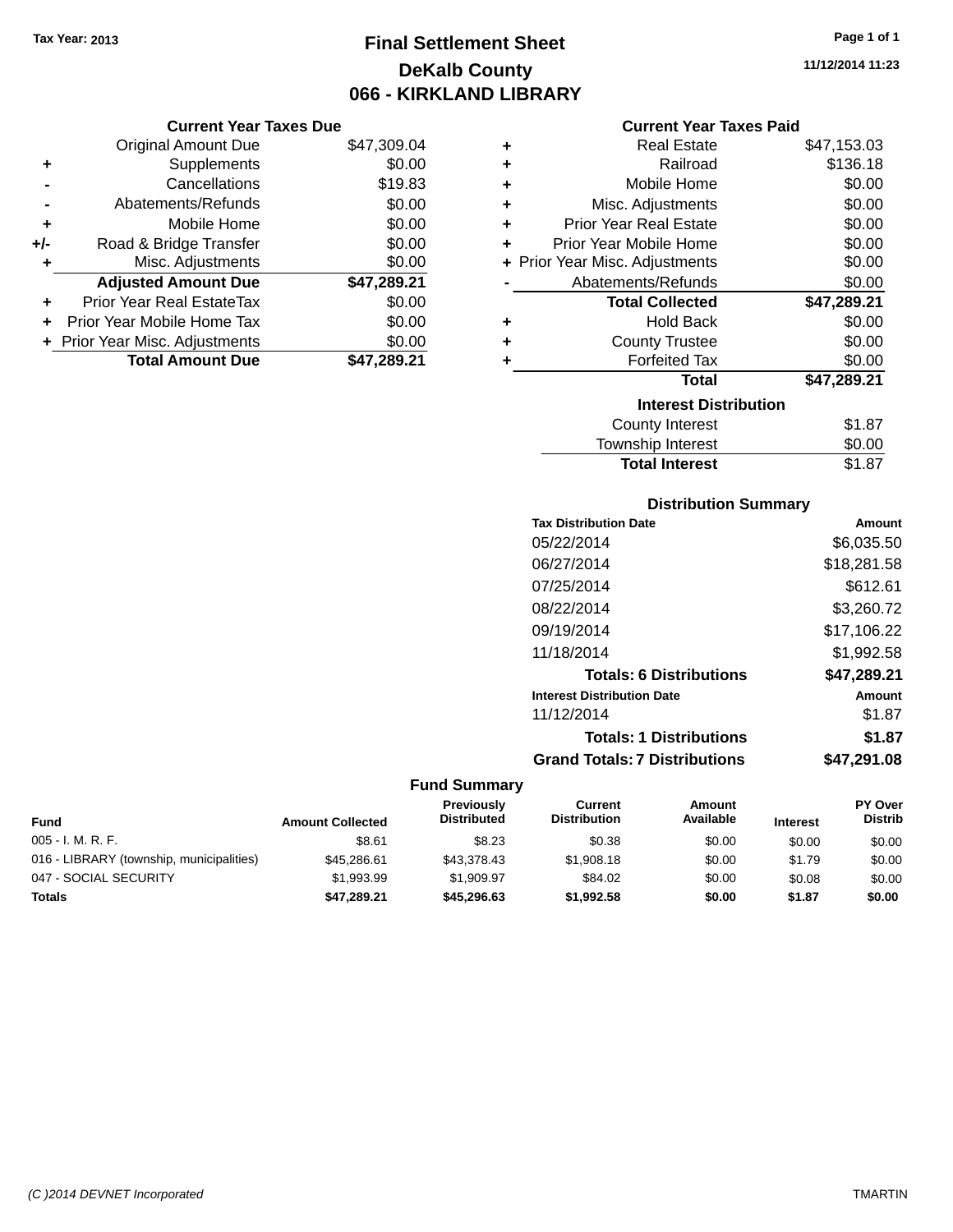# **Final Settlement Sheet Tax Year: 2013 Page 1 of 1 DeKalb County 067 - VILLAGE OF LEE**

**11/12/2014 11:23**

**Totals: 1 Distributions \$0.46**

|                                     | <b>Current Year Taxes Due</b>    |                         |                                        |                                  |                                      | <b>Current Year Taxes Paid</b> |                 |                           |
|-------------------------------------|----------------------------------|-------------------------|----------------------------------------|----------------------------------|--------------------------------------|--------------------------------|-----------------|---------------------------|
|                                     | <b>Original Amount Due</b>       |                         | \$9,992.94                             | ٠                                |                                      | <b>Real Estate</b>             |                 | \$11,202.92               |
|                                     | Supplements                      |                         | \$0.00                                 | ٠                                |                                      | Railroad                       |                 | \$324.46                  |
|                                     | Cancellations                    |                         | \$20.87                                | ٠                                |                                      | Mobile Home                    |                 | \$2.98                    |
|                                     | Abatements/Refunds               |                         | \$0.00                                 | ٠                                |                                      | Misc. Adjustments              |                 | \$29.83                   |
|                                     | Mobile Home                      |                         | \$2.98                                 | ٠                                | <b>Prior Year Real Estate</b>        |                                |                 | \$0.00                    |
| +/-                                 | Road & Bridge Transfer           |                         | \$1,555.31                             | ٠                                | Prior Year Mobile Home               |                                |                 | \$0.00                    |
|                                     | Misc. Adjustments                |                         | \$29.83                                | ÷.                               | Prior Year Misc. Adjustments         |                                |                 | \$0.00                    |
|                                     | <b>Adjusted Amount Due</b>       |                         | \$11,560.19                            |                                  | Abatements/Refunds                   |                                |                 | \$0.00                    |
|                                     | Prior Year Real EstateTax        |                         | \$0.00                                 |                                  |                                      | <b>Total Collected</b>         |                 | \$11,560.19               |
|                                     | Prior Year Mobile Home Tax       |                         | \$0.00                                 | ٠                                |                                      | <b>Hold Back</b>               |                 | \$0.00                    |
|                                     | + Prior Year Misc. Adjustments   |                         | \$0.00                                 | ٠                                |                                      | <b>County Trustee</b>          |                 | \$0.00                    |
|                                     | <b>Total Amount Due</b>          |                         | \$11,560.19                            | ٠                                |                                      | <b>Forfeited Tax</b>           |                 | \$0.00                    |
|                                     |                                  |                         |                                        |                                  |                                      | <b>Total</b>                   |                 | \$11,560.19               |
|                                     |                                  |                         |                                        |                                  |                                      | <b>Interest Distribution</b>   |                 |                           |
|                                     |                                  |                         |                                        |                                  |                                      | <b>County Interest</b>         |                 | \$0.46                    |
|                                     |                                  |                         |                                        |                                  |                                      | Township Interest              |                 | \$0.00                    |
|                                     |                                  |                         |                                        |                                  |                                      | <b>Total Interest</b>          |                 | \$0.46                    |
|                                     |                                  |                         |                                        |                                  |                                      |                                |                 |                           |
|                                     | <b>Road and Bridge Summary</b>   |                         |                                        |                                  |                                      | <b>Distribution Summary</b>    |                 |                           |
| <b>Rd./Br. District</b><br>Amt. Due |                                  |                         | Amt. Distrib.                          |                                  | <b>Tax Distribution Date</b>         |                                |                 | Amount                    |
|                                     | <b>SHABBONA ROAD &amp; BRIDG</b> | \$1,555.75              | \$1,555.31                             |                                  | 05/22/2014                           |                                | \$2,341.18      |                           |
| <b>Totals</b>                       |                                  | \$1,555.75              | \$1,555.31                             |                                  | 06/27/2014                           |                                |                 | \$3,380.59                |
|                                     |                                  |                         |                                        |                                  | 07/25/2014                           |                                |                 | \$184.24                  |
|                                     |                                  |                         |                                        |                                  | 08/22/2014                           |                                |                 | \$551.41                  |
|                                     |                                  |                         |                                        |                                  | 09/19/2014                           |                                |                 | \$3,285.75                |
|                                     |                                  |                         |                                        |                                  | 11/18/2014                           |                                |                 | \$1,817.02                |
|                                     |                                  |                         |                                        |                                  |                                      |                                |                 |                           |
|                                     |                                  |                         |                                        |                                  |                                      | <b>Totals: 6 Distributions</b> |                 | \$11,560.19               |
|                                     |                                  |                         |                                        |                                  | <b>Interest Distribution Date</b>    |                                |                 | Amount                    |
|                                     |                                  |                         |                                        |                                  | 11/12/2014                           |                                |                 | \$0.46                    |
|                                     |                                  |                         |                                        |                                  |                                      | <b>Totals: 1 Distributions</b> |                 | \$0.46                    |
|                                     |                                  |                         |                                        |                                  | <b>Grand Totals: 7 Distributions</b> |                                |                 | \$11,560.65               |
|                                     |                                  |                         |                                        | <b>Fund Summary</b>              |                                      |                                |                 |                           |
| Fund                                |                                  | <b>Amount Collected</b> |                                        | Previously<br><b>Distributed</b> | Current<br><b>Distribution</b>       | Amount<br>Available            | <b>Interest</b> | PY Over<br><b>Distrib</b> |
|                                     | 001 - CORPORATE                  |                         | \$3,068.28                             | \$2,523.42                       | \$544.86                             | \$0.00                         | \$0.13          | \$0.00                    |
|                                     | 007 - ROAD AND BRIDGE            |                         | \$1,555.31                             | \$1,515.01                       | \$40.30                              | \$0.00                         | \$0.00          | \$0.00                    |
|                                     | 025 - GARBAGE DISPOSAL           |                         | \$1,093.15                             | \$899.02                         | \$194.13                             | \$0.00                         | \$0.05          | \$0.00                    |
| 027 - AUDIT                         |                                  |                         | \$1,219.12                             | \$1,002.62                       | \$216.50                             | \$0.00                         | \$0.06          | \$0.00                    |
| INS                                 | 035 - TORT JUDGEMENTS/LIABILITY  |                         | \$2,522.41                             | \$2,074.47                       | \$447.94                             | \$0.00                         | \$0.12          | \$0.00                    |
|                                     | 072 - WATERWORKS SYSTEM          |                         | \$2,101.92                             | \$1,728.63                       | \$373.29                             | \$0.00                         | \$0.10          | \$0.00                    |
| Totals                              |                                  |                         | \$11,560.19                            | \$9,743.17                       | \$1,817.02                           | \$0.00                         | \$0.46          | \$0.00                    |
|                                     |                                  |                         | <b>Miscellaneous Adjustment Detail</b> |                                  |                                      |                                |                 |                           |

| Year Source             | <b>Account Type</b> | <b>Amount Adjustment Description</b>           |
|-------------------------|---------------------|------------------------------------------------|
| 2013 RE - Real Estate   | Back Tax Collected  | \$17.72 MANESS REDEMPTION 13-06-331-005 by TBA |
| 2013 RE - Real Estate   | Back Tax Collected  | \$12.11 SCAVENGER SALE 13-06-332-003 by TBA    |
| <b>Totals 2 entries</b> |                     | \$29.83                                        |

INS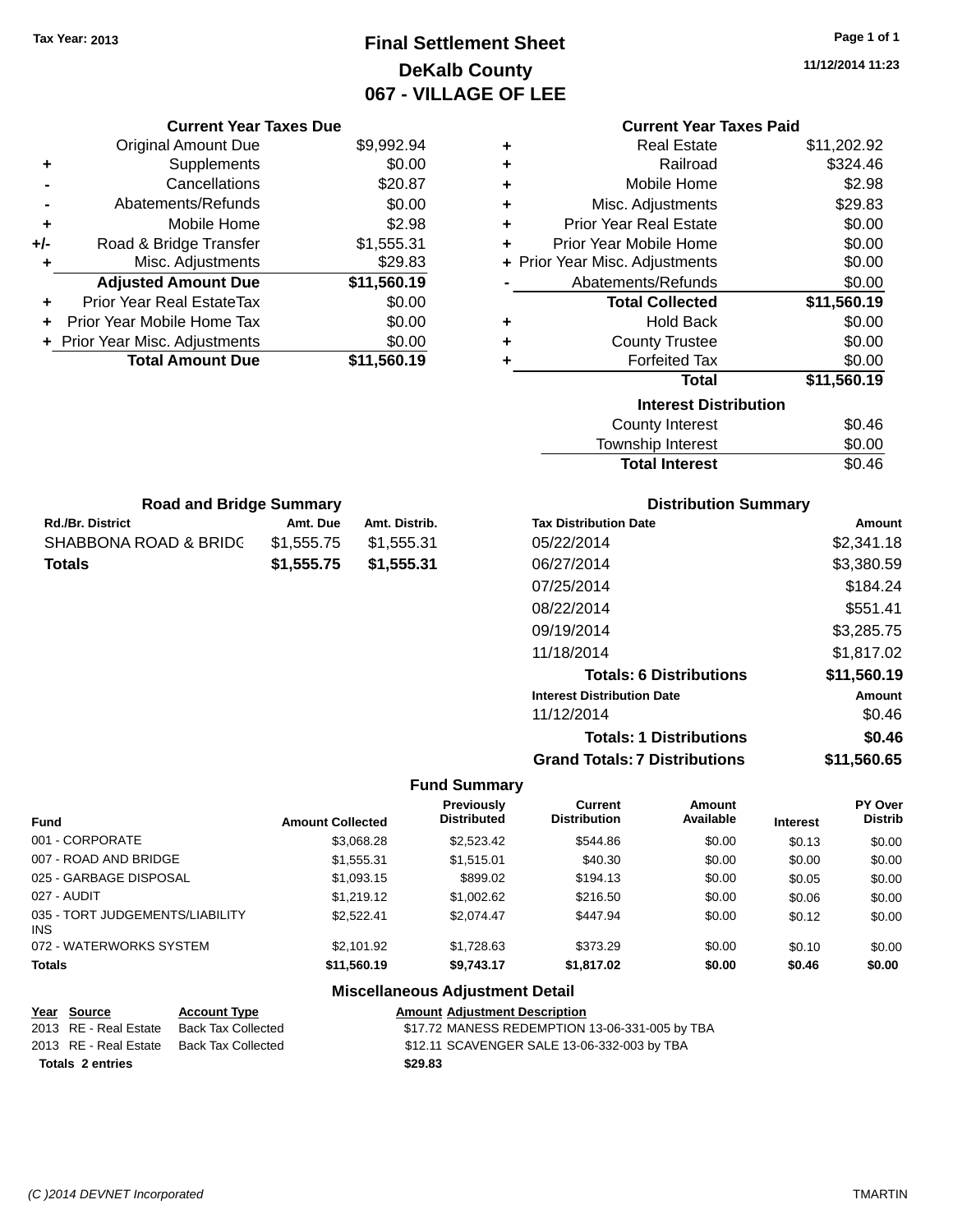# **Final Settlement Sheet Tax Year: 2013 Page 1 of 2 DeKalb County 068 - VILLAGE OF MALTA**

**11/12/2014 11:23**

| <b>Current Year Taxes Paid</b> |  |  |  |
|--------------------------------|--|--|--|
|--------------------------------|--|--|--|

| ÷ | <b>Real Estate</b>             | \$116,480.10 |
|---|--------------------------------|--------------|
| ٠ | Railroad                       | \$1,050.32   |
| ٠ | Mobile Home                    | \$0.00       |
| ٠ | Misc. Adjustments              | \$0.00       |
| ٠ | <b>Prior Year Real Estate</b>  | (\$50.75)    |
| ٠ | Prior Year Mobile Home         | \$0.00       |
|   | + Prior Year Misc. Adjustments | \$0.00       |
|   | Abatements/Refunds             | \$0.87       |
|   | <b>Total Collected</b>         | \$117,478.80 |
| ٠ | <b>Hold Back</b>               | \$0.00       |
| ٠ | <b>County Trustee</b>          | \$0.00       |
| ٠ | <b>Forfeited Tax</b>           | \$0.00       |
|   | <b>Total</b>                   | \$117,478.80 |
|   | <b>Interest Distribution</b>   |              |
|   | <b>County Interest</b>         | \$4.65       |
|   | <b>Township Interest</b>       | \$0.00       |

| <b>Total Interest</b> | \$4.65 |
|-----------------------|--------|
| Township Interest     | \$0.00 |
| County Interest       | \$4.65 |

| <b>Road and Bridge Summary</b> |             |               |  |
|--------------------------------|-------------|---------------|--|
| <b>Rd./Br. District</b>        | Amt. Due    | Amt. Distrib. |  |
| MALTA ROAD & BRIDGE            | \$10,790.91 | \$10,790.91   |  |
| <b>Totals</b>                  | \$10,790.91 | \$10,790.91   |  |

**Current Year Taxes Due** Original Amount Due \$106,961.08

**Adjusted Amount Due \$117,529.55**

**+** Supplements \$0.00 **-** Cancellations \$221.57 **-** Abatements/Refunds \$0.87 **+** Mobile Home \$0.00 **+/-** Road & Bridge Transfer \$10,790.91 **+** Misc. Adjustments \$0.00

**+** Prior Year Real EstateTax (\$50.75) **+** Prior Year Mobile Home Tax \$0.00 **+** Prior Year Misc. Adjustments \$0.00<br> **Total Amount Due** \$117,478.80

**Total Amount Due** 

### **Distribution Summary**

| <b>Tax Distribution Date</b>         | Amount       |
|--------------------------------------|--------------|
| 05/22/2014                           | \$13,532.85  |
| 06/27/2014                           | \$45,825.15  |
| 07/25/2014                           | \$855.53     |
| 08/22/2014                           | \$6,659.23   |
| 09/19/2014                           | \$43,848.94  |
| 11/18/2014                           | \$6,757.10   |
| <b>Totals: 6 Distributions</b>       | \$117,478.80 |
| <b>Interest Distribution Date</b>    | Amount       |
| 11/12/2014                           | \$4.65       |
| <b>Totals: 1 Distributions</b>       | \$4.65       |
| <b>Grand Totals: 7 Distributions</b> | \$117,483.45 |

#### **Fund Summary**

| <b>Fund</b>                             | <b>Amount Collected</b> | Previously<br><b>Distributed</b> | <b>Current</b><br><b>Distribution</b> | <b>Amount</b><br>Available | <b>Interest</b> | PY Over<br><b>Distrib</b> |
|-----------------------------------------|-------------------------|----------------------------------|---------------------------------------|----------------------------|-----------------|---------------------------|
| 001 - CORPORATE                         | \$31.918.87             | \$30,009.84                      | \$1,909.03                            | \$0.00                     | \$1.39          | \$0.00                    |
| 003 - BONDS AND INTEREST                | \$0.00                  | \$0.00                           | \$0.00                                | \$0.00                     | \$0.00          | \$0.00                    |
| $005 - I. M. R. F.$                     | \$6,982.94              | \$6,565.28                       | \$417.66                              | \$0.00                     | \$0.30          | \$0.00                    |
| 007 - ROAD AND BRIDGE                   | \$10,790.91             | \$10,414.78                      | \$376.13                              | \$0.00                     | \$0.00          | \$0.00                    |
| 014 - POLICE PROTECTION                 | \$10,972.42             | \$10,316.18                      | \$656.24                              | \$0.00                     | \$0.48          | \$0.00                    |
| 025 - GARBAGE DISPOSAL                  | \$998.18                | \$938.46                         | \$59.72                               | \$0.00                     | \$0.04          | \$0.00                    |
| 027 - AUDIT                             | \$12,967.70             | \$12.192.10                      | \$775.60                              | \$0.00                     | \$0.57          | \$0.00                    |
| 035 - TORT JUDGEMENTS/LIABILITY<br>INS. | \$22,443.29             | \$21.100.95                      | \$1,342,34                            | \$0.00                     | \$0.98          | \$0.00                    |
| 041 - STREET LIGHTING                   | \$5,442.69              | \$5,117,16                       | \$325.53                              | \$0.00                     | \$0.24          | \$0.00                    |
| 047 - SOCIAL SECURITY                   | \$14.961.80             | \$14,066.95                      | \$894.85                              | \$0.00                     | \$0.65          | \$0.00                    |
| <b>Totals</b>                           | \$117,478.80            | \$110,721.70                     | \$6,757.10                            | \$0.00                     | \$4.65          | \$0.00                    |

### **Miscellaneous Adjustment Detail**

### **Year** Source **Account Type Account Type Amount Adjustment Description**

| 2013 RE - Real Estate Back Tax Collected | \$0.00 LAY REDEMPTION 07-23-155-002 by TBA |
|------------------------------------------|--------------------------------------------|
| <b>Totals 1 entries</b>                  | \$0.00                                     |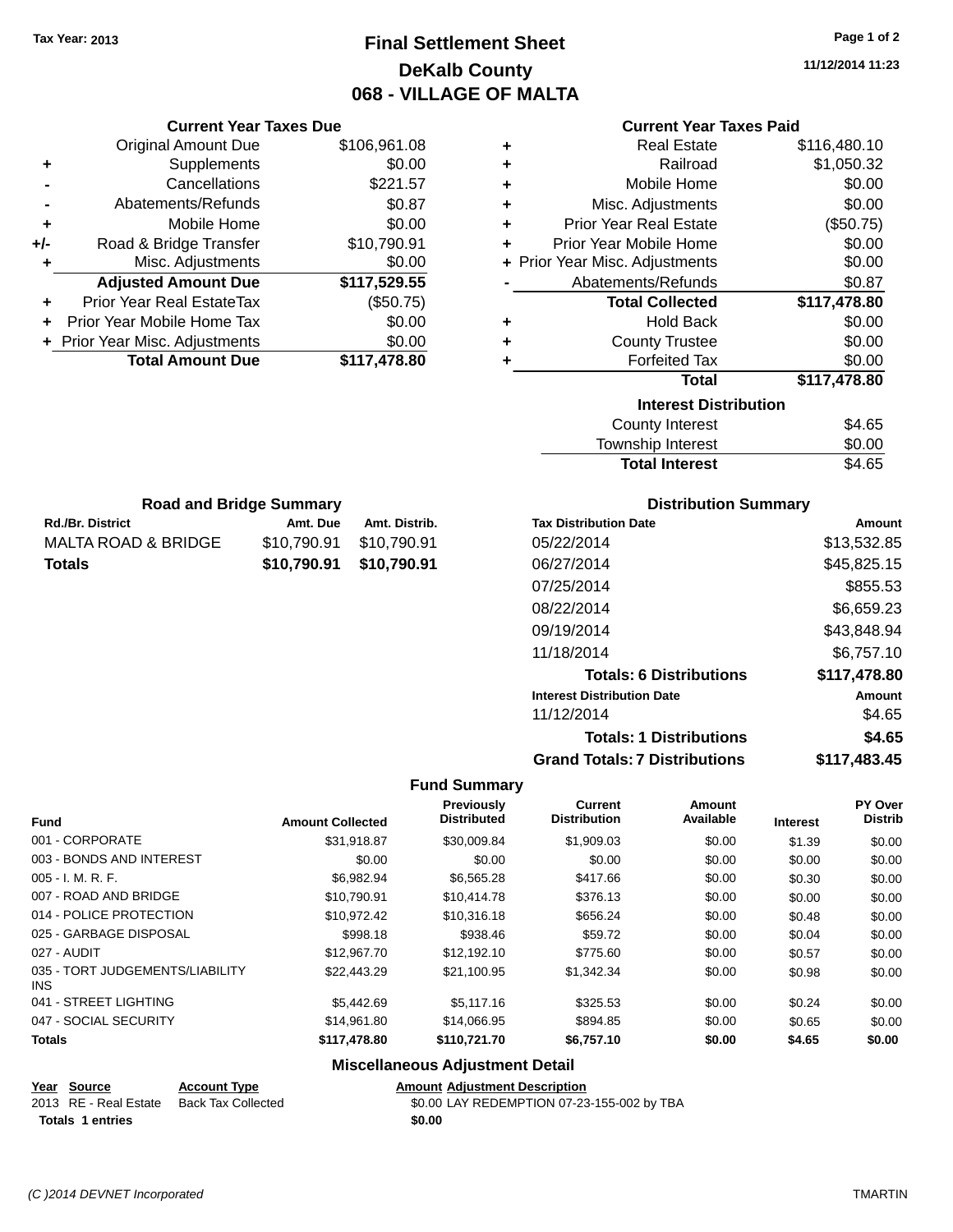# **Final Settlement Sheet Tax Year: 2013 Page 2 of 2 DeKalb County Abatement Detail**

**11/12/2014 11:23**

**Totals \$0.87 1 entries**

**Year Source Account Type Anneurs Amount Adjustment Description**<br>
2013 RE - Real Estate RE Abatement **Account 1998 AMOUNTEREST REFUN** \$0.87 PTAB INTEREST REFUND 07-23-332-002 by TBA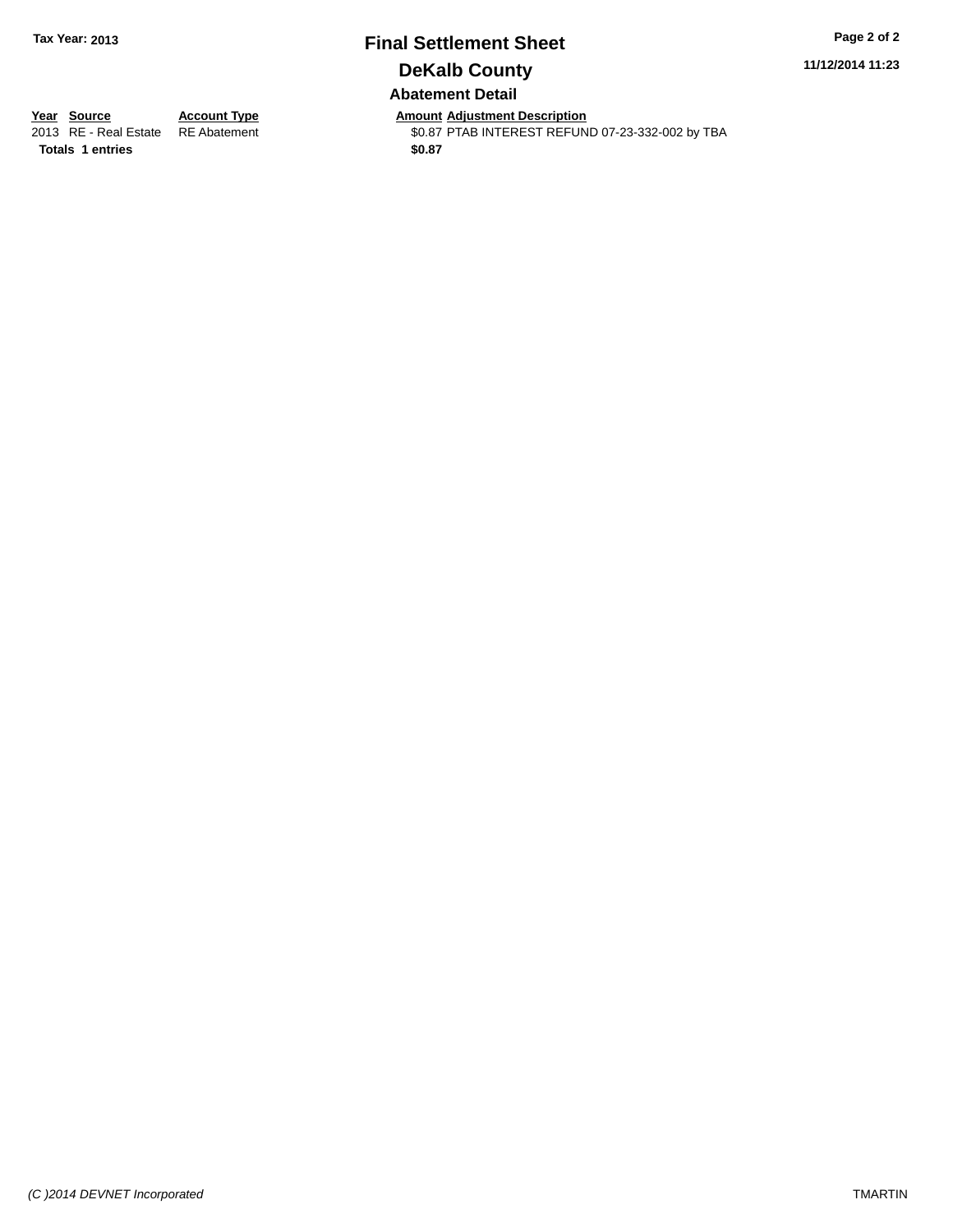# **Final Settlement Sheet Tax Year: 2013 Page 1 of 1 DeKalb County 069 - VILLAGE OF MAPLE PARK**

**11/12/2014 11:23**

# **Current Year Taxes Paid**

|     | <b>Current Year Taxes Due</b>  |              |
|-----|--------------------------------|--------------|
|     | <b>Original Amount Due</b>     | \$103,026.34 |
| ٠   | Supplements                    | \$0.00       |
|     | Cancellations                  | \$133.39     |
|     | Abatements/Refunds             | \$0.00       |
| ÷   | Mobile Home                    | \$0.00       |
| +/- | Road & Bridge Transfer         | \$3,041.46   |
| ٠   | Misc. Adjustments              | \$0.00       |
|     | <b>Adjusted Amount Due</b>     | \$105,934.41 |
| ٠   | Prior Year Real EstateTax      | \$0.00       |
| ÷   | Prior Year Mobile Home Tax     | \$0.00       |
|     | + Prior Year Misc. Adjustments | \$0.00       |
|     | <b>Total Amount Due</b>        | \$105.934.41 |

| ٠ | <b>Real Estate</b>             | \$105,934.41 |
|---|--------------------------------|--------------|
| ٠ | Railroad                       | \$0.00       |
| ÷ | Mobile Home                    | \$0.00       |
| ٠ | Misc. Adjustments              | \$0.00       |
| ٠ | <b>Prior Year Real Estate</b>  | \$0.00       |
| ٠ | Prior Year Mobile Home         | \$0.00       |
|   | + Prior Year Misc. Adjustments | \$0.00       |
|   | Abatements/Refunds             | \$0.00       |
|   | <b>Total Collected</b>         | \$105,934.41 |
| ٠ | <b>Hold Back</b>               | \$0.00       |
| ٠ | <b>County Trustee</b>          | \$0.00       |
| ٠ | <b>Forfeited Tax</b>           | \$0.00       |
|   | <b>Total</b>                   | \$105,934.41 |
|   | <b>Interest Distribution</b>   |              |
|   | <b>County Interest</b>         | \$4.19       |

| <b>Total Interest</b> | \$4.19 |
|-----------------------|--------|
| Township Interest     | \$0.00 |
| County Interest       | \$4.19 |

| <b>Road and Bridge Summary</b>   |            |               |  |  |
|----------------------------------|------------|---------------|--|--|
| <b>Rd./Br. District</b>          | Amt. Due   | Amt. Distrib. |  |  |
| <b>CORTLAND ROAD &amp; BRIDC</b> | \$3.047.77 | \$3,041.46    |  |  |
| Totals                           | \$3,047.77 | \$3,041.46    |  |  |

# **Distribution Summary**

| <b>Tax Distribution Date</b>         | Amount       |
|--------------------------------------|--------------|
| 05/22/2014                           | \$11,622.34  |
| 06/27/2014                           | \$41,336.52  |
| 07/25/2014                           | \$610.38     |
| 08/22/2014                           | \$6,137.83   |
| 09/19/2014                           | \$42,740.39  |
| 11/18/2014                           | \$3,486.95   |
| <b>Totals: 6 Distributions</b>       | \$105,934.41 |
| <b>Interest Distribution Date</b>    | Amount       |
| 11/12/2014                           | \$4.19       |
| <b>Totals: 1 Distributions</b>       | \$4.19       |
| <b>Grand Totals: 7 Distributions</b> | \$105,938.60 |

| <b>Fund</b>                                   | <b>Amount Collected</b> | <b>Previously</b><br><b>Distributed</b> | Current<br><b>Distribution</b> | <b>Amount</b><br>Available | <b>Interest</b> | <b>PY Over</b><br><b>Distrib</b> |
|-----------------------------------------------|-------------------------|-----------------------------------------|--------------------------------|----------------------------|-----------------|----------------------------------|
| 001 - CORPORATE                               | \$49,805.25             | \$48.161.43                             | \$1,643.82                     | \$0.00                     | \$2.03          | \$0.00                           |
| 003 - BONDS AND INTEREST                      | \$0.00                  | \$0.00                                  | \$0.00                         | \$0.00                     | \$0.00          | \$0.00                           |
| 007 - ROAD AND BRIDGE                         | \$3.041.46              | \$2,950.46                              | \$91.00                        | \$0.00                     | \$0.00          | \$0.00                           |
| 014 - POLICE PROTECTION                       | \$37,918.72             | \$36,667.23                             | \$1,251.49                     | \$0.00                     | \$1.54          | \$0.00                           |
| 027 - AUDIT                                   | \$5,057.18              | \$4,890.28                              | \$166.90                       | \$0.00                     | \$0.21          | \$0.00                           |
| 035 - TORT JUDGEMENTS/LIABILITY<br><b>INS</b> | \$10.111.80             | \$9,778.06                              | \$333.74                       | \$0.00                     | \$0.41          | \$0.00                           |
| <b>Totals</b>                                 | \$105.934.41            | \$102,447.46                            | \$3,486.95                     | \$0.00                     | \$4.19          | \$0.00                           |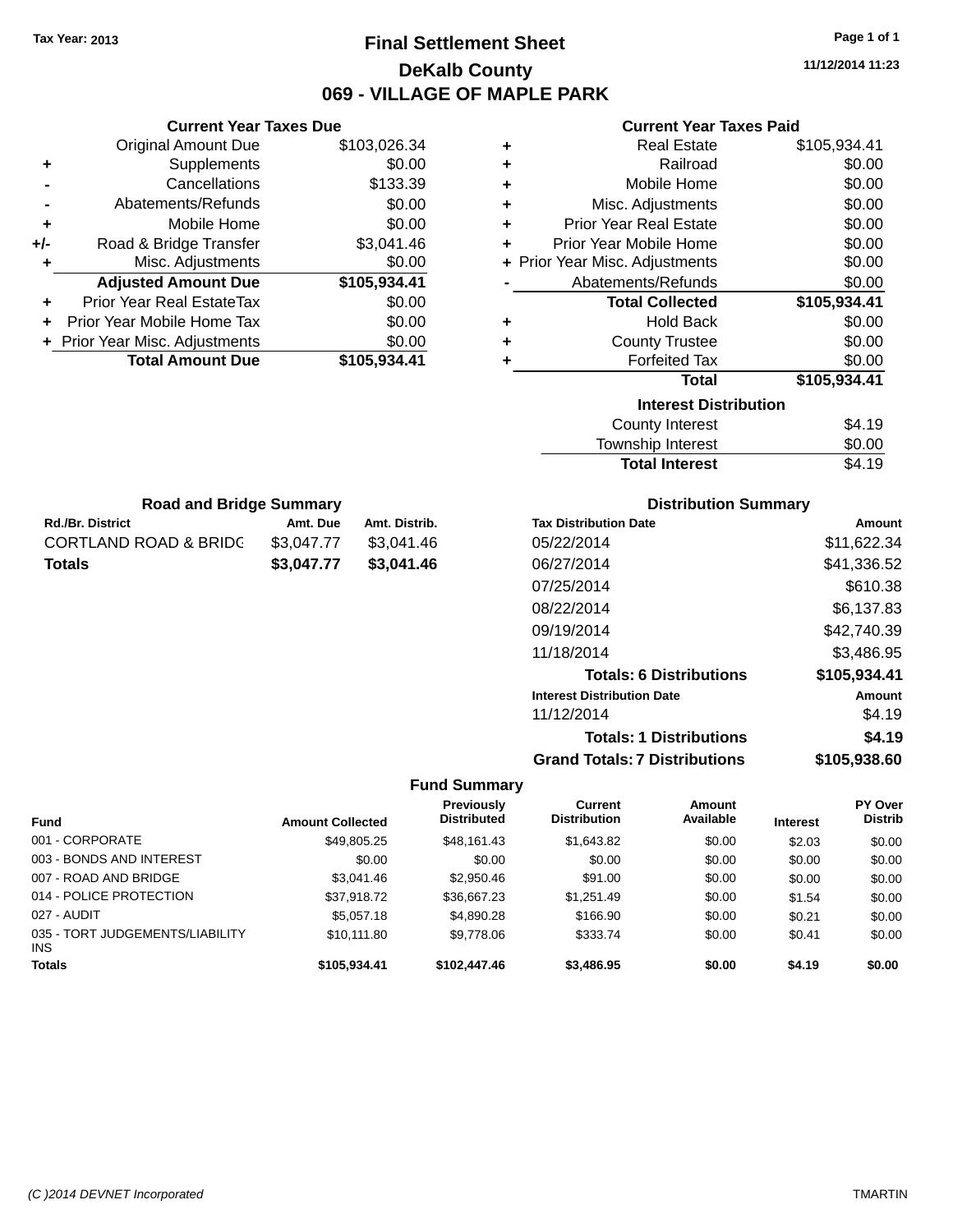**Current Year Taxes Due** Original Amount Due \$9,882.50

**Adjusted Amount Due \$9,869.24**

**Total Amount Due \$9,869.24**

**+** Supplements \$0.00 **-** Cancellations \$13.26 **-** Abatements/Refunds \$0.00 **+** Mobile Home \$0.00 **+/-** Road & Bridge Transfer \$0.00 **+** Misc. Adjustments \$0.00

**+** Prior Year Real EstateTax \$0.00 **+** Prior Year Mobile Home Tax \$0.00 **+** Prior Year Misc. Adjustments  $$0.00$ 

# **Final Settlement Sheet Tax Year: 2013 Page 1 of 1 DeKalb County 070 - MAPLE PARK LIBRARY**

**11/12/2014 11:23**

#### **Current Year Taxes Paid**

| ٠ | <b>Real Estate</b>             | \$9,869.24 |
|---|--------------------------------|------------|
| ٠ | Railroad                       | \$0.00     |
| ٠ | Mobile Home                    | \$0.00     |
| ٠ | Misc. Adjustments              | \$0.00     |
| ٠ | <b>Prior Year Real Estate</b>  | \$0.00     |
| ٠ | Prior Year Mobile Home         | \$0.00     |
|   | + Prior Year Misc. Adjustments | \$0.00     |
|   | Abatements/Refunds             | \$0.00     |
|   | <b>Total Collected</b>         | \$9,869.24 |
| ٠ | <b>Hold Back</b>               | \$0.00     |
| ٠ | <b>County Trustee</b>          | \$0.00     |
| ٠ | <b>Forfeited Tax</b>           | \$0.00     |
|   | Total                          | \$9,869.24 |
|   | <b>Interest Distribution</b>   |            |
|   | County Interest                | \$0.39     |
|   | Township Interest              | \$0.00     |

# **Distribution Summary**

Total Interest \$0.39

|                     | <b>Tax Distribution Date</b>         | Amount     |
|---------------------|--------------------------------------|------------|
|                     | 05/22/2014                           | \$1,091.64 |
|                     | 06/27/2014                           | \$3,834.85 |
|                     | 07/25/2014                           | \$55.98    |
|                     | 08/22/2014                           | \$567.68   |
|                     | 09/19/2014                           | \$4,014.07 |
|                     | 11/18/2014                           | \$305.02   |
|                     | <b>Totals: 6 Distributions</b>       | \$9,869.24 |
|                     | <b>Interest Distribution Date</b>    | Amount     |
|                     | 11/12/2014                           | \$0.39     |
|                     | <b>Totals: 1 Distributions</b>       | \$0.39     |
|                     | <b>Grand Totals: 7 Distributions</b> | \$9,869.63 |
| <b>Fund Summary</b> |                                      |            |

#### **Fund Interest Amount Collected Distributed PY Over Distrib Amount Available Current Distribution Previously** 001 - CORPORATE 6000 \$9,869.24 \$9,869.24 \$9,564.22 \$305.02 \$0.00 \$0.39 \$0.00 **Totals \$9,869.24 \$9,564.22 \$305.02 \$0.00 \$0.39 \$0.00**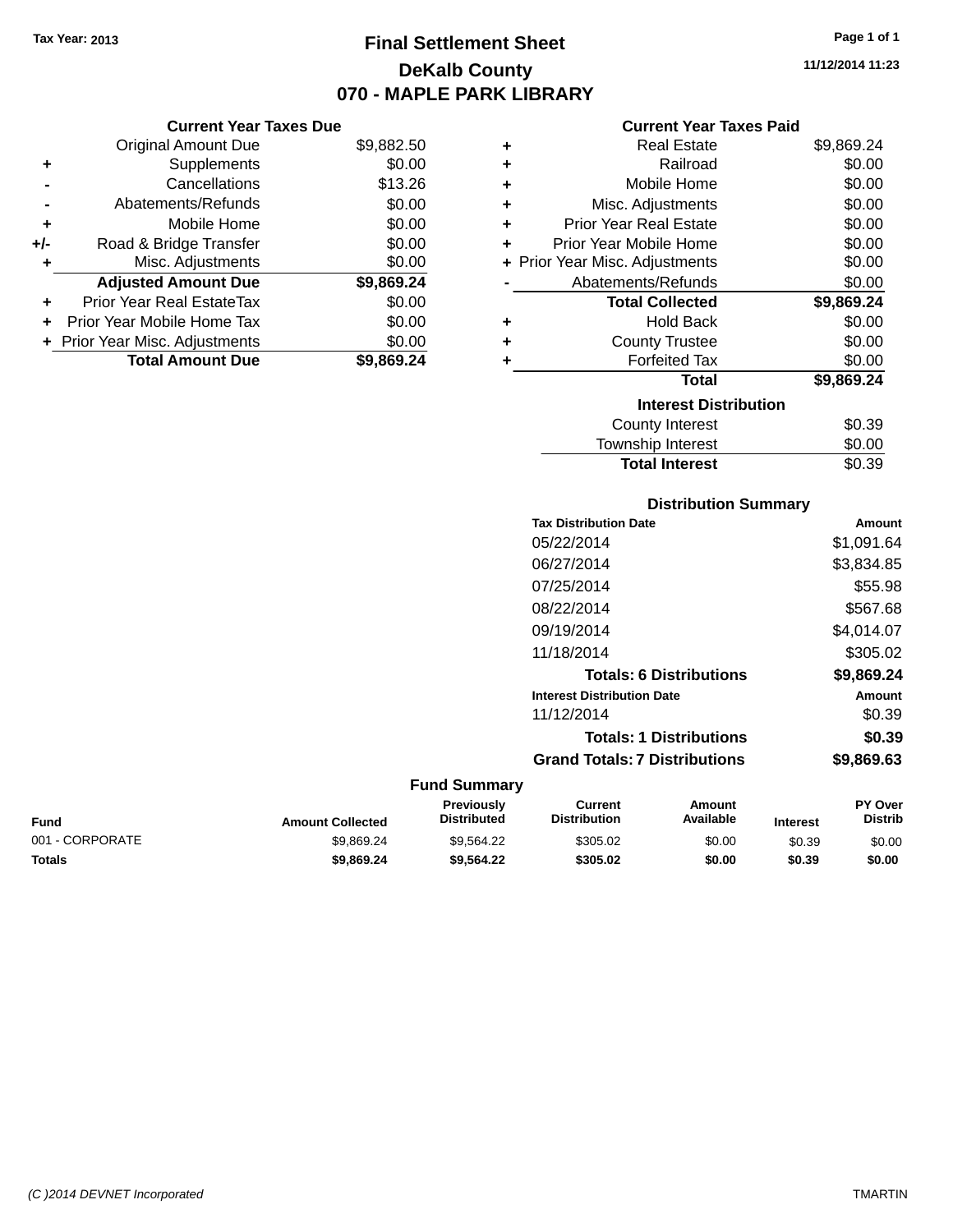# **Final Settlement Sheet Tax Year: 2013 Page 1 of 2 DeKalb County 071 - CITY OF SANDWICH**

**11/12/2014 11:23**

# **Current Year Taxes Paid**

|     | <b>Current Year Taxes Due</b>    |                |   | <b>Current Year Taxes Paid</b> |                |
|-----|----------------------------------|----------------|---|--------------------------------|----------------|
|     | <b>Original Amount Due</b>       | \$1,262,821.33 | ٠ | <b>Real Estate</b>             | \$1,300,625.63 |
| ٠   | Supplements                      | \$0.00         | ٠ | Railroad                       | \$2,953.14     |
|     | Cancellations                    | \$1,758.15     | ٠ | Mobile Home                    | \$898.41       |
|     | Abatements/Refunds               | \$29.15        | ٠ | Misc. Adjustments              | \$1.55         |
| ٠   | Mobile Home                      | \$921.86       | ٠ | <b>Prior Year Real Estate</b>  | (\$863.41)     |
| +/- | Road & Bridge Transfer           | \$43,226.48    | ÷ | Prior Year Mobile Home         | \$0.00         |
|     | Misc. Adjustments                | \$1.55         |   | + Prior Year Misc. Adjustments | \$0.00         |
|     | <b>Adjusted Amount Due</b>       | \$1,305,183.92 |   | Abatements/Refunds             | \$29.15        |
| ٠   | <b>Prior Year Real EstateTax</b> | (\$863.41)     |   | <b>Total Collected</b>         | \$1,303,586.17 |
| ÷.  | Prior Year Mobile Home Tax       | \$0.00         | ٠ | <b>Hold Back</b>               | \$0.00         |
|     | + Prior Year Misc. Adjustments   | \$0.00         | ٠ | <b>County Trustee</b>          | \$734.34       |
|     | <b>Total Amount Due</b>          | \$1,304,320.51 |   | <b>Forfeited Tax</b>           | \$0.00         |
|     |                                  |                |   | <b>Total</b>                   | \$1,304,320.51 |
|     |                                  |                |   | .                              |                |

| Total                        | \$1,304,320.51 |
|------------------------------|----------------|
| <b>Interest Distribution</b> |                |
| <b>County Interest</b>       | \$51.53        |
| Township Interest            | \$0.00         |
| <b>Total Interest</b>        | \$51.53        |

| <b>Road and Bridge Summary</b> |             |               |  |  |  |  |
|--------------------------------|-------------|---------------|--|--|--|--|
| <b>Rd./Br. District</b>        | Amt. Due    | Amt. Distrib. |  |  |  |  |
| SANDWICH ROAD & BRIDG          | \$42.125.00 | \$42,104.10   |  |  |  |  |
| SOMONAUK ROAD & BRID           | \$1,122.59  | \$1,122.38    |  |  |  |  |
| <b>Totals</b>                  | \$43,247.59 | \$43,226.48   |  |  |  |  |

### **Distribution Summary**

| <b>Tax Distribution Date</b>         | Amount         |
|--------------------------------------|----------------|
| 05/22/2014                           | \$168,443.22   |
| 06/27/2014                           | \$519,153.07   |
| 07/25/2014                           | \$12,483.66    |
| 08/22/2014                           | \$84,326.56    |
| 09/19/2014                           | \$469,710.97   |
| 11/18/2014                           | \$49,468.69    |
| <b>Totals: 6 Distributions</b>       | \$1,303,586.17 |
| <b>Interest Distribution Date</b>    | Amount         |
| 11/12/2014                           | \$51.53        |
| <b>Totals: 1 Distributions</b>       | \$51.53        |
| <b>Grand Totals: 7 Distributions</b> | \$1,303,637.70 |

| <b>Fund</b>                                         | <b>Amount Collected</b> | <b>Previously</b><br><b>Distributed</b> | Current<br><b>Distribution</b> | Amount<br>Available | <b>Interest</b> | <b>PY Over</b><br><b>Distrib</b> |
|-----------------------------------------------------|-------------------------|-----------------------------------------|--------------------------------|---------------------|-----------------|----------------------------------|
| 001 - CORPORATE                                     | \$427,902.19            | \$411,652.54                            | \$16,249.65                    | \$0.00              | \$17.50         | \$0.00                           |
| 003 - BONDS AND INTEREST                            | \$0.00                  | \$0.00                                  | \$0.00                         | \$0.00              | \$0.00          | \$0.00                           |
| $005 - I. M. R. F.$                                 | \$99,738.57             | \$95,951.02                             | \$3,787.55                     | \$0.00              | \$4.08          | \$0.00                           |
| 007 - ROAD AND BRIDGE                               | \$43,226.48             | \$41,619.96                             | \$1,606.52                     | \$0.00              | \$0.00          | \$0.00                           |
| 014 - POLICE PROTECTION                             | \$163,217.83            | \$157,019.63                            | \$6,198.20                     | \$0.00              | \$6.67          | \$0.00                           |
| 015 - POLICE PENSION                                | \$204,010.65            | \$196,263.35                            | \$7,747.30                     | \$0.00              | \$8.34          | \$0.00                           |
| 027 - AUDIT                                         | \$16,784.21             | \$16,146.81                             | \$637.40                       | \$0.00              | \$0.69          | \$0.00                           |
| 035 - TORT JUDGMENTS, LIABILITY<br><b>INSURANCE</b> | \$36,269.37             | \$34,892.04                             | \$1,377.33                     | \$0.00              | \$1.48          | \$0.00                           |
| 040 - STREET AND BRIDGE                             | \$0.00                  | \$0.00                                  | \$0.00                         | \$0.00              | \$0.00          | \$0.00                           |
| 041 - STREET LIGHTING                               | \$59,289.83             | \$57,038.31                             | \$2,251.52                     | \$0.00              | \$2.42          | \$0.00                           |
| 045 - PUBLIC BENEFIT                                | \$0.00                  | \$0.00                                  | \$0.00                         | \$0.00              | \$0.00          | \$0.00                           |
| 046 - EMERGENCY SERV & DISASTER<br><b>OPER</b>      | \$2,951.76              | \$2,839.66                              | \$112.10                       | \$0.00              | \$0.12          | \$0.00                           |
| 047 - SOCIAL SECURITY                               | \$99,738.57             | \$95,951.02                             | \$3,787.55                     | \$0.00              | \$4.08          | \$0.00                           |
| 048 - SCHOOL CROSSING GUARDS                        | \$11,343.25             | \$10,912.49                             | \$430.76                       | \$0.00              | \$0.46          | \$0.00                           |
| 060 - UNEMPLOYMENT INSURANCE                        | \$19,961.58             | \$19,203.55                             | \$758.03                       | \$0.00              | \$0.82          | \$0.00                           |
| 062 - WORKERS COMPENSATION                          | \$77,978.45             | \$75,017.23                             | \$2,961.22                     | \$0.00              | \$3.19          | \$0.00                           |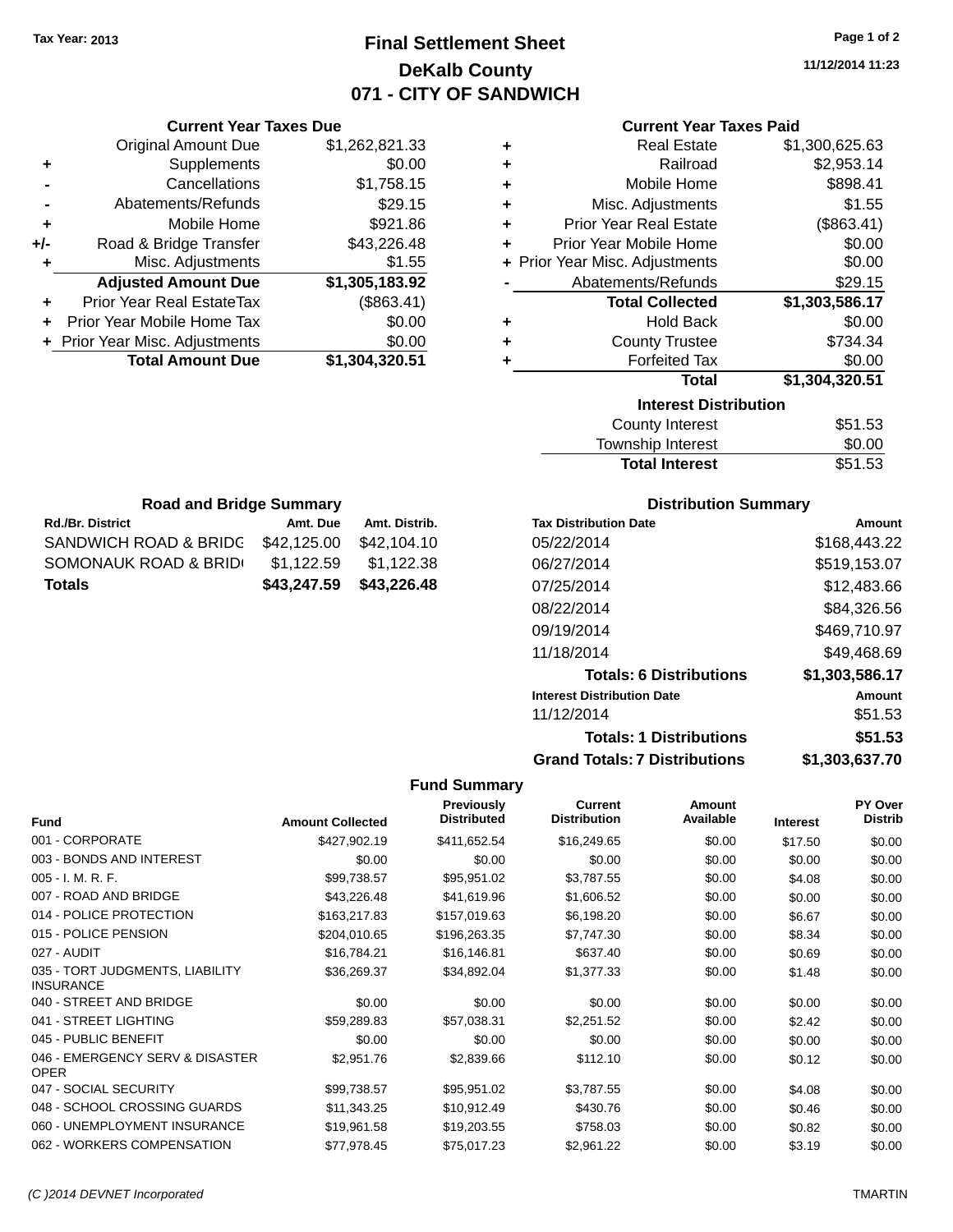|  | <b>Tax Year: 2013</b> |  |  |
|--|-----------------------|--|--|
|--|-----------------------|--|--|

# **Final Settlement Sheet Tax Year: 2013 Page 2 of 2**

**DeKalb County**

**11/12/2014 11:23**

|                        |                     |                         | <b>Fund Summary</b>                     |                                |                            |                 |                                  |
|------------------------|---------------------|-------------------------|-----------------------------------------|--------------------------------|----------------------------|-----------------|----------------------------------|
| <b>Fund</b>            |                     | <b>Amount Collected</b> | <b>Previously</b><br><b>Distributed</b> | Current<br><b>Distribution</b> | <b>Amount</b><br>Available | <b>Interest</b> | <b>PY Over</b><br><b>Distrib</b> |
| 065 - FORESTRY PROGRAM |                     | \$41.173.43             | \$39,609.87                             | \$1,563,56                     | \$0.00                     | \$1.68          | \$0.00                           |
| <b>Totals</b>          |                     | \$1,303,586,17          | \$1.254.117.48                          | \$49,468.69                    | \$0.00                     | \$51.53         | \$0.00                           |
|                        |                     |                         | <b>Miscellaneous Adjustment Detail</b>  |                                |                            |                 |                                  |
| Year<br>Source         | <b>Account Type</b> |                         | <b>Amount Adjustment Description</b>    |                                |                            |                 |                                  |

| <b>Amount Adiustment Description</b> |  |
|--------------------------------------|--|

|  | ---------------  |                                          |                                               |
|--|------------------|------------------------------------------|-----------------------------------------------|
|  |                  | 2013 RE - Real Estate Back Tax Collected | \$1.55 PRIMUS REDEMPTION 19-23-397-008 by TBA |
|  | Totals 1 entries |                                          | \$1.55                                        |
|  |                  |                                          |                                               |

### **Abatement Detail**

| Year Source           | <b>Account Typ</b> |
|-----------------------|--------------------|
| 2013 RE - Real Estate | <b>RE</b> Abateme  |

**Totals 2 entries \$29.15**

**PE A** Amount Adjustment Description 2013 The State of State State Estate Transition of the State State State State State State State State State S 2013 RE - Real Estate RE Abatement \$25.71 PTAB INTEREST REFUND 19-36-356-001 by TBA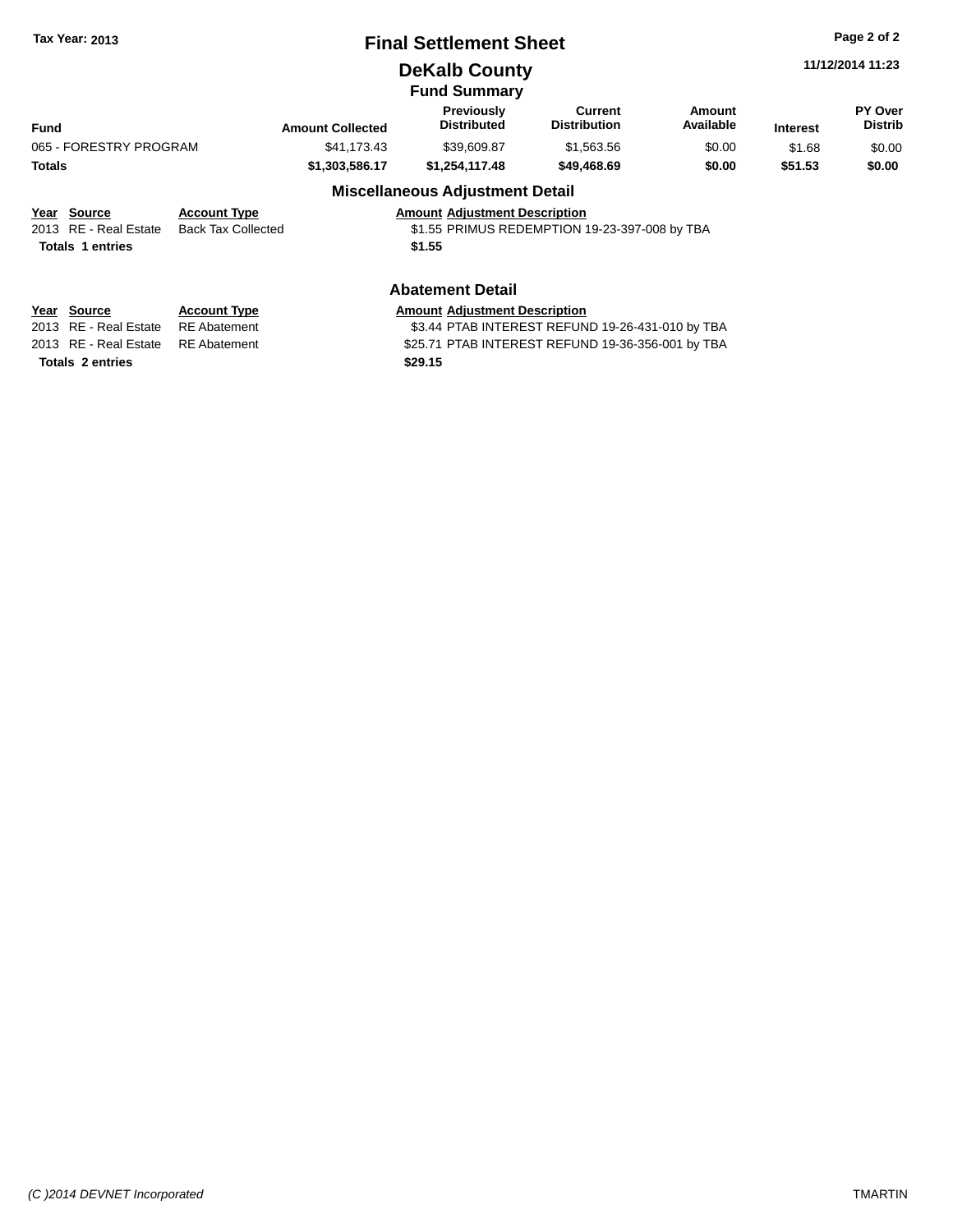# **Final Settlement Sheet Tax Year: 2013 Page 1 of 2 DeKalb County 072 - VILLAGE OF SHABBONA**

**11/12/2014 11:23**

# **Current Year Taxes Paid**

|     | <b>Current Year Taxes Due</b>    |              |   |
|-----|----------------------------------|--------------|---|
|     | <b>Original Amount Due</b>       | \$94,853.86  |   |
| ٠   | Supplements                      | \$0.00       | ٠ |
|     | Cancellations                    | \$89.96      |   |
|     | Abatements/Refunds               | \$0.74       | ٠ |
|     | Mobile Home                      | \$0.00       |   |
| +/- | Road & Bridge Transfer           | \$11,078.88  |   |
|     | Misc. Adjustments                | \$89.34      |   |
|     | <b>Adjusted Amount Due</b>       | \$105,931.38 |   |
|     | <b>Prior Year Real EstateTax</b> | (\$28.39)    |   |
|     | Prior Year Mobile Home Tax       | \$0.00       |   |
|     | + Prior Year Misc. Adjustments   | \$0.00       |   |
|     | <b>Total Amount Due</b>          | \$105,902.99 |   |
|     |                                  |              |   |

| ٠ | <b>Real Estate</b>             | \$104,018.02 |
|---|--------------------------------|--------------|
| ٠ | Railroad                       | \$1,824.76   |
| ÷ | Mobile Home                    | \$0.00       |
| ٠ | Misc. Adjustments              | \$89.34      |
| ÷ | <b>Prior Year Real Estate</b>  | (\$28.39)    |
| ٠ | Prior Year Mobile Home         | \$0.00       |
|   | + Prior Year Misc. Adjustments | \$0.00       |
|   | Abatements/Refunds             | \$0.74       |
|   | <b>Total Collected</b>         | \$105,902.99 |
| ٠ | <b>Hold Back</b>               | \$0.00       |
| ÷ | <b>County Trustee</b>          | \$0.00       |
| ٠ | <b>Forfeited Tax</b>           | \$0.00       |
|   | <b>Total</b>                   | \$105,902.99 |
|   | <b>Interest Distribution</b>   |              |
|   | <b>County Interest</b>         | \$4.19       |
|   | Township Interest              | \$0.00       |

| <b>Total Interest</b> | \$4.19 |
|-----------------------|--------|
| Township Interest     | \$0.00 |
| County interest       |        |

| <b>Road and Bridge Summary</b>                |                         |               |  |  |  |  |  |  |  |
|-----------------------------------------------|-------------------------|---------------|--|--|--|--|--|--|--|
| <b>Rd./Br. District</b>                       | Amt. Due                | Amt. Distrib. |  |  |  |  |  |  |  |
| SHABBONA ROAD & BRIDC \$11,082.20 \$11,078.88 |                         |               |  |  |  |  |  |  |  |
| <b>Totals</b>                                 | \$11,082.20 \$11,078.88 |               |  |  |  |  |  |  |  |

# **Distribution Summary**

| Amount       |
|--------------|
| \$14,087.63  |
| \$43,076.29  |
| \$1,363.69   |
| \$9,634.74   |
| \$35,188.68  |
| \$2,551.96   |
| \$105,902.99 |
| Amount       |
| \$4.19       |
| \$4.19       |
| \$105,907.18 |
|              |

### **Fund Summary**

| <b>Fund</b>                  | <b>Amount Collected</b> | Previously<br><b>Distributed</b> | Current<br><b>Distribution</b> | Amount<br>Available | <b>Interest</b> | PY Over<br><b>Distrib</b> |
|------------------------------|-------------------------|----------------------------------|--------------------------------|---------------------|-----------------|---------------------------|
| 001 - CORPORATE              | \$49,797.36             | \$48,609.98                      | \$1,187.38                     | \$0.00              | \$2.20          | \$0.00                    |
| $005 - I. M. R. F.$          | \$1.532.55              | \$1,496.02                       | \$36.53                        | \$0.00              | \$0.07          | \$0.00                    |
| 007 - ROAD AND BRIDGE        | \$11,078.88             | \$10,787.88                      | \$291.00                       | \$0.00              | \$0.00          | \$0.00                    |
| 014 - POLICE PROTECTION      | \$29.057.42             | \$28.364.59                      | \$692.83                       | \$0.00              | \$1.28          | \$0.00                    |
| 047 - SOCIAL SECURITY        | \$10.830.44             | \$10.572.20                      | \$258.24                       | \$0.00              | \$0.48          | \$0.00                    |
| 060 - UNEMPLOYMENT INSURANCE | \$1,097.87              | \$1.071.69                       | \$26.18                        | \$0.00              | \$0.05          | \$0.00                    |
| 062 - WORKERS COMPENSATION   | \$2,508.47              | \$2,448.67                       | \$59.80                        | \$0.00              | \$0.11          | \$0.00                    |
| <b>Totals</b>                | \$105,902.99            | \$103,351.03                     | \$2,551.96                     | \$0.00              | \$4.19          | \$0.00                    |

# **Miscellaneous Adjustment Detail**

|                  | Year Source           | <b>Account Type</b>                        | <b>Amount Adjustment Description</b>           |
|------------------|-----------------------|--------------------------------------------|------------------------------------------------|
|                  | 2013 RE - Real Estate | Back Tax Collected                         | \$18.16 DOBSON REDEMPTION 13-15-402-010 by TBA |
|                  |                       | 2013 RE - Real Estate Paymt In Lieu of Tax | \$71.18 HOUSING AUTHORITY-SEQUOYA APTS by TBA  |
| Totals 2 entries |                       |                                            | \$89.34                                        |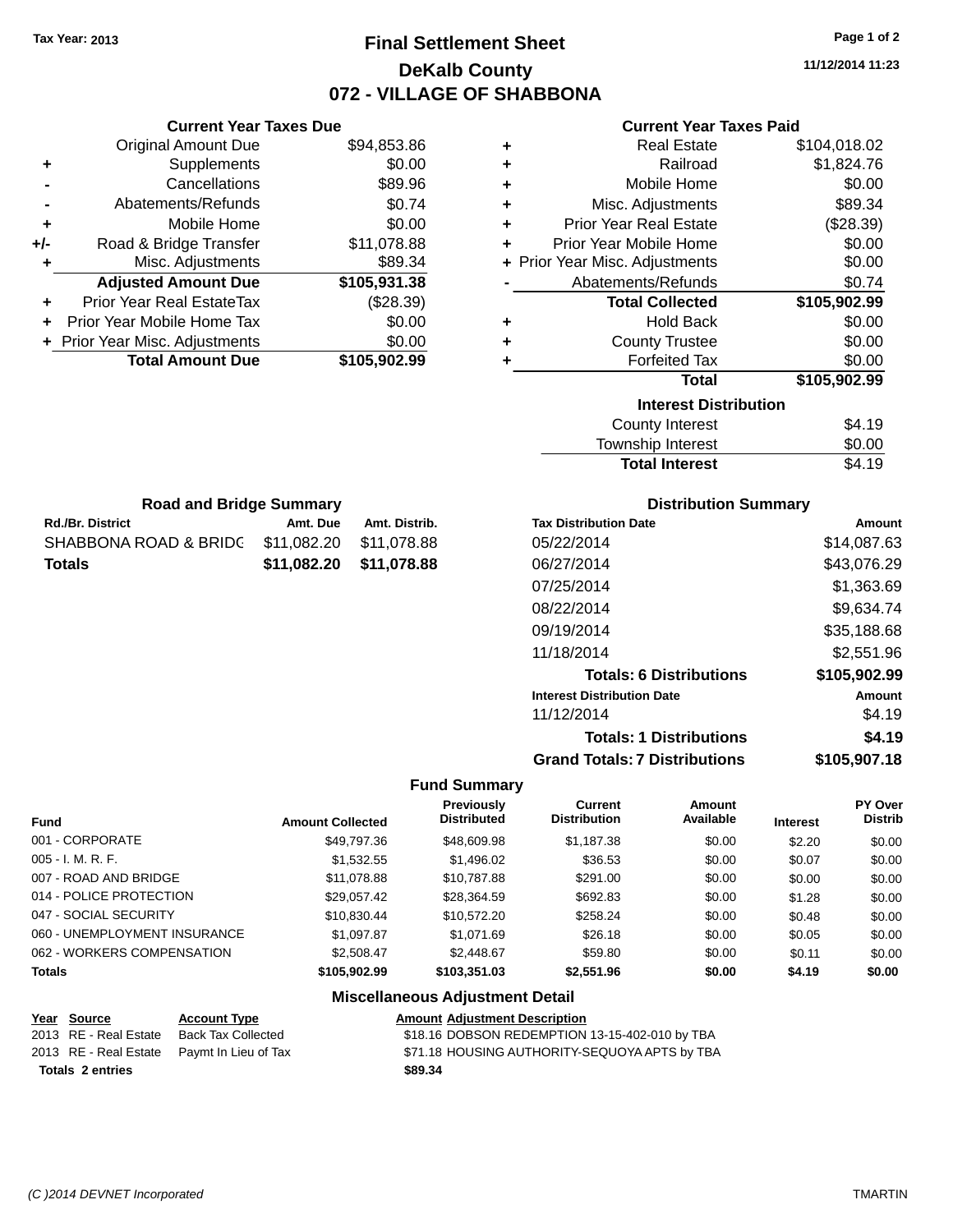# **Final Settlement Sheet Tax Year: 2013 Page 2 of 2 DeKalb County Abatement Detail**

**11/12/2014 11:23**

**Totals \$0.74 1 entries**

**Year Source Account Type Anneunt Adjustment Description**<br>
2013 RE - Real Estate RE Abatement **Account 1998 AMOU ACCOUNTEREST REFUN** \$0.74 PTAB INTEREST REFUND 13-15-176-011 by TBA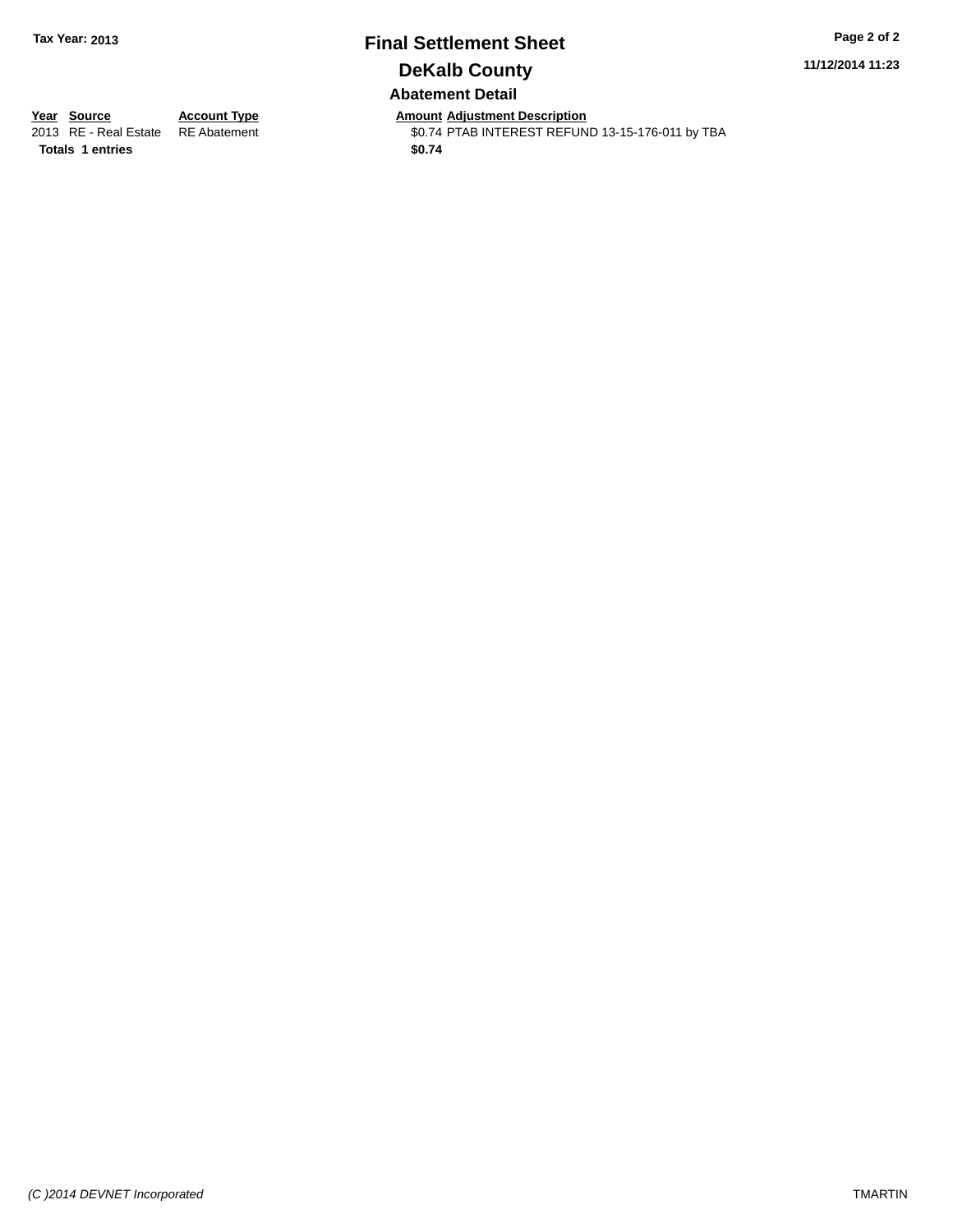# **Final Settlement Sheet Tax Year: 2013 Page 1 of 1 DeKalb County 073 - FLEWELLIN MEMORIAL LIBRARY**

**11/12/2014 11:23**

#### **Current Year Taxes Paid**

|     | <b>Current Year Taxes Due</b>  |             |       |
|-----|--------------------------------|-------------|-------|
|     | <b>Original Amount Due</b>     | \$25,480.07 | ٠     |
|     | <b>Supplements</b>             | \$0.00      | ٠     |
|     | Cancellations                  | \$24.15     | ٠     |
|     | Abatements/Refunds             | \$0.20      | ٠     |
|     | Mobile Home                    | \$0.00      | ٠     |
| +/- | Road & Bridge Transfer         | \$0.00      | ٠     |
|     | Misc. Adjustments              | \$24.00     | Prior |
|     | <b>Adjusted Amount Due</b>     | \$25,479.72 |       |
|     | Prior Year Real EstateTax      | (\$7.63)    |       |
|     | Prior Year Mobile Home Tax     | \$0.00      | ٠     |
|     | + Prior Year Misc. Adjustments | \$0.00      |       |
|     | <b>Total Amount Due</b>        | \$25,472.09 |       |
|     |                                |             |       |

| ٠ | <b>Real Estate</b>           | \$24,965.74 |
|---|------------------------------|-------------|
| ÷ | Railroad                     | \$490.18    |
| ٠ | Mobile Home                  | \$0.00      |
| ÷ | Misc. Adjustments            | \$24.00     |
| ٠ | Prior Year Real Estate       | (\$7.63)    |
| ٠ | Prior Year Mobile Home       | \$0.00      |
| ÷ | Prior Year Misc. Adjustments | \$0.00      |
|   | Abatements/Refunds           | \$0.20      |
|   | <b>Total Collected</b>       | \$25,472.09 |
| ٠ | <b>Hold Back</b>             | \$0.00      |
| ÷ | <b>County Trustee</b>        | \$0.00      |
| ٠ | <b>Forfeited Tax</b>         | \$0.00      |
|   | <b>Total</b>                 | \$25,472.09 |
|   | <b>Interest Distribution</b> |             |
|   | County Interest              | \$1.01      |
|   | <b>Township Interest</b>     | \$0.00      |
|   | <b>Total Interest</b>        | \$1.01      |

|  |  | <b>Distribution Summary</b> |  |  |  |  |  |
|--|--|-----------------------------|--|--|--|--|--|
|  |  |                             |  |  |  |  |  |

|                     | <b>Tax Distribution Date</b>         | <b>Amount</b> |
|---------------------|--------------------------------------|---------------|
|                     | 05/22/2014                           | \$3,440.83    |
|                     | 06/27/2014                           | \$10,293.64   |
|                     | 07/25/2014                           | \$335.85      |
|                     | 08/22/2014                           | \$2,252.04    |
|                     | 09/19/2014                           | \$8,542.38    |
|                     | 11/18/2014                           | \$607.35      |
|                     | <b>Totals: 6 Distributions</b>       | \$25,472.09   |
|                     | <b>Interest Distribution Date</b>    | <b>Amount</b> |
|                     | 11/12/2014                           | \$1.01        |
|                     | <b>Totals: 1 Distributions</b>       | \$1.01        |
|                     | <b>Grand Totals: 7 Distributions</b> | \$25,473.10   |
| <b>Fund Summary</b> |                                      |               |

| Fund            | <b>Amount Collected</b> | <b>Previously</b><br><b>Distributed</b> | Current<br><b>Distribution</b> | Amount<br>Available | <b>Interest</b> | <b>PY Over</b><br><b>Distrib</b> |
|-----------------|-------------------------|-----------------------------------------|--------------------------------|---------------------|-----------------|----------------------------------|
| 001 - CORPORATE | \$25,472.09             | \$24.864.74                             | \$607.35                       | \$0.00              | \$1.01          | \$0.00                           |
| Totals          | \$25,472.09             | \$24.864.74                             | \$607.35                       | \$0.00              | \$1.01          | \$0.00                           |
|                 | - --<br>$ -$            |                                         |                                |                     |                 |                                  |

### **Miscellaneous Adjustment Detail**

| Year Source           | <b>Account Type</b>                        | <b>Amount Adjustment Description</b>          |
|-----------------------|--------------------------------------------|-----------------------------------------------|
| 2013 RE - Real Estate | Back Tax Collected                         | \$4.88 DOBSON REDEMPTION 13-15-402-010 by TBA |
|                       | 2013 RE - Real Estate Paymt In Lieu of Tax | \$19.12 HOUSING AUTHORITY-SEQUOYA APTS by TBA |
| Totals 2 entries      |                                            | \$24.00                                       |

Totals 1 entries \$0.20

# **Abatement Detail**

#### **Year Source Account Type Amount Adjustment Description**

2013 RE - Real Estate RE Abatement \$0.20 PTAB INTEREST REFUND 13-15-176-011 by TBA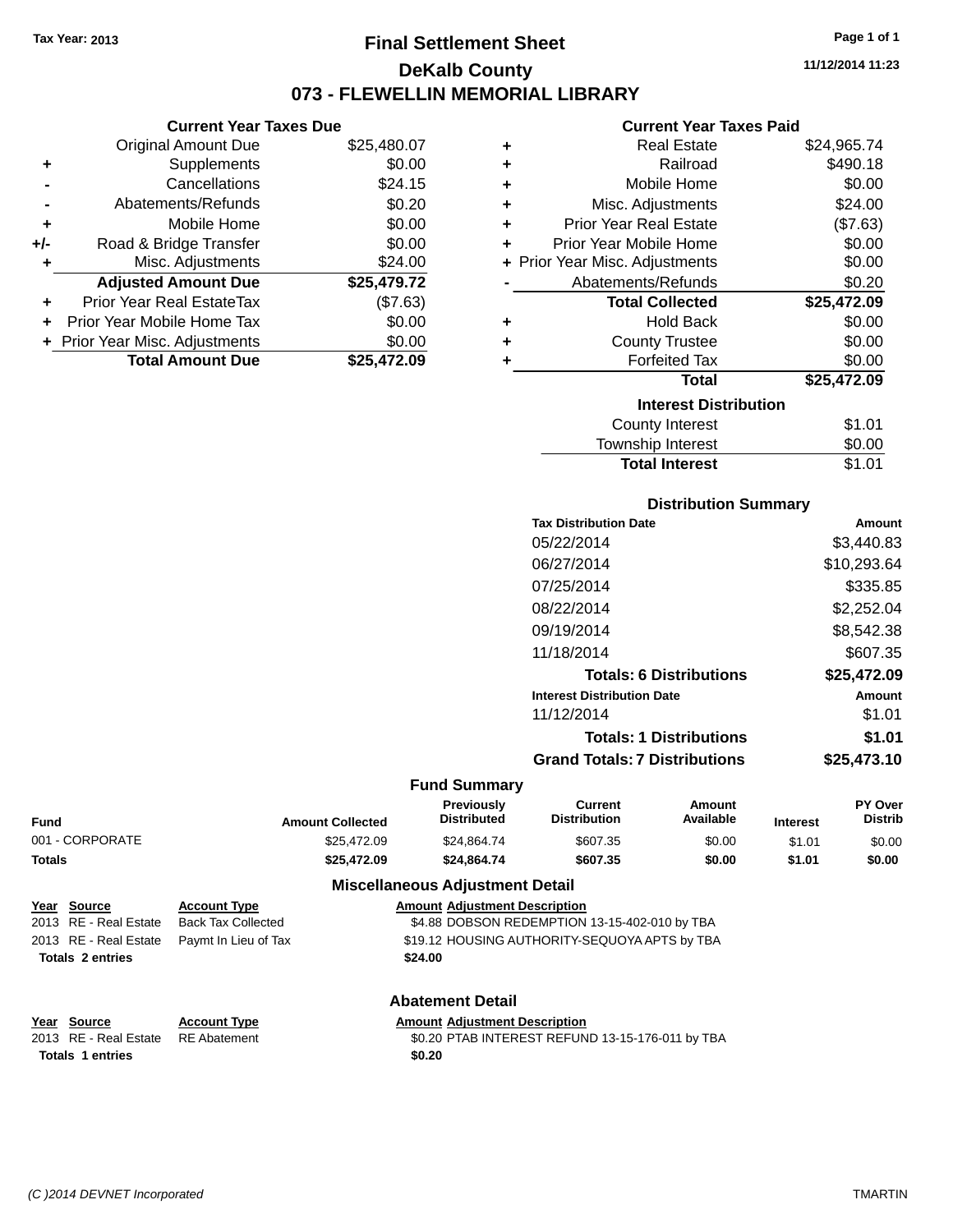# **Final Settlement Sheet Tax Year: 2013 Page 1 of 1 DeKalb County 074 - VILLAGE OF SOMONAUK**

**11/12/2014 11:23**

# **Current Year Taxes Paid**

| ٠ | <b>Real Estate</b>             | \$432,506.47 |
|---|--------------------------------|--------------|
| ÷ | Railroad                       | \$3,616.56   |
| ٠ | Mobile Home                    | \$0.00       |
| ٠ | Misc. Adjustments              | \$752.94     |
| ÷ | <b>Prior Year Real Estate</b>  | (\$238.59)   |
| ÷ | Prior Year Mobile Home         | \$0.00       |
|   | + Prior Year Misc. Adjustments | \$0.00       |
|   | Abatements/Refunds             | \$0.00       |
|   | <b>Total Collected</b>         | \$436,637.38 |
| ٠ | <b>Hold Back</b>               | \$0.00       |
| ÷ | <b>County Trustee</b>          | \$74.84      |
| ٠ | <b>Forfeited Tax</b>           | \$0.00       |
|   | <b>Total</b>                   | \$436,712.22 |
|   | <b>Interest Distribution</b>   |              |
|   | <b>County Interest</b>         | \$17.27      |
|   | Townshin Interest              | ፍሰ ሰበ        |

| iliturga bisti ibution |         |
|------------------------|---------|
| County Interest        | \$17.27 |
| Township Interest      | \$0.00  |
| <b>Total Interest</b>  | \$17.27 |
|                        |         |

| <b>Road and Bridge Summary</b> |                         |               |
|--------------------------------|-------------------------|---------------|
| <b>Rd./Br. District</b>        | Amt. Due                | Amt. Distrib. |
| SOMONAUK ROAD & BRID           | \$53.260.44             | \$53,253.67   |
| <b>Totals</b>                  | \$53,260.44 \$53,253.67 |               |

**Current Year Taxes Due** Original Amount Due \$383,610.78

**Adjusted Amount Due \$436,950.81**

**Total Amount Due \$436,712.22**

**+** Supplements \$0.00 **-** Cancellations \$666.58 **-** Abatements/Refunds \$0.00 **+** Mobile Home \$0.00 **+/-** Road & Bridge Transfer \$53,253.67 **+** Misc. Adjustments \$752.94

**+** Prior Year Real EstateTax (\$238.59) **+** Prior Year Mobile Home Tax \$0.00 **+ Prior Year Misc. Adjustments**  $$0.00$ 

### **Distribution Summary**

| <b>Tax Distribution Date</b>         | Amount       |
|--------------------------------------|--------------|
| 05/22/2014                           | \$79,083.93  |
| 06/27/2014                           | \$164,113.21 |
| 07/25/2014                           | \$4,455.10   |
| 08/22/2014                           | \$26,170.71  |
| 09/19/2014                           | \$147,751.96 |
| 11/18/2014                           | \$15,062.47  |
| <b>Totals: 6 Distributions</b>       | \$436,637.38 |
| <b>Interest Distribution Date</b>    | Amount       |
| 11/12/2014                           | \$17.27      |
| <b>Totals: 1 Distributions</b>       | \$17.27      |
| <b>Grand Totals: 7 Distributions</b> | \$436.654.65 |

#### **Fund Summary**

| <b>Amount Collected</b> | <b>Previously</b><br><b>Distributed</b> | <b>Current</b><br><b>Distribution</b> | Amount<br>Available | <b>Interest</b> | <b>PY Over</b><br><b>Distrib</b> |
|-------------------------|-----------------------------------------|---------------------------------------|---------------------|-----------------|----------------------------------|
| \$112,846.70            | \$108.924.03                            | \$3.922.67                            | \$0.00              | \$5.08          | \$0.00                           |
| \$137,214.56            | \$132,444.84                            | \$4,769.72                            | \$0.00              | \$6.18          | \$0.00                           |
| \$53,253,67             | \$51.518.01                             | \$1,735.66                            | \$0.00              | \$0.00          | \$0.00                           |
| \$23,477.27             | \$22.661.17                             | \$816.10                              | \$0.00              | \$1.06          | \$0.00                           |
| \$14,782.51             | \$14,268,66                             | \$513.85                              | \$0.00              | \$0.67          | \$0.00                           |
| \$19.131.23             | \$18,466,20                             | \$665.03                              | \$0.00              | \$0.86          | \$0.00                           |
| \$40.715.35             | \$39,300.06                             | \$1,415.29                            | \$0.00              | \$1.83          | \$0.00                           |
| \$35,216.09             | \$33.991.94                             | \$1,224.15                            | \$0.00              | \$1.59          | \$0.00                           |
| \$436,637.38            | \$421.574.91                            | \$15,062.47                           | \$0.00              | \$17.27         | \$0.00                           |
|                         |                                         |                                       |                     |                 |                                  |

# **Miscellaneous Adjustment Detail**

| Year Source             | <b>Account Type</b>                      | <b>Amount Adjustment Description</b>            |
|-------------------------|------------------------------------------|-------------------------------------------------|
| 2013 RE - Real Estate   | Back Tax Collected                       | \$218.24 WASSON REDEMPTION 18-32-452-005 by TBA |
|                         | 2013 RE - Real Estate Back Tax Collected | \$534.70 SCAVENGER SALE 18-33-351-030 by TBA    |
| <b>Totals 2 entries</b> |                                          | \$752.94                                        |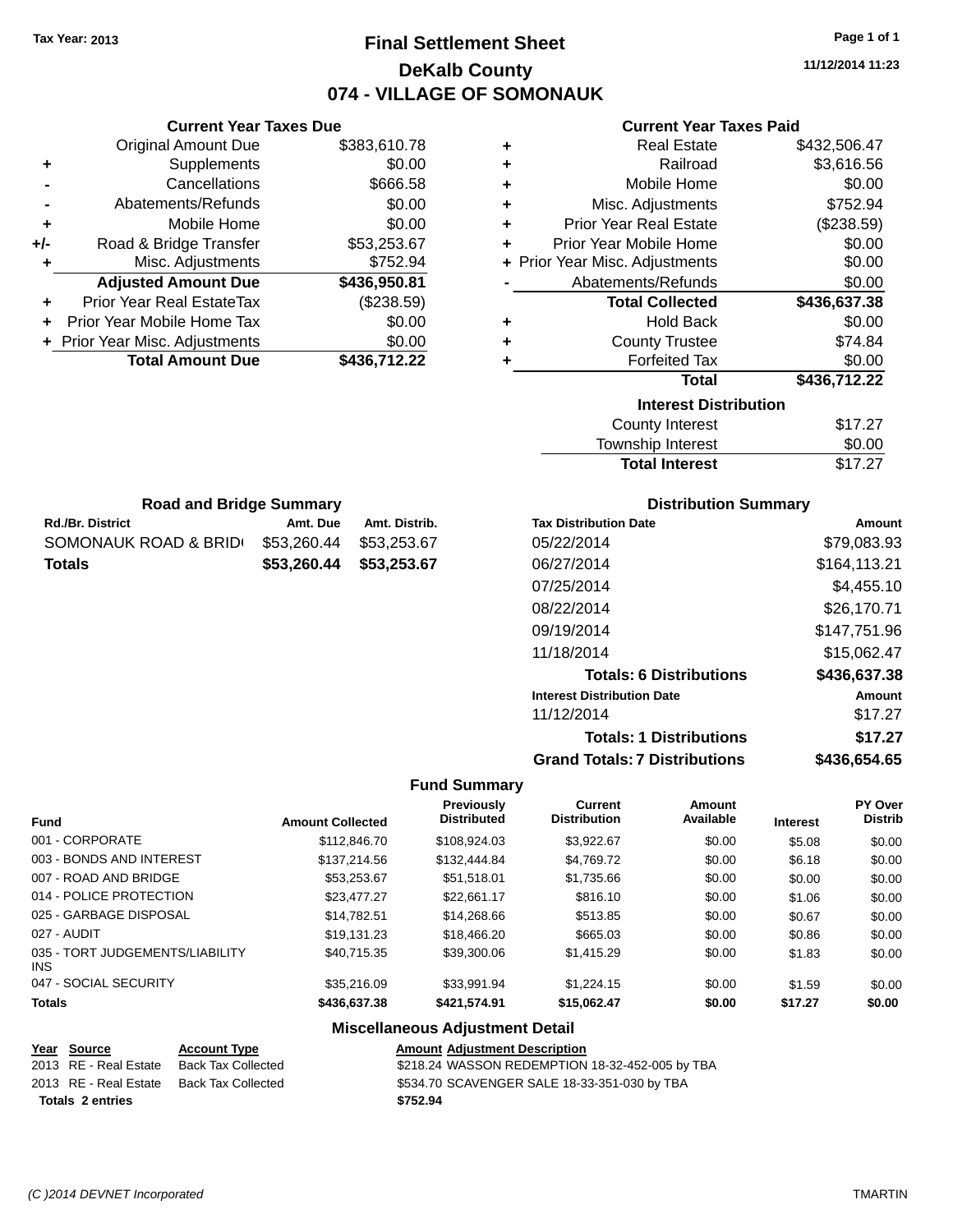# **Final Settlement Sheet Tax Year: 2013 Page 1 of 1 DeKalb County 075 - SOMONAUK LIBRARY**

#### **Current Year Taxes Due**

|       | <b>Original Amount Due</b>     | \$130,917.44 |
|-------|--------------------------------|--------------|
| ٠     | Supplements                    | \$0.00       |
|       | Cancellations                  | \$169.45     |
|       | Abatements/Refunds             | \$0.00       |
| ٠     | Mobile Home                    | \$2.36       |
| $+/-$ | Road & Bridge Transfer         | \$0.00       |
| ٠     | Misc. Adjustments              | \$191.40     |
|       | <b>Adjusted Amount Due</b>     | \$130,941.75 |
|       | Prior Year Real EstateTax      | (\$70.41)    |
|       | Prior Year Mobile Home Tax     | \$0.00       |
|       | + Prior Year Misc. Adjustments | \$0.00       |
|       | <b>Total Amount Due</b>        | \$130,871.34 |

#### **Current Year Taxes Paid**

| ٠ | <b>Real Estate</b>             | \$129,373.41 |
|---|--------------------------------|--------------|
| ٠ | Railroad                       | \$1,355.56   |
| ٠ | Mobile Home                    | \$2.36       |
| ٠ | Misc. Adjustments              | \$191.40     |
| ٠ | <b>Prior Year Real Estate</b>  | (\$70.41)    |
| ٠ | Prior Year Mobile Home         | \$0.00       |
|   | + Prior Year Misc. Adjustments | \$0.00       |
|   | Abatements/Refunds             | \$0.00       |
|   | <b>Total Collected</b>         | \$130,852.32 |
| ٠ | <b>Hold Back</b>               | \$0.00       |
| ٠ | <b>County Trustee</b>          | \$19.02      |
| ٠ | <b>Forfeited Tax</b>           | \$0.00       |
|   | <b>Total</b>                   | \$130,871.34 |
|   | <b>Interest Distribution</b>   |              |
|   | <b>County Interest</b>         | \$5.18       |
|   | <b>Townshin Interest</b>       | ደበ በበ        |

| <b>Total Interest</b> | \$5.18 |
|-----------------------|--------|
| Township Interest     | \$0.00 |
| County interest       | 30. IO |

### **Distribution Summary**

| Amount       |
|--------------|
| \$23,255.73  |
| \$49,800.34  |
| \$1,282.39   |
| \$7,412.03   |
| \$44,379.40  |
| \$4,722.43   |
| \$130,852.32 |
| Amount       |
| \$5.18       |
| \$5.18       |
| \$130,857.50 |
|              |

#### **Fund Summary**

|                                               |                         | <b>Previously</b>  | Current             | Amount    |                 | <b>PY Over</b> |
|-----------------------------------------------|-------------------------|--------------------|---------------------|-----------|-----------------|----------------|
| <b>Fund</b>                                   | <b>Amount Collected</b> | <b>Distributed</b> | <b>Distribution</b> | Available | <b>Interest</b> | <b>Distrib</b> |
| 001 - CORPORATE                               | \$51,948.92             | \$50,074.06        | \$1,874.86          | \$0.00    | \$2.06          | \$0.00         |
| 003 - BONDS AND INTEREST                      | \$54,612.12             | \$52,641.19        | \$1,970.93          | \$0.00    | \$2.16          | \$0.00         |
| 004 - OPERATIONS & MAINTENANCE                | \$6,926.53              | \$6,676.56         | \$249.97            | \$0.00    | \$0.27          | \$0.00         |
| $005 - I. M. R. F.$                           | \$4,599.20              | \$4,433.21         | \$165.99            | \$0.00    | \$0.18          | \$0.00         |
| 027 - AUDIT                                   | \$1.731.57              | \$1,669.07         | \$62.50             | \$0.00    | \$0.07          | \$0.00         |
| 035 - TORT JUDGEMENTS/LIABILITY<br><b>INS</b> | \$5.516.99              | \$5,317.90         | \$199.09            | \$0.00    | \$0.22          | \$0.00         |
| 047 - SOCIAL SECURITY                         | \$5,516.99              | \$5,317.90         | \$199.09            | \$0.00    | \$0.22          | \$0.00         |
| <b>Totals</b>                                 | \$130,852.32            | \$126,129.89       | \$4,722.43          | \$0.00    | \$5.18          | \$0.00         |

### **Miscellaneous Adjustment Detail**

#### **Year** Source **Account Type Account Type Amount Adjustment Description** 2013 RE - Real Estate Back Tax Collected \$55.48 WASSON REDEMPTION 18-32-452-005 by TBA 2013 RE - Real Estate Back Tax Collected \$135.92 SCAVENGER SALE 18-33-351-030 by TBA **Totals 2 entries \$191.40**

**11/12/2014 11:23**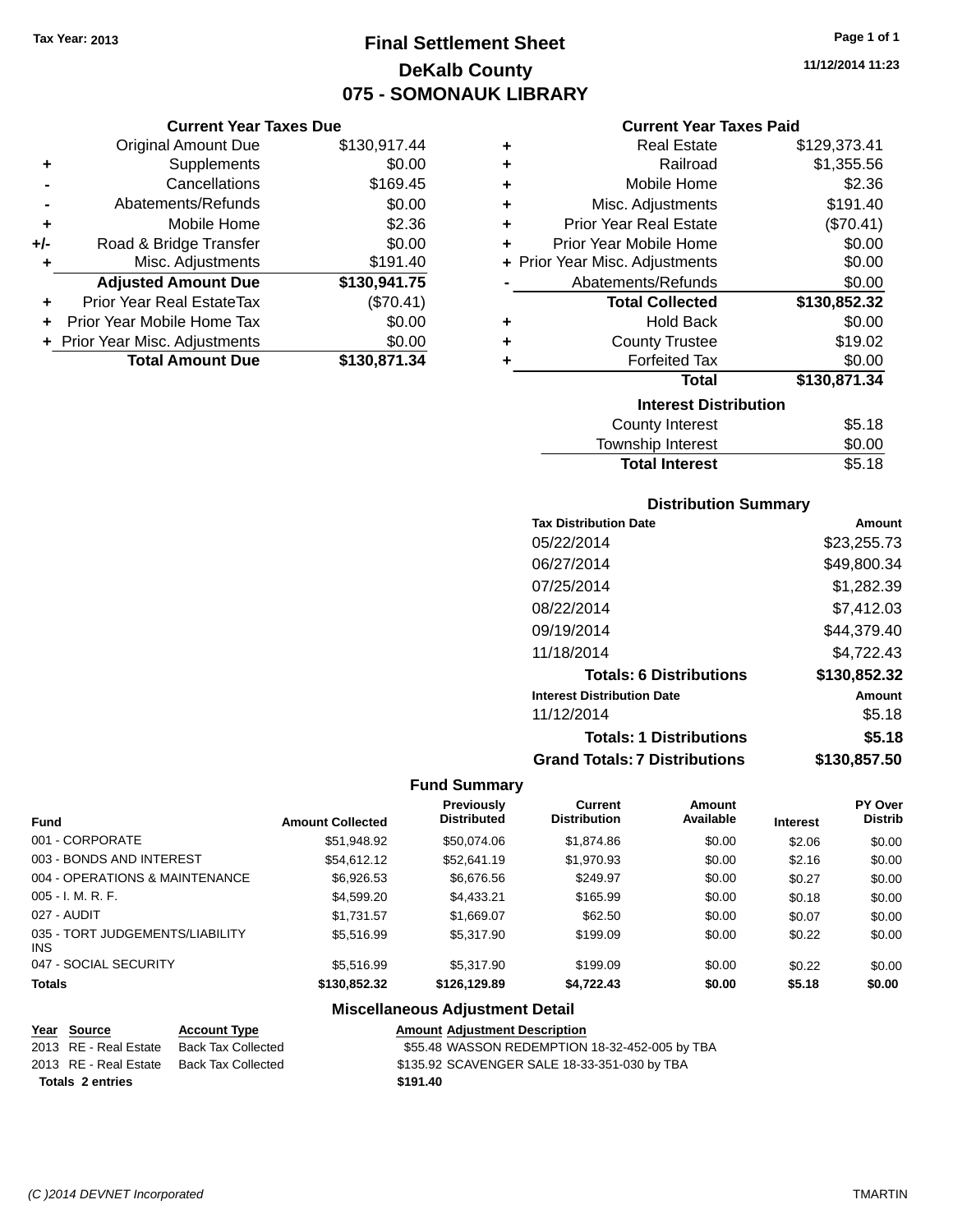# **Final Settlement Sheet Tax Year: 2013 Page 1 of 1 DeKalb County 076 - CITY OF SYCAMORE**

**11/12/2014 11:23**

|                | <b>Current Year Taxes Due</b> |                |   |  |
|----------------|-------------------------------|----------------|---|--|
|                | <b>Original Amount Due</b>    | \$2,626,377.46 | ٠ |  |
|                | Supplements                   | \$0.00         | ٠ |  |
| $\blacksquare$ | Cancellations                 | \$3,301.64     | ٠ |  |
| $\blacksquare$ | Abatements/Refunds            | \$0.00         | ٠ |  |
| ٠              | Mobile Home                   | \$1,097.00     | ٠ |  |
| $+/-$          | Road & Bridge Transfer        | \$43,050.41    |   |  |

| <b>Current Year Taxes Paid</b> |    |
|--------------------------------|----|
| Data[False]                    | ሱሳ |

| ٠ | <b>Real Estate</b>             | \$2,665,639.51 |
|---|--------------------------------|----------------|
| ÷ | Railroad                       | \$0.38         |
| ÷ | Mobile Home                    | \$1,076.54     |
| ٠ | Misc. Adjustments              | \$1,880.29     |
| ÷ | <b>Prior Year Real Estate</b>  | \$467.27       |
| ٠ | Prior Year Mobile Home         | \$0.00         |
|   | + Prior Year Misc. Adjustments | \$3.48         |
|   | Abatements/Refunds             | \$0.00         |
|   | <b>Total Collected</b>         | \$2,669,067.47 |
| ٠ | <b>Hold Back</b>               | \$0.00         |
| ٠ | <b>County Trustee</b>          | \$506.80       |
| ٠ | <b>Forfeited Tax</b>           | \$0.00         |
|   | <b>Total</b>                   | \$2,669,574.27 |
|   | <b>Interest Distribution</b>   |                |
|   | County Interest                | \$105 54       |

| County Interest       | \$105.54 |
|-----------------------|----------|
| Township Interest     | \$0.00   |
| <b>Total Interest</b> | \$105.54 |

| <b>Road and Bridge Summary</b>              |             |               |  |  |
|---------------------------------------------|-------------|---------------|--|--|
| <b>Rd./Br. District</b>                     | Amt. Due    | Amt. Distrib. |  |  |
| <b>CORTLAND ROAD &amp; BRIDC</b>            | \$25,815.37 | \$25,761.87   |  |  |
| DEKALB ROAD & BRIDGE                        | \$9,876.51  | \$9,867.09    |  |  |
| SYCAMORE ROAD & BRID(                       | \$7,423.86  | \$7,421.45    |  |  |
| \$43,050.41<br>\$43,115.74<br><b>Totals</b> |             |               |  |  |

**Road & Bridge Transfer \$43,050.41 +** Misc. Adjustments \$1,880.29

**Adjusted Amount Due \$2,669,103.52**

**Total Amount Due \$2,669,574.27**

**+** Prior Year Real EstateTax \$467.27 **+** Prior Year Mobile Home Tax \$0.00 **+** Prior Year Misc. Adjustments \$3.48

### **Distribution Summary**

| <b>Tax Distribution Date</b>         | Amount         |
|--------------------------------------|----------------|
| 05/22/2014                           | \$333.470.10   |
| 06/27/2014                           | \$1,032,859.51 |
| 07/25/2014                           | \$43,001.27    |
| 08/22/2014                           | \$154.510.46   |
| 09/19/2014                           | \$1,018,140.85 |
| 11/18/2014                           | \$87,085.28    |
| <b>Totals: 6 Distributions</b>       | \$2,669,067.47 |
| <b>Interest Distribution Date</b>    | Amount         |
| 11/12/2014                           | \$105.54       |
| <b>Totals: 1 Distributions</b>       | \$105.54       |
| <b>Grand Totals: 7 Distributions</b> | \$2,669,173.01 |

#### **Fund Summary**

| <b>Fund</b>                  | <b>Amount Collected</b> | <b>Previously</b><br><b>Distributed</b> | <b>Current</b><br><b>Distribution</b> | <b>Amount</b><br>Available | <b>Interest</b> | PY Over<br><b>Distrib</b> |
|------------------------------|-------------------------|-----------------------------------------|---------------------------------------|----------------------------|-----------------|---------------------------|
| 001 - CORPORATE              | \$1.252.176.80          | \$1,211,252.80                          | \$40.924.00                           | \$0.00                     | \$50.32         | \$0.00                    |
| 003 - BONDS AND INTEREST     | \$156,573,65            | \$151.456.47                            | \$5,117,18                            | \$0.00                     | \$6.29          | \$0.00                    |
| $005 - I. M. R. F.$          | \$156,883.51            | \$151,756.19                            | \$5.127.32                            | \$0.00                     | \$6.31          | \$0.00                    |
| 007 - ROAD AND BRIDGE        | \$43.050.41             | \$41.789.40                             | \$1.261.01                            | \$0.00                     | \$0.00          | \$0.00                    |
| 013 - FIREFIGHTER'S PENSION  | \$518,543.85            | \$501.596.64                            | \$16.947.21                           | \$0.00                     | \$20.84         | \$0.00                    |
| 015 - POLICE PENSION         | \$341.492.51            | \$330.331.72                            | \$11.160.79                           | \$0.00                     | \$13.72         | \$0.00                    |
| 047 - SOCIAL SECURITY        | \$92,459.44             | \$89,437.68                             | \$3,021.76                            | \$0.00                     | \$3.72          | \$0.00                    |
| 048 - SCHOOL CROSSING GUARDS | \$20.031.26             | \$19.376.59                             | \$654.67                              | \$0.00                     | \$0.81          | \$0.00                    |
| 143 - MEDICARE               | \$87.856.04             | \$84.984.70                             | \$2,871,34                            | \$0.00                     | \$3.53          | \$0.00                    |
| <b>Totals</b>                | \$2,669,067,47          | \$2.581.982.19                          | \$87.085.28                           | \$0.00                     | \$105.54        | \$0.00                    |

#### **Miscellaneous Adjustment Detail**

| Year Source             | <b>Account Type</b>                        | <b>Amount Adjustment Description</b>             |
|-------------------------|--------------------------------------------|--------------------------------------------------|
|                         | 2013 RE - Real Estate Back Tax Collected   | \$6.34 STOGSDILL REDEMPTION 06-32-328-025 by TBA |
|                         | 2013 RE - Real Estate Paymt In Lieu of Tax | \$1,332.66 HOUSING AUTHORITY by TBA              |
|                         | 2013 MH - Mobile Home Back Tax Collected   | \$3.48 Added by TBA                              |
|                         | 2013 RE - Real Estate Back Tax Collected   | \$541.29 SCAVENGER SALE 06-20-400-027 by TBA     |
| <b>Totals 4 entries</b> | \$1,883.77                                 |                                                  |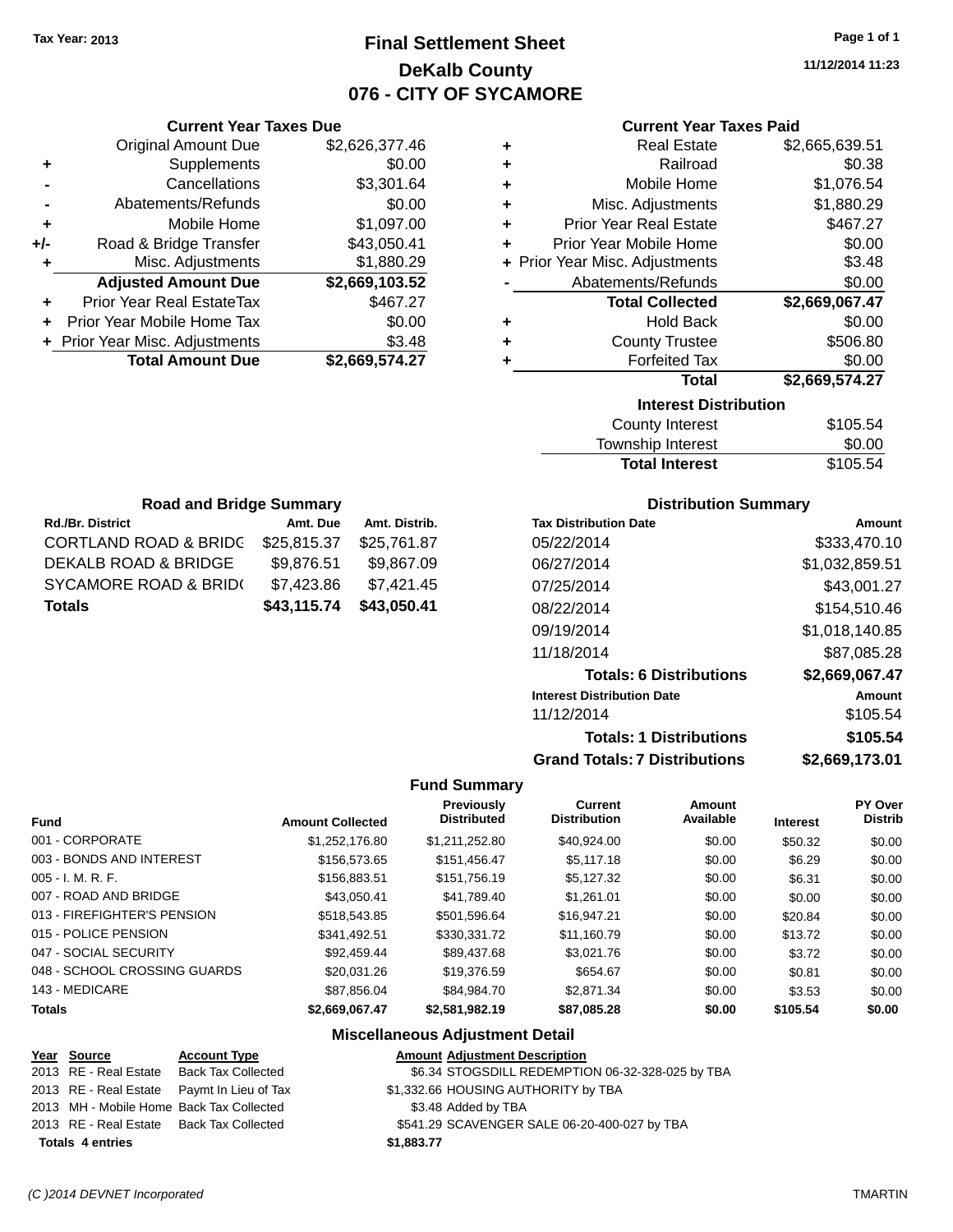**Current Year Taxes Due**

# **Final Settlement Sheet Tax Year: 2013 Page 1 of 1 DeKalb County 077 - SYCAMORE LIBRARY**

**11/12/2014 11:23**

### **Current Year Taxes Paid**

|     | <b>Original Amount Due</b>     | \$971,734.73 | ٠ | <b>Real Estate</b>             | \$970,333.12 |
|-----|--------------------------------|--------------|---|--------------------------------|--------------|
| ٠   | Supplements                    | \$0.00       | ٠ | Railroad                       | \$0.14       |
|     | Cancellations                  | \$1,221.56   | ٠ | Mobile Home                    | \$398.31     |
|     | Abatements/Refunds             | \$0.00       | ٠ | Misc. Adjustments              | \$695.69     |
| ٠   | Mobile Home                    | \$405.88     | ٠ | <b>Prior Year Real Estate</b>  | \$181.82     |
| +/- | Road & Bridge Transfer         | \$0.00       | ÷ | Prior Year Mobile Home         | \$0.00       |
| ٠   | Misc. Adjustments              | \$695.69     |   | + Prior Year Misc. Adjustments | \$1.29       |
|     | <b>Adjusted Amount Due</b>     | \$971,614.74 |   | Abatements/Refunds             | \$0.00       |
| ÷.  | Prior Year Real EstateTax      | \$181.82     |   | <b>Total Collected</b>         | \$971,610.37 |
|     | Prior Year Mobile Home Tax     | \$0.00       | ÷ | <b>Hold Back</b>               | \$0.00       |
|     | + Prior Year Misc. Adjustments | \$1.29       | ٠ | <b>County Trustee</b>          | \$187.48     |
|     | <b>Total Amount Due</b>        | \$971,797.85 |   | <b>Forfeited Tax</b>           | \$0.00       |
|     |                                |              |   | <b>Total</b>                   | \$971,797.85 |
|     |                                |              |   | <b>Interest Distribution</b>   |              |
|     |                                |              |   | County Interest                | \$38.42      |
|     |                                |              |   | Township Interest              | \$0.00       |

# **Distribution Summary**

Total Interest \$38.42

| Amount       |
|--------------|
| \$121,309.91 |
| \$376.028.55 |
| \$15,669.78  |
| \$56,184.01  |
| \$370.669.05 |
| \$31,749.07  |
| \$971,610.37 |
| Amount       |
| \$38.42      |
| \$38.42      |
| \$971.648.79 |
|              |

#### **Fund Summary**

| <b>Fund</b>                              | <b>Amount Collected</b> | <b>Previously</b><br><b>Distributed</b> | Current<br><b>Distribution</b> | Amount<br>Available | <b>Interest</b> | PY Over<br><b>Distrib</b> |
|------------------------------------------|-------------------------|-----------------------------------------|--------------------------------|---------------------|-----------------|---------------------------|
| $005 - I. M. R. F.$                      | \$0.00                  | \$0.00                                  | \$0.00                         | \$0.00              | \$0.00          | \$0.00                    |
| 016 - LIBRARY (township, municipalities) | \$971,610.37            | \$939.861.30                            | \$31,749.07                    | \$0.00              | \$38.42         | \$0.00                    |
| 027 - AUDIT                              | \$0.00                  | \$0.00                                  | \$0.00                         | \$0.00              | \$0.00          | \$0.00                    |
| 047 - SOCIAL SECURITY                    | \$0.00                  | \$0.00                                  | \$0.00                         | \$0.00              | \$0.00          | \$0.00                    |
| <b>Totals</b>                            | \$971,610.37            | \$939.861.30                            | \$31,749.07                    | \$0.00              | \$38.42         | \$0.00                    |

### **Miscellaneous Adjustment Detail**

| Year Source                              | <b>Account Type</b>                        | <b>Amount Adjustment Description</b>             |
|------------------------------------------|--------------------------------------------|--------------------------------------------------|
| 2013 RE - Real Estate                    | Back Tax Collected                         | \$2.35 STOGSDILL REDEMPTION 06-32-328-025 by TBA |
|                                          | 2013 RE - Real Estate Paymt In Lieu of Tax | \$493.07 HOUSING AUTHORITY by TBA                |
|                                          | 2013 MH - Mobile Home Back Tax Collected   | \$1.29 Added by TBA                              |
| 2013 RE - Real Estate Back Tax Collected |                                            | \$200.27 SCAVENGER SALE 06-20-400-027 by TBA     |
| <b>Totals 4 entries</b>                  |                                            | \$696.98                                         |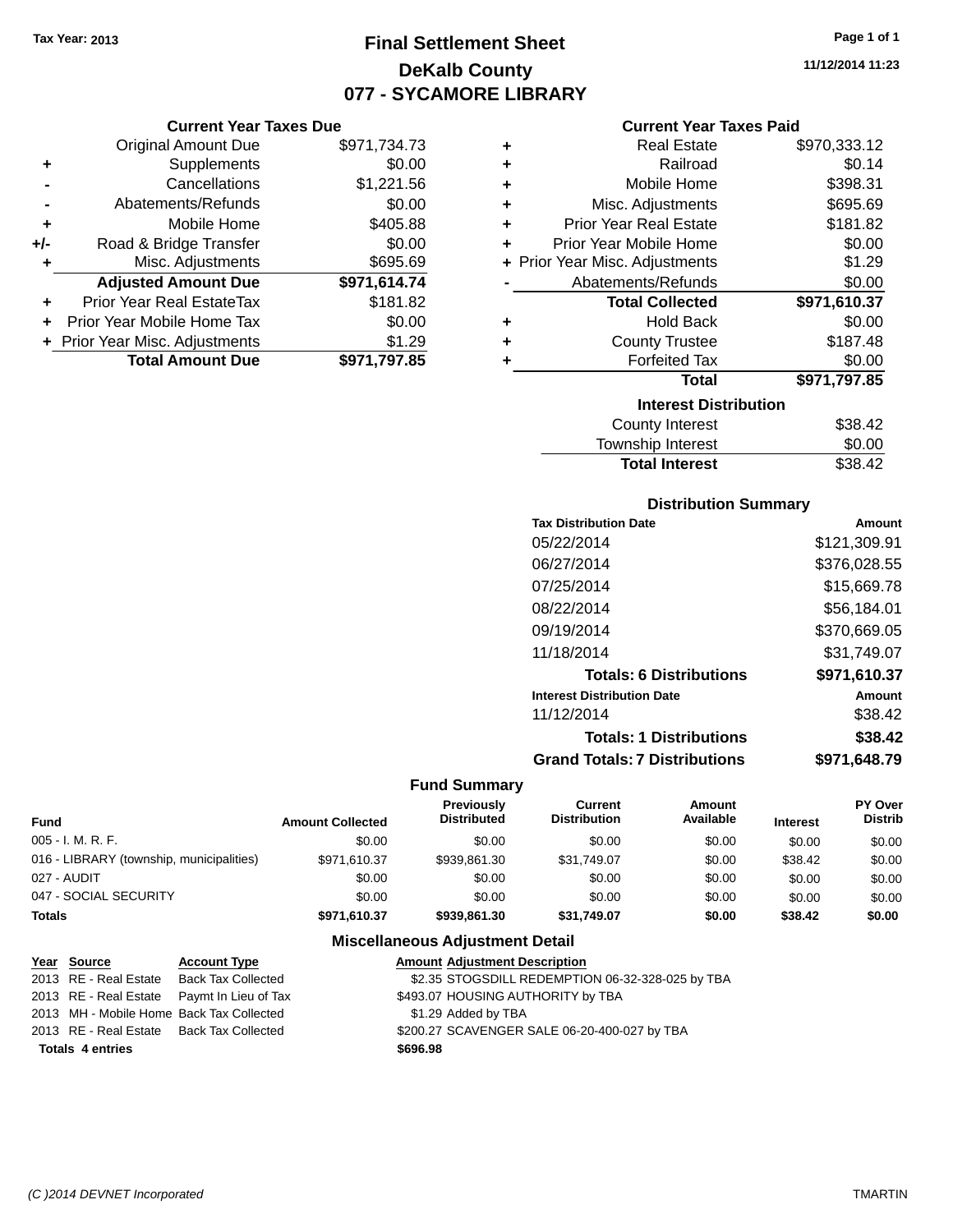# **Final Settlement Sheet Tax Year: 2013 Page 1 of 1 DeKalb County 078 - VILLAGE OF WATERMAN**

**11/12/2014 11:23**

### **Current Year Taxes Paid**

|       | <b>Current Year Taxes Due</b>  |              |
|-------|--------------------------------|--------------|
|       | <b>Original Amount Due</b>     | \$171,818.00 |
| ٠     | Supplements                    | \$0.00       |
|       | Cancellations                  | \$82.52      |
|       | Abatements/Refunds             | \$0.00       |
| ٠     | Mobile Home                    | \$84.23      |
| $+/-$ | Road & Bridge Transfer         | \$32,991.27  |
|       | Misc. Adjustments              | \$0.00       |
|       | <b>Adjusted Amount Due</b>     | \$204,810.98 |
| ٠     | Prior Year Real EstateTax      | \$0.00       |
|       | Prior Year Mobile Home Tax     | \$0.00       |
|       | + Prior Year Misc. Adjustments | \$0.00       |
|       | <b>Total Amount Due</b>        | \$204.810.98 |
|       |                                |              |

**Rd./Br. District Amt. Due Amt. Distrib. Road and Bridge Summary**

CLINTON ROAD & BRIDGE \$32,999.84 \$32,991.27 **Totals \$32,999.84 \$32,991.27**

| ٠ | <b>Real Estate</b>             | \$203,388.95 |
|---|--------------------------------|--------------|
| ٠ | Railroad                       | \$1,259.74   |
| ٠ | Mobile Home                    | \$84.23      |
| ٠ | Misc. Adjustments              | \$0.00       |
| ٠ | <b>Prior Year Real Estate</b>  | \$0.00       |
| ٠ | Prior Year Mobile Home         | \$0.00       |
|   | + Prior Year Misc. Adjustments | \$0.00       |
|   | Abatements/Refunds             | \$0.00       |
|   | <b>Total Collected</b>         | \$204,732.92 |
| ٠ | <b>Hold Back</b>               | \$0.00       |
| ٠ | <b>County Trustee</b>          | \$78.06      |
| ٠ | <b>Forfeited Tax</b>           | \$0.00       |
|   | <b>Total</b>                   | \$204,810.98 |
|   | <b>Interest Distribution</b>   |              |
|   | <b>County Interest</b>         | \$8.10       |
|   | Tourable Interact              | ሮስ ሰሰ        |

| Township Interest     | \$0.00 |
|-----------------------|--------|
| <b>Total Interest</b> | \$8.10 |

| <b>Distribution Summary</b> |  |
|-----------------------------|--|
| ە÷د                         |  |

| Amount       |
|--------------|
| \$22,645.61  |
| \$82,968.94  |
| \$2,092.12   |
| \$10,555.64  |
| \$77,692.05  |
| \$8,778.56   |
| \$204,732.92 |
| Amount       |
| \$8.10       |
| \$8.10       |
| \$204,741.02 |
|              |

|                                               |                         | <b>Previously</b>  | <b>Current</b>      | <b>Amount</b> |                 | PY Over        |
|-----------------------------------------------|-------------------------|--------------------|---------------------|---------------|-----------------|----------------|
| <b>Fund</b>                                   | <b>Amount Collected</b> | <b>Distributed</b> | <b>Distribution</b> | Available     | <b>Interest</b> | <b>Distrib</b> |
| 001 - CORPORATE                               | \$95,255.83             | \$90,969.84        | \$4,285.99          | \$0.00        | \$4.50          | \$0.00         |
| 007 - ROAD AND BRIDGE                         | \$32.991.27             | \$31,940.10        | \$1,051.17          | \$0.00        | \$0.00          | \$0.00         |
| 014 - POLICE PROTECTION                       | \$28,248.58             | \$26,977.56        | \$1,271.02          | \$0.00        | \$1.33          | \$0.00         |
| 027 - AUDIT                                   | \$14,391.43             | \$13.743.90        | \$647.53            | \$0.00        | \$0.68          | \$0.00         |
| 035 - TORT JUDGEMENTS/LIABILITY<br><b>INS</b> | \$30,623.77             | \$29,245.88        | \$1,377.89          | \$0.00        | \$1.44          | \$0.00         |
| 047 - SOCIAL SECURITY                         | \$2,804.88              | \$2,678.69         | \$126.19            | \$0.00        | \$0.13          | \$0.00         |
| 073 - CHLORINATION OF SEWAGE                  | \$417.16                | \$398.39           | \$18.77             | \$0.00        | \$0.02          | \$0.00         |
| <b>Totals</b>                                 | \$204.732.92            | \$195,954,36       | \$8,778.56          | \$0.00        | \$8.10          | \$0.00         |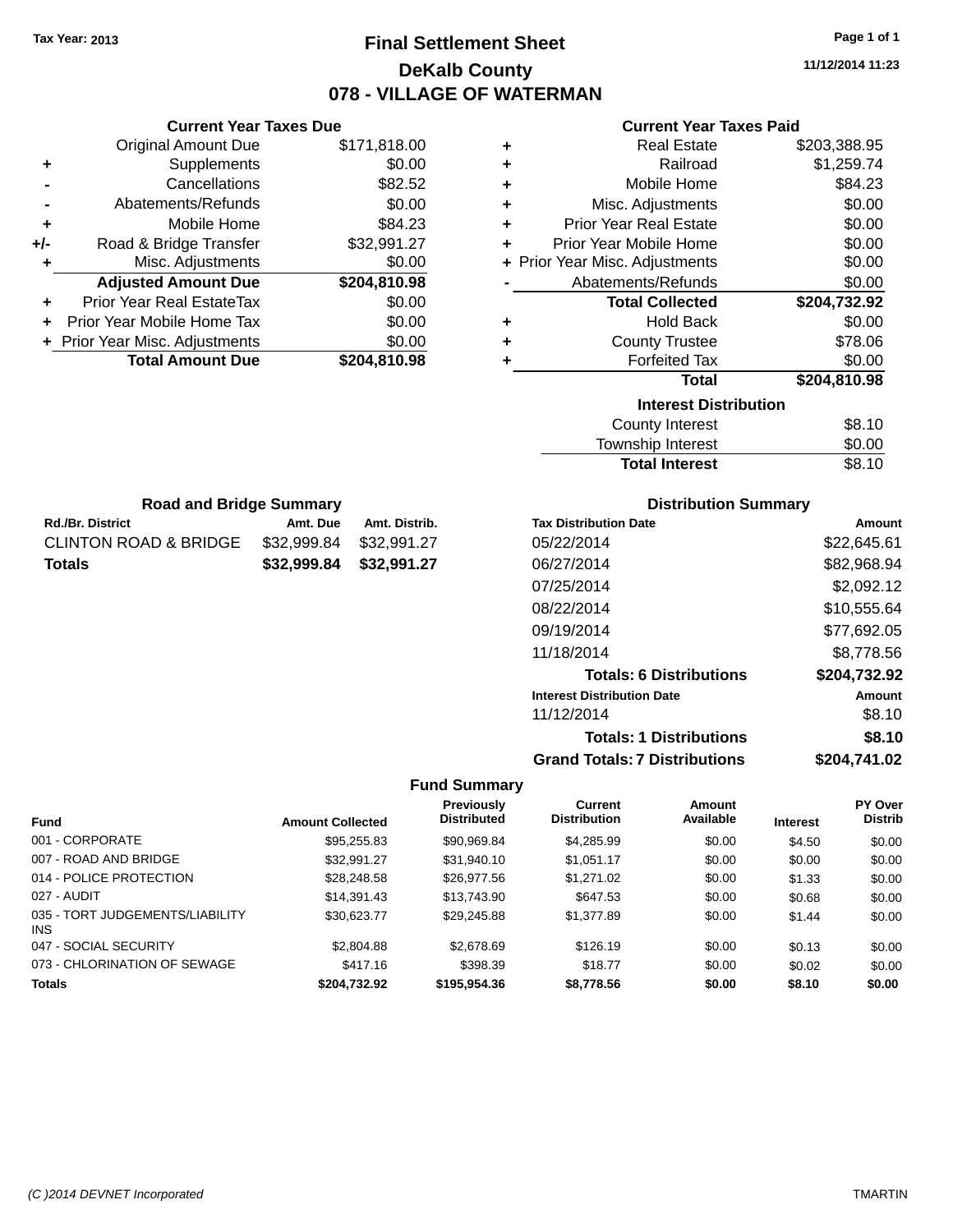# **Final Settlement Sheet Tax Year: 2013 Page 1 of 1 DeKalb County 079 - HINCKLEY SPEC SERV #1**

**11/12/2014 11:23**

### **Current Year Taxes Paid**

|     | <b>Current Year Taxes Due</b>  |          |
|-----|--------------------------------|----------|
|     | <b>Original Amount Due</b>     | \$430.08 |
| ٠   | Supplements                    | \$0.00   |
|     | Cancellations                  | \$0.00   |
|     | Abatements/Refunds             | \$0.00   |
| ٠   | Mobile Home                    | \$0.00   |
| +/- | Road & Bridge Transfer         | \$0.00   |
| ٠   | Misc. Adjustments              | \$0.00   |
|     | <b>Adjusted Amount Due</b>     | \$430.08 |
| ٠   | Prior Year Real EstateTax      | \$0.00   |
|     | Prior Year Mobile Home Tax     | \$0.00   |
|     | + Prior Year Misc. Adjustments | \$0.00   |
|     | <b>Total Amount Due</b>        | \$430.08 |

| ٠ | Real Estate                    | \$430.08 |
|---|--------------------------------|----------|
|   |                                |          |
| ٠ | Railroad                       | \$0.00   |
| ٠ | Mobile Home                    | \$0.00   |
| ٠ | Misc. Adjustments              | \$0.00   |
| ٠ | <b>Prior Year Real Estate</b>  | \$0.00   |
| ÷ | Prior Year Mobile Home         | \$0.00   |
|   | + Prior Year Misc. Adjustments | \$0.00   |
|   | Abatements/Refunds             | \$0.00   |
|   | <b>Total Collected</b>         | \$430.08 |
| ٠ | <b>Hold Back</b>               | \$0.00   |
| ٠ | <b>County Trustee</b>          | \$0.00   |
| ٠ | <b>Forfeited Tax</b>           | \$0.00   |
|   | Total                          | \$430.08 |
|   | <b>Interest Distribution</b>   |          |
|   | County Interest                | \$0.02   |
|   | <b>Township Interest</b>       | \$0.00   |
|   | <b>Total Interest</b>          | \$0.02   |

# **Distribution Summary**

| <b>Tax Distribution Date</b>         | Amount   |
|--------------------------------------|----------|
| 05/22/2014                           | \$59.76  |
| 06/27/2014                           | \$155.29 |
| 08/22/2014                           | \$25.82  |
| 09/19/2014                           | \$189.21 |
| <b>Totals: 4 Distributions</b>       | \$430.08 |
| <b>Interest Distribution Date</b>    | Amount   |
| 11/12/2014                           | \$0.02   |
| <b>Totals: 1 Distributions</b>       | \$0.02   |
| <b>Grand Totals: 5 Distributions</b> | \$430.10 |

| <b>Fund Summary</b>        |                         |                                  |                                |                     |                 |                                  |
|----------------------------|-------------------------|----------------------------------|--------------------------------|---------------------|-----------------|----------------------------------|
| <b>Fund</b>                | <b>Amount Collected</b> | Previously<br><b>Distributed</b> | Current<br><b>Distribution</b> | Amount<br>Available | <b>Interest</b> | <b>PY Over</b><br><b>Distrib</b> |
| 023 - SPECIAL SERVICE AREA | \$430.08                | \$430.08                         | \$0.00                         | \$0.00              | \$0.02          | \$0.00                           |
| <b>Totals</b>              | \$430.08                | \$430.08                         | \$0.00                         | \$0.00              | \$0.02          | \$0.00                           |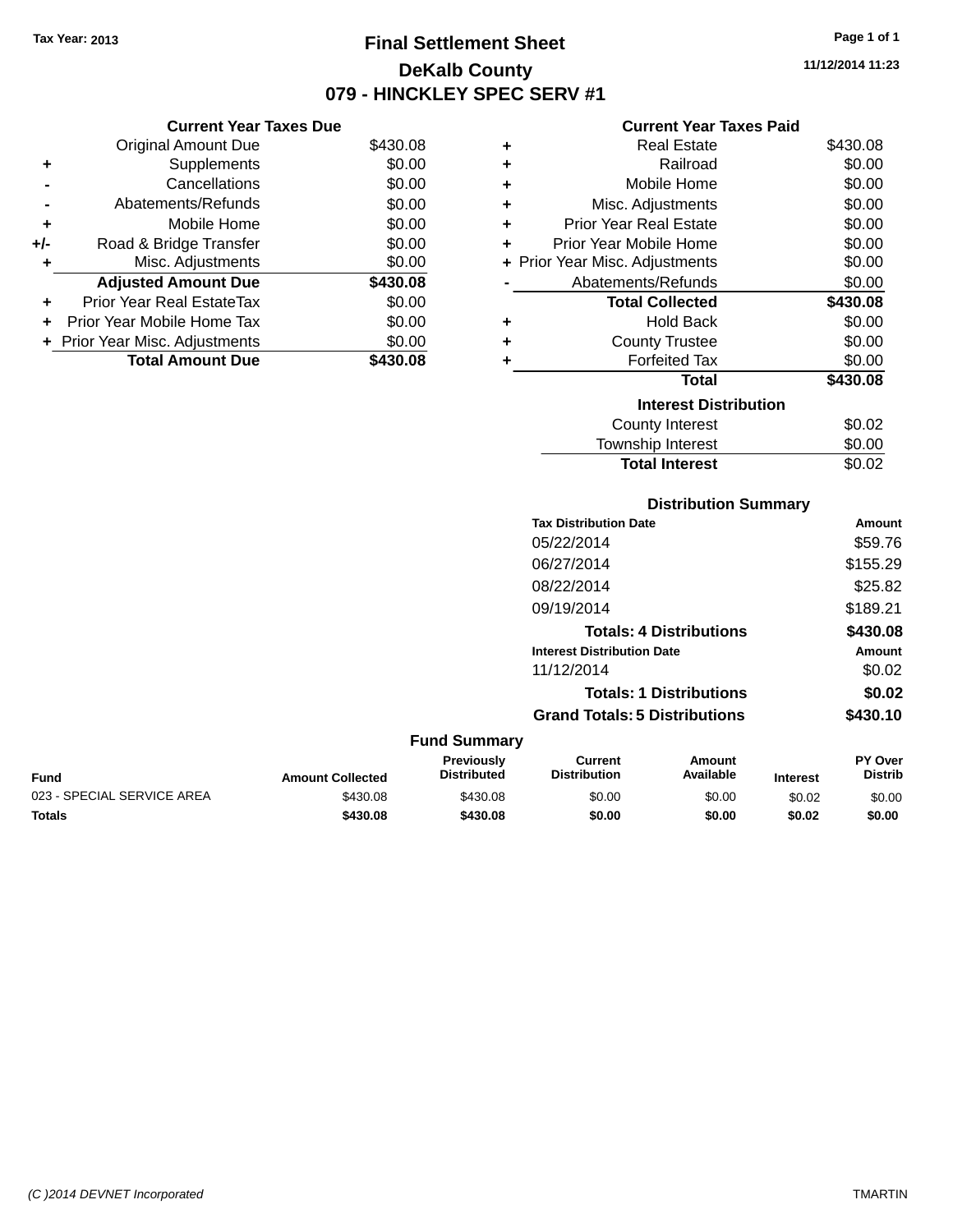# **Final Settlement Sheet Tax Year: 2013 Page 1 of 1 DeKalb County 080 - HINCKLEY SPEC SERV #2**

**11/12/2014 11:23**

### **Current Year Taxes Paid**

|     | <b>Current Year Taxes Due</b>  |          |  |
|-----|--------------------------------|----------|--|
|     | <b>Original Amount Due</b>     | \$430.05 |  |
| ٠   | Supplements                    | \$0.00   |  |
|     | Cancellations                  | \$0.00   |  |
|     | Abatements/Refunds             | \$0.00   |  |
| ٠   | Mobile Home                    | \$0.00   |  |
| +/- | Road & Bridge Transfer         | \$0.00   |  |
| ٠   | Misc. Adjustments              | \$0.00   |  |
|     | <b>Adjusted Amount Due</b>     | \$430.05 |  |
| ٠   | Prior Year Real EstateTax      | \$0.00   |  |
| ÷   | Prior Year Mobile Home Tax     | \$0.00   |  |
|     | + Prior Year Misc. Adjustments | \$0.00   |  |
|     | Total Amount Due               | \$430.05 |  |
|     |                                |          |  |

| ٠ | Real Estate                    | \$430.05 |
|---|--------------------------------|----------|
| ٠ | Railroad                       | \$0.00   |
| ٠ | Mobile Home                    | \$0.00   |
| ٠ | Misc. Adjustments              | \$0.00   |
| ٠ | Prior Year Real Estate         | \$0.00   |
| ÷ | Prior Year Mobile Home         | \$0.00   |
|   | + Prior Year Misc. Adjustments | \$0.00   |
|   | Abatements/Refunds             | \$0.00   |
|   | <b>Total Collected</b>         | \$430.05 |
| ٠ | <b>Hold Back</b>               | \$0.00   |
| ٠ | <b>County Trustee</b>          | \$0.00   |
| ٠ | <b>Forfeited Tax</b>           | \$0.00   |
|   | Total                          | \$430.05 |
|   | <b>Interest Distribution</b>   |          |
|   | County Interest                | \$0.02   |
|   | <b>Township Interest</b>       | \$0.00   |
|   | <b>Total Interest</b>          | \$0.02   |

# **Distribution Summary**

| <b>Tax Distribution Date</b>         | Amount   |
|--------------------------------------|----------|
| 05/22/2014                           | \$33.43  |
| 06/27/2014                           | \$193.12 |
| 08/22/2014                           | \$31.45  |
| 09/19/2014                           | \$164.45 |
| 11/18/2014                           | \$7.60   |
| <b>Totals: 5 Distributions</b>       | \$430.05 |
| <b>Interest Distribution Date</b>    | Amount   |
| 11/12/2014                           | \$0.02   |
| <b>Totals: 1 Distributions</b>       | \$0.02   |
| <b>Grand Totals: 6 Distributions</b> | \$430.07 |
|                                      |          |

| <b>Fund</b>                | <b>Amount Collected</b> | Previouslv<br><b>Distributed</b> | Current<br>Distribution | Amount<br>Available | <b>Interest</b> | PY Over<br>Distrib |
|----------------------------|-------------------------|----------------------------------|-------------------------|---------------------|-----------------|--------------------|
| 023 - SPECIAL SERVICE AREA | \$430.05                | \$422.45                         | \$7.60                  | \$0.00              | \$0.02          | \$0.00             |
| <b>Totals</b>              | \$430.05                | \$422.45                         | \$7.60                  | \$0.00              | \$0.02          | \$0.00             |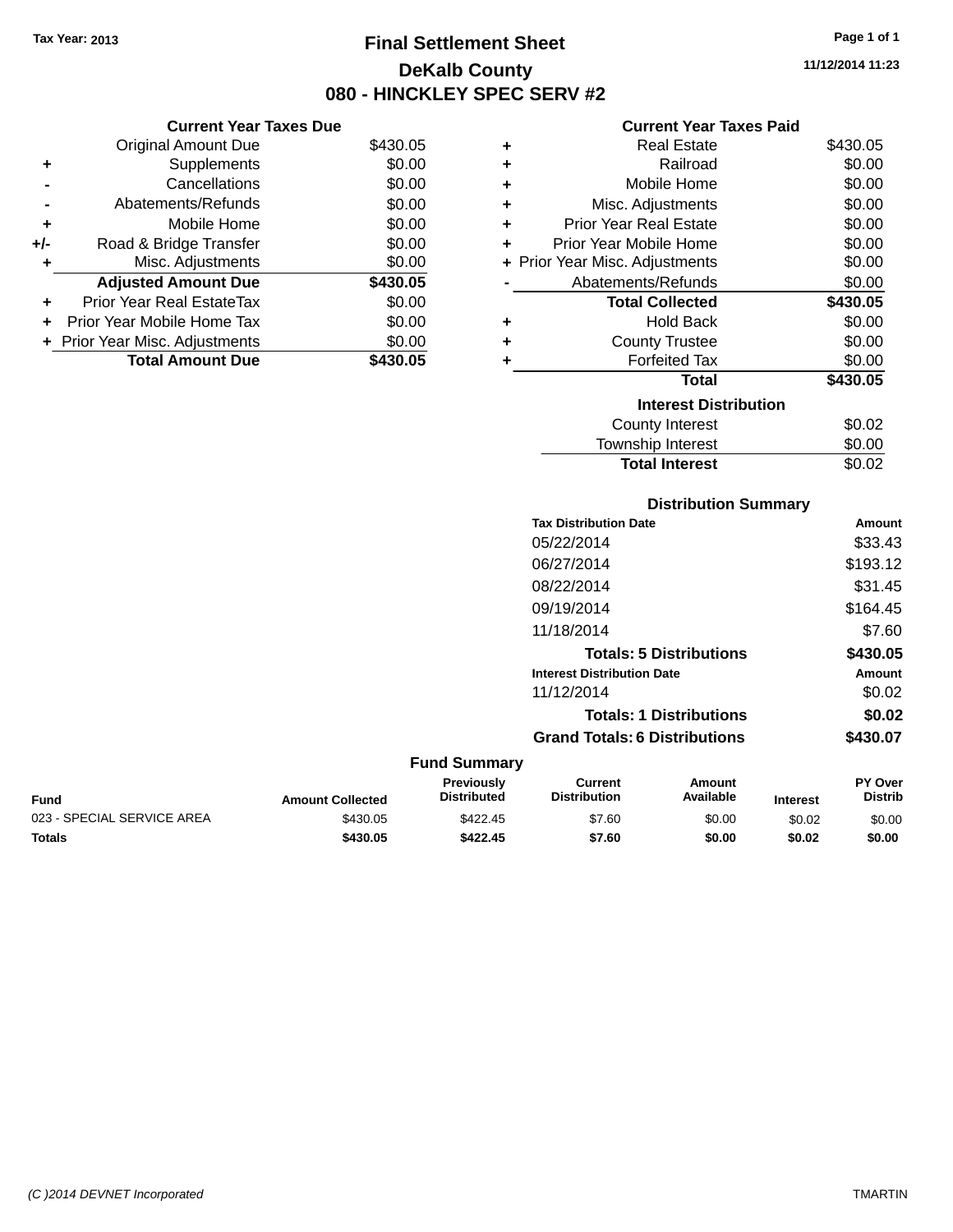# **Final Settlement Sheet Tax Year: 2013 Page 1 of 1 DeKalb County 083 - TOWN OF CORTLAND SBA #1**

**11/12/2014 11:23**

| <b>Current Year Taxes Paid</b> |  |  |
|--------------------------------|--|--|
|                                |  |  |

|     | <b>Current Year Taxes Due</b>    |        |  |  |  |
|-----|----------------------------------|--------|--|--|--|
|     | <b>Original Amount Due</b>       | \$0.00 |  |  |  |
| ٠   | Supplements                      | \$0.00 |  |  |  |
|     | Cancellations                    | \$0.00 |  |  |  |
|     | Abatements/Refunds               | \$0.00 |  |  |  |
| ٠   | Mobile Home                      | \$0.00 |  |  |  |
| +/- | Road & Bridge Transfer           | \$0.00 |  |  |  |
|     | Misc. Adjustments                | \$0.00 |  |  |  |
|     | <b>Adjusted Amount Due</b>       | \$0.00 |  |  |  |
| ÷   | <b>Prior Year Real EstateTax</b> | \$0.00 |  |  |  |
| ÷   | Prior Year Mobile Home Tax       | \$0.00 |  |  |  |
|     | + Prior Year Misc. Adjustments   | \$0.00 |  |  |  |
|     | <b>Total Amount Due</b>          | SO 00  |  |  |  |

| ٠ | <b>Real Estate</b>             | \$0.00 |
|---|--------------------------------|--------|
| ÷ | Railroad                       | \$0.00 |
| ÷ | Mobile Home                    | \$0.00 |
| ٠ | Misc. Adjustments              | \$0.00 |
| ٠ | Prior Year Real Estate         | \$0.00 |
| ÷ | Prior Year Mobile Home         | \$0.00 |
|   | + Prior Year Misc. Adjustments | \$0.00 |
|   | Abatements/Refunds             | \$0.00 |
|   | <b>Total Collected</b>         | \$0.00 |
| ٠ | <b>Hold Back</b>               | \$0.00 |
| ÷ | <b>County Trustee</b>          | \$0.00 |
| ٠ | <b>Forfeited Tax</b>           | \$0.00 |
|   | Total                          | \$0.00 |
|   | <b>Interest Distribution</b>   |        |
|   | <b>County Interest</b>         | \$0.00 |
|   | <b>Township Interest</b>       | \$0.00 |
|   | <b>Total Interest</b>          | \$0.00 |

| <b>Fund Summary</b>      |                         |                                  |                                |                     |                 |                                  |
|--------------------------|-------------------------|----------------------------------|--------------------------------|---------------------|-----------------|----------------------------------|
| Fund                     | <b>Amount Collected</b> | Previously<br><b>Distributed</b> | Current<br><b>Distribution</b> | Amount<br>Available | <b>Interest</b> | <b>PY Over</b><br><b>Distrib</b> |
| 003 - BONDS AND INTEREST | \$0.00                  | \$0.00                           | \$0.00                         | \$0.00              | \$0.00          | \$0.00                           |
| <b>Totals</b>            | \$0.00                  | \$0.00                           | \$0.00                         | \$0.00              | \$0.00          | \$0.00                           |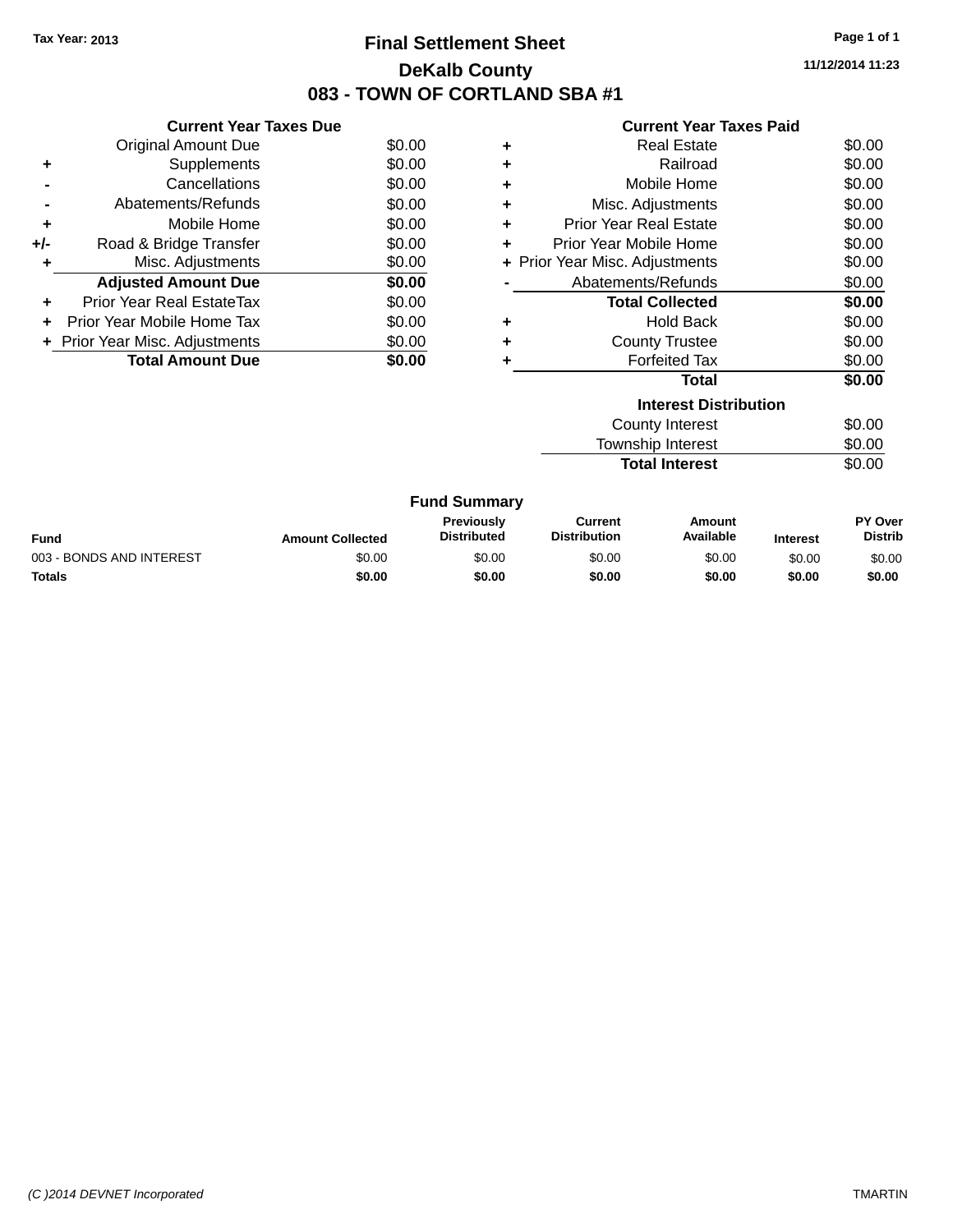# **Final Settlement Sheet Tax Year: 2013 Page 1 of 1 DeKalb County 085 - BURLINGTON FIRE**

**11/12/2014 11:23**

### **Current Year Taxes Paid**

|     | <b>Current Year Taxes Due</b>  |            |  |
|-----|--------------------------------|------------|--|
|     | <b>Original Amount Due</b>     | \$9,385.36 |  |
| ٠   | Supplements                    | \$0.00     |  |
|     | Cancellations                  | \$0.00     |  |
|     | Abatements/Refunds             | \$0.00     |  |
| ٠   | Mobile Home                    | \$0.00     |  |
| +/- | Road & Bridge Transfer         | \$0.00     |  |
| ٠   | Misc. Adjustments              | \$0.00     |  |
|     | <b>Adjusted Amount Due</b>     | \$9,385.36 |  |
|     | Prior Year Real EstateTax      | \$0.00     |  |
| ÷   | Prior Year Mobile Home Tax     | \$0.00     |  |
|     | + Prior Year Misc. Adjustments | \$0.00     |  |
|     | <b>Total Amount Due</b>        | \$9,385,36 |  |

| ٠ | <b>Real Estate</b>             | \$8,958.48 |
|---|--------------------------------|------------|
| ÷ | Railroad                       | \$426.88   |
| ٠ | Mobile Home                    | \$0.00     |
| ÷ | Misc. Adjustments              | \$0.00     |
| ÷ | <b>Prior Year Real Estate</b>  | \$0.00     |
| ٠ | Prior Year Mobile Home         | \$0.00     |
|   | + Prior Year Misc. Adjustments | \$0.00     |
|   | Abatements/Refunds             | \$0.00     |
|   | <b>Total Collected</b>         | \$9,385.36 |
| ٠ | <b>Hold Back</b>               | \$0.00     |
| ÷ | <b>County Trustee</b>          | \$0.00     |
| ٠ | <b>Forfeited Tax</b>           | \$0.00     |
|   | Total                          | \$9,385.36 |
|   | <b>Interest Distribution</b>   |            |
|   | County Interest                | \$0.37     |
|   | <b>Township Interest</b>       | \$0.00     |
|   | <b>Total Interest</b>          | \$0.37     |

# **Distribution Summary**

| <b>Tax Distribution Date</b>         | Amount     |
|--------------------------------------|------------|
| 05/22/2014                           | \$735.00   |
| 06/27/2014                           | \$4,440.31 |
| 09/19/2014                           | \$4,210.05 |
| <b>Totals: 3 Distributions</b>       | \$9,385.36 |
| <b>Interest Distribution Date</b>    | Amount     |
| 11/12/2014                           | \$0.37     |
| <b>Totals: 1 Distributions</b>       | \$0.37     |
| <b>Grand Totals: 4 Distributions</b> | \$9,385.73 |

| <b>Fund Summary</b> |                         |                                  |                                |                     |                 |                                  |
|---------------------|-------------------------|----------------------------------|--------------------------------|---------------------|-----------------|----------------------------------|
| <b>Fund</b>         | <b>Amount Collected</b> | Previously<br><b>Distributed</b> | Current<br><b>Distribution</b> | Amount<br>Available | <b>Interest</b> | <b>PY Over</b><br><b>Distrib</b> |
| 001 - CORPORATE     | \$4,692.68              | \$4,692,68                       | \$0.00                         | \$0.00              | \$0.18          | \$0.00                           |
| 064 - AMBULANCE     | \$4,692.68              | \$4,692.68                       | \$0.00                         | \$0.00              | \$0.19          | \$0.00                           |
| <b>Totals</b>       | \$9,385.36              | \$9,385.36                       | \$0.00                         | \$0.00              | \$0.37          | \$0.00                           |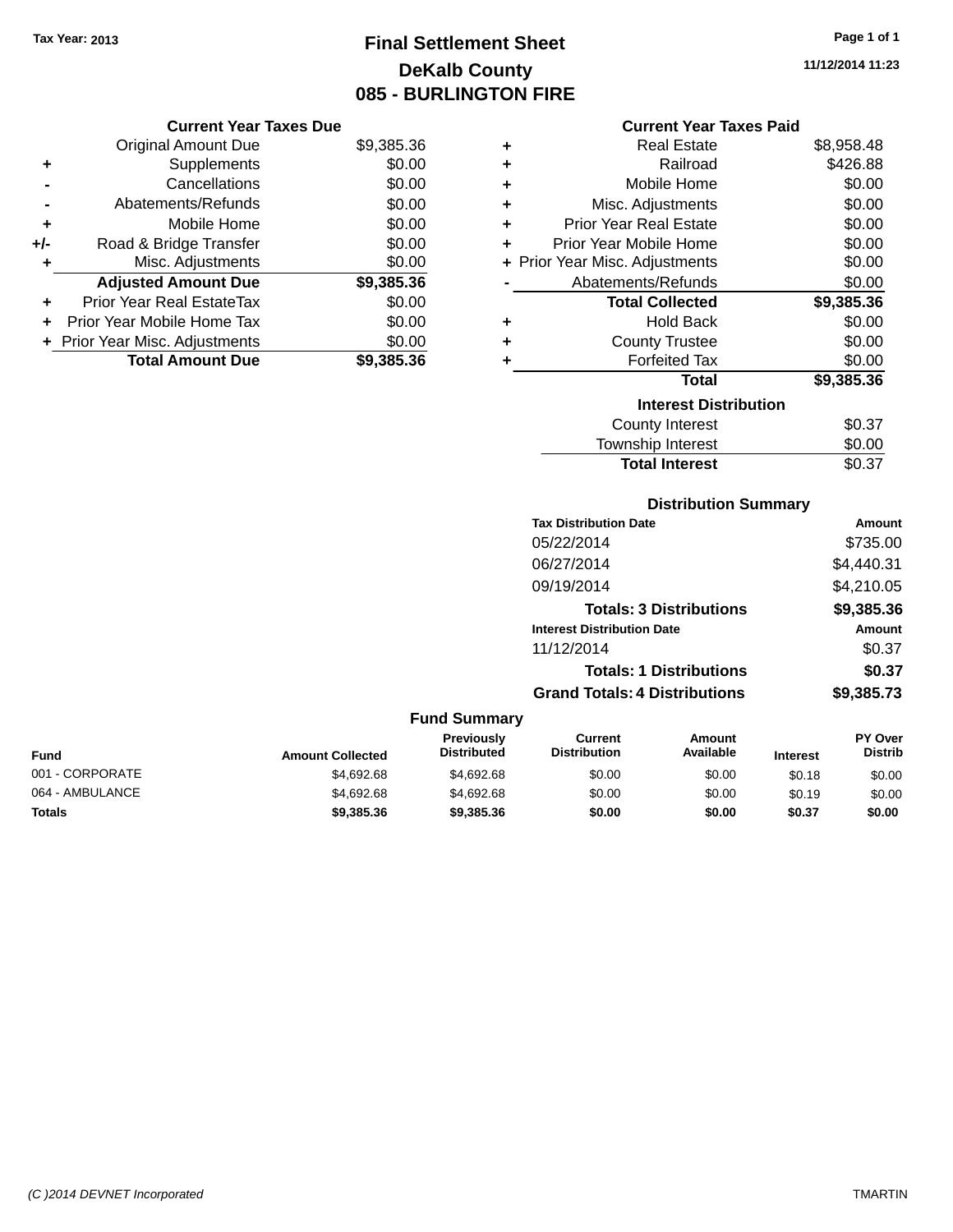# **Final Settlement Sheet Tax Year: 2013 Page 1 of 1 DeKalb County 086 - CORTLAND FIRE**

#### **Current Year Taxes Due**

|       | <b>Original Amount Due</b>       | \$460,778.37 |
|-------|----------------------------------|--------------|
| ٠     | Supplements                      | \$0.00       |
|       | Cancellations                    | \$978.11     |
|       | Abatements/Refunds               | \$0.00       |
| ٠     | Mobile Home                      | \$433.04     |
| $+/-$ | Road & Bridge Transfer           | \$0.00       |
| ٠     | Misc. Adjustments                | \$9.85       |
|       | <b>Adjusted Amount Due</b>       | \$460,243.15 |
| ÷     | <b>Prior Year Real EstateTax</b> | (\$641.09)   |
|       | Prior Year Mobile Home Tax       | \$0.00       |
|       | + Prior Year Misc. Adjustments   | \$16.25      |
|       | <b>Total Amount Due</b>          | \$459,618.31 |

| ٠ | <b>Real Estate</b>             | \$454,718.00 |
|---|--------------------------------|--------------|
| ÷ | Railroad                       | \$3,568.40   |
| ÷ | Mobile Home                    | \$427.06     |
| ٠ | Misc. Adjustments              | \$9.85       |
| ÷ | <b>Prior Year Real Estate</b>  | (\$641.09)   |
| ٠ | Prior Year Mobile Home         | \$0.00       |
|   | + Prior Year Misc. Adjustments | \$16.25      |
|   | Abatements/Refunds             | \$0.00       |
|   | <b>Total Collected</b>         | \$458,098.47 |
|   |                                |              |
| ٠ | <b>Hold Back</b>               | \$0.00       |
| ٠ | <b>County Trustee</b>          | \$1,032.66   |
| ٠ | <b>Forfeited Tax</b>           | \$487.18     |
|   | <b>Total</b>                   | \$459,618.31 |
|   | <b>Interest Distribution</b>   |              |
|   | County Interest                | \$18.10      |

| <b>Total Interest</b> | \$18.10 |
|-----------------------|---------|
| Township Interest     | \$0.00  |
| County Interest       | \$18.10 |

# **Distribution Summary**

| Amount       |
|--------------|
| \$68,186.54  |
| \$169,634.14 |
| \$3.074.43   |
| \$35,164.19  |
| \$174.001.96 |
| \$8,037.21   |
| \$458,098.47 |
| Amount       |
| \$18.10      |
| \$18.10      |
| \$458,116.57 |
|              |

### **Fund Summary**

| <b>Fund</b>     | <b>Amount Collected</b> | Previously<br><b>Distributed</b> | Current<br><b>Distribution</b> | Amount<br>Available | <b>Interest</b> | <b>PY Over</b><br><b>Distrib</b> |
|-----------------|-------------------------|----------------------------------|--------------------------------|---------------------|-----------------|----------------------------------|
| 001 - CORPORATE | \$216,157.43            | \$212,365,00                     | \$3.792.43                     | \$0.00              | \$8.54          | \$0.00                           |
| 064 - AMBULANCE | \$241.941.04            | \$237.696.26                     | \$4,244.78                     | \$0.00              | \$9.56          | \$0.00                           |
| <b>Totals</b>   | \$458.098.47            | \$450,061.26                     | \$8,037.21                     | \$0.00              | \$18.10         | \$0.00                           |

### **Miscellaneous Adjustment Detail**

| Year Source             | <b>Account Type</b>                      | <b>Amount Adjustment Description</b>                   |
|-------------------------|------------------------------------------|--------------------------------------------------------|
|                         | 2013 MH - Mobile Home Back Tax Collected | \$5.19 GUEVARA REDEMPTION 09-29-400-016 00620 by TBA   |
|                         | 2013 MH - Mobile Home Back Tax Collected | \$5.53 CHAVEZ REDEMPTION 09-29-400-016 0003O by TBA    |
|                         | 2013 MH - Mobile Home Back Tax Collected | \$5.53 HERNANDEZ REDEMPTION 09-29-400-016 0078O by TBA |
|                         | 2013 RE - Real Estate Back Tax Collected | \$9.00 SCAVENGER SALE 09-17-400-010 by TBA             |
|                         | 2013 RE - Real Estate Back Tax Collected | \$0.42 SCAVENGER SALE 09-33-100-007 by TBA             |
|                         | 2013 RE - Real Estate Back Tax Collected | \$0.27 SCAVENGER SALE 09-28-351-013 by TBA             |
| 2013 RE - Real Estate   | <b>Back Tax Collected</b>                | \$0.08 SCAVENGER SALE 09-17-328-001 by TBA             |
|                         | 2013 RE - Real Estate Back Tax Collected | \$0.08 SCAVENGER SALE 09-17-329-009 by TBA             |
| <b>Totals 8 entries</b> |                                          | \$26.10                                                |

**11/12/2014 11:23**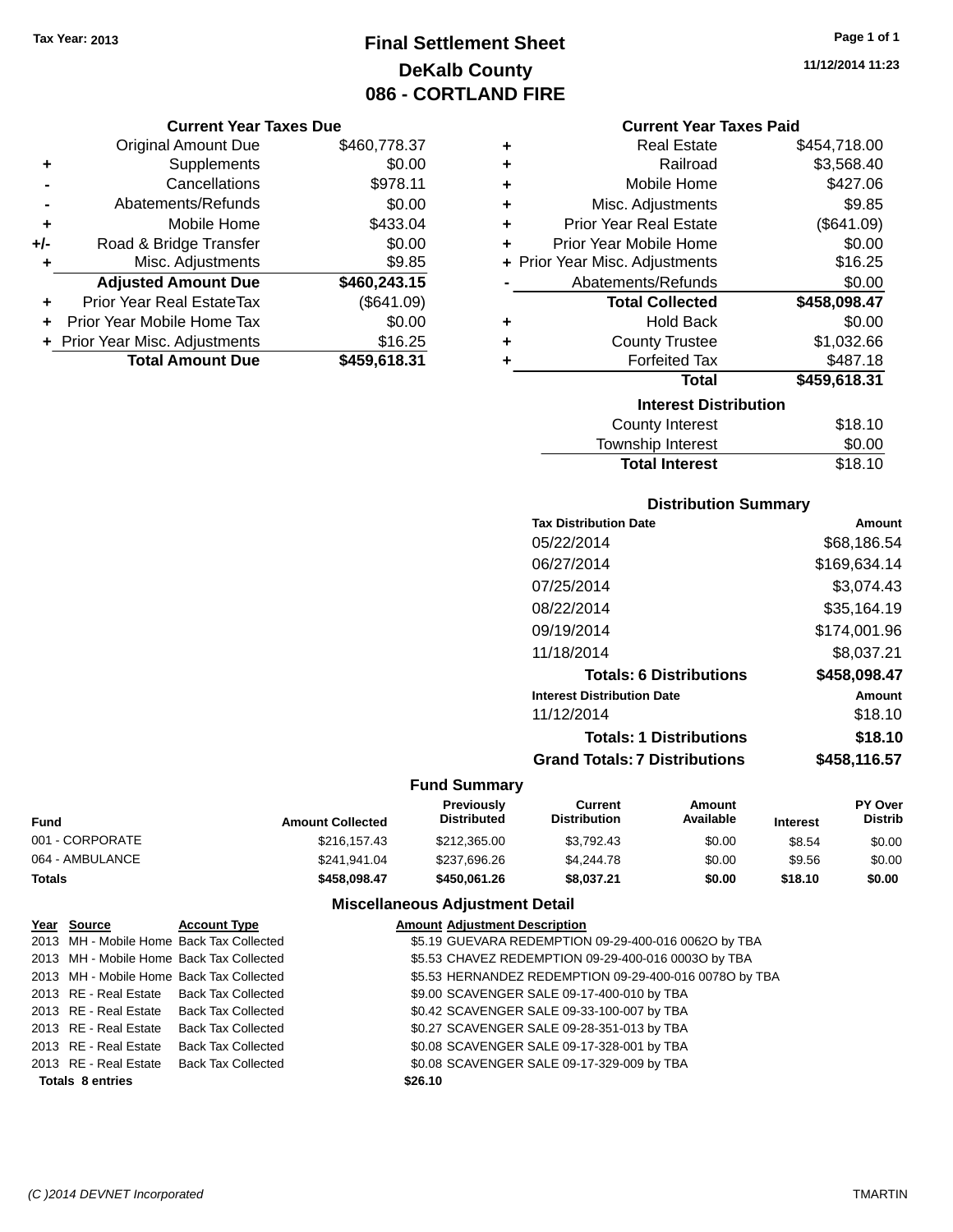**Original Amount Due** 

**Adjusted Amount Due** 

**Total Amount Due** 

**+** Supplements **-** Cancellations **-** Abatements/Refunds **+** Mobile Home **+/-** Road & Bridge Transfer **+** Misc. Adjustments

**+** Prior Year Real EstateTax \$0.00 **+** Prior Year Mobile Home Tax **+** Prior Year Misc. Adjustments

# **Final Settlement Sheet Tax Year: 2013 Page 1 of 1 DeKalb County 087 - DE KALB FIRE**

**11/12/2014 11:23**

| <b>Current Year Taxes Due</b> |              |   | <b>Current Year Taxes Paid</b> |              |
|-------------------------------|--------------|---|--------------------------------|--------------|
| ll Amount Due                 | \$131,416.33 | ٠ | <b>Real Estate</b>             | \$128,113.72 |
| Supplements                   | \$0.00       | ٠ | Railroad                       | \$3,268.78   |
| Cancellations                 | \$33.83      | ÷ | Mobile Home                    | \$4.02       |
| ıents/Refunds                 | \$0.00       | ÷ | Misc. Adjustments              | \$0.00       |
| Mobile Home                   | \$4.02       | ÷ | <b>Prior Year Real Estate</b>  | \$0.00       |
| ridge Transfer                | \$0.00       | ÷ | Prior Year Mobile Home         | \$0.00       |
| . Adjustments                 | \$0.00       |   | + Prior Year Misc. Adjustments | \$0.00       |
| <b>Amount Due</b>             | \$131,386.52 |   | Abatements/Refunds             | \$0.00       |
| eal EstateTax                 | \$0.00       |   | <b>Total Collected</b>         | \$131,386.52 |
| pile Home Tax                 | \$0.00       | ٠ | <b>Hold Back</b>               | \$0.00       |
| . Adjustments                 | \$0.00       | ٠ | <b>County Trustee</b>          | \$0.00       |
| <b>Amount Due</b>             | \$131,386.52 | ٠ | <b>Forfeited Tax</b>           | \$0.00       |
|                               |              |   | <b>Total</b>                   | \$131,386.52 |
|                               |              |   | <b>Interest Distribution</b>   |              |
|                               |              |   | County Interest                | \$520        |

| County Interest       | \$5.20 |
|-----------------------|--------|
| Township Interest     | \$0.00 |
| <b>Total Interest</b> | \$5.20 |
|                       |        |

#### **Distribution Summary**

|                     | <b>Tax Distribution Date</b>         | <b>Amount</b> |
|---------------------|--------------------------------------|---------------|
|                     | 05/22/2014                           | \$11,958.99   |
|                     | 06/27/2014                           | \$59,298.23   |
|                     | 07/25/2014                           | \$1,151.14    |
|                     | 08/22/2014                           | \$4,136.16    |
|                     | 09/19/2014                           | \$45,112.46   |
|                     | 11/18/2014                           | \$9,729.54    |
|                     | <b>Totals: 6 Distributions</b>       | \$131,386.52  |
|                     | <b>Interest Distribution Date</b>    | <b>Amount</b> |
|                     | 11/12/2014                           | \$5.20        |
|                     | <b>Totals: 1 Distributions</b>       | \$5.20        |
|                     | <b>Grand Totals: 7 Distributions</b> | \$131,391.72  |
| <b>Fund Summary</b> |                                      |               |

#### **Fund Interest Amount Collected Distributed PY Over Distrib Amount Available Current Distribution Previously** 001 - CORPORATE \$131,386.52 \$121,656.98 \$9,729.54 \$0.00 \$5.20 \$0.00 **Totals \$131,386.52 \$121,656.98 \$9,729.54 \$0.00 \$5.20 \$0.00**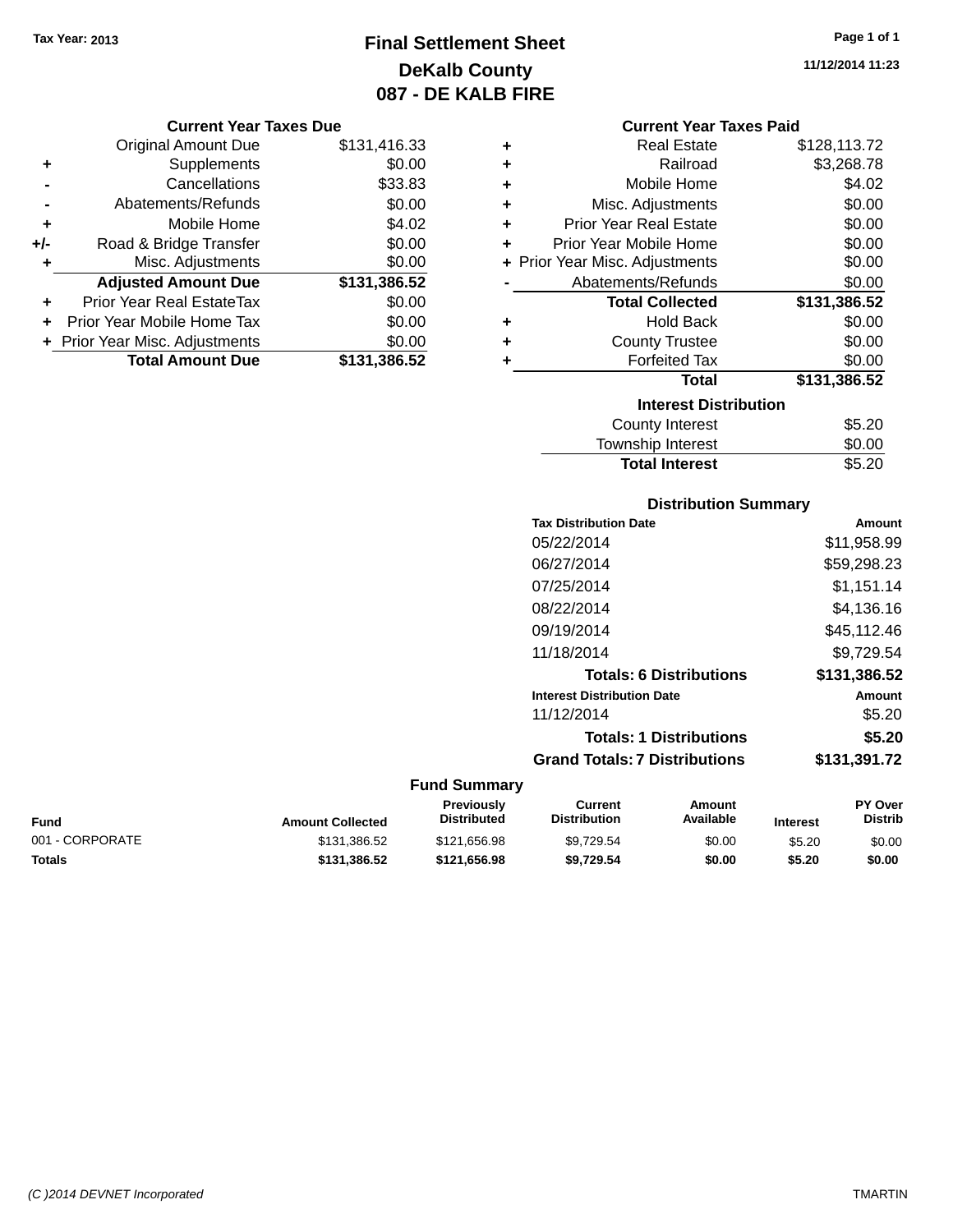# **Final Settlement Sheet Tax Year: 2013 Page 1 of 1 DeKalb County 088 - EARLVILLE FIRE**

**11/12/2014 11:23**

|       | <b>Original Amount Due</b>       | \$2,809.17 |
|-------|----------------------------------|------------|
| ٠     | Supplements                      | \$0.00     |
|       | Cancellations                    | \$0.00     |
|       | Abatements/Refunds               | \$0.00     |
| ÷     | Mobile Home                      | \$0.00     |
| $+/-$ | Road & Bridge Transfer           | \$0.00     |
| ٠     | Misc. Adjustments                | \$0.00     |
|       | <b>Adjusted Amount Due</b>       | \$2,809.17 |
|       | <b>Prior Year Real EstateTax</b> | \$0.00     |
|       | Prior Year Mobile Home Tax       | \$0.00     |
|       | + Prior Year Misc. Adjustments   | \$0.00     |
|       | <b>Total Amount Due</b>          | \$2,809.17 |

### **Current Year Taxes Paid**

| ٠ | <b>Real Estate</b>             | \$2,582.15 |
|---|--------------------------------|------------|
| ÷ | Railroad                       | \$227.02   |
| ٠ | Mobile Home                    | \$0.00     |
| ٠ | Misc. Adjustments              | \$0.00     |
| ٠ | <b>Prior Year Real Estate</b>  | \$0.00     |
| ÷ | Prior Year Mobile Home         | \$0.00     |
|   | + Prior Year Misc. Adjustments | \$0.00     |
|   | Abatements/Refunds             | \$0.00     |
|   |                                |            |
|   | <b>Total Collected</b>         | \$2,809.17 |
| ٠ | <b>Hold Back</b>               | \$0.00     |
| ÷ | <b>County Trustee</b>          | \$0.00     |
| ٠ | <b>Forfeited Tax</b>           | \$0.00     |
|   | Total                          | \$2,809.17 |
|   | <b>Interest Distribution</b>   |            |
|   | County Interest                | \$0.11     |

| ownship Interest      | \$0.00 |
|-----------------------|--------|
| <b>Total Interest</b> | \$0.11 |

# **Distribution Summary**

| <b>Tax Distribution Date</b>         | Amount     |
|--------------------------------------|------------|
| 05/22/2014                           | \$476.88   |
| 06/27/2014                           | \$1,088.13 |
| 07/25/2014                           | \$73.72    |
| 08/22/2014                           | \$128.06   |
| 09/19/2014                           | \$966.54   |
| 11/18/2014                           | \$75.84    |
| <b>Totals: 6 Distributions</b>       | \$2,809.17 |
| <b>Interest Distribution Date</b>    | Amount     |
| 11/12/2014                           | \$0.11     |
| <b>Totals: 1 Distributions</b>       | \$0.11     |
| <b>Grand Totals: 7 Distributions</b> | \$2.809.28 |
|                                      |            |

| Fund            | <b>Amount Collected</b> | <b>Previously</b><br><b>Distributed</b> | Current<br><b>Distribution</b> | Amount<br>Available | <b>Interest</b> | <b>PY Over</b><br><b>Distrib</b> |
|-----------------|-------------------------|-----------------------------------------|--------------------------------|---------------------|-----------------|----------------------------------|
| 001 - CORPORATE | \$1,358.89              | \$1.322.21                              | \$36.68                        | \$0.00              | \$0.05          | \$0.00                           |
| 064 - AMBULANCE | \$1,450.28              | \$1.411.12                              | \$39.16                        | \$0.00              | \$0.06          | \$0.00                           |
| <b>Totals</b>   | \$2,809.17              | \$2.733.33                              | \$75.84                        | \$0.00              | \$0.11          | \$0.00                           |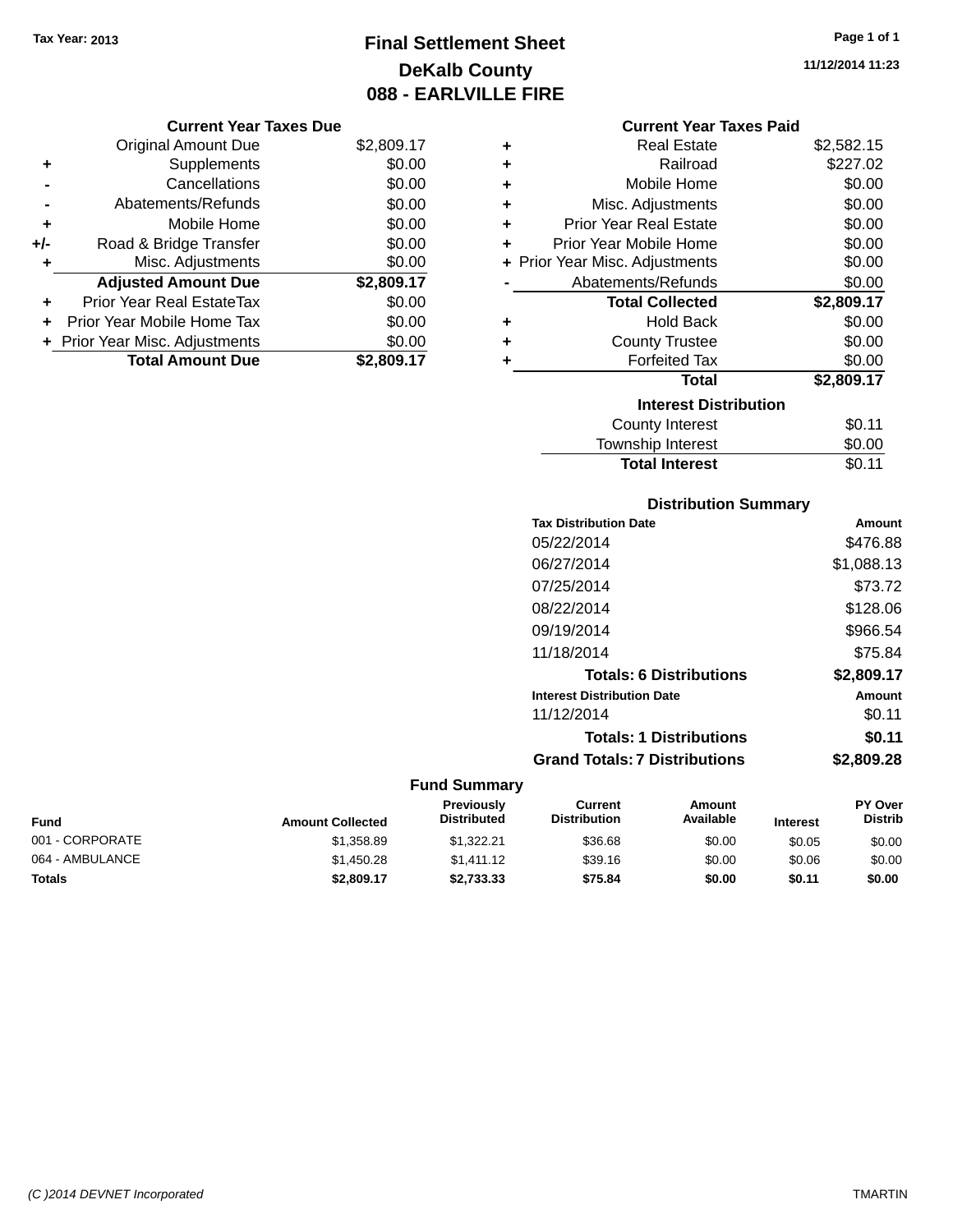# **Final Settlement Sheet Tax Year: 2013 Page 1 of 1 DeKalb County 089 - GENOA-KINGSTON FIRE**

**11/12/2014 11:23**

# **Current Year Taxes Paid**

|       | <b>Current Year Taxes Due</b>    |              |   | <b>Current Year Taxes Paid</b> |              |
|-------|----------------------------------|--------------|---|--------------------------------|--------------|
|       | <b>Original Amount Due</b>       | \$922,298.19 | ٠ | <b>Real Estate</b>             | \$912,197.28 |
| ٠     | Supplements                      | \$0.00       | ٠ | Railroad                       | \$7,241.84   |
|       | Cancellations                    | \$2,248.38   | ٠ | Mobile Home                    | \$347.06     |
|       | Abatements/Refunds               | \$5.46       | ٠ | Misc. Adjustments              | \$0.00       |
| ٠     | Mobile Home                      | \$349.63     | ٠ | <b>Prior Year Real Estate</b>  | (\$91.83)    |
| $+/-$ | Road & Bridge Transfer           | \$0.00       | ٠ | Prior Year Mobile Home         | \$0.00       |
|       | Misc. Adjustments                | \$0.00       |   | + Prior Year Misc. Adjustments | \$0.00       |
|       | <b>Adjusted Amount Due</b>       | \$920,393.98 |   | Abatements/Refunds             | \$5.46       |
| ٠     | <b>Prior Year Real EstateTax</b> | (\$91.83)    |   | <b>Total Collected</b>         | \$919,688.89 |
| ÷     | Prior Year Mobile Home Tax       | \$0.00       | ٠ | <b>Hold Back</b>               | \$0.00       |
|       | + Prior Year Misc. Adjustments   | \$0.00       | ÷ | <b>County Trustee</b>          | \$613.26     |
|       | <b>Total Amount Due</b>          | \$920,302.15 |   | <b>Forfeited Tax</b>           | \$0.00       |
|       |                                  |              |   | <b>Total</b>                   | \$920,302.15 |

| ÷ | Misc. Adjustments              | \$0.00       |
|---|--------------------------------|--------------|
| ÷ | <b>Prior Year Real Estate</b>  | (\$91.83)    |
| ٠ | Prior Year Mobile Home         | \$0.00       |
|   | + Prior Year Misc. Adjustments | \$0.00       |
|   | Abatements/Refunds             | \$5.46       |
|   | <b>Total Collected</b>         | \$919,688.89 |
| ÷ | <b>Hold Back</b>               | \$0.00       |
| ÷ | <b>County Trustee</b>          | \$613.26     |
| ٠ | <b>Forfeited Tax</b>           | \$0.00       |
|   | <b>Total</b>                   | \$920,302.15 |
|   | <b>Interest Distribution</b>   |              |
|   | <b>County Interest</b>         | \$36.37      |
|   | <b>Township Interest</b>       | \$0.00       |

# **Distribution Summary**

Total Interest \$36.37

| <b>Tax Distribution Date</b>         | Amount       |
|--------------------------------------|--------------|
| 05/22/2014                           | \$117,736.57 |
| 06/27/2014                           | \$371,385.18 |
| 07/25/2014                           | \$12,714.59  |
| 08/22/2014                           | \$53,356.21  |
| 09/19/2014                           | \$340.350.82 |
| 11/18/2014                           | \$24.145.52  |
| <b>Totals: 6 Distributions</b>       | \$919,688.89 |
| <b>Interest Distribution Date</b>    | Amount       |
| 11/12/2014                           | \$36.37      |
| <b>Totals: 1 Distributions</b>       | \$36.37      |
| <b>Grand Totals: 7 Distributions</b> | \$919,725.26 |
|                                      |              |

#### **Fund Summary**

| Fund                                   | <b>Amount Collected</b> | Previously<br><b>Distributed</b> | Current<br><b>Distribution</b> | Amount<br>Available | <b>Interest</b> | <b>PY Over</b><br><b>Distrib</b> |
|----------------------------------------|-------------------------|----------------------------------|--------------------------------|---------------------|-----------------|----------------------------------|
| 001 - CORPORATE                        | \$268,237,38            | \$261.195.07                     | \$7.042.31                     | \$0.00              | \$10.61         | \$0.00                           |
| 035 - TORT JUDGEMENTS/LIABILITY<br>INS | \$220,625,09            | \$214,832.81                     | \$5,792.28                     | \$0.00              | \$8.72          | \$0.00                           |
| 064 - AMBULANCE                        | \$430,826.42            | \$419.515.49                     | \$11,310.93                    | \$0.00              | \$17.04         | \$0.00                           |
| Totals                                 | \$919,688.89            | \$895,543,37                     | \$24.145.52                    | \$0.00              | \$36.37         | \$0.00                           |
|                                        |                         | .                                |                                |                     |                 |                                  |

#### **Abatement Detail**

| Year Source                        | <b>Account Type</b> | <b>Amount Adiustment Description</b>             |
|------------------------------------|---------------------|--------------------------------------------------|
| 2013 RE - Real Estate RE Abatement |                     | \$3.83 PTAB INTEREST REFUND 03-30-276-011 by TBA |
| 2013 RE - Real Estate RE Abatement |                     | \$1.63 PTAB INTEREST REFUND 19-25-358-001 by TBA |
| <b>Totals 2 entries</b>            |                     | \$5.46                                           |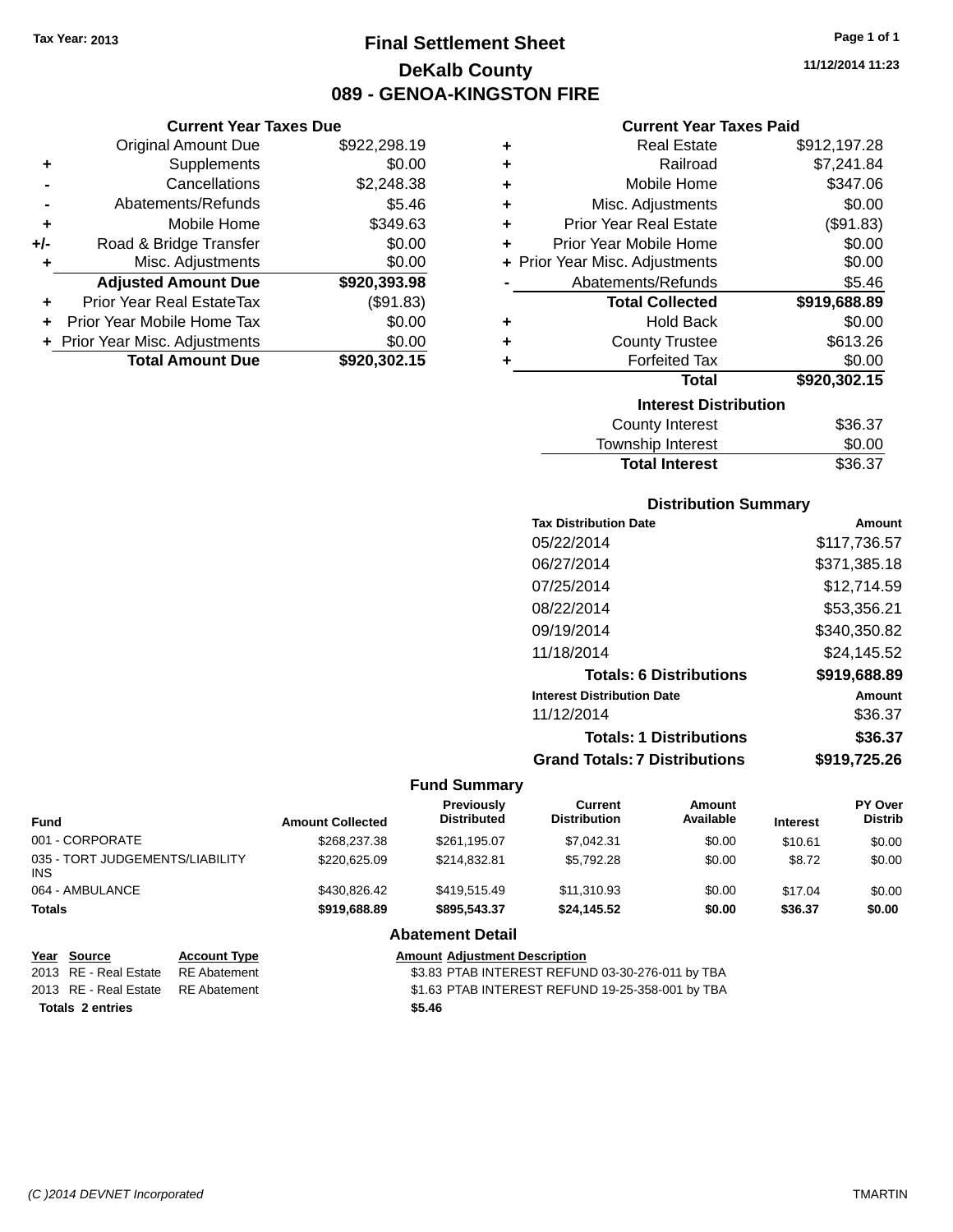# **Final Settlement Sheet Tax Year: 2013 Page 1 of 1 DeKalb County 090 - HAMPSHIRE FIRE**

**11/12/2014 11:23**

#### **Current Year Taxes Due**

|       | <b>Total Amount Due</b>          | \$23,281.02 |
|-------|----------------------------------|-------------|
|       | + Prior Year Misc. Adjustments   | \$0.00      |
|       | Prior Year Mobile Home Tax       | \$0.00      |
| ٠     | <b>Prior Year Real EstateTax</b> | \$0.00      |
|       | <b>Adjusted Amount Due</b>       | \$23,281.02 |
|       | Misc. Adjustments                | \$0.00      |
| $+/-$ | Road & Bridge Transfer           | \$0.00      |
| ٠     | Mobile Home                      | \$9.33      |
|       | Abatements/Refunds               | \$0.00      |
|       | Cancellations                    | \$0.00      |
| ٠     | Supplements                      | \$0.00      |
|       | <b>Original Amount Due</b>       | \$23,271.69 |
|       |                                  |             |

### **Current Year Taxes Paid**

| ٠ | <b>Real Estate</b>             | \$22,788.15 |
|---|--------------------------------|-------------|
| ٠ | Railroad                       | \$433.32    |
| ٠ | Mobile Home                    | \$9.33      |
| ÷ | Misc. Adjustments              | \$0.00      |
| ٠ | Prior Year Real Estate         | \$0.00      |
| ٠ | Prior Year Mobile Home         | \$0.00      |
|   | + Prior Year Misc. Adjustments | \$0.00      |
|   | Abatements/Refunds             | \$0.00      |
|   | <b>Total Collected</b>         | \$23,230.80 |
| ٠ | <b>Hold Back</b>               | \$0.00      |
| ÷ | <b>County Trustee</b>          | \$50.22     |
| ٠ | <b>Forfeited Tax</b>           | \$0.00      |
|   | Total                          | \$23,281.02 |
|   | <b>Interest Distribution</b>   |             |
|   | <b>County Interest</b>         | \$0.92      |
|   | <b>Township Interest</b>       | \$0.00      |
|   | <b>Total Interest</b>          | \$0.92      |

# **Distribution Summary**

| <b>Tax Distribution Date</b>         | Amount      |
|--------------------------------------|-------------|
| 05/22/2014                           | \$4,513.62  |
| 06/27/2014                           | \$10,090.55 |
| 08/22/2014                           | \$2,292.03  |
| 09/19/2014                           | \$6,010.12  |
| 11/18/2014                           | \$324.48    |
| <b>Totals: 5 Distributions</b>       | \$23,230.80 |
| <b>Interest Distribution Date</b>    | Amount      |
| 11/12/2014                           | \$0.92      |
| <b>Totals: 1 Distributions</b>       | \$0.92      |
| <b>Grand Totals: 6 Distributions</b> | \$23,231.72 |

| <b>Fund</b>                 | <b>Amount Collected</b> | <b>Previously</b><br><b>Distributed</b> | Current<br><b>Distribution</b> | Amount<br>Available | <b>Interest</b> | <b>PY Over</b><br><b>Distrib</b> |
|-----------------------------|-------------------------|-----------------------------------------|--------------------------------|---------------------|-----------------|----------------------------------|
| 001 - CORPORATE             | \$12,718.94             | \$12,541.28                             | \$177.66                       | \$0.00              | \$0.50          | \$0.00                           |
| 013 - FIREFIGHTER'S PENSION | \$475.69                | \$469.06                                | \$6.63                         | \$0.00              | \$0.02          | \$0.00                           |
| 064 - AMBULANCE             | \$10.036.17             | \$9.895.98                              | \$140.19                       | \$0.00              | \$0.40          | \$0.00                           |
| Totals                      | \$23,230,80             | \$22,906.32                             | \$324.48                       | \$0.00              | \$0.92          | \$0.00                           |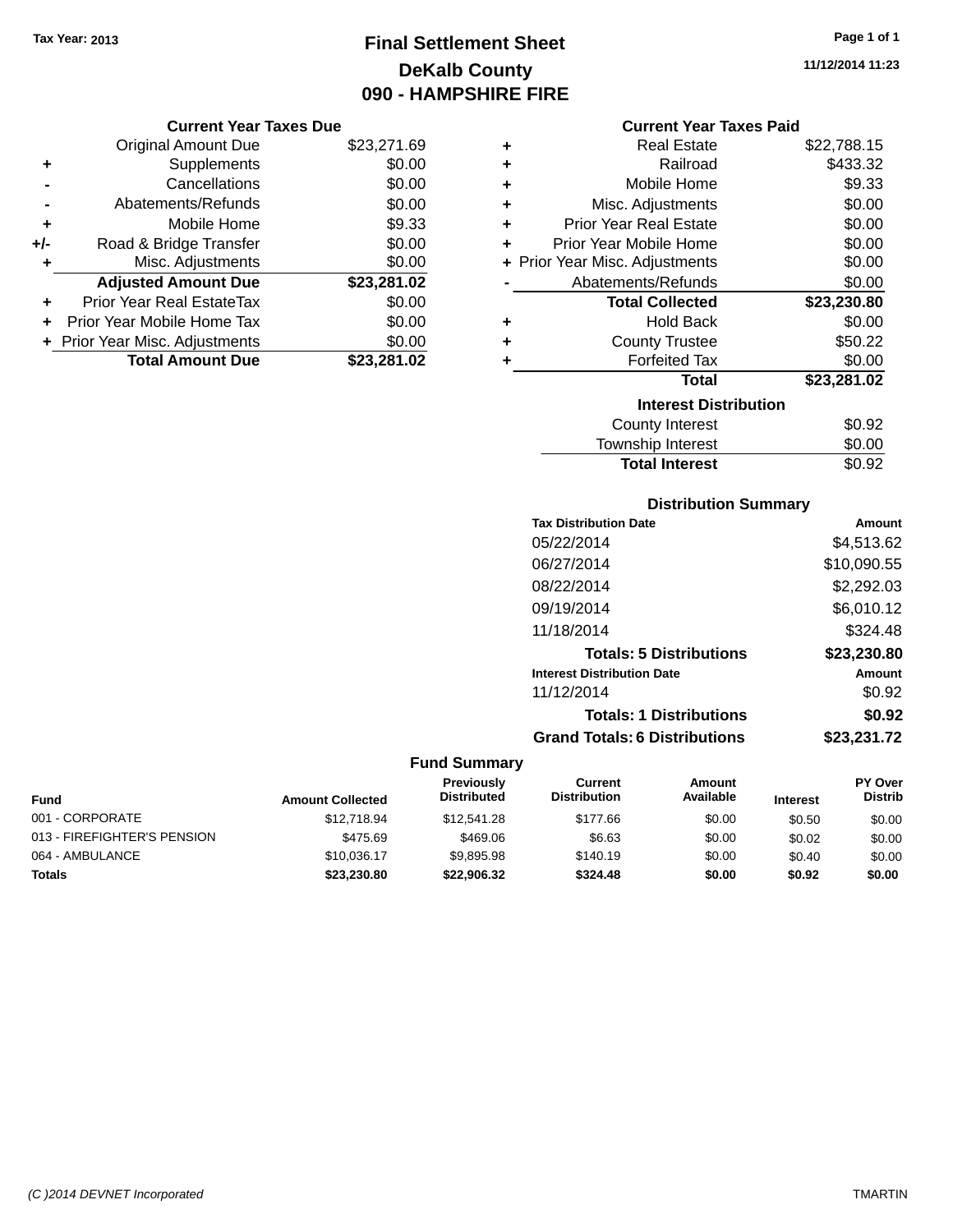# **Final Settlement Sheet Tax Year: 2013 Page 1 of 2 DeKalb County 091 - HINCKLEY FIRE**

#### **Current Year Taxes Due**

|       | <b>Original Amount Due</b>       | \$385,874.97 |
|-------|----------------------------------|--------------|
| ٠     | Supplements                      | \$0.00       |
|       | Cancellations                    | \$180.88     |
|       | Abatements/Refunds               | \$29.19      |
| ٠     | Mobile Home                      | \$27.19      |
| $+/-$ | Road & Bridge Transfer           | \$0.00       |
| ٠     | Misc. Adjustments                | \$75.67      |
|       | <b>Adjusted Amount Due</b>       | \$385,767.76 |
|       | <b>Prior Year Real EstateTax</b> | (\$1,463.11) |
|       | Prior Year Mobile Home Tax       | \$0.00       |
|       | + Prior Year Misc. Adjustments   | \$0.00       |
|       | <b>Total Amount Due</b>          | \$384,304.65 |

|    | <b>Current Year Taxes Paid</b> |              |
|----|--------------------------------|--------------|
| ٠  | <b>Real Estate</b>             | \$381,229,09 |
| ٠. | Railroad                       | \$4,465.00   |
| ٠  | Mobile Home                    | \$27.19      |
|    |                                |              |

| ÷ | Misc. Adjustments              | \$75.67      |
|---|--------------------------------|--------------|
| ÷ | <b>Prior Year Real Estate</b>  | (\$1,463.11) |
| ٠ | Prior Year Mobile Home         | \$0.00       |
|   | + Prior Year Misc. Adjustments | \$0.00       |
|   | Abatements/Refunds             | \$29.19      |
|   | <b>Total Collected</b>         | \$384,304.65 |
| ٠ | <b>Hold Back</b>               | \$0.00       |
| ÷ | <b>County Trustee</b>          | \$0.00       |
| ٠ | <b>Forfeited Tax</b>           | \$0.00       |
|   | <b>Total</b>                   | \$384,304.65 |
|   | <b>Interest Distribution</b>   |              |
|   | <b>County Interest</b>         | \$15.20      |
|   | Township Interest              | \$0.00       |
|   | <b>Total Interest</b>          | \$15.20      |

# **Distribution Summary**

| <b>Tax Distribution Date</b>         | Amount       |
|--------------------------------------|--------------|
| 05/22/2014                           | \$46,711.06  |
| 06/27/2014                           | \$157.955.57 |
| 07/25/2014                           | \$3,799.16   |
| 08/22/2014                           | \$21.717.42  |
| 09/19/2014                           | \$143.405.40 |
| 11/18/2014                           | \$10,716.04  |
| <b>Totals: 6 Distributions</b>       | \$384,304.65 |
| <b>Interest Distribution Date</b>    | Amount       |
| 11/12/2014                           | \$15.20      |
| <b>Totals: 1 Distributions</b>       | \$15.20      |
| <b>Grand Totals: 7 Distributions</b> | \$384.319.85 |

#### **Fund Summary**

| Fund                        | <b>Amount Collected</b> | <b>Previously</b><br><b>Distributed</b> | Current<br><b>Distribution</b> | Amount<br>Available | <b>Interest</b> | <b>PY Over</b><br><b>Distrib</b> |
|-----------------------------|-------------------------|-----------------------------------------|--------------------------------|---------------------|-----------------|----------------------------------|
| 001 - CORPORATE             | \$232.615.37            | \$226,129.08                            | \$6,486.29                     | \$0.00              | \$9.20          | \$0.00                           |
| 013 - FIREFIGHTER'S PENSION | \$8.822.87              | \$8.576.84                              | \$246.03                       | \$0.00              | \$0.35          | \$0.00                           |
| 064 - AMBULANCE             | \$142,866.41            | \$138,882.69                            | \$3.983.72                     | \$0.00              | \$5.65          | \$0.00                           |
| Totals                      | \$384.304.65            | \$373,588.61                            | \$10,716.04                    | \$0.00              | \$15.20         | \$0.00                           |

### **Miscellaneous Adjustment Detail**

| <u>Year Source</u>      | <b>Account Type</b>       | <b>Amount Adjustment Description</b>                   |
|-------------------------|---------------------------|--------------------------------------------------------|
| 2013 RE - Real Estate   | <b>Back Tax Collected</b> | \$4.49 VANGUARD HOMES REDEMPTION 15-14-107-008 by TBA  |
| 2013 RE - Real Estate   | <b>Back Tax Collected</b> | \$3.43 VANGUARD HOMES REDEMPTION 15-14-107-007 by TBA  |
| 2013 RE - Real Estate   | Back Tax Collected        | \$18.37 VANGUARD HOMES REDEMPTION 15-14-102-033 by TBA |
| 2013 RE - Real Estate   | Paymt In Lieu of Tax      | \$49.38 HOUSING AUTHORITY-SUNSET VIEW APTS. by TBA     |
| <b>Totals 4 entries</b> |                           | \$75.67                                                |

#### **Abatement Detail**

# **Year** Source **Account Type Account Type Amount Adjustment Description**

| 2013 RE - Real Estate RE Abatement | \$24.76 PTAB INTEREST REFUND 15-14-400-041 by TBA |  |
|------------------------------------|---------------------------------------------------|--|
| 2013 RE - Real Estate RE Abatement | \$0.77 PTAB INTEREST REFUND 15-14-302-006 by TBA  |  |
| 2013 RE - Real Estate RE Abatement | \$1.42 PTAB INTEREST REFUND 15-14-302-007 by TBA  |  |
| 2013 RE - Real Estate RE Abatement | \$0.29 PTAB INTEREST REFUND 15-15-403-020 by TBA  |  |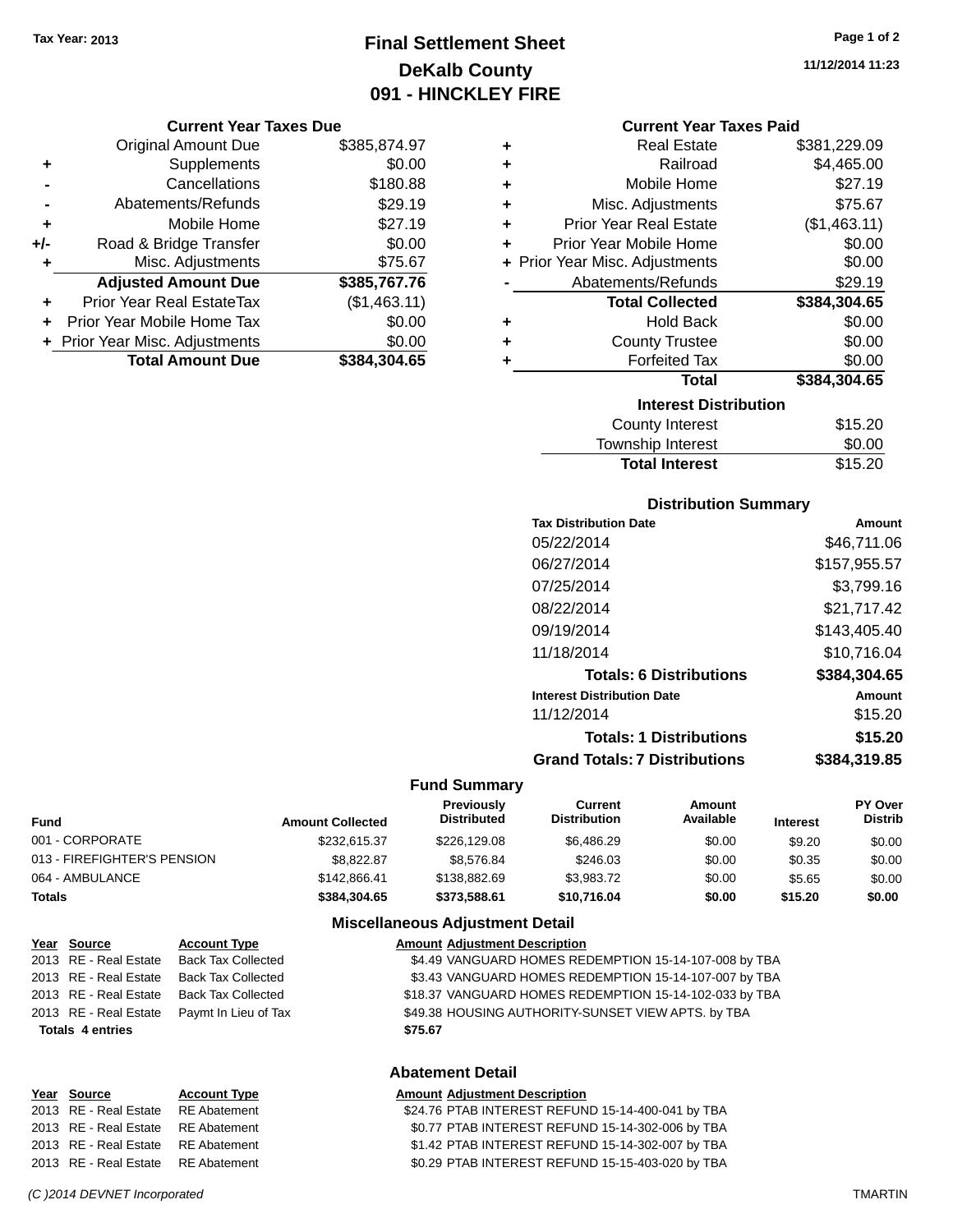# **Final Settlement Sheet Tax Year: 2013 Page 2 of 2 DeKalb County Abatement Detail**

**11/12/2014 11:23**

**Totals \$29.19 5 entries**

**Year Source Account Type Anneurs Amount Adjustment Description**<br>
2013 RE - Real Estate RE Abatement **Account 1998 Amount Adjustment Description** \$1.95 PTAB INTEREST REFUND 15-14-302-007 by TBA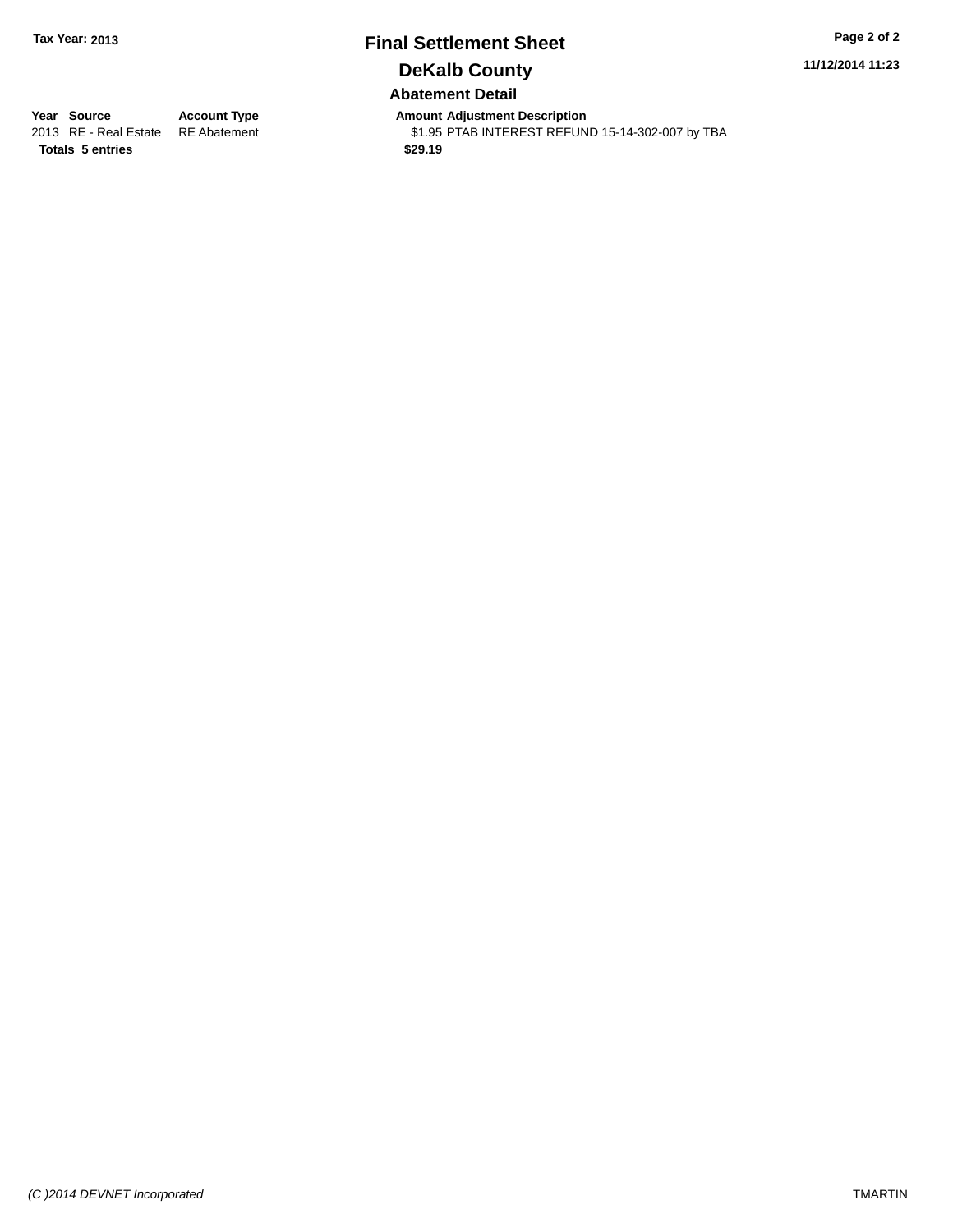# **Final Settlement Sheet Tax Year: 2013 Page 1 of 1 DeKalb County 092 - KIRKLAND FIRE**

#### **Current Year Taxes Due**

|       | <b>Original Amount Due</b>       | \$329,690.34 |
|-------|----------------------------------|--------------|
| ٠     | Supplements                      | \$0.00       |
|       | Cancellations                    | \$266.52     |
|       | Abatements/Refunds               | \$0.00       |
| ٠     | Mobile Home                      | \$3.03       |
| $+/-$ | Road & Bridge Transfer           | \$0.00       |
| ٠     | Misc. Adjustments                | \$0.00       |
|       | <b>Adjusted Amount Due</b>       | \$329,426.85 |
| ÷     | <b>Prior Year Real EstateTax</b> | \$0.00       |
|       | Prior Year Mobile Home Tax       | \$0.00       |
|       | + Prior Year Misc. Adjustments   | \$0.00       |
|       | <b>Total Amount Due</b>          | \$329,426.85 |

| ٠ | <b>Real Estate</b>             | \$325,885.52 |
|---|--------------------------------|--------------|
| ÷ | Railroad                       | \$3,419.54   |
| ٠ | Mobile Home                    | \$3.03       |
| ٠ | Misc. Adjustments              | \$0.00       |
| ÷ | <b>Prior Year Real Estate</b>  | \$0.00       |
| ٠ | Prior Year Mobile Home         | \$0.00       |
|   | + Prior Year Misc. Adjustments | \$0.00       |
|   | Abatements/Refunds             | \$0.00       |
|   |                                |              |
|   | <b>Total Collected</b>         | \$329,308.09 |
| ٠ | <b>Hold Back</b>               | \$0.00       |
| ٠ | <b>County Trustee</b>          | \$118.76     |
| ٠ | <b>Forfeited Tax</b>           | \$0.00       |
|   | <b>Total</b>                   | \$329,426.85 |
|   | <b>Interest Distribution</b>   |              |
|   | <b>County Interest</b>         | \$13.03      |

# **Distribution Summary**

Total Interest \$13.03

| Amount       |
|--------------|
| \$40,862.17  |
| \$138.734.92 |
| \$3,528.70   |
| \$15,961.98  |
| \$120,034.12 |
| \$10,186.20  |
| \$329,308.09 |
| Amount       |
| \$13.03      |
| \$13.03      |
| \$329,321.12 |
|              |

| <b>Fund</b>                                         | <b>Amount Collected</b> | Previously<br><b>Distributed</b> | Current<br><b>Distribution</b> | Amount<br>Available | <b>Interest</b> | <b>PY Over</b><br><b>Distrib</b> |
|-----------------------------------------------------|-------------------------|----------------------------------|--------------------------------|---------------------|-----------------|----------------------------------|
| 001 - CORPORATE                                     | \$190,807.67            | \$184,905.60                     | \$5.902.07                     | \$0.00              | \$7.55          | \$0.00                           |
| 027 - AUDIT                                         | \$2.161.91              | \$2.095.04                       | \$66.87                        | \$0.00              | \$0.09          | \$0.00                           |
| 035 - TORT JUDGMENTS, LIABILITY<br><b>INSURANCE</b> | \$11.712.84             | \$11,350.52                      | \$362.32                       | \$0.00              | \$0.46          | \$0.00                           |
| 062 - WORKERS COMPENSATION                          | \$7,318.88              | \$7,092.48                       | \$226.40                       | \$0.00              | \$0.29          | \$0.00                           |
| 064 - AMBULANCE                                     | \$117,306.79            | \$113,678.25                     | \$3.628.54                     | \$0.00              | \$4.64          | \$0.00                           |
| <b>Totals</b>                                       | \$329,308,09            | \$319,121.89                     | \$10,186.20                    | \$0.00              | \$13.03         | \$0.00                           |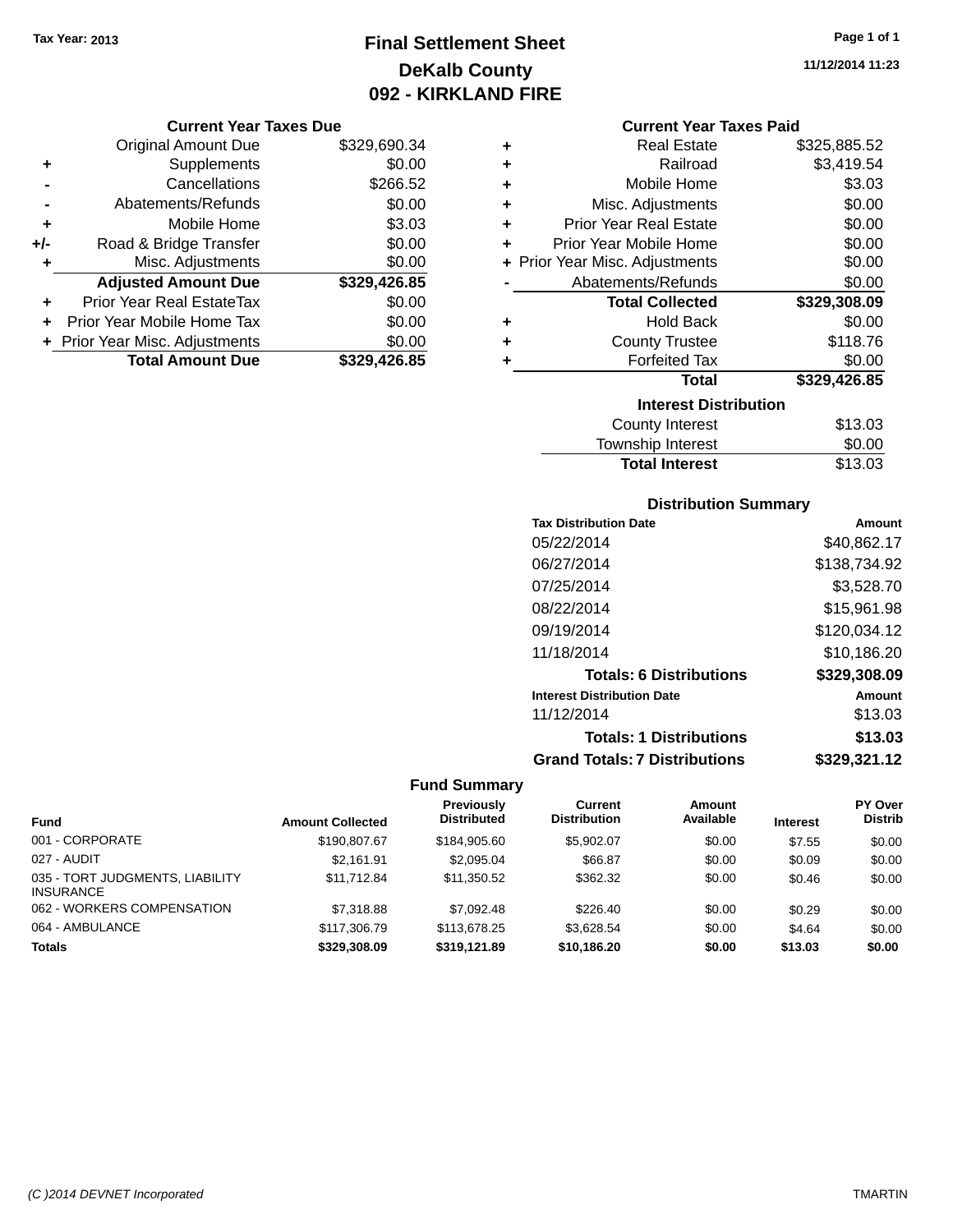**Current Year Taxes Due** Original Amount Due \$41,661.22

**Adjusted Amount Due \$41,672.36**

**Total Amount Due \$41,672.36**

**+** Supplements \$0.00 **-** Cancellations \$19.46 **-** Abatements/Refunds \$0.00 **+** Mobile Home \$2.78 **+/-** Road & Bridge Transfer \$0.00 **+** Misc. Adjustments \$27.82

**+** Prior Year Real EstateTax \$0.00 **+** Prior Year Mobile Home Tax \$0.00 **+ Prior Year Misc. Adjustments**  $$0.00$ 

# **Final Settlement Sheet Tax Year: 2013 Page 1 of 1 DeKalb County 093 - LEE FIRE**

**11/12/2014 11:23**

|   | <b>Current Year Taxes Paid</b> |             |
|---|--------------------------------|-------------|
| ٠ | <b>Real Estate</b>             | \$40,734.06 |
| ٠ | Railroad                       | \$907.70    |
| ÷ | Mobile Home                    | \$2.78      |
| ٠ | Misc. Adjustments              | \$27.82     |
| ÷ | Prior Year Real Estate         | \$0.00      |
| ٠ | Prior Year Mobile Home         | \$0.00      |
|   | + Prior Year Misc. Adjustments | \$0.00      |
|   | Abatements/Refunds             | \$0.00      |
|   | <b>Total Collected</b>         | \$41,672.36 |
| ٠ | <b>Hold Back</b>               | \$0.00      |
| ÷ | <b>County Trustee</b>          | \$0.00      |
| ٠ | <b>Forfeited Tax</b>           | \$0.00      |
|   | <b>Total</b>                   | \$41,672.36 |
|   | <b>Interest Distribution</b>   |             |
|   | <b>County Interest</b>         | \$1.65      |
|   | <b>Township Interest</b>       | \$0.00      |
|   | <b>Total Interest</b>          | \$1.65      |

# **Distribution Summary**

| <b>Tax Distribution Date</b>         | Amount      |
|--------------------------------------|-------------|
| 05/22/2014                           | \$3,620.14  |
| 06/27/2014                           | \$18,383.61 |
| 07/25/2014                           | \$157.17    |
| 08/22/2014                           | \$8,964.19  |
| 09/19/2014                           | \$8,375.27  |
| 11/18/2014                           | \$2,171.98  |
| <b>Totals: 6 Distributions</b>       | \$41,672.36 |
| <b>Interest Distribution Date</b>    | Amount      |
| 11/12/2014                           | \$1.65      |
| <b>Totals: 1 Distributions</b>       | \$1.65      |
| <b>Grand Totals: 7 Distributions</b> | \$41,674.01 |

#### **Fund Summary**

| Fund                                    | <b>Amount Collected</b> | <b>Previously</b><br><b>Distributed</b> | Current<br><b>Distribution</b> | Amount<br>Available | <b>Interest</b> | <b>PY Over</b><br><b>Distrib</b> |
|-----------------------------------------|-------------------------|-----------------------------------------|--------------------------------|---------------------|-----------------|----------------------------------|
| 001 - CORPORATE                         | \$26,743.10             | \$25,349.25                             | \$1,393.85                     | \$0.00              | \$1.06          | \$0.00                           |
| 035 - TORT JUDGEMENTS/LIABILITY<br>INS. | \$2,973.54              | \$2.818.55                              | \$154.99                       | \$0.00              | \$0.12          | \$0.00                           |
| 064 - AMBULANCE                         | \$11,955.72             | \$11,332.58                             | \$623.14                       | \$0.00              | \$0.47          | \$0.00                           |
| Totals                                  | \$41.672.36             | \$39,500,38                             | \$2.171.98                     | \$0.00              | \$1.65          | \$0.00                           |

### **Miscellaneous Adjustment Detail**

| Year Source             | <b>Account Type</b> | <b>Amount Adjustment Description</b>           |
|-------------------------|---------------------|------------------------------------------------|
| 2013 RE - Real Estate   | Back Tax Collected  | \$16.52 MANESS REDEMPTION 13-06-331-005 by TBA |
| 2013 RE - Real Estate   | Back Tax Collected  | \$11.30 SCAVENGER SALE 13-06-332-003 by TBA    |
| <b>Totals 2 entries</b> |                     | \$27.82                                        |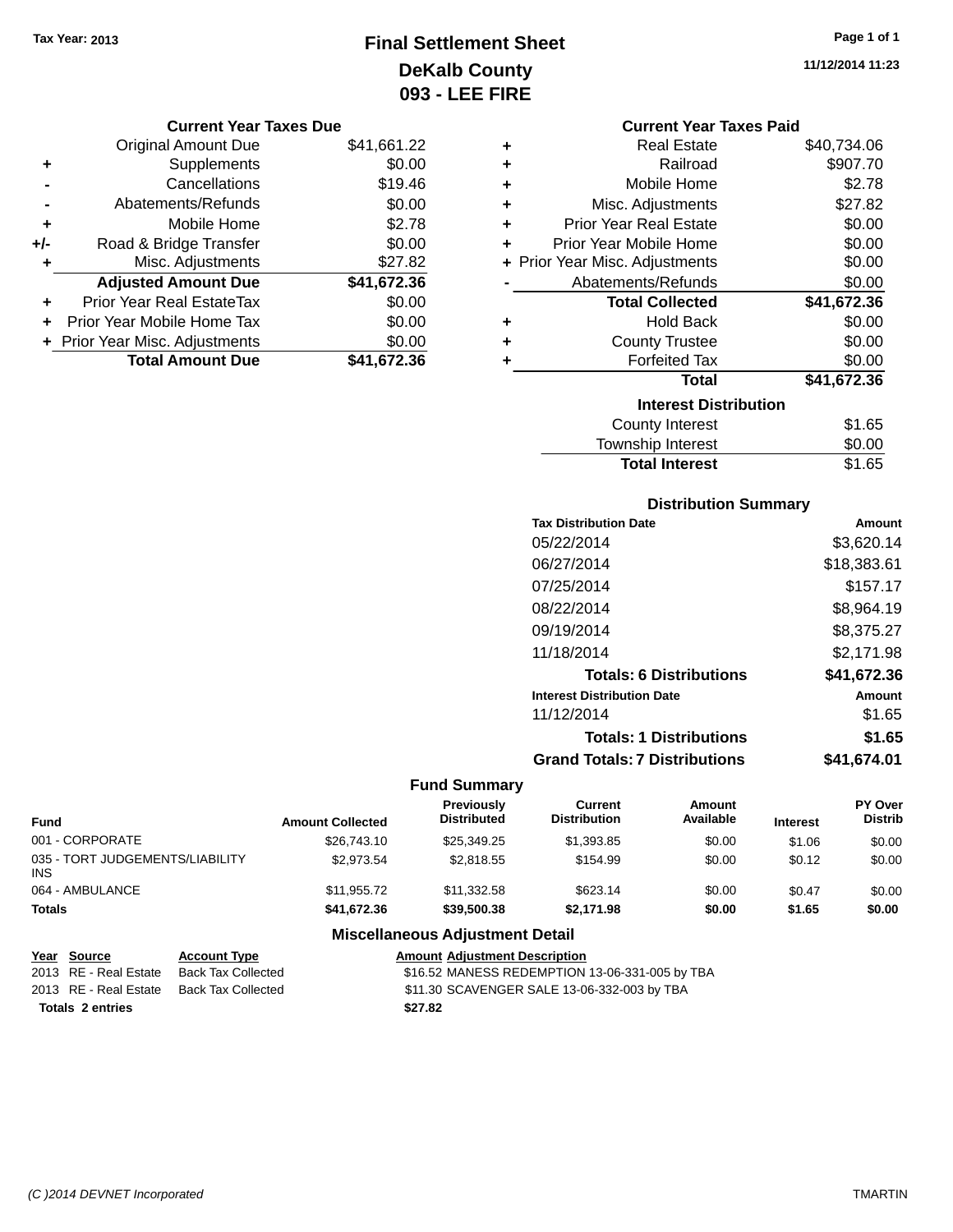# **Final Settlement Sheet Tax Year: 2013 Page 1 of 1 DeKalb County 094 - LELAND FIRE**

#### **Current Year Taxes Due**

|       | <b>Original Amount Due</b>       | \$27,388.98 |
|-------|----------------------------------|-------------|
|       | Supplements                      | \$107.72    |
|       | Cancellations                    | \$0.00      |
|       | Abatements/Refunds               | \$0.00      |
| ٠     | Mobile Home                      | \$1.79      |
| $+/-$ | Road & Bridge Transfer           | \$0.00      |
| ٠     | Misc. Adjustments                | \$0.00      |
|       | <b>Adjusted Amount Due</b>       | \$27,498.49 |
|       | <b>Prior Year Real EstateTax</b> | \$0.00      |
|       | Prior Year Mobile Home Tax       | \$0.00      |
|       | + Prior Year Misc. Adjustments   | \$0.00      |
|       | <b>Total Amount Due</b>          | \$27.498.49 |

# **Current Year Taxes Paid +** Real Estate \$27,496.70 **+** Railroad \$0.00 **+** Mobile Home \$1.79 **+** Misc. Adjustments \$0.00 **+** Prior Year Real Estate \$0.00 **+** Prior Year Mobile Home \$0.00 **+** Prior Year Misc. Adjustments  $$0.00$ Abatements/Refunds \$0.00 **Total Collected \$27,498.49 +** Hold Back \$0.00

| ٠ | <b>County Trustee</b>        | \$0.00      |
|---|------------------------------|-------------|
| ÷ | <b>Forfeited Tax</b>         | \$0.00      |
|   | Total                        | \$27,498.49 |
|   | <b>Interest Distribution</b> |             |
|   | <b>County Interest</b>       | \$1.09      |
|   | <b>Township Interest</b>     | \$0.00      |
|   | <b>Total Interest</b>        | \$1.09      |

# **Distribution Summary Tax Distribution Date Amount** 05/22/2014 \$5,270.07 06/27/2014 \$12,006.32 07/25/2014 \$248.63 08/22/2014 \$591.08 09/19/2014 \$8,598.07 11/18/2014 \$784.32 **Totals: 6 Distributions \$27,498.49 Interest Distribution Date Amount** 11/12/2014 \$1.09 **Totals: 1 Distributions \$1.09 Grand Totals: 7 Distributions \$27,499.58**

#### **Fund Summary**

| Fund            | <b>Amount Collected</b> | Previously<br><b>Distributed</b> | Current<br><b>Distribution</b> | Amount<br>Available | <b>Interest</b> | <b>PY Over</b><br>Distrib |
|-----------------|-------------------------|----------------------------------|--------------------------------|---------------------|-----------------|---------------------------|
| 001 - CORPORATE | \$27.498.49             | \$26.714.17                      | \$784.32                       | \$0.00              | \$1.09          | \$0.00                    |
| Totals          | \$27.498.49             | \$26.714.17                      | \$784.32                       | \$0.00              | \$1.09          | \$0.00                    |

**11/12/2014 11:23**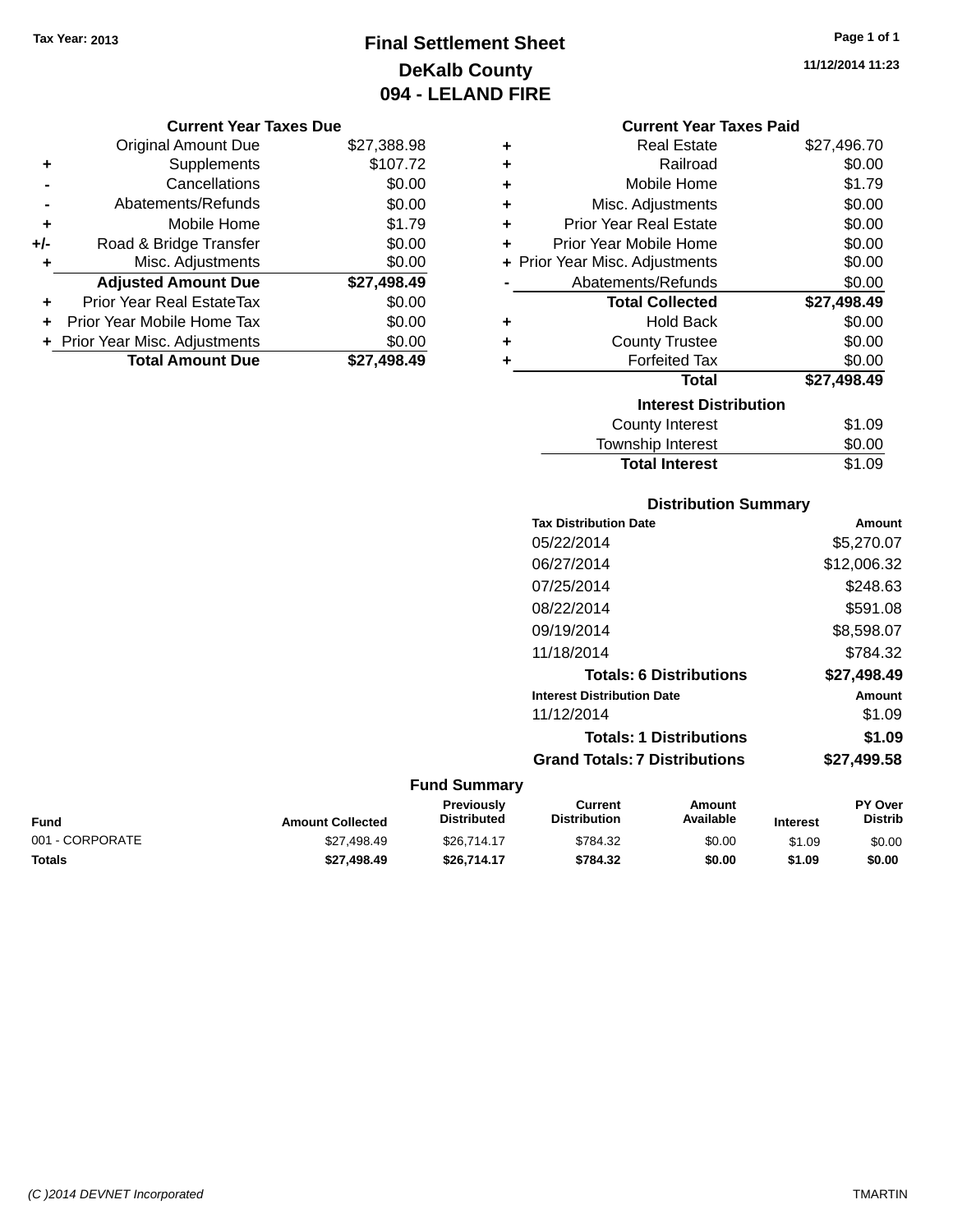**Current Year Taxes Due** Original Amount Due \$89,334.17

**Adjusted Amount Due \$89,260.11**

**Total Amount Due \$89,249.20**

**+** Supplements \$0.00 **-** Cancellations \$76.84 **-** Abatements/Refunds \$0.18 **+** Mobile Home \$2.96 **+/-** Road & Bridge Transfer \$0.00 **+** Misc. Adjustments \$0.00

**+** Prior Year Real EstateTax (\$10.91) **+** Prior Year Mobile Home Tax \$0.00 **+ Prior Year Misc. Adjustments**  $$0.00$ 

# **Final Settlement Sheet Tax Year: 2013 Page 1 of 1 DeKalb County 095 - MALTA FIRE**

**11/12/2014 11:23**

### **Current Year Taxes Paid**

| ٠ | <b>Real Estate</b>             | \$86,781.95 |
|---|--------------------------------|-------------|
| ÷ | Railroad                       | \$2,475.38  |
| ÷ | Mobile Home                    | \$2.96      |
| ÷ | Misc. Adjustments              | \$0.00      |
| ÷ | <b>Prior Year Real Estate</b>  | (\$10.91)   |
| ÷ | Prior Year Mobile Home         | \$0.00      |
|   | + Prior Year Misc. Adjustments | \$0.00      |
|   | Abatements/Refunds             | \$0.18      |
|   | <b>Total Collected</b>         | \$89,249.20 |
| ٠ | Hold Back                      | \$0.00      |
| ٠ | <b>County Trustee</b>          | \$0.00      |
| ٠ | <b>Forfeited Tax</b>           | \$0.00      |
|   | <b>Total</b>                   | \$89,249.20 |
|   | <b>Interest Distribution</b>   |             |
|   | <b>County Interest</b>         | \$3.53      |
|   | Township Interest              | \$0.00      |
|   | <b>Total Interest</b>          | \$3.53      |

### **Distribution Summary**

| <b>Tax Distribution Date</b>         | Amount      |
|--------------------------------------|-------------|
| 05/22/2014                           | \$8,988.39  |
| 06/27/2014                           | \$40,477.51 |
| 07/25/2014                           | \$396.66    |
| 08/22/2014                           | \$7.787.14  |
| 09/19/2014                           | \$29,607.43 |
| 11/18/2014                           | \$1,992.07  |
| <b>Totals: 6 Distributions</b>       | \$89,249.20 |
| <b>Interest Distribution Date</b>    | Amount      |
| 11/12/2014                           | \$3.53      |
| <b>Totals: 1 Distributions</b>       | \$3.53      |
| <b>Grand Totals: 7 Distributions</b> | \$89.252.73 |

### **Fund Summary**

| Fund            | <b>Amount Collected</b> | <b>Previously</b><br><b>Distributed</b> | Current<br><b>Distribution</b> | Amount<br>Available | <b>Interest</b> | <b>PY Over</b><br><b>Distrib</b> |
|-----------------|-------------------------|-----------------------------------------|--------------------------------|---------------------|-----------------|----------------------------------|
| 001 - CORPORATE | \$89,249.20             | \$87.257.13                             | \$1.992.07                     | \$0.00              | \$3.53          | \$0.00                           |
| Totals          | \$89,249,20             | \$87.257.13                             | \$1.992.07                     | \$0.00              | \$3.53          | \$0.00                           |

#### **Miscellaneous Adjustment Detail**

| Year Source           | <b>Account Type</b> | <b>Amount Adiustment Description</b>       |
|-----------------------|---------------------|--------------------------------------------|
| 2013 RE - Real Estate | Back Tax Collected  | \$0.00 LAY REDEMPTION 07-23-155-002 by TBA |
| Totals 1 entries      |                     | \$0.00                                     |

#### **Abatement Detail**

|  | Amount Adjustment Description |  |
|--|-------------------------------|--|
|  |                               |  |

2013 RE - Real Estate RE Abatement **19.18 PTAB INTEREST REFUND 07-23-332-002 by TBA Totals \$0.18 1 entries**

**Year Source Account Type**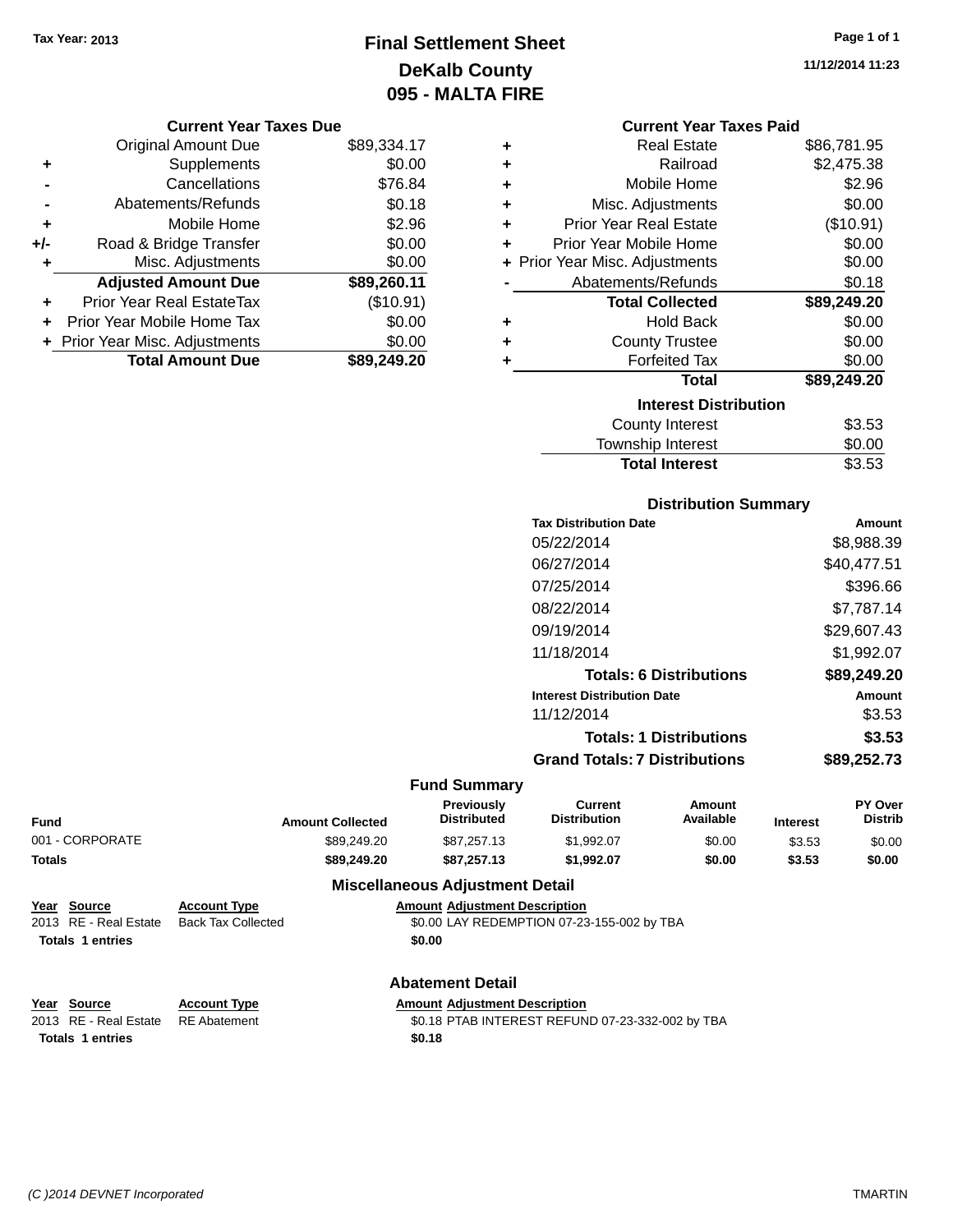# **Final Settlement Sheet Tax Year: 2013 Page 1 of 1 DeKalb County 096 - MAPLE PARK FIRE**

### **Current Year Taxes Due**

|     | <b>Original Amount Due</b>       | \$169,094.44 |
|-----|----------------------------------|--------------|
| ٠   | Supplements                      | \$0.00       |
|     | Cancellations                    | \$182.26     |
|     | Abatements/Refunds               | \$0.00       |
| ٠   | Mobile Home                      | \$9.32       |
| +/- | Road & Bridge Transfer           | \$0.00       |
| ٠   | Misc. Adjustments                | \$0.00       |
|     | <b>Adjusted Amount Due</b>       | \$168,921.50 |
|     | <b>Prior Year Real EstateTax</b> | \$0.00       |
|     | Prior Year Mobile Home Tax       | \$0.00       |
|     | + Prior Year Misc. Adjustments   | \$0.00       |
|     | <b>Total Amount Due</b>          | \$168,921.50 |

#### **Current Year Taxes Paid**

| ٠ | <b>Real Estate</b>             | \$162,594.05 |
|---|--------------------------------|--------------|
| ÷ | Railroad                       | \$5,043.78   |
| ÷ | Mobile Home                    | \$9.32       |
| ÷ | Misc. Adjustments              | \$0.00       |
| ٠ | <b>Prior Year Real Estate</b>  | \$0.00       |
| ٠ | Prior Year Mobile Home         | \$0.00       |
|   | + Prior Year Misc. Adjustments | \$0.00       |
|   | Abatements/Refunds             | \$0.00       |
|   | <b>Total Collected</b>         | \$167,647.15 |
| ٠ | <b>Hold Back</b>               | \$0.00       |
| ٠ | <b>County Trustee</b>          | \$1,274.35   |
| ٠ | <b>Forfeited Tax</b>           | \$0.00       |
|   | <b>Total</b>                   | \$168,921.50 |
|   | <b>Interest Distribution</b>   |              |
|   | <b>County Interest</b>         | \$6.63       |
|   | Township Interast              | ደስ ሰስ        |

| <b>Total Interest</b>  | \$6.63 |
|------------------------|--------|
| Township Interest      | \$0.00 |
| <b>COUTTLY IFTERST</b> | აი.ია  |

# **Distribution Summary**

| <b>Tax Distribution Date</b>         | Amount       |
|--------------------------------------|--------------|
| 05/22/2014                           | \$22,709.58  |
| 06/27/2014                           | \$64,185.09  |
| 07/25/2014                           | \$1.874.09   |
| 08/22/2014                           | \$9,014.28   |
| 09/19/2014                           | \$65,263.87  |
| 11/18/2014                           | \$4,600.24   |
| <b>Totals: 6 Distributions</b>       | \$167,647.15 |
| <b>Interest Distribution Date</b>    | Amount       |
| 11/12/2014                           | \$6.63       |
| <b>Totals: 1 Distributions</b>       | \$6.63       |
| <b>Grand Totals: 7 Distributions</b> | \$167.653.78 |

# **Fund Summary**

|                                               |                         | Previously         | Current             | <b>Amount</b> |                 | <b>PY Over</b> |
|-----------------------------------------------|-------------------------|--------------------|---------------------|---------------|-----------------|----------------|
| <b>Fund</b>                                   | <b>Amount Collected</b> | <b>Distributed</b> | <b>Distribution</b> | Available     | <b>Interest</b> | <b>Distrib</b> |
| 001 - CORPORATE                               | \$83,635.32             | \$81,340,35        | \$2.294.97          | \$0.00        | \$3.31          | \$0.00         |
| 013 - FIREFIGHTER'S PENSION                   | \$2,332.81              | \$2.268.77         | \$64.04             | \$0.00        | \$0.09          | \$0.00         |
| 027 - AUDIT                                   | \$389.27                | \$378.61           | \$10.66             | \$0.00        | \$0.02          | \$0.00         |
| 035 - TORT JUDGEMENTS/LIABILITY<br><b>INS</b> | \$15,928,32             | \$15,491.26        | \$437.06            | \$0.00        | \$0.63          | \$0.00         |
| 064 - AMBULANCE                               | \$65,361.43             | \$63.567.92        | \$1.793.51          | \$0.00        | \$2.58          | \$0.00         |
| <b>Totals</b>                                 | \$167.647.15            | \$163,046.91       | \$4,600.24          | \$0.00        | \$6.63          | \$0.00         |

**11/12/2014 11:23**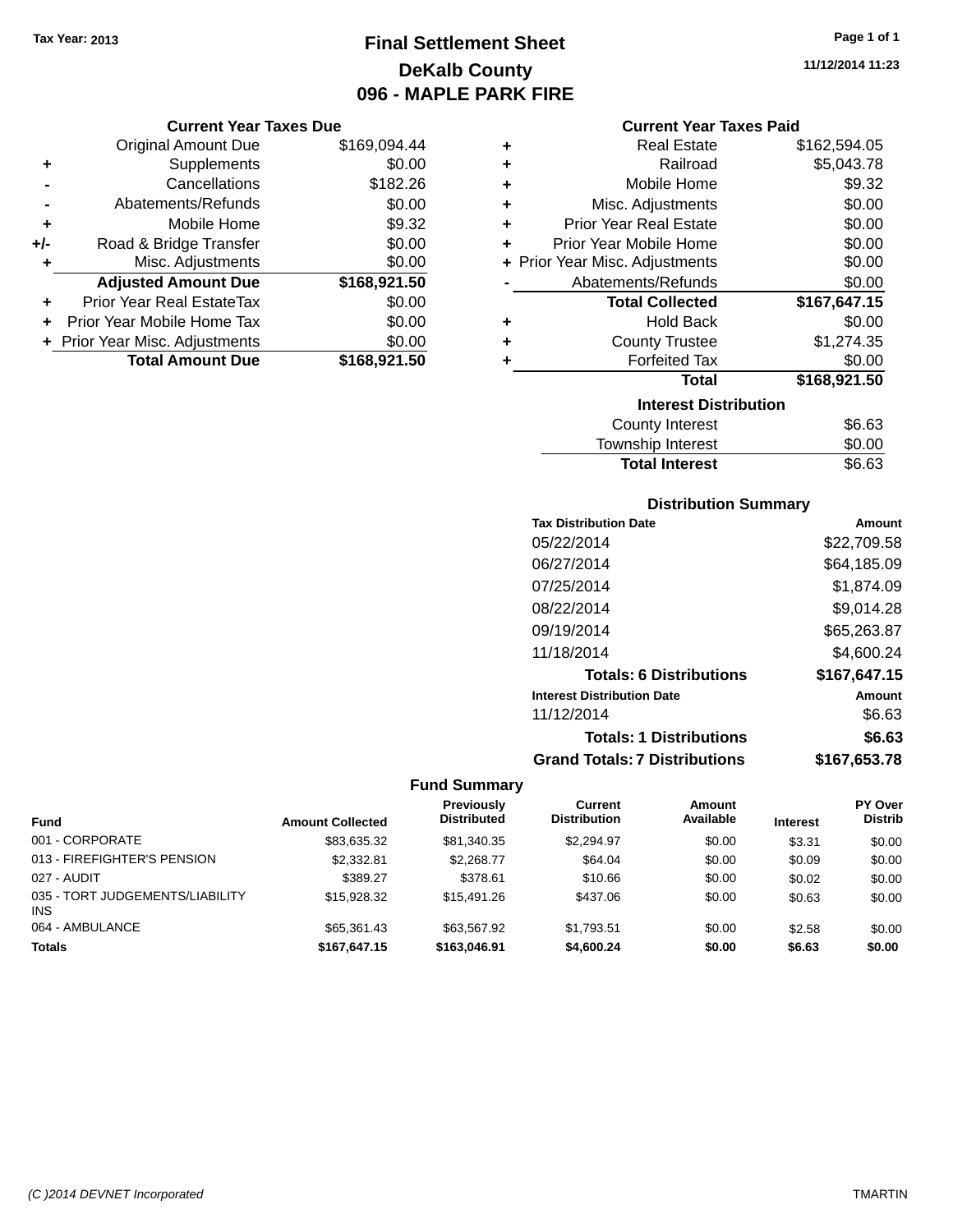**Current Year Taxes Due** Original Amount Due \$33,555.43

**Adjusted Amount Due \$33,559.37**

**Total Amount Due \$33,559.37**

**+** Supplements \$0.00 **-** Cancellations \$0.00 **-** Abatements/Refunds \$0.00 **+** Mobile Home \$3.94 **+/-** Road & Bridge Transfer \$0.00 **+** Misc. Adjustments \$0.00

**+** Prior Year Real EstateTax \$0.00 **+** Prior Year Mobile Home Tax \$0.00 **+ Prior Year Misc. Adjustments**  $$0.00$ 

# **Final Settlement Sheet Tax Year: 2013 Page 1 of 1 DeKalb County 097 - PAW PAW FIRE**

**11/12/2014 11:23**

#### **Current Year Taxes Paid**

| ÷ | <b>Real Estate</b>             | \$31,777.41 |
|---|--------------------------------|-------------|
| ٠ | Railroad                       | \$1,776.06  |
| ٠ | Mobile Home                    | \$3.94      |
| ٠ | Misc. Adjustments              | \$0.00      |
| ÷ | <b>Prior Year Real Estate</b>  | \$0.00      |
| ٠ | Prior Year Mobile Home         | \$0.00      |
|   | + Prior Year Misc. Adjustments | \$0.00      |
|   | Abatements/Refunds             | \$0.00      |
|   | <b>Total Collected</b>         | \$33,557.41 |
| ٠ | <b>Hold Back</b>               | \$0.00      |
| ٠ | <b>County Trustee</b>          | \$1.96      |
|   | <b>Forfeited Tax</b>           | \$0.00      |
|   | <b>Total</b>                   | \$33,559.37 |
|   | <b>Interest Distribution</b>   |             |
|   | <b>County Interest</b>         | \$1.33      |
|   | <b>Township Interest</b>       | \$0.00      |
|   | <b>Total Interest</b>          | \$1.33      |

### **Distribution Summary**

| <b>Tax Distribution Date</b>         | Amount      |
|--------------------------------------|-------------|
| 05/22/2014                           | \$2,700.56  |
| 06/27/2014                           | \$15,224.17 |
| 07/25/2014                           | \$526.05    |
| 08/22/2014                           | \$1,806.10  |
| 09/19/2014                           | \$12,241.14 |
| 11/18/2014                           | \$1,059.39  |
| <b>Totals: 6 Distributions</b>       | \$33,557.41 |
| <b>Interest Distribution Date</b>    | Amount      |
| 11/12/2014                           | \$1.33      |
| <b>Totals: 1 Distributions</b>       | \$1.33      |
| <b>Grand Totals: 7 Distributions</b> | \$33.558.74 |
|                                      |             |

| <b>Fund</b>                                   | <b>Amount Collected</b> | Previously<br><b>Distributed</b> | Current<br><b>Distribution</b> | Amount<br>Available | <b>Interest</b> | <b>PY Over</b><br><b>Distrib</b> |
|-----------------------------------------------|-------------------------|----------------------------------|--------------------------------|---------------------|-----------------|----------------------------------|
| 001 - CORPORATE                               | \$30.293.99             | \$29.337.61                      | \$956.38                       | \$0.00              | \$1.20          | \$0.00                           |
| 035 - TORT JUDGEMENTS/LIABILITY<br><b>INS</b> | \$3.263.42              | \$3.160.41                       | \$103.01                       | \$0.00              | \$0.13          | \$0.00                           |
| Totals                                        | \$33.557.41             | \$32,498.02                      | \$1,059.39                     | \$0.00              | \$1.33          | \$0.00                           |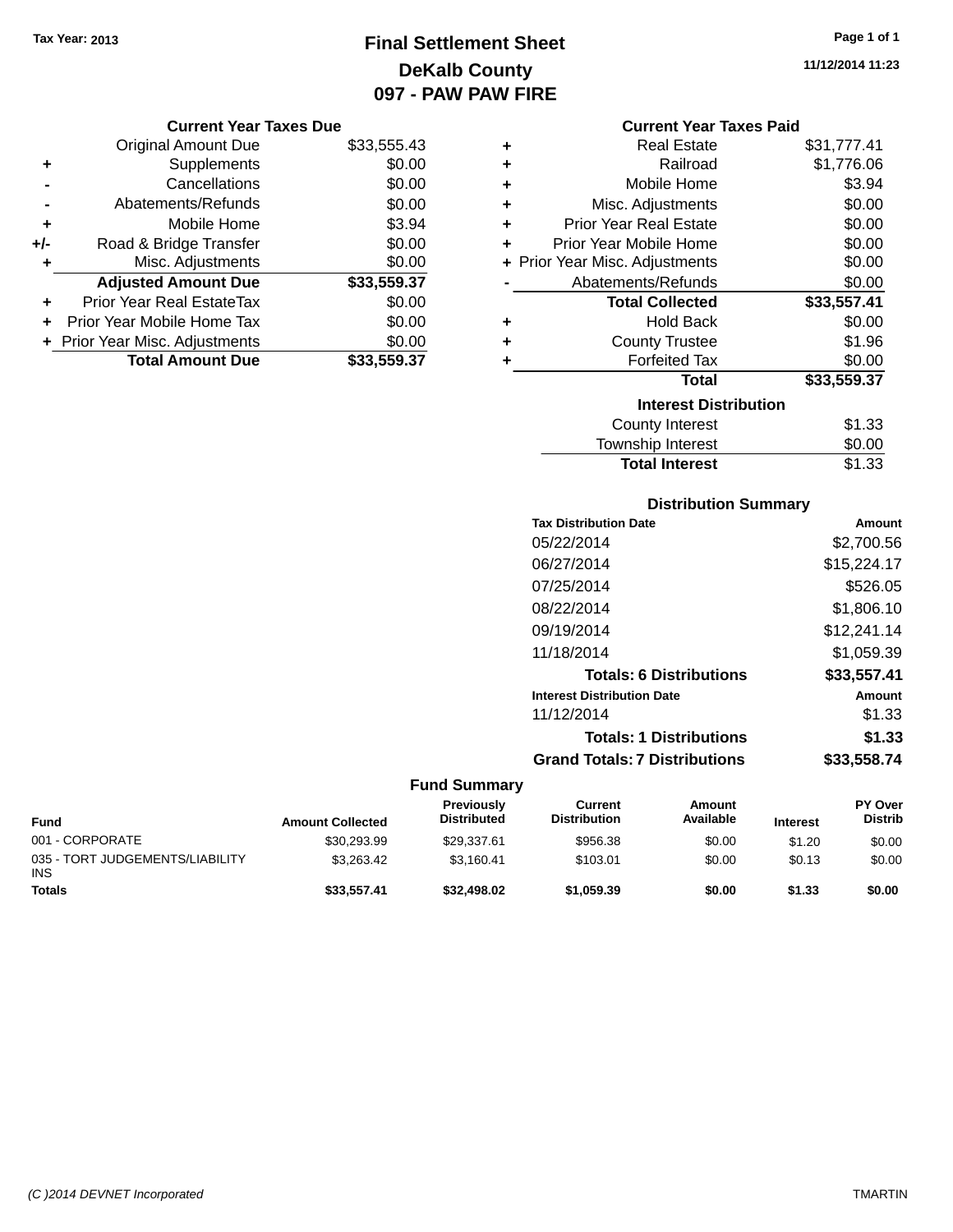# **Final Settlement Sheet Tax Year: 2013 Page 1 of 1 DeKalb County 098 - SANDWICH FIRE**

#### **Current Year Taxes Due**

|     | <b>Original Amount Due</b>       | \$552,571.89 |
|-----|----------------------------------|--------------|
| ٠   | Supplements                      | \$0.00       |
|     | Cancellations                    | \$701.82     |
|     | Abatements/Refunds               | \$11.17      |
| ٠   | Mobile Home                      | \$356.68     |
| +/- | Road & Bridge Transfer           | \$0.00       |
| ÷   | Misc. Adjustments                | \$0.59       |
|     | <b>Adjusted Amount Due</b>       | \$552,216.17 |
|     | <b>Prior Year Real EstateTax</b> | (\$340.43)   |
|     | Prior Year Mobile Home Tax       | \$0.00       |
|     | + Prior Year Misc. Adjustments   | \$0.00       |
|     | <b>Total Amount Due</b>          | \$551,875.74 |

### **Current Year Taxes Paid**

| ٠ | <b>Real Estate</b>             | \$549,475.92 |
|---|--------------------------------|--------------|
| ÷ | Railroad                       | \$2,121.86   |
| ÷ | Mobile Home                    | \$347.70     |
| ÷ | Misc. Adjustments              | \$0.59       |
| ÷ | <b>Prior Year Real Estate</b>  | (\$340.43)   |
| ٠ | Prior Year Mobile Home         | \$0.00       |
|   | + Prior Year Misc. Adjustments | \$0.00       |
|   | Abatements/Refunds             | \$11.17      |
|   |                                |              |
|   | <b>Total Collected</b>         | \$551,594.47 |
| ٠ | <b>Hold Back</b>               | \$0.00       |
| ÷ | <b>County Trustee</b>          | \$281.27     |
| ٠ | <b>Forfeited Tax</b>           | \$0.00       |
|   | <b>Total</b>                   | \$551,875.74 |
|   | <b>Interest Distribution</b>   |              |
|   | <b>County Interest</b>         | \$21.81      |

# **Distribution Summary**

Total Interest \$21.81

| <b>Tax Distribution Date</b>         | Amount       |
|--------------------------------------|--------------|
| 05/22/2014                           | \$70.914.95  |
| 06/27/2014                           | \$222,034.36 |
| 07/25/2014                           | \$5,225.96   |
| 08/22/2014                           | \$35,347.63  |
| 09/19/2014                           | \$197.032.65 |
| 11/18/2014                           | \$21,038.92  |
| <b>Totals: 6 Distributions</b>       | \$551,594.47 |
| <b>Interest Distribution Date</b>    | Amount       |
| 11/12/2014                           | \$21.81      |
| <b>Totals: 1 Distributions</b>       | \$21.81      |
| <b>Grand Totals: 7 Distributions</b> | \$551.616.28 |

| <b>Fund</b>                             |                           | <b>Amount Collected</b>                          | <b>Previously</b><br><b>Distributed</b> | Current<br><b>Distribution</b>                   | Amount<br>Available | <b>Interest</b> | <b>PY Over</b><br><b>Distrib</b> |
|-----------------------------------------|---------------------------|--------------------------------------------------|-----------------------------------------|--------------------------------------------------|---------------------|-----------------|----------------------------------|
| 001 - CORPORATE                         |                           | \$483,224.89                                     | \$464,793.71                            | \$18,431.18                                      | \$0.00              | \$19.11         | \$0.00                           |
| 027 - AUDIT                             |                           | \$4,801.08                                       | \$4,617.96                              | \$183.12                                         | \$0.00              | \$0.19          | \$0.00                           |
| 035 - TORT JUDGEMENTS/LIABILITY<br>INS. |                           | \$63,568.50                                      | \$61,143.88                             | \$2,424.62                                       | \$0.00              | \$2.51          | \$0.00                           |
| <b>Totals</b>                           |                           | \$551,594.47                                     | \$530,555.55                            | \$21,038.92                                      | \$0.00              | \$21.81         | \$0.00                           |
|                                         |                           |                                                  | <b>Miscellaneous Adjustment Detail</b>  |                                                  |                     |                 |                                  |
| Year Source                             | <b>Account Type</b>       |                                                  | <b>Amount Adjustment Description</b>    |                                                  |                     |                 |                                  |
| 2013 RE - Real Estate                   | <b>Back Tax Collected</b> |                                                  |                                         | \$0.59 PRIMUS REDEMPTION 19-23-397-008 by TBA    |                     |                 |                                  |
| <b>Totals 1 entries</b>                 |                           |                                                  | \$0.59                                  |                                                  |                     |                 |                                  |
|                                         |                           |                                                  | <b>Abatement Detail</b>                 |                                                  |                     |                 |                                  |
| Year Source                             | <b>Account Type</b>       |                                                  | <b>Amount Adjustment Description</b>    |                                                  |                     |                 |                                  |
| 2013 RE - Real Estate                   | <b>RE</b> Abatement       | \$1.32 PTAB INTEREST REFUND 19-26-431-010 by TBA |                                         |                                                  |                     |                 |                                  |
| 2013 RE - Real Estate                   | <b>RE</b> Abatement       |                                                  |                                         | \$9.85 PTAB INTEREST REFUND 19-36-356-001 by TBA |                     |                 |                                  |
| <b>Totals 2 entries</b>                 |                           |                                                  | \$11.17                                 |                                                  |                     |                 |                                  |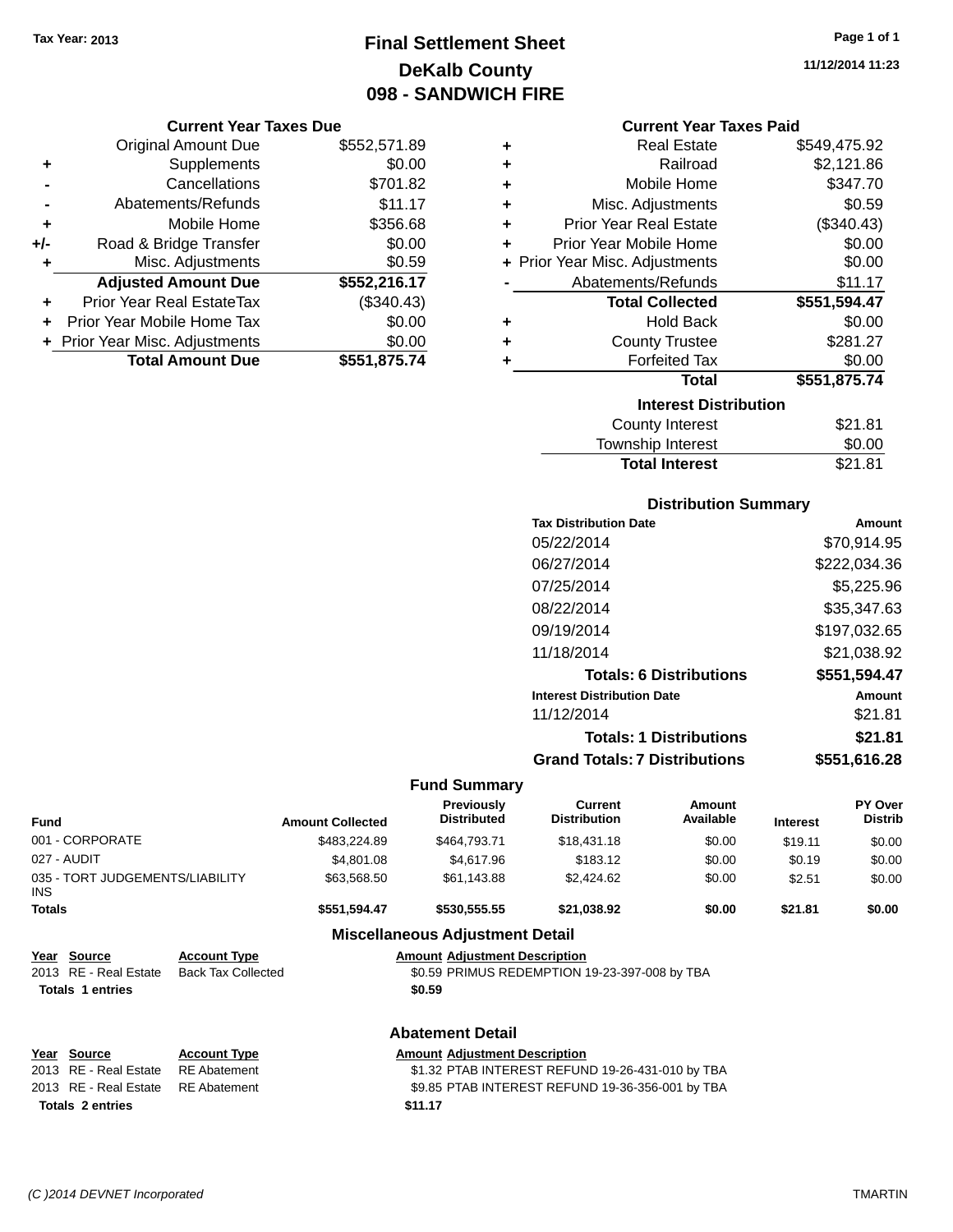# **Final Settlement Sheet Tax Year: 2013 Page 1 of 1 DeKalb County 099 - SHABBONA FIRE**

#### **Current Year Taxes Due**

|     | <b>Original Amount Due</b>       | \$181,072.93 |
|-----|----------------------------------|--------------|
| ٠   | Supplements                      | \$0.00       |
|     | Cancellations                    | \$101.54     |
|     | Abatements/Refunds               | \$0.47       |
| ٠   | Mobile Home                      | \$4.04       |
| +/- | Road & Bridge Transfer           | \$0.00       |
| ٠   | Misc. Adjustments                | \$93.95      |
|     | <b>Adjusted Amount Due</b>       | \$181,068.91 |
|     | <b>Prior Year Real EstateTax</b> | (\$19.42)    |
|     | Prior Year Mobile Home Tax       | \$0.00       |
|     | + Prior Year Misc. Adjustments   | \$0.00       |
|     | <b>Total Amount Due</b>          | \$181,049.49 |

| ٠ | <b>Real Estate</b>             | \$176,167.59 |  |  |  |
|---|--------------------------------|--------------|--|--|--|
| ٠ | Railroad                       | \$4,756.78   |  |  |  |
| ÷ | Mobile Home                    | \$4.04       |  |  |  |
| ٠ | Misc. Adjustments              | \$93.95      |  |  |  |
| ÷ | <b>Prior Year Real Estate</b>  | (\$19.42)    |  |  |  |
| ٠ | Prior Year Mobile Home         |              |  |  |  |
|   | + Prior Year Misc. Adjustments | \$0.00       |  |  |  |
|   | Abatements/Refunds             | \$0.47       |  |  |  |
|   | <b>Total Collected</b>         | \$181,002.47 |  |  |  |
| ٠ | <b>Hold Back</b>               | \$0.00       |  |  |  |
| ٠ | <b>County Trustee</b>          | \$47.02      |  |  |  |
|   |                                |              |  |  |  |
| ٠ | <b>Forfeited Tax</b>           | \$0.00       |  |  |  |
|   | <b>Total</b>                   | \$181,049.49 |  |  |  |
|   | <b>Interest Distribution</b>   |              |  |  |  |
|   | County Interest                | \$7.16       |  |  |  |

| <b>Total Interest</b> | \$7.16 |
|-----------------------|--------|
| Township Interest     | \$0.00 |
| County Interest       | ৬7.16  |

### **Distribution Summary**

| <b>Tax Distribution Date</b>         | Amount       |
|--------------------------------------|--------------|
| 05/22/2014                           | \$18,147.75  |
| 06/27/2014                           | \$82,931.91  |
| 07/25/2014                           | \$1,472.14   |
| 08/22/2014                           | \$26,557.55  |
| 09/19/2014                           | \$49,092.45  |
| 11/18/2014                           | \$2,800.67   |
| <b>Totals: 6 Distributions</b>       | \$181,002.47 |
| <b>Interest Distribution Date</b>    | Amount       |
| 11/12/2014                           | \$7.16       |
| <b>Totals: 1 Distributions</b>       | \$7.16       |
| <b>Grand Totals: 7 Distributions</b> | \$181.009.63 |
|                                      |              |

#### **Fund Summary**

| Fund                                   | <b>Amount Collected</b> | Previously<br><b>Distributed</b> | Current<br><b>Distribution</b> | Amount<br>Available | <b>Interest</b> | <b>PY Over</b><br><b>Distrib</b> |
|----------------------------------------|-------------------------|----------------------------------|--------------------------------|---------------------|-----------------|----------------------------------|
| 001 - CORPORATE                        | \$124,449.16            | \$122,523,56                     | \$1.925.60                     | \$0.00              | \$4.92          | \$0.00                           |
| 035 - TORT JUDGEMENTS/LIABILITY<br>INS | \$24.715.34             | \$24.332.92                      | \$382.42                       | \$0.00              | \$0.98          | \$0.00                           |
| 064 - AMBULANCE                        | \$31,837.97             | \$31,345.32                      | \$492.65                       | \$0.00              | \$1.26          | \$0.00                           |
| Totals                                 | \$181,002.47            | \$178,201.80                     | \$2,800.67                     | \$0.00              | \$7.16          | \$0.00                           |

### **Miscellaneous Adjustment Detail**

|                         | Year Source             | <b>Account Type</b>       | <b>Amount Adjustment Description</b>           |
|-------------------------|-------------------------|---------------------------|------------------------------------------------|
|                         | 2013 RE - Real Estate   | <b>Back Tax Collected</b> | \$11.70 DOBSON REDEMPTION 13-15-402-010 by TBA |
|                         | 2013 RE - Real Estate   | <b>Back Tax Collected</b> | \$36.37 ENBURG REDEMPTION 13-35-201-007 by TBA |
|                         | 2013 RE - Real Estate   | Paymt In Lieu of Tax      | \$45.88 HOUSING AUTHORITY-SEQUOYA APTS by TBA  |
| <b>Totals 3 entries</b> |                         |                           | \$93.95                                        |
|                         | <b>Abatement Detail</b> |                           |                                                |

#### **Year** Source **Account Type Account Type Amount Adjustment Description**

2013 RE - Real Estate RE Abatement \$0.47 PTAB INTEREST REFUND 13-15-176-011 by TBA Totals 1 entries \$0.47

**11/12/2014 11:23**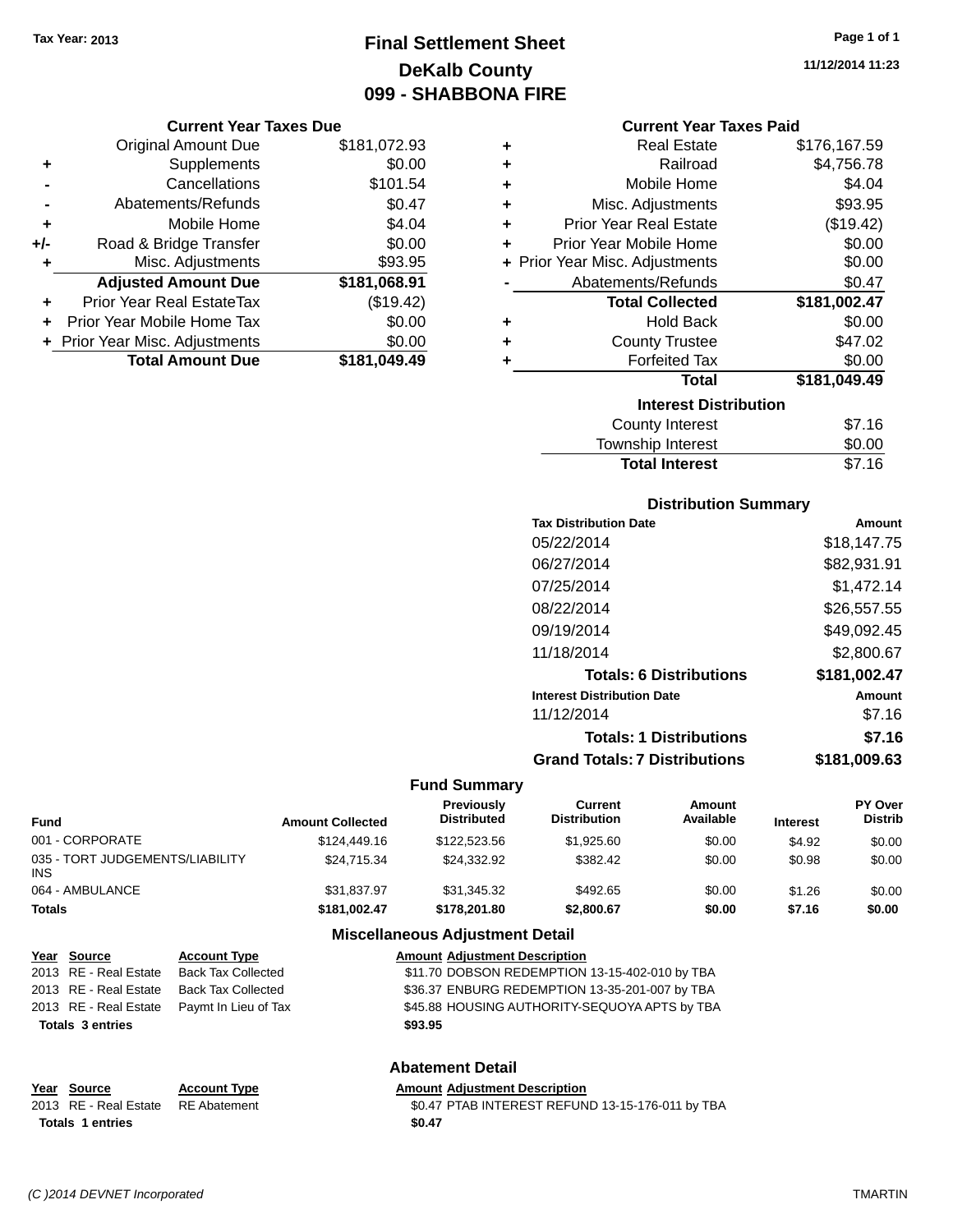### **Final Settlement Sheet Tax Year: 2013 Page 1 of 1 DeKalb County 100 - SOMONAUK FIRE**

#### **Current Year Taxes Due**

|       | <b>Original Amount Due</b>       | \$237,568.88 |
|-------|----------------------------------|--------------|
| ٠     | Supplements                      | \$0.00       |
|       | Cancellations                    | \$263.11     |
|       | Abatements/Refunds               | \$0.00       |
| ٠     | Mobile Home                      | \$7.35       |
| $+/-$ | Road & Bridge Transfer           | \$0.00       |
| ٠     | Misc. Adjustments                | \$267.37     |
|       | <b>Adjusted Amount Due</b>       | \$237,580.49 |
|       | <b>Prior Year Real EstateTax</b> | (\$79.47)    |
|       | Prior Year Mobile Home Tax       | \$0.00       |
|       | + Prior Year Misc. Adjustments   | \$0.00       |
|       | <b>Total Amount Due</b>          | \$237,501.02 |

| ٠ | <b>Real Estate</b>             | \$233,305.45 |
|---|--------------------------------|--------------|
| ÷ | Railroad                       | \$3,973.74   |
| ÷ | Mobile Home                    | \$7.35       |
| ٠ | Misc. Adjustments              | \$267.37     |
| ÷ | <b>Prior Year Real Estate</b>  | (\$79.47)    |
| ٠ | Prior Year Mobile Home         | \$0.00       |
|   | + Prior Year Misc. Adjustments | \$0.00       |
|   | Abatements/Refunds             | \$0.00       |
|   | <b>Total Collected</b>         | \$237,474.44 |
| ٠ | <b>Hold Back</b>               | \$0.00       |
| ÷ | <b>County Trustee</b>          | \$26.58      |
| ٠ | <b>Forfeited Tax</b>           | \$0.00       |
|   | <b>Total</b>                   | \$237,501.02 |
|   | <b>Interest Distribution</b>   |              |
|   |                                |              |
|   | <b>County Interest</b>         | \$9.39       |

### **Distribution Summary**

Total Interest \$9.39

| <b>Tax Distribution Date</b>         | Amount       |
|--------------------------------------|--------------|
| 05/22/2014                           | \$42,161.11  |
| 06/27/2014                           | \$93,886.12  |
| 07/25/2014                           | \$1,791.47   |
| 08/22/2014                           | \$12,188.66  |
| 09/19/2014                           | \$80,040.25  |
| 11/18/2014                           | \$7,406.83   |
| <b>Totals: 6 Distributions</b>       | \$237,474.44 |
| <b>Interest Distribution Date</b>    | Amount       |
| 11/12/2014                           | \$9.39       |
| <b>Totals: 1 Distributions</b>       | \$9.39       |
| <b>Grand Totals: 7 Distributions</b> | \$237,483.83 |

### **Fund Summary**

| <b>Fund</b>     | <b>Amount Collected</b> | <b>Previously</b><br><b>Distributed</b> | Current<br><b>Distribution</b> | Amount<br>Available | <b>Interest</b> | PY Over<br><b>Distrib</b> |
|-----------------|-------------------------|-----------------------------------------|--------------------------------|---------------------|-----------------|---------------------------|
| 001 - CORPORATE | \$124.991.34            | \$121.092.86                            | \$3.898.48                     | \$0.00              | \$4.94          | \$0.00                    |
| 064 - AMBULANCE | \$112,483.10            | \$108,974.75                            | \$3,508.35                     | \$0.00              | \$4.45          | \$0.00                    |
| <b>Totals</b>   | \$237.474.44            | \$230,067.61                            | \$7,406.83                     | \$0.00              | \$9.39          | \$0.00                    |

### **Miscellaneous Adjustment Detail**

| Year Source             | <b>Account Type</b> | <b>Amount Adjustment Description</b>           |
|-------------------------|---------------------|------------------------------------------------|
| 2013 RE - Real Estate   | Back Tax Collected  | \$77.50 WASSON REDEMPTION 18-32-452-005 by TBA |
| 2013 RE - Real Estate   | Back Tax Collected  | \$189.87 SCAVENGER SALE 18-33-351-030 by TBA   |
| <b>Totals 2 entries</b> |                     | \$267.37                                       |

**11/12/2014 11:23**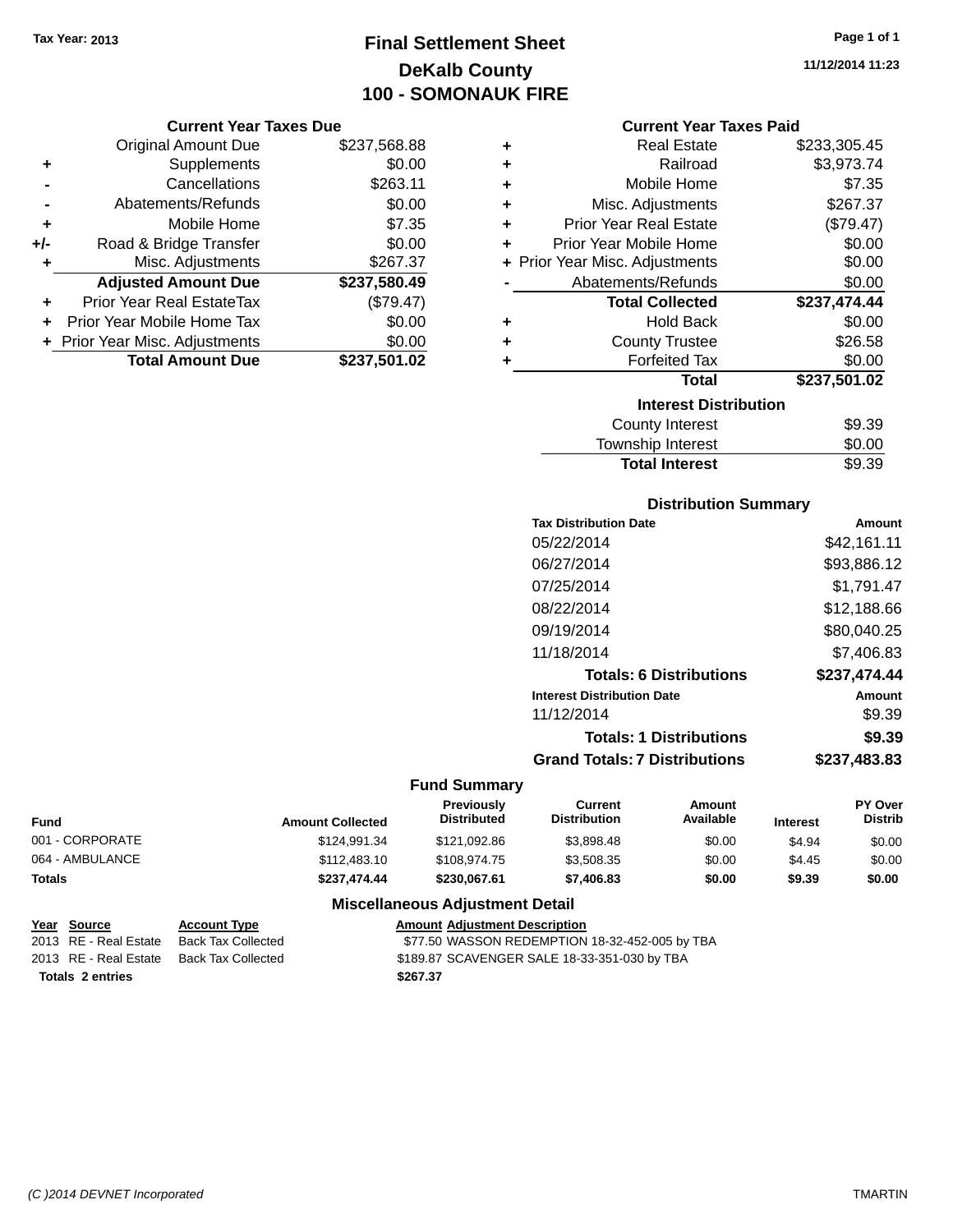### **Final Settlement Sheet Tax Year: 2013 Page 1 of 1 DeKalb County 101 - SYCAMORE FIRE**

#### **Current Year Taxes Due**

|       | <b>Original Amount Due</b>       | \$329,550.01 |
|-------|----------------------------------|--------------|
| ٠     | Supplements                      | \$0.00       |
|       | Cancellations                    | \$258.33     |
|       | Abatements/Refunds               | \$67.75      |
| ٠     | Mobile Home                      | \$294.66     |
| $+/-$ | Road & Bridge Transfer           | \$0.00       |
| ٠     | Misc. Adjustments                | \$9.16       |
|       | <b>Adjusted Amount Due</b>       | \$329,527.75 |
|       | <b>Prior Year Real EstateTax</b> | \$0.00       |
|       | Prior Year Mobile Home Tax       | (\$0.01)     |
|       | + Prior Year Misc. Adjustments   | \$98.17      |
|       | <b>Total Amount Due</b>          | \$329,429.57 |

| ٠ | <b>Real Estate</b>             | \$329,281.36 |
|---|--------------------------------|--------------|
| ٠ | Railroad                       | \$0.00       |
| ٠ | Mobile Home                    | \$294.66     |
| ٠ | Misc. Adjustments              | \$9.16       |
| ٠ | <b>Prior Year Real Estate</b>  | \$0.00       |
| ٠ | Prior Year Mobile Home         | (\$0.01)     |
|   | + Prior Year Misc. Adjustments | (\$98.17)    |
|   | Abatements/Refunds             | \$67.75      |
|   | <b>Total Collected</b>         | \$329,419.25 |
| ٠ | <b>Hold Back</b>               | \$0.00       |
| ٠ | <b>County Trustee</b>          | \$10.32      |
| ٠ | <b>Forfeited Tax</b>           | \$0.00       |
|   | <b>Total</b>                   | \$329,429.57 |
|   | <b>Interest Distribution</b>   |              |
|   | <b>County Interest</b>         | \$13.03      |
|   | Townshin Interest              | ደ0 00        |

| <b>Total Interest</b> | \$13.03 |
|-----------------------|---------|
| Township Interest     | \$0.00  |
| County Interest       | \$13.03 |

### **Distribution Summary**

| <b>Tax Distribution Date</b>         | Amount       |
|--------------------------------------|--------------|
| 05/22/2014                           | \$46.951.64  |
| 06/27/2014                           | \$133,129.82 |
| 07/25/2014                           | \$2,683,26   |
| 08/22/2014                           | \$12,793.99  |
| 09/19/2014                           | \$126,818,08 |
| 11/18/2014                           | \$7.042.46   |
| <b>Totals: 6 Distributions</b>       | \$329,419.25 |
| <b>Interest Distribution Date</b>    | Amount       |
| 11/12/2014                           | \$13.03      |
| <b>Totals: 1 Distributions</b>       | \$13.03      |
| <b>Grand Totals: 7 Distributions</b> | \$329,432.28 |

#### **Fund Summary**

| <b>Fund</b>     | <b>Amount Collected</b> | <b>Previously</b><br><b>Distributed</b> | Current<br><b>Distribution</b> | Amount<br>Available | <b>Interest</b> | <b>PY Over</b><br><b>Distrib</b> |
|-----------------|-------------------------|-----------------------------------------|--------------------------------|---------------------|-----------------|----------------------------------|
| 001 - CORPORATE | \$167,865.46            | \$164,276,77                            | \$3.588.69                     | \$0.00              | \$6.64          | \$0.00                           |
| 064 - AMBULANCE | \$161,553.79            | \$158,100.02                            | \$3.453.77                     | \$0.00              | \$6.39          | \$0.00                           |
| Totals          | \$329,419.25            | \$322,376.79                            | \$7,042.46                     | \$0.00              | \$13.03         | \$0.00                           |

### **Miscellaneous Adjustment Detail**

| Year Source             | <b>Account Type</b>                         | <b>Amount Adjustment Description</b>                         |
|-------------------------|---------------------------------------------|--------------------------------------------------------------|
|                         | 2013 RE - Real Estate Back Tax Collected    | \$9.16 MEIER REDEMPTION 06-18-300-001 by TBA                 |
|                         | 2013 MH - Mobile Home Back Tax Collected    | \$2.28 SEAY REDEMPTION 06-33-400-039 0009B by TBA            |
|                         | 2013 MH - Mobile Home Back Tax Collected    | \$2.70 VAZQUEZ REDEMPTION 06-33-400-039 0010B by TBA         |
|                         | 2013 MH - Mobile Home Back Tax Collected    | \$2.16 HOUSE REDEMPTION 06-33-400-039-0014D by TBA           |
|                         | 2013 MH - Mobile Home Mobile Home Abatement | \$-105.31 2014 EVERGREEN VILLAGE PRORATED TAX REFUNDS by TBA |
| <b>Totals 5 entries</b> |                                             | $$-89.01$                                                    |
|                         |                                             |                                                              |
|                         |                                             | .                                                            |

#### **Abatement Detail**

#### **Year Source Account Type Amount Adjustment Description** 2013 RE - Real Estate RE Abatement \$67.75 CLARK PRIOR YEAR ABATEMENT 09-17-100-015 by TBA **Totals \$67.75 1 entries**

*(C )2014 DEVNET Incorporated* TMARTIN

**11/12/2014 11:23**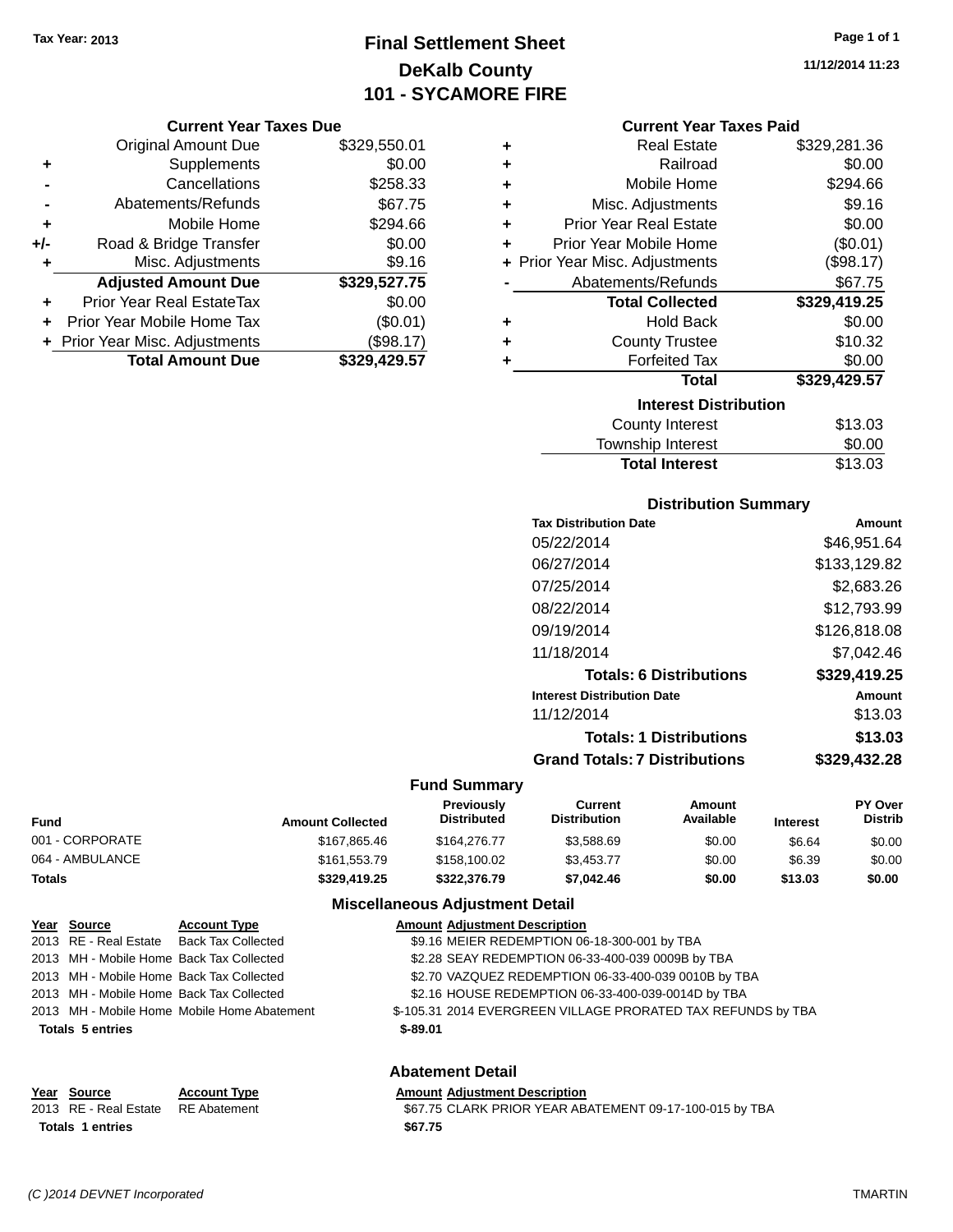**Current Year Taxes Due** Original Amount Due \$143,703.62

**Adjusted Amount Due \$143,622.55**

**Total Amount Due \$143,622.55**

**+** Supplements \$0.00 **-** Cancellations \$113.10 **-** Abatements/Refunds \$0.00 **+** Mobile Home \$32.03 **+/-** Road & Bridge Transfer \$0.00<br> **+** Misc. Adjustments \$0.00

**+** Prior Year Real EstateTax \$0.00 **+** Prior Year Mobile Home Tax \$0.00 **+ Prior Year Misc. Adjustments**  $$0.00$ 

**+** Misc. Adjustments

### **Final Settlement Sheet Tax Year: 2013 Page 1 of 1 DeKalb County 102 - WATERMAN FIRE**

**11/12/2014 11:23**

|   | <b>Current Year Taxes Paid</b> |              |  |  |  |  |
|---|--------------------------------|--------------|--|--|--|--|
| ٠ | Real Estate                    | \$140,978.39 |  |  |  |  |
| ÷ | Railroad                       | \$2,584.22   |  |  |  |  |
| ÷ | Mobile Home                    | \$32.03      |  |  |  |  |
| ÷ | Misc. Adjustments              | \$0.00       |  |  |  |  |
| ÷ | <b>Prior Year Real Estate</b>  | \$0.00       |  |  |  |  |
| ٠ | Prior Year Mobile Home         | \$0.00       |  |  |  |  |
|   | + Prior Year Misc. Adjustments | \$0.00       |  |  |  |  |
|   | Abatements/Refunds             | \$0.00       |  |  |  |  |
|   | <b>Total Collected</b>         | \$143,594.64 |  |  |  |  |
| ٠ | <b>Hold Back</b>               | \$0.00       |  |  |  |  |
| ٠ | <b>County Trustee</b>          | \$27.91      |  |  |  |  |
| ٠ | <b>Forfeited Tax</b>           | \$0.00       |  |  |  |  |
|   | Total                          | \$143,622.55 |  |  |  |  |
|   | <b>Interest Distribution</b>   |              |  |  |  |  |
|   | <b>County Interest</b>         | \$5.68       |  |  |  |  |
|   | <b>Township Interest</b>       | \$0.00       |  |  |  |  |

### **Distribution Summary**

**Total Interest** \$5.68

| <b>Tax Distribution Date</b>         | Amount       |
|--------------------------------------|--------------|
| 05/22/2014                           | \$14.176.19  |
| 06/27/2014                           | \$62,155.21  |
| 07/25/2014                           | \$1,576.34   |
| 08/22/2014                           | \$11,648.04  |
| 09/19/2014                           | \$50,275.89  |
| 11/18/2014                           | \$3,762.97   |
| <b>Totals: 6 Distributions</b>       | \$143.594.64 |
| <b>Interest Distribution Date</b>    | Amount       |
| 11/12/2014                           | \$5.68       |
| <b>Totals: 1 Distributions</b>       | \$5.68       |
| <b>Grand Totals: 7 Distributions</b> | \$143,600.32 |
|                                      |              |

| Fund            | <b>Amount Collected</b> | Previously<br><b>Distributed</b> | Current<br>Distribution | Amount<br>Available | <b>Interest</b> | <b>PY Over</b><br><b>Distrib</b> |
|-----------------|-------------------------|----------------------------------|-------------------------|---------------------|-----------------|----------------------------------|
| 001 - CORPORATE | \$143.594.64            | \$139,831,67                     | \$3.762.97              | \$0.00              | \$5.68          | \$0.00                           |
| Totals          | \$143.594.64            | \$139,831.67                     | \$3.762.97              | \$0.00              | \$5.68          | \$0.00                           |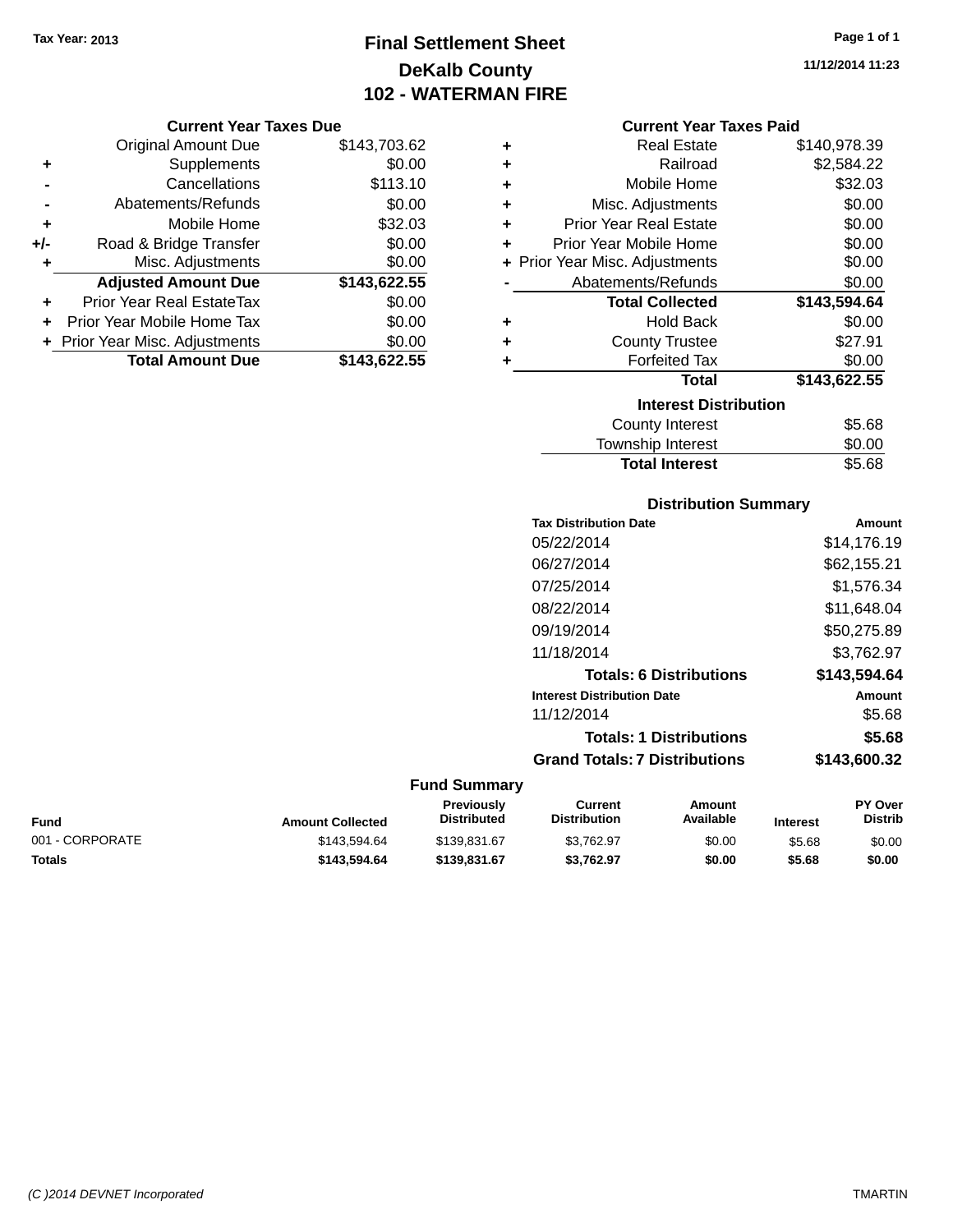### **Final Settlement Sheet Tax Year: 2013 Page 1 of 1 DeKalb County 103 - EARLVILLE LIBRARY DISTRICT**

**11/12/2014 11:23**

### **Current Year Taxes Paid**

| <b>Current Year Taxes Due</b>  |            |  |  |  |  |
|--------------------------------|------------|--|--|--|--|
| <b>Original Amount Due</b>     | \$4,232.85 |  |  |  |  |
| Supplements                    | \$0.00     |  |  |  |  |
| Cancellations                  | \$0.00     |  |  |  |  |
| Abatements/Refunds             | \$0.00     |  |  |  |  |
| Mobile Home                    | \$0.00     |  |  |  |  |
| Road & Bridge Transfer         | \$0.00     |  |  |  |  |
| Misc. Adjustments              | \$0.00     |  |  |  |  |
| <b>Adjusted Amount Due</b>     | \$4,232.85 |  |  |  |  |
| Prior Year Real EstateTax      | \$0.00     |  |  |  |  |
| Prior Year Mobile Home Tax     | \$0.00     |  |  |  |  |
|                                |            |  |  |  |  |
| + Prior Year Misc. Adjustments | \$0.00     |  |  |  |  |
|                                |            |  |  |  |  |

| ٠ | <b>Real Estate</b>             | \$4,232.85 |
|---|--------------------------------|------------|
| ٠ | Railroad                       | \$0.00     |
| ٠ | Mobile Home                    | \$0.00     |
| ٠ | Misc. Adjustments              | \$0.00     |
| ٠ | <b>Prior Year Real Estate</b>  | \$0.00     |
| ÷ | Prior Year Mobile Home         | \$0.00     |
|   | + Prior Year Misc. Adjustments | \$0.00     |
|   | Abatements/Refunds             | \$0.00     |
|   | <b>Total Collected</b>         | \$4,232.85 |
| ٠ | <b>Hold Back</b>               | \$0.00     |
| ٠ | <b>County Trustee</b>          | \$0.00     |
| ٠ | <b>Forfeited Tax</b>           | \$0.00     |
|   | Total                          | \$4,232.85 |
|   | <b>Interest Distribution</b>   |            |
|   | County Interest                | \$0.17     |
|   | Township Interest              | \$0.00     |
|   | <b>Total Interest</b>          | \$0.17     |

| <b>Distribution Summary</b> |  |
|-----------------------------|--|
|-----------------------------|--|

| <b>Tax Distribution Date</b>         | Amount     |
|--------------------------------------|------------|
| 05/22/2014                           | \$1,019.75 |
| 06/27/2014                           | \$1,467.31 |
| 07/25/2014                           | \$96.94    |
| 08/22/2014                           | \$194.67   |
| 09/19/2014                           | \$1,354.47 |
| 11/18/2014                           | \$99.71    |
| <b>Totals: 6 Distributions</b>       | \$4,232.85 |
| <b>Interest Distribution Date</b>    | Amount     |
| 11/12/2014                           | \$0.17     |
| <b>Totals: 1 Distributions</b>       | \$0.17     |
| <b>Grand Totals: 7 Distributions</b> | \$4,233.02 |

| Fund                                                | <b>Amount Collected</b> | <b>Previously</b><br><b>Distributed</b> | Current<br><b>Distribution</b> | Amount<br>Available | <b>Interest</b> | <b>PY Over</b><br><b>Distrib</b> |
|-----------------------------------------------------|-------------------------|-----------------------------------------|--------------------------------|---------------------|-----------------|----------------------------------|
|                                                     |                         |                                         |                                |                     |                 |                                  |
| 001 - CORPORATE                                     | \$2,446.54              | \$2,388.90                              | \$57.64                        | \$0.00              | \$0.11          | \$0.00                           |
| 004 - OPERATIONS & MAINTENANCE                      | \$326.21                | \$318.52                                | \$7.69                         | \$0.00              | \$0.01          | \$0.00                           |
| 027 - AUDIT                                         | \$81.55                 | \$79.64                                 | \$1.91                         | \$0.00              | \$0.00          | \$0.00                           |
| 031 - WORKING CASH                                  | \$0.00                  | \$0.00                                  | \$0.00                         | \$0.00              | \$0.00          | \$0.00                           |
| 035 - TORT JUDGMENTS, LIABILITY<br><b>INSURANCE</b> | \$1,060.17              | \$1.035.20                              | \$24.97                        | \$0.00              | \$0.04          | \$0.00                           |
| 047 - SOCIAL SECURITY                               | \$318.38                | \$310.88                                | \$7.50                         | \$0.00              | \$0.01          | \$0.00                           |
| <b>Totals</b>                                       | \$4,232.85              | \$4.133.14                              | \$99.71                        | \$0.00              | \$0.17          | \$0.00                           |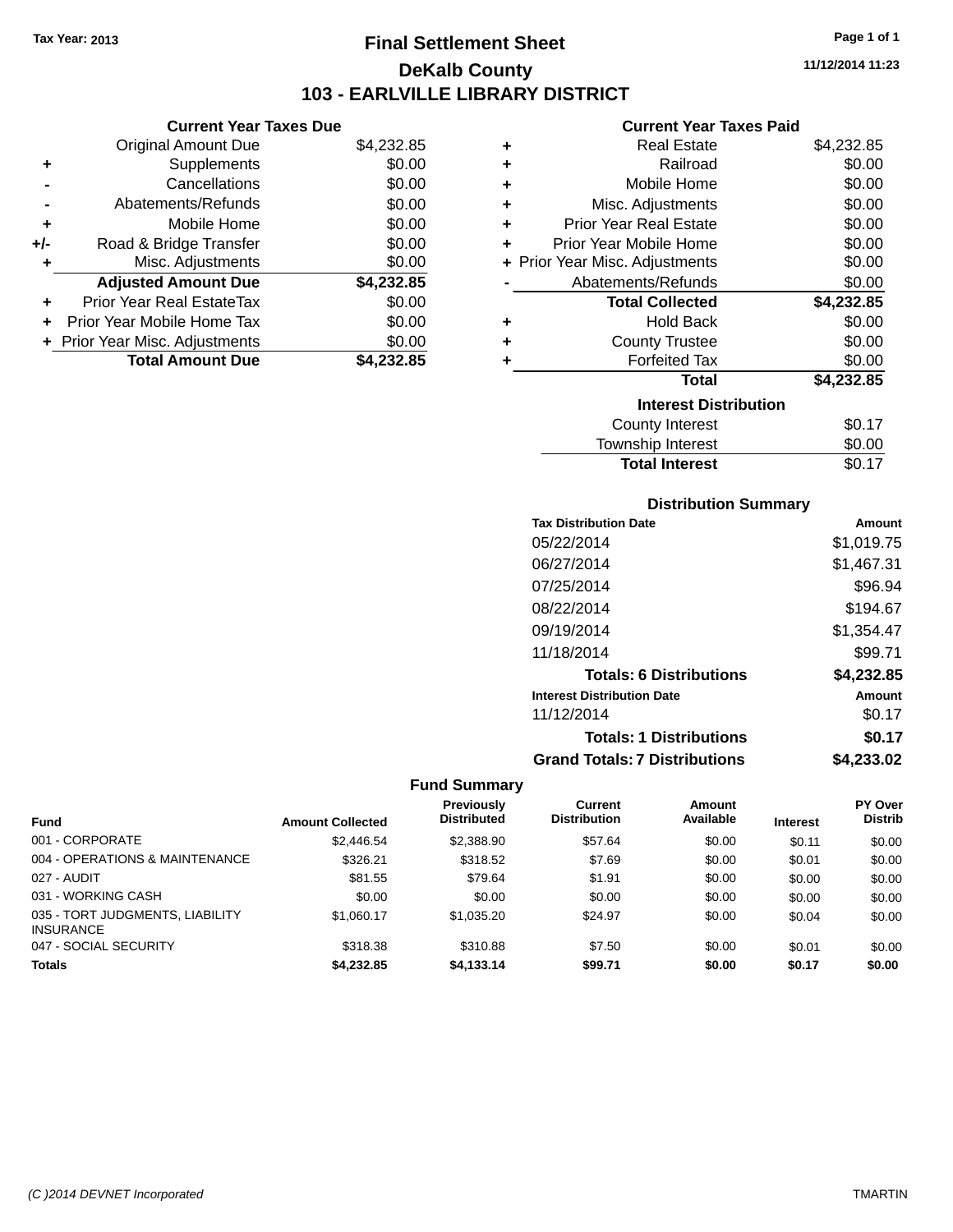### **Final Settlement Sheet Tax Year: 2013 Page 1 of 2 DeKalb County 110 - DEKALB PARK**

#### **Current Year Taxes Due**

|       | <b>Original Amount Due</b>       | \$3,664,843.62 |
|-------|----------------------------------|----------------|
| ٠     | Supplements                      | \$0.00         |
|       | Cancellations                    | \$54,731.69    |
|       | Abatements/Refunds               | \$350.80       |
| ٠     | Mobile Home                      | \$1,776.84     |
| $+/-$ | Road & Bridge Transfer           | \$0.00         |
| ٠     | Misc. Adjustments                | \$1,612.23     |
|       | <b>Adjusted Amount Due</b>       | \$3,613,150.20 |
| ÷     | <b>Prior Year Real EstateTax</b> | (\$3,796.06)   |
|       | Prior Year Mobile Home Tax       | \$0.00         |
|       | + Prior Year Misc. Adjustments   | \$0.00         |
|       | <b>Total Amount Due</b>          | \$3,609,354.14 |

#### **Current Year Taxes Paid**

| ٠ | <b>Real Estate</b>             | \$3,594,429.83 |  |  |  |  |
|---|--------------------------------|----------------|--|--|--|--|
| ٠ | Railroad                       | \$11,629.20    |  |  |  |  |
| ٠ | Mobile Home                    | \$1,776.84     |  |  |  |  |
| ٠ | Misc. Adjustments              | \$1,612.23     |  |  |  |  |
| ٠ | <b>Prior Year Real Estate</b>  | (\$3,796.06)   |  |  |  |  |
| ٠ | Prior Year Mobile Home         | \$0.00         |  |  |  |  |
|   | + Prior Year Misc. Adjustments | \$0.00         |  |  |  |  |
|   | Abatements/Refunds             | \$350.80       |  |  |  |  |
|   | <b>Total Collected</b>         | \$3,605,301.24 |  |  |  |  |
| ٠ | <b>Hold Back</b>               | \$0.00         |  |  |  |  |
| ٠ | <b>County Trustee</b>          | \$3,355.73     |  |  |  |  |
| ٠ | <b>Forfeited Tax</b>           | \$697.17       |  |  |  |  |
|   | Total                          | \$3,609,354.14 |  |  |  |  |
|   | <b>Interest Distribution</b>   |                |  |  |  |  |
|   | 0.110E<br>County Internat      |                |  |  |  |  |

| County Interest       | \$142.57 |
|-----------------------|----------|
| Township Interest     | \$0.00   |
| <b>Total Interest</b> | \$142.57 |

### **Distribution Summary**

| <b>Tax Distribution Date</b>         | Amount         |
|--------------------------------------|----------------|
| 05/22/2014                           | \$423,687.59   |
| 06/27/2014                           | \$1,392,495.60 |
| 07/25/2014                           | \$60,956.49    |
| 08/22/2014                           | \$241,170.02   |
| 09/19/2014                           | \$1,394,909.32 |
| 11/18/2014                           | \$92,082.22    |
| <b>Totals: 6 Distributions</b>       | \$3,605,301.24 |
| <b>Interest Distribution Date</b>    | Amount         |
| 11/12/2014                           | \$142.57       |
| <b>Totals: 1 Distributions</b>       | \$142.57       |
| <b>Grand Totals: 7 Distributions</b> | \$3,605,443.81 |

#### **Fund Summary**

|                                         |                         | Previously         | Current             | <b>Amount</b> |                 | PY Over        |
|-----------------------------------------|-------------------------|--------------------|---------------------|---------------|-----------------|----------------|
| <b>Fund</b>                             | <b>Amount Collected</b> | <b>Distributed</b> | <b>Distribution</b> | Available     | <b>Interest</b> | <b>Distrib</b> |
| 001 - CORPORATE                         | \$1,019,629.78          | \$993,587.59       | \$26,042.19         | \$0.00        | \$40.31         | \$0.00         |
| 003 - BONDS AND INTEREST                | \$1,194,941.04          | \$1,164,421.32     | \$30,519.72         | \$0.00        | \$47.25         | \$0.00         |
| $005 - I. M. R. F.$                     | \$245,174.89            | \$238.912.94       | \$6,261.95          | \$0.00        | \$9.70          | \$0.00         |
| 027 - AUDIT                             | \$23,928.34             | \$23,317.21        | \$611.13            | \$0.00        | \$0.95          | \$0.00         |
| 035 - TORT JUDGEMENTS/LIABILITY<br>INS. | \$75.523.85             | \$73.594.91        | \$1,928.94          | \$0.00        | \$2.99          | \$0.00         |
| 047 - SOCIAL SECURITY                   | \$145,196.29            | \$141,487.83       | \$3,708.46          | \$0.00        | \$5.74          | \$0.00         |
| 060 - UNEMPLOYMENT INSURANCE            | \$59.844.37             | \$58,315.92        | \$1,528.45          | \$0.00        | \$2.37          | \$0.00         |
| 062 - WORKERS COMPENSATION              | \$51,018.63             | \$49,715.58        | \$1,303.05          | \$0.00        | \$2.02          | \$0.00         |
| 122 - RECREATION                        | \$460,905.29            | \$449.133.41       | \$11.771.88         | \$0.00        | \$18.23         | \$0.00         |
| 123 - AQUARIUM AND MUSEUM               | \$137,333.12            | \$133,825.55       | \$3,507.57          | \$0.00        | \$5.43          | \$0.00         |
| 126 - REC PROGRAMS/HANDICAPPED          | \$191,805.64            | \$186,906.76       | \$4,898.88          | \$0.00        | \$7.58          | \$0.00         |
| <b>Totals</b>                           | \$3,605,301.24          | \$3,513,219.02     | \$92,082.22         | \$0.00        | \$142.57        | \$0.00         |

### **Miscellaneous Adjustment Detail**

## **Year Source Account Type Amount Adjustment Description**

\$48.08 JOHNSON REDEMPTION 08-10-476-007 by TBA

- 2013 RE Real Estate Paymt In Lieu of Tax \$1,538.85 HOUSING AUTHORITY by TBA
- 2013 RE Real Estate Back Tax Collected \$12.32 SCAVENGER SALE 08-23-278-046 by TBA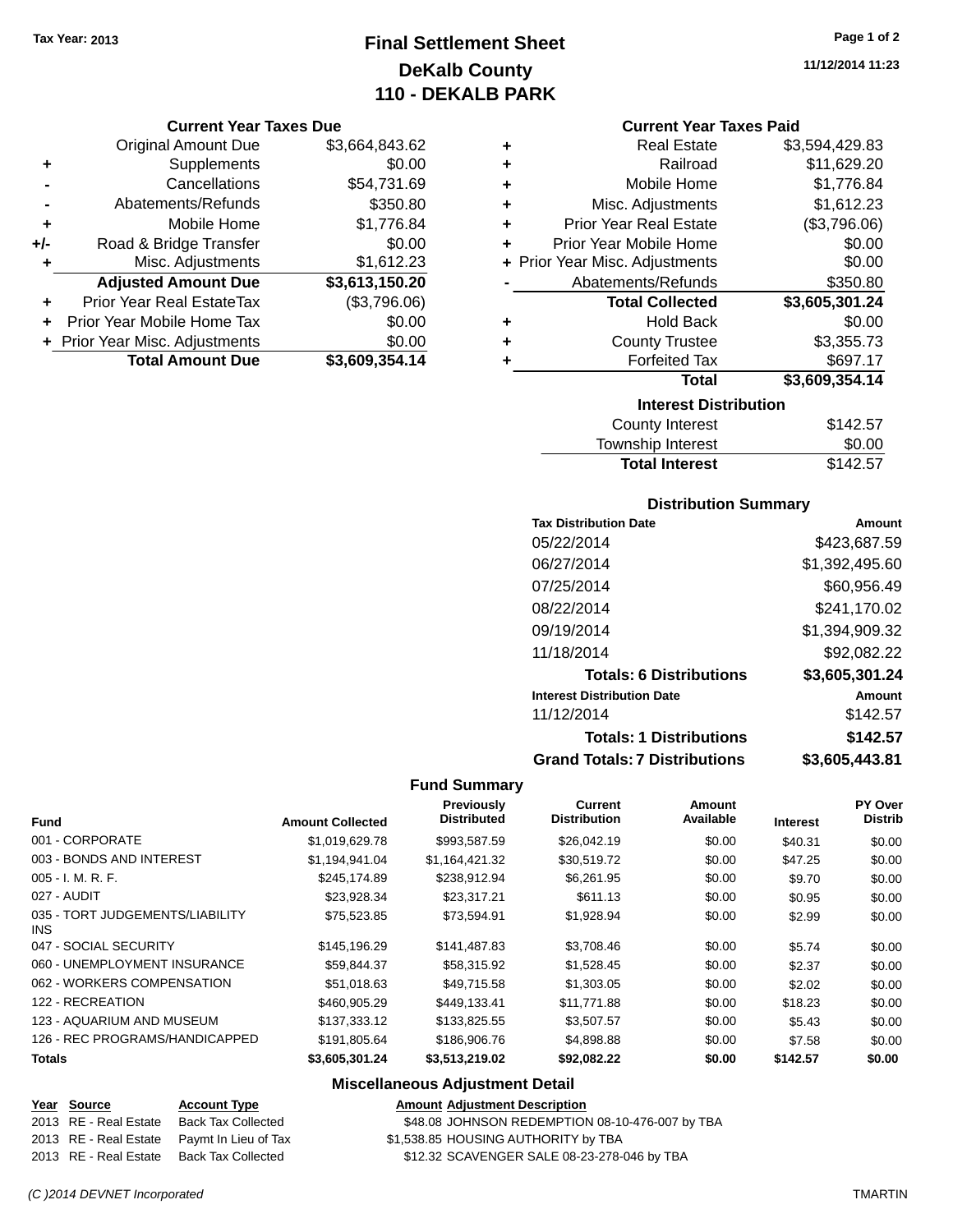**Totals 7 entries** 

### **Final Settlement Sheet Tax Year: 2013 Page 2 of 2 DeKalb County**

### **Miscellaneous Adjustment Detail**

### **Year Source Account Type Amount Adjustment Description**

| TUUT OVUTUU      | AGAANII IYAA                             | AND MILL AGNOSING IN DESCRIPTION            |
|------------------|------------------------------------------|---------------------------------------------|
|                  | 2013 RE - Real Estate Back Tax Collected | \$12.98 SCAVENGER SALE 11-03-126-010 by TBA |
| Totale 4 ontrios |                                          | \$1,612.23                                  |

### **Abatement Detail**

| <b>Totals 7 entries</b>            | \$350.80                                           |
|------------------------------------|----------------------------------------------------|
| 2013 RE - Real Estate RE Abatement | \$3.33 PTAB INTEREST REFUND 09-19-000-012 by TBA   |
| 2013 RE - Real Estate RE Abatement | \$0.86 PTAB INTEREST REFUND 09-19-100-014 by TBA   |
| 2013 RE - Real Estate RE Abatement | \$299.55 PTAB INTEREST REFUND 08-25-100-021 by TBA |
| 2013 RE - Real Estate RE Abatement | \$7.73 PTAB INTEREST REFUND 08-12-451-014 by TBA   |
| 2013 RE - Real Estate RE Abatement | \$0.00 PTAB INTEREST REFUND 08-12-451-007 by TBA   |
| 2013 RE - Real Estate RE Abatement | \$34.62 PTAB INTEREST REFUND 08-12-451-005 by TBA  |
| 2013 RE - Real Estate RE Abatement | \$4.71 PTAB INTEREST REFUND 08-12-451-004 by TBA   |
|                                    |                                                    |

| 2013 RE-Real Estate Back Tax Collected<br><b>Totals 4 entries</b> |                                    |                     | SIZ.98 SUAVENGER SALE II-U<br>\$1,612.23 |  |  |
|-------------------------------------------------------------------|------------------------------------|---------------------|------------------------------------------|--|--|
|                                                                   |                                    |                     | <b>Abatement Detail</b>                  |  |  |
|                                                                   | Year Source                        | <b>Account Type</b> | <b>Amount Adjustment Description</b>     |  |  |
|                                                                   | 2013 RE - Real Estate RE Abatement |                     | \$4.71 PTAB INTEREST REFUN               |  |  |
|                                                                   | 2013 RE - Real Estate              | RE Abatement        | \$34.62 PTAB INTEREST REFUN              |  |  |
|                                                                   | 2013 RE - Real Estate              | <b>RE</b> Abatement | \$0.00 PTAB INTEREST REFUN               |  |  |
|                                                                   | 2013 RE - Real Estate RE Abatement |                     | \$7.73 PTAB INTEREST REFUN               |  |  |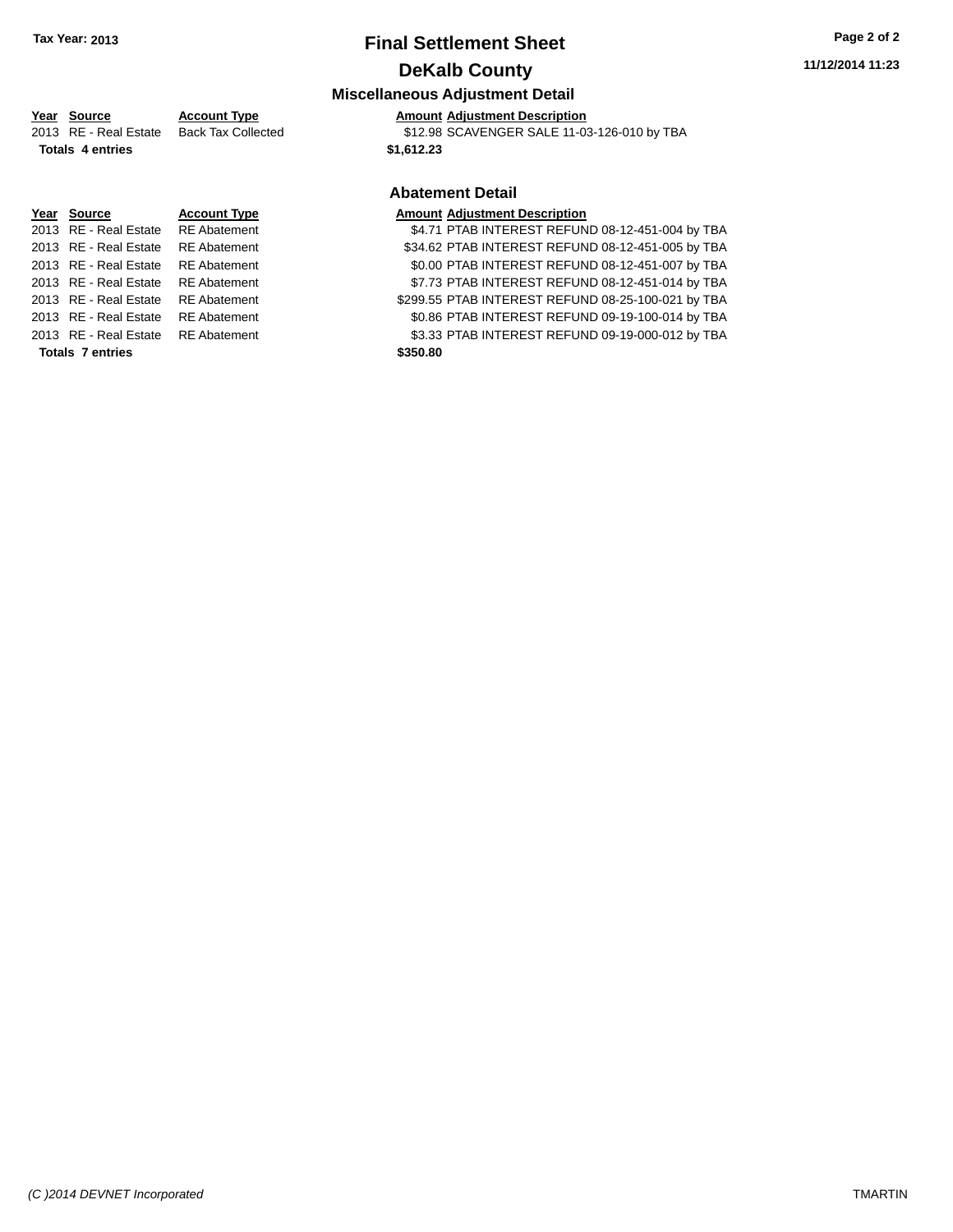### **Final Settlement Sheet Tax Year: 2013 Page 1 of 1 DeKalb County 111 - FRANKLIN TWP PARK**

**11/12/2014 11:23**

#### **Current Year Taxes Paid**

|     | <b>Current Year Taxes Due</b>  |             |
|-----|--------------------------------|-------------|
|     | <b>Original Amount Due</b>     | \$39,551.09 |
| ٠   | Supplements                    | \$0.00      |
|     | Cancellations                  | \$23.75     |
|     | Abatements/Refunds             | \$0.00      |
| ٠   | Mobile Home                    | \$0.00      |
| +/- | Road & Bridge Transfer         | \$0.00      |
| ٠   | Misc. Adjustments              | \$0.00      |
|     | <b>Adjusted Amount Due</b>     | \$39,527.34 |
| ٠   | Prior Year Real EstateTax      | \$0.00      |
|     | Prior Year Mobile Home Tax     | \$0.00      |
|     | + Prior Year Misc. Adjustments | \$0.00      |
|     | <b>Total Amount Due</b>        | \$39.527.34 |

| ٠ | Real Estate                    | \$39,130.28 |
|---|--------------------------------|-------------|
| ٠ | Railroad                       | \$383.00    |
| ٠ | Mobile Home                    | \$0.00      |
| ٠ | Misc. Adjustments              | \$0.00      |
| ٠ | <b>Prior Year Real Estate</b>  | \$0.00      |
| ٠ | Prior Year Mobile Home         | \$0.00      |
|   | + Prior Year Misc. Adjustments | \$0.00      |
|   | Abatements/Refunds             | \$0.00      |
|   | <b>Total Collected</b>         | \$39,513.28 |
| ٠ | <b>Hold Back</b>               | \$0.00      |
| ٠ | <b>County Trustee</b>          | \$14.06     |
| ٠ | <b>Forfeited Tax</b>           | \$0.00      |
|   | <b>Total</b>                   | \$39,527.34 |
|   | <b>Interest Distribution</b>   |             |
|   | <b>County Interest</b>         | \$1.56      |
|   | <b>Township Interest</b>       | \$0.00      |
|   | <b>Total Interest</b>          | \$1.56      |

### **Distribution Summary**

| <b>Tax Distribution Date</b>         | Amount      |
|--------------------------------------|-------------|
| 05/22/2014                           | \$4,898.21  |
| 06/27/2014                           | \$16,222.10 |
| 07/25/2014                           | \$411.83    |
| 08/22/2014                           | \$2.340.28  |
| 09/19/2014                           | \$14,211.37 |
| 11/18/2014                           | \$1,429.49  |
| <b>Totals: 6 Distributions</b>       | \$39,513.28 |
| <b>Interest Distribution Date</b>    | Amount      |
| 11/12/2014                           | \$1.56      |
| <b>Totals: 1 Distributions</b>       | \$1.56      |
| <b>Grand Totals: 7 Distributions</b> | \$39.514.84 |
|                                      |             |

| <b>Fund</b>                                   | <b>Amount Collected</b> | <b>Previously</b><br><b>Distributed</b> | Current<br><b>Distribution</b> | Amount<br>Available | <b>Interest</b> | <b>PY Over</b><br><b>Distrib</b> |
|-----------------------------------------------|-------------------------|-----------------------------------------|--------------------------------|---------------------|-----------------|----------------------------------|
| 001 - CORPORATE                               | \$37,084.64             | \$35,743.03                             | \$1.341.61                     | \$0.00              | \$1.46          | \$0.00                           |
| 035 - TORT JUDGEMENTS/LIABILITY<br><b>INS</b> | \$2,428.64              | \$2,340.76                              | \$87.88                        | \$0.00              | \$0.10          | \$0.00                           |
| <b>Totals</b>                                 | \$39,513.28             | \$38,083,79                             | \$1,429.49                     | \$0.00              | \$1.56          | \$0.00                           |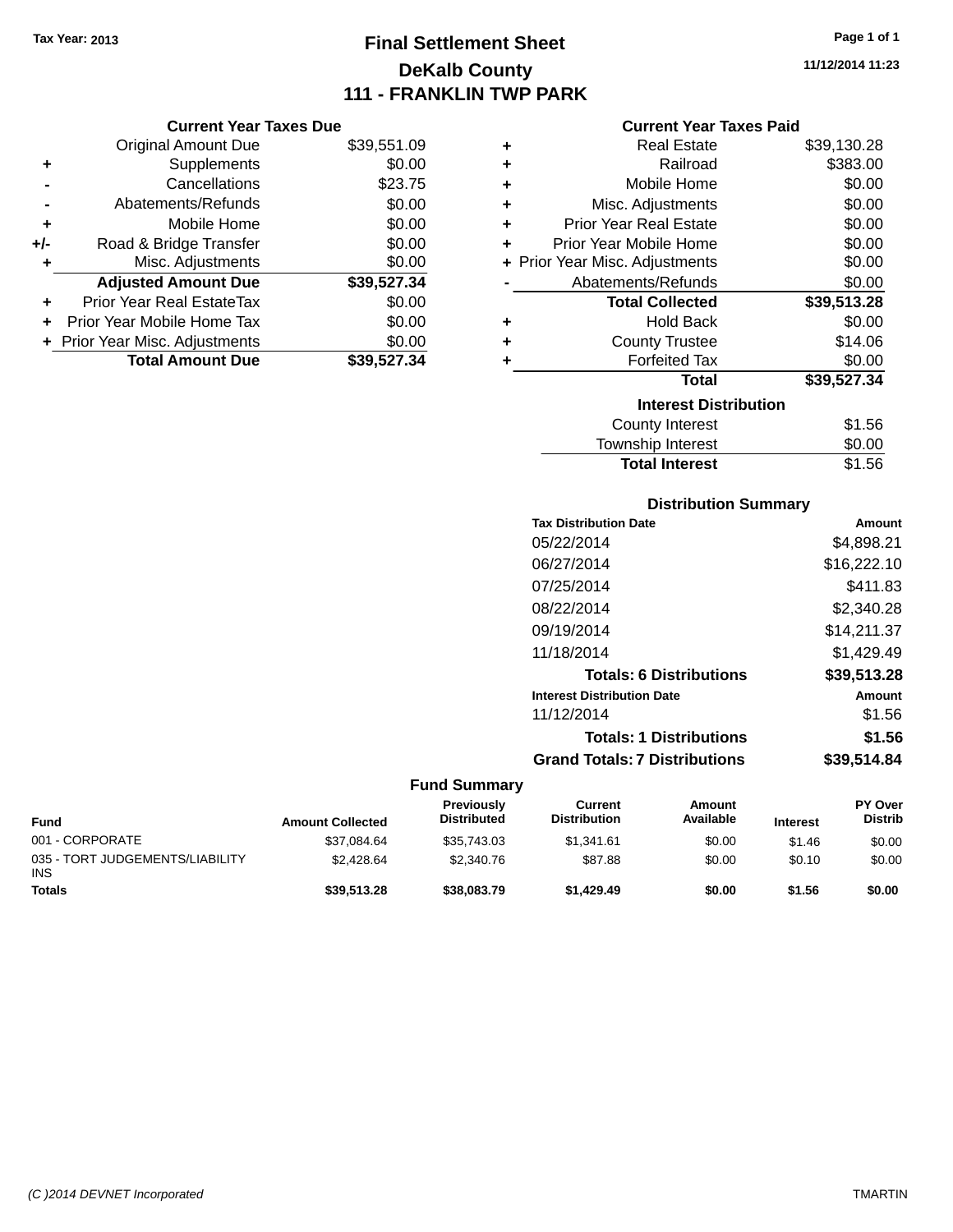### **Final Settlement Sheet Tax Year: 2013 Page 1 of 1 DeKalb County 112 - GENOA TWP PARK**

**11/12/2014 11:23**

#### **Current Year Taxes Due**

|       | <b>Original Amount Due</b>       | \$593,303.68 |
|-------|----------------------------------|--------------|
| ٠     | Supplements                      | \$0.00       |
|       | Cancellations                    | \$1,117.07   |
|       | Abatements/Refunds               | \$6.49       |
| ٠     | Mobile Home                      | \$369.06     |
| $+/-$ | Road & Bridge Transfer           | \$0.00       |
| ٠     | Misc. Adjustments                | \$0.00       |
|       | <b>Adjusted Amount Due</b>       | \$592,549.18 |
|       | <b>Prior Year Real EstateTax</b> | (\$210.27)   |
|       | Prior Year Mobile Home Tax       | \$0.00       |
|       | + Prior Year Misc. Adjustments   | \$0.00       |
|       | <b>Total Amount Due</b>          | \$592.338.91 |

#### **Current Year Taxes Paid**

| ٠ | <b>Real Estate</b>             | \$587,495.82 |
|---|--------------------------------|--------------|
| ٠ | Railroad                       | \$4,337.92   |
| ٠ | Mobile Home                    | \$366.00     |
| ÷ | Misc. Adjustments              | \$0.00       |
| ٠ | <b>Prior Year Real Estate</b>  | (\$210.27)   |
| ÷ | Prior Year Mobile Home         | \$0.00       |
|   | + Prior Year Misc. Adjustments | \$0.00       |
|   | Abatements/Refunds             | \$6.49       |
|   |                                |              |
|   | <b>Total Collected</b>         | \$591,982.98 |
| ٠ | <b>Hold Back</b>               | \$0.00       |
| ÷ | <b>County Trustee</b>          | \$355.93     |
| ٠ | <b>Forfeited Tax</b>           | \$0.00       |
|   | Total                          | \$592,338.91 |
|   | <b>Interest Distribution</b>   |              |
|   | <b>County Interest</b>         | \$23.40      |

### **Distribution Summary**

Total Interest \$23.40

| <b>Tax Distribution Date</b>         | Amount       |
|--------------------------------------|--------------|
| 05/22/2014                           | \$77,120.53  |
| 06/27/2014                           | \$235,805.75 |
| 07/25/2014                           | \$11,600.68  |
| 08/22/2014                           | \$32,246.99  |
| 09/19/2014                           | \$219,834.41 |
| 11/18/2014                           | \$15.374.62  |
| <b>Totals: 6 Distributions</b>       | \$591,982.98 |
| <b>Interest Distribution Date</b>    | Amount       |
| 11/12/2014                           | \$23.40      |
| <b>Totals: 1 Distributions</b>       | \$23.40      |
| <b>Grand Totals: 7 Distributions</b> | \$592,006.38 |

#### **Fund Summary**

| <b>Fund</b>                             | <b>Amount Collected</b> | Previously<br><b>Distributed</b> | <b>Current</b><br><b>Distribution</b> | Amount<br>Available | <b>Interest</b> | <b>PY Over</b><br><b>Distrib</b> |
|-----------------------------------------|-------------------------|----------------------------------|---------------------------------------|---------------------|-----------------|----------------------------------|
| 001 - CORPORATE                         | \$165,999.70            | \$161,688.55                     | \$4,311.15                            | \$0.00              | \$6.57          | \$0.00                           |
| 003 - BONDS AND INTEREST                | \$264,625.87            | \$257,753.16                     | \$6,872.71                            | \$0.00              | \$10.46         | \$0.00                           |
| $005 - I. M. R. F.$                     | \$779.05                | \$758.80                         | \$20.25                               | \$0.00              | \$0.03          | \$0.00                           |
| 027 - AUDIT                             | \$779.05                | \$758.80                         | \$20.25                               | \$0.00              | \$0.03          | \$0.00                           |
| 035 - TORT JUDGEMENTS/LIABILITY<br>INS. | \$0.00                  | \$0.00                           | \$0.00                                | \$0.00              | \$0.00          | \$0.00                           |
| 047 - SOCIAL SECURITY                   | \$779.05                | \$758.80                         | \$20.25                               | \$0.00              | \$0.03          | \$0.00                           |
| 062 - WORKERS COMPENSATION              | \$779.05                | \$758.80                         | \$20.25                               | \$0.00              | \$0.03          | \$0.00                           |
| 122 - RECREATION                        | \$119,926.29            | \$116.811.64                     | \$3,114.65                            | \$0.00              | \$4.74          | \$0.00                           |
| 126 - REC PROGRAMS/HANDICAPPED          | \$37.535.87             | \$36.561.01                      | \$974.86                              | \$0.00              | \$1.48          | \$0.00                           |
| 143 - MEDICARE                          | \$779.05                | \$758.80                         | \$20.25                               | \$0.00              | \$0.03          | \$0.00                           |
| <b>Totals</b>                           | \$591,982.98            | \$576,608.36                     | \$15,374.62                           | \$0.00              | \$23.40         | \$0.00                           |

### **Abatement Detail**

#### **Year Source Account Type Amount Adjustment Description** \$4.55 PTAB INTEREST REFUND 03-30-276-011 by TBA 2013 RE - Real Estate RE Abatement \$1.94 PTAB INTEREST REFUND 19-25-358-001 by TBA **Totals 2 entries \$6.49**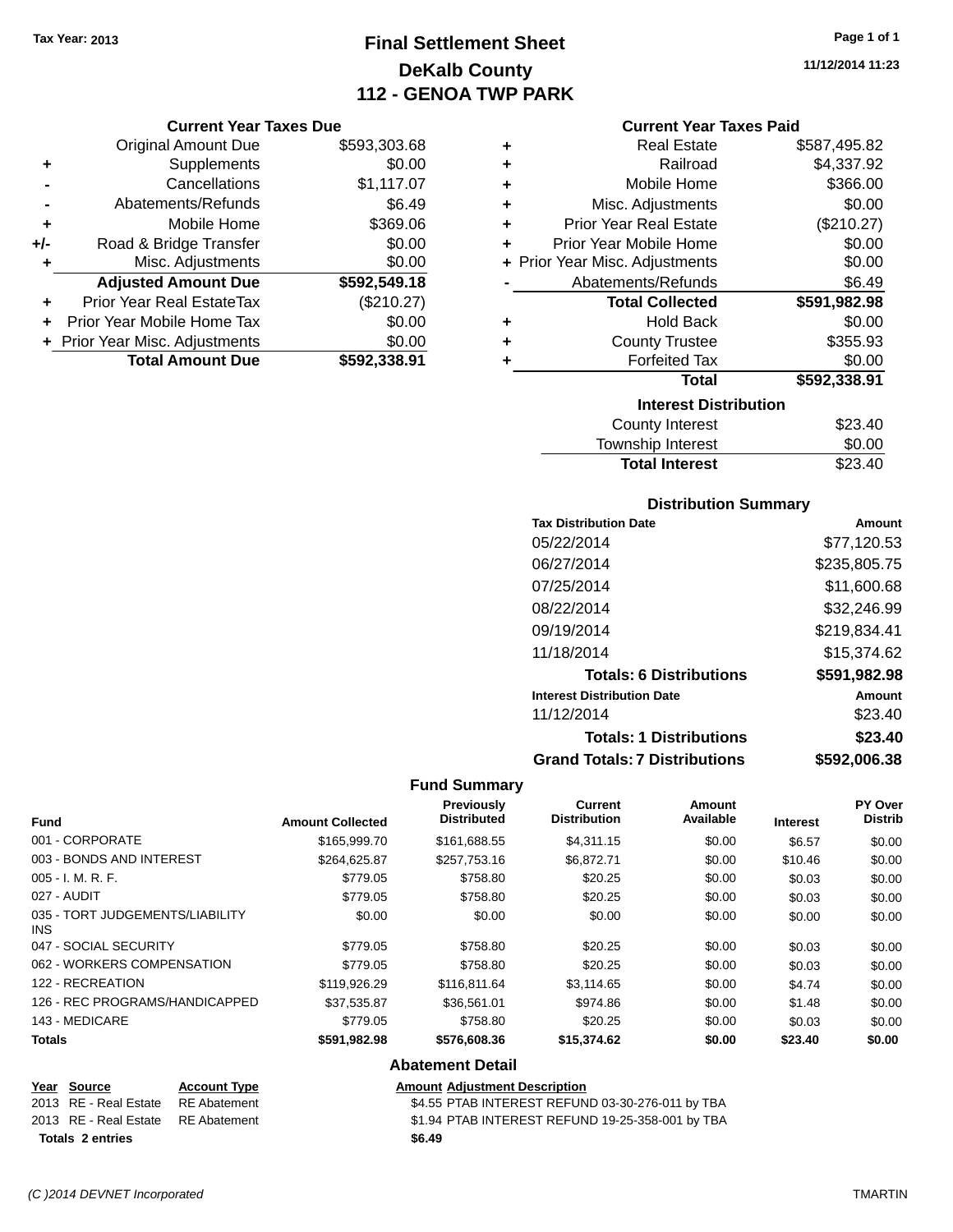### **Final Settlement Sheet Tax Year: 2013 Page 1 of 1 DeKalb County 113 - KINGSTON TWP PARK**

**11/12/2014 11:23**

### **Current Year Taxes Paid**

|     | <b>Current Year Taxes Due</b> |             |  |  |  |
|-----|-------------------------------|-------------|--|--|--|
|     | <b>Original Amount Due</b>    | \$50,280.04 |  |  |  |
| ٠   | Supplements                   | \$0.00      |  |  |  |
|     | Cancellations                 | \$87.52     |  |  |  |
|     | Abatements/Refunds            | \$0.00      |  |  |  |
| ٠   | Mobile Home                   | \$6.13      |  |  |  |
| +/- | Road & Bridge Transfer        | \$0.00      |  |  |  |
| ٠   | Misc. Adjustments             | \$0.00      |  |  |  |
|     | <b>Adjusted Amount Due</b>    | \$50,198.65 |  |  |  |
|     | Prior Year Real EstateTax     | (\$9.92)    |  |  |  |
|     | Prior Year Mobile Home Tax    | \$0.00      |  |  |  |
|     | Prior Year Misc. Adjustments  | \$0.00      |  |  |  |
|     | <b>Total Amount Due</b>       | \$50,188.73 |  |  |  |
|     |                               |             |  |  |  |

| ٠ | <b>Real Estate</b>             | \$49,504.92 |
|---|--------------------------------|-------------|
| ÷ | Railroad                       | \$649.36    |
| ٠ | Mobile Home                    | \$6.13      |
| ÷ | Misc. Adjustments              | \$0.00      |
| ٠ | <b>Prior Year Real Estate</b>  | (\$9.92)    |
| ٠ | Prior Year Mobile Home         | \$0.00      |
|   | + Prior Year Misc. Adjustments | \$0.00      |
|   | Abatements/Refunds             | \$0.00      |
|   | <b>Total Collected</b>         | \$50,150.49 |
| ٠ | Hold Back                      | \$0.00      |
| ٠ | <b>County Trustee</b>          | \$38.24     |
| ٠ | <b>Forfeited Tax</b>           | \$0.00      |
|   | <b>Total</b>                   | \$50,188.73 |
|   | <b>Interest Distribution</b>   |             |
|   | County Interest                | \$1.98      |
|   | <b>Township Interest</b>       | \$0.00      |
|   | <b>Total Interest</b>          | \$1.98      |

### **Distribution Summary**

| <b>Tax Distribution Date</b>         | Amount      |
|--------------------------------------|-------------|
| 05/22/2014                           | \$6,926.49  |
| 06/27/2014                           | \$20,094.02 |
| 07/25/2014                           | \$391.90    |
| 08/22/2014                           | \$3,404.18  |
| 09/19/2014                           | \$17,818.75 |
| 11/18/2014                           | \$1,515.15  |
| <b>Totals: 6 Distributions</b>       | \$50,150.49 |
| <b>Interest Distribution Date</b>    | Amount      |
| 11/12/2014                           | \$1.98      |
| <b>Totals: 1 Distributions</b>       | \$1.98      |
| <b>Grand Totals: 7 Distributions</b> | \$50,152.47 |
|                                      |             |

| <b>Fund</b>                                   | <b>Amount Collected</b> | <b>Previously</b><br><b>Distributed</b> | Current<br><b>Distribution</b> | Amount<br>Available | <b>Interest</b> | PY Over<br><b>Distrib</b> |
|-----------------------------------------------|-------------------------|-----------------------------------------|--------------------------------|---------------------|-----------------|---------------------------|
| 001 - CORPORATE                               | \$39,346.12             | \$38,157.41                             | \$1,188.71                     | \$0.00              | \$1.56          | \$0.00                    |
| 035 - TORT JUDGEMENTS/LIABILITY<br><b>INS</b> | \$5,412.65              | \$5,249.10                              | \$163.55                       | \$0.00              | \$0.21          | \$0.00                    |
| 122 - RECREATION                              | \$5,391.72              | \$5,228.83                              | \$162.89                       | \$0.00              | \$0.21          | \$0.00                    |
| <b>Totals</b>                                 | \$50,150.49             | \$48,635.34                             | \$1,515.15                     | \$0.00              | \$1.98          | \$0.00                    |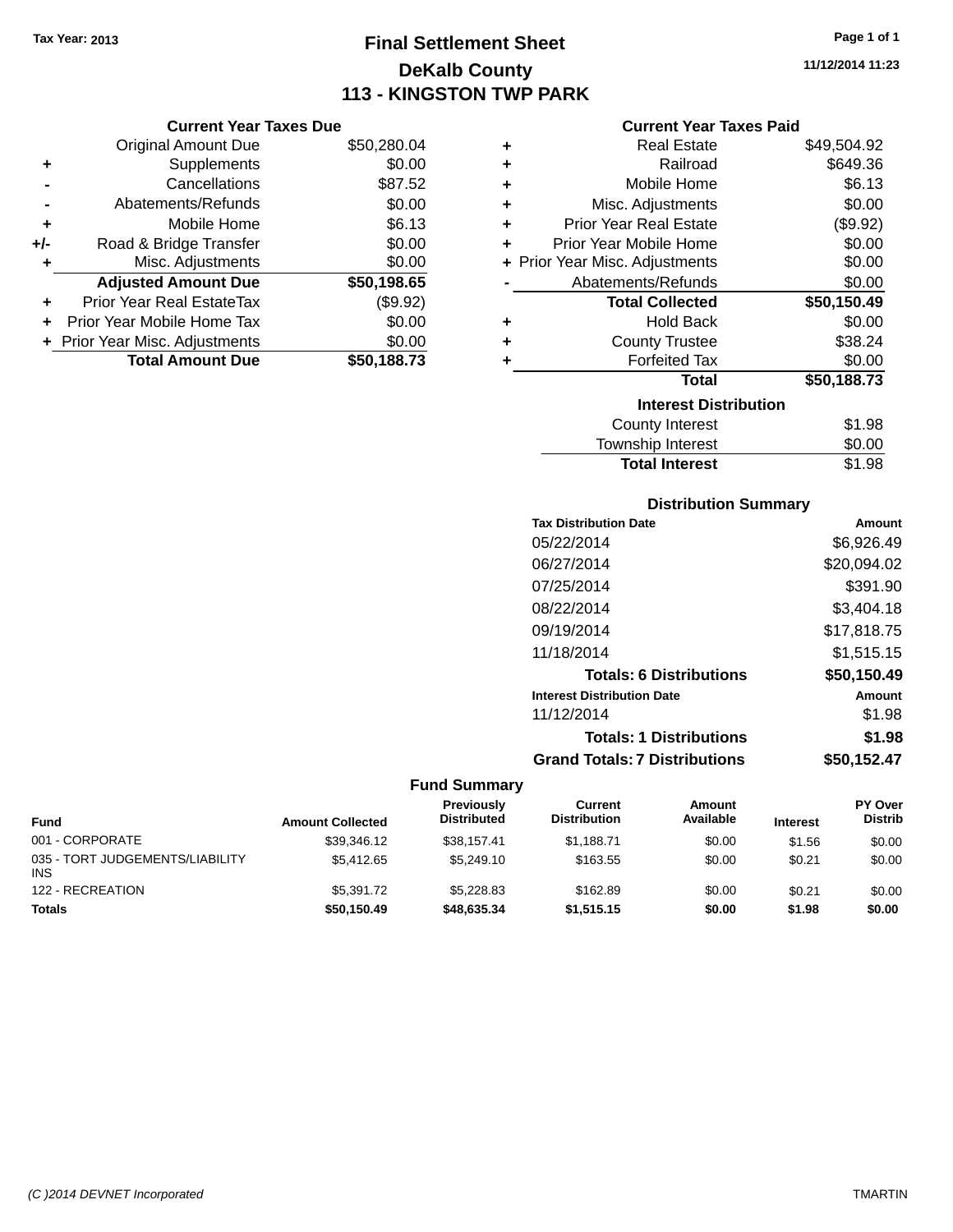### **Final Settlement Sheet Tax Year: 2013 Page 1 of 2 DeKalb County 114 - SANDWICH PARK**

### **Current Year Taxes Due**

|       | <b>Original Amount Due</b>       | \$466,792.41 |
|-------|----------------------------------|--------------|
| ٠     | Supplements                      | \$0.00       |
|       | Cancellations                    | \$651.04     |
|       | Abatements/Refunds               | \$10.79      |
| ٠     | Mobile Home                      | \$341.36     |
| $+/-$ | Road & Bridge Transfer           | \$0.00       |
| ٠     | Misc. Adjustments                | \$0.57       |
|       | <b>Adjusted Amount Due</b>       | \$466,472.51 |
| ÷     | <b>Prior Year Real EstateTax</b> | (\$319.59)   |
|       | Prior Year Mobile Home Tax       | \$0.00       |
|       | + Prior Year Misc. Adjustments   | \$0.00       |
|       | <b>Total Amount Due</b>          | \$466,152.92 |

| ٠ | <b>Real Estate</b>             | \$464,784.58 |
|---|--------------------------------|--------------|
| ٠ | Railroad                       | \$1,093.54   |
| ÷ | Mobile Home                    | \$332.68     |
| ÷ | Misc. Adjustments              | \$0.57       |
| ٠ | <b>Prior Year Real Estate</b>  | (\$319.59)   |
| ٠ | Prior Year Mobile Home         | \$0.00       |
|   | + Prior Year Misc. Adjustments | \$0.00       |
|   | Abatements/Refunds             | \$10.79      |
|   | <b>Total Collected</b>         | \$465,880.99 |
| ٠ | <b>Hold Back</b>               | \$0.00       |
| ٠ | <b>County Trustee</b>          | \$271.93     |
| ٠ | <b>Forfeited Tax</b>           | \$0.00       |
|   | <b>Total</b>                   | \$466,152.92 |
|   | <b>Interest Distribution</b>   |              |
|   | <b>County Interest</b>         | \$18.42      |
|   | <b>Township Interast</b>       | ደስ ሰስ        |

| <b>Total Interest</b> | \$18.42 |
|-----------------------|---------|
| Township Interest     | \$0.00  |
| County Interest       | \$18.42 |

### **Distribution Summary**

| <b>Tax Distribution Date</b>         | Amount       |
|--------------------------------------|--------------|
| 05/22/2014                           | \$60.177.38  |
| 06/27/2014                           | \$185,464.64 |
| 07/25/2014                           | \$4,470.21   |
| 08/22/2014                           | \$30,222.29  |
| 09/19/2014                           | \$167,842.97 |
| 11/18/2014                           | \$17,703.50  |
| <b>Totals: 6 Distributions</b>       | \$465,880.99 |
| <b>Interest Distribution Date</b>    | Amount       |
| 11/12/2014                           | \$18.42      |
| <b>Totals: 1 Distributions</b>       | \$18.42      |
| <b>Grand Totals: 7 Distributions</b> | \$465.899.41 |

### **Fund Summary**

| <b>Fund</b>                             | <b>Amount Collected</b> | Previously<br><b>Distributed</b> | <b>Current</b><br><b>Distribution</b> | Amount<br>Available | <b>Interest</b> | PY Over<br><b>Distrib</b> |
|-----------------------------------------|-------------------------|----------------------------------|---------------------------------------|---------------------|-----------------|---------------------------|
| 001 - CORPORATE                         | \$160.791.86            | \$154.681.77                     | \$6,110.09                            | \$0.00              | \$6.36          | \$0.00                    |
| 003 - BONDS AND INTEREST                | \$98,955.90             | \$95,195.58                      | \$3,760.32                            | \$0.00              | \$3.91          | \$0.00                    |
| $005 - I. M. R. F.$                     | \$22,552,37             | \$21.695.37                      | \$857.00                              | \$0.00              | \$0.89          | \$0.00                    |
| 027 - AUDIT                             | \$5,893,38              | \$5.669.45                       | \$223.93                              | \$0.00              | \$0.23          | \$0.00                    |
| 035 - TORT JUDGEMENTS/LIABILITY<br>INS. | \$13.533.85             | \$13,019.54                      | \$514.31                              | \$0.00              | \$0.54          | \$0.00                    |
| 047 - SOCIAL SECURITY                   | \$18,037.52             | \$17.352.10                      | \$685.42                              | \$0.00              | \$0.71          | \$0.00                    |
| 060 - UNEMPLOYMENT INSURANCE            | \$13,533.85             | \$13,019.54                      | \$514.31                              | \$0.00              | \$0.54          | \$0.00                    |
| 122 - RECREATION                        | \$126,688,88            | \$121.874.69                     | \$4,814.19                            | \$0.00              | \$5.01          | \$0.00                    |
| 125 - PAVING & LIGHTING, STREETS        | \$5,893,38              | \$5.669.45                       | \$223.93                              | \$0.00              | \$0.23          | \$0.00                    |
| <b>Totals</b>                           | \$465,880.99            | \$448,177,49                     | \$17,703.50                           | \$0.00              | \$18.42         | \$0.00                    |

### **Miscellaneous Adjustment Detail**

#### **Year Source Account Type Amount Adjustment Description**

| 2013 RE - Real Estate Back Tax Collected | \$0.57 PRIMUS REDEMPTION 19-23-397-008 by TBA |
|------------------------------------------|-----------------------------------------------|
| Totals 1 entries                         | \$0.57                                        |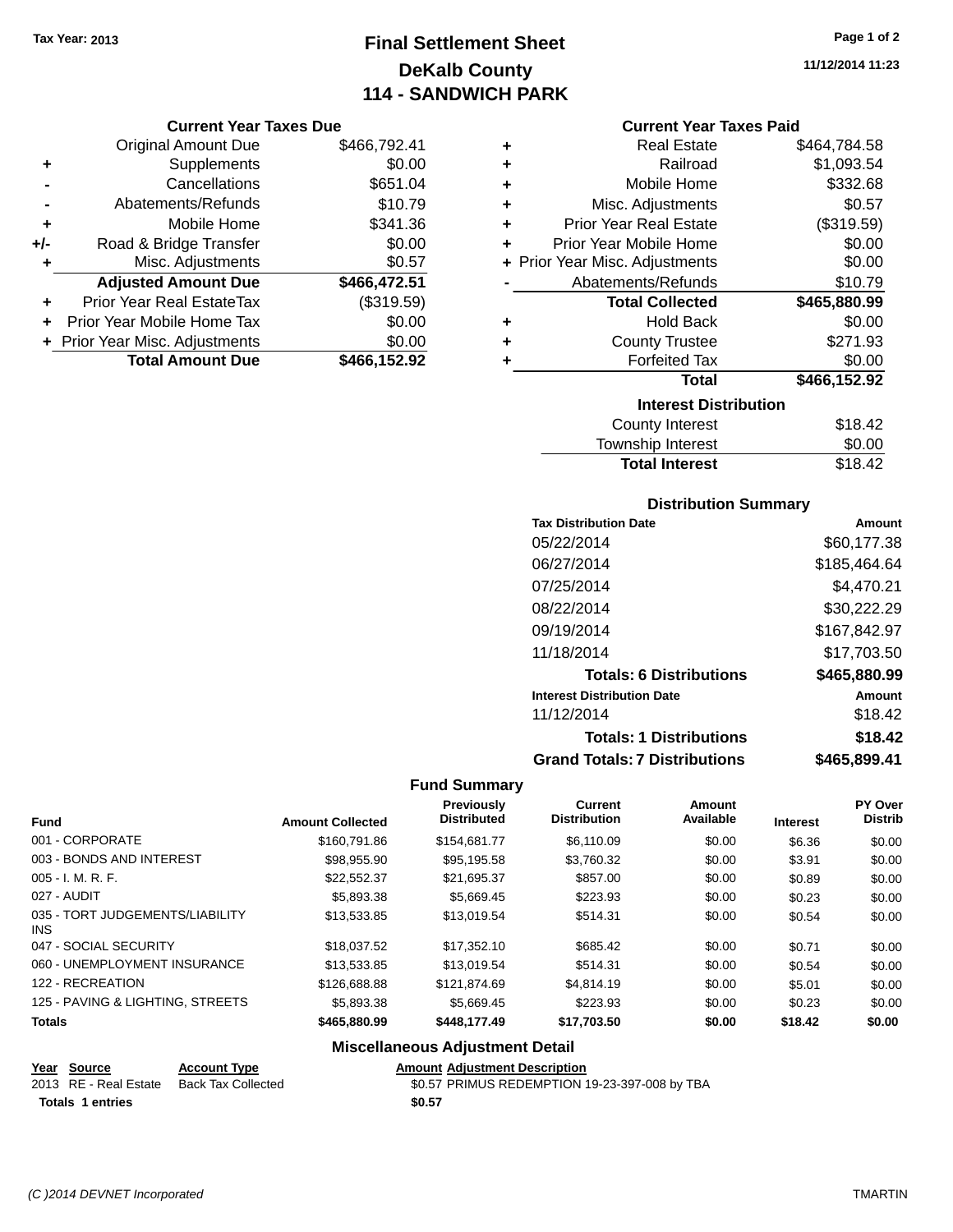# **Final Settlement Sheet Tax Year: 2013 Page 2 of 2 DeKalb County**

**11/12/2014 11:23**

### **Abatement Detail**

**Totals 2 entries \$10.79**

**Year Source Account Type Amount Adjustment Description**<br>2013 RE - Real Estate RE Abatement **Amount Adjustment CEL** \$1.27 PTAB INTEREST REFUND 19-26-431-010 by TBA 2013 RE - Real Estate RE Abatement \$9.52 PTAB INTEREST REFUND 19-36-356-001 by TBA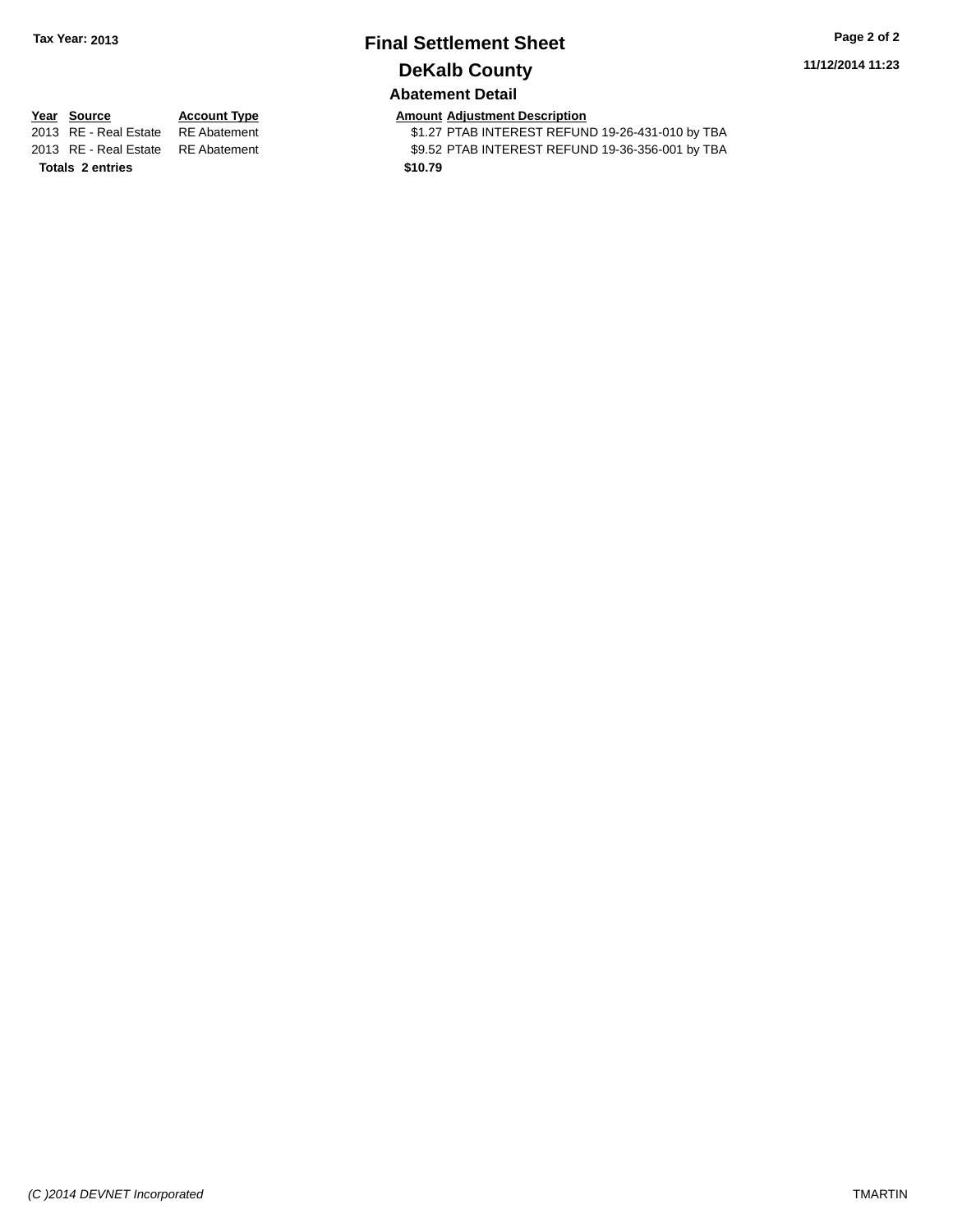### **Final Settlement Sheet Tax Year: 2013 Page 1 of 2 DeKalb County 115 - SYCAMORE PARK**

#### **Current Year Taxes Due**

|     | <b>Original Amount Due</b>       | \$2,270,829.93 |
|-----|----------------------------------|----------------|
| ٠   | Supplements                      | \$0.00         |
|     | Cancellations                    | \$2,774.94     |
|     | Abatements/Refunds               | \$0.00         |
| ٠   | Mobile Home                      | \$1,329.42     |
| +/- | Road & Bridge Transfer           | \$0.00         |
| ٠   | Misc. Adjustments                | \$1,518.79     |
|     | <b>Adjusted Amount Due</b>       | \$2,270,903.20 |
|     | <b>Prior Year Real EstateTax</b> | \$396.89       |
|     | Prior Year Mobile Home Tax       | \$0.00         |
|     | + Prior Year Misc. Adjustments   | (\$150.19)     |
|     | <b>Total Amount Due</b>          | \$2,271,149.90 |

| ٠ | <b>Real Estate</b>             | \$2,267,661.82 |
|---|--------------------------------|----------------|
| ٠ | Railroad                       | \$0.30         |
| ٠ | Mobile Home                    | \$1,312.90     |
| ٠ | Misc. Adjustments              | \$1,518.79     |
| ٠ | <b>Prior Year Real Estate</b>  | \$396.89       |
| ٠ | Prior Year Mobile Home         | \$0.00         |
|   | + Prior Year Misc. Adjustments | (\$150.19)     |
|   | Abatements/Refunds             | \$0.00         |
|   | <b>Total Collected</b>         | \$2,270,740.51 |
| ٠ | <b>Hold Back</b>               | \$0.00         |
| ٠ | <b>County Trustee</b>          | \$409.39       |
| ٠ | <b>Forfeited Tax</b>           | \$0.00         |
|   |                                |                |
|   | <b>Total</b>                   | \$2,271,149.90 |
|   | <b>Interest Distribution</b>   |                |

| <b>Total Interest</b> | \$89.78 |
|-----------------------|---------|
| Township Interest     | \$0.00  |
| County Interest       | ৬৪৬.7৪  |

### **Distribution Summary**

| <b>Tax Distribution Date</b>         | Amount         |
|--------------------------------------|----------------|
| 05/22/2014                           | \$286,657.41   |
| 06/27/2014                           | \$878,106.59   |
| 07/25/2014                           | \$36,563.39    |
| 08/22/2014                           | \$130,089.79   |
| 09/19/2014                           | \$866,142.32   |
| 11/18/2014                           | \$73,181.01    |
| <b>Totals: 6 Distributions</b>       | \$2,270,740.51 |
| <b>Interest Distribution Date</b>    | Amount         |
| 11/12/2014                           | \$89.78        |
| <b>Totals: 1 Distributions</b>       | \$89.78        |
| <b>Grand Totals: 7 Distributions</b> | \$2,270,830.29 |

### **Fund Summary**

| <b>Fund</b>                                    | <b>Amount Collected</b> | Previously<br><b>Distributed</b> | Current<br><b>Distribution</b> | <b>Amount</b><br>Available | <b>Interest</b> | PY Over<br><b>Distrib</b> |
|------------------------------------------------|-------------------------|----------------------------------|--------------------------------|----------------------------|-----------------|---------------------------|
| 001 - CORPORATE                                | \$486,079.28            | \$470,414.01                     | \$15,665.27                    | \$0.00                     | \$19.22         | \$0.00                    |
| 003 - BONDS AND INTEREST                       | \$577,515.17            | \$558,903.11                     | \$18,612.06                    | \$0.00                     | \$22.83         | \$0.00                    |
| $005 - I. M. R. F.$                            | \$87,982.11             | \$85,146.65                      | \$2,835.46                     | \$0.00                     | \$3.48          | \$0.00                    |
| 014 - POLICE PROTECTION                        | \$72.66                 | \$70.33                          | \$2.33                         | \$0.00                     | \$0.00          | \$0.00                    |
| 027 - AUDIT                                    | \$14,491.85             | \$14,024.81                      | \$467.04                       | \$0.00                     | \$0.57          | \$0.00                    |
| 035 - TORT JUDGEMENTS/LIABILITY<br>INS.        | \$52,009.04             | \$50.332.88                      | \$1,676.16                     | \$0.00                     | \$2.06          | \$0.00                    |
| 039 - PLAYGROUND AND RECREATION<br><b>COMM</b> | \$331.037.64            | \$320,369.02                     | \$10,668.62                    | \$0.00                     | \$13.09         | \$0.00                    |
| 047 - SOCIAL SECURITY                          | \$77.977.23             | \$75.464.20                      | \$2,513.03                     | \$0.00                     | \$3.08          | \$0.00                    |
| 122 - RECREATION                               | \$496,374.78            | \$480,377,69                     | \$15,997.09                    | \$0.00                     | \$19.63         | \$0.00                    |
| 125 - PAVING & LIGHTING, STREETS               | \$72.66                 | \$70.33                          | \$2.33                         | \$0.00                     | \$0.00          | \$0.00                    |
| 126 - REC PROGRAMS/HANDICAPPED                 | \$147,128.09            | \$142,386.47                     | \$4,741.62                     | \$0.00                     | \$5.82          | \$0.00                    |
| <b>Totals</b>                                  | \$2,270,740.51          | \$2,197,559.50                   | \$73,181.01                    | \$0.00                     | \$89.78         | \$0.00                    |

### **Miscellaneous Adjustment Detail**

| Year Source           | <b>Account Type</b>                      | <b>Amount Adjustment Description</b>                 |
|-----------------------|------------------------------------------|------------------------------------------------------|
| 2013 RE - Real Estate | Back Tax Collected                       | \$5.12 STOGSDILL REDEMPTION 06-32-328-025 by TBA     |
|                       | 2013 MH - Mobile Home Back Tax Collected | \$3.55 SEAY REDEMPTION 06-33-400-039 0009B by TBA    |
|                       | 2013 MH - Mobile Home Back Tax Collected | \$4.20 VAZQUEZ REDEMPTION 06-33-400-039 0010B by TBA |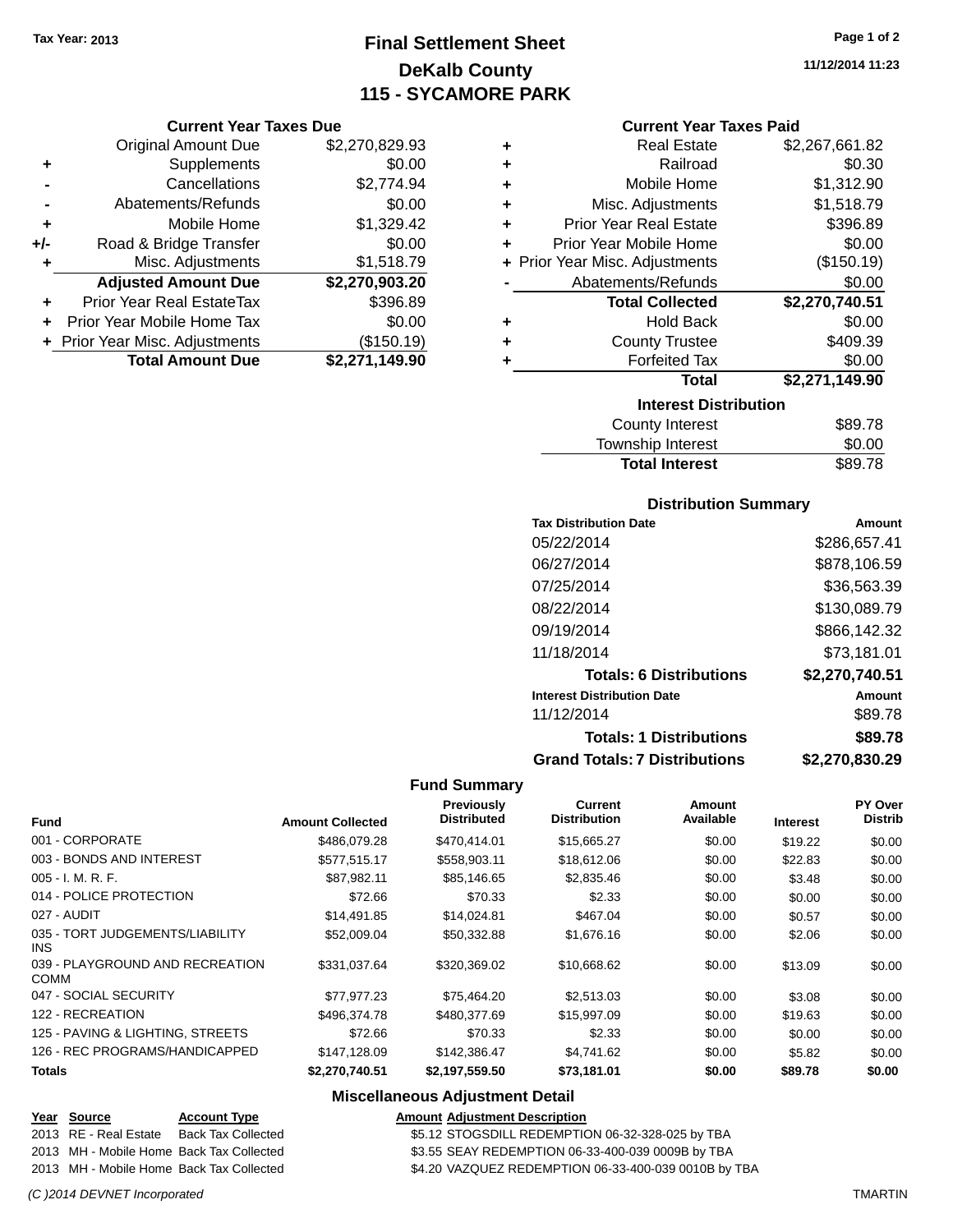### **Final Settlement Sheet Tax Year: 2013 Page 2 of 2 DeKalb County**

#### **11/12/2014 11:23**

### **Miscellaneous Adjustment Detail**

| Year Source                              | <b>Account Type</b>                        |
|------------------------------------------|--------------------------------------------|
|                                          | 2013 RE - Real Estate Paymt In Lieu of Tax |
| 2013 MH - Mobile Home Back Tax Collected |                                            |
| 2013 RE - Real Estate Back Tax Collected |                                            |
| 2013 MH - Mobile Home Back Tax Collected |                                            |
|                                          | 2013 MH - Mobile Home Mobile Home Abateme  |
|                                          |                                            |

**Totals 8 entries \$1,368.60**

 $$1,076.45$  HOUSING AUTHORITY by TBA \$2.81 Added by TBA

**Amount Adjustment Description** 

- \$437.22 SCAVENGER SALE 06-20-400-027 by TBA
	- \$3.36 HOUSE REDEMPTION 06-33-400-039-0014D by TBA
- 2014 EVERGREEN VILLAGE PRORATED TAX REFUNDS by TBA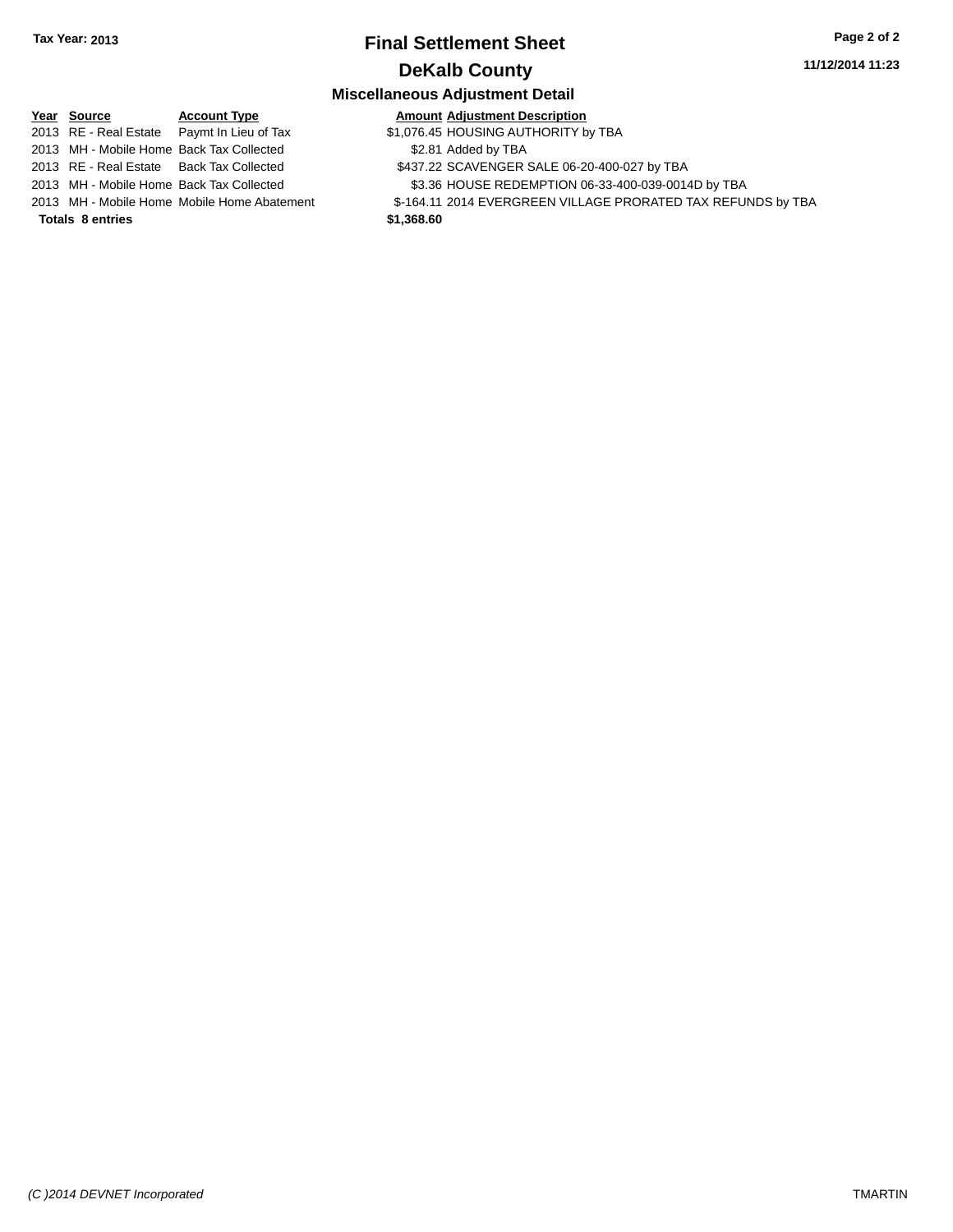### **Final Settlement Sheet Tax Year: 2013 Page 1 of 1 DeKalb County 120 - SCHOOL DISTRICT 1**

**11/12/2014 11:23**

| <b>Current Year Taxes Due</b> |  |  |  |
|-------------------------------|--|--|--|
|-------------------------------|--|--|--|

|     | <b>Original Amount Due</b>     | \$509,831.62 |
|-----|--------------------------------|--------------|
| ٠   | Supplements                    | \$0.00       |
|     | Cancellations                  | \$0.00       |
|     | Abatements/Refunds             | \$0.00       |
| ٠   | Mobile Home                    | \$0.00       |
| +/- | Road & Bridge Transfer         | \$0.00       |
|     | Misc. Adjustments              | \$0.00       |
|     | <b>Adjusted Amount Due</b>     | \$509,831.62 |
|     | Prior Year Real EstateTax      | \$0.00       |
|     | Prior Year Mobile Home Tax     | \$0.00       |
|     | + Prior Year Misc. Adjustments | \$0.00       |
|     | <b>Total Amount Due</b>        | \$509,831.62 |

### **Current Year Taxes Paid**

| ٠ | <b>Real Estate</b>             | \$509,831.62 |
|---|--------------------------------|--------------|
| ÷ | Railroad                       | \$0.00       |
| ÷ | Mobile Home                    | \$0.00       |
| ÷ | Misc. Adjustments              | \$0.00       |
| ٠ | <b>Prior Year Real Estate</b>  | \$0.00       |
| ٠ | Prior Year Mobile Home         | \$0.00       |
|   | + Prior Year Misc. Adjustments | \$0.00       |
|   | Abatements/Refunds             | \$0.00       |
|   | <b>Total Collected</b>         | \$509,831.62 |
| ٠ | <b>Hold Back</b>               | \$0.00       |
|   |                                |              |
| ٠ | <b>County Trustee</b>          | \$0.00       |
|   | <b>Forfeited Tax</b>           | \$0.00       |
|   | Total                          | \$509,831.62 |
|   | <b>Interest Distribution</b>   |              |
|   | <b>County Interest</b>         | \$20.17      |

| -----   |
|---------|
| \$0.00  |
| \$20.17 |
|         |

### **Distribution Summary**

| <b>Tax Distribution Date</b>         | Amount       |
|--------------------------------------|--------------|
| 05/22/2014                           | \$94,203.02  |
| 06/27/2014                           | \$228,903.89 |
| 07/25/2014                           | \$1,272.87   |
| 08/22/2014                           | \$14,476.29  |
| 09/19/2014                           | \$156,833.69 |
| 11/18/2014                           | \$14.141.86  |
| <b>Totals: 6 Distributions</b>       | \$509,831.62 |
| <b>Interest Distribution Date</b>    | Amount       |
| 11/12/2014                           | \$20.17      |
| <b>Totals: 1 Distributions</b>       | \$20.17      |
| <b>Grand Totals: 7 Distributions</b> | \$509,851.79 |

|                                         |                         | Previously         | Current             | Amount    |                 | PY Over        |
|-----------------------------------------|-------------------------|--------------------|---------------------|-----------|-----------------|----------------|
| <b>Fund</b>                             | <b>Amount Collected</b> | <b>Distributed</b> | <b>Distribution</b> | Available | <b>Interest</b> | <b>Distrib</b> |
| 002 - EDUCATION                         | \$345.380.34            | \$335,800.08       | \$9,580.26          | \$0.00    | \$13.65         | \$0.00         |
| 003 - BONDS AND INTEREST                | \$42,354.26             | \$41,179.43        | \$1,174.83          | \$0.00    | \$1.68          | \$0.00         |
| 004 - OPERATIONS & MAINTENANCE          | \$43,351.49             | \$42,149,00        | \$1,202.49          | \$0.00    | \$1.72          | \$0.00         |
| $005 - I. M. R. F.$                     | \$13,105.22             | \$12,741.70        | \$363.52            | \$0.00    | \$0.52          | \$0.00         |
| 030 - TRANSPORTATION SYSTEM             | \$17,340.39             | \$16,859.40        | \$480.99            | \$0.00    | \$0.69          | \$0.00         |
| 031 - WORKING CASH                      | \$4,335.10              | \$4,214.85         | \$120.25            | \$0.00    | \$0.17          | \$0.00         |
| 032 - FIRE PREV/SFTY/ENERGY             | \$4,335.10              | \$4,214.85         | \$120.25            | \$0.00    | \$0.17          | \$0.00         |
| 033 - SPECIAL EDUCATION                 | \$3.467.87              | \$3,371.68         | \$96.19             | \$0.00    | \$0.14          | \$0.00         |
| 035 - TORT JUDGEMENTS/LIABILITY<br>INS. | \$18.721.53             | \$18,202.22        | \$519.31            | \$0.00    | \$0.74          | \$0.00         |
| 047 - SOCIAL SECURITY                   | \$13,105.22             | \$12,741.70        | \$363.52            | \$0.00    | \$0.52          | \$0.00         |
| 057 - LEASE/PURCHASE/RENTAL             | \$4,335.10              | \$4,214.85         | \$120.25            | \$0.00    | \$0.17          | \$0.00         |
| <b>Totals</b>                           | \$509.831.62            | \$495,689.76       | \$14,141.86         | \$0.00    | \$20.17         | \$0.00         |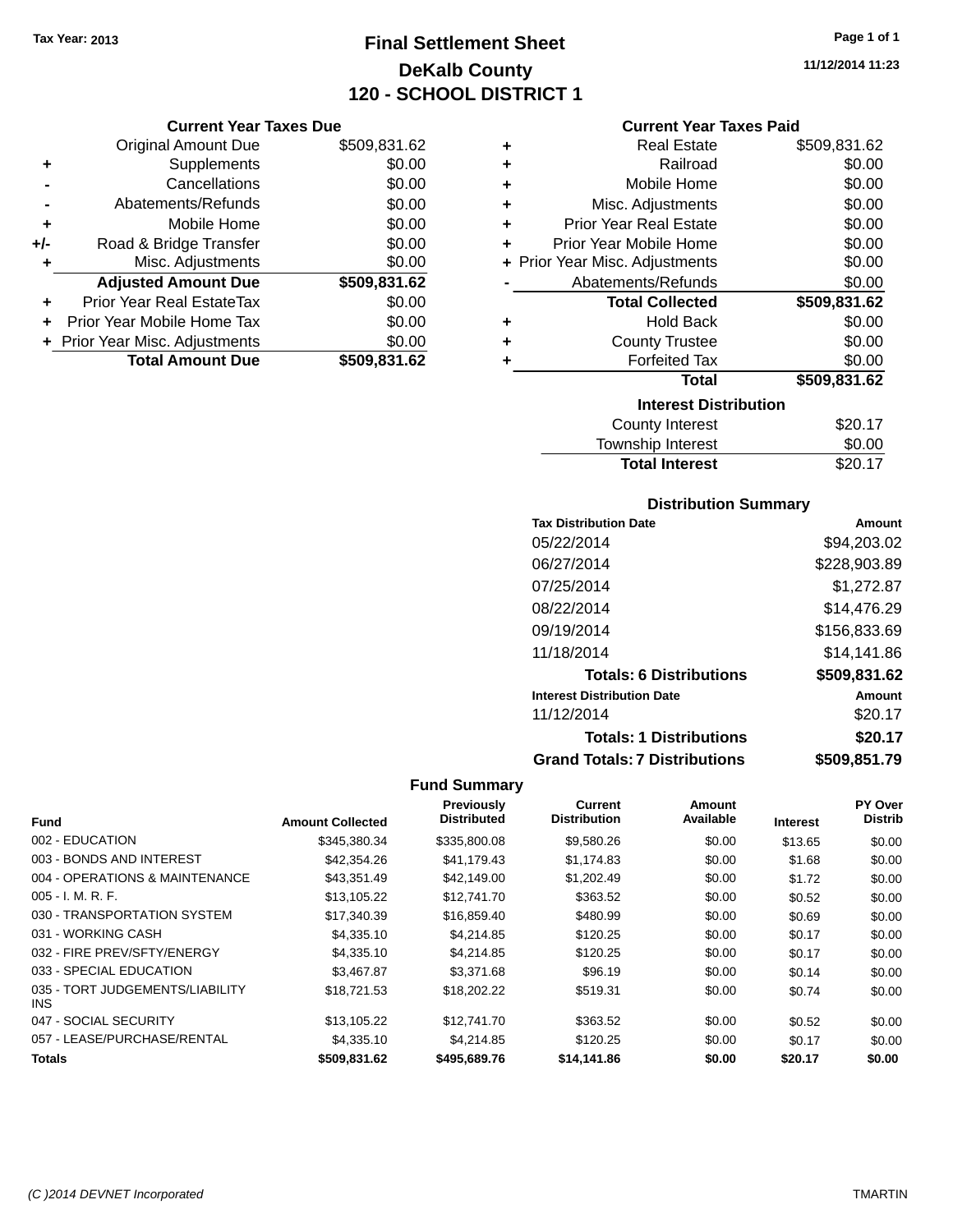### **Final Settlement Sheet Tax Year: 2013 Page 1 of 1 DeKalb County 121 - SCHOOL DISTRICT 9**

**11/12/2014 11:23**

#### **Current Year Taxes Due**

|       | <b>Original Amount Due</b>       | \$112,134.50 |
|-------|----------------------------------|--------------|
| ٠     | Supplements                      | \$0.00       |
|       | Cancellations                    | \$0.00       |
|       | Abatements/Refunds               | \$0.00       |
| ٠     | Mobile Home                      | \$0.00       |
| $+/-$ | Road & Bridge Transfer           | \$0.00       |
| ٠     | Misc. Adjustments                | \$0.00       |
|       | <b>Adjusted Amount Due</b>       | \$112,134.50 |
| ÷     | <b>Prior Year Real EstateTax</b> | \$0.00       |
|       | Prior Year Mobile Home Tax       | \$0.00       |
|       | + Prior Year Misc. Adjustments   | \$0.00       |
|       | <b>Total Amount Due</b>          | \$112,134.50 |

### **Current Year Taxes Paid**

| ٠ | <b>Real Estate</b>             | \$104,747.62 |
|---|--------------------------------|--------------|
| ٠ | Railroad                       | \$7,386.88   |
| ٠ | Mobile Home                    | \$0.00       |
| ٠ | Misc. Adjustments              | \$0.00       |
| ٠ | <b>Prior Year Real Estate</b>  | \$0.00       |
| ٠ | Prior Year Mobile Home         | \$0.00       |
|   | + Prior Year Misc. Adjustments | \$0.00       |
|   | Abatements/Refunds             | \$0.00       |
|   |                                |              |
|   | <b>Total Collected</b>         | \$112,134.50 |
| ٠ | <b>Hold Back</b>               | \$0.00       |
| ٠ | <b>County Trustee</b>          | \$0.00       |
| ٠ | <b>Forfeited Tax</b>           | \$0.00       |
|   | <b>Total</b>                   | \$112,134.50 |
|   | <b>Interest Distribution</b>   |              |
|   | <b>County Interest</b>         | \$4.44       |

### **Distribution Summary**

Total Interest \$4.44

| <b>Tax Distribution Date</b>         | Amount       |
|--------------------------------------|--------------|
| 05/22/2014                           | \$25,234.72  |
| 06/27/2014                           | \$40,004.16  |
| 07/25/2014                           | \$2,399.01   |
| 08/22/2014                           | \$4.817.35   |
| 09/19/2014                           | \$37,211.62  |
| 11/18/2014                           | \$2,467.64   |
| <b>Totals: 6 Distributions</b>       | \$112,134.50 |
| <b>Interest Distribution Date</b>    | Amount       |
| 11/12/2014                           | \$4.44       |
| <b>Totals: 1 Distributions</b>       | \$4.44       |
| <b>Grand Totals: 7 Distributions</b> | \$112.138.94 |

|                                         |                         | Previously         | Current             | Amount    |                 | PY Over        |
|-----------------------------------------|-------------------------|--------------------|---------------------|-----------|-----------------|----------------|
| <b>Fund</b>                             | <b>Amount Collected</b> | <b>Distributed</b> | <b>Distribution</b> | Available | <b>Interest</b> | <b>Distrib</b> |
| 002 - EDUCATION                         | \$69.842.07             | \$68,305.14        | \$1,536.93          | \$0.00    | \$2.78          | \$0.00         |
| 003 - BONDS AND INTEREST                | \$13,959.18             | \$13,651.98        | \$307.20            | \$0.00    | \$0.55          | \$0.00         |
| 004 - OPERATIONS & MAINTENANCE          | \$12,309.68             | \$12,038.79        | \$270.89            | \$0.00    | \$0.49          | \$0.00         |
| $005 - I. M. R. F.$                     | \$1,825.33              | \$1,785.16         | \$40.17             | \$0.00    | \$0.07          | \$0.00         |
| 030 - TRANSPORTATION SYSTEM             | \$3,492.09              | \$3,415.24         | \$76.85             | \$0.00    | \$0.14          | \$0.00         |
| 031 - WORKING CASH                      | \$872.97                | \$853.75           | \$19.22             | \$0.00    | \$0.03          | \$0.00         |
| 032 - FIRE PREV/SFTY/ENERGY             | \$872.97                | \$853.75           | \$19.22             | \$0.00    | \$0.03          | \$0.00         |
| 033 - SPECIAL EDUCATION                 | \$698.37                | \$682.99           | \$15.38             | \$0.00    | \$0.03          | \$0.00         |
| 035 - TORT JUDGEMENTS/LIABILITY<br>INS. | \$5.028.78              | \$4,918.14         | \$110.64            | \$0.00    | \$0.20          | \$0.00         |
| 047 - SOCIAL SECURITY                   | \$2,360.09              | \$2,308.17         | \$51.92             | \$0.00    | \$0.09          | \$0.00         |
| 057 - LEASE/PURCHASE/RENTAL             | \$872.97                | \$853.75           | \$19.22             | \$0.00    | \$0.03          | \$0.00         |
| <b>Totals</b>                           | \$112,134.50            | \$109,666.86       | \$2,467.64          | \$0.00    | \$4.44          | \$0.00         |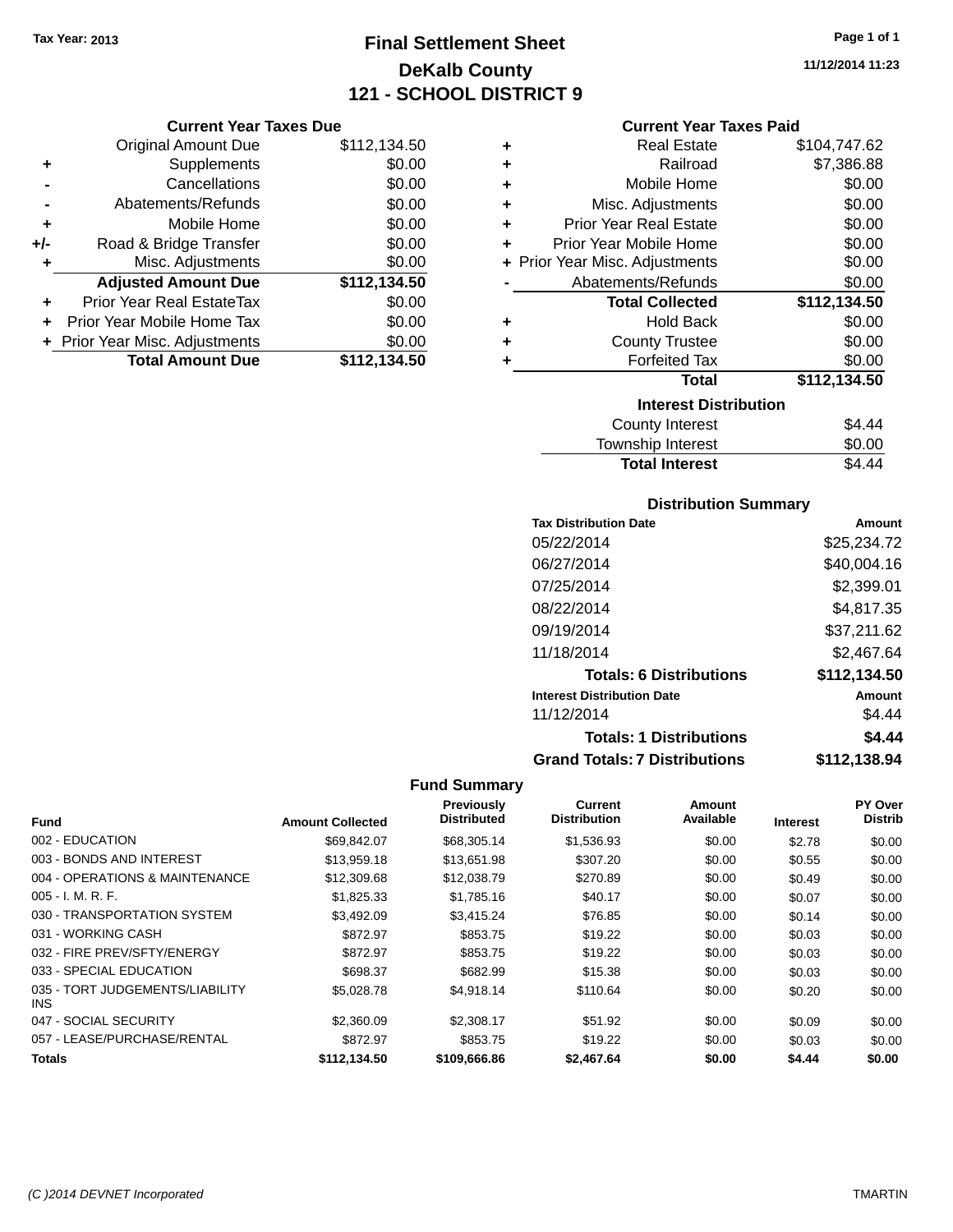### **Final Settlement Sheet Tax Year: 2013 Page 1 of 1 DeKalb County 122 - SCHOOL DISTRICT 100**

**11/12/2014 11:23**

#### **Current Year Taxes Paid**

|     | <b>Current Year Taxes Due</b>  |             |  |
|-----|--------------------------------|-------------|--|
|     | <b>Original Amount Due</b>     | \$14,927.62 |  |
| ٠   | Supplements                    | \$0.00      |  |
|     | Cancellations                  | \$0.00      |  |
|     | Abatements/Refunds             | \$0.00      |  |
| ٠   | Mobile Home                    | \$0.00      |  |
| +/- | Road & Bridge Transfer         | \$0.00      |  |
| ٠   | Misc. Adjustments              | \$0.00      |  |
|     | <b>Adjusted Amount Due</b>     | \$14,927.62 |  |
|     | Prior Year Real EstateTax      | \$0.00      |  |
| ÷   | Prior Year Mobile Home Tax     | \$0.00      |  |
|     | + Prior Year Misc. Adjustments | \$0.00      |  |
|     | <b>Total Amount Due</b>        | \$14,927.62 |  |

| ٠ | Real Estate                    | \$14,927.62 |
|---|--------------------------------|-------------|
| ٠ | Railroad                       | \$0.00      |
| ٠ | Mobile Home                    | \$0.00      |
| ٠ | Misc. Adjustments              | \$0.00      |
| ٠ | <b>Prior Year Real Estate</b>  | \$0.00      |
| ٠ | Prior Year Mobile Home         | \$0.00      |
|   | + Prior Year Misc. Adjustments | \$0.00      |
|   | Abatements/Refunds             | \$0.00      |
|   | <b>Total Collected</b>         | \$14,927.62 |
| ٠ | <b>Hold Back</b>               | \$0.00      |
| ٠ | <b>County Trustee</b>          | \$0.00      |
| ٠ | <b>Forfeited Tax</b>           | \$0.00      |
|   | <b>Total</b>                   | \$14,927.62 |
|   | <b>Interest Distribution</b>   |             |
|   | County Interest                | \$0.59      |
|   | <b>Township Interest</b>       | \$0.00      |
|   | <b>Total Interest</b>          | \$0.59      |

### **Distribution Summary**

| <b>Tax Distribution Date</b>         | Amount      |
|--------------------------------------|-------------|
| 05/22/2014                           | \$4,804.94  |
| 06/27/2014                           | \$3,490.40  |
| 08/22/2014                           | \$1.167.62  |
| 09/19/2014                           | \$2,322.76  |
| 11/18/2014                           | \$3,141.90  |
| <b>Totals: 5 Distributions</b>       | \$14,927.62 |
| <b>Interest Distribution Date</b>    | Amount      |
| 11/12/2014                           | \$0.59      |
| <b>Totals: 1 Distributions</b>       | \$0.59      |
| <b>Grand Totals: 6 Distributions</b> | \$14,928.21 |

| <b>Fund</b>                                   | <b>Amount Collected</b> | Previously<br><b>Distributed</b> | <b>Current</b><br><b>Distribution</b> | Amount<br>Available | <b>Interest</b> | PY Over<br><b>Distrib</b> |
|-----------------------------------------------|-------------------------|----------------------------------|---------------------------------------|---------------------|-----------------|---------------------------|
| 002 - EDUCATION                               | \$8,870.87              | \$7,003.77                       | \$1,867.10                            | \$0.00              | \$0.35          | \$0.00                    |
| 003 - BONDS AND INTEREST                      | \$2.046.68              | \$1.615.91                       | \$430.77                              | \$0.00              | \$0.08          | \$0.00                    |
| 004 - OPERATIONS & MAINTENANCE                | \$1.760.19              | \$1,389.71                       | \$370.48                              | \$0.00              | \$0.07          | \$0.00                    |
| $005 - I. M. R. F.$                           | \$192.19                | \$151.74                         | \$40.45                               | \$0.00              | \$0.01          | \$0.00                    |
| 030 - TRANSPORTATION SYSTEM                   | \$768.62                | \$606.85                         | \$161.77                              | \$0.00              | \$0.03          | \$0.00                    |
| 031 - WORKING CASH                            | \$0.00                  | \$0.00                           | \$0.00                                | \$0.00              | \$0.00          | \$0.00                    |
| 032 - FIRE PREV/SFTY/ENERGY                   | \$152.14                | \$120.11                         | \$32.03                               | \$0.00              | \$0.01          | \$0.00                    |
| 033 - SPECIAL EDUCATION                       | \$432.35                | \$341.35                         | \$91.00                               | \$0.00              | \$0.02          | \$0.00                    |
| 035 - TORT JUDGEMENTS/LIABILITY<br><b>INS</b> | \$368.31                | \$290.79                         | \$77.52                               | \$0.00              | \$0.01          | \$0.00                    |
| 047 - SOCIAL SECURITY                         | \$336.27                | \$265.49                         | \$70.78                               | \$0.00              | \$0.01          | \$0.00                    |
| <b>Totals</b>                                 | \$14.927.62             | \$11,785.72                      | \$3,141.90                            | \$0.00              | \$0.59          | \$0.00                    |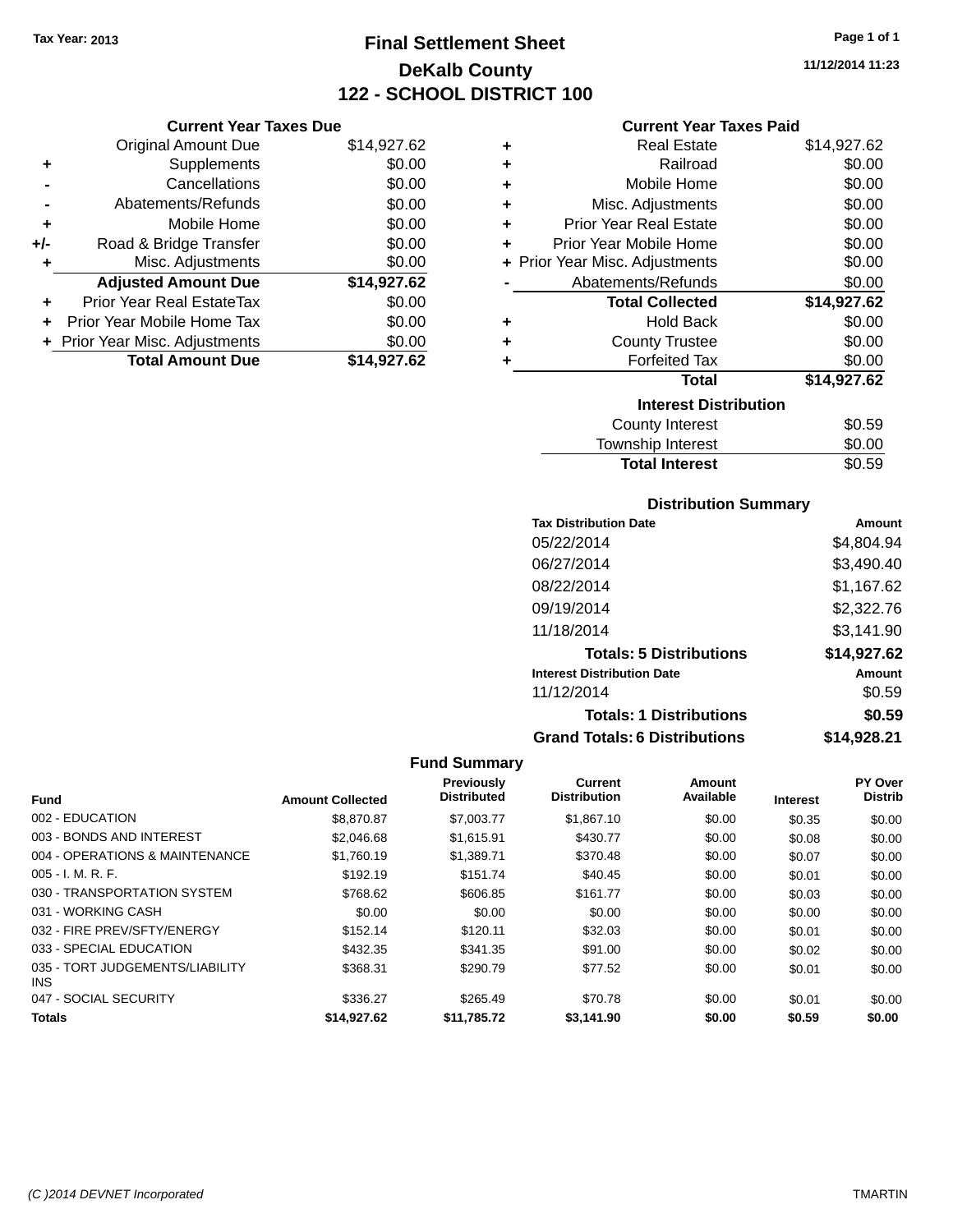### **Final Settlement Sheet Tax Year: 2013 Page 1 of 1 DeKalb County 123 - SCHOOL DISTRICT 161**

**11/12/2014 11:23**

### **Current Year Taxes Paid**

|     | <b>Current Year Taxes Due</b>    |             |  |  |  |
|-----|----------------------------------|-------------|--|--|--|
|     | <b>Original Amount Due</b>       | \$64,028.20 |  |  |  |
| ٠   | Supplements                      | \$0.00      |  |  |  |
|     | Cancellations                    | \$0.00      |  |  |  |
|     | Abatements/Refunds               | \$0.00      |  |  |  |
| ٠   | Mobile Home                      | \$0.00      |  |  |  |
| +/- | Road & Bridge Transfer           | \$0.00      |  |  |  |
| ٠   | Misc. Adjustments                | \$0.00      |  |  |  |
|     | <b>Adjusted Amount Due</b>       | \$64,028.20 |  |  |  |
|     | <b>Prior Year Real EstateTax</b> | \$0.00      |  |  |  |
| ÷   | Prior Year Mobile Home Tax       | \$0.00      |  |  |  |
|     | + Prior Year Misc. Adjustments   | \$0.00      |  |  |  |
|     | <b>Total Amount Due</b>          | \$64,028.20 |  |  |  |

| ٠ | <b>Real Estate</b>             | \$64,028.20 |
|---|--------------------------------|-------------|
| ÷ | Railroad                       | \$0.00      |
| ٠ | Mobile Home                    | \$0.00      |
| ٠ | Misc. Adjustments              | \$0.00      |
| ٠ | <b>Prior Year Real Estate</b>  | \$0.00      |
| ٠ | Prior Year Mobile Home         | \$0.00      |
|   | + Prior Year Misc. Adjustments | \$0.00      |
|   | Abatements/Refunds             | \$0.00      |
|   | <b>Total Collected</b>         | \$64,028.20 |
| ٠ | <b>Hold Back</b>               | \$0.00      |
| ٠ | <b>County Trustee</b>          | \$0.00      |
| ٠ | <b>Forfeited Tax</b>           | \$0.00      |
|   | Total                          | \$64,028.20 |
|   | <b>Interest Distribution</b>   |             |
|   | County Interest                | \$2.53      |
|   | <b>Township Interest</b>       | \$0.00      |
|   | <b>Total Interest</b>          | \$2.53      |

### **Distribution Summary**

| <b>Tax Distribution Date</b>         | Amount      |
|--------------------------------------|-------------|
| 05/22/2014                           | \$14,630.06 |
| 06/27/2014                           | \$24,835.14 |
| 08/22/2014                           | \$388.45    |
| 09/19/2014                           | \$23,484.10 |
| 11/18/2014                           | \$690.45    |
| <b>Totals: 5 Distributions</b>       | \$64,028.20 |
| <b>Interest Distribution Date</b>    | Amount      |
| 11/12/2014                           | \$2.53      |
| <b>Totals: 1 Distributions</b>       | \$2.53      |
| <b>Grand Totals: 6 Distributions</b> | \$64,030.73 |

|                                         |                         | <b>Previously</b><br><b>Distributed</b> | <b>Current</b><br><b>Distribution</b> | Amount<br>Available |                 | PY Over<br><b>Distrib</b> |
|-----------------------------------------|-------------------------|-----------------------------------------|---------------------------------------|---------------------|-----------------|---------------------------|
| <b>Fund</b>                             | <b>Amount Collected</b> |                                         |                                       |                     | <b>Interest</b> |                           |
| 002 - EDUCATION                         | \$47.884.67             | \$47,368.34                             | \$516.33                              | \$0.00              | \$1.89          | \$0.00                    |
| 003 - BONDS AND INTEREST                | \$2,343.50              | \$2,318.22                              | \$25.28                               | \$0.00              | \$0.09          | \$0.00                    |
| 004 - OPERATIONS & MAINTENANCE          | \$5,030.06              | \$4.975.82                              | \$54.24                               | \$0.00              | \$0.20          | \$0.00                    |
| $005 - I. M. R. F.$                     | \$1.099.11              | \$1,087.26                              | \$11.85                               | \$0.00              | \$0.04          | \$0.00                    |
| 030 - TRANSPORTATION SYSTEM             | \$2,414.38              | \$2,388,34                              | \$26.04                               | \$0.00              | \$0.10          | \$0.00                    |
| 031 - WORKING CASH                      | \$1,006.08              | \$995.22                                | \$10.86                               | \$0.00              | \$0.04          | \$0.00                    |
| 033 - SPECIAL EDUCATION                 | \$425.60                | \$421.01                                | \$4.59                                | \$0.00              | \$0.02          | \$0.00                    |
| 035 - TORT JUDGEMENTS/LIABILITY<br>INS. | \$1.719.61              | \$1,701.06                              | \$18.55                               | \$0.00              | \$0.07          | \$0.00                    |
| 047 - SOCIAL SECURITY                   | \$1.099.11              | \$1,087.26                              | \$11.85                               | \$0.00              | \$0.04          | \$0.00                    |
| 057 - LEASE/PURCHASE/RENTAL             | \$1,006.08              | \$995.22                                | \$10.86                               | \$0.00              | \$0.04          | \$0.00                    |
| <b>Totals</b>                           | \$64,028,20             | \$63,337.75                             | \$690.45                              | \$0.00              | \$2.53          | \$0.00                    |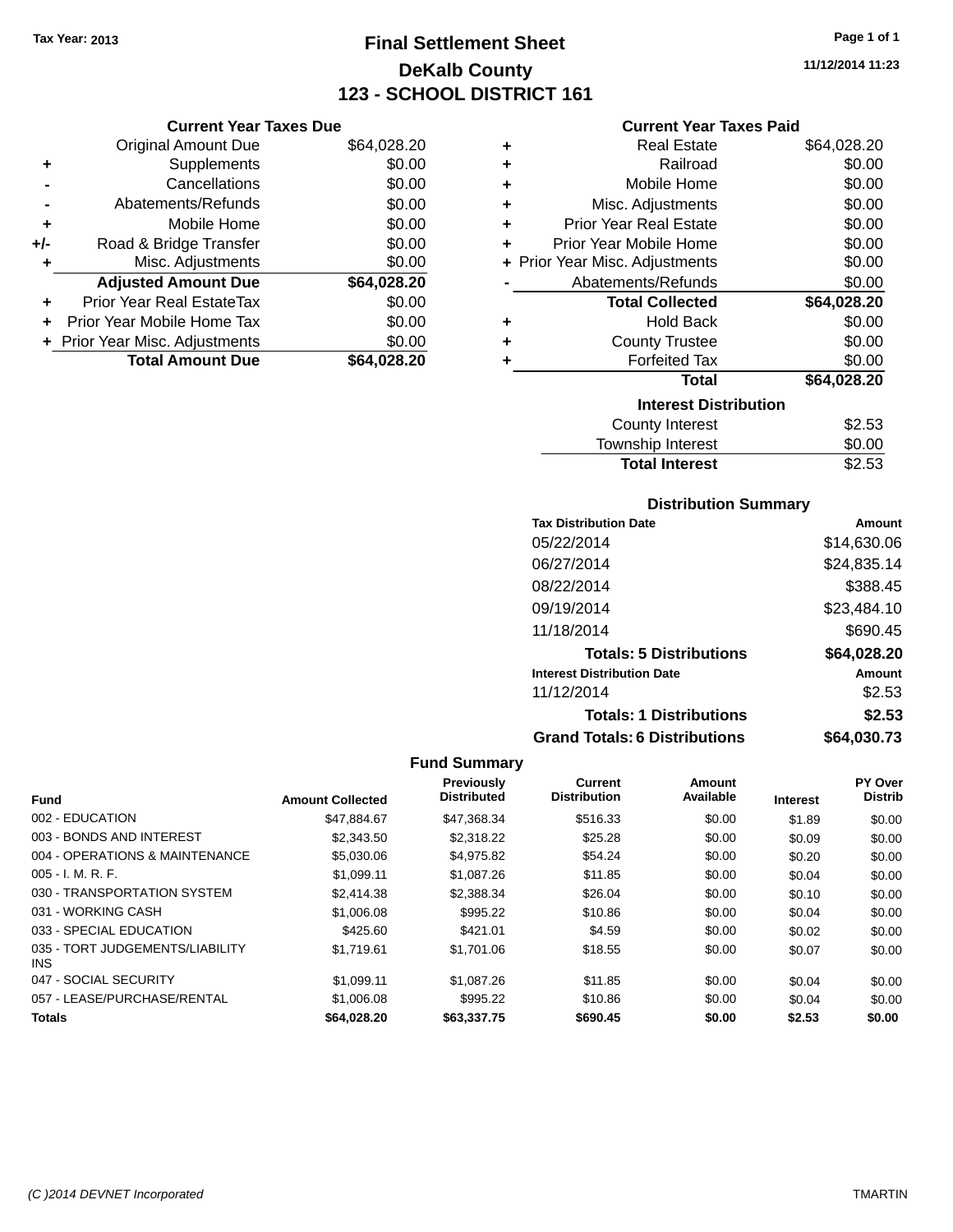**Original Amount Due** 

**Adjusted Amount Due** 

**Total Amount Due** 

**+** Supplements **-** Cancellations **-** Abatements/Refunds **+** Mobile Home **+/-** Road & Bridge Transfer **+** Misc. Adjustments

**+** Prior Year Real EstateTax \$0.00 **+** Prior Year Mobile Home Tax **+** Prior Year Misc. Adjustments

### **Final Settlement Sheet Tax Year: 2013 Page 1 of 1 DeKalb County 124 - SCHOOL DISTRICT 212**

**11/12/2014 11:23**

### **Current Year Taxes Paid**

| <b>Current Year Taxes Due</b> |              |           | <b>Current Year Taxes Paid</b> |              |
|-------------------------------|--------------|-----------|--------------------------------|--------------|
| ่<br>เl Amount Due            | \$270,033.88 | ٠         | <b>Real Estate</b>             | \$269,333.45 |
| Supplements                   | \$0.00       | ÷         | Railroad                       | \$0.00       |
| Cancellations                 | \$700.43     | $\ddot{}$ | Mobile Home                    | \$39.24      |
| าents/Refunds                 | \$0.00       | ÷         | Misc. Adjustments              | \$0.00       |
| Mobile Home                   | \$39.24      | ÷         | <b>Prior Year Real Estate</b>  | \$0.00       |
| ridge Transfer                | \$0.00       | ÷         | Prior Year Mobile Home         | \$0.00       |
| . Adjustments                 | \$0.00       |           | + Prior Year Misc. Adjustments | \$0.00       |
| <b>Amount Due</b>             | \$269,372.69 |           | Abatements/Refunds             | \$0.00       |
| leal EstateTax≀               | \$0.00       |           | <b>Total Collected</b>         | \$269,372.69 |
| bile Home Tax                 | \$0.00       | ÷         | <b>Hold Back</b>               | \$0.00       |
| . Adjustments                 | \$0.00       | ٠         | <b>County Trustee</b>          | \$0.00       |
| <b>Amount Due</b>             | \$269,372.69 |           | <b>Forfeited Tax</b>           | \$0.00       |
|                               |              |           | Total                          | \$269,372.69 |
|                               |              |           | <b>Interest Distribution</b>   |              |
|                               |              |           |                                |              |

| Interest Distribution |         |
|-----------------------|---------|
| County Interest       | \$10.65 |
| Township Interest     | \$0.00  |
| <b>Total Interest</b> | \$10.65 |
|                       |         |

### **Distribution Summary**

| <b>Tax Distribution Date</b>         | Amount       |
|--------------------------------------|--------------|
| 05/22/2014                           | \$49,416.81  |
| 06/27/2014                           | \$115,705.77 |
| 07/25/2014                           | \$142.68     |
| 08/22/2014                           | \$14,389.72  |
| 09/19/2014                           | \$87,072.26  |
| 11/18/2014                           | \$2,645.45   |
| <b>Totals: 6 Distributions</b>       | \$269,372.69 |
| <b>Interest Distribution Date</b>    | Amount       |
| 11/12/2014                           | \$10.65      |
| <b>Totals: 1 Distributions</b>       | \$10.65      |
| <b>Grand Totals: 7 Distributions</b> | \$269,383.34 |

|                                         |                         | <b>Previously</b>  | Current             | Amount    |                 | <b>PY Over</b> |
|-----------------------------------------|-------------------------|--------------------|---------------------|-----------|-----------------|----------------|
| <b>Fund</b>                             | <b>Amount Collected</b> | <b>Distributed</b> | <b>Distribution</b> | Available | <b>Interest</b> | <b>Distrib</b> |
| 002 - EDUCATION                         | \$132,735.28            | \$131,431.71       | \$1,303.57          | \$0.00    | \$5.26          | \$0.00         |
| 003 - BONDS AND INTEREST                | \$38,739.29             | \$38,358.84        | \$380.45            | \$0.00    | \$1.53          | \$0.00         |
| 004 - OPERATIONS & MAINTENANCE          | \$25,526.03             | \$25,275.33        | \$250.70            | \$0.00    | \$1.01          | \$0.00         |
| $005 - I. M. R. F.$                     | \$4,641.56              | \$4,595.97         | \$45.59             | \$0.00    | \$0.18          | \$0.00         |
| 030 - TRANSPORTATION SYSTEM             | \$12,252.41             | \$12,132.09        | \$120.32            | \$0.00    | \$0.48          | \$0.00         |
| 031 - WORKING CASH                      | \$5,105.15              | \$5,055.02         | \$50.13             | \$0.00    | \$0.20          | \$0.00         |
| 032 - FIRE PREV/SFTY/ENERGY             | \$136.84                | \$135.49           | \$1.35              | \$0.00    | \$0.01          | \$0.00         |
| 033 - SPECIAL EDUCATION                 | \$2,042.12              | \$2,022.06         | \$20.06             | \$0.00    | \$0.08          | \$0.00         |
| 035 - TORT JUDGEMENTS/LIABILITY<br>INS. | \$32.558.81             | \$32,239.06        | \$319.75            | \$0.00    | \$1.29          | \$0.00         |
| 047 - SOCIAL SECURITY                   | \$5,633.12              | \$5,577.81         | \$55.31             | \$0.00    | \$0.22          | \$0.00         |
| 057 - LEASE/PURCHASE/RENTAL             | \$5,105.15              | \$5,055.02         | \$50.13             | \$0.00    | \$0.20          | \$0.00         |
| 109 - PRIOR YEAR ADJUSTMENT             | \$4,896.93              | \$4,848.84         | \$48.09             | \$0.00    | \$0.19          | \$0.00         |
| <b>Totals</b>                           | \$269,372.69            | \$266,727.24       | \$2,645.45          | \$0.00    | \$10.65         | \$0.00         |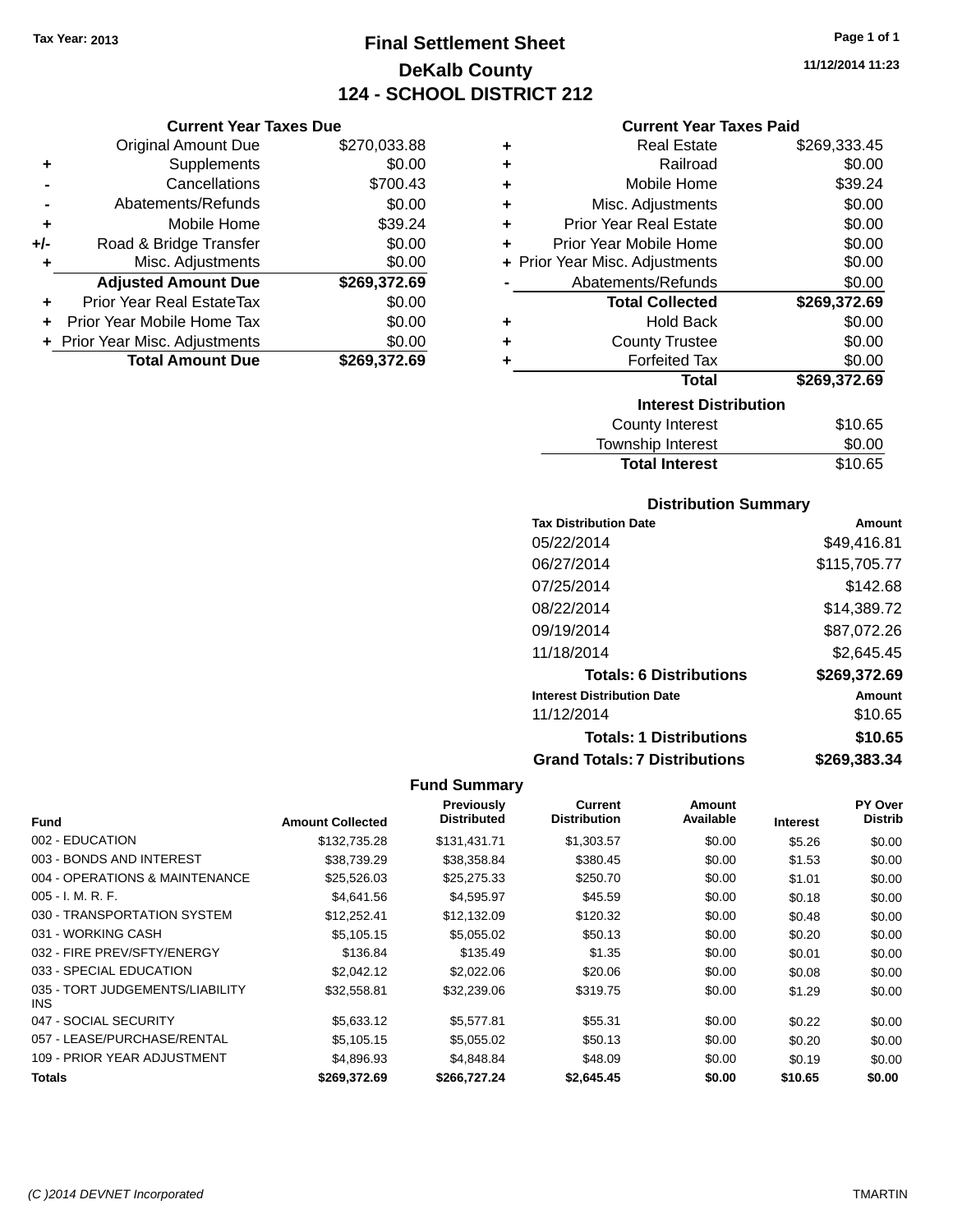### **Final Settlement Sheet Tax Year: 2013 Page 1 of 1 DeKalb County 125 - SCHOOL DISTRICT 220**

**11/12/2014 11:23**

#### **Current Year Taxes Due**

|       | <b>Total Amount Due</b>          | \$3,707.30 |
|-------|----------------------------------|------------|
|       | + Prior Year Misc. Adjustments   | \$0.00     |
| ÷     | Prior Year Mobile Home Tax       | \$0.00     |
| ÷     | <b>Prior Year Real EstateTax</b> | \$0.00     |
|       | <b>Adjusted Amount Due</b>       | \$3,707.30 |
| ٠     | Misc. Adjustments                | \$0.00     |
| $+/-$ | Road & Bridge Transfer           | \$0.00     |
| ٠     | Mobile Home                      | \$0.00     |
|       | Abatements/Refunds               | \$0.00     |
|       | Cancellations                    | \$0.00     |
| ٠     | Supplements                      | \$0.00     |
|       | <b>Original Amount Due</b>       | \$3,707.30 |
|       |                                  |            |

### **Current Year Taxes Paid**

| ٠ | Real Estate                    | \$3,707.30 |
|---|--------------------------------|------------|
| ٠ | Railroad                       | \$0.00     |
| ٠ | Mobile Home                    | \$0.00     |
| ٠ | Misc. Adjustments              | \$0.00     |
| ٠ | <b>Prior Year Real Estate</b>  | \$0.00     |
| ÷ | Prior Year Mobile Home         | \$0.00     |
|   | + Prior Year Misc. Adjustments | \$0.00     |
|   | Abatements/Refunds             | \$0.00     |
|   | <b>Total Collected</b>         | \$3,707.30 |
| ٠ | <b>Hold Back</b>               | \$0.00     |
| ÷ | <b>County Trustee</b>          | \$0.00     |
| ٠ | <b>Forfeited Tax</b>           | \$0.00     |
|   | <b>Total</b>                   | \$3,707.30 |
|   | <b>Interest Distribution</b>   |            |
|   | <b>County Interest</b>         | \$0.15     |
|   |                                |            |

### **Distribution Summary Total Interest** \$0.15

| PIJUINUUVII VUIIIIIIAI Y             |               |
|--------------------------------------|---------------|
| <b>Tax Distribution Date</b>         | <b>Amount</b> |
| 06/27/2014                           | \$1,853.65    |
| 08/22/2014                           | \$638.99      |
| 09/19/2014                           | \$1,214.66    |
| <b>Totals: 3 Distributions</b>       | \$3,707.30    |
| <b>Interest Distribution Date</b>    | <b>Amount</b> |
| 11/12/2014                           | \$0.15        |
| <b>Totals: 1 Distributions</b>       | \$0.15        |
| <b>Grand Totals: 4 Distributions</b> | \$3,707.45    |

#### **Fund Summary Fund Interest Amount Collected Distributed PY Over Distrib Amount Available Current Distribution Previously** 002 - EDUCATION \$2,291.07 \$2,291.07 \$0.00 \$0.00 \$0.10 \$0.00 003 - BONDS AND INTEREST 60.00 \$555.48 \$555.48 \$0.00 \$0.00 \$0.00 \$0.00 \$0.00 \$0.00 004 - OPERATIONS & MAINTENANCE \$370.87 \$370.87 \$370.87 \$0.00 \$0.00 \$0.02 \$0.00 005 - I. M. R. F. \$56.02 \$56.02 \$0.00 \$0.00 \$0.00 \$0.00 030 - TRANSPORTATION SYSTEM \$193.51 \$193.51 \$0.00 \$0.00 \$0.00 \$0.00 \$0.00 \$0.00 031 - WORKING CASH \$20.61 \$20.61 \$0.00 \$0.00 \$0.00 \$0.00 032 - FIRE PREV/SFTY/ENERGY \$22.68 \$0.00 \$0.00 \$0.00 \$0.00 \$0.00 033 - SPECIAL EDUCATION 60.00 \$20.41 \$20.41 \$20.41 \$0.00 \$0.00 \$0.00 \$0.00 \$0.00 035 - TORT JUDGEMENTS/LIABILITY INS \$72.13 \$72.13 \$0.00 \$0.00 \$0.00 \$0.00 047 - SOCIAL SECURITY \$57.70 \$0.00 \$0.00 \$0.00 \$0.00 \$0.00 \$0.00 057 - LEASE/PURCHASE/RENTAL \$46.82 \$0.00 \$0.00 \$0.00 \$0.00 \$0.00 **Totals \$3,707.30 \$3,707.30 \$0.00 \$0.00 \$0.15 \$0.00**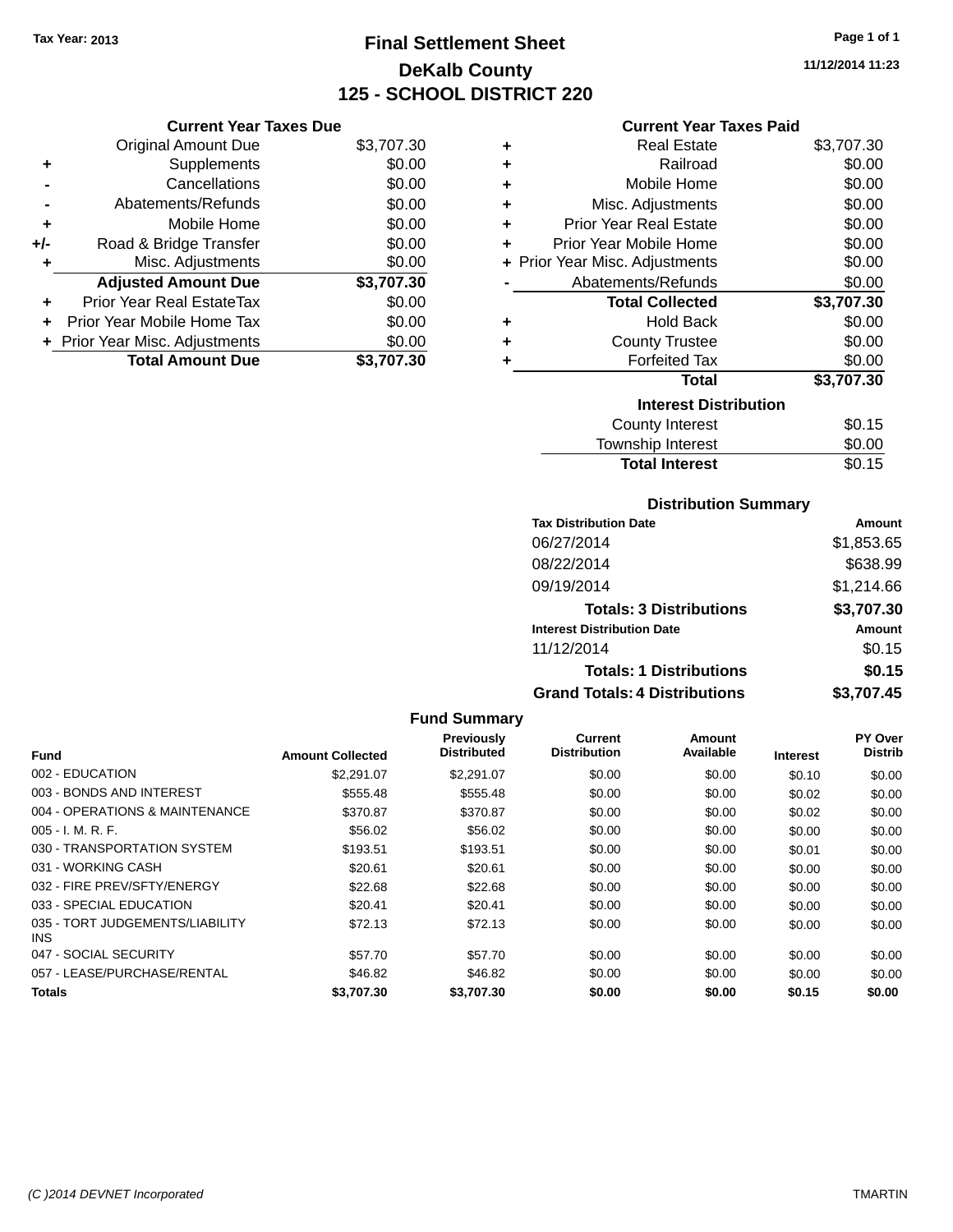**Current Year Taxes Due** Original Amount Due \$263,666.93

**Adjusted Amount Due \$262,841.43**

**Total Amount Due \$262,841.43**

**+** Supplements \$0.00 **-** Cancellations \$874.50 **-** Abatements/Refunds \$0.00 **+** Mobile Home \$49.00 **+/-** Road & Bridge Transfer \$0.00<br> **+** Misc. Adjustments \$0.00

**+** Prior Year Real EstateTax \$0.00 **+** Prior Year Mobile Home Tax \$0.00 **+ Prior Year Misc. Adjustments**  $$0.00$ 

**+** Misc. Adjustments

### **Final Settlement Sheet Tax Year: 2013 Page 1 of 1 DeKalb County 126 - SCHOOL DISTRICT 269**

**11/12/2014 11:23**

### **Current Year Taxes Paid**

| ٠ | <b>Real Estate</b>             | \$262,792.43 |
|---|--------------------------------|--------------|
| ٠ | Railroad                       | \$0.00       |
| ٠ | Mobile Home                    | \$49.00      |
| ٠ | Misc. Adjustments              | \$0.00       |
| ٠ | <b>Prior Year Real Estate</b>  | \$0.00       |
| ٠ | Prior Year Mobile Home         | \$0.00       |
|   | + Prior Year Misc. Adjustments | \$0.00       |
|   | Abatements/Refunds             | \$0.00       |
|   | <b>Total Collected</b>         | \$262,841.43 |
| ٠ | <b>Hold Back</b>               | \$0.00       |
| ٠ | <b>County Trustee</b>          | \$0.00       |
| ٠ | <b>Forfeited Tax</b>           | \$0.00       |
|   | <b>Total</b>                   | \$262,841.43 |
|   | <b>Interest Distribution</b>   |              |
|   | <b>County Interest</b>         | \$10.40      |
|   | <b>Township Interest</b>       | \$0.00       |

### **Distribution Summary**

Total Interest \$10.40

| <b>Tax Distribution Date</b>         | Amount       |
|--------------------------------------|--------------|
| 05/22/2014                           | \$45,682.69  |
| 06/27/2014                           | \$115,581.84 |
| 07/25/2014                           | \$178.13     |
| 08/22/2014                           | \$16,957.20  |
| 09/19/2014                           | \$81,894.50  |
| 11/18/2014                           | \$2,547.07   |
| <b>Totals: 6 Distributions</b>       | \$262,841.43 |
| <b>Interest Distribution Date</b>    | Amount       |
| 11/12/2014                           | \$10.40      |
| <b>Totals: 1 Distributions</b>       | \$10.40      |
| <b>Grand Totals: 7 Distributions</b> | \$262,851.83 |

| <b>Fund</b>                            | <b>Amount Collected</b> | Previously<br><b>Distributed</b> | <b>Current</b><br><b>Distribution</b> | Amount<br>Available | <b>Interest</b> | PY Over<br><b>Distrib</b> |
|----------------------------------------|-------------------------|----------------------------------|---------------------------------------|---------------------|-----------------|---------------------------|
|                                        |                         |                                  |                                       |                     |                 |                           |
| 002 - EDUCATION                        | \$167.572.44            | \$165,948,59                     | \$1,623.85                            | \$0.00              | \$6.63          | \$0.00                    |
| 004 - OPERATIONS & MAINTENANCE         | \$43,887.95             | \$43.462.66                      | \$425.29                              | \$0.00              | \$1.74          | \$0.00                    |
| $005 - I. M. R. F.$                    | \$2,616.58              | \$2,591.23                       | \$25.35                               | \$0.00              | \$0.10          | \$0.00                    |
| 030 - TRANSPORTATION SYSTEM            | \$9.575.58              | \$9.482.79                       | \$92.79                               | \$0.00              | \$0.38          | \$0.00                    |
| 031 - WORKING CASH                     | \$3.989.93              | \$3.951.27                       | \$38.66                               | \$0.00              | \$0.16          | \$0.00                    |
| 033 - SPECIAL EDUCATION                | \$1,595.98              | \$1,580.50                       | \$15.48                               | \$0.00              | \$0.06          | \$0.00                    |
| 035 - TORT JUDGEMENTS/LIABILITY<br>INS | \$28,043,61             | \$27.771.84                      | \$271.77                              | \$0.00              | \$1.11          | \$0.00                    |
| 047 - SOCIAL SECURITY                  | \$5,559.36              | \$5,505.48                       | \$53.88                               | \$0.00              | \$0.22          | \$0.00                    |
| <b>Totals</b>                          | \$262.841.43            | \$260,294,36                     | \$2,547.07                            | \$0.00              | \$10.40         | \$0.00                    |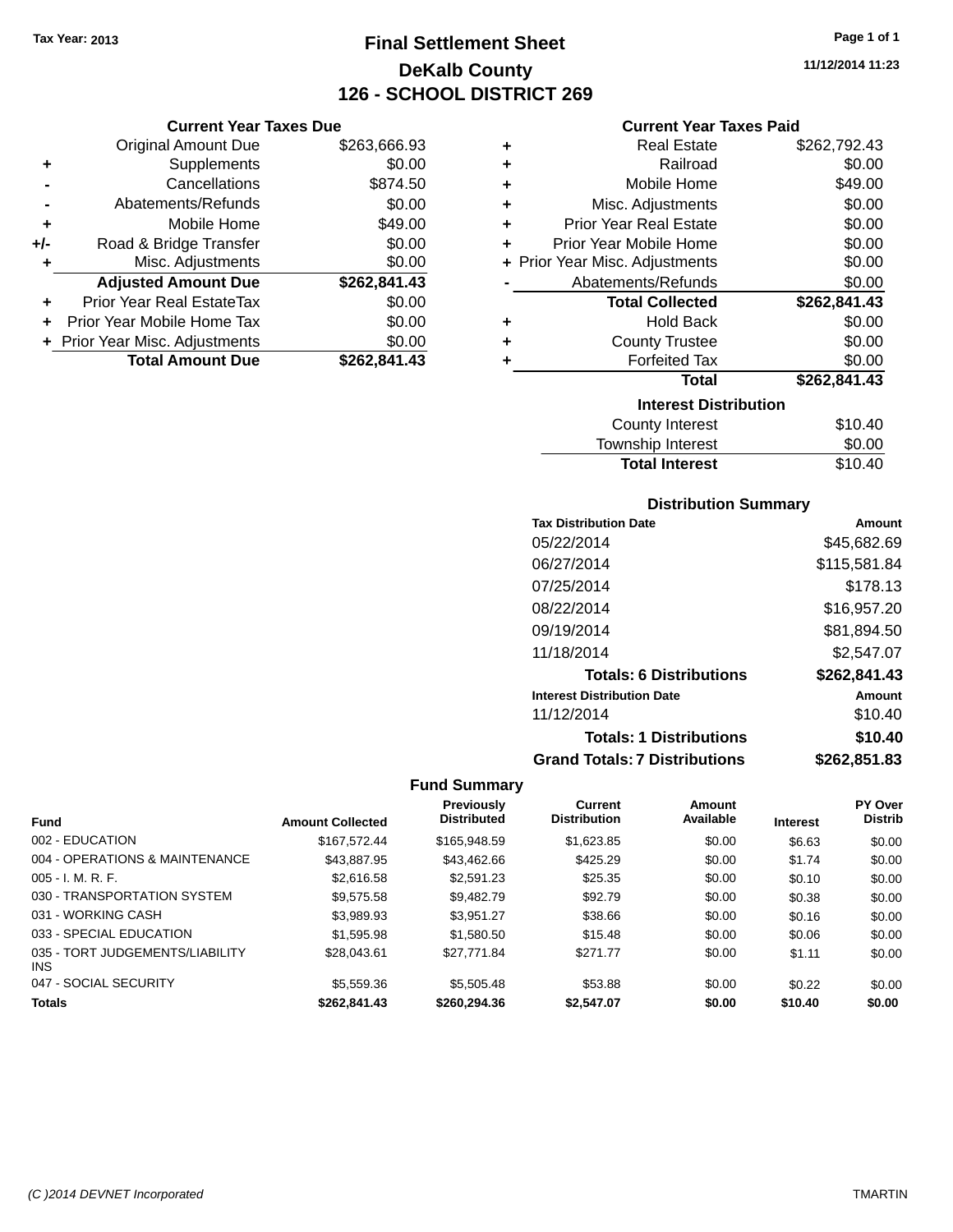### **Final Settlement Sheet Tax Year: 2013 Page 1 of 1 DeKalb County 127 - SCHOOL DISTRICT 271**

**11/12/2014 11:23**

### **Current Year Taxes Paid**

|     | <b>Current Year Taxes Due</b>  |             |
|-----|--------------------------------|-------------|
|     | <b>Original Amount Due</b>     | \$60,184.02 |
| ٠   | Supplements                    | \$0.00      |
|     | Cancellations                  | \$0.00      |
|     | Abatements/Refunds             | \$0.00      |
| ٠   | Mobile Home                    | \$41.72     |
| +/- | Road & Bridge Transfer         | \$0.00      |
|     | Misc. Adjustments              | \$0.00      |
|     | <b>Adjusted Amount Due</b>     | \$60,225.74 |
| ÷   | Prior Year Real EstateTax      | \$0.00      |
|     | Prior Year Mobile Home Tax     | \$0.00      |
|     | + Prior Year Misc. Adjustments | \$0.00      |
|     | <b>Total Amount Due</b>        | \$60,225,74 |

| ٠ | <b>Real Estate</b>             | \$60,184.02 |
|---|--------------------------------|-------------|
| ÷ | Railroad                       | \$0.00      |
| ٠ | Mobile Home                    | \$41.72     |
| ٠ | Misc. Adjustments              | \$0.00      |
| ٠ | <b>Prior Year Real Estate</b>  | \$0.00      |
| ÷ | Prior Year Mobile Home         | \$0.00      |
|   | + Prior Year Misc. Adjustments | \$0.00      |
|   | Abatements/Refunds             | \$0.00      |
|   | <b>Total Collected</b>         | \$60,225.74 |
| ٠ | <b>Hold Back</b>               | \$0.00      |
| ٠ | <b>County Trustee</b>          | \$0.00      |
| ٠ | <b>Forfeited Tax</b>           | \$0.00      |
|   | <b>Total</b>                   | \$60,225.74 |
|   | <b>Interest Distribution</b>   |             |
|   | <b>County Interest</b>         | \$2.38      |
|   | <b>Township Interest</b>       | \$0.00      |
|   | <b>Total Interest</b>          | \$2.38      |

### **Distribution Summary**

| <b>Tax Distribution Date</b>         | Amount      |
|--------------------------------------|-------------|
| 05/22/2014                           | \$9,593.93  |
| 06/27/2014                           | \$24,170.67 |
| 08/22/2014                           | \$2,381.42  |
| 09/19/2014                           | \$20,854.23 |
| 11/18/2014                           | \$3,225.49  |
| <b>Totals: 5 Distributions</b>       | \$60,225.74 |
| <b>Interest Distribution Date</b>    | Amount      |
| 11/12/2014                           | \$2.38      |
| <b>Totals: 1 Distributions</b>       | \$2.38      |
| <b>Grand Totals: 6 Distributions</b> | \$60,228.12 |

| <b>Fund</b>                                   | <b>Amount Collected</b> | Previously<br><b>Distributed</b> | Current<br><b>Distribution</b> | Amount<br>Available | <b>Interest</b> | PY Over<br><b>Distrib</b> |
|-----------------------------------------------|-------------------------|----------------------------------|--------------------------------|---------------------|-----------------|---------------------------|
| 002 - EDUCATION                               | \$33,640.10             | \$31,838.49                      | \$1,801.61                     | \$0.00              | \$1.33          | \$0.00                    |
| 003 - BONDS AND INTEREST                      | \$12,670.41             | \$11,991.82                      | \$678.59                       | \$0.00              | \$0.50          | \$0.00                    |
| 004 - OPERATIONS & MAINTENANCE                | \$5,730.66              | \$5,423.74                       | \$306.92                       | \$0.00              | \$0.23          | \$0.00                    |
| $005 - I. M. R. F.$                           | \$1,808.64              | \$1,711.78                       | \$96.86                        | \$0.00              | \$0.07          | \$0.00                    |
| 030 - TRANSPORTATION SYSTEM                   | \$1,902.53              | \$1,800.64                       | \$101.89                       | \$0.00              | \$0.08          | \$0.00                    |
| 031 - WORKING CASH                            | \$316.85                | \$299.87                         | \$16.98                        | \$0.00              | \$0.01          | \$0.00                    |
| 032 - FIRE PREV/SFTY/ENERGY                   | \$25.54                 | \$24.17                          | \$1.37                         | \$0.00              | \$0.00          | \$0.00                    |
| 033 - SPECIAL EDUCATION                       | \$256.02                | \$242.30                         | \$13.72                        | \$0.00              | \$0.01          | \$0.00                    |
| 035 - TORT JUDGEMENTS/LIABILITY<br><b>INS</b> | \$2,088.21              | \$1,976.37                       | \$111.84                       | \$0.00              | \$0.08          | \$0.00                    |
| 047 - SOCIAL SECURITY                         | \$1,438.62              | \$1,361.55                       | \$77.07                        | \$0.00              | \$0.06          | \$0.00                    |
| 057 - LEASE/PURCHASE/RENTAL                   | \$348.16                | \$329.52                         | \$18.64                        | \$0.00              | \$0.01          | \$0.00                    |
| <b>Totals</b>                                 | \$60.225.74             | \$57.000.25                      | \$3.225.49                     | \$0.00              | \$2.38          | \$0.00                    |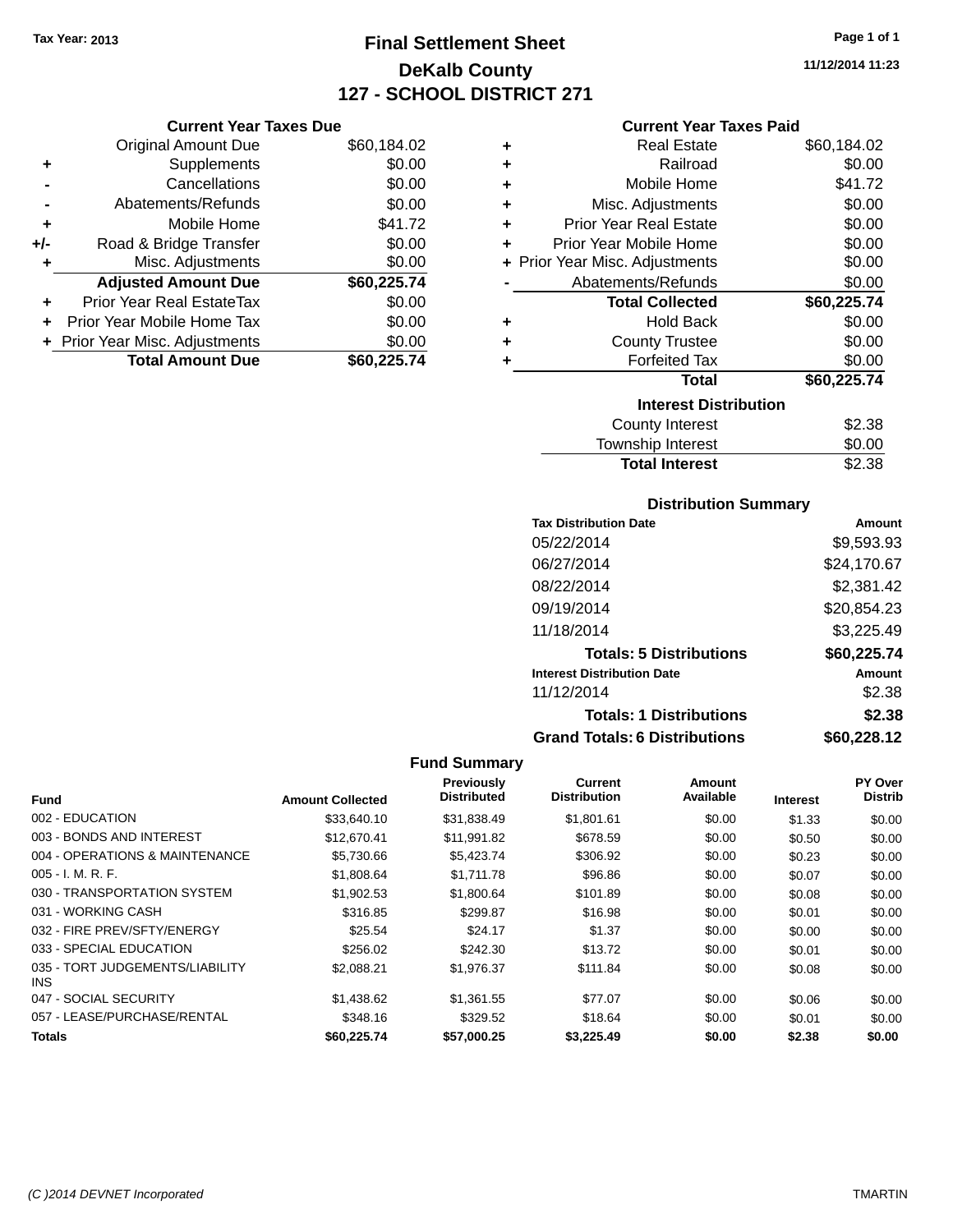### **Final Settlement Sheet Tax Year: 2013 Page 1 of 1 DeKalb County 128 - SCHOOL DISTRICT 300**

**11/12/2014 11:23**

### **Current Year Taxes Paid**

|     | <b>Current Year Taxes Due</b>  |            |
|-----|--------------------------------|------------|
|     | <b>Original Amount Due</b>     | \$8,819.46 |
| ٠   | Supplements                    | \$0.00     |
|     | Cancellations                  | \$0.00     |
|     | Abatements/Refunds             | \$0.00     |
| ٠   | Mobile Home                    | \$0.00     |
| +/- | Road & Bridge Transfer         | \$0.00     |
| ٠   | Misc. Adjustments              | \$0.00     |
|     | <b>Adjusted Amount Due</b>     | \$8,819.46 |
|     | Prior Year Real EstateTax      | \$0.00     |
| ٠   | Prior Year Mobile Home Tax     | \$0.00     |
|     | + Prior Year Misc. Adjustments | \$0.00     |
|     | <b>Total Amount Due</b>        | \$8,819.46 |

| ٠ | <b>Real Estate</b>             | \$8,819.46 |
|---|--------------------------------|------------|
| ÷ | Railroad                       | \$0.00     |
| ٠ | Mobile Home                    | \$0.00     |
| ÷ | Misc. Adjustments              | \$0.00     |
| ٠ | <b>Prior Year Real Estate</b>  | \$0.00     |
| ٠ | Prior Year Mobile Home         | \$0.00     |
|   | + Prior Year Misc. Adjustments | \$0.00     |
|   | Abatements/Refunds             | \$0.00     |
|   | <b>Total Collected</b>         | \$8,819.46 |
| ٠ | <b>Hold Back</b>               | \$0.00     |
| ٠ | <b>County Trustee</b>          | \$0.00     |
| ٠ | <b>Forfeited Tax</b>           | \$0.00     |
|   | <b>Total</b>                   | \$8,819.46 |
|   | <b>Interest Distribution</b>   |            |
|   | <b>County Interest</b>         | \$0.35     |
|   | <b>Township Interest</b>       | \$0.00     |
|   | <b>Total Interest</b>          | \$0.35     |

### **Distribution Summary**

| <b>Tax Distribution Date</b>         | Amount     |
|--------------------------------------|------------|
| 05/22/2014                           | \$3,212.59 |
| 06/27/2014                           | \$2,394.29 |
| 08/22/2014                           | \$3,212.58 |
| <b>Totals: 3 Distributions</b>       | \$8,819.46 |
| <b>Interest Distribution Date</b>    | Amount     |
| 11/12/2014                           | \$0.35     |
| <b>Totals: 1 Distributions</b>       | \$0.35     |
| <b>Grand Totals: 4 Distributions</b> | \$8,819.81 |

|                                         |                         | <b>Fund Summary</b>                     |                                       |                     |                 |                                  |
|-----------------------------------------|-------------------------|-----------------------------------------|---------------------------------------|---------------------|-----------------|----------------------------------|
| <b>Fund</b>                             | <b>Amount Collected</b> | <b>Previously</b><br><b>Distributed</b> | <b>Current</b><br><b>Distribution</b> | Amount<br>Available | <b>Interest</b> | <b>PY Over</b><br><b>Distrib</b> |
| 002 - EDUCATION                         | \$4.767.72              | \$4,767,73                              | \$0.00                                | \$0.00              | \$0.19          | \$0.00                           |
| 003 - BONDS AND INTEREST                | \$1,306.07              | \$1,306.07                              | \$0.00                                | \$0.00              | \$0.05          | \$0.00                           |
| 004 - OPERATIONS & MAINTENANCE          | \$1.041.74              | \$1,041.74                              | \$0.00                                | \$0.00              | \$0.04          | \$0.00                           |
| $005 - I. M. R. F.$                     | \$163.71                | \$163.71                                | \$0.00                                | \$0.00              | \$0.01          | \$0.00                           |
| 030 - TRANSPORTATION SYSTEM             | \$222.24                | \$222.24                                | \$0.00                                | \$0.00              | \$0.01          | \$0.00                           |
| 031 - WORKING CASH                      | \$0.69                  | \$0.69                                  | \$0.00                                | \$0.00              | \$0.00          | \$0.00                           |
| 033 - SPECIAL EDUCATION                 | \$1.111.19              | \$1.111.18                              | \$0.00                                | \$0.00              | \$0.04          | \$0.00                           |
| 035 - TORT JUDGEMENTS/LIABILITY<br>INS. | \$69.45                 | \$69.45                                 | \$0.00                                | \$0.00              | \$0.00          | \$0.00                           |
| 047 - SOCIAL SECURITY                   | \$136.65                | \$136.65                                | \$0.00                                | \$0.00              | \$0.01          | \$0.00                           |
| <b>Totals</b>                           | \$8,819.46              | \$8.819.46                              | \$0.00                                | \$0.00              | \$0.35          | \$0.00                           |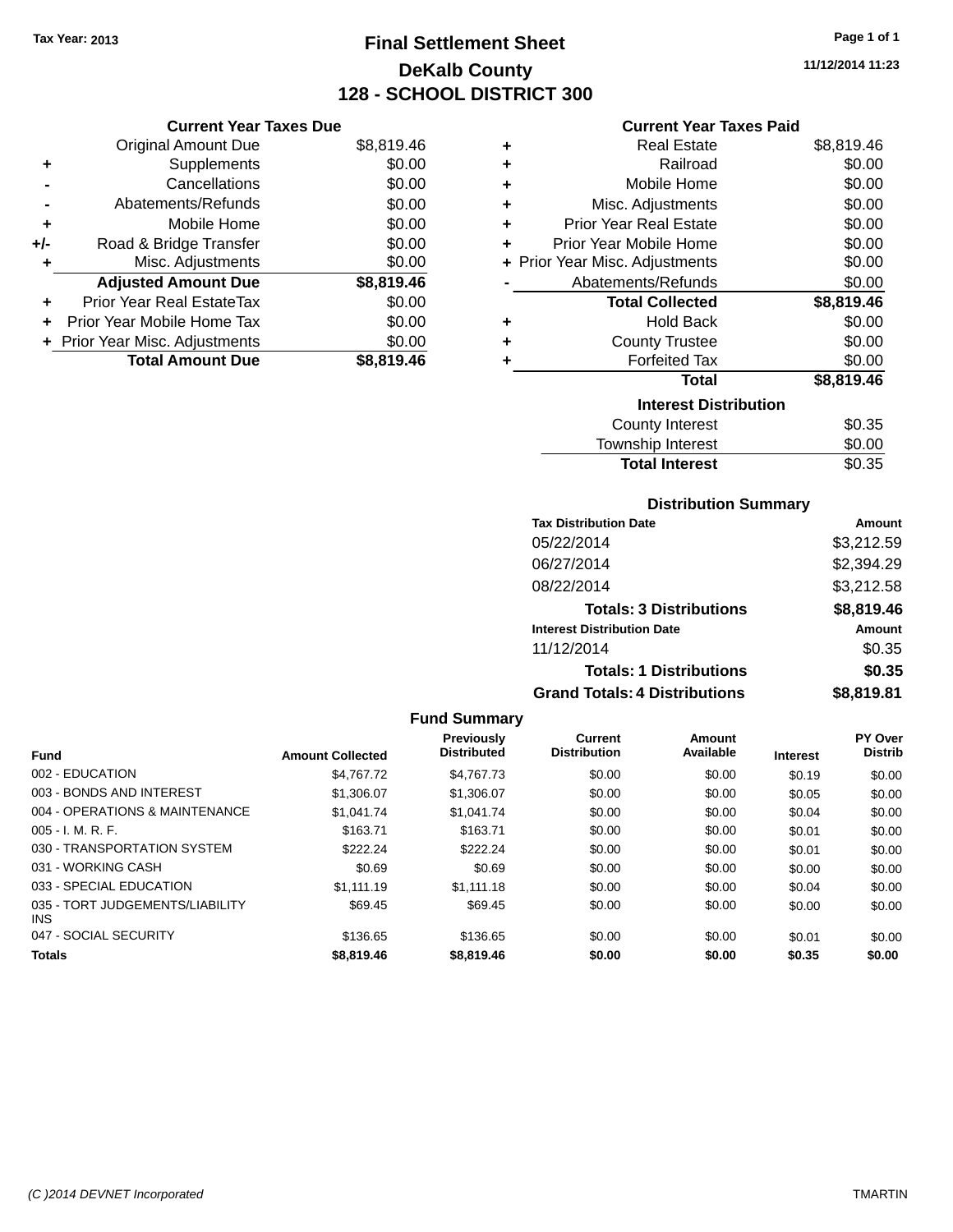### **Final Settlement Sheet Tax Year: 2013 Page 1 of 1 DeKalb County 129 - SCHOOL DISTRICT 301**

**11/12/2014 11:23**

| <b>Current Year Taxes Due</b> |  |
|-------------------------------|--|
|                               |  |

| <b>Original Amount Due</b> | \$9,199.16                     |
|----------------------------|--------------------------------|
| Supplements                | \$0.00                         |
| Cancellations              | \$0.00                         |
| Abatements/Refunds         | \$0.00                         |
| Mobile Home                | \$0.00                         |
| Road & Bridge Transfer     | \$0.00                         |
| Misc. Adjustments          | \$0.00                         |
| <b>Adjusted Amount Due</b> | \$9,199.16                     |
| Prior Year Real EstateTax  | \$0.00                         |
| Prior Year Mobile Home Tax | \$0.00                         |
|                            | \$0.00                         |
| <b>Total Amount Due</b>    | \$9,199.16                     |
|                            | + Prior Year Misc. Adjustments |

### **Current Year Taxes Paid**

| ٠ | Real Estate                    | \$9,199.16 |
|---|--------------------------------|------------|
| ٠ | Railroad                       | \$0.00     |
| ٠ | Mobile Home                    | \$0.00     |
| ÷ | Misc. Adjustments              | \$0.00     |
| ٠ | <b>Prior Year Real Estate</b>  | \$0.00     |
| ٠ | Prior Year Mobile Home         | \$0.00     |
|   | + Prior Year Misc. Adjustments | \$0.00     |
|   | Abatements/Refunds             | \$0.00     |
|   | <b>Total Collected</b>         | \$9,199.16 |
| ٠ | <b>Hold Back</b>               | \$0.00     |
| ÷ | <b>County Trustee</b>          | \$0.00     |
| ٠ | <b>Forfeited Tax</b>           | \$0.00     |
|   | <b>Total</b>                   | \$9,199.16 |
|   | <b>Interest Distribution</b>   |            |
|   | <b>County Interest</b>         | \$0.36     |
|   | <b>Township Interest</b>       | \$0.00     |
|   | <b>Total Interest</b>          | \$0.36     |

### **Distribution Summary**

| <b>Tax Distribution Date</b>         | <b>Amount</b> |
|--------------------------------------|---------------|
| 05/22/2014                           | \$2,106.72    |
| 06/27/2014                           | \$2,492.86    |
| 09/19/2014                           | \$4,599.58    |
| <b>Totals: 3 Distributions</b>       | \$9,199.16    |
| <b>Interest Distribution Date</b>    | <b>Amount</b> |
| 11/12/2014                           | \$0.36        |
| <b>Totals: 1 Distributions</b>       | \$0.36        |
| <b>Grand Totals: 4 Distributions</b> | \$9,199.52    |

|                                                     |                         | <b>Fund Summary</b>                     |                                |                     |                 |                                  |
|-----------------------------------------------------|-------------------------|-----------------------------------------|--------------------------------|---------------------|-----------------|----------------------------------|
| <b>Fund</b>                                         | <b>Amount Collected</b> | <b>Previously</b><br><b>Distributed</b> | Current<br><b>Distribution</b> | Amount<br>Available | <b>Interest</b> | <b>PY Over</b><br><b>Distrib</b> |
| 002 - EDUCATION                                     | \$4,675.89              | \$4.675.89                              | \$0.00                         | \$0.00              | \$0.18          | \$0.00                           |
| 003 - BONDS AND INTEREST                            | \$1,624.54              | \$1,624.54                              | \$0.00                         | \$0.00              | \$0.06          | \$0.00                           |
| 004 - OPERATIONS & MAINTENANCE                      | \$876.76                | \$876.76                                | \$0.00                         | \$0.00              | \$0.03          | \$0.00                           |
| $005 - I. M. R. F.$                                 | \$153.59                | \$153.59                                | \$0.00                         | \$0.00              | \$0.01          | \$0.00                           |
| 030 - TRANSPORTATION SYSTEM                         | \$735.05                | \$735.05                                | \$0.00                         | \$0.00              | \$0.03          | \$0.00                           |
| 031 - WORKING CASH                                  | \$58.27                 | \$58.27                                 | \$0.00                         | \$0.00              | \$0.00          | \$0.00                           |
| 033 - SPECIAL EDUCATION                             | \$708.57                | \$708.57                                | \$0.00                         | \$0.00              | \$0.03          | \$0.00                           |
| 035 - TORT JUDGMENTS, LIABILITY<br><b>INSURANCE</b> | \$176.89                | \$176.89                                | \$0.00                         | \$0.00              | \$0.01          | \$0.00                           |
| 047 - SOCIAL SECURITY                               | \$189.60                | \$189.60                                | \$0.00                         | \$0.00              | \$0.01          | \$0.00                           |
| <b>Totals</b>                                       | \$9,199.16              | \$9,199.16                              | \$0.00                         | \$0.00              | \$0.36          | \$0.00                           |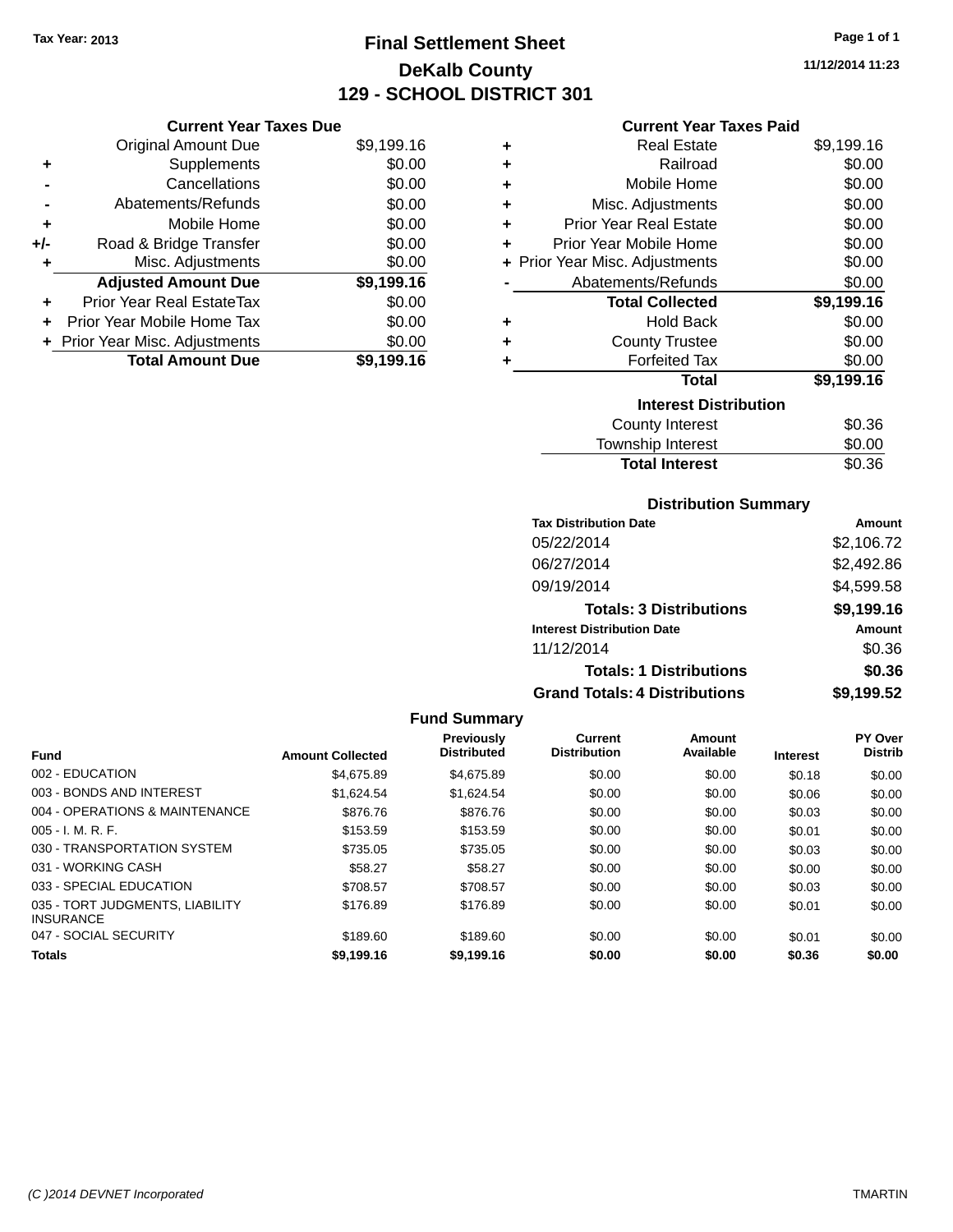**Current Year Taxes Due** Original Amount Due \$1,842,285.33

**Adjusted Amount Due \$1,840,410.27**

**Total Amount Due \$1,840,410.27**

**+** Supplements \$0.00 **-** Cancellations \$2,025.78 **-** Abatements/Refunds \$0.00 **+** Mobile Home \$150.72 **+/-** Road & Bridge Transfer \$0.00<br> **+** Misc. Adjustments \$0.00

**+** Prior Year Real EstateTax \$0.00 **+** Prior Year Mobile Home Tax \$0.00 **+ Prior Year Misc. Adjustments**  $$0.00$ 

**+** Misc. Adjustments

### **Final Settlement Sheet Tax Year: 2013 Page 1 of 1 DeKalb County 130 - SCHOOL DISTRICT 302**

|   | <b>Current Year Taxes Paid</b> |                |  |
|---|--------------------------------|----------------|--|
| ٠ | <b>Real Estate</b>             | \$1,774,480.53 |  |
| ٠ | Railroad                       | \$52,134.40    |  |
| ٠ | Mobile Home                    | \$150.72       |  |
| ٠ | Misc. Adjustments              | \$0.00         |  |
| ÷ | <b>Prior Year Real Estate</b>  | \$0.00         |  |
|   | Prior Year Mobile Home         | \$0.00         |  |
|   | + Prior Year Misc. Adjustments | \$0.00         |  |
|   | Abatements/Refunds             | \$0.00         |  |
|   | <b>Total Collected</b>         | \$1,826,765.65 |  |
| ٠ | <b>Hold Back</b>               | \$0.00         |  |
|   | <b>County Trustee</b>          | \$13,644.62    |  |
|   | <b>Forfeited Tax</b>           | \$0.00         |  |
|   | <b>Total</b>                   | \$1,840,410.27 |  |
|   | <b>Interest Distribution</b>   |                |  |
|   | <b>County Interest</b>         | \$72.26        |  |
|   |                                |                |  |

| <b>Total Interest</b> | \$72.26 |
|-----------------------|---------|
| Township Interest     | \$0.00  |
| County Interest       | \$72.26 |

### **Distribution Summary**

| Amount         |
|----------------|
| \$243.483.40   |
| \$705,939.92   |
| \$20,402.29    |
| \$87,147.11    |
| \$720,933.82   |
| \$48,859.11    |
| \$1,826,765.65 |
| Amount         |
| \$72.26        |
| \$72.26        |
| \$1.826.837.91 |
|                |

#### **Fund Summary**

|                                |                         | <b>Previously</b>  | <b>Current</b>      | Amount    |                 | PY Over        |
|--------------------------------|-------------------------|--------------------|---------------------|-----------|-----------------|----------------|
| <b>Fund</b>                    | <b>Amount Collected</b> | <b>Distributed</b> | <b>Distribution</b> | Available | <b>Interest</b> | <b>Distrib</b> |
| 002 - EDUCATION                | \$961,720.88            | \$935,998.43       | \$25,722.45         | \$0.00    | \$38.05         | \$0.00         |
| 003 - BONDS AND INTEREST       | \$356,548.12            | \$347,011.80       | \$9,536.32          | \$0.00    | \$14.10         | \$0.00         |
| 004 - OPERATIONS & MAINTENANCE | \$161,491.56            | \$157,172.27       | \$4,319.29          | \$0.00    | \$6.39          | \$0.00         |
| $005 - I. M. R. F.$            | \$21,250.76             | \$20,682.38        | \$568.38            | \$0.00    | \$0.84          | \$0.00         |
| 030 - TRANSPORTATION SYSTEM    | \$141,658.37            | \$137,869.55       | \$3,788.82          | \$0.00    | \$5.60          | \$0.00         |
| 031 - WORKING CASH             | \$3,474.51              | \$3,381.58         | \$92.93             | \$0.00    | \$0.14          | \$0.00         |
| 033 - SPECIAL EDUCATION        | \$152,286.48            | \$148,213,41       | \$4,073.07          | \$0.00    | \$6.02          | \$0.00         |
| 047 - SOCIAL SECURITY          | \$28,334.97             | \$27,577.12        | \$757.85            | \$0.00    | \$1.12          | \$0.00         |
| <b>Totals</b>                  | \$1.826.765.65          | \$1,777,906.54     | \$48,859.11         | \$0.00    | \$72.26         | \$0.00         |

**11/12/2014 11:23**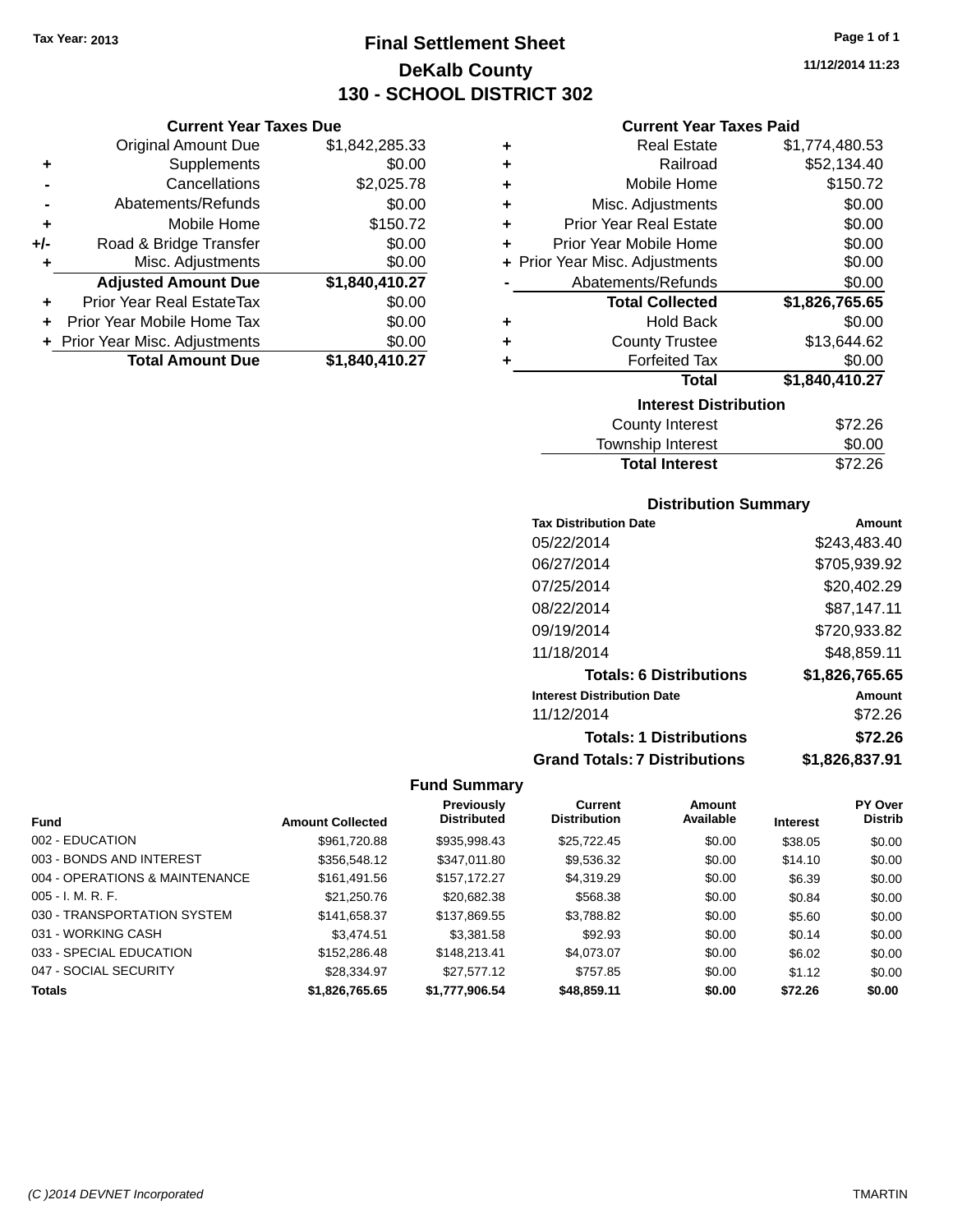**Current Year Taxes Due** Original Amount Due \$10,292,632.33

**Adjusted Amount Due \$10,264,511.61**

**Total Amount Due \$10,261,608.63**

**+** Supplements \$0.00 **-** Cancellations \$26,101.17 **-** Abatements/Refunds \$6,273.53 **+** Mobile Home \$4,253.98 **+/-** Road & Bridge Transfer \$0.00 **+** Misc. Adjustments \$0.00

**+** Prior Year Real EstateTax (\$2,902.98) **+** Prior Year Mobile Home Tax \$0.00 **+** Prior Year Misc. Adjustments  $$0.00$ 

### **Final Settlement Sheet Tax Year: 2013 Page 1 of 2 DeKalb County 131 - SCHOOL DISTRICT 424**

**11/12/2014 11:23**

#### **Current Year Taxes Paid**

| + Prior Year Misc. Adjustments<br>Abatements/Refunds<br><b>Total Collected</b><br><b>Hold Back</b><br><b>County Trustee</b><br><b>Forfeited Tax</b><br><b>Total</b> | \$0.00<br>\$6,273.53<br>\$10,254,838.48<br>\$0.00<br>\$6,770.14<br>\$0.01<br>\$10,261,608.63 |
|---------------------------------------------------------------------------------------------------------------------------------------------------------------------|----------------------------------------------------------------------------------------------|
|                                                                                                                                                                     |                                                                                              |
|                                                                                                                                                                     |                                                                                              |
|                                                                                                                                                                     |                                                                                              |
|                                                                                                                                                                     |                                                                                              |
|                                                                                                                                                                     |                                                                                              |
|                                                                                                                                                                     |                                                                                              |
|                                                                                                                                                                     |                                                                                              |
| Prior Year Mobile Home                                                                                                                                              | \$0.00                                                                                       |
| <b>Prior Year Real Estate</b>                                                                                                                                       | (\$2,902.98)                                                                                 |
| Misc. Adjustments                                                                                                                                                   | \$0.00                                                                                       |
| Mobile Home                                                                                                                                                         | \$4,223.50                                                                                   |
| Railroad                                                                                                                                                            | \$92,095.22                                                                                  |
| <b>Real Estate</b>                                                                                                                                                  | \$10,167,696.27                                                                              |
|                                                                                                                                                                     |                                                                                              |

| <b>County Interest</b> | \$405.75 |
|------------------------|----------|
| Township Interest      | \$0.00   |
| <b>Total Interest</b>  | \$405.75 |
|                        |          |

#### **Distribution Summary**

| <b>Tax Distribution Date</b>         | Amount          |
|--------------------------------------|-----------------|
| 05/22/2014                           | \$1,325,919.49  |
| 06/27/2014                           | \$4,141,750.42  |
| 07/25/2014                           | \$148,365.26    |
| 08/22/2014                           | \$606,133.16    |
| 09/19/2014                           | \$3,760,721.87  |
| 11/18/2014                           | \$271,948.28    |
| <b>Totals: 6 Distributions</b>       | \$10,254,838.48 |
| <b>Interest Distribution Date</b>    | Amount          |
| 11/12/2014                           | \$405.75        |
| <b>Totals: 1 Distributions</b>       | \$405.75        |
| <b>Grand Totals: 7 Distributions</b> | \$10,255,244.23 |

#### **Fund Summary**

| <b>Fund</b>                             | <b>Amount Collected</b> | <b>Previously</b><br><b>Distributed</b> | <b>Current</b><br><b>Distribution</b> | Amount<br>Available | <b>Interest</b> | PY Over<br><b>Distrib</b> |
|-----------------------------------------|-------------------------|-----------------------------------------|---------------------------------------|---------------------|-----------------|---------------------------|
| 002 - EDUCATION                         | \$5.524.476.34          | \$5,377,972.65                          | \$146,503.69                          | \$0.00              | \$218.58        | \$0.00                    |
| 003 - BONDS AND INTEREST                | \$2.128.309.69          | \$2,071,868.98                          | \$56,440.71                           | \$0.00              | \$84.21         | \$0.00                    |
| 004 - OPERATIONS & MAINTENANCE          | \$1,193,140.21          | \$1,161,499.30                          | \$31,640.91                           | \$0.00              | \$47.21         | \$0.00                    |
| 005 - I. M. R. F.                       | \$242,752.54            | \$236,314.99                            | \$6,437.55                            | \$0.00              | \$9.60          | \$0.00                    |
| 030 - TRANSPORTATION SYSTEM             | \$398,513.28            | \$387,945.09                            | \$10,568.19                           | \$0.00              | \$15.77         | \$0.00                    |
| 031 - WORKING CASH                      | \$23,257.98             | \$22.641.21                             | \$616.77                              | \$0.00              | \$0.92          | \$0.00                    |
| 032 - FIRE PREV/SFTY/ENERGY             | \$45.705.81             | \$44,493.75                             | \$1,212.06                            | \$0.00              | \$1.81          | \$0.00                    |
| 033 - SPECIAL EDUCATION                 | \$87.381.47             | \$85,064.20                             | \$2,317.27                            | \$0.00              | \$3.46          | \$0.00                    |
| 035 - TORT JUDGEMENTS/LIABILITY<br>INS. | \$261.734.24            | \$254,793.29                            | \$6,940.95                            | \$0.00              | \$10.36         | \$0.00                    |
| 047 - SOCIAL SECURITY                   | \$305,860.81            | \$297,749.68                            | \$8,111.13                            | \$0.00              | \$12.10         | \$0.00                    |
| 057 - LEASE/PURCHASE/RENTAL             | \$43,706.11             | \$42,547.06                             | \$1,159.05                            | \$0.00              | \$1.73          | \$0.00                    |
| <b>Totals</b>                           | \$10,254,838.48         | \$9,982,890.20                          | \$271,948.28                          | \$0.00              | \$405.75        | \$0.00                    |

### **Abatement Detail**

# **Year Source Account Type Amount Adjustment Description**

2013 RE - Real Estate RE Abatement \$45.27 PTAB INTEREST REFUND 03-30-276-011 by TBA 2013 RE - Real Estate RE Abatement \$6,208.95 PRIOR YEAR ABATEMENT 03-30-180-016 by TBA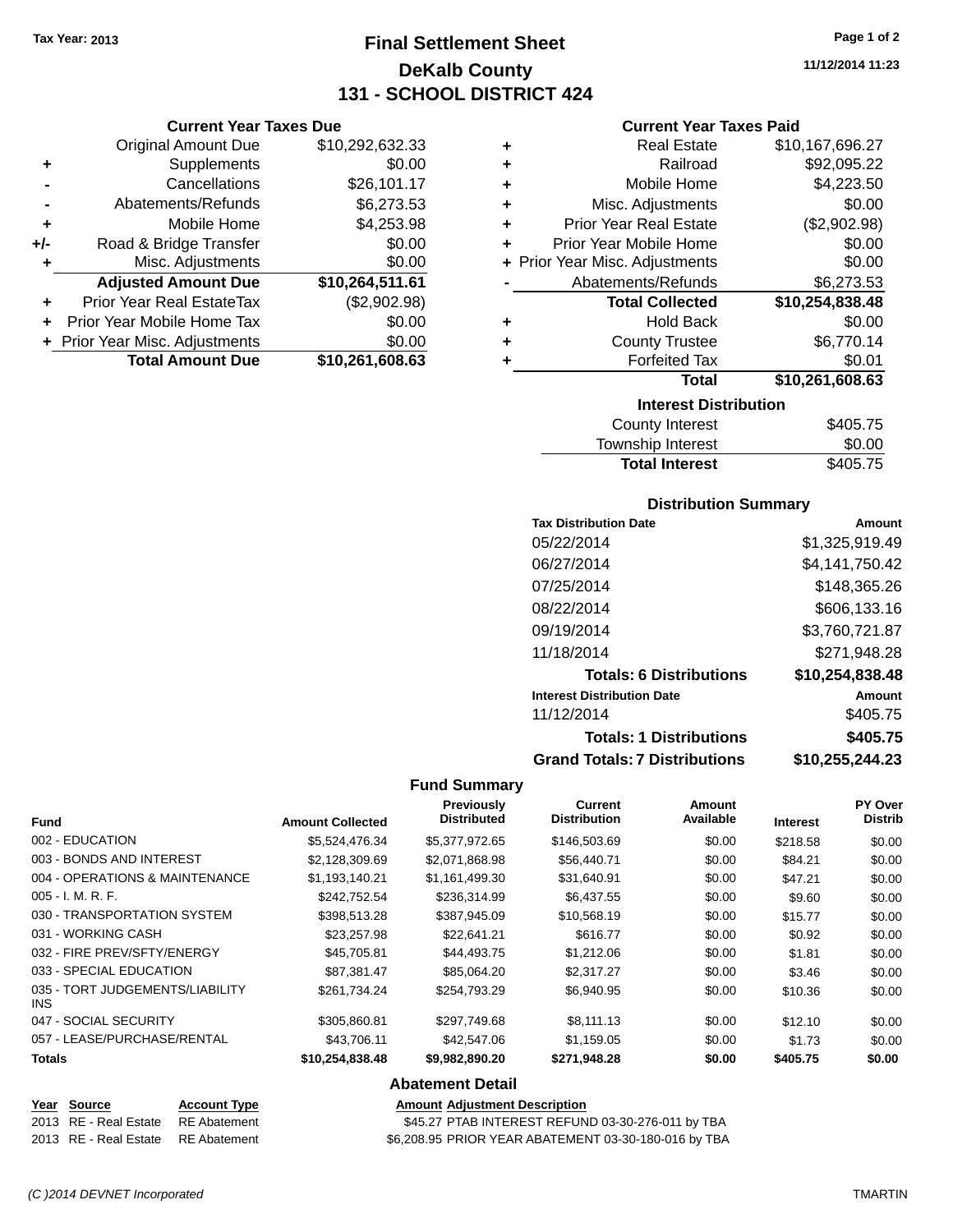# **Final Settlement Sheet Tax Year: 2013 Page 2 of 2 DeKalb County**

**11/12/2014 11:23**

**Abatement Detail**

**Totals \$6,273.53 3 entries**

**Year Source Account Type Anneunt Adjustment Description**<br>
2013 RE - Real Estate RE Abatement **Account 1998 ADDER** S19.31 PTAB INTEREST REFUN

\$19.31 PTAB INTEREST REFUND 19-25-358-001 by TBA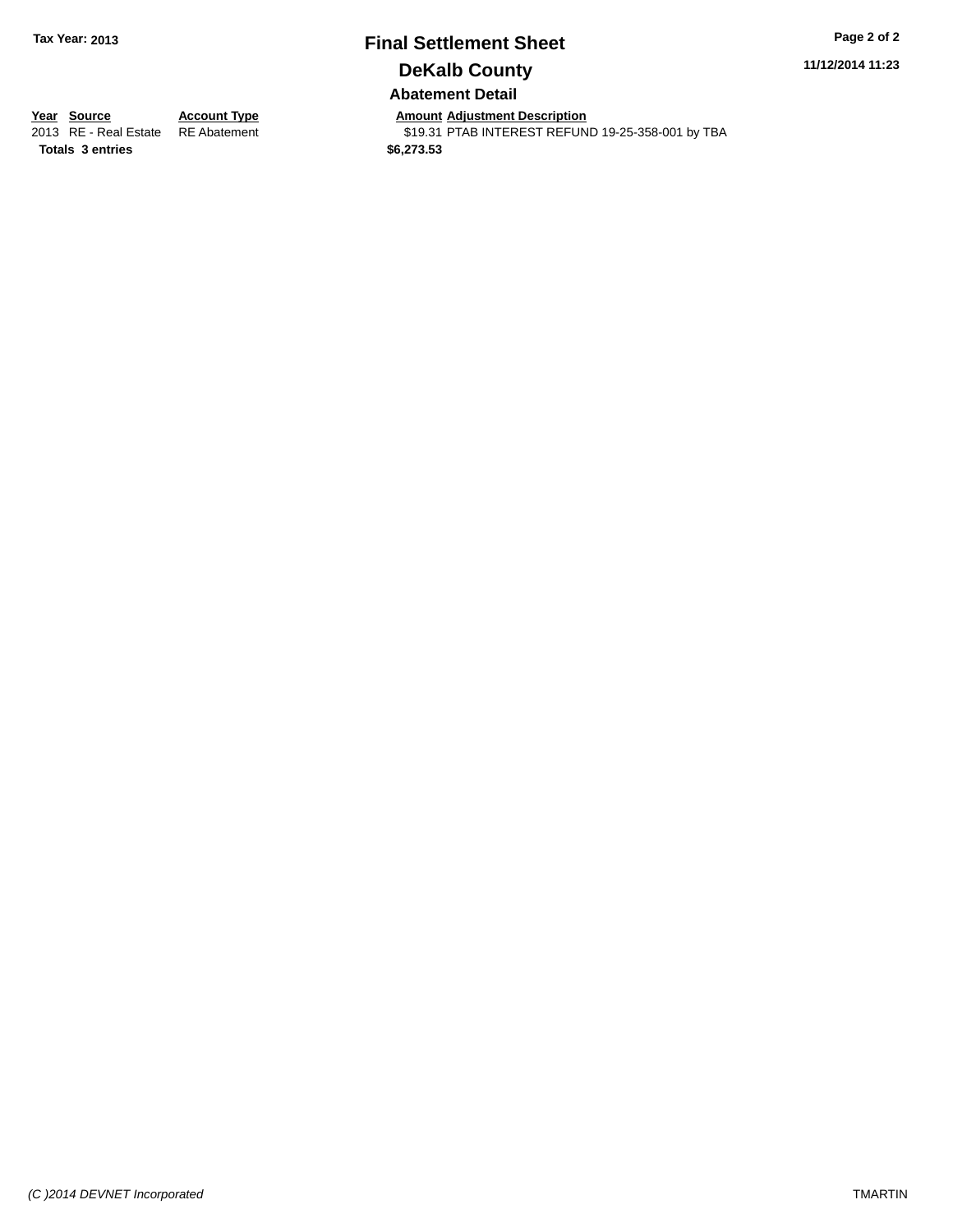**Current Year Taxes Due** Original Amount Due \$7,311,773.45

**Adjusted Amount Due \$7,313,170.92**

**+** Supplements \$2,767.81 **-** Cancellations \$3,741.26 **-** Abatements/Refunds **\$5.95 +** Mobile Home \$876.55 **+/-** Road & Bridge Transfer \$0.00<br>**+** Misc. Adjustments \$1,500.32

**+** Prior Year Real EstateTax (\$254.43) **+** Prior Year Mobile Home Tax \$0.00 **+** Prior Year Misc. Adjustments \$0.00<br>**Total Amount Due** \$7,312,916.49

**Total Amount Due** 

**+** Misc. Adjustments

### **Final Settlement Sheet Tax Year: 2013 Page 1 of 2 DeKalb County 132 - SCHOOL DISTRICT 425**

**11/12/2014 11:23**

### **Current Year Taxes Paid**

| ٠ | <b>Real Estate</b>                 | \$7,137,689.56 |  |  |  |
|---|------------------------------------|----------------|--|--|--|
|   |                                    |                |  |  |  |
| ٠ | Railroad                           | \$171,864.10   |  |  |  |
| ٠ | Mobile Home                        | \$876.55       |  |  |  |
| ٠ | Misc. Adjustments                  | \$1,500.32     |  |  |  |
| ٠ | <b>Prior Year Real Estate</b>      | (\$254.43)     |  |  |  |
| ٠ | Prior Year Mobile Home             | \$0.00         |  |  |  |
|   | + Prior Year Misc. Adjustments     | \$0.00         |  |  |  |
|   | Abatements/Refunds                 | \$5.95         |  |  |  |
|   | <b>Total Collected</b>             | \$7,311,670.15 |  |  |  |
| ٠ | <b>Hold Back</b>                   | \$0.00         |  |  |  |
| ٠ | <b>County Trustee</b>              | \$1,246.34     |  |  |  |
| ٠ | <b>Forfeited Tax</b>               | \$0.00         |  |  |  |
|   | Total                              | \$7,312,916.49 |  |  |  |
|   | <b>Interest Distribution</b>       |                |  |  |  |
|   | <b>County Interest</b><br>\$289.21 |                |  |  |  |

| <b>Total Interest</b>  | \$289.21 |
|------------------------|----------|
| Township Interest      | \$0.00   |
| <b>County Interest</b> | \$289.21 |

### **Distribution Summary**

| <b>Tax Distribution Date</b>         | Amount         |
|--------------------------------------|----------------|
| 05/22/2014                           | \$679.544.20   |
| 06/27/2014                           | \$3,299,807.48 |
| 07/25/2014                           | \$73,316.14    |
| 08/22/2014                           | \$827,156.23   |
| 09/19/2014                           | \$2,259,844.75 |
| 11/18/2014                           | \$172,001.35   |
| <b>Totals: 6 Distributions</b>       | \$7,311,670.15 |
| <b>Interest Distribution Date</b>    | Amount         |
| 11/12/2014                           | \$289.21       |
| <b>Totals: 1 Distributions</b>       | \$289.21       |
| <b>Grand Totals: 7 Distributions</b> | \$7,311,959.36 |

#### **Fund Summary**

| <b>Fund</b>                             | <b>Amount Collected</b> | Previously<br><b>Distributed</b> | <b>Current</b><br><b>Distribution</b> | Amount<br>Available | <b>Interest</b> | PY Over<br><b>Distrib</b> |
|-----------------------------------------|-------------------------|----------------------------------|---------------------------------------|---------------------|-----------------|---------------------------|
| 002 - EDUCATION                         | \$5,347,931.00          | \$5,222,125.11                   | \$125,805.89                          | \$0.00              | \$211.53        | \$0.00                    |
| 003 - BONDS AND INTEREST                | \$216,228.02            | \$211.141.43                     | \$5.086.59                            | \$0.00              | \$8.55          | \$0.00                    |
| 004 - OPERATIONS & MAINTENANCE          | \$641,109.18            | \$626,027.58                     | \$15,081.60                           | \$0.00              | \$25.36         | \$0.00                    |
| $005 - I. M. R. F.$                     | \$68,693.14             | \$67,077.18                      | \$1,615.96                            | \$0.00              | \$2.72          | \$0.00                    |
| 030 - TRANSPORTATION SYSTEM             | \$457.944.52            | \$447.171.74                     | \$10.772.78                           | \$0.00              | \$18.11         | \$0.00                    |
| 031 - WORKING CASH                      | \$921.27                | \$899.61                         | \$21.66                               | \$0.00              | \$0.04          | \$0.00                    |
| 032 - FIRE PREV/SFTY/ENERGY             | \$59.538.93             | \$58.138.31                      | \$1,400.62                            | \$0.00              | \$2.36          | \$0.00                    |
| 033 - SPECIAL EDUCATION                 | \$313.224.65            | \$305,856.28                     | \$7,368.37                            | \$0.00              | \$12.39         | \$0.00                    |
| 035 - TORT JUDGEMENTS/LIABILITY<br>INS. | \$91.593.29             | \$89.438.63                      | \$2,154.66                            | \$0.00              | \$3.62          | \$0.00                    |
| 047 - SOCIAL SECURITY                   | \$114,486.15            | \$111.792.93                     | \$2,693.22                            | \$0.00              | \$4.53          | \$0.00                    |
| <b>Totals</b>                           | \$7,311,670.15          | \$7,139,668.80                   | \$172,001.35                          | \$0.00              | \$289.21        | \$0.00                    |

#### **Miscellaneous Adjustment Detail**

#### **Year Source Account Type Amount Adjustment Description**

|                       | .                  |                                                 |
|-----------------------|--------------------|-------------------------------------------------|
| 2013 RE - Real Estate | Back Tax Collected | \$146.87 DOBSON REDEMPTION 13-15-402-010 by TBA |
| 2013 RE - Real Estate | Back Tax Collected | \$190.91 MANESS REDEMPTION 13-06-331-005 by TBA |
| 2013 RE - Real Estate | Back Tax Collected | \$130.55 SCAVENGER SALE 13-06-332-003 by TBA    |
| 2013 RE - Real Estate | Back Tax Collected | \$456.33 ENBURG REDEMPTION 13-35-201-007 by TBA |

#### *(C )2014 DEVNET Incorporated* TMARTIN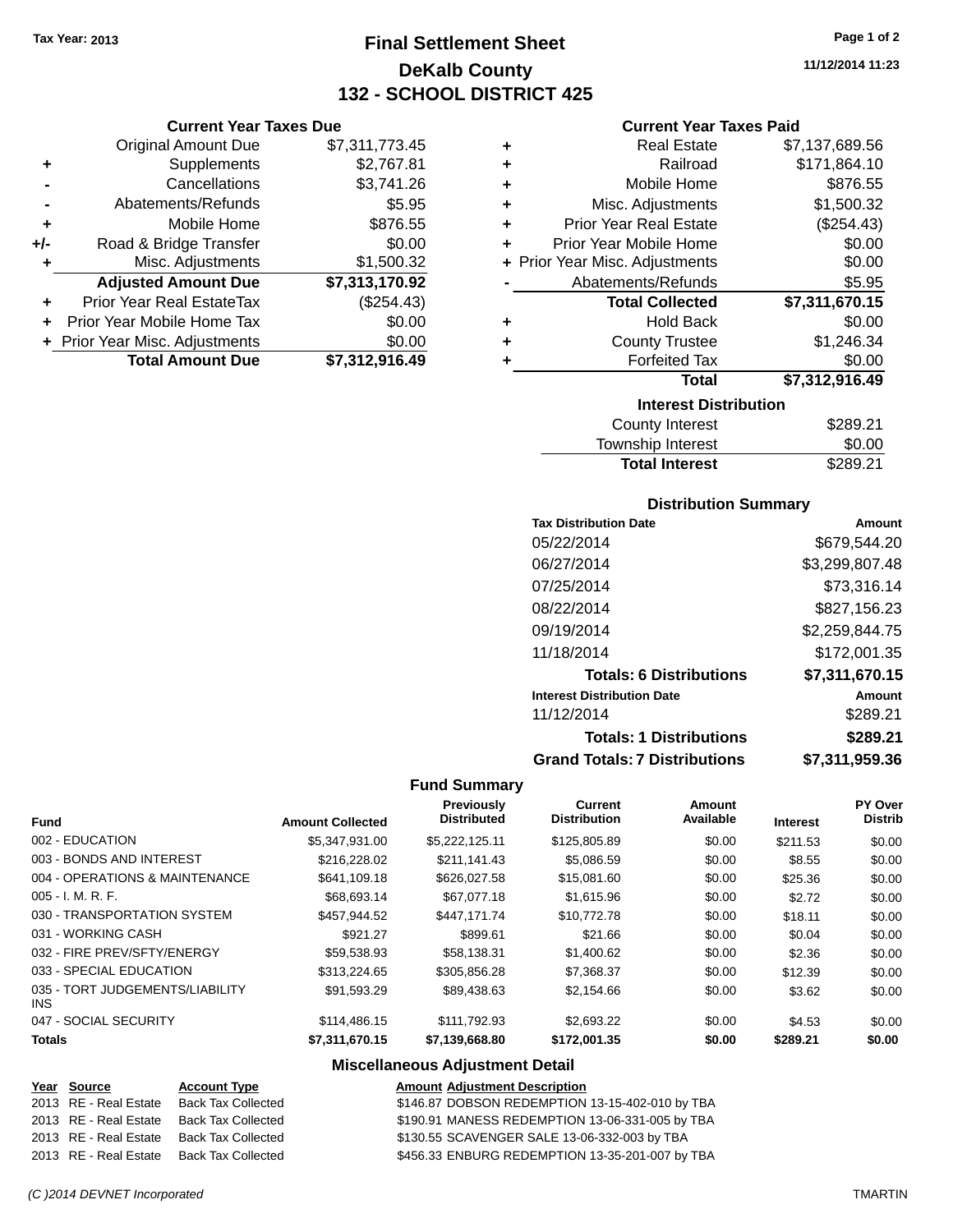### **Final Settlement Sheet Tax Year: 2013 Page 2 of 2**

### **DeKalb County**

**11/12/2014 11:23**

### **Miscellaneous Adjustment Detail**

**Totals \$1,500.32 5 entries**

**Year** Source **Account Type And Amount Adjustment Description** 

2013 RE - Real Estate Paymt In Lieu of Tax **\$575.66 HOUSING AUTHORITY-SEQUOYA APTS by TBA** 

### **Abatement Detail**

\$5.95 PTAB INTEREST REFUND 13-15-176-011 by TBA

**Year Source Account Type Amount Adjustment Description Totals \$5.95 1 entries**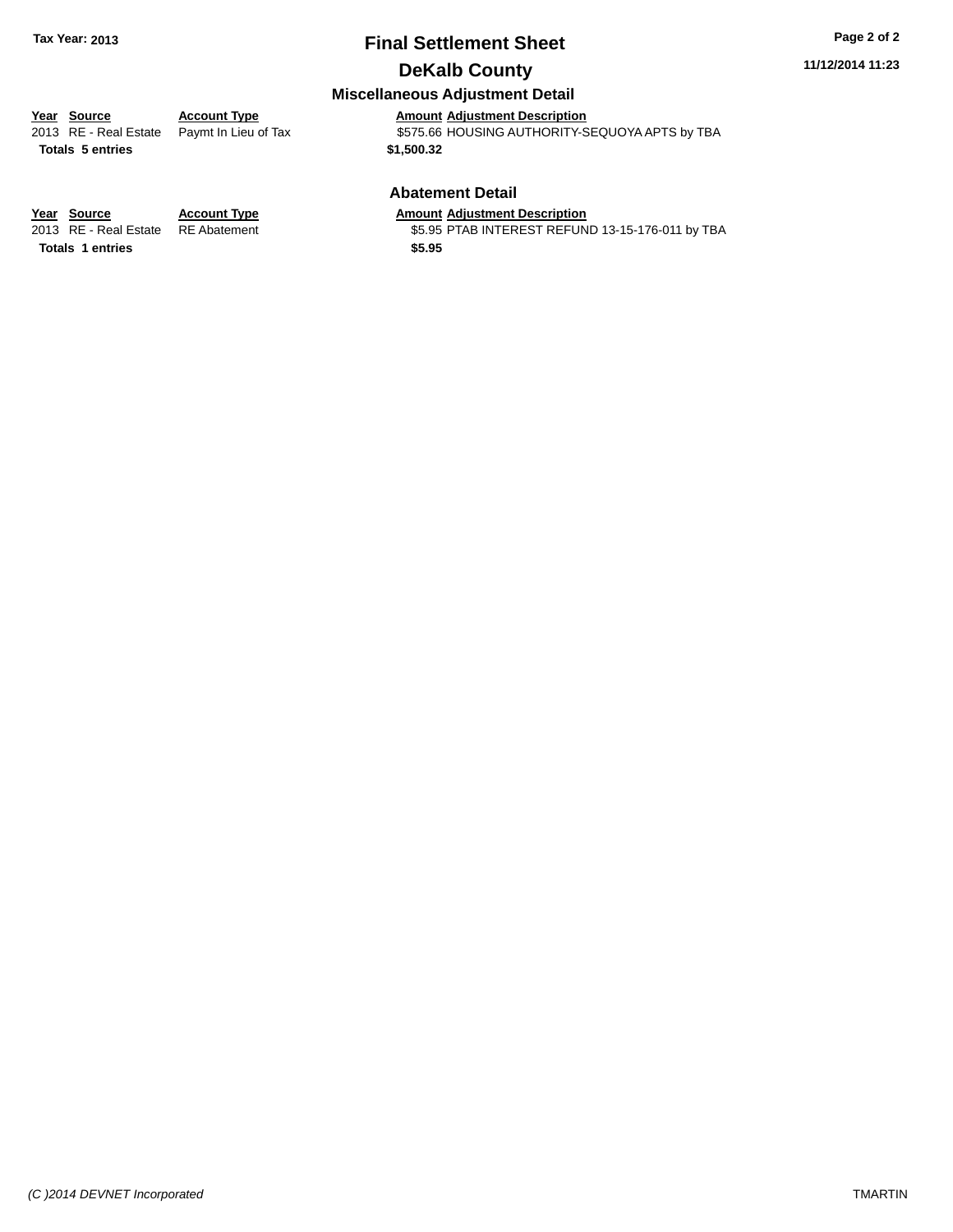**Current Year Taxes Due** Original Amount Due \$3,420,392.83

**Adjusted Amount Due \$3,418,621.30**

**Total Amount Due \$3,418,621.30**

**+** Supplements \$0.00 **-** Cancellations \$1,771.53 **-** Abatements/Refunds \$0.00 **+** Mobile Home \$0.00 **+/-** Road & Bridge Transfer \$0.00 **+** Misc. Adjustments \$0.00

**+** Prior Year Real EstateTax \$0.00 **+** Prior Year Mobile Home Tax \$0.00 **+ Prior Year Misc. Adjustments**  $$0.00$ 

### **Final Settlement Sheet Tax Year: 2013 Page 1 of 1 DeKalb County 133 - SCHOOL DISTRICT 426**

**11/12/2014 11:23**

### **Current Year Taxes Paid**

| ٠ | <b>Real Estate</b>             | \$3,382,247.11 |
|---|--------------------------------|----------------|
| ÷ | Railroad                       | \$35,016.16    |
| ÷ | Mobile Home                    | \$0.00         |
| ÷ | Misc. Adjustments              | \$0.00         |
| ÷ | <b>Prior Year Real Estate</b>  | \$0.00         |
| ÷ | Prior Year Mobile Home         | \$0.00         |
|   | + Prior Year Misc. Adjustments | \$0.00         |
|   | Abatements/Refunds             | \$0.00         |
|   | <b>Total Collected</b>         | \$3,417,263.27 |
| ٠ | <b>Hold Back</b>               | \$0.00         |
| ٠ | <b>County Trustee</b>          | \$1,358.03     |
| ٠ | <b>Forfeited Tax</b>           | \$0.00         |
|   | <b>Total</b>                   | \$3,418,621.30 |
|   | <b>Interest Distribution</b>   |                |
|   | <b>County Interest</b>         | \$135.18       |

| <b>County Interest</b> | \$135.18 |
|------------------------|----------|
| Township Interest      | \$0.00   |
| <b>Total Interest</b>  | \$135.18 |

### **Distribution Summary**

| <b>Tax Distribution Date</b>         | Amount         |
|--------------------------------------|----------------|
| 05/22/2014                           | \$418,644.43   |
| 06/27/2014                           | \$1,415,663.85 |
| 07/25/2014                           | \$40,032.18    |
| 08/22/2014                           | \$177,230.66   |
| 09/19/2014                           | \$1,252,461.64 |
| 11/18/2014                           | \$113,230.51   |
| <b>Totals: 6 Distributions</b>       | \$3,417,263.27 |
| <b>Interest Distribution Date</b>    | Amount         |
| 11/12/2014                           | \$135.18       |
| <b>Totals: 1 Distributions</b>       | \$135.18       |
| <b>Grand Totals: 7 Distributions</b> | \$3,417,398.45 |

|                                         |                         | <b>Previously</b>  | Current             | Amount    |                 | PY Over        |
|-----------------------------------------|-------------------------|--------------------|---------------------|-----------|-----------------|----------------|
| <b>Fund</b>                             | <b>Amount Collected</b> | <b>Distributed</b> | <b>Distribution</b> | Available | <b>Interest</b> | <b>Distrib</b> |
| 002 - EDUCATION                         | \$1,990,948.86          | \$1,924,979.04     | \$65,969.82         | \$0.00    | \$78.77         | \$0.00         |
| 003 - BONDS AND INTEREST                | \$545.480.64            | \$527,406.23       | \$18,074.41         | \$0.00    | \$21.58         | \$0.00         |
| 004 - OPERATIONS & MAINTENANCE          | \$406,319.44            | \$392,856.11       | \$13,463.33         | \$0.00    | \$16.07         | \$0.00         |
| $005 - I. M. R. F.$                     | \$92,877.79             | \$89,800.30        | \$3,077.49          | \$0.00    | \$3.67          | \$0.00         |
| 030 - TRANSPORTATION SYSTEM             | \$115,404.40            | \$111,580.50       | \$3,823.90          | \$0.00    | \$4.57          | \$0.00         |
| 031 - WORKING CASH                      | \$28.851.95             | \$27,895.96        | \$955.99            | \$0.00    | \$1.14          | \$0.00         |
| 032 - FIRE PREV/SFTY/ENERGY             | \$28.851.95             | \$27,895.96        | \$955.99            | \$0.00    | \$1.14          | \$0.00         |
| 033 - SPECIAL EDUCATION                 | \$23,080.20             | \$22,315.43        | \$764.77            | \$0.00    | \$0.91          | \$0.00         |
| 035 - TORT JUDGEMENTS/LIABILITY<br>INS. | \$49,386.29             | \$47,749.88        | \$1,636.41          | \$0.00    | \$1.95          | \$0.00         |
| 047 - SOCIAL SECURITY                   | \$116.091.27            | \$112,244.58       | \$3,846.69          | \$0.00    | \$4.59          | \$0.00         |
| 057 - LEASE/PURCHASE/RENTAL             | \$19,970.48             | \$19,308.77        | \$661.71            | \$0.00    | \$0.79          | \$0.00         |
| <b>Totals</b>                           | \$3,417,263,27          | \$3.304.032.76     | \$113,230.51        | \$0.00    | \$135.18        | \$0.00         |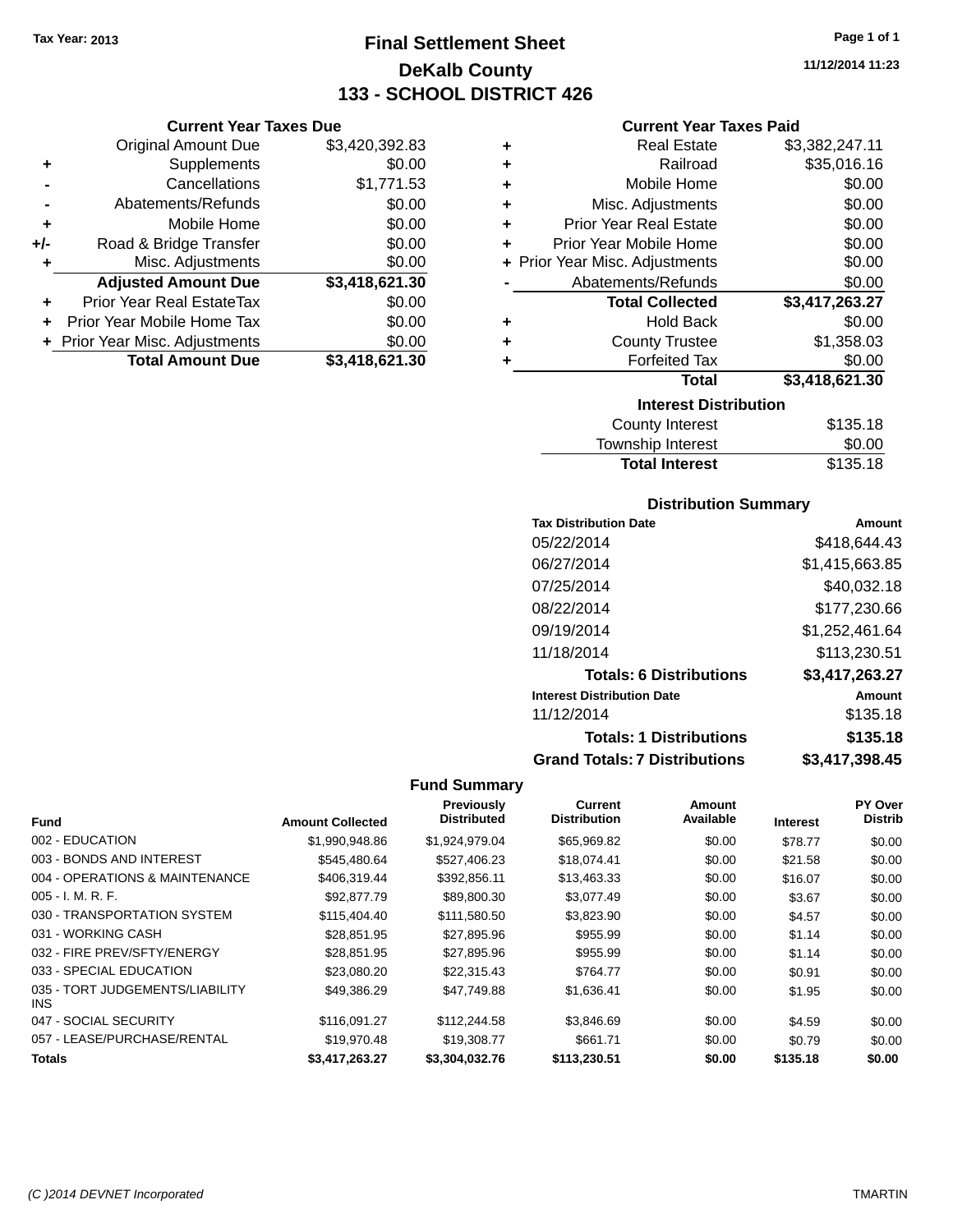**Current Year Taxes Due** Original Amount Due \$28,985,721.54

**Adjusted Amount Due \$28,967,950.51**

**Total Amount Due \$28,972,245.81**

**+** Supplements \$0.00 **-** Cancellations \$38,391.68 **-** Abatements/Refunds \$1,147.81 **+** Mobile Home \$5,012.56 **+/-** Road & Bridge Transfer \$0.00 **+** Misc. Adjustments \$16,755.90

**+** Prior Year Real EstateTax \$5,958.56 **+** Prior Year Mobile Home Tax \$0.00 **+** Prior Year Misc. Adjustments (\$1,663.26)

### **Final Settlement Sheet Tax Year: 2013 Page 1 of 2 DeKalb County 134 - SCHOOL DISTRICT 427**

**11/12/2014 11:23**

#### **Current Year Taxes Paid**

|   | <b>Interest Distribution</b>   |                 |
|---|--------------------------------|-----------------|
|   | <b>Total</b>                   | \$28,972,245.81 |
|   | <b>Forfeited Tax</b>           | \$31.54         |
| ٠ | <b>County Trustee</b>          | \$6,126.79      |
| ٠ | <b>Hold Back</b>               | \$0.00          |
|   | <b>Total Collected</b>         | \$28,966,087.48 |
|   | Abatements/Refunds             | \$1,147.81      |
|   | + Prior Year Misc. Adjustments | (\$1,663.26)    |
| ٠ | Prior Year Mobile Home         | \$0.00          |
| ٠ | <b>Prior Year Real Estate</b>  | \$5,958.56      |
| ٠ | Misc. Adjustments              | \$16,755.90     |
| ٠ | Mobile Home                    | \$5,012.56      |
| ٠ | Railroad                       | \$6,530.70      |
| ٠ | <b>Real Estate</b>             | \$28,934,640.83 |
|   |                                |                 |

| <b>County Interest</b> | \$1,145.78 |
|------------------------|------------|
| Township Interest      | \$0.00     |
| <b>Total Interest</b>  | \$1,145.78 |
|                        |            |

#### **Distribution Summary**

| <b>Tax Distribution Date</b>         | Amount          |
|--------------------------------------|-----------------|
| 05/22/2014                           | \$3,767,091.14  |
| 06/27/2014                           | \$11,302,707.90 |
| 07/25/2014                           | \$420.754.35    |
| 08/22/2014                           | \$1,573,908.82  |
| 09/19/2014                           | \$11,021,314.99 |
| 11/18/2014                           | \$880,310.28    |
| <b>Totals: 6 Distributions</b>       | \$28,966,087.48 |
| <b>Interest Distribution Date</b>    | Amount          |
| 11/12/2014                           | \$1,145.78      |
| <b>Totals: 1 Distributions</b>       | \$1,145.78      |
| <b>Grand Totals: 7 Distributions</b> | \$28,967,233.26 |

#### **Fund Summary**

| <b>Fund</b>                    | <b>Amount Collected</b> | <b>Previously</b><br><b>Distributed</b> | <b>Current</b><br><b>Distribution</b> | <b>Amount</b><br>Available | <b>Interest</b> | PY Over<br><b>Distrib</b> |
|--------------------------------|-------------------------|-----------------------------------------|---------------------------------------|----------------------------|-----------------|---------------------------|
| 002 - EDUCATION                | \$15,901,744.77         | \$15,418,473.87                         | \$483,270.90                          | \$0.00                     | \$629.01        | \$0.00                    |
| 003 - BONDS AND INTEREST       | \$4,307,141,36          | \$4.176.242.73                          | \$130,898.63                          | \$0.00                     | \$170.37        | \$0.00                    |
| 004 - OPERATIONS & MAINTENANCE | \$2,891,307.97          | \$2,803,438.02                          | \$87,869.95                           | \$0.00                     | \$114.37        | \$0.00                    |
| 005 - I. M. R. F.              | \$626,478.55            | \$607.439.19                            | \$19,039.36                           | \$0.00                     | \$24.78         | \$0.00                    |
| 030 - TRANSPORTATION SYSTEM    | \$1.060.187.76          | \$1.027.967.55                          | \$32,220.21                           | \$0.00                     | \$41.94         | \$0.00                    |
| 031 - WORKING CASH             | \$205,398.52            | \$199.156.22                            | \$6,242,30                            | \$0.00                     | \$8.12          | \$0.00                    |
| 032 - FIRE PREV/SFTY/ENERGY    | \$289.168.45            | \$280.380.31                            | \$8.788.14                            | \$0.00                     | \$11.44         | \$0.00                    |
| 033 - SPECIAL EDUCATION        | \$2,660,013,73          | \$2,579,173,07                          | \$80.840.66                           | \$0.00                     | \$105.22        | \$0.00                    |
| 047 - SOCIAL SECURITY          | \$819,247.85            | \$794.350.02                            | \$24.897.83                           | \$0.00                     | \$32.41         | \$0.00                    |
| 057 - LEASE/PURCHASE/RENTAL    | \$205,398.52            | \$199.156.22                            | \$6,242,30                            | \$0.00                     | \$8.12          | \$0.00                    |
| Totals                         | \$28,966,087.48         | \$28,085,777.20                         | \$880,310.28                          | \$0.00                     | \$1.145.78      | \$0.00                    |
|                                |                         |                                         |                                       |                            |                 |                           |

#### **Miscellaneous Adjustment Detail**

#### **Year Source Account Type Amount Adjustment Description** 2013 RE - Real Estate Back Tax Collected \$55.71 STOGSDILL REDEMPTION 06-32-328-025 by TBA 2013 RE - Real Estate Back Tax Collected \$155.14 MEIER REDEMPTION 06-18-300-001 by TBA 2013 MH - Mobile Home Back Tax Collected \$38.56 SEAY REDEMPTION 06-33-400-039 0009B by TBA 2013 MH - Mobile Home Back Tax Collected \$45.68 VAZQUEZ REDEMPTION 06-33-400-039 0010B by TBA 2013 RE - Real Estate Back Tax Collected \$88.65 SCAVENGER SALE 09-17-400-010 by TBA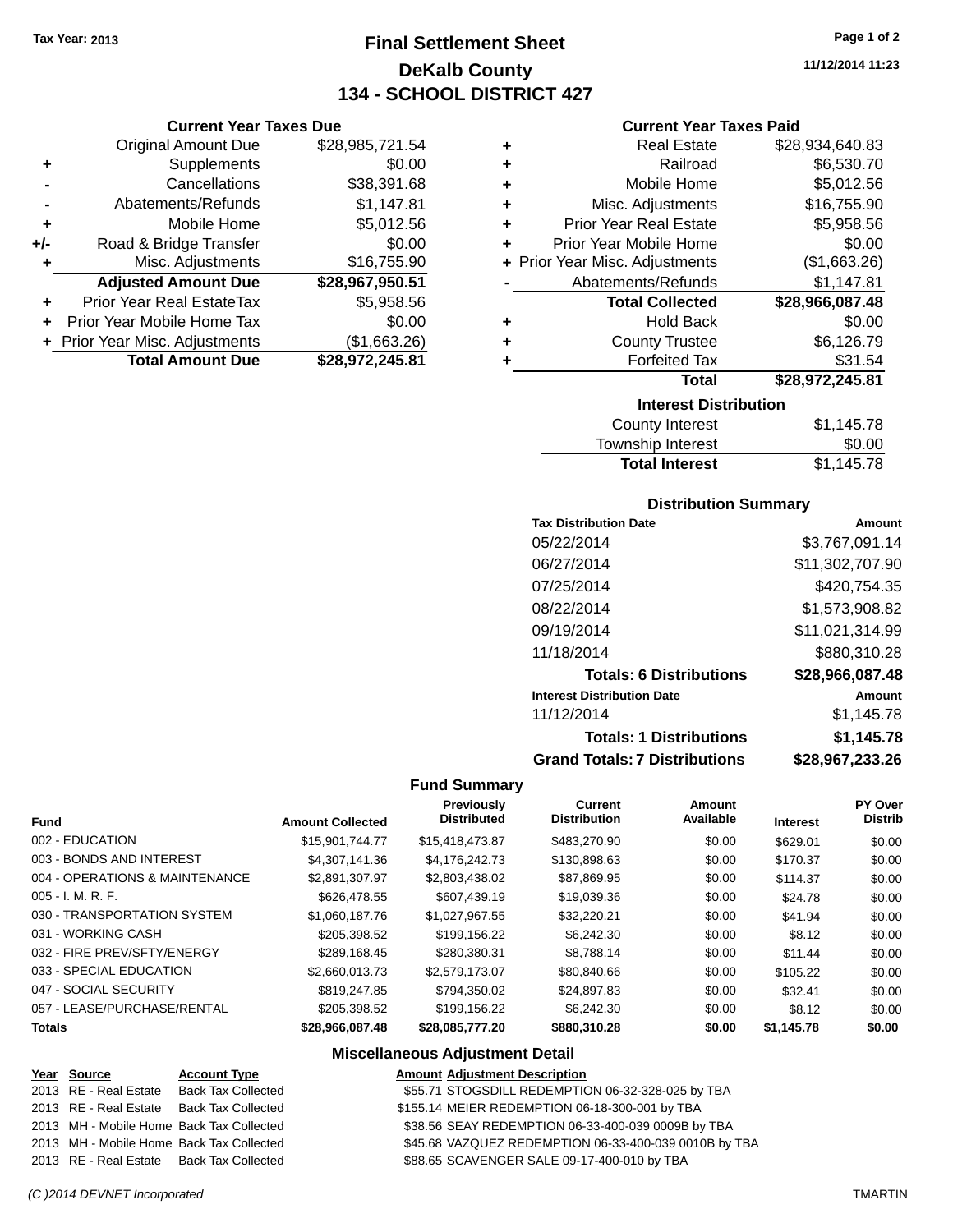### **Final Settlement Sheet Tax Year: 2013 Page 2 of 2 DeKalb County**

### **11/12/2014 11:23**

### **Miscellaneous Adjustment Detail**

| Year Source                              | <b>Account Type</b>                         |             | <b>Amount Adjustment Description</b>                           |
|------------------------------------------|---------------------------------------------|-------------|----------------------------------------------------------------|
| 2013 RE - Real Estate                    | Paymt In Lieu of Tax                        |             | \$11,701.81 HOUSING AUTHORITY by TBA                           |
| 2013 RE - Real Estate                    | Back Tax Collected                          |             | \$4,752.97 SCAVENGER SALE 06-20-400-027 by TBA                 |
| 2013 RE - Real Estate Back Tax Collected |                                             |             | \$0.81 SCAVENGER SALE 09-17-328-001 by TBA                     |
| 2013 RE - Real Estate Back Tax Collected |                                             |             | \$0.81 SCAVENGER SALE 09-17-329-009 by TBA                     |
| 2013 MH - Mobile Home Back Tax Collected |                                             |             | \$36.54 HOUSE REDEMPTION 06-33-400-039-0014D by TBA            |
|                                          | 2013 MH - Mobile Home Mobile Home Abatement |             | \$-1,784.04 2014 EVERGREEN VILLAGE PRORATED TAX REFUNDS by TBA |
| <b>Totals 11 entries</b>                 |                                             | \$15,092.64 |                                                                |
|                                          |                                             |             | <b>Abatement Detail</b>                                        |
| Year Source                              | <b>Account Type</b>                         |             | <b>Amount Adjustment Description</b>                           |
| 2013 RE - Real Estate                    | <b>RE</b> Abatement                         |             | \$1,147.81 CLARK PRIOR YEAR ABATEMENT 09-17-100-015 by TBA     |
|                                          |                                             |             |                                                                |

**Totals 1 entries** \$1,147.81

\$1,147.81 CLARK PRIOR YEAR ABATEMENT 09-17-100-015 by TBA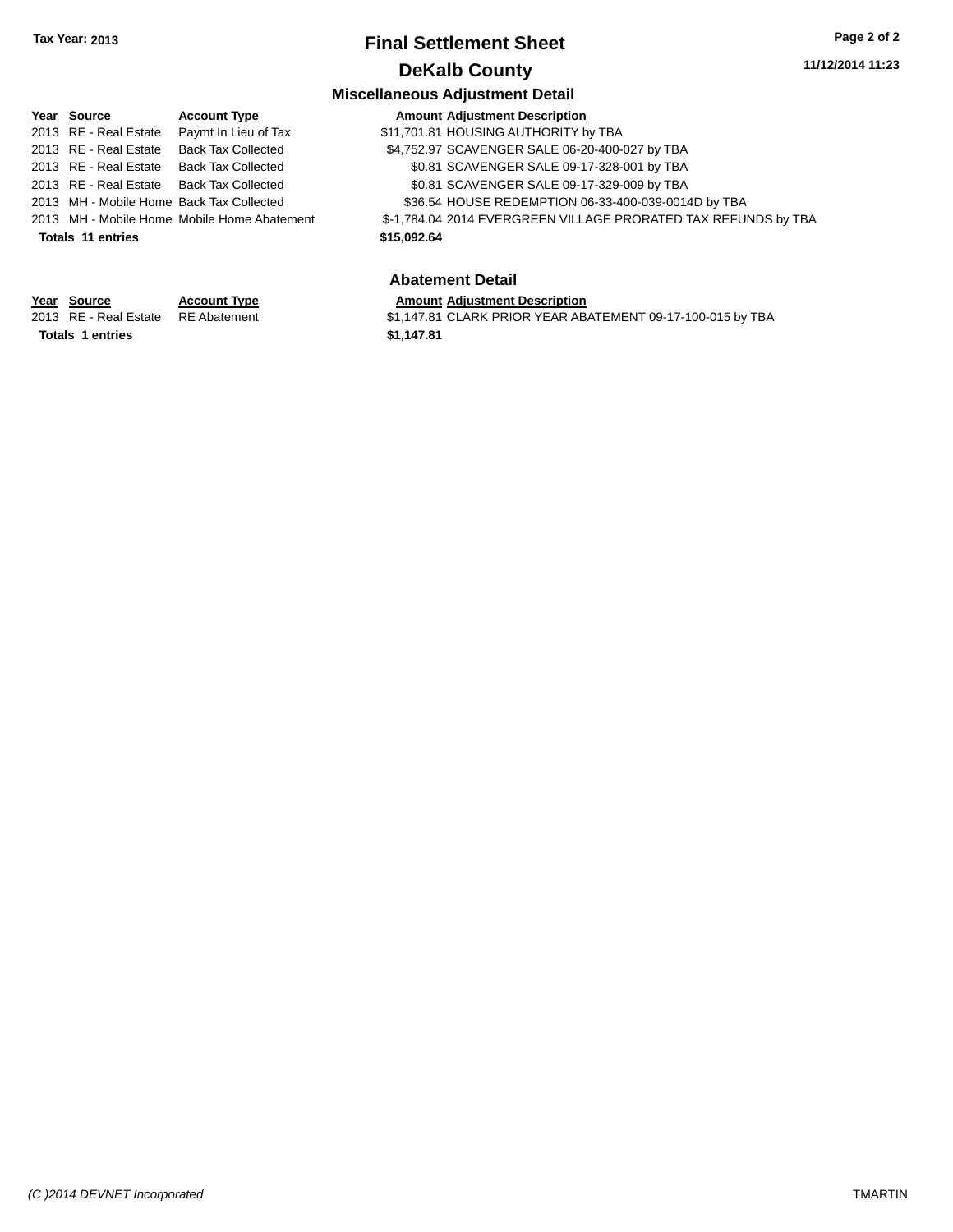**Current Year Taxes Due** Original Amount Due \$49,828,275.15

**Adjusted Amount Due \$49,296,897.45**

**Total Amount Due \$49,251,650.75**

**+** Supplements \$0.00 **-** Cancellations \$579,190.89 **-** Abatements/Refunds \$3,656.24 **+** Mobile Home \$34,689.83 **+/-** Road & Bridge Transfer \$0.00<br> **+** Misc. Adjustments \$16,779.60

**+** Prior Year Real EstateTax (\$45,468.93) **+** Prior Year Mobile Home Tax \$0.00 **+** Prior Year Misc. Adjustments \$222.23

**+** Misc. Adjustments

### **Final Settlement Sheet Tax Year: 2013 Page 1 of 2 DeKalb County 135 - SCHOOL DISTRICT 428**

**11/12/2014 11:23**

### **Current Year Taxes Paid**

|                              | <b>Real Estate</b>             | \$48,843,545.92 |  |  |
|------------------------------|--------------------------------|-----------------|--|--|
| ٠                            | Railroad                       | \$346,187.82    |  |  |
| ٠                            | Mobile Home                    | \$34,411.74     |  |  |
| ٠                            | Misc. Adjustments              | \$16,779.60     |  |  |
| ٠                            | <b>Prior Year Real Estate</b>  | (\$45,468.93)   |  |  |
| ÷                            | Prior Year Mobile Home         | \$0.00          |  |  |
|                              | + Prior Year Misc. Adjustments | \$222.23        |  |  |
|                              | Abatements/Refunds             | \$3,656.24      |  |  |
|                              | <b>Total Collected</b>         | \$49,192,022.14 |  |  |
| ٠                            | <b>Hold Back</b>               | \$0.00          |  |  |
| ٠                            | <b>County Trustee</b>          | \$46,817.38     |  |  |
|                              | <b>Forfeited Tax</b>           | \$12,811.23     |  |  |
|                              | Total                          | \$49,251,650.75 |  |  |
| <b>Interest Distribution</b> |                                |                 |  |  |

| \$1,944.76 |
|------------|
| \$0.00     |
| \$1,944.76 |
|            |

### **Distribution Summary**

| <b>Tax Distribution Date</b>         | Amount          |
|--------------------------------------|-----------------|
| 05/22/2014                           | \$5.737.051.42  |
| 06/27/2014                           | \$19,332,091.05 |
| 07/25/2014                           | \$707.062.87    |
| 08/22/2014                           | \$3,174,101.73  |
| 09/19/2014                           | \$18,865,341.26 |
| 11/18/2014                           | \$1,376,373.81  |
| <b>Totals: 6 Distributions</b>       | \$49,192,022.14 |
| <b>Interest Distribution Date</b>    | Amount          |
| 11/12/2014                           | \$1.944.76      |
| <b>Totals: 1 Distributions</b>       | \$1,944.76      |
| <b>Grand Totals: 7 Distributions</b> | \$49,193,966.90 |

#### **Fund Summary**

| <b>Fund</b>                             | <b>Amount Collected</b> | Previously<br><b>Distributed</b> | <b>Current</b><br><b>Distribution</b> | Amount<br>Available | <b>Interest</b> | <b>PY Over</b><br><b>Distrib</b> |
|-----------------------------------------|-------------------------|----------------------------------|---------------------------------------|---------------------|-----------------|----------------------------------|
| 002 - EDUCATION                         | \$25,157,292.08         | \$24,453,400.66                  | \$703.891.42                          | \$0.00              | \$994.58        | \$0.00                           |
| 003 - BONDS AND INTEREST                | \$4.759.229.75          | \$4.626.068.34                   | \$133,161.41                          | \$0.00              | \$188.15        | \$0.00                           |
| 004 - OPERATIONS & MAINTENANCE          | \$4,716,973.82          | \$4,584,994.70                   | \$131,979.12                          | \$0.00              | \$186.48        | \$0.00                           |
| 005 - I. M. R. F.                       | \$1,193,693.62          | \$1,160,294.53                   | \$33,399.09                           | \$0.00              | \$47.19         | \$0.00                           |
| 030 - TRANSPORTATION SYSTEM             | \$5,433,947.54          | \$5,281,907.78                   | \$152,039.76                          | \$0.00              | \$214.83        | \$0.00                           |
| 031 - WORKING CASH                      | \$314,484.59            | \$305,685.46                     | \$8,799.13                            | \$0.00              | \$12.43         | \$0.00                           |
| 032 - FIRE PREV/SFTY/ENERGY             | \$628,919.99            | \$611,323,09                     | \$17,596.90                           | \$0.00              | \$24.86         | \$0.00                           |
| 033 - SPECIAL EDUCATION                 | \$5.031.458.39          | \$4.890.680.14                   | \$140,778.25                          | \$0.00              | \$198.91        | \$0.00                           |
| 035 - TORT JUDGEMENTS/LIABILITY<br>INS. | \$674,963,73            | \$656,078.52                     | \$18,885.21                           | \$0.00              | \$26.68         | \$0.00                           |
| 047 - SOCIAL SECURITY                   | \$1,281,058.63          | \$1,245,215.11                   | \$35,843.52                           | \$0.00              | \$50.65         | \$0.00                           |
| <b>Totals</b>                           | \$49,192,022.14         | \$47,815,648.33                  | \$1,376,373.81                        | \$0.00              | \$1,944.76      | \$0.00                           |

### **Miscellaneous Adjustment Detail**

| Year Source                  | <b>Account Type</b>                      | <b>Amount Adjustment Description</b>                    |                |
|------------------------------|------------------------------------------|---------------------------------------------------------|----------------|
|                              | 2013 MH - Mobile Home Back Tax Collected | \$59.62 GUEVARA REDEMPTION 09-29-400-016 0062O by TBA   |                |
|                              | 2013 MH - Mobile Home Back Tax Collected | \$63.51 CHAVEZ REDEMPTION 09-29-400-016 0003O by TBA    |                |
|                              | 2013 MH - Mobile Home Back Tax Collected | \$63.51 HERNANDEZ REDEMPTION 09-29-400-016 0078O by TBA |                |
|                              | 2013 RE - Real Estate Back Tax Collected | \$0.00 LAY REDEMPTION 07-23-155-002 by TBA              |                |
|                              | 2013 RE - Real Estate Back Tax Collected | \$500.20 JOHNSON REDEMPTION 08-10-476-007 by TBA        |                |
| (C) 2014 DEVNET Incorporated |                                          |                                                         | <b>TMARTIN</b> |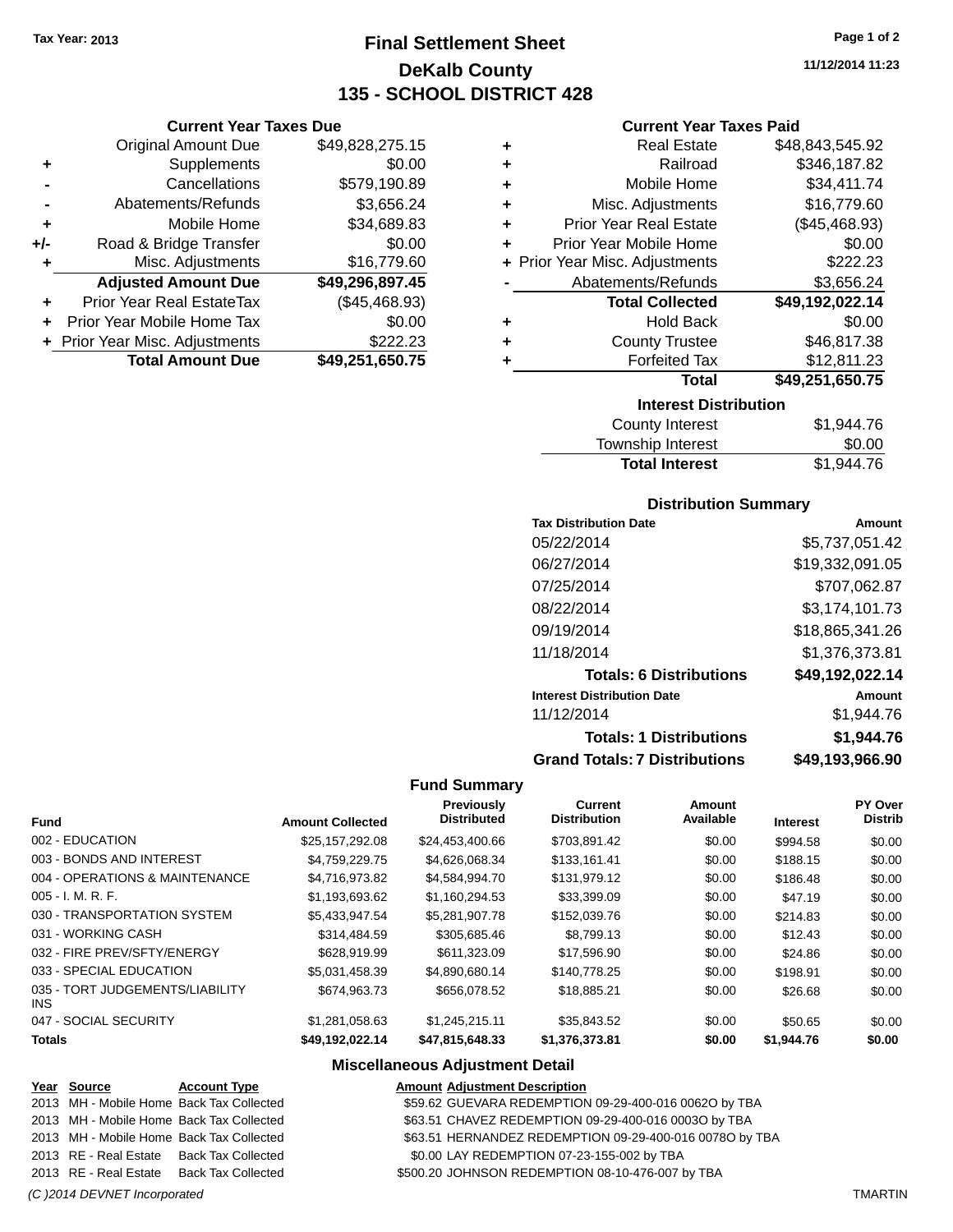### **Final Settlement Sheet Tax Year: 2013 Page 2 of 2 DeKalb County**

# **Year** Source **Account Type A** Account Adjustment Description 2013 MH - Mobile Home Back Tax Collected \$35.59 Added by TBA **Totals 11 entries \$17,001.83**

|                         | icai ovuite           | AGGOUIL TYP        |  |
|-------------------------|-----------------------|--------------------|--|
|                         | 2013 RE - Real Estate | <b>RE</b> Abateme  |  |
|                         | 2013 RE - Real Estate | <b>RE</b> Abateme  |  |
|                         | 2013 RE - Real Estate | <b>RE</b> Abatemer |  |
|                         | 2013 RE - Real Estate | <b>RE</b> Abatemer |  |
|                         | 2013 RE - Real Estate | <b>RE</b> Abatemer |  |
|                         | 2013 RE - Real Estate | <b>RE</b> Abatemer |  |
|                         | 2013 RE - Real Estate | <b>RE</b> Abatemer |  |
|                         | 2013 RE - Real Estate | <b>RE</b> Abateme  |  |
| <b>Totals 8 entries</b> |                       |                    |  |

**Miscellaneous Adjustment Detail** 2013 RE - Real Estate Paymt In Lieu of Tax  $$16,008.28$  HOUSING AUTHORITY by TBA 2013 RE - Real Estate Back Tax Collected \$128.18 SCAVENGER SALE 08-23-278-046 by TBA 2013 RE - Real Estate Back Tax Collected \$4.87 SCAVENGER SALE 09-33-100-007 by TBA 2013 RE - Real Estate Back Tax Collected \$3.08 SCAVENGER SALE 09-28-351-013 by TBA 2013 RE - Real Estate Back Tax Collected \$134.99 SCAVENGER SALE 11-03-126-010 by TBA

### **Abatement Detail**

### **Year Source Account Type Amount Adjustment Description**

nt 2013 848.96 PTAB INTEREST REFUND 08-12-451-004 by TBA 01 12-451 REFUND 08-12-451-005 by TBA 2013 REAL ESTATEMENT REFUND 08-12-451-007 by TBA 11 **2013 REAL ESTATE STATE REAL ESTATE REFUND** 08-12-451-014 by TBA 11 **2013 REAL ESTATE REGONAL EST** REFUND 07-23-332-002 by TBA 01 **33,116.17 PTAB INTEREST REFUND 08-25-100-021 by TBA** 0211 REAL ESTATEMENT REAL ESTATEMENT REFUND 09-19-100-014 by TBA 01 **2013 REAL ESTATE REAL ESTATE REFUND 09-19-000-012 by TBA Totals 8 entries \$3,656.24**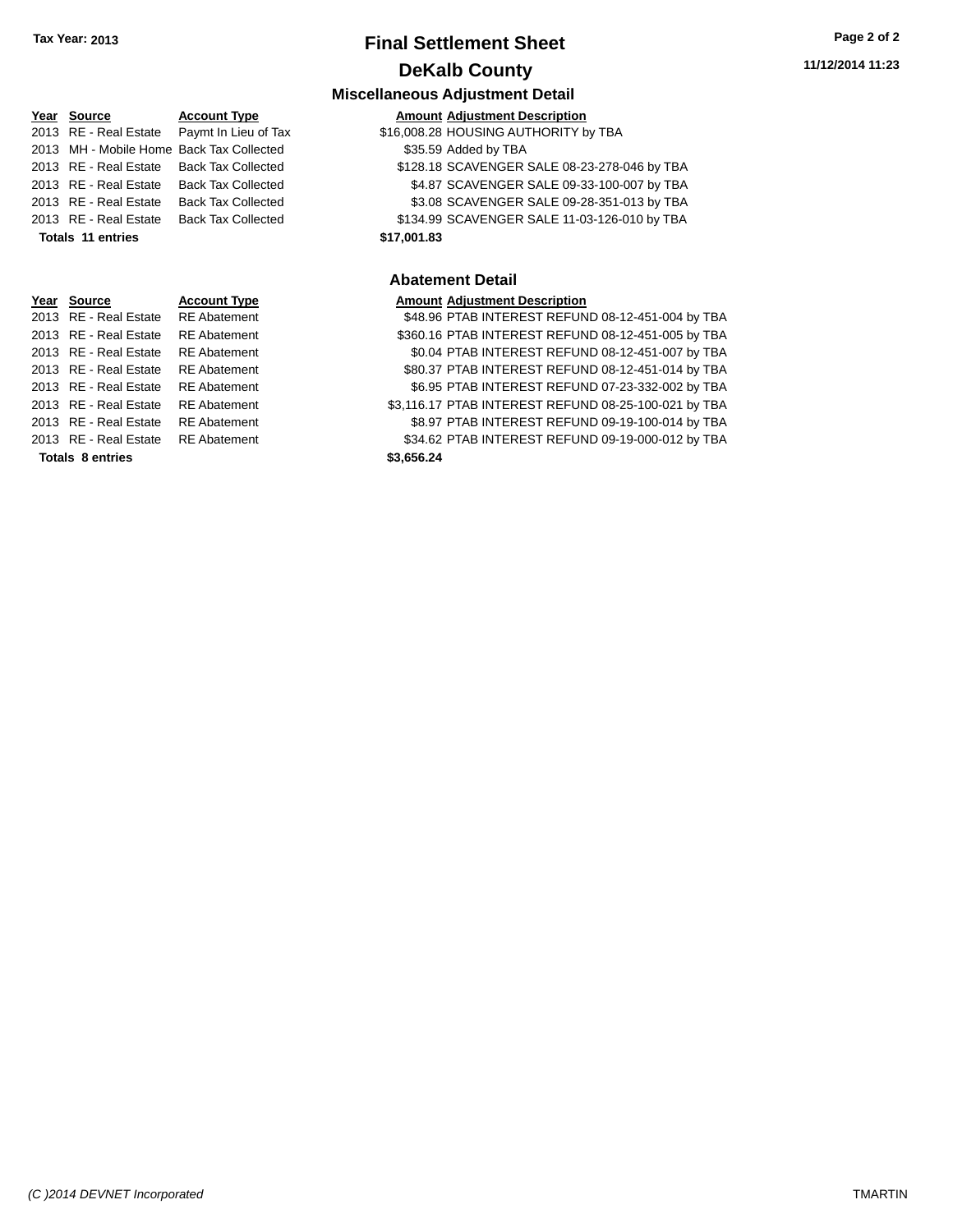**Current Year Taxes Due** Original Amount Due \$4,980,520.06

**Adjusted Amount Due \$4,979,132.53**

**+** Supplements \$0.00 **-** Cancellations \$2,341.57 **-** Abatements/Refunds \$370.42 **+** Mobile Home \$364.17 **+/-** Road & Bridge Transfer \$0.00 **+** Misc. Adjustments \$960.29

**+** Prior Year Real EstateTax (\$18,281.73) **+** Prior Year Mobile Home Tax \$0.00 **+** Prior Year Misc. Adjustments \$0.00<br> **Total Amount Due** \$4,960,850.80

**Total Amount Due** 

### **Final Settlement Sheet Tax Year: 2013 Page 1 of 2 DeKalb County 136 - SCHOOL DISTRICT 429**

**11/12/2014 11:23**

### **Current Year Taxes Paid**

| ٠ | <b>Real Estate</b>             | \$4,921,518.11 |  |  |
|---|--------------------------------|----------------|--|--|
| ٠ | Railroad                       | \$56,660.38    |  |  |
| ٠ | Mobile Home                    | \$364.17       |  |  |
| ٠ | Misc. Adjustments              | \$960.29       |  |  |
| ٠ | <b>Prior Year Real Estate</b>  | (\$18,281.73)  |  |  |
| ٠ | Prior Year Mobile Home         | \$0.00         |  |  |
|   | + Prior Year Misc. Adjustments | \$0.00         |  |  |
|   | Abatements/Refunds             | \$370.42       |  |  |
|   | <b>Total Collected</b>         | \$4,960,850.80 |  |  |
| ٠ | <b>Hold Back</b>               | \$0.00         |  |  |
| ٠ | <b>County Trustee</b>          | \$0.00         |  |  |
| ٠ | <b>Forfeited Tax</b>           | \$0.00         |  |  |
|   | Total                          | \$4,960,850.80 |  |  |
|   | <b>Interest Distribution</b>   |                |  |  |
|   | <b>County Interest</b>         | \$196.25       |  |  |

| <b>Total Interest</b> | \$196.25 |
|-----------------------|----------|
| Township Interest     | \$0.00   |
| County Interest       | \$196.25 |

### **Distribution Summary**

| <b>Tax Distribution Date</b>         | Amount         |
|--------------------------------------|----------------|
| 05/22/2014                           | \$635,231.98   |
| 06/27/2014                           | \$2,013,464.25 |
| 07/25/2014                           | \$46,214.13    |
| 08/22/2014                           | \$295,109.16   |
| 09/19/2014                           | \$1,832,067.16 |
| 11/18/2014                           | \$138,764.12   |
| <b>Totals: 6 Distributions</b>       | \$4,960,850.80 |
| <b>Interest Distribution Date</b>    | Amount         |
| 11/12/2014                           | \$196.25       |
| <b>Totals: 1 Distributions</b>       | \$196.25       |
| <b>Grand Totals: 7 Distributions</b> | \$4,961,047.05 |

#### **Fund Summary**

| <b>Fund</b>                             | <b>Amount Collected</b> | <b>Previously</b><br><b>Distributed</b> | <b>Current</b><br><b>Distribution</b> | Amount<br>Available | <b>Interest</b> | PY Over<br><b>Distrib</b> |
|-----------------------------------------|-------------------------|-----------------------------------------|---------------------------------------|---------------------|-----------------|---------------------------|
| 002 - EDUCATION                         | \$2.814.494.06          | \$2.735.767.46                          | \$78,726.60                           | \$0.00              | \$111.33        | \$0.00                    |
| 003 - BONDS AND INTEREST                | \$886,206.39            | \$861,417.58                            | \$24.788.81                           | \$0.00              | \$35.06         | \$0.00                    |
| 004 - OPERATIONS & MAINTENANCE          | \$460.074.26            | \$447,205.15                            | \$12,869.11                           | \$0.00              | \$18.20         | \$0.00                    |
| $005 - I. M. R. F.$                     | \$87.147.28             | \$84.709.60                             | \$2,437.68                            | \$0.00              | \$3.45          | \$0.00                    |
| 030 - TRANSPORTATION SYSTEM             | \$216,511,37            | \$210.455.15                            | \$6.056.22                            | \$0.00              | \$8.57          | \$0.00                    |
| 032 - FIRE PREV/SFTY/ENERGY             | \$605.21                | \$588.30                                | \$16.91                               | \$0.00              | \$0.02          | \$0.00                    |
| 033 - SPECIAL EDUCATION                 | \$310,688.16            | \$301.997.64                            | \$8.690.52                            | \$0.00              | \$12.29         | \$0.00                    |
| 035 - TORT JUDGEMENTS/LIABILITY<br>INS. | \$87.147.28             | \$84.709.60                             | \$2,437.68                            | \$0.00              | \$3.45          | \$0.00                    |
| 047 - SOCIAL SECURITY                   | \$97.976.79             | \$95,236.20                             | \$2.740.59                            | \$0.00              | \$3.88          | \$0.00                    |
| <b>Totals</b>                           | \$4,960,850.80          | \$4,822,086,68                          | \$138,764.12                          | \$0.00              | \$196.25        | \$0.00                    |

### **Miscellaneous Adjustment Detail**

| Year Source             | <b>Account Type</b>       | <b>Amount Adjustment Description</b>                    |
|-------------------------|---------------------------|---------------------------------------------------------|
| 2013 RE - Real Estate   | <b>Back Tax Collected</b> | \$56.91 VANGUARD HOMES REDEMPTION 15-14-107-008 by TBA  |
| 2013 RE - Real Estate   | <b>Back Tax Collected</b> | \$43.55 VANGUARD HOMES REDEMPTION 15-14-107-007 by TBA  |
| 2013 RE - Real Estate   | <b>Back Tax Collected</b> | \$233.16 VANGUARD HOMES REDEMPTION 15-14-102-033 by TBA |
| 2013 RE - Real Estate   | Paymt In Lieu of Tax      | \$626.67 HOUSING AUTHORITY-SUNSET VIEW APTS. by TBA     |
| <b>Totals 4 entries</b> |                           | \$960.29                                                |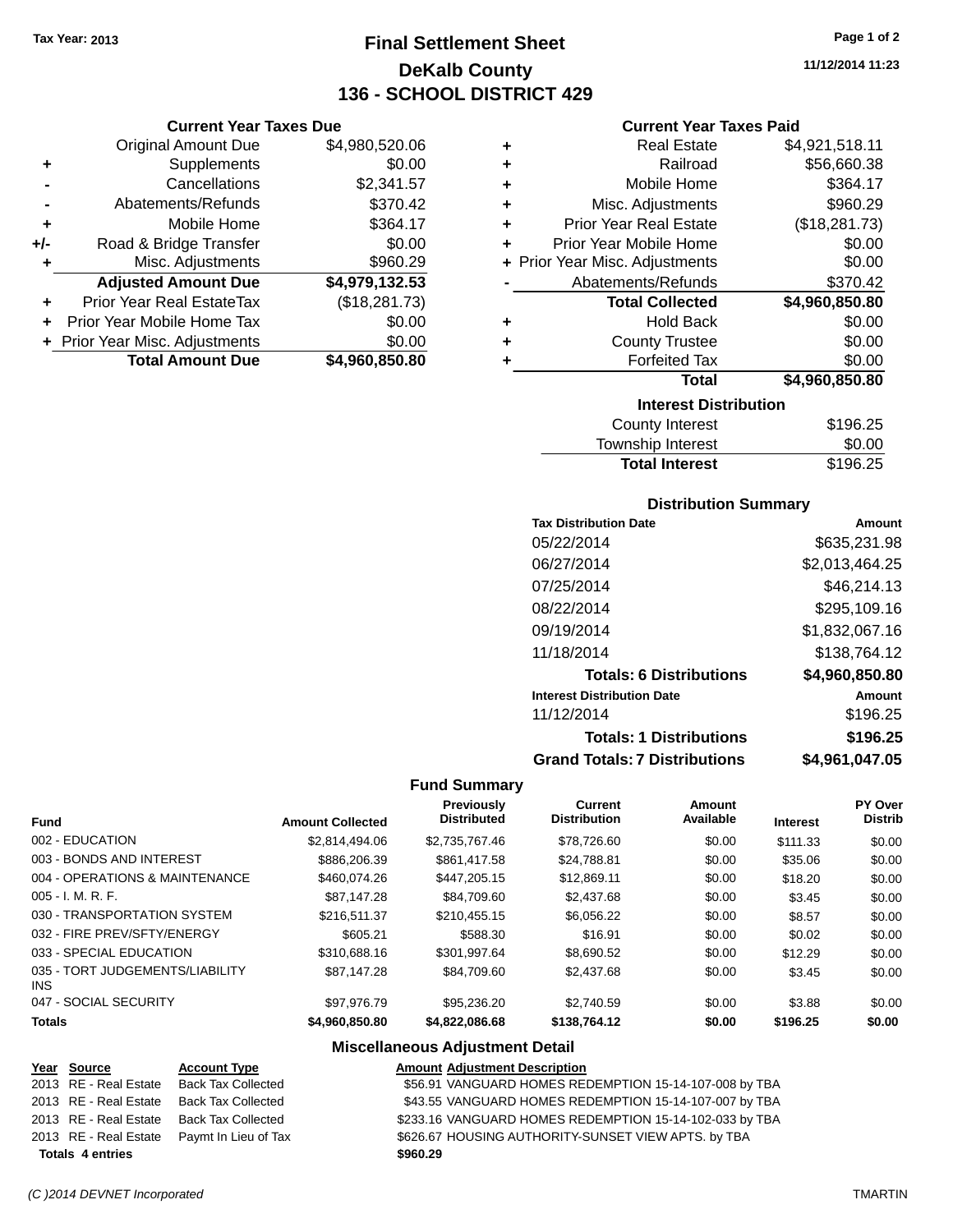### **Final Settlement Sheet Tax Year: 2013 Page 2 of 2 DeKalb County Abatement Detail**

**11/12/2014 11:23**

### **Year Source Account Type Amount Adjustment Description** 2013 RE - Real Estate RE Abatement 2013 RE - Real Estate RE Abatement 2013 RE - Real Estate RE Abatement 2013 RE - Real Estate RE Abatement **Totals 5 entries**

| Year Source                        | <b>Account Type</b> | <b>Amount Adjustment Description</b>               |
|------------------------------------|---------------------|----------------------------------------------------|
| 2013 RE - Real Estate RE Abatement |                     | \$314.25 PTAB INTEREST REFUND 15-14-400-041 by TBA |
| 2013 RE - Real Estate RE Abatement |                     | \$9.74 PTAB INTEREST REFUND 15-14-302-006 by TBA   |
| 2013 RE - Real Estate RE Abatement |                     | \$18.01 PTAB INTEREST REFUND 15-14-302-007 by TBA  |
| 2013 RE - Real Estate RE Abatement |                     | \$3.65 PTAB INTEREST REFUND 15-15-403-020 by TBA   |
| 2013 RE - Real Estate RE Abatement |                     | \$24.77 PTAB INTEREST REFUND 15-14-302-007 by TBA  |
| <b>Totals 5 entries</b>            |                     | \$370.42                                           |
|                                    |                     |                                                    |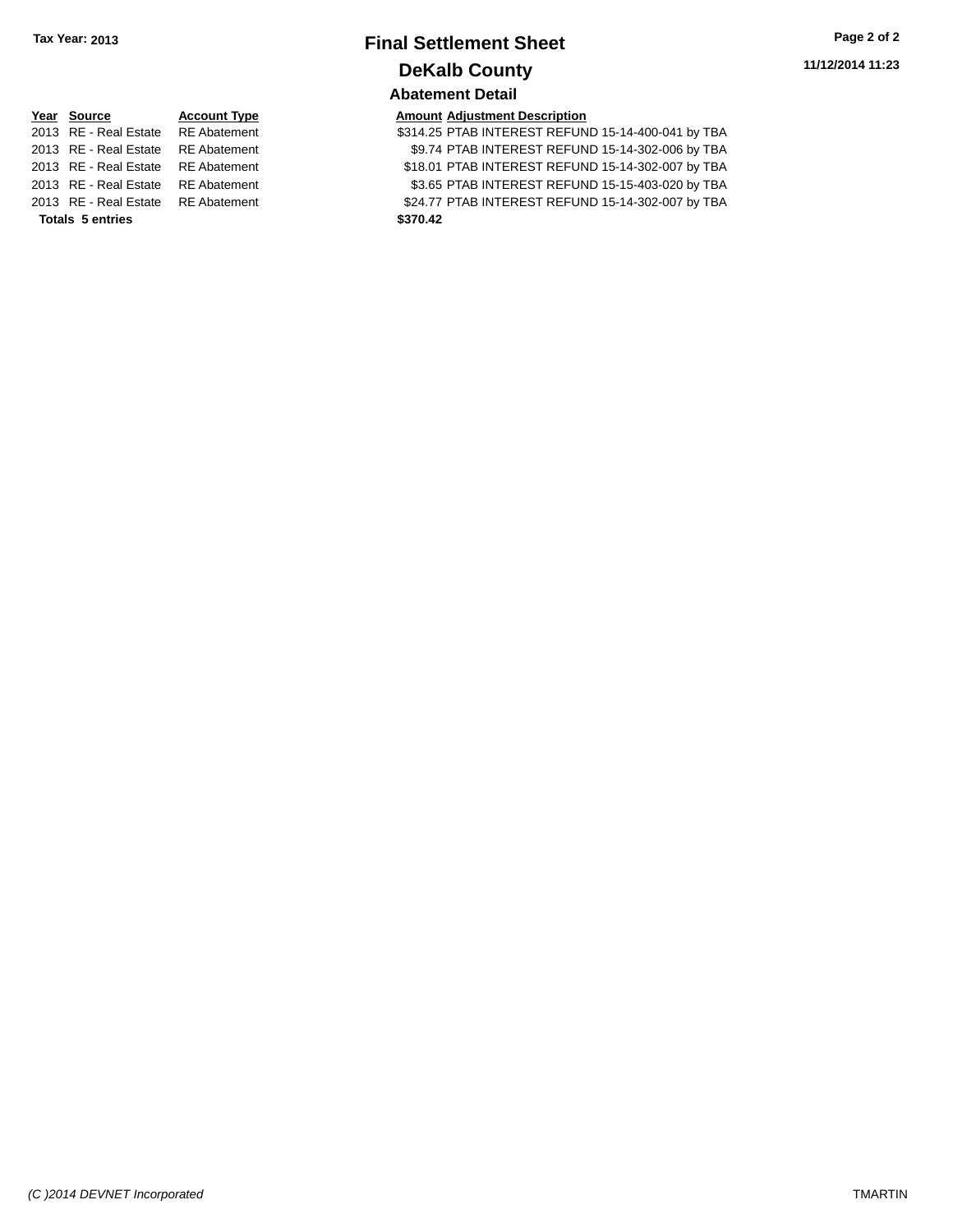**Current Year Taxes Due** Original Amount Due \$7,414,204.70

**Adjusted Amount Due \$7,409,613.81**

**Total Amount Due \$7,404,715.92**

**+** Supplements \$0.00 **-** Cancellations \$9,122.60 **-** Abatements/Refunds \$145.15 **+** Mobile Home \$4,669.14 **+/-** Road & Bridge Transfer \$0.00 **+** Misc. Adjustments \$7.72

**+** Prior Year Real EstateTax (\$4,897.89) **+** Prior Year Mobile Home Tax \$0.00 **+ Prior Year Misc. Adjustments**  $$0.00$ 

### **Final Settlement Sheet Tax Year: 2013 Page 1 of 2 DeKalb County 137 - SCHOOL DISTRICT 430**

**11/12/2014 11:23**

#### **Current Year Taxes Paid**

| ٠ | <b>Real Estate</b>             | \$7,366,969.83 |  |  |  |
|---|--------------------------------|----------------|--|--|--|
| ٠ | Railroad                       | \$34,572.80    |  |  |  |
| ÷ | Mobile Home                    | \$4,552.39     |  |  |  |
| ÷ | Misc. Adjustments              | \$7.72         |  |  |  |
| ÷ | <b>Prior Year Real Estate</b>  | (\$4,897.89)   |  |  |  |
| ٠ | Prior Year Mobile Home         | \$0.00         |  |  |  |
|   | + Prior Year Misc. Adjustments | \$0.00         |  |  |  |
|   | Abatements/Refunds             | \$145.15       |  |  |  |
|   | <b>Total Collected</b>         | \$7,401,059.70 |  |  |  |
| ٠ | <b>Hold Back</b>               | \$0.00         |  |  |  |
| ٠ | <b>County Trustee</b>          | \$3,656.22     |  |  |  |
| ٠ | <b>Forfeited Tax</b>           | \$0.00         |  |  |  |
|   | Total                          | \$7,404,715.92 |  |  |  |
|   | <b>Interest Distribution</b>   |                |  |  |  |
|   | County Interest                | \$292.60       |  |  |  |

| <b>County Interest</b> | \$292.60 |
|------------------------|----------|
| Township Interest      | \$0.00   |
| <b>Total Interest</b>  | \$292.60 |

### **Distribution Summary**

| <b>Tax Distribution Date</b>         | Amount         |
|--------------------------------------|----------------|
| 05/22/2014                           | \$952,942.64   |
| 06/27/2014                           | \$2,982,836.19 |
| 07/25/2014                           | \$68.232.30    |
| 08/22/2014                           | \$468,254.91   |
| 09/19/2014                           | \$2,651,307.92 |
| 11/18/2014                           | \$277,485.74   |
| <b>Totals: 6 Distributions</b>       | \$7,401,059.70 |
| <b>Interest Distribution Date</b>    | Amount         |
| 11/12/2014                           | \$292.60       |
| <b>Totals: 1 Distributions</b>       | \$292.60       |
| <b>Grand Totals: 7 Distributions</b> | \$7,401,352.30 |

#### **Fund Summary**

| <b>Fund</b>                    | <b>Amount Collected</b> | Previously<br><b>Distributed</b> | Current<br><b>Distribution</b> | Amount<br>Available | <b>Interest</b> | <b>PY Over</b><br><b>Distrib</b> |
|--------------------------------|-------------------------|----------------------------------|--------------------------------|---------------------|-----------------|----------------------------------|
| 002 - EDUCATION                | \$5,615,613.26          | \$5,405,068.70                   | \$210,544.56                   | \$0.00              | \$222.02        | \$0.00                           |
| 003 - BONDS AND INTEREST       | \$546,079.79            | \$525,605.80                     | \$20,473.99                    | \$0.00              | \$21.59         | \$0.00                           |
| 004 - OPERATIONS & MAINTENANCE | \$872,496.13            | \$839,783.90                     | \$32,712.23                    | \$0.00              | \$34.49         | \$0.00                           |
| 005 - I. M. R. F.              | \$0.00                  | \$0.00                           | \$0.00                         | \$0.00              | \$0.00          | \$0.00                           |
| 030 - TRANSPORTATION SYSTEM    | \$366,870.52            | \$353,115.56                     | \$13,754.96                    | \$0.00              | \$14.50         | \$0.00                           |
| 033 - SPECIAL EDUCATION        | \$0.00                  | \$0.00                           | \$0.00                         | \$0.00              | \$0.00          | \$0.00                           |
| 047 - SOCIAL SECURITY          | \$0.00                  | \$0.00                           | \$0.00                         | \$0.00              | \$0.00          | \$0.00                           |
| Totals                         | \$7,401,059.70          | \$7,123,573.96                   | \$277,485.74                   | \$0.00              | \$292.60        | \$0.00                           |

### **Miscellaneous Adjustment Detail**

|                  | Year Source           | <b>Account Type</b> | <b>Amount Adjustment Description</b>          |
|------------------|-----------------------|---------------------|-----------------------------------------------|
|                  | 2013 RE - Real Estate | Back Tax Collected  | \$7.72 PRIMUS REDEMPTION 19-23-397-008 by TBA |
| Totals 1 entries |                       |                     | \$7.72                                        |
|                  |                       |                     |                                               |

### **Abatement Detail**

| Year Source                        | <b>Account Type</b> | <b>Amount Adjustment Description</b>              |
|------------------------------------|---------------------|---------------------------------------------------|
| 2013 RE - Real Estate RE Abatement |                     | \$17.14 PTAB INTEREST REFUND 19-26-431-010 by TBA |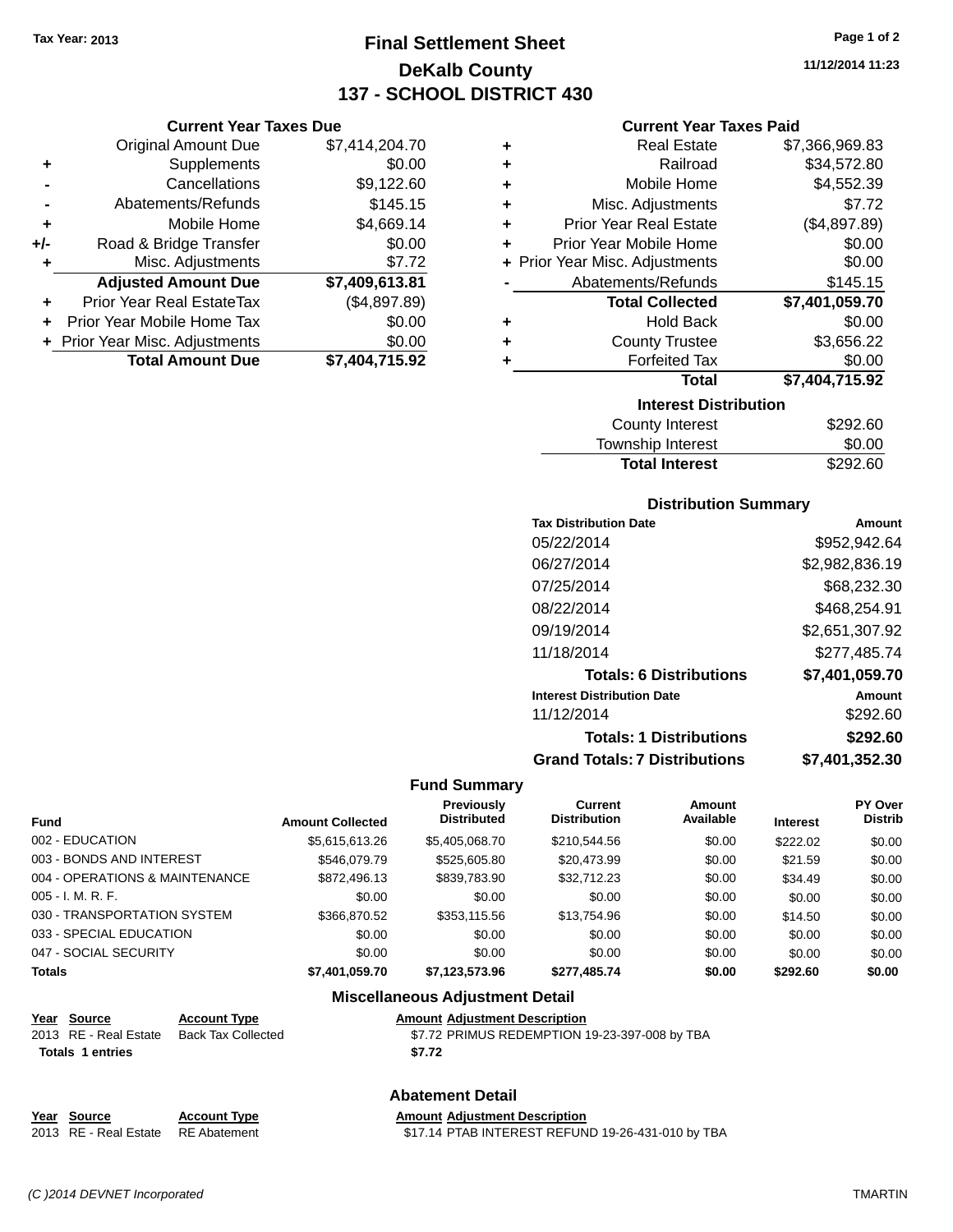# **Final Settlement Sheet Tax Year: 2013 Page 2 of 2 DeKalb County**

**11/12/2014 11:23**

**Abatement Detail**

**Totals \$145.15 2 entries**

**Year Source Account Type And Amount Adjustment Description**<br>
2013 RE - Real Estate RE Abatement **Adjustment** \$128.01 PTAB INTEREST REFUN \$128.01 PTAB INTEREST REFUND 19-36-356-001 by TBA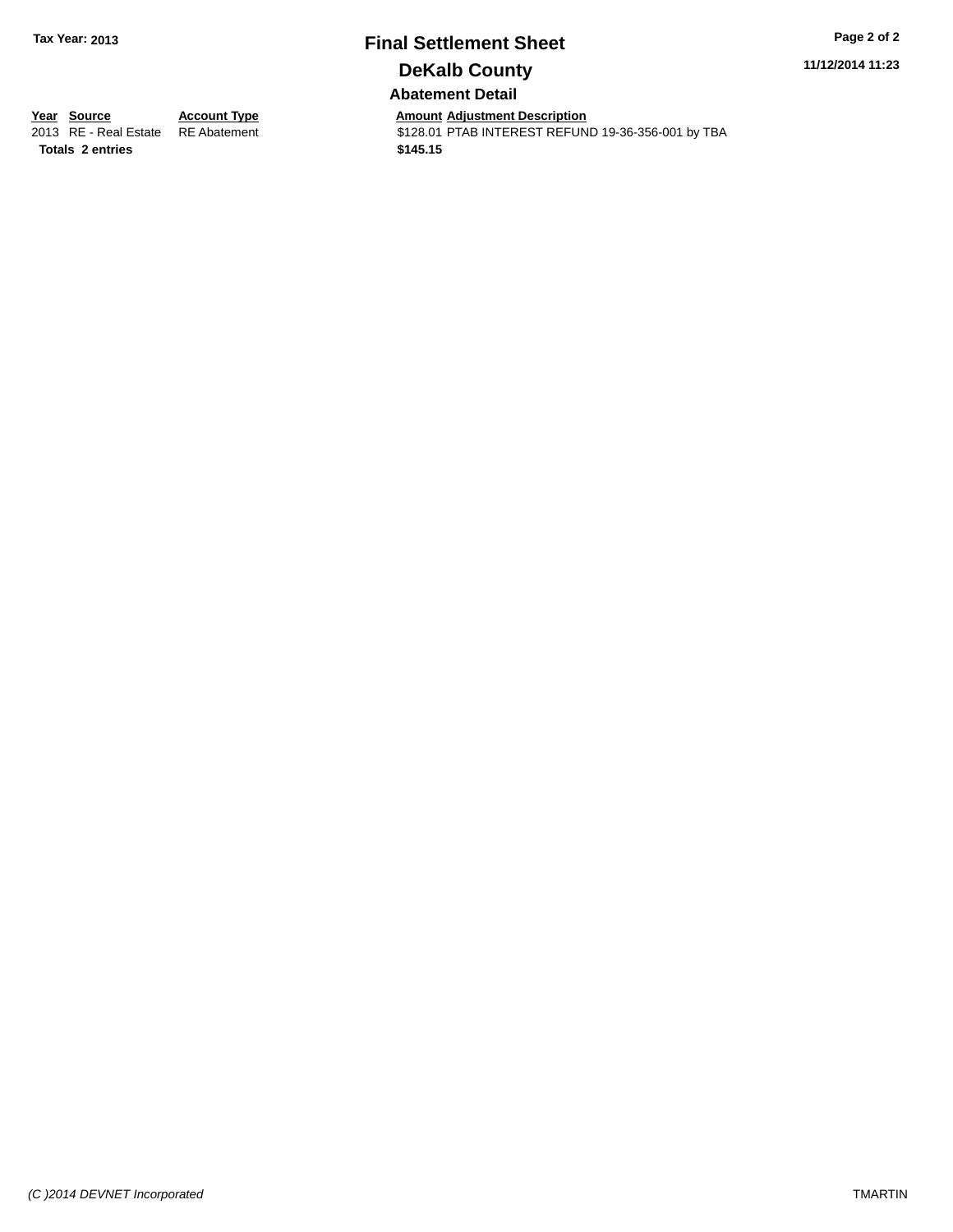**Current Year Taxes Due** Original Amount Due \$2,438,564.93

**Adjusted Amount Due \$2,438,659.96**

**Total Amount Due \$2,437,546.17**

**+** Supplements \$0.00 **-** Cancellations \$2,999.63 **-** Abatements/Refunds \$0.00 **+** Mobile Home \$46.30 **+/-** Road & Bridge Transfer \$0.00 **+** Misc. Adjustments \$3,048.36

**+** Prior Year Real EstateTax (\$1,113.79) **+** Prior Year Mobile Home Tax \$0.00 **+ Prior Year Misc. Adjustments**  $$0.00$ 

### **Final Settlement Sheet Tax Year: 2013 Page 1 of 2 DeKalb County 139 - SCHOOL DISTRICT 432**

**11/12/2014 11:23**

#### **Current Year Taxes Paid**

| ٠ | <b>Real Estate</b>             | \$2,397,937.93 |
|---|--------------------------------|----------------|
| ٠ | Railroad                       | \$37,324.36    |
| ÷ | Mobile Home                    | \$46.30        |
| ÷ | Misc. Adjustments              | \$3,048.36     |
| ÷ | <b>Prior Year Real Estate</b>  | (\$1,113.79)   |
| ٠ | Prior Year Mobile Home         | \$0.00         |
|   | + Prior Year Misc. Adjustments | \$0.00         |
|   | Abatements/Refunds             | \$0.00         |
|   | <b>Total Collected</b>         | \$2,437,243.16 |
| ٠ | <b>Hold Back</b>               | \$0.00         |
| ٠ | <b>County Trustee</b>          | \$303.01       |
| ٠ | <b>Forfeited Tax</b>           | \$0.00         |
|   | Total                          | \$2,437,546.17 |
|   | <b>Interest Distribution</b>   |                |
|   | <b>County Interest</b>         | \$96.41        |

| <b>Total Interest</b>  | \$96.41 |
|------------------------|---------|
| Township Interest      | \$0.00  |
| <b>County Interest</b> | \$96.41 |

#### **Distribution Summary**

| <b>Tax Distribution Date</b>         | Amount         |
|--------------------------------------|----------------|
| 05/22/2014                           | \$447.512.03   |
| 06/27/2014                           | \$954,915.89   |
| 07/25/2014                           | \$20,078.55    |
| 08/22/2014                           | \$128,449.36   |
| 09/19/2014                           | \$806,420.62   |
| 11/18/2014                           | \$79.866.71    |
| <b>Totals: 6 Distributions</b>       | \$2,437,243.16 |
| <b>Interest Distribution Date</b>    | Amount         |
| 11/12/2014                           | \$96.41        |
| <b>Totals: 1 Distributions</b>       | \$96.41        |
| <b>Grand Totals: 7 Distributions</b> | \$2,437,339.57 |

#### **Fund Summary**

| Fund                                    | <b>Amount Collected</b> | Previously<br><b>Distributed</b> | Current<br><b>Distribution</b> | Amount<br>Available | <b>Interest</b> | PY Over<br><b>Distrib</b> |
|-----------------------------------------|-------------------------|----------------------------------|--------------------------------|---------------------|-----------------|---------------------------|
|                                         |                         |                                  |                                |                     |                 |                           |
| 002 - EDUCATION                         | \$1,620,074.52          | \$1,566,985.87                   | \$53,088.65                    | \$0.00              | \$64.09         | \$0.00                    |
| 003 - BONDS AND INTEREST                | \$306.371.21            | \$296.331.65                     | \$10,039.56                    | \$0.00              | \$12.12         | \$0.00                    |
| 004 - OPERATIONS & MAINTENANCE          | \$151.881.68            | \$146,904.63                     | \$4.977.05                     | \$0.00              | \$6.01          | \$0.00                    |
| $005 - I. M. R. F.$                     | \$17,282.49             | \$16,716.16                      | \$566.33                       | \$0.00              | \$0.68          | \$0.00                    |
| 030 - TRANSPORTATION SYSTEM             | \$81.004.21             | \$78,349.77                      | \$2,654.44                     | \$0.00              | \$3.20          | \$0.00                    |
| 031 - WORKING CASH                      | \$20,251.06             | \$19,587.43                      | \$663.63                       | \$0.00              | \$0.80          | \$0.00                    |
| 032 - FIRE PREV/SFTY/ENERGY             | \$0.00                  | \$0.00                           | \$0.00                         | \$0.00              | \$0.00          | \$0.00                    |
| 033 - SPECIAL EDUCATION                 | \$16,200.37             | \$15,669.50                      | \$530.87                       | \$0.00              | \$0.64          | \$0.00                    |
| 035 - TORT JUDGEMENTS/LIABILITY<br>INS. | \$172.817.59            | \$167.154.48                     | \$5.663.11                     | \$0.00              | \$6.84          | \$0.00                    |
| 047 - SOCIAL SECURITY                   | \$31.108.97             | \$30.089.53                      | \$1.019.44                     | \$0.00              | \$1.23          | \$0.00                    |
| 057 - LEASE/PURCHASE/RENTAL             | \$20,251,06             | \$19.587.43                      | \$663.63                       | \$0.00              | \$0.80          | \$0.00                    |
| <b>Totals</b>                           | \$2,437,243.16          | \$2,357,376.45                   | \$79,866.71                    | \$0.00              | \$96.41         | \$0.00                    |

### **Miscellaneous Adjustment Detail**

**Year** Source **Account Type A**ccount **Account 1998 Amount Adjustment Description** 

2013 RE - Real Estate Back Tax Collected **\$883.58 WASSON REDEMPTION 18-32-452-005 by TBA**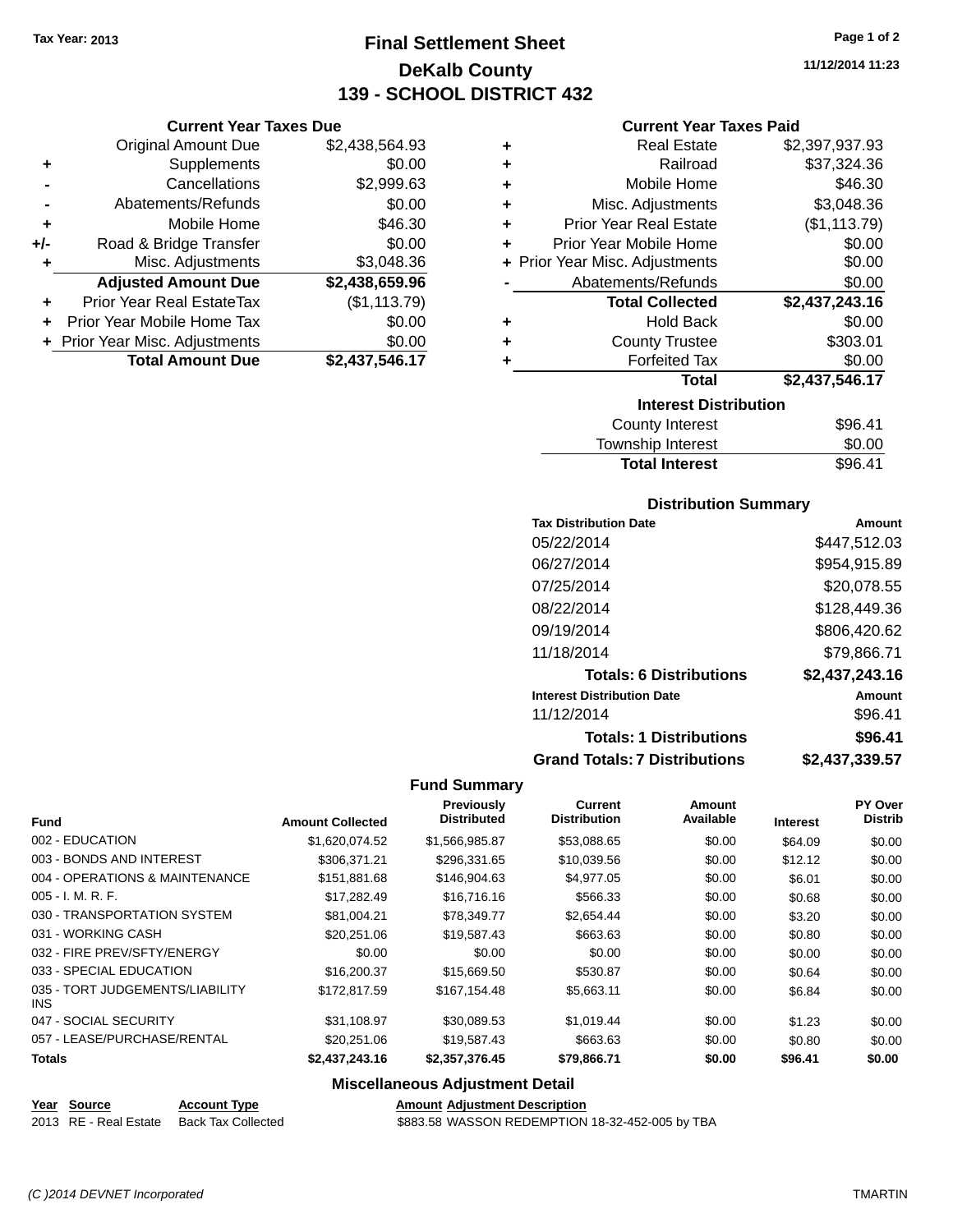### **Final Settlement Sheet Tax Year: 2013 Page 2 of 2 DeKalb County**

**11/12/2014 11:23**

## **Miscellaneous Adjustment Detail**

**<u>Year Source</u> <b>Account Type**<br>
2013 RE - Real Estate Back Tax Collected

Amount Adjustment Description<br>\$2,164.78 SCAVENGER SALE 18-33-351-030 by TBA **Totals \$3,048.36 2 entries**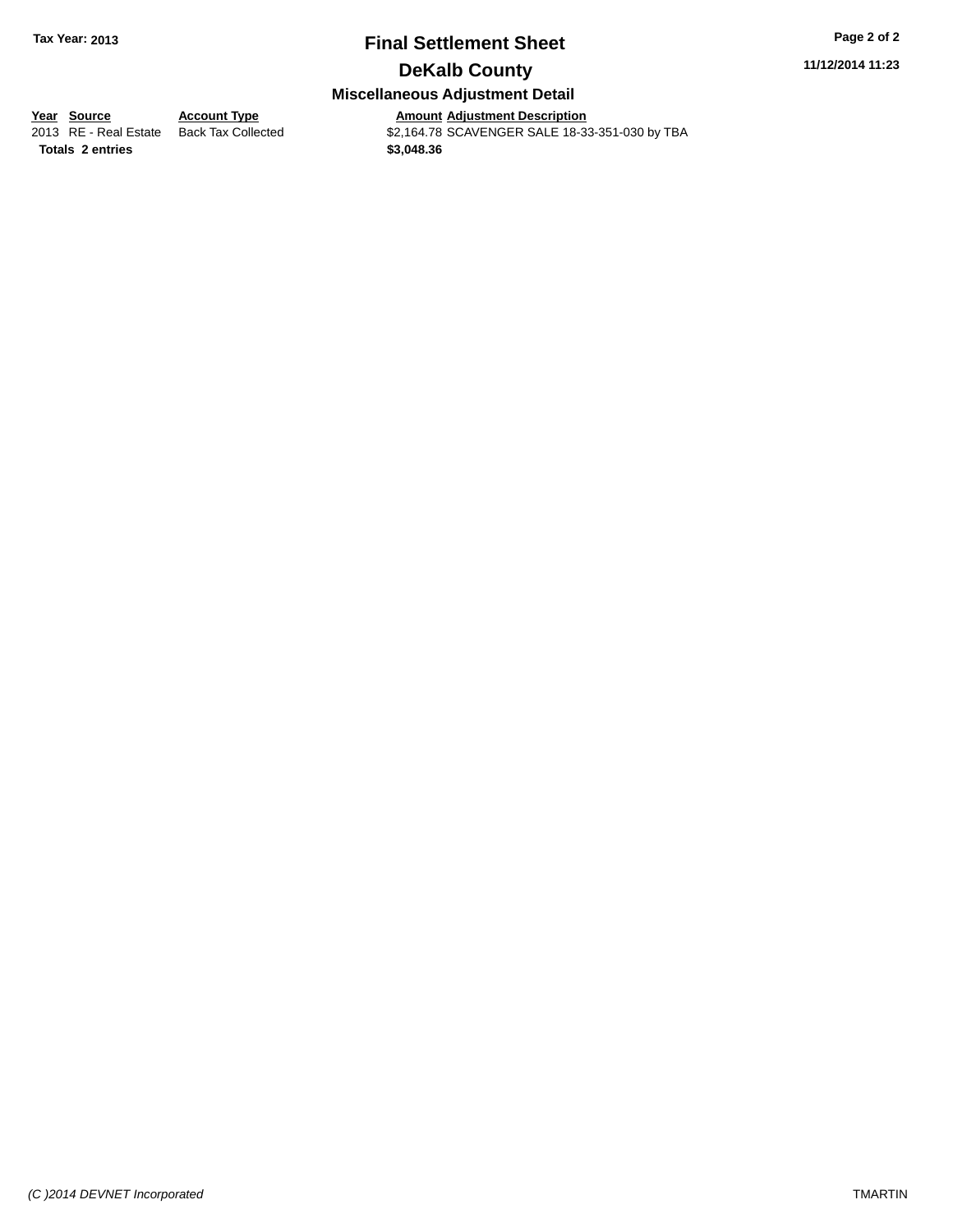## **Final Settlement Sheet Tax Year: 2013 Page 1 of 1 DeKalb County 141 - CC 509 ELGIN**

**11/12/2014 11:23**

#### **Current Year Taxes Due**

|     | <b>Original Amount Due</b>     | \$6,159.09 |
|-----|--------------------------------|------------|
| ٠   | Supplements                    | \$0.00     |
|     | Cancellations                  | \$0.00     |
|     | Abatements/Refunds             | \$0.00     |
| ٠   | Mobile Home                    | \$0.00     |
| +/- | Road & Bridge Transfer         | \$0.00     |
| ٠   | Misc. Adjustments              | \$0.00     |
|     | <b>Adjusted Amount Due</b>     | \$6,159.09 |
| ٠   | Prior Year Real EstateTax      | \$0.00     |
|     | Prior Year Mobile Home Tax     | \$0.00     |
|     | + Prior Year Misc. Adjustments | \$0.00     |
|     | <b>Total Amount Due</b>        | \$6,159.09 |

#### **Current Year Taxes Paid**

| ٠ | <b>Real Estate</b>             | \$6,159.09 |
|---|--------------------------------|------------|
| ÷ | Railroad                       | \$0.00     |
| ÷ | Mobile Home                    | \$0.00     |
| ٠ | Misc. Adjustments              | \$0.00     |
| ٠ | <b>Prior Year Real Estate</b>  | \$0.00     |
| ٠ | Prior Year Mobile Home         | \$0.00     |
|   | + Prior Year Misc. Adjustments | \$0.00     |
|   | Abatements/Refunds             | \$0.00     |
|   | <b>Total Collected</b>         | \$6,159.09 |
| ٠ | <b>Hold Back</b>               | \$0.00     |
| ٠ | <b>County Trustee</b>          | \$0.00     |
|   | <b>Forfeited Tax</b>           | \$0.00     |
|   | Total                          | \$6,159.09 |
|   | <b>Interest Distribution</b>   |            |
|   |                                |            |
|   | <b>County Interest</b>         | \$0.24     |

#### **Distribution Summary**

**Total Interest** \$0.24

| <b>Tax Distribution Date</b>         | Amount     |
|--------------------------------------|------------|
| 05/22/2014                           | \$1,860.69 |
| 06/27/2014                           | \$1,670.66 |
| 08/22/2014                           | \$1,212.53 |
| 09/19/2014                           | \$1,415.21 |
| <b>Totals: 4 Distributions</b>       | \$6,159.09 |
| <b>Interest Distribution Date</b>    | Amount     |
| 11/12/2014                           | \$0.24     |
| <b>Totals: 1 Distributions</b>       | \$0.24     |
| <b>Grand Totals: 5 Distributions</b> | \$6,159.33 |

#### **Fund Summary Fund Interest Amount Collected Distributed PY Over Distrib Amount Available Current Distribution Previously** 003 - BONDS AND INTEREST 60.00 \$1,515.01 \$1,515.02 \$0.00 \$0.00 \$0.00 \$0.00 \$0.00 027 - AUDIT \$11.45 \$11.45 \$0.00 \$0.00 \$0.00 \$0.00 035 - TORT JUDGEMENTS/LIABILITY INS \$152.61 \$152.61 \$0.00 \$0.00 \$0.01 \$0.00 047 - SOCIAL SECURITY 671.84 \$71.84 \$71.84 \$0.00 \$0.00 \$0.00 \$0.00 \$0.00 136 - OPERATIONS & MAINTENANCE (colleges) \$942.16 \$942.15 \$0.00 \$0.00 \$0.00 \$0.04 \$0.00 159 - EDUCATIONAL PURPOSES (colleges) \$3,466.02 \$3,466.02 \$0.00 \$0.00 \$0.14 \$0.00 **Totals \$6,159.09 \$6,159.09 \$0.00 \$0.00 \$0.24 \$0.00**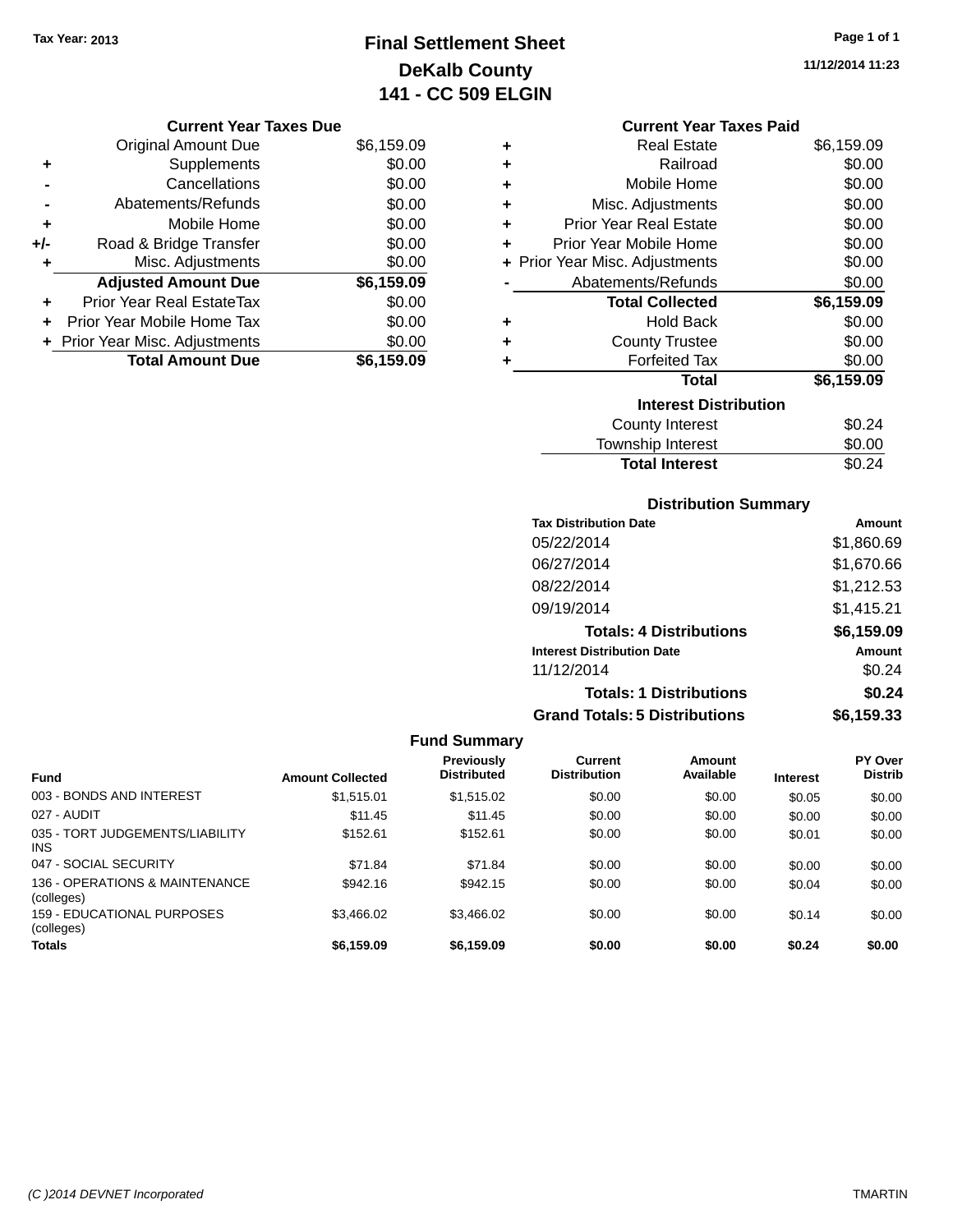## **Final Settlement Sheet Tax Year: 2013 Page 1 of 1 DeKalb County 142 - CC 511 ROCK VALLEY**

**11/12/2014 11:23**

### **Current Year Taxes Paid**

|     | <b>Current Year Taxes Due</b>  |            |
|-----|--------------------------------|------------|
|     | <b>Original Amount Due</b>     | \$1,087.79 |
| ٠   | Supplements                    | \$0.00     |
|     | Cancellations                  | \$0.00     |
|     | Abatements/Refunds             | \$0.00     |
| ٠   | Mobile Home                    | \$0.00     |
| +/- | Road & Bridge Transfer         | \$0.00     |
| ٠   | Misc. Adjustments              | \$0.00     |
|     | <b>Adjusted Amount Due</b>     | \$1,087.79 |
| ٠   | Prior Year Real EstateTax      | \$0.00     |
| ٠   | Prior Year Mobile Home Tax     | \$0.00     |
|     | + Prior Year Misc. Adjustments | \$0.00     |
|     | <b>Total Amount Due</b>        | \$1,087.79 |

| ٠ | <b>Real Estate</b>             | \$1,087.79 |
|---|--------------------------------|------------|
| ٠ | Railroad                       | \$0.00     |
| ٠ | Mobile Home                    | \$0.00     |
| ٠ | Misc. Adjustments              | \$0.00     |
| ٠ | <b>Prior Year Real Estate</b>  | \$0.00     |
| ٠ | Prior Year Mobile Home         | \$0.00     |
|   | + Prior Year Misc. Adjustments | \$0.00     |
|   | Abatements/Refunds             | \$0.00     |
|   | <b>Total Collected</b>         | \$1,087.79 |
| ٠ | <b>Hold Back</b>               | \$0.00     |
| ٠ | <b>County Trustee</b>          | \$0.00     |
| ٠ | <b>Forfeited Tax</b>           | \$0.00     |
|   | Total                          | \$1,087.79 |
|   | <b>Interest Distribution</b>   |            |
|   | County Interest                | \$0.04     |
|   | <b>Township Interest</b>       | \$0.00     |
|   | <b>Total Interest</b>          | \$0.04     |

### **Distribution Summary**

| <b>Tax Distribution Date</b>         | Amount     |
|--------------------------------------|------------|
| 05/22/2014                           | \$350.15   |
| 06/27/2014                           | \$254.33   |
| 08/22/2014                           | \$85.09    |
| 09/19/2014                           | \$169.27   |
| 11/18/2014                           | \$228.95   |
| <b>Totals: 5 Distributions</b>       | \$1,087.79 |
| <b>Interest Distribution Date</b>    | Amount     |
| 11/12/2014                           | \$0.04     |
| <b>Totals: 1 Distributions</b>       | \$0.04     |
| <b>Grand Totals: 6 Distributions</b> | \$1,087.83 |

| <b>Fund</b>                                   | <b>Amount Collected</b> | <b>Previously</b><br><b>Distributed</b> | Current<br><b>Distribution</b> | Amount<br>Available | <b>Interest</b> | PY Over<br><b>Distrib</b> |
|-----------------------------------------------|-------------------------|-----------------------------------------|--------------------------------|---------------------|-----------------|---------------------------|
| 003 - BONDS AND INTEREST                      | \$327.53                | \$258.58                                | \$68.95                        | \$0.00              | \$0.02          | \$0.00                    |
| 027 - AUDIT                                   | \$0.89                  | \$0.71                                  | \$0.18                         | \$0.00              | \$0.00          | \$0.00                    |
| 035 - TORT JUDGEMENTS/LIABILITY<br><b>INS</b> | \$103.64                | \$81.83                                 | \$21.81                        | \$0.00              | \$0.00          | \$0.00                    |
| 047 - SOCIAL SECURITY                         | \$21.61                 | \$17.06                                 | \$4.55                         | \$0.00              | \$0.00          | \$0.00                    |
| 136 - OPERATIONS & MAINTENANCE<br>(colleges)  | \$93.94                 | \$74.17                                 | \$19.77                        | \$0.00              | \$0.00          | \$0.00                    |
| 141 - HLTH, SFTY/HANDICAP<br>ACCESS/ENERGY    | \$0.00                  | \$0.00                                  | \$0.00                         | \$0.00              | \$0.00          | \$0.00                    |
| 159 - EDUCATIONAL PURPOSES<br>(colleges)      | \$540.18                | \$426.49                                | \$113.69                       | \$0.00              | \$0.02          | \$0.00                    |
| <b>Totals</b>                                 | \$1,087.79              | \$858.84                                | \$228.95                       | \$0.00              | \$0.04          | \$0.00                    |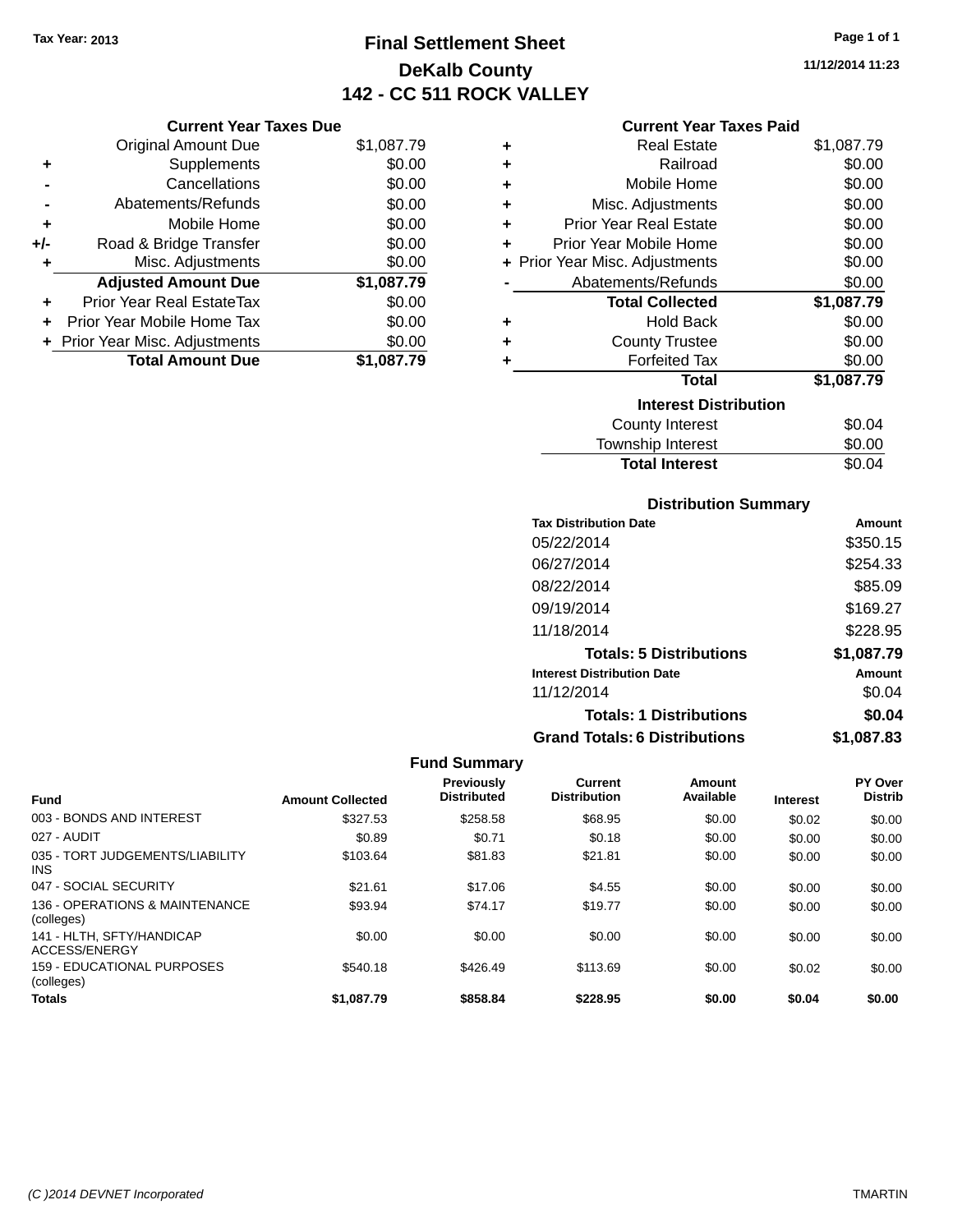### **Final Settlement Sheet Tax Year: 2013 Page 1 of 1 DeKalb County 143 - CC 513 ILLINOIS VALLEY**

**11/12/2014 11:23**

### **Current Year Taxes Paid**

|     | <b>Current Year Taxes Due</b>    |            |         |
|-----|----------------------------------|------------|---------|
|     | <b>Original Amount Due</b>       | \$6,382.33 | ٠       |
|     | <b>Supplements</b>               | \$0.00     | ٠       |
|     | Cancellations                    | \$0.00     | ٠       |
|     | Abatements/Refunds               | \$0.00     |         |
|     | Mobile Home                      | \$0.00     | ٠       |
| +/- | Road & Bridge Transfer           | \$0.00     |         |
|     | Misc. Adjustments                | \$0.00     | + Prior |
|     | <b>Adjusted Amount Due</b>       | \$6,382.33 |         |
|     | <b>Prior Year Real EstateTax</b> | \$0.00     |         |
|     | Prior Year Mobile Home Tax       | \$0.00     | ٠       |
|     | + Prior Year Misc. Adjustments   | \$0.00     |         |
|     | <b>Total Amount Due</b>          | \$6,382.33 |         |
|     |                                  |            |         |

| ٠ | <b>Real Estate</b>             | \$5,961.89 |
|---|--------------------------------|------------|
| ٠ | Railroad                       | \$420.44   |
| ٠ | Mobile Home                    | \$0.00     |
| ٠ | Misc. Adjustments              | \$0.00     |
| ٠ | <b>Prior Year Real Estate</b>  | \$0.00     |
| ٠ | Prior Year Mobile Home         | \$0.00     |
|   | + Prior Year Misc. Adjustments | \$0.00     |
|   | Abatements/Refunds             | \$0.00     |
|   | <b>Total Collected</b>         | \$6,382.33 |
| ٠ | <b>Hold Back</b>               | \$0.00     |
| ٠ | <b>County Trustee</b>          | \$0.00     |
| ٠ | <b>Forfeited Tax</b>           | \$0.00     |
|   | Total                          | \$6,382.33 |
|   | <b>Interest Distribution</b>   |            |
|   | County Interest                | \$0.25     |
|   | <b>Township Interest</b>       | \$0.00     |
|   | <b>Total Interest</b>          | \$0.25     |

### **Distribution Summary**

| <b>Tax Distribution Date</b>         | Amount     |
|--------------------------------------|------------|
| 05/22/2014                           | \$1.436.25 |
| 06/27/2014                           | \$2,276.87 |
| 07/25/2014                           | \$136.54   |
| 08/22/2014                           | \$274.19   |
| 09/19/2014                           | \$2.118.03 |
| 11/18/2014                           | \$140.45   |
| <b>Totals: 6 Distributions</b>       | \$6,382.33 |
| <b>Interest Distribution Date</b>    | Amount     |
| 11/12/2014                           | \$0.25     |
| <b>Totals: 1 Distributions</b>       | \$0.25     |
| <b>Grand Totals: 7 Distributions</b> | \$6,382.58 |

| Fund                                             | <b>Amount Collected</b> | <b>Previously</b><br><b>Distributed</b> | Current<br><b>Distribution</b> | Amount<br>Available | <b>Interest</b> | <b>PY Over</b><br><b>Distrib</b> |
|--------------------------------------------------|-------------------------|-----------------------------------------|--------------------------------|---------------------|-----------------|----------------------------------|
| 003 - BONDS AND INTEREST                         | \$740.15                | \$723.88                                | \$16.27                        | \$0.00              | \$0.03          | \$0.00                           |
| 027 - AUDIT                                      | \$20.78                 | \$20.31                                 | \$0.47                         | \$0.00              | \$0.00          | \$0.00                           |
| 047 - SOCIAL SECURITY                            | \$144.75                | \$141.57                                | \$3.18                         | \$0.00              | \$0.01          | \$0.00                           |
| 136 - OPERATIONS & MAINTENANCE<br>(colleges)     | \$698.42                | \$683.03                                | \$15.39                        | \$0.00              | \$0.03          | \$0.00                           |
| 141 - HLTH, SFTY/HANDICAP<br>ACCESS/ENERGY       | \$861.85                | \$842.89                                | \$18.96                        | \$0.00              | \$0.03          | \$0.00                           |
| 149 - STATEWIDE AVERAGE<br><b>ADDITIONAL TAX</b> | \$1.646.52              | \$1.610.29                              | \$36.23                        | \$0.00              | \$0.06          | \$0.00                           |
| <b>159 - EDUCATIONAL PURPOSES</b><br>(colleges)  | \$2,269.86              | \$2.219.91                              | \$49.95                        | \$0.00              | \$0.09          | \$0.00                           |
| <b>Totals</b>                                    | \$6,382,33              | \$6,241.88                              | \$140.45                       | \$0.00              | \$0.25          | \$0.00                           |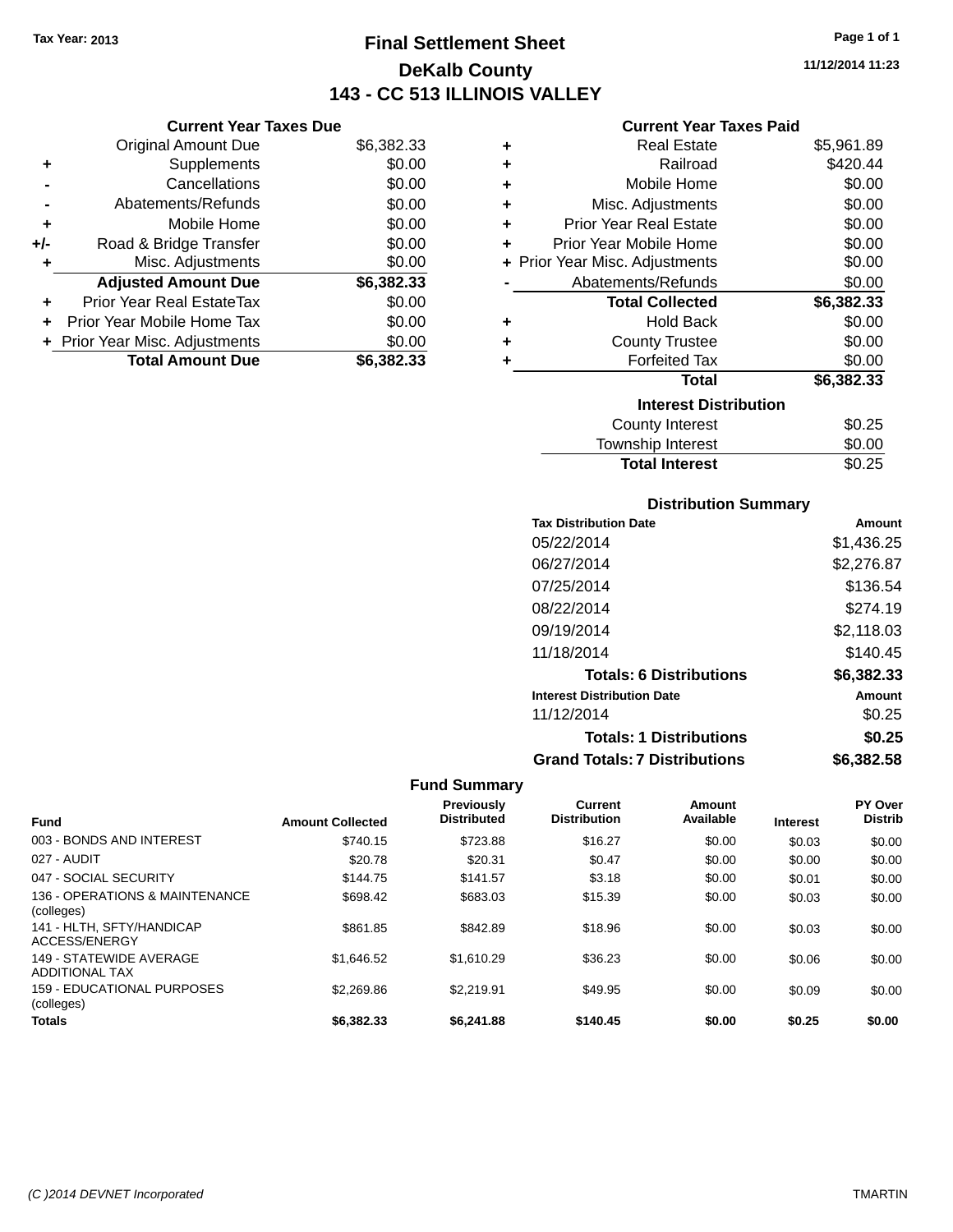### **Final Settlement Sheet Tax Year: 2013 Page 1 of 2 DeKalb County 144 - CC 516 WAUBONSEE**

**11/12/2014 11:23**

#### **Current Year Taxes Paid**

|     | <b>Current Year Taxes Due</b> |                |  |  |  |
|-----|-------------------------------|----------------|--|--|--|
|     | <b>Original Amount Due</b>    | \$1,645,816.72 |  |  |  |
| ٠   | Supplements                   | \$0.00         |  |  |  |
|     | Cancellations                 | \$1,624.98     |  |  |  |
|     | Abatements/Refunds            | \$47.04        |  |  |  |
| ٠   | Mobile Home                   | \$551.60       |  |  |  |
| +/- | Road & Bridge Transfer        | \$0.00         |  |  |  |
| ٠   | Misc. Adjustments             | \$370.82       |  |  |  |
|     | <b>Adjusted Amount Due</b>    | \$1,645,067.12 |  |  |  |
| ٠   | Prior Year Real EstateTax     | (\$2,181.07)   |  |  |  |
| ٠   | Prior Year Mobile Home Tax    | \$0.00         |  |  |  |
|     | Prior Year Misc. Adjustments  | \$0.00         |  |  |  |
|     | <b>Total Amount Due</b>       | \$1,642,886.05 |  |  |  |

| ٠ | <b>Real Estate</b>             | \$1,626,627.55 |
|---|--------------------------------|----------------|
| ÷ | Railroad                       | \$16,098.14    |
| ٠ | Mobile Home                    | \$538.97       |
| ٠ | Misc. Adjustments              | \$370.82       |
| ٠ | <b>Prior Year Real Estate</b>  | (\$2,181.07)   |
| ÷ | Prior Year Mobile Home         | \$0.00         |
|   | + Prior Year Misc. Adjustments | \$0.00         |
|   | Abatements/Refunds             | \$47.04        |
|   |                                |                |
|   | <b>Total Collected</b>         | \$1,641,407.37 |
| ٠ | <b>Hold Back</b>               | \$0.00         |
| ÷ | <b>County Trustee</b>          | \$1,478.67     |
| ٠ | <b>Forfeited Tax</b>           | \$0.01         |
|   | <b>Total</b>                   | \$1,642,886.05 |
|   | <b>Interest Distribution</b>   |                |
|   | County Interest                | \$64.91        |

## **Distribution Summary**

Total Interest \$64.91

| <b>Tax Distribution Date</b>         | Amount         |
|--------------------------------------|----------------|
| 05/22/2014                           | \$227,077.78   |
| 06/27/2014                           | \$660.055.55   |
| 07/25/2014                           | \$14,889.74    |
| 08/22/2014                           | \$95,939.61    |
| 09/19/2014                           | \$588,991.10   |
| 11/18/2014                           | \$54.453.59    |
| <b>Totals: 6 Distributions</b>       | \$1,641,407.37 |
| <b>Interest Distribution Date</b>    | Amount         |
| 11/12/2014                           | \$64.91        |
| <b>Totals: 1 Distributions</b>       | \$64.91        |
| <b>Grand Totals: 7 Distributions</b> | \$1.641.472.28 |

### **Fund Summary**

| <b>Fund</b>                                   | <b>Amount Collected</b> | Previously<br><b>Distributed</b> | Current<br><b>Distribution</b> | Amount<br>Available | <b>Interest</b> | <b>PY Over</b><br><b>Distrib</b> |
|-----------------------------------------------|-------------------------|----------------------------------|--------------------------------|---------------------|-----------------|----------------------------------|
| 003 - BONDS AND INTEREST                      | \$241.222.84            | \$233,220.29                     | \$8,002.55                     | \$0.00              | \$9.54          | \$0.00                           |
| 027 - AUDIT                                   | \$2.736.23              | \$2,645.46                       | \$90.77                        | \$0.00              | \$0.11          | \$0.00                           |
| 035 - TORT JUDGEMENTS/LIABILITY<br><b>INS</b> | \$37,673.58             | \$36.423.74                      | \$1.249.84                     | \$0.00              | \$1.49          | \$0.00                           |
| 136 - OPERATIONS & MAINTENANCE<br>(colleges)  | \$241.337.79            | \$233.331.43                     | \$8,006.36                     | \$0.00              | \$9.54          | \$0.00                           |
| 159 - EDUCATIONAL PURPOSES<br>(colleges)      | \$1.118.436.93          | \$1.081.332.86                   | \$37.104.07                    | \$0.00              | \$44.23         | \$0.00                           |
| <b>Totals</b>                                 | \$1,641,407.37          | \$1,586,953.78                   | \$54,453.59                    | \$0.00              | \$64.91         | \$0.00                           |

### **Miscellaneous Adjustment Detail**

| Year Source             | <b>Account Type</b>                      | <b>Amount Adjustment Description</b>                   |
|-------------------------|------------------------------------------|--------------------------------------------------------|
|                         | 2013 RE - Real Estate Back Tax Collected | \$4.82 VANGUARD HOMES REDEMPTION 15-14-107-008 by TBA  |
|                         | 2013 RE - Real Estate Back Tax Collected | \$3.69 VANGUARD HOMES REDEMPTION 15-14-107-007 by TBA  |
|                         | 2013 RE - Real Estate Back Tax Collected | \$19.74 VANGUARD HOMES REDEMPTION 15-14-102-033 by TBA |
|                         | 2013 RE - Real Estate Back Tax Collected | \$0.83 PRIMUS REDEMPTION 19-23-397-008 by TBA          |
| 2013 RE - Real Estate   | Paymt In Lieu of Tax                     | \$53.05 HOUSING AUTHORITY-SUNSET VIEW APTS. by TBA     |
| 2013 RE - Real Estate   | <b>Back Tax Collected</b>                | \$83.68 WASSON REDEMPTION 18-32-452-005 by TBA         |
|                         | 2013 RE - Real Estate Back Tax Collected | \$205.01 SCAVENGER SALE 18-33-351-030 by TBA           |
| <b>Totals 7 entries</b> |                                          | \$370.82                                               |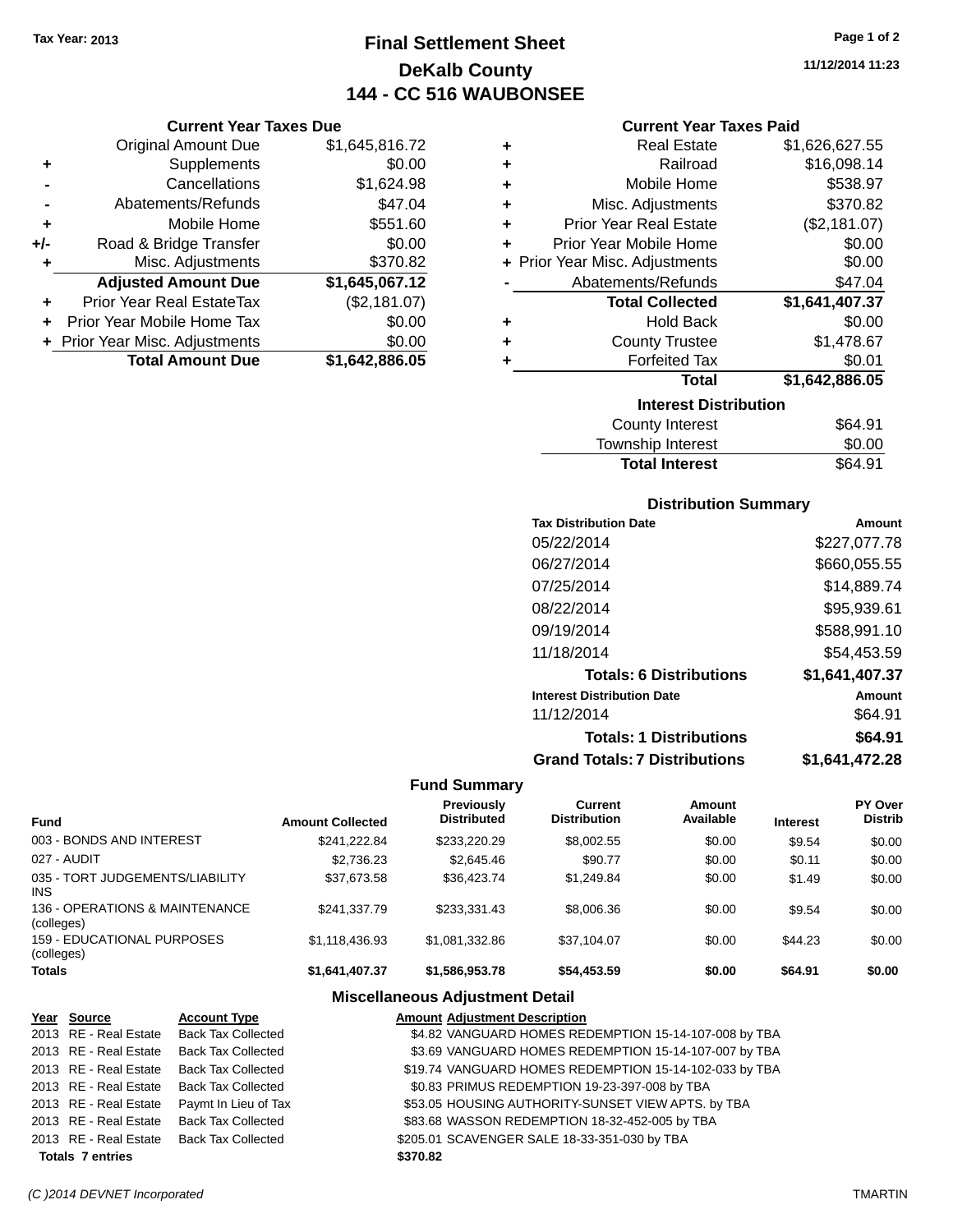| Tax Year: 2013 | <b>Final Settlement Sheet</b> | Page 2 of 2      |  |
|----------------|-------------------------------|------------------|--|
|                | <b>DeKalb County</b>          | 11/12/2014 11:23 |  |
|                | <b>Abatement Detail</b>       |                  |  |

2013 PTAB INTEREST REFUND 15-14-400-041 by TBA 2013 RE - Real Estate RE Abatement \$0.82 PTAB INTEREST REFUND 15-14-302-006 by TBA 2013 RE - Real Estate RE Abatement \$1.52 PTAB INTEREST REFUND 15-14-302-007 by TBA 2013 RE - Real Estate RE Abatement \$0.31 PTAB INTEREST REFUND 15-15-403-020 by TBA 2013 RE - Real Estate RE Abatement \$1.85 PTAB INTEREST REFUND 19-26-431-010 by TBA 2013 RE - Real Estate RE Abatement \$2.10 PTAB INTEREST REFUND 15-14-302-007 by TBA 2013 RE - Real Estate RE Abatement \$13.84 PTAB INTEREST REFUND 19-36-356-001 by TBA

| Year Source             | <b>Account Type</b> | <b>Amount Adjustment Description</b>                                                                                                                                                                                |
|-------------------------|---------------------|---------------------------------------------------------------------------------------------------------------------------------------------------------------------------------------------------------------------|
|                         |                     | \$26.60 PTAB INTEREST REFUN                                                                                                                                                                                         |
|                         |                     | \$0.82 PTAB INTEREST REFUN                                                                                                                                                                                          |
|                         |                     | \$1.52 PTAB INTEREST REFUN                                                                                                                                                                                          |
|                         |                     | \$0.31 PTAB INTEREST REFUN                                                                                                                                                                                          |
|                         | <b>RE</b> Abatement | \$1.85 PTAB INTEREST REFUN                                                                                                                                                                                          |
| 2013 RE - Real Estate   | <b>RE</b> Abatement | \$2.10 PTAB INTEREST REFUN                                                                                                                                                                                          |
|                         |                     | \$13.84 PTAB INTEREST REFUN                                                                                                                                                                                         |
| <b>Totals 7 entries</b> |                     | \$47.04                                                                                                                                                                                                             |
|                         |                     | 2013 RE - Real Estate RE Abatement<br>2013 RE - Real Estate RE Abatement<br>2013 RE - Real Estate RE Abatement<br>2013 RE - Real Estate RE Abatement<br>2013 RE - Real Estate<br>2013 RE - Real Estate RE Abatement |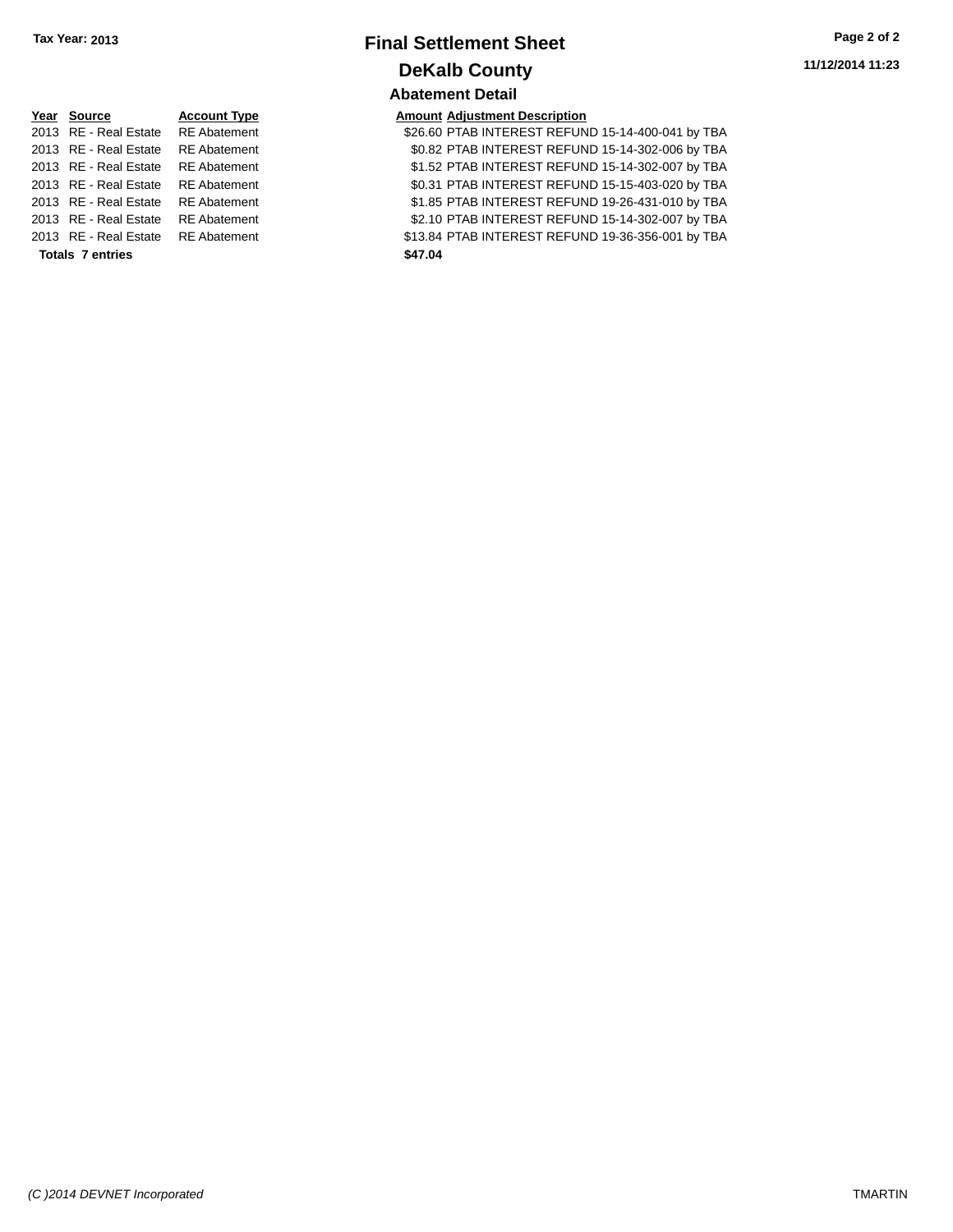**Current Year Taxes Due** Original Amount Due \$10,469,968.54

**Adjusted Amount Due \$10,417,139.74**

**Total Amount Due \$10,412,556.25**

**+** Supplements \$369.14 **-** Cancellations \$60,716.10 **-** Abatements/Refunds \$473.96 **+** Mobile Home \$4,406.19 **+/-** Road & Bridge Transfer \$0.00 **+** Misc. Adjustments \$3,585.93

**+** Prior Year Real EstateTax (\$4,423.45) **+** Prior Year Mobile Home Tax \$0.01 **+** Prior Year Misc. Adjustments (\$160.05)

### **Final Settlement Sheet Tax Year: 2013 Page 1 of 2 DeKalb County 145 - CC 523 KISHWAUKEE**

**11/12/2014 11:23**

### **Current Year Taxes Paid**

| ٠                               | <b>Real Estate</b>             | \$10,331,381.24 |  |  |
|---------------------------------|--------------------------------|-----------------|--|--|
| ٠                               | Railroad                       | \$70,920.36     |  |  |
| ٠                               | Mobile Home                    | \$4,376.73      |  |  |
| ÷                               | Misc. Adjustments              | \$3,585.93      |  |  |
| ÷                               | <b>Prior Year Real Estate</b>  | (\$4,423.45)    |  |  |
| ÷                               | Prior Year Mobile Home         | \$0.01          |  |  |
|                                 | + Prior Year Misc. Adjustments | (\$160.05)      |  |  |
|                                 | Abatements/Refunds             | \$473.96        |  |  |
|                                 | <b>Total Collected</b>         | \$10,405,206.81 |  |  |
| ٠                               | <b>Hold Back</b>               | \$0.00          |  |  |
| ٠                               | <b>County Trustee</b>          | \$6,151.34      |  |  |
| ٠                               | <b>Forfeited Tax</b>           | \$1,198.10      |  |  |
| \$10,412,556.25<br><b>Total</b> |                                |                 |  |  |
|                                 | <b>Interest Distribution</b>   |                 |  |  |
|                                 | .                              |                 |  |  |

| <b>County Interest</b><br>Township Interest | \$0.00   |
|---------------------------------------------|----------|
| <b>Total Interest</b>                       | \$411.47 |

### **Distribution Summary**

| <b>Tax Distribution Date</b>         | Amount          |
|--------------------------------------|-----------------|
| 05/22/2014                           | \$1,255,996.25  |
| 06/27/2014                           | \$4,161,951.06  |
| 07/25/2014                           | \$143,608.86    |
| 08/22/2014                           | \$673,831.55    |
| 09/19/2014                           | \$3,876,586.31  |
| 11/18/2014                           | \$293,232.78    |
| <b>Totals: 6 Distributions</b>       | \$10,405,206.81 |
| <b>Interest Distribution Date</b>    | Amount          |
| 11/12/2014                           | \$411.47        |
| <b>Totals: 1 Distributions</b>       | \$411.47        |
| <b>Grand Totals: 7 Distributions</b> | \$10,405,618.28 |

#### **Fund Summary**

| <b>Fund</b>                                   | <b>Amount Collected</b> | <b>Previously</b><br><b>Distributed</b> | <b>Current</b><br><b>Distribution</b> | Amount<br>Available | <b>Interest</b> | PY Over<br><b>Distrib</b> |
|-----------------------------------------------|-------------------------|-----------------------------------------|---------------------------------------|---------------------|-----------------|---------------------------|
| 003 - BONDS AND INTEREST                      | \$3,361,173.08          | \$3,266,450.72                          | \$94,722.36                           | \$0.00              | \$132.92        | \$0.00                    |
| 027 - AUDIT                                   | \$62,202.34             | \$60,449.41                             | \$1.752.93                            | \$0.00              | \$2.46          | \$0.00                    |
| 035 - TORT JUDGEMENTS/LIABILITY<br><b>INS</b> | \$1,112,732.82          | \$1,081,374.51                          | \$31,358.31                           | \$0.00              | \$44.00         | \$0.00                    |
| 047 - SOCIAL SECURITY                         | \$183.454.24            | \$178,284,20                            | \$5.170.04                            | \$0.00              | \$7.25          | \$0.00                    |
| 109 - PRIOR YEAR ADJUSTMENT                   | \$51,495.36             | \$50,044.16                             | \$1,451,20                            | \$0.00              | \$2.04          | \$0.00                    |
| 136 - OPERATIONS & MAINTENANCE<br>(colleges)  | \$1.069.936.20          | \$1.039.783.94                          | \$30,152.26                           | \$0.00              | \$42.31         | \$0.00                    |
| 141 - HLTH/SFTY/HANDICAP<br>ACCESS/ENERGY     | \$641.106.42            | \$623.039.17                            | \$18,067.25                           | \$0.00              | \$25.35         | \$0.00                    |
| 159 - EDUCATIONAL PURPOSES<br>(colleges)      | \$3,923,106.35          | \$3,812,547.92                          | \$110,558.43                          | \$0.00              | \$155.14        | \$0.00                    |
| <b>Totals</b>                                 | \$10,405,206.81         | \$10,111,974.03                         | \$293.232.78                          | \$0.00              | \$411.47        | \$0.00                    |

### **Miscellaneous Adjustment Detail**

| Year Source           | <b>Account Type</b>                      | <b>Amount Adjustment Description</b>                   |
|-----------------------|------------------------------------------|--------------------------------------------------------|
|                       | 2013 MH - Mobile Home Back Tax Collected | \$5.56 GUEVARA REDEMPTION 09-29-400-016 00620 by TBA   |
|                       | 2013 MH - Mobile Home Back Tax Collected | \$5.92 CHAVEZ REDEMPTION 09-29-400-016 0003O by TBA    |
|                       | 2013 MH - Mobile Home Back Tax Collected | \$5.92 HERNANDEZ REDEMPTION 09-29-400-016 0078O by TBA |
|                       | 2013 RE - Real Estate Back Tax Collected | \$19.59 DOBSON REDEMPTION 13-15-402-010 by TBA         |
| 2013 RE - Real Estate | Back Tax Collected                       | \$6.05 STOGSDILL REDEMPTION 06-32-328-025 by TBA       |
|                       |                                          |                                                        |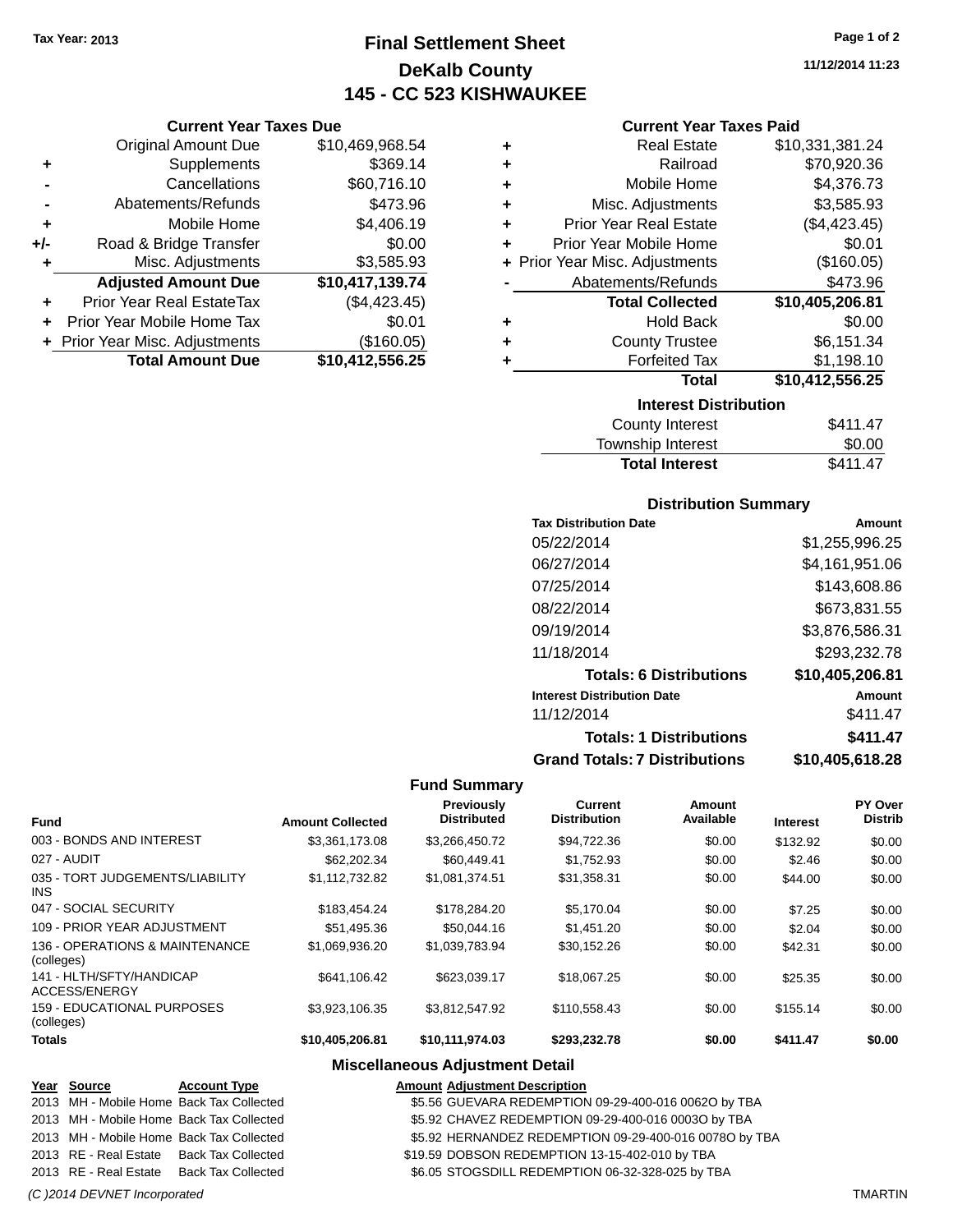## **Final Settlement Sheet Tax Year: 2013 Page 2 of 2 DeKalb County**

| Year Source              | <b>Account Type</b>                         |            | <b>Amount Adjustment Description</b> |
|--------------------------|---------------------------------------------|------------|--------------------------------------|
| 2013 RE - Real Estate    | <b>Back Tax Collected</b>                   |            | \$0.00 LAY REDEMPTION 07-23-155-0    |
| 2013 RE - Real Estate    | <b>Back Tax Collected</b>                   |            | \$25.46 MANESS REDEMPTION 13-06      |
| 2013 RE - Real Estate    | <b>Back Tax Collected</b>                   |            | \$16.86 MEIER REDEMPTION 06-18-30    |
| 2013 RE - Real Estate    | <b>Back Tax Collected</b>                   |            | \$17.41 SCAVENGER SALE 13-06-332-    |
| 2013 RE - Real Estate    | <b>Back Tax Collected</b>                   |            | \$60.86 ENBURG REDEMPTION 13-35      |
| 2013 RE - Real Estate    | Paymt In Lieu of Tax                        |            | \$76.78 HOUSING AUTHORITY-SEQUO      |
|                          | 2013 MH - Mobile Home Back Tax Collected    |            | \$4.19 SEAY REDEMPTION 06-33-400     |
|                          | 2013 MH - Mobile Home Back Tax Collected    |            | \$4.96 VAZQUEZ REDEMPTION 06-33      |
| 2013 RE - Real Estate    | <b>Back Tax Collected</b>                   |            | \$9.63 SCAVENGER SALE 09-17-400-     |
| 2013 RE - Real Estate    | <b>Back Tax Collected</b>                   |            | \$46.65 JOHNSON REDEMPTION 08-1      |
| 2013 RE - Real Estate    | Paymt In Lieu of Tax                        |            | \$1,492.82 HOUSING AUTHORITY by TBA  |
| 2013 RE - Real Estate    | Paymt In Lieu of Tax                        |            | \$1,271.79 HOUSING AUTHORITY by TBA  |
|                          | 2013 MH - Mobile Home Back Tax Collected    |            | \$3.32 Added by TBA                  |
| 2013 RE - Real Estate    | <b>Back Tax Collected</b>                   |            | \$516.57 SCAVENGER SALE 06-20-400-   |
| 2013 RE - Real Estate    | <b>Back Tax Collected</b>                   |            | \$11.95 SCAVENGER SALE 08-23-278-    |
| 2013 RE - Real Estate    | <b>Back Tax Collected</b>                   |            | \$0.45 SCAVENGER SALE 09-33-100-     |
| 2013 RE - Real Estate    | <b>Back Tax Collected</b>                   |            | \$0.29 SCAVENGER SALE 09-28-351-     |
| 2013 RE - Real Estate    | <b>Back Tax Collected</b>                   |            | \$0.09 SCAVENGER SALE 09-17-328-     |
| 2013 RE - Real Estate    | <b>Back Tax Collected</b>                   |            | \$0.09 SCAVENGER SALE 09-17-329-     |
| 2013 RE - Real Estate    | <b>Back Tax Collected</b>                   |            | \$12.59 SCAVENGER SALE 11-03-126-    |
|                          | 2013 MH - Mobile Home Back Tax Collected    |            | \$3.97 HOUSE REDEMPTION 06-33-4      |
|                          | 2013 MH - Mobile Home Mobile Home Abatement |            | \$-193.89 2014 EVERGREEN VILLAGE P   |
| <b>Totals 27 entries</b> |                                             | \$3,425.88 |                                      |

| Year | <b>Source</b>            | <b>Account Type</b> |
|------|--------------------------|---------------------|
| 2013 | <b>RE</b> - Real Estate  | RE Abatemen         |
| 2013 | <b>RE</b> - Real Estate  | <b>RE</b> Abatemen  |
| 2013 | <b>RE</b> - Real Estate  | <b>RE Abatemen</b>  |
| 2013 | <b>RE</b> - Real Estate  | RE Abatemen         |
| 2013 | RE - Real Estate         | <b>RE Abatemen</b>  |
| 2013 | <b>RE</b> - Real Estate  | <b>RE Abatemen</b>  |
| 2013 | <b>RE</b> - Real Estate  | <b>RE Abatemen</b>  |
| 2013 | RF - Real Estate         | <b>RE</b> Abatemen  |
| 2013 | <b>RE</b> - Real Estate  | <b>RE</b> Abatemen  |
| 2013 | <b>RE</b> - Real Estate  | <b>RE</b> Abatemen  |
| 2013 | <b>RE</b> - Real Estate  | <b>RE</b> Abatemen  |
| 2013 | <b>RE</b> - Real Estate  | <b>RE</b> Abatemen  |
|      | <b>Totals 12 entries</b> |                     |

### **Miscellaneous Adjustment Detail**

| <u>Year Source</u>                       | <b>Account Type</b>                         |            | <b>Amount Adjustment Description</b>                         |
|------------------------------------------|---------------------------------------------|------------|--------------------------------------------------------------|
| 2013 RE - Real Estate                    | <b>Back Tax Collected</b>                   |            | \$0.00 LAY REDEMPTION 07-23-155-002 by TBA                   |
| 2013 RE - Real Estate                    | <b>Back Tax Collected</b>                   |            | \$25.46 MANESS REDEMPTION 13-06-331-005 by TBA               |
| 2013 RE - Real Estate                    | <b>Back Tax Collected</b>                   |            | \$16.86 MEIER REDEMPTION 06-18-300-001 by TBA                |
| 2013 RE - Real Estate                    | <b>Back Tax Collected</b>                   |            | \$17.41 SCAVENGER SALE 13-06-332-003 by TBA                  |
| 2013 RE - Real Estate                    | <b>Back Tax Collected</b>                   |            | \$60.86 ENBURG REDEMPTION 13-35-201-007 by TBA               |
| 2013 RE - Real Estate                    | Paymt In Lieu of Tax                        |            | \$76.78 HOUSING AUTHORITY-SEQUOYA APTS by TBA                |
|                                          | 2013 MH - Mobile Home Back Tax Collected    |            | \$4.19 SEAY REDEMPTION 06-33-400-039 0009B by TBA            |
|                                          | 2013 MH - Mobile Home Back Tax Collected    |            | \$4.96 VAZQUEZ REDEMPTION 06-33-400-039 0010B by TBA         |
| 2013 RE - Real Estate                    | <b>Back Tax Collected</b>                   |            | \$9.63 SCAVENGER SALE 09-17-400-010 by TBA                   |
| 2013 RE - Real Estate                    | <b>Back Tax Collected</b>                   |            | \$46.65 JOHNSON REDEMPTION 08-10-476-007 by TBA              |
| 2013 RE - Real Estate                    | Paymt In Lieu of Tax                        |            | \$1,492.82 HOUSING AUTHORITY by TBA                          |
| 2013 RE - Real Estate                    | Paymt In Lieu of Tax                        |            | \$1,271.79 HOUSING AUTHORITY by TBA                          |
|                                          | 2013 MH - Mobile Home Back Tax Collected    |            | \$3.32 Added by TBA                                          |
| 2013 RE - Real Estate                    | <b>Back Tax Collected</b>                   |            | \$516.57 SCAVENGER SALE 06-20-400-027 by TBA                 |
| 2013 RE - Real Estate                    | <b>Back Tax Collected</b>                   |            | \$11.95 SCAVENGER SALE 08-23-278-046 by TBA                  |
| 2013 RE - Real Estate                    | <b>Back Tax Collected</b>                   |            | \$0.45 SCAVENGER SALE 09-33-100-007 by TBA                   |
| 2013 RE - Real Estate                    | <b>Back Tax Collected</b>                   |            | \$0.29 SCAVENGER SALE 09-28-351-013 by TBA                   |
| 2013 RE - Real Estate                    | <b>Back Tax Collected</b>                   |            | \$0.09 SCAVENGER SALE 09-17-328-001 by TBA                   |
| 2013 RE - Real Estate                    | <b>Back Tax Collected</b>                   |            | \$0.09 SCAVENGER SALE 09-17-329-009 by TBA                   |
| 2013 RE - Real Estate                    | <b>Back Tax Collected</b>                   |            | \$12.59 SCAVENGER SALE 11-03-126-010 by TBA                  |
| 2013 MH - Mobile Home Back Tax Collected |                                             |            | \$3.97 HOUSE REDEMPTION 06-33-400-039-0014D by TBA           |
|                                          | 2013 MH - Mobile Home Mobile Home Abatement |            | \$-193.89 2014 EVERGREEN VILLAGE PRORATED TAX REFUNDS by TBA |
| Totals 27 entries                        |                                             | \$3,425.88 |                                                              |
|                                          |                                             |            |                                                              |

### **Abatement Detail**

| Year Source              | <b>Account Type</b> | <b>Amount Adjustment Description</b>                     |
|--------------------------|---------------------|----------------------------------------------------------|
| 2013 RE - Real Estate    | <b>RE</b> Abatement | \$5.26 PTAB INTEREST REFUND 03-30-276-011 by TBA         |
| 2013 RE - Real Estate    | <b>RE</b> Abatement | \$4.57 PTAB INTEREST REFUND 08-12-451-004 by TBA         |
| 2013 RE - Real Estate    | <b>RE</b> Abatement | \$33.59 PTAB INTEREST REFUND 08-12-451-005 by TBA        |
| 2013 RE - Real Estate    | <b>RE</b> Abatement | \$0.00 PTAB INTEREST REFUND 08-12-451-007 by TBA         |
| 2013 RE - Real Estate    | <b>RE</b> Abatement | \$7.49 PTAB INTEREST REFUND 08-12-451-014 by TBA         |
| 2013 RE - Real Estate    | <b>RE</b> Abatement | \$0.65 PTAB INTEREST REFUND 07-23-332-002 by TBA         |
| 2013 RE - Real Estate    | <b>RE</b> Abatement | \$0.79 PTAB INTEREST REFUND 13-15-176-011 by TBA         |
| 2013 RE - Real Estate    | <b>RE</b> Abatement | \$290.55 PTAB INTEREST REFUND 08-25-100-021 by TBA       |
| 2013 RE - Real Estate    | <b>RE</b> Abatement | \$124.75 CLARK PRIOR YEAR ABATEMENT 09-17-100-015 by TBA |
| 2013 RE - Real Estate    | <b>RE</b> Abatement | \$0.84 PTAB INTEREST REFUND 09-19-100-014 by TBA         |
| 2013 RE - Real Estate    | <b>RE</b> Abatement | \$3.23 PTAB INTEREST REFUND 09-19-000-012 by TBA         |
| 2013 RE - Real Estate    | <b>RE</b> Abatement | \$2.24 PTAB INTEREST REFUND 19-25-358-001 by TBA         |
| <b>Totals 12 entries</b> |                     | \$473.96                                                 |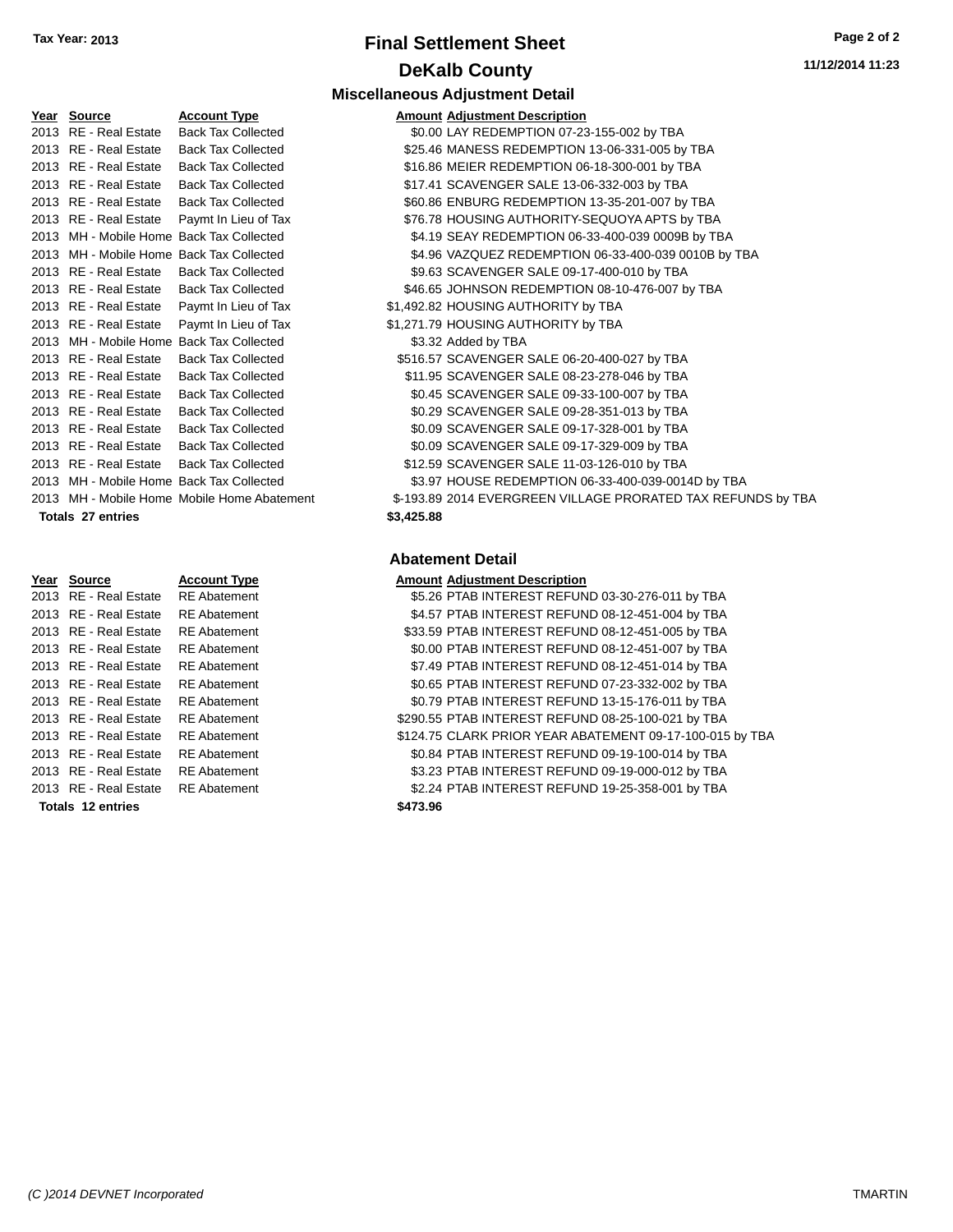**Current Year Taxes Due** Original Amount Due \$664,735.96

**Adjusted Amount Due \$655,414.51**

**Total Amount Due \$654,753.59**

**+** Supplements \$0.00 **-** Cancellations \$9,885.19 **-** Abatements/Refunds \$64.19 **+** Mobile Home \$329.22 **+/-** Road & Bridge Transfer \$0.00 **+** Misc. Adjustments \$298.71

**+** Prior Year Real EstateTax (\$660.92) **+** Prior Year Mobile Home Tax \$0.00 **+** Prior Year Misc. Adjustments  $$0.00$ 

## **Final Settlement Sheet Tax Year: 2013 Page 1 of 2 DeKalb County 150 - DE KALB SANITARY**

**11/12/2014 11:23**

### **Current Year Taxes Paid**

| ٠ | <b>Real Estate</b>             | \$652,267.02 |
|---|--------------------------------|--------------|
| ٠ | Railroad                       | \$1,832.76   |
| ٠ | Mobile Home                    | \$329.21     |
| ٠ | Misc. Adjustments              | \$298.71     |
| ٠ | <b>Prior Year Real Estate</b>  | (\$660.92)   |
| ٠ | Prior Year Mobile Home         | \$0.00       |
|   | + Prior Year Misc. Adjustments | \$0.00       |
|   | Abatements/Refunds             | \$64.19      |
|   | <b>Total Collected</b>         | \$654,002.59 |
| ٠ | <b>Hold Back</b>               | \$0.00       |
| ٠ | <b>County Trustee</b>          | \$621.82     |
| ٠ | <b>Forfeited Tax</b>           | \$129.18     |
|   | <b>Total</b>                   | \$654,753.59 |
|   | <b>Interest Distribution</b>   |              |
|   | <b>County Interest</b>         | \$25.86      |
|   | Townshin Interest              | ፍሰ ሰሰ        |

| \$0.00  |
|---------|
| \$25.86 |
|         |

#### **Distribution Summary**

| \$75,854.41  |
|--------------|
| \$252,811.13 |
| \$11.164.55  |
| \$44,173.95  |
| \$249,964.07 |
| \$20.034.48  |
| \$654,002.59 |
| Amount       |
| \$25.86      |
| \$25.86      |
| \$654,028.45 |
|              |

#### **Fund Summary**

| <b>Fund</b>           | <b>Amount Collected</b> | Previously<br><b>Distributed</b> | Current<br><b>Distribution</b> | Amount<br>Available | <b>Interest</b> | <b>PY Over</b><br><b>Distrib</b> |
|-----------------------|-------------------------|----------------------------------|--------------------------------|---------------------|-----------------|----------------------------------|
| 001 - CORPORATE       | \$205.998.45            | \$199,688.01                     | \$6.310.44                     | \$0.00              | \$8.15          | \$0.00                           |
| 005 - I. M. R. F.     | \$159,146.29            | \$154,271.05                     | \$4,875.24                     | \$0.00              | \$6.29          | \$0.00                           |
| 027 - AUDIT           | \$18,684.19             | \$18.111.81                      | \$572.38                       | \$0.00              | \$0.74          | \$0.00                           |
| 045 - PUBLIC BENEFIT  | \$180,647.93            | \$175.114.02                     | \$5.533.91                     | \$0.00              | \$7.14          | \$0.00                           |
| 047 - SOCIAL SECURITY | \$89.525.73             | \$86,783,22                      | \$2.742.51                     | \$0.00              | \$3.54          | \$0.00                           |
| Totals                | \$654,002.59            | \$633.968.11                     | \$20,034.48                    | \$0.00              | \$25.86         | \$0.00                           |

#### **Miscellaneous Adjustment Detail**

| Year Source             | <b>Account Type</b>       | <b>Amount Adjustment Description</b>           |
|-------------------------|---------------------------|------------------------------------------------|
| 2013 RE - Real Estate   | <b>Back Tax Collected</b> | \$8.91 JOHNSON REDEMPTION 08-10-476-007 by TBA |
| 2013 RE - Real Estate   | Paymt In Lieu of Tax      | \$285.12 HOUSING AUTHORITY by TBA              |
| 2013 RE - Real Estate   | <b>Back Tax Collected</b> | \$2.28 SCAVENGER SALE 08-23-278-046 by TBA     |
| 2013 RE - Real Estate   | Back Tax Collected        | \$2.40 SCAVENGER SALE 11-03-126-010 by TBA     |
| <b>Totals 4 entries</b> |                           | \$298.71                                       |
|                         |                           |                                                |
|                         |                           |                                                |

### **Abatement Detail**

#### **Year Source Account Type Amount Adjustment Description** 2013 RE - Real Estate RE Abatement \$0.87 PTAB INTEREST REFUND 08-12-451-004 by TBA

2013 RE - Real Estate RE Abatement \$6.41 PTAB INTEREST REFUND 08-12-451-005 by TBA

*(C )2014 DEVNET Incorporated* TMARTIN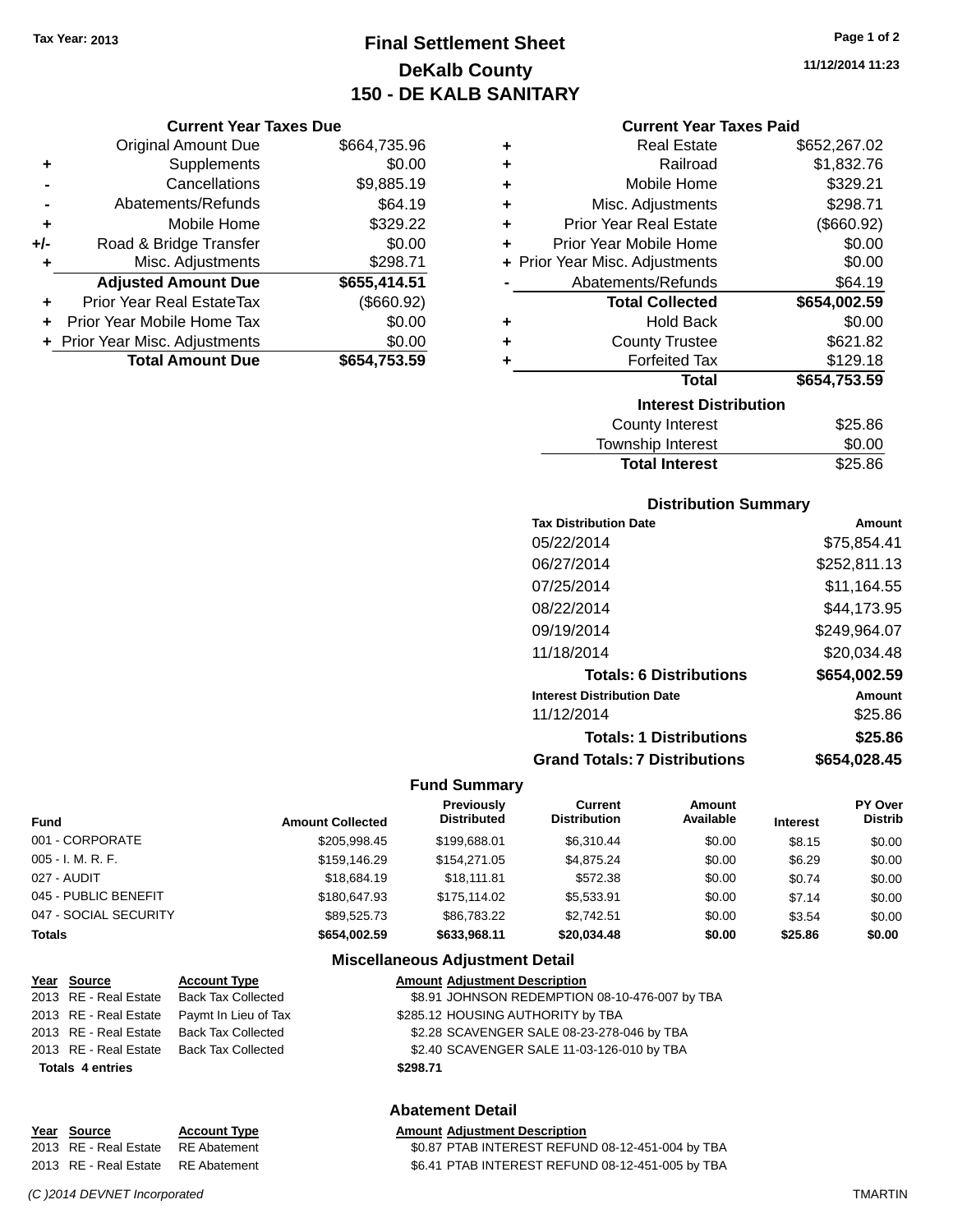# **Final Settlement Sheet Tax Year: 2013 Page 2 of 2 DeKalb County**

**11/12/2014 11:23**

### **Abatement Detail**

\$0.00 PTAB INTEREST REFUND 08-12-451-007 by TBA 2013 RE - Real Estate RE Abatement \$1.43 PTAB INTEREST REFUND 08-12-451-014 by TBA 2013 RE - Real Estate RE Abatement \$55.48 PTAB INTEREST REFUND 08-25-100-021 by TBA

|                                    |                     | <b>Abatement Detail</b>              |
|------------------------------------|---------------------|--------------------------------------|
| Year Source                        | <b>Account Type</b> | <b>Amount Adjustment Description</b> |
| 2013 RE - Real Estate RE Abatement |                     | \$0.00 PTAB INTEREST REFUN           |
| 2013 RE - Real Estate RE Abatement |                     | \$1.43 PTAB INTEREST REFUN           |
| 2012 BE Beel Fatate BE Abotement   |                     | <b>CEL 40 DTAD INTEDECT DEFINI</b>   |

**Totals 5 entries \$64.19**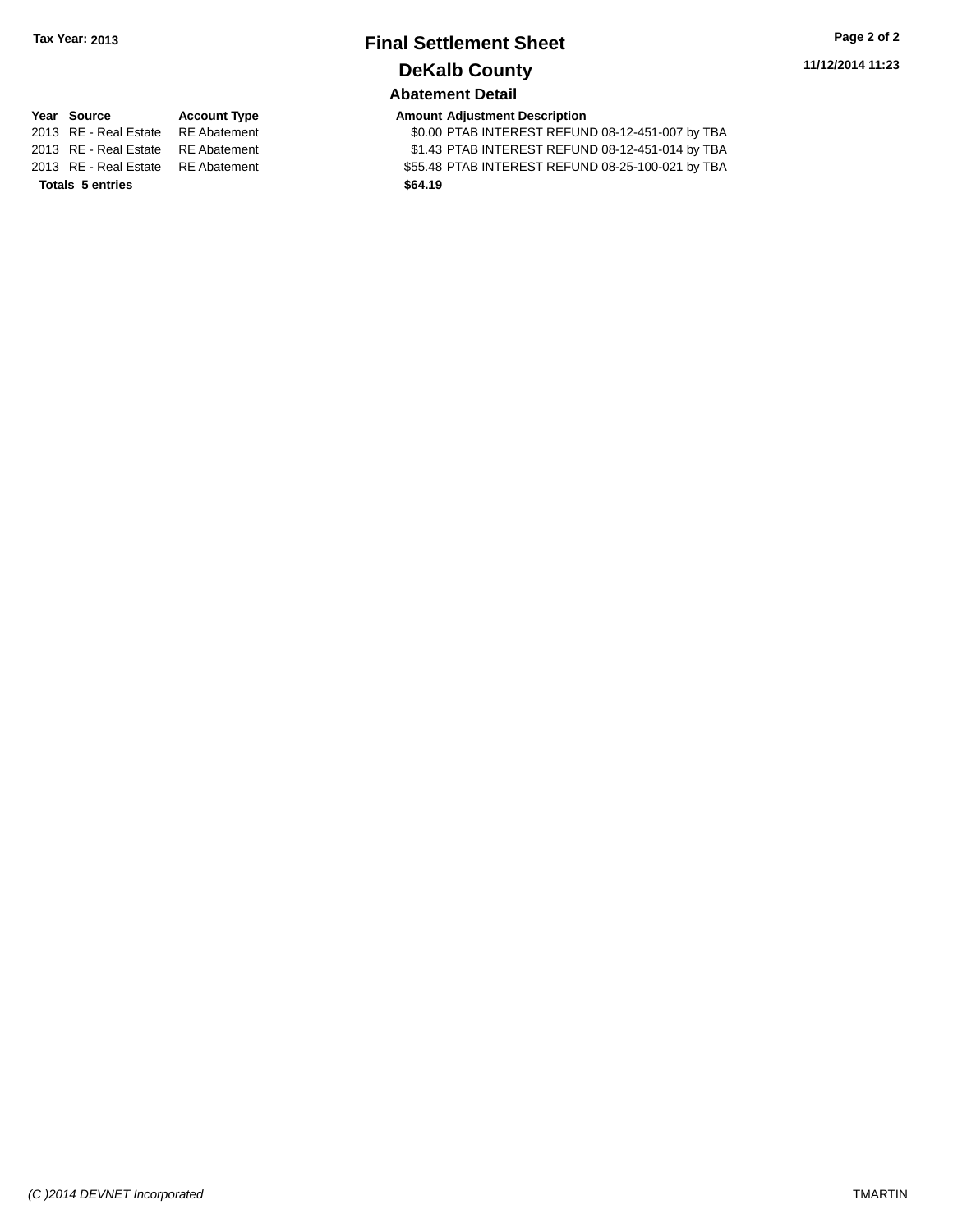## **Final Settlement Sheet Tax Year: 2013 Page 1 of 1 DeKalb County 151 - FAIRDALE STREET LIGHT**

**11/12/2014 11:23**

### **Current Year Taxes Paid**

|     | <b>Current Year Taxes Due</b>  |            |  |
|-----|--------------------------------|------------|--|
|     | <b>Original Amount Due</b>     | \$3,615.04 |  |
| ٠   | Supplements                    | \$0.00     |  |
|     | Cancellations                  | \$9.87     |  |
|     | Abatements/Refunds             | \$0.00     |  |
| ٠   | Mobile Home                    | \$0.00     |  |
| +/- | Road & Bridge Transfer         | \$0.00     |  |
| ٠   | Misc. Adjustments              | \$0.00     |  |
|     | <b>Adjusted Amount Due</b>     | \$3,605.17 |  |
| ٠   | Prior Year Real EstateTax      | \$0.00     |  |
|     | Prior Year Mobile Home Tax     | \$0.00     |  |
|     | + Prior Year Misc. Adjustments | \$0.00     |  |
|     | <b>Total Amount Due</b>        | \$3,605.17 |  |
|     |                                |            |  |

| ٠ | <b>Real Estate</b>             | \$3,593.61 |
|---|--------------------------------|------------|
| ٠ | Railroad                       | \$0.00     |
| ٠ | Mobile Home                    | \$0.00     |
| ٠ | Misc. Adjustments              | \$0.00     |
| ٠ | <b>Prior Year Real Estate</b>  | \$0.00     |
| ٠ | Prior Year Mobile Home         | \$0.00     |
|   | + Prior Year Misc. Adjustments | \$0.00     |
|   | Abatements/Refunds             | \$0.00     |
|   | <b>Total Collected</b>         | \$3,593.61 |
| ٠ | <b>Hold Back</b>               | \$0.00     |
| ٠ | <b>County Trustee</b>          | \$11.56    |
| ٠ | <b>Forfeited Tax</b>           | \$0.00     |
|   | <b>Total</b>                   | \$3,605.17 |
|   | <b>Interest Distribution</b>   |            |
|   | <b>County Interest</b>         | \$0.14     |
|   | <b>Township Interest</b>       | \$0.00     |
|   | <b>Total Interest</b>          | \$0.14     |

#### **Distribution Summary Tax Distribution Date Amount**

| Tax Distribution Date                | Amount     |
|--------------------------------------|------------|
| 05/22/2014                           | \$449.04   |
| 06/27/2014                           | \$1,341.15 |
| 07/25/2014                           | \$64.45    |
| 08/22/2014                           | \$388.32   |
| 09/19/2014                           | \$897.34   |
| 11/18/2014                           | \$453.31   |
| <b>Totals: 6 Distributions</b>       | \$3,593.61 |
| <b>Interest Distribution Date</b>    | Amount     |
| 11/12/2014                           | \$0.14     |
| <b>Totals: 1 Distributions</b>       | \$0.14     |
| <b>Grand Totals: 7 Distributions</b> | \$3,593,75 |
|                                      |            |

|                 |                         | <b>Previously</b>  | Current             | Amount    |                 | <b>PY Over</b> |
|-----------------|-------------------------|--------------------|---------------------|-----------|-----------------|----------------|
| Fund            | <b>Amount Collected</b> | <b>Distributed</b> | <b>Distribution</b> | Available | <b>Interest</b> | <b>Distrib</b> |
| 001 - CORPORATE | \$3.593.61              | \$3.140.30         | \$453.31            | \$0.00    | \$0.14          | \$0.00         |
| <b>Totals</b>   | \$3.593.61              | \$3.140.30         | \$453.31            | \$0.00    | \$0.14          | \$0.00         |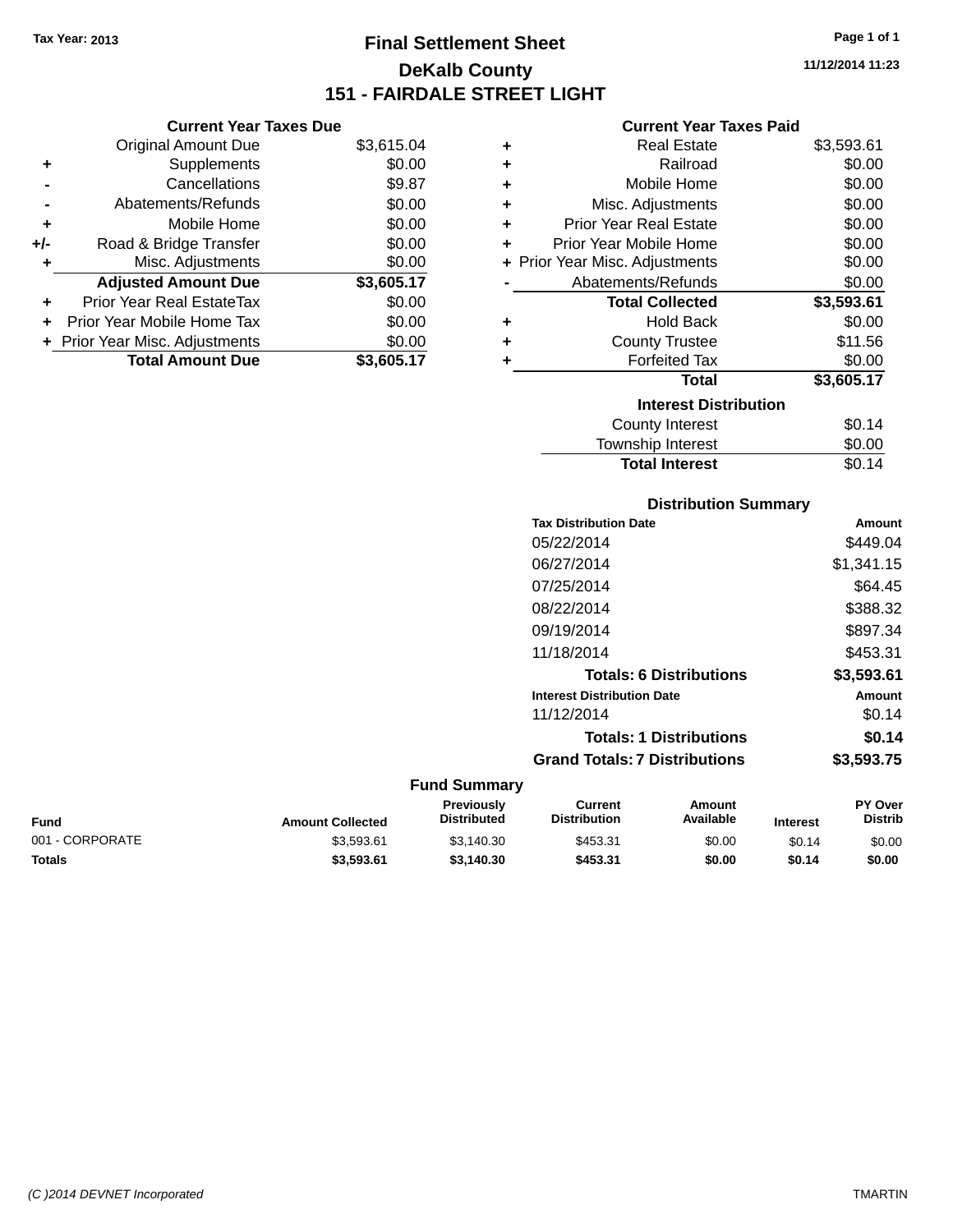**Current Year Taxes Due**

### **Final Settlement Sheet Tax Year: 2013 Page 1 of 1 DeKalb County 152 - AFTON-PIERCE MULTI TWP**

**11/12/2014 11:23**

### **Current Year Taxes Paid**

|                      | OUITUR TUUT TUAUJ DUU            |             |   | odhoni Ival Taxvo I did        |             |
|----------------------|----------------------------------|-------------|---|--------------------------------|-------------|
|                      | <b>Original Amount Due</b>       | \$24,500.33 | ٠ | <b>Real Estate</b>             | \$24,146.60 |
| ÷                    | <b>Supplements</b>               | \$0.00      | ٠ | Railroad                       | \$325.00    |
| $\blacksquare$       | Cancellations                    | \$16.09     | ٠ | Mobile Home                    | \$0.73      |
|                      | Abatements/Refunds               | \$0.00      | ٠ | Misc. Adjustments              | \$0.80      |
| ٠                    | Mobile Home                      | \$0.73      | ٠ | <b>Prior Year Real Estate</b>  | \$0.00      |
| I-                   | Road & Bridge Transfer           | \$0.00      | ÷ | Prior Year Mobile Home         | \$0.00      |
| ٠                    | Misc. Adjustments                | \$0.80      |   | + Prior Year Misc. Adjustments | \$0.00      |
|                      | <b>Adjusted Amount Due</b>       | \$24,485.77 |   | Abatements/Refunds             | \$0.00      |
| $\ddot{\phantom{1}}$ | <b>Prior Year Real EstateTax</b> | \$0.00      |   | <b>Total Collected</b>         | \$24,473.13 |
|                      | + Prior Year Mobile Home Tax     | \$0.00      | ٠ | <b>Hold Back</b>               | \$0.00      |
|                      | + Prior Year Misc. Adjustments   | \$0.00      | ٠ | <b>County Trustee</b>          | \$12.64     |
|                      | <b>Total Amount Due</b>          | \$24,485.77 |   | <b>Forfeited Tax</b>           | \$0.00      |
|                      |                                  |             |   | <b>Total</b>                   | \$24,485.77 |
|                      |                                  |             |   | <b>Interest Distribution</b>   |             |
|                      |                                  |             |   | County Interest                | \$0.97      |
|                      |                                  |             |   |                                |             |

### $$0.97$ Township Interest \$0.00 **Total Interest** \$0.97

### **Distribution Summary**

| <b>Tax Distribution Date</b>         | Amount      |
|--------------------------------------|-------------|
| 05/22/2014                           | \$2,659.37  |
| 06/27/2014                           | \$10,787.51 |
| 07/25/2014                           | \$180.10    |
| 08/22/2014                           | \$1.869.89  |
| 09/19/2014                           | \$8,540.87  |
| 11/18/2014                           | \$435.39    |
| <b>Totals: 6 Distributions</b>       | \$24.473.13 |
| <b>Interest Distribution Date</b>    | Amount      |
| 11/12/2014                           | \$0.97      |
| <b>Totals: 1 Distributions</b>       | \$0.97      |
| <b>Grand Totals: 7 Distributions</b> | \$24.474.10 |
|                                      |             |

|                                         |                     |                                      | <b>Fund Summary</b>                    |                                |                     |                 |                           |
|-----------------------------------------|---------------------|--------------------------------------|----------------------------------------|--------------------------------|---------------------|-----------------|---------------------------|
| Fund                                    |                     | <b>Amount Collected</b>              | Previously<br><b>Distributed</b>       | Current<br><b>Distribution</b> | Amount<br>Available | <b>Interest</b> | PY Over<br><b>Distrib</b> |
| 147 - ASSESSING PURPOSES<br>(multi-twp) |                     | \$24,473.13                          | \$24,037.74                            | \$435.39                       | \$0.00              | \$0.97          | \$0.00                    |
| <b>Totals</b>                           |                     | \$24.473.13                          | \$24.037.74                            | \$435.39                       | \$0.00              | \$0.97          | \$0.00                    |
|                                         |                     |                                      | <b>Miscellaneous Adjustment Detail</b> |                                |                     |                 |                           |
| <b>Source</b><br>Year                   | <b>Account Type</b> | <b>Amount Adjustment Description</b> |                                        |                                |                     |                 |                           |

# 2013 RE - Real Estate Back Tax Collected \$0.80 SCAVENGER SALE 11-03-126-010 by TBA

**Totals \$0.80 1 entries**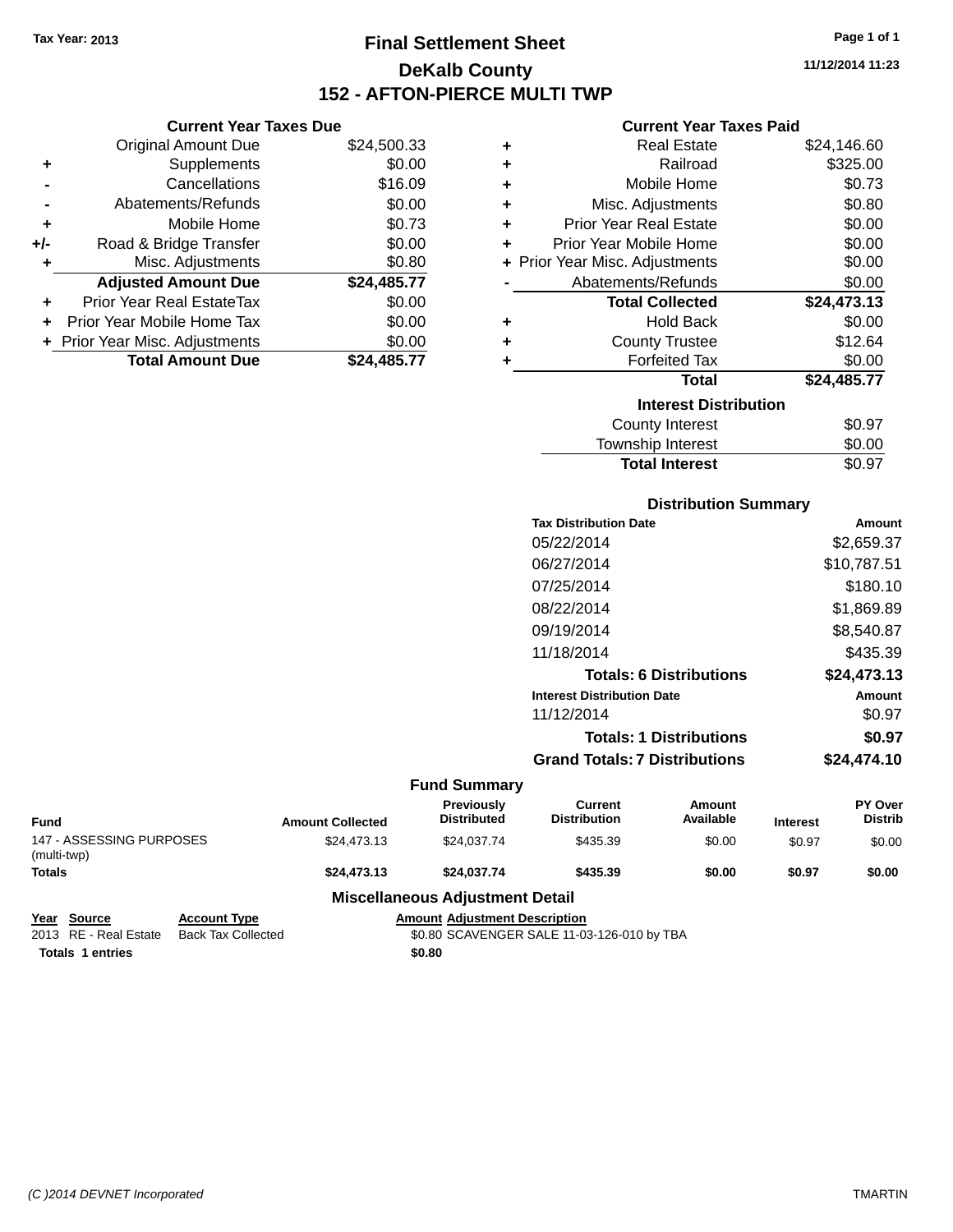### **Final Settlement Sheet Tax Year: 2013 Page 1 of 1 DeKalb County 153 - MILAN-MALTA MULTI-TWP**

**11/12/2014 11:23**

### **Current Year Taxes Paid**

|     | <b>Current Year Taxes Due</b> |             |
|-----|-------------------------------|-------------|
|     | <b>Original Amount Due</b>    | \$12,989.71 |
| ٠   | Supplements                   | \$0.00      |
|     | Cancellations                 | \$8.96      |
|     | Abatements/Refunds            | \$0.02      |
| ٠   | Mobile Home                   | \$0.00      |
| +/- | Road & Bridge Transfer        | \$0.00      |
| ٠   | Misc. Adjustments             | \$0.00      |
|     | <b>Adjusted Amount Due</b>    | \$12,980.73 |
| ٠   | Prior Year Real EstateTax     | (\$1.28)    |
| ÷   | Prior Year Mobile Home Tax    | \$0.00      |
|     | Prior Year Misc. Adjustments  | \$0.00      |
|     | <b>Total Amount Due</b>       | \$12.979.45 |
|     |                               |             |

| ٠ | <b>Real Estate</b>             | \$12,691.63 |
|---|--------------------------------|-------------|
| ٠ | Railroad                       | \$289.12    |
| ٠ | Mobile Home                    | \$0.00      |
| ٠ | Misc. Adjustments              | \$0.00      |
| ٠ | Prior Year Real Estate         | (\$1.28)    |
| ٠ | Prior Year Mobile Home         | \$0.00      |
|   | + Prior Year Misc. Adjustments | \$0.00      |
|   | Abatements/Refunds             | \$0.02      |
|   | <b>Total Collected</b>         | \$12,979.45 |
| ٠ | <b>Hold Back</b>               | \$0.00      |
| ٠ | <b>County Trustee</b>          | \$0.00      |
| ٠ | <b>Forfeited Tax</b>           | \$0.00      |
|   | <b>Total</b>                   | \$12,979.45 |
|   | <b>Interest Distribution</b>   |             |
|   | <b>County Interest</b>         | \$0.51      |
|   | <b>Township Interest</b>       | \$0.00      |
|   | <b>Total Interest</b>          | \$0.51      |

| <b>Distribution Summary</b>       |             |
|-----------------------------------|-------------|
| <b>Tax Distribution Date</b>      | Amount      |
| 05/22/2014                        | \$1,093.79  |
| 06/27/2014                        | \$6,116.97  |
| 07/25/2014                        | \$34.24     |
| 08/22/2014                        | \$1,759.46  |
| 09/19/2014                        | \$3,708.10  |
| 11/18/2014                        | \$266.89    |
| <b>Totals: 6 Distributions</b>    | \$12,979.45 |
| <b>Interest Distribution Date</b> | Amount      |
| 11/12/2014                        | \$0.51      |
| <b>Totals: 1 Distributions</b>    | \$0.51      |
|                                   |             |

|                                         |                         |                                         | <b>Grand Totals: 7 Distributions</b> |                               | \$12,979.96     |                                  |
|-----------------------------------------|-------------------------|-----------------------------------------|--------------------------------------|-------------------------------|-----------------|----------------------------------|
|                                         |                         | <b>Fund Summary</b>                     |                                      |                               |                 |                                  |
| Fund                                    | <b>Amount Collected</b> | <b>Previously</b><br><b>Distributed</b> | Current<br><b>Distribution</b>       | Amount<br>Available           | <b>Interest</b> | <b>PY Over</b><br><b>Distrib</b> |
| 147 - ASSESSING PURPOSES<br>(multi-twp) | \$12,979.45             | \$12,712.56                             | \$266.89                             | \$0.00                        | \$0.51          | \$0.00                           |
| - - -                                   | .                       | . <b>. .</b>                            |                                      | $\bullet$ $\bullet$ $\bullet$ | ----            | $\bullet$ $\bullet$ $\bullet$    |

| 147 - ASSESSING PURPOSES<br>(multi-twp)                         |                                                  | \$12.979.45                                                                                  | \$12,712.56                            | \$266.89 | \$0.00 | \$0.51 | \$0.00 |
|-----------------------------------------------------------------|--------------------------------------------------|----------------------------------------------------------------------------------------------|----------------------------------------|----------|--------|--------|--------|
| Totals                                                          |                                                  | \$12,979.45                                                                                  | \$12,712.56                            | \$266.89 | \$0.00 | \$0.51 | \$0.00 |
|                                                                 |                                                  |                                                                                              | <b>Miscellaneous Adjustment Detail</b> |          |        |        |        |
| Year Source<br>2013 RE - Real Estate<br><b>Totals 1 entries</b> | <b>Account Type</b><br><b>Back Tax Collected</b> | <b>Amount Adiustment Description</b><br>\$0.00 LAY REDEMPTION 07-23-155-002 by TBA<br>\$0.00 |                                        |          |        |        |        |
|                                                                 |                                                  |                                                                                              | <b>Abatement Detail</b>                |          |        |        |        |
| Year Source                                                     | <b>Account Type</b>                              |                                                                                              | <b>Amount Adiustment Description</b>   |          |        |        |        |
| 2013 RE - Real Estate                                           | <b>RE</b> Abatement                              | \$0.02 PTAB INTEREST REFUND 07-23-332-002 by TBA                                             |                                        |          |        |        |        |
| <b>Totals 1 entries</b>                                         |                                                  |                                                                                              | \$0.02                                 |          |        |        |        |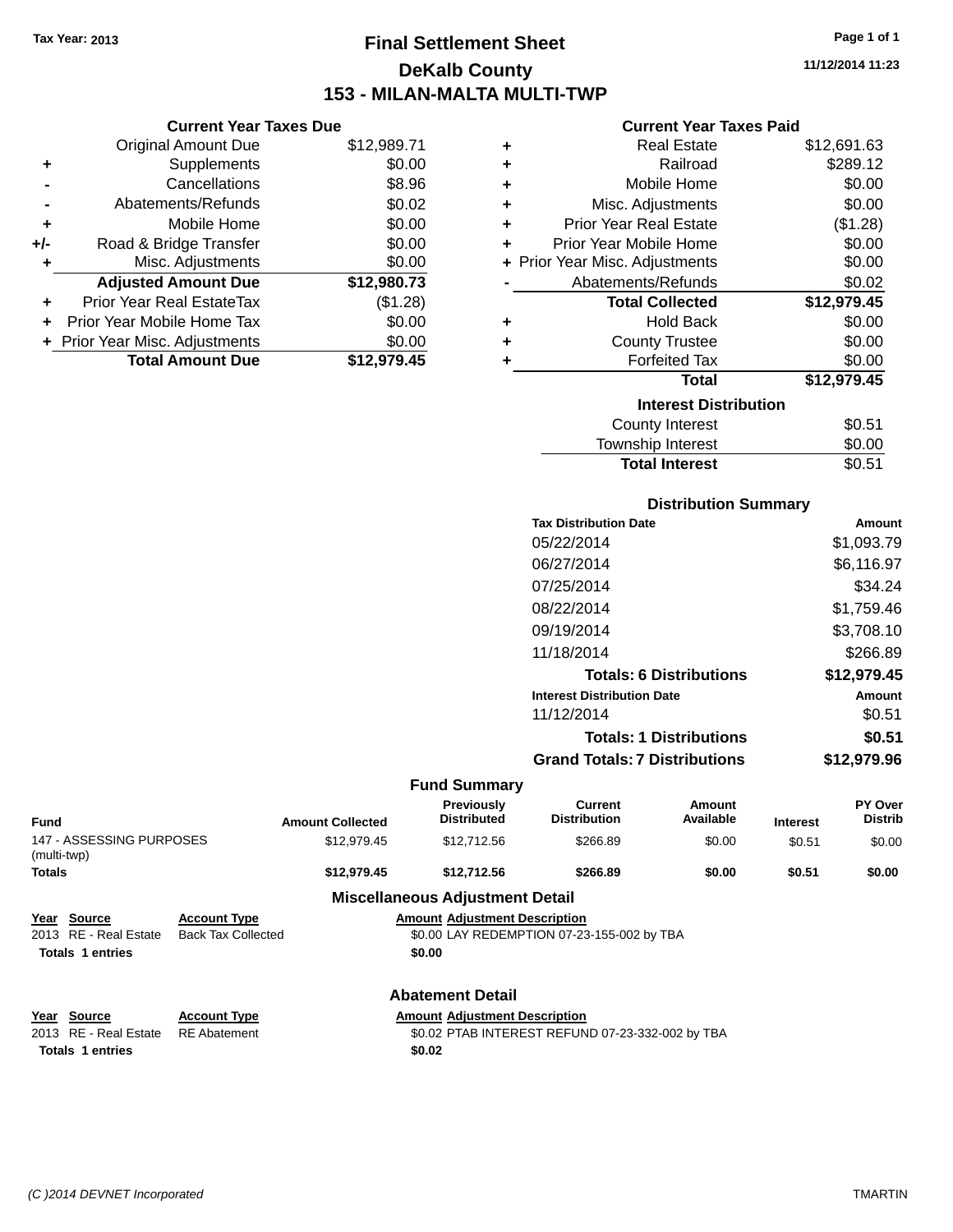### **Final Settlement Sheet Tax Year: 2013 Page 1 of 1 DeKalb County 154 - PAW PAW-SHABBONA MULT TWP**

**11/12/2014 11:23**

#### **Current Year Taxes Paid**

|     | <b>Current Year Taxes Due</b>  |             |
|-----|--------------------------------|-------------|
|     | <b>Original Amount Due</b>     | \$12,555.67 |
| ٠   | Supplements                    | \$0.00      |
|     | Cancellations                  | \$5.42      |
|     | Abatements/Refunds             | \$0.03      |
| ٠   | Mobile Home                    | \$0.88      |
| +/- | Road & Bridge Transfer         | \$0.00      |
| ٠   | Misc. Adjustments              | \$6.62      |
|     | <b>Adjusted Amount Due</b>     | \$12,557.72 |
| ٠   | Prior Year Real EstateTax      | (\$1.08)    |
|     | Prior Year Mobile Home Tax     | \$0.00      |
|     | + Prior Year Misc. Adjustments | \$0.00      |
|     | <b>Total Amount Due</b>        | \$12,556,64 |

| ٠ | <b>Real Estate</b>             | \$12,054.45 |
|---|--------------------------------|-------------|
| ÷ | Railroad                       | \$493.04    |
| ÷ | Mobile Home                    | \$0.88      |
| ÷ | Misc. Adjustments              | \$6.62      |
| ÷ | <b>Prior Year Real Estate</b>  | (\$1.08)    |
| ٠ | Prior Year Mobile Home         | \$0.00      |
|   | + Prior Year Misc. Adjustments | \$0.00      |
|   | Abatements/Refunds             | \$0.03      |
|   | <b>Total Collected</b>         | \$12,553.88 |
| ٠ | Hold Back                      | \$0.00      |
| ٠ | <b>County Trustee</b>          | \$2.76      |
| ٠ | <b>Forfeited Tax</b>           | \$0.00      |
|   | <b>Total</b>                   | \$12,556.64 |
|   | <b>Interest Distribution</b>   |             |
|   | County Interest                | \$0.50      |
|   | <b>Township Interest</b>       | \$0.00      |
|   | <b>Total Interest</b>          | \$0.50      |

| <b>Distribution Summary</b>            |             |
|----------------------------------------|-------------|
| <b>Tax Distribution Date</b>           | Amount      |
| 05/22/2014                             | \$1,478.51  |
| 06/27/2014                             | \$5,422.24  |
| 07/25/2014                             | \$168.53    |
| 08/22/2014                             | \$1,113.31  |
| 09/19/2014                             | \$4,027.98  |
| 11/18/2014                             | \$343.31    |
| <b>Totals: 6 Distributions</b>         | \$12,553.88 |
| <b>Interest Distribution Date</b>      | Amount      |
| 11/12/2014                             | \$0.50      |
| <b>Totals: 1 Distributions</b>         | \$0.50      |
| Associal Texteller T. Diferent control | 010 PP 400  |

### **Grand Totals: 7 Distributions \$12,554.38 Fund Summary**

| <b>Fund</b>                             | <b>Amount Collected</b> | <b>Previously</b><br><b>Distributed</b> | Current<br><b>Distribution</b> | Amount<br>Available | <b>Interest</b> | <b>PY Over</b><br><b>Distrib</b> |
|-----------------------------------------|-------------------------|-----------------------------------------|--------------------------------|---------------------|-----------------|----------------------------------|
| 147 - ASSESSING PURPOSES<br>(multi-twp) | \$12,553.88             | \$12,210.57                             | \$343.31                       | \$0.00              | \$0.50          | \$0.00                           |
| <b>Totals</b>                           | \$12,553,88             | \$12.210.57                             | \$343.31                       | \$0.00              | \$0.50          | \$0.00                           |
|                                         |                         | Micrallangous Adjustment Detail         |                                |                     |                 |                                  |

|                         |                           | <b>MISCERATEOUS AUJUSTRIER</b> DETAIL         |  |
|-------------------------|---------------------------|-----------------------------------------------|--|
| Year Source             | <b>Account Type</b>       | <b>Amount Adjustment Description</b>          |  |
| 2013 RE - Real Estate   | <b>Back Tax Collected</b> | \$0.65 DOBSON REDEMPTION 13-15-402-010 by TBA |  |
| 2013 RE - Real Estate   | <b>Back Tax Collected</b> | \$0.84 MANESS REDEMPTION 13-06-331-005 by TBA |  |
| 2013 RE - Real Estate   | <b>Back Tax Collected</b> | \$0.58 SCAVENGER SALE 13-06-332-003 by TBA    |  |
| 2013 RE - Real Estate   | <b>Back Tax Collected</b> | \$2.01 ENBURG REDEMPTION 13-35-201-007 by TBA |  |
| 2013 RE - Real Estate   | Paymt In Lieu of Tax      | \$2.54 HOUSING AUTHORITY-SEQUOYA APTS by TBA  |  |
| <b>Totals 5 entries</b> |                           | \$6.62                                        |  |
|                         |                           | <b>Abatement Detail</b>                       |  |
| Year Source             | <b>Account Type</b>       | <b>Amount Adjustment Description</b>          |  |

2013 RE - Real Estate RE Abatement \$0.03 PTAB INTEREST REFUND 13-15-176-011 by TBA **Totals \$0.03 1 entries**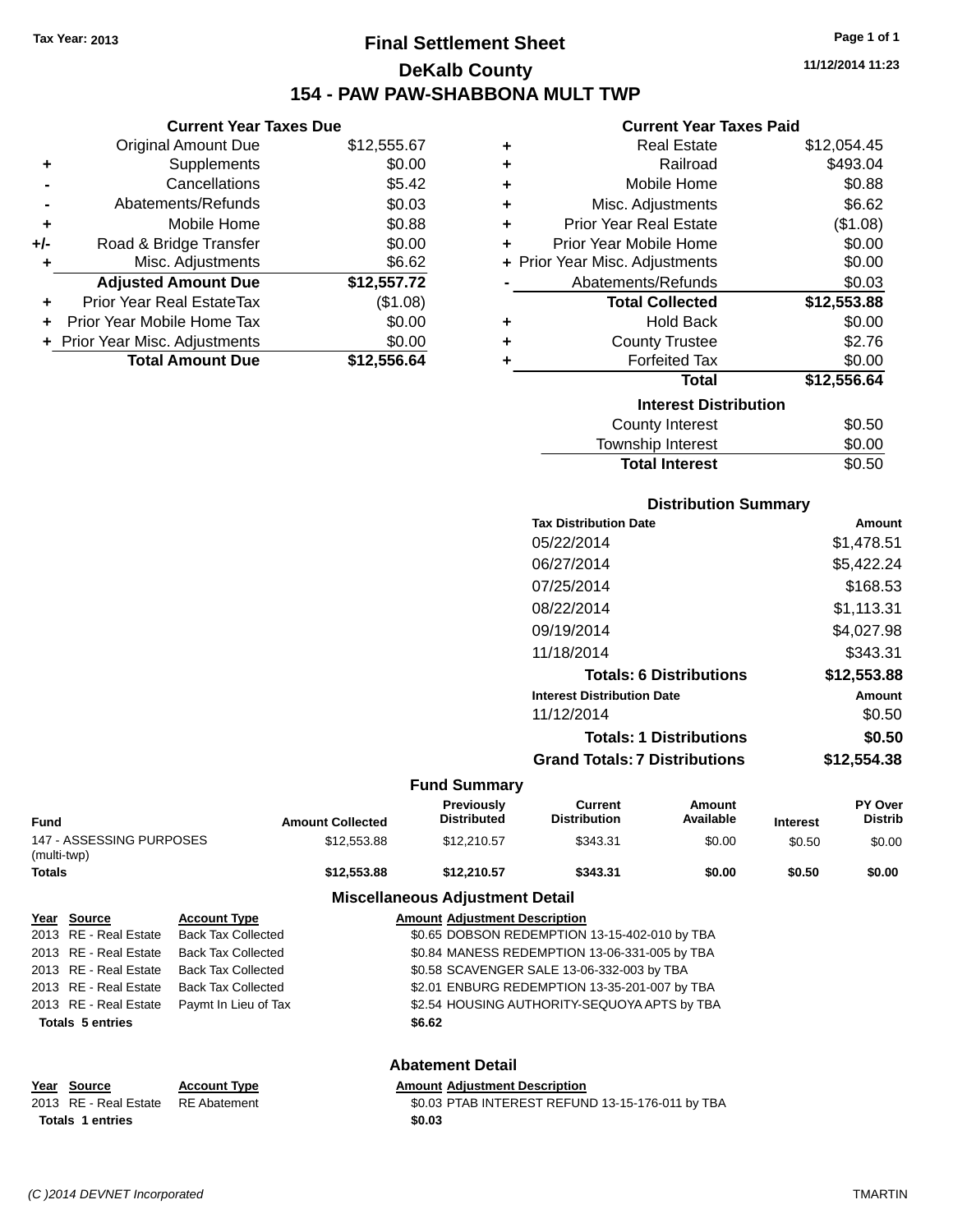### **Final Settlement Sheet Tax Year: 2013 Page 1 of 1 DeKalb County 155 - SOUTH GROVE-MAYFIELD MULT**

**11/12/2014 11:23**

#### **Current Year Taxes Paid**

|     | <b>Current Year Taxes Due</b>  |             |   |
|-----|--------------------------------|-------------|---|
|     | <b>Original Amount Due</b>     | \$11,460.34 | ٠ |
|     | Supplements                    | \$0.00      | ٠ |
|     | Cancellations                  | \$8.96      | ÷ |
|     | Abatements/Refunds             | \$0.00      | ٠ |
|     | Mobile Home                    | \$0.76      | ٠ |
| +/- | Road & Bridge Transfer         | \$0.00      | ٠ |
|     | Misc. Adjustments              | \$0.00      |   |
|     | <b>Adjusted Amount Due</b>     | \$11,452.14 |   |
| ٠   | Prior Year Real EstateTax      | \$0.00      |   |
|     | Prior Year Mobile Home Tax     | \$0.00      |   |
|     | + Prior Year Misc. Adjustments | \$0.00      |   |
|     | <b>Total Amount Due</b>        | \$11,452.14 |   |
|     |                                |             |   |

| ٠ | <b>Real Estate</b>             | \$11,451.38 |
|---|--------------------------------|-------------|
| ٠ | Railroad                       | \$0.00      |
| ÷ | Mobile Home                    | \$0.76      |
| ٠ | Misc. Adjustments              | \$0.00      |
| ٠ | <b>Prior Year Real Estate</b>  | \$0.00      |
| ÷ | Prior Year Mobile Home         | \$0.00      |
|   | + Prior Year Misc. Adjustments | \$0.00      |
|   | Abatements/Refunds             | \$0.00      |
|   | <b>Total Collected</b>         | \$11,452.14 |
| ٠ | <b>Hold Back</b>               | \$0.00      |
| ÷ | <b>County Trustee</b>          | \$0.00      |
| ٠ | <b>Forfeited Tax</b>           | \$0.00      |
|   | Total                          | \$11,452.14 |
|   | <b>Interest Distribution</b>   |             |
|   | County Interest                | \$0.45      |
|   | Township Interest              | \$0.00      |
|   | <b>Total Interest</b>          | \$0.45      |

| <b>Distribution Summary</b>          |             |
|--------------------------------------|-------------|
| <b>Tax Distribution Date</b>         | Amount      |
| 05/22/2014                           | \$1,383.69  |
| 06/27/2014                           | \$4,983.37  |
| 07/25/2014                           | \$96.68     |
| 08/22/2014                           | \$388.82    |
| 09/19/2014                           | \$4,440.71  |
| 11/18/2014                           | \$158.87    |
| <b>Totals: 6 Distributions</b>       | \$11,452.14 |
| <b>Interest Distribution Date</b>    | Amount      |
| 11/12/2014                           | \$0.45      |
| <b>Totals: 1 Distributions</b>       | \$0.45      |
| <b>Grand Totals: 7 Distributions</b> | \$11,452.59 |

| <b>Fund</b>                             | <b>Amount Collected</b> | <b>Previously</b><br><b>Distributed</b> | Current<br><b>Distribution</b> | Amount<br>Available | <b>Interest</b> | <b>PY Over</b><br><b>Distrib</b> |
|-----------------------------------------|-------------------------|-----------------------------------------|--------------------------------|---------------------|-----------------|----------------------------------|
| 147 - ASSESSING PURPOSES<br>(multi-twp) | \$11.452.14             | \$11.293.27                             | \$158.87                       | \$0.00              | \$0.45          | \$0.00                           |
| <b>Totals</b>                           | \$11.452.14             | \$11.293.27                             | \$158.87                       | \$0.00              | \$0.45          | \$0.00                           |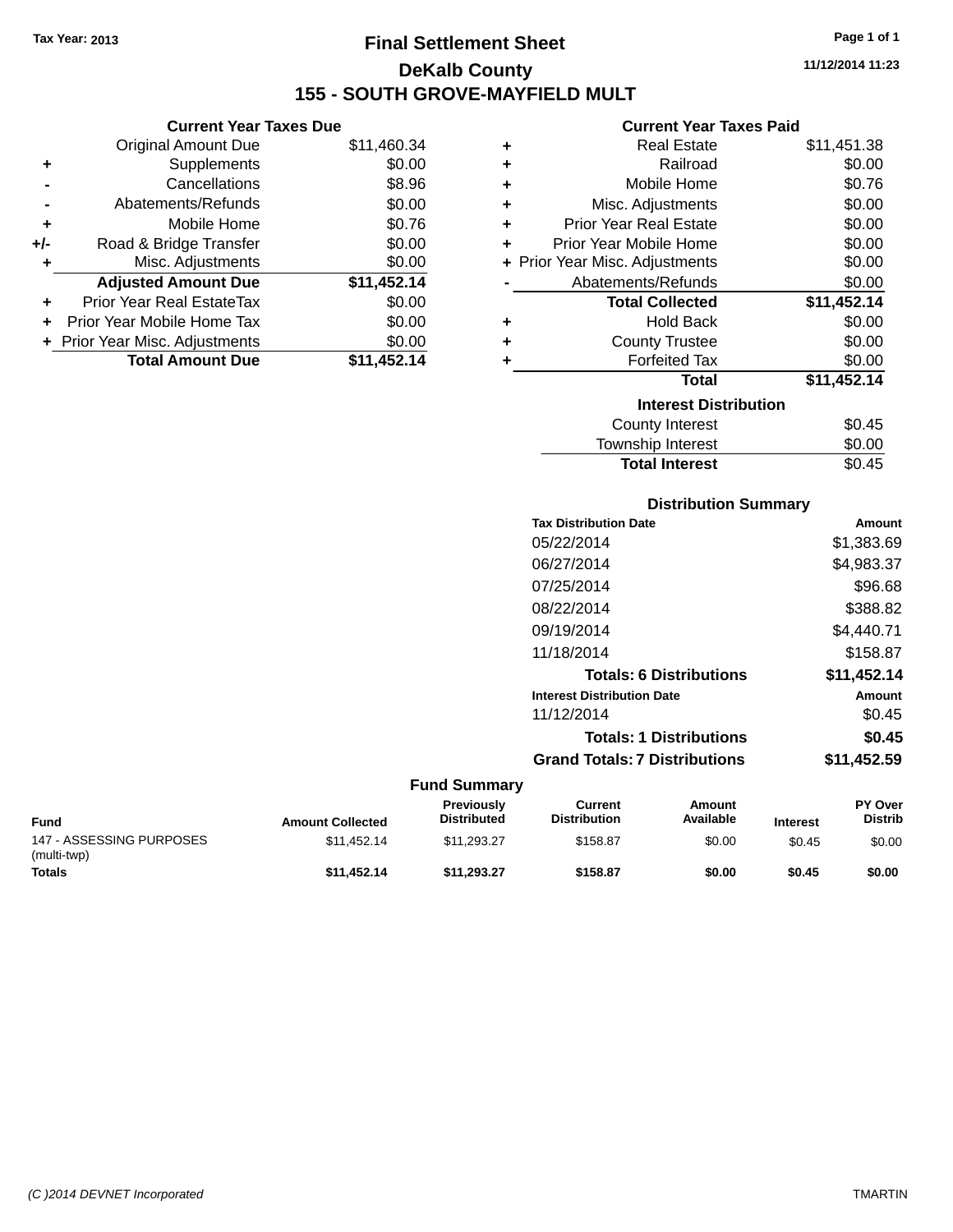## **Final Settlement Sheet Tax Year: 2013 Page 1 of 1 DeKalb County 156 - VICTOR-SOMONAUK MULTI TWP**

**11/12/2014 11:23**

### **Current Year Taxes Paid**

|     | <b>Current Year Taxes Due</b>  |             |
|-----|--------------------------------|-------------|
|     | <b>Original Amount Due</b>     | \$21,638.29 |
| ٠   | Supplements                    | \$19.34     |
|     | Cancellations                  | \$21.33     |
|     | Abatements/Refunds             | \$0.00      |
| ٠   | Mobile Home                    | \$0.53      |
| +/- | Road & Bridge Transfer         | \$0.00      |
| ٠   | Misc. Adjustments              | \$19.36     |
|     | <b>Adjusted Amount Due</b>     | \$21,656.19 |
| ٠   | Prior Year Real EstateTax      | (\$6.94)    |
| ÷   | Prior Year Mobile Home Tax     | \$0.00      |
|     | + Prior Year Misc. Adjustments | \$0.00      |
|     | <b>Total Amount Due</b>        | \$21.649.25 |

| ٠ | <b>Real Estate</b>             | \$21,346.62 |
|---|--------------------------------|-------------|
| ٠ | Railroad                       | \$287.76    |
| ٠ | Mobile Home                    | \$0.53      |
| ٠ | Misc. Adjustments              | \$19.36     |
| ٠ | Prior Year Real Estate         | (\$6.94)    |
| ٠ | Prior Year Mobile Home         | \$0.00      |
|   | + Prior Year Misc. Adjustments | \$0.00      |
|   | Abatements/Refunds             | \$0.00      |
|   | <b>Total Collected</b>         | \$21,647.33 |
| ٠ | <b>Hold Back</b>               | \$0.00      |
| ٠ | <b>County Trustee</b>          | \$1.92      |
| ٠ | <b>Forfeited Tax</b>           | \$0.00      |
|   | <b>Total</b>                   | \$21,649.25 |
|   | <b>Interest Distribution</b>   |             |
|   | <b>County Interest</b>         | \$0.86      |
|   | <b>Township Interest</b>       | \$0.00      |
|   | <b>Total Interest</b>          | \$0.86      |

### **Distribution Summary**

| Amount      |
|-------------|
| \$3,747.29  |
| \$8,838.44  |
| \$129.75    |
| \$968.37    |
| \$7,290.47  |
| \$673.01    |
| \$21,647.33 |
| Amount      |
| \$0.86      |
| \$0.86      |
| \$21.648.19 |
|             |

|                                         |                     |                         | <b>Fund Summary</b>                     |                                |                     |                 |                           |
|-----------------------------------------|---------------------|-------------------------|-----------------------------------------|--------------------------------|---------------------|-----------------|---------------------------|
| <b>Fund</b>                             |                     | <b>Amount Collected</b> | <b>Previously</b><br><b>Distributed</b> | Current<br><b>Distribution</b> | Amount<br>Available | <b>Interest</b> | PY Over<br><b>Distrib</b> |
| 147 - ASSESSING PURPOSES<br>(multi-twp) |                     | \$21.647.33             | \$20.974.32                             | \$673.01                       | \$0.00              | \$0.86          | \$0.00                    |
| <b>Totals</b>                           |                     | \$21,647.33             | \$20.974.32                             | \$673.01                       | \$0.00              | \$0.86          | \$0.00                    |
|                                         |                     |                         | <b>Miscellaneous Adjustment Detail</b>  |                                |                     |                 |                           |
| Year<br>Source                          | <b>Account Type</b> |                         | <b>Amount Adjustment Description</b>    |                                |                     |                 |                           |

| <b>IGAI JUULUG</b>      | <b>ACCOUNT IVPG</b> | Allivulli Au |  |
|-------------------------|---------------------|--------------|--|
| 2013 RE - Real Estate   | Back Tax Collected  | \$5.61 WA    |  |
| 2013 RE - Real Estate   | Back Tax Collected  | \$13.75 SC   |  |
| <b>Totals 2 entries</b> |                     | \$19.36      |  |

2013 REDEMPTION 18-32-452-005 by TBA 2015 AVENGER SALE 18-33-351-030 by TBA

*(C )2014 DEVNET Incorporated* TMARTIN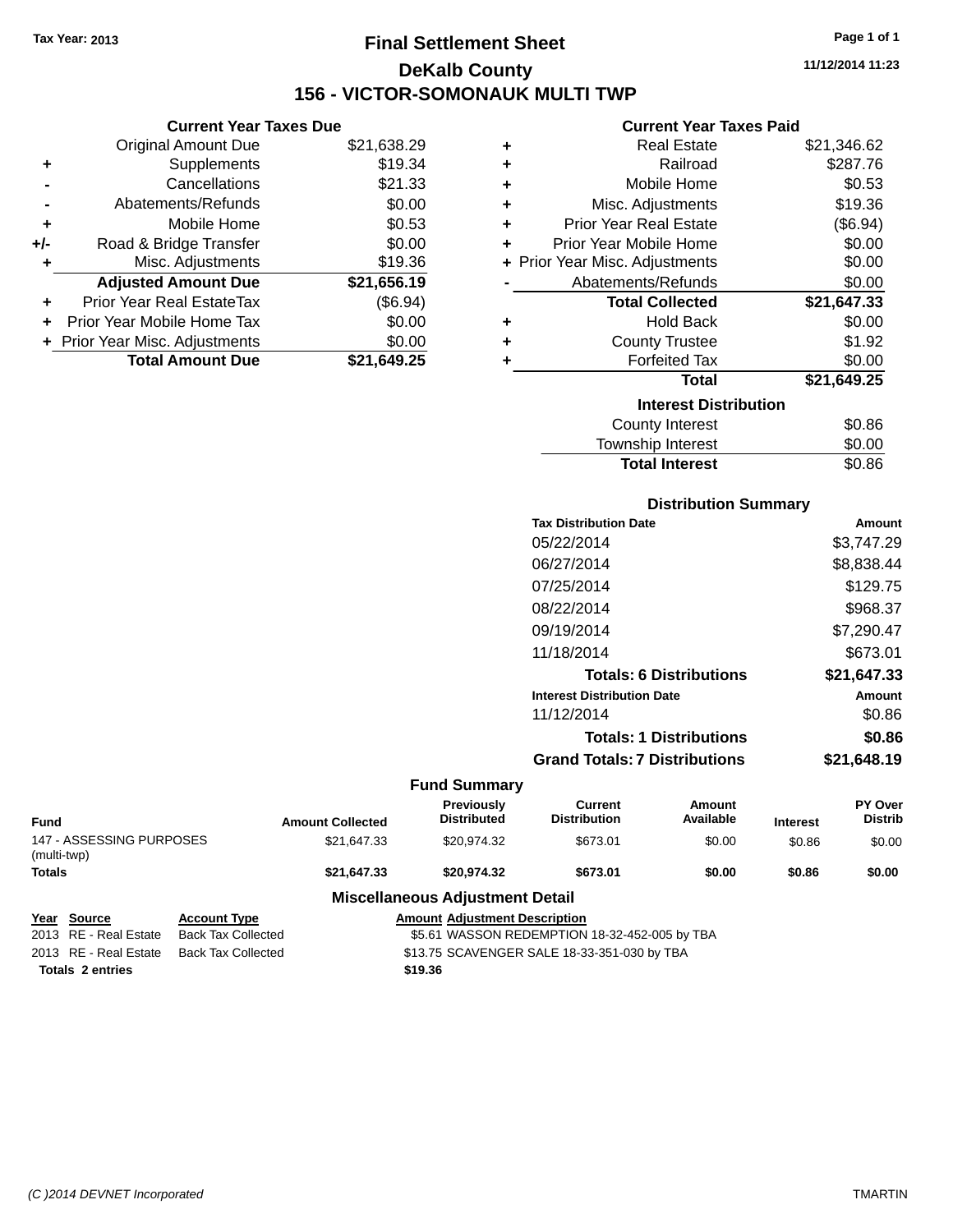**Current Year Taxes Due** Original Amount Due \$223,793.68

**Adjusted Amount Due \$223,097.74**

**Total Amount Due \$222,997.90**

**+** Supplements \$0.00 **-** Cancellations \$873.25 **-** Abatements/Refunds \$3.27 **+** Mobile Home \$180.58 **+/-** Road & Bridge Transfer \$0.00 **+** Misc. Adjustments \$0.00

**+** Prior Year Real EstateTax (\$99.84) **+** Prior Year Mobile Home Tax \$0.00 **+ Prior Year Misc. Adjustments**  $$0.00$ 

### **Final Settlement Sheet Tax Year: 2013 Page 1 of 1 DeKalb County 157 - GENOA PUBLIC LIBRARY DIST**

**11/12/2014 11:23**

### **Current Year Taxes Paid**

| ÷ | <b>Real Estate</b>             | \$222,177.22 |
|---|--------------------------------|--------------|
| ÷ | Railroad                       | \$563.26     |
| ÷ | Mobile Home                    | \$179.03     |
| ÷ | Misc. Adjustments              | \$0.00       |
| ÷ | <b>Prior Year Real Estate</b>  | (\$99.84)    |
| ÷ | Prior Year Mobile Home         | \$0.00       |
|   | + Prior Year Misc. Adjustments | \$0.00       |
|   | Abatements/Refunds             | \$3.27       |
|   | <b>Total Collected</b>         | \$222,816.40 |
| ٠ | <b>Hold Back</b>               | \$0.00       |
| ٠ | <b>County Trustee</b>          | \$181.49     |
| ٠ | <b>Forfeited Tax</b>           | \$0.01       |
|   | <b>Total</b>                   | \$222,997.90 |
|   | <b>Interest Distribution</b>   |              |
|   | <b>County Interest</b>         | \$8.81       |
|   |                                | ma as        |

### Township Interest \$0.00 Total Interest \$8.81

| <b>Distribution Summary</b>       |               |
|-----------------------------------|---------------|
| <b>Tax Distribution Date</b>      | <b>Amount</b> |
| 05/22/2014                        | \$27,537.46   |
| 06/27/2014                        | \$84,851.34   |
| 07/25/2014                        | \$5.659.43    |
| 08/22/2014                        | \$14,274.26   |
| 09/19/2014                        | \$83,528.31   |
| 11/18/2014                        | \$6,965.60    |
| <b>Totals: 6 Distributions</b>    | \$222,816.40  |
| <b>Interest Distribution Date</b> | Amount        |
| 11/12/2014                        | \$8.81        |
| <b>Totals: 1 Distributions</b>    | \$8.81        |
|                                   |               |

### **Grand Totals: 7 Distributions \$222,825.21**

#### **Fund Summary**

|                                         |                         | <b>Previously</b>  | <b>Current</b>      | Amount    |                 | <b>PY Over</b> |
|-----------------------------------------|-------------------------|--------------------|---------------------|-----------|-----------------|----------------|
| <b>Fund</b>                             | <b>Amount Collected</b> | <b>Distributed</b> | <b>Distribution</b> | Available | <b>Interest</b> | <b>Distrib</b> |
| 001 - CORPORATE                         | \$185,000.22            | \$179,216.81       | \$5.783.41          | \$0.00    | \$7.32          | \$0.00         |
| 004 - OPERATIONS & MAINTENANCE          | \$10,663.33             | \$10,329.97        | \$333.36            | \$0.00    | \$0.42          | \$0.00         |
| $005 - I. M. R. F.$                     | \$14.533.42             | \$14,079.09        | \$454.33            | \$0.00    | \$0.57          | \$0.00         |
| 027 - AUDIT                             | \$2.916.44              | \$2,825,28         | \$91.16             | \$0.00    | \$0.12          | \$0.00         |
| 035 - TORT JUDGEMENTS/LIABILITY<br>INS. | \$981.51                | \$950.82           | \$30.69             | \$0.00    | \$0.04          | \$0.00         |
| 047 - SOCIAL SECURITY                   | \$8.721.48              | \$8,448.83         | \$272.65            | \$0.00    | \$0.34          | \$0.00         |
| <b>Totals</b>                           | \$222.816.40            | \$215.850.80       | \$6,965.60          | \$0.00    | \$8.81          | \$0.00         |

#### **Abatement Detail**

| Year Source                        | <b>Account Type</b> | <b>Amount Adiustment Description</b>             |
|------------------------------------|---------------------|--------------------------------------------------|
| 2013 RE - Real Estate              | RE Abatement        | \$2.29 PTAB INTEREST REFUND 03-30-276-011 by TBA |
| 2013 RE - Real Estate RE Abatement |                     | \$0.98 PTAB INTEREST REFUND 19-25-358-001 by TBA |
| Totals 2 entries                   |                     | \$3.27                                           |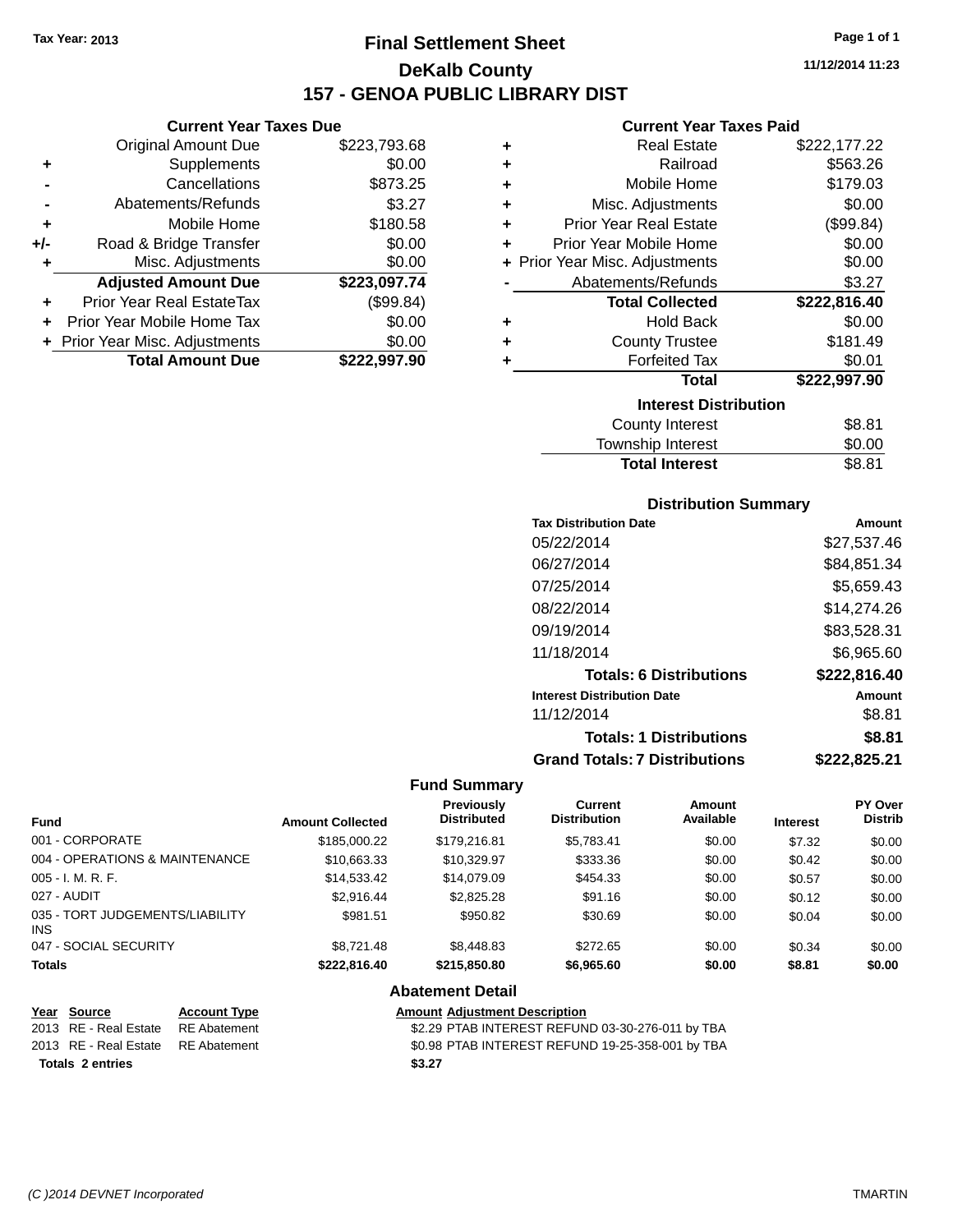### **Final Settlement Sheet Tax Year: 2013 Page 1 of 1 DeKalb County 158 - DEKALB TIF1**

**11/12/2014 11:23**

|   | <b>Current Year Taxes Due</b> |                |  |  |
|---|-------------------------------|----------------|--|--|
|   | <b>Original Amount Due</b>    | \$4,299,597.96 |  |  |
| ÷ | Supplements                   | \$0.00         |  |  |
|   | Cancellations                 | \$4,781.84     |  |  |
|   | Abatements/Refunds            | \$0.00         |  |  |
|   | Mobile Home                   | \$0.00         |  |  |
|   |                               |                |  |  |

|     | <b>Total Amount Due</b>          | \$4,263,950.64 |
|-----|----------------------------------|----------------|
|     | + Prior Year Misc. Adjustments   | \$0.00         |
| ÷.  | Prior Year Mobile Home Tax       | \$0.00         |
| ٠   | <b>Prior Year Real EstateTax</b> | (\$30,865.48)  |
|     | <b>Adjusted Amount Due</b>       | \$4,294,816.12 |
| ٠   | Misc. Adjustments                | \$0.00         |
| +/- | Road & Bridge Transfer           | \$0.00         |

| <b>Current Year Taxes Paid</b> |
|--------------------------------|
|                                |

|   | <b>Interest Distribution</b>   |                |  |  |  |  |
|---|--------------------------------|----------------|--|--|--|--|
|   | Total                          | \$4,263,950.64 |  |  |  |  |
| ٠ | <b>Forfeited Tax</b>           | \$0.00         |  |  |  |  |
| ٠ | <b>County Trustee</b>          | \$2,198.22     |  |  |  |  |
| ٠ | <b>Hold Back</b>               | \$0.00         |  |  |  |  |
|   | <b>Total Collected</b>         | \$4,261,752.42 |  |  |  |  |
|   | Abatements/Refunds             | \$0.00         |  |  |  |  |
|   | + Prior Year Misc. Adjustments | \$0.00         |  |  |  |  |
| ٠ | Prior Year Mobile Home         | \$0.00         |  |  |  |  |
| ٠ | <b>Prior Year Real Estate</b>  | (\$30,865.48)  |  |  |  |  |
| ٠ | Misc. Adjustments              | \$0.00         |  |  |  |  |
| ٠ | Mobile Home                    | \$0.00         |  |  |  |  |
| ÷ | Railroad                       | \$0.00         |  |  |  |  |
| ٠ | <b>Real Estate</b>             | \$4,292,617.90 |  |  |  |  |

| \$168.59 |
|----------|
| \$0.00   |
| \$168.59 |
|          |

### **Distribution Summary**

| <b>Tax Distribution Date</b>         | Amount         |
|--------------------------------------|----------------|
| 05/22/2014                           | \$627,400.75   |
| 06/27/2014                           | \$1,586,762.70 |
| 07/25/2014                           | \$36,669.91    |
| 08/22/2014                           | \$473.136.85   |
| 09/19/2014                           | \$1,351,714.81 |
| 11/18/2014                           | \$186,067.40   |
| <b>Totals: 6 Distributions</b>       | \$4,261,752.42 |
| <b>Interest Distribution Date</b>    | Amount         |
| 11/12/2014                           | \$168.59       |
| <b>Totals: 1 Distributions</b>       | \$168.59       |
| <b>Grand Totals: 7 Distributions</b> | \$4,261,921.01 |
|                                      |                |

### **Fund Summary**

| Fund            | <b>Amount Collected</b> | <b>Previously</b><br><b>Distributed</b> | Current<br><b>Distribution</b> | Amount<br>Available | <b>Interest</b> | <b>PY Over</b><br><b>Distrib</b> |
|-----------------|-------------------------|-----------------------------------------|--------------------------------|---------------------|-----------------|----------------------------------|
| 001 - CORPORATE | \$4.261.752.42          | \$4.075.685.02                          | \$186,067.40                   | \$0.00              | \$168.59        | \$0.00                           |
| Totals          | \$4.261.752.42          | \$4.075.685.02                          | \$186,067.40                   | \$0.00              | \$168.59        | \$0.00                           |
|                 |                         |                                         |                                |                     |                 |                                  |

### **Abatement Detail**

| Year Source                        | <b>Account Type</b> | <b>Amount Adjustment Description</b>             |
|------------------------------------|---------------------|--------------------------------------------------|
| 2013 RE - Real Estate              | RE Abatement        | \$0.00 PTAB INTEREST REFUND 08-12-451-004 by TBA |
| 2013 RE - Real Estate RE Abatement |                     | \$0.00 PTAB INTEREST REFUND 08-12-451-005 by TBA |
| 2013 RE - Real Estate RE Abatement |                     | \$0.00 PTAB INTEREST REFUND 08-12-451-007 by TBA |
| 2013 RE - Real Estate RE Abatement |                     | \$0.00 PTAB INTEREST REFUND 08-12-451-014 by TBA |
| <b>Totals 4 entries</b>            |                     | \$0.00                                           |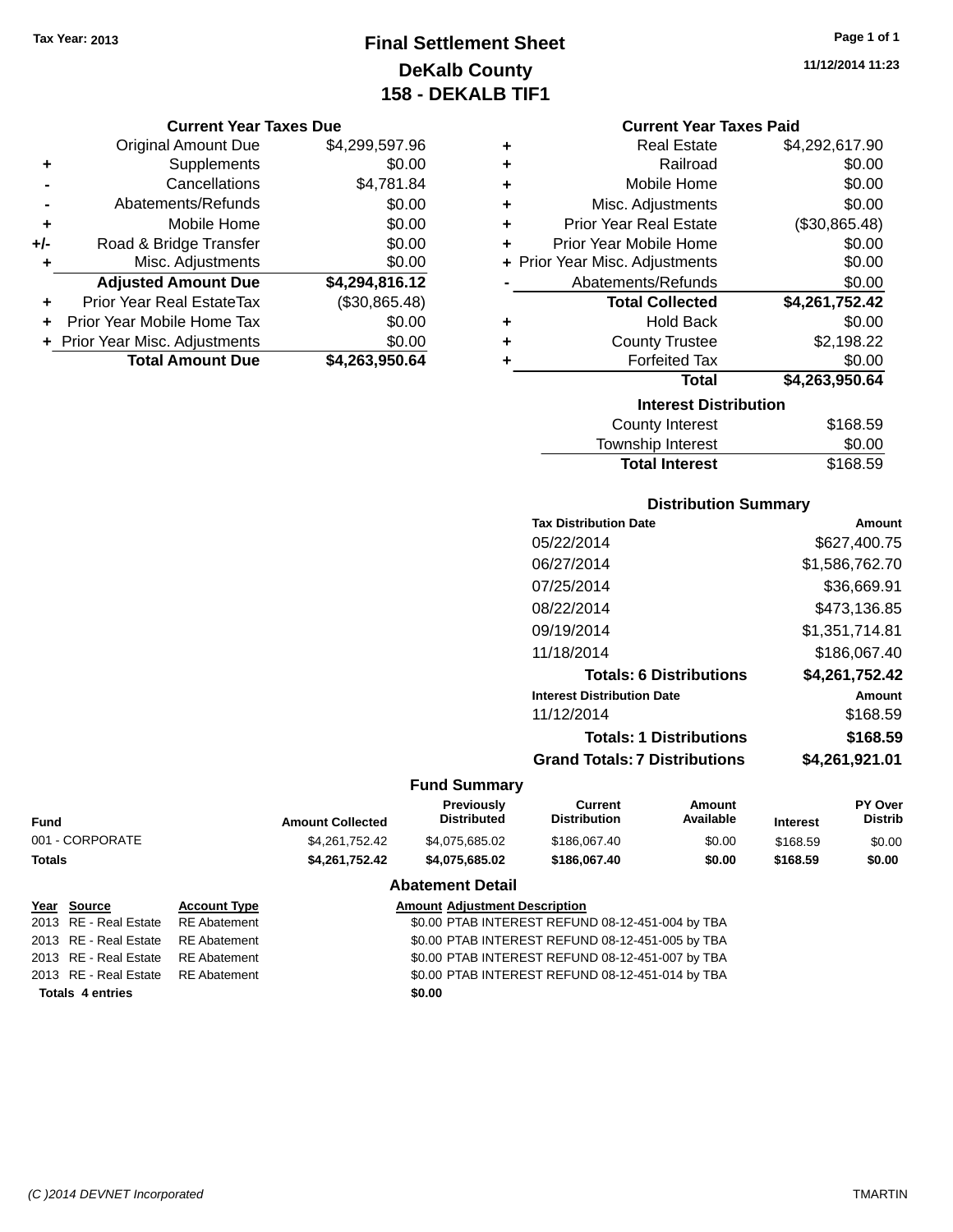### **Final Settlement Sheet Tax Year: 2013 Page 1 of 1 DeKalb County 159 - DEKALB TIF2**

#### **Current Year Taxes Due**

|       | <b>Original Amount Due</b>       | \$1,370,554.08 |
|-------|----------------------------------|----------------|
| ٠     | Supplements                      | \$0.00         |
|       | Cancellations                    | \$7,355.34     |
|       | Abatements/Refunds               | \$0.00         |
| ٠     | Mobile Home                      | \$0.00         |
| $+/-$ | Road & Bridge Transfer           | \$0.00         |
| ٠     | Misc. Adjustments                | \$0.00         |
|       | <b>Adjusted Amount Due</b>       | \$1,363,198.74 |
|       | <b>Prior Year Real EstateTax</b> | (\$33,586.52)  |
|       | Prior Year Mobile Home Tax       | \$0.00         |
|       | + Prior Year Misc. Adjustments   | \$0.00         |
|       | <b>Total Amount Due</b>          | \$1,329,612.22 |

#### **Current Year Taxes Paid**

|   | <b>Real Estate</b>             | \$1,363,198.74 |
|---|--------------------------------|----------------|
|   | Railroad                       | \$0.00         |
| ٠ | Mobile Home                    | \$0.00         |
|   | Misc. Adjustments              | \$0.00         |
| ٠ | <b>Prior Year Real Estate</b>  | (\$33,586.52)  |
| ÷ | Prior Year Mobile Home         | \$0.00         |
|   | + Prior Year Misc. Adjustments | \$0.00         |
|   | Abatements/Refunds             | \$0.00         |
|   | <b>Total Collected</b>         | \$1,329,612.22 |
| ٠ | <b>Hold Back</b>               | \$0.00         |
|   | <b>County Trustee</b>          | \$0.00         |
|   | <b>Forfeited Tax</b>           | \$0.00         |
|   | <b>Total</b>                   | \$1,329,612.22 |
|   | <b>Interest Distribution</b>   |                |
|   | <b>County Interest</b>         | \$52.60        |

| <b>Total Interest</b> | \$52.60 |
|-----------------------|---------|
| Township Interest     | \$0.00  |
| County Interest       | \$52.60 |

### **Distribution Summary**

| <b>Tax Distribution Date</b>         | Amount         |
|--------------------------------------|----------------|
| 05/22/2014                           | \$67.624.26    |
| 06/27/2014                           | \$587,589.72   |
| 07/25/2014                           | \$14.238.65    |
| 08/22/2014                           | \$31,371.72    |
| 09/19/2014                           | \$598,395.65   |
| 11/18/2014                           | \$30,392.22    |
| <b>Totals: 6 Distributions</b>       | \$1,329,612.22 |
| <b>Interest Distribution Date</b>    | Amount         |
| 11/12/2014                           | \$52.60        |
| <b>Totals: 1 Distributions</b>       | \$52.60        |
| <b>Grand Totals: 7 Distributions</b> | \$1.329.664.82 |
|                                      |                |

#### **Fund Summary**

| <b>Amount Collected</b> | <b>Previously</b><br><b>Distributed</b> | Current<br><b>Distribution</b> | Amount<br>Available | <b>Interest</b> | <b>PY Over</b><br><b>Distrib</b> |
|-------------------------|-----------------------------------------|--------------------------------|---------------------|-----------------|----------------------------------|
| \$1.329.612.22          | \$1.299.220.00                          | \$30.392.22                    | \$0.00              | \$52.60         | \$0.00                           |
| \$1.329.612.22          | \$1.299.220.00                          | \$30.392.22                    | \$0.00              | \$52.60         | \$0.00                           |
|                         |                                         |                                |                     |                 |                                  |

### **Miscellaneous Adjustment Detail**

| Year Source           | <b>Account Type</b>  | <b>Amount Adjustment Description</b> |
|-----------------------|----------------------|--------------------------------------|
| 2013 RE - Real Estate | Paymt In Lieu of Tax | \$0.00 HOUSING AUTHORITY by TBA      |
| Totals 1 entries      |                      | \$0.00                               |
|                       |                      |                                      |
|                       |                      |                                      |

**Year Source Account Type Amount Adjustment Description**<br>2013 RE - Real Estate RE Abatement \$0.00 PTAB INTEREST REFUN

**Abatement Detail**

\$0.00 PTAB INTEREST REFUND 08-25-100-021 by TBA **Totals 1 entries** \$0.00

 $\overline{\phantom{0}}$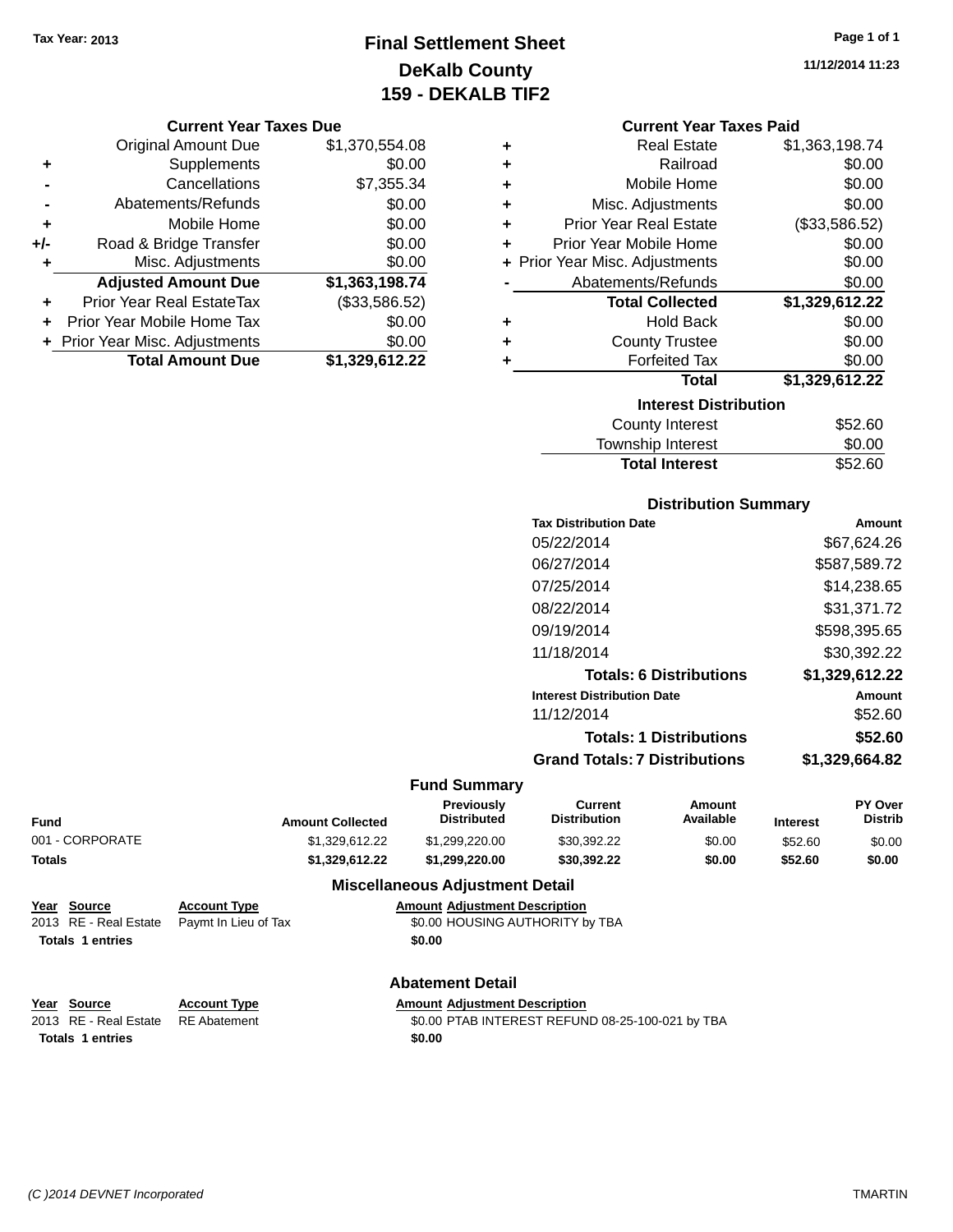**Current Year Taxes Due** Original Amount Due \$2,184,134.16

**Adjusted Amount Due \$2,179,580.30**

**Total Amount Due \$2,177,454.40**

**+** Supplements \$0.00 **-** Cancellations \$4,553.86 **-** Abatements/Refunds \$0.00 **+** Mobile Home \$0.00 **+/-** Road & Bridge Transfer \$0.00 **+** Misc. Adjustments \$0.00

**+** Prior Year Real EstateTax (\$2,125.90) **+** Prior Year Mobile Home Tax \$0.00 **+ Prior Year Misc. Adjustments**  $$0.00$ 

## **Final Settlement Sheet Tax Year: 2013 Page 1 of 1 DeKalb County 160 - DEKALB TIF1 AMENDED**

**11/12/2014 11:23**

### **Current Year Taxes Paid**

| ٠ | <b>Real Estate</b>             | \$2,179,067.34 |
|---|--------------------------------|----------------|
| ٠ | Railroad                       | \$0.00         |
| ٠ | Mobile Home                    | \$0.00         |
| ÷ | Misc. Adjustments              | \$0.00         |
| ٠ | <b>Prior Year Real Estate</b>  | (\$2,125.90)   |
| ٠ | Prior Year Mobile Home         | \$0.00         |
|   | + Prior Year Misc. Adjustments | \$0.00         |
|   | Abatements/Refunds             | \$0.00         |
|   | <b>Total Collected</b>         | \$2,176,941.44 |
| ٠ | <b>Hold Back</b>               | \$0.00         |
| ٠ | <b>County Trustee</b>          | \$512.96       |
| ٠ | <b>Forfeited Tax</b>           | \$0.00         |
|   | <b>Total</b>                   | \$2,177,454.40 |
|   | <b>Interest Distribution</b>   |                |
|   | <b>County Interest</b>         | \$86.12        |
|   | <b>Township Interest</b>       | \$0.00         |

# Total Interest \$86.12

|       | <b>Distribution Summary</b>          |                |
|-------|--------------------------------------|----------------|
|       | <b>Tax Distribution Date</b>         | Amount         |
|       | 05/22/2014                           | \$331,698.49   |
|       | 06/27/2014                           | \$820,743.34   |
|       | 07/25/2014                           | \$41,300.81    |
|       | 08/22/2014                           | \$178,032.03   |
|       | 09/19/2014                           | \$725,898.14   |
|       | 11/18/2014                           | \$79.268.63    |
|       | <b>Totals: 6 Distributions</b>       | \$2,176,941.44 |
|       | <b>Interest Distribution Date</b>    | Amount         |
|       | 11/12/2014                           | \$86.12        |
|       | <b>Totals: 1 Distributions</b>       | \$86.12        |
|       | <b>Grand Totals: 7 Distributions</b> | \$2.177.027.56 |
| יים ה |                                      |                |

#### **Fund Summary**

| <b>Fund</b>     | <b>Amount Collected</b> | <b>Previously</b><br><b>Distributed</b> | Current<br><b>Distribution</b> | Amount<br>Available | <b>Interest</b> | <b>PY Over</b><br><b>Distrib</b> |
|-----------------|-------------------------|-----------------------------------------|--------------------------------|---------------------|-----------------|----------------------------------|
| 001 - CORPORATE | \$2.176.941.44          | \$2.097.672.81                          | \$79.268.63                    | \$0.00              | \$86.12         | \$0.00                           |
| <b>Totals</b>   | \$2.176.941.44          | \$2.097.672.81                          | \$79.268.63                    | \$0.00              | \$86.12         | \$0.00                           |

### **Miscellaneous Adjustment Detail**

| Year Source             | <b>Account Type</b> | <b>Amount Adiustment Description</b>       |
|-------------------------|---------------------|--------------------------------------------|
| 2013 RE - Real Estate   | Back Tax Collected  | \$0.00 SCAVENGER SALE 08-23-278-046 by TBA |
| <b>Totals 1 entries</b> |                     | \$0.00                                     |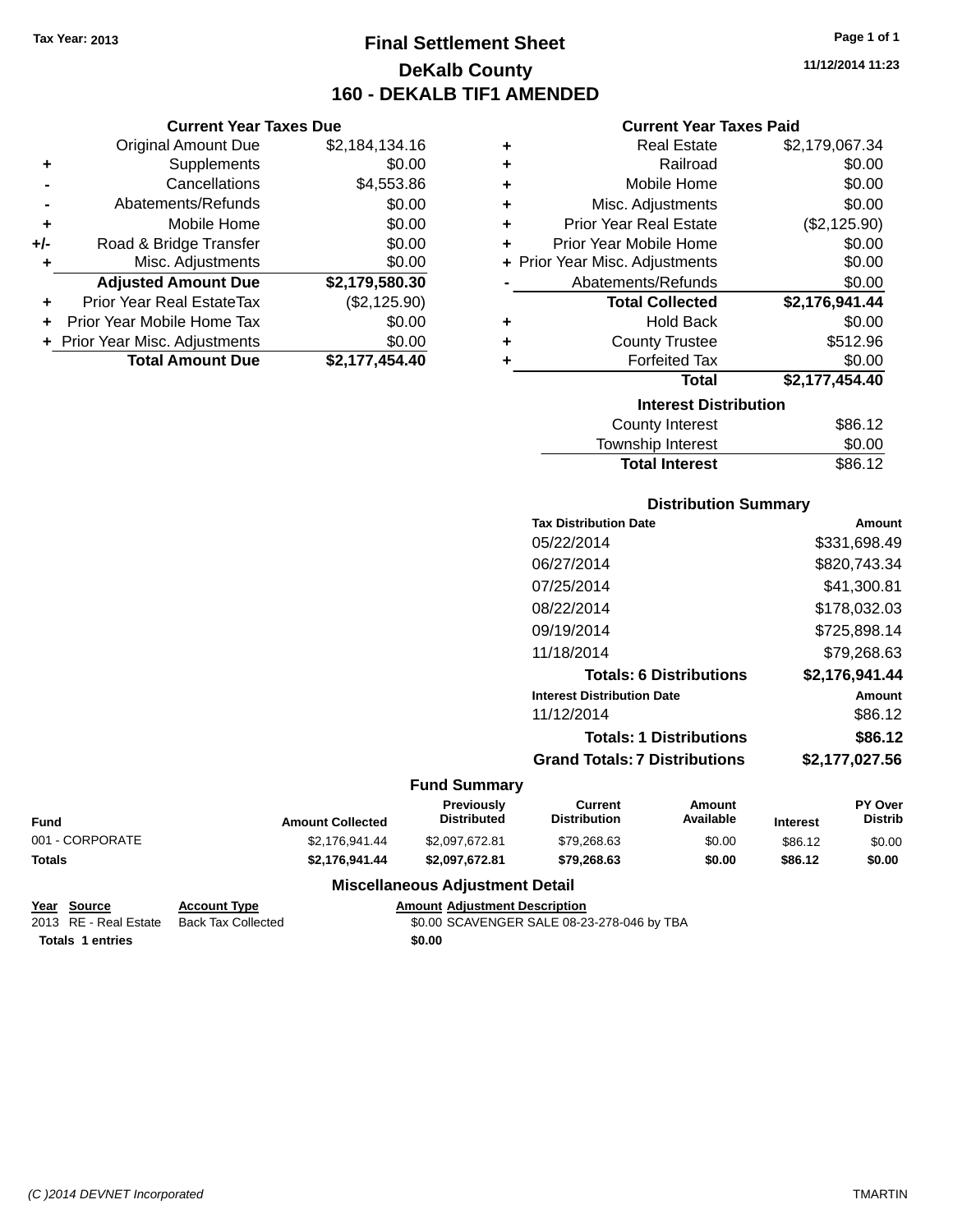### **Final Settlement Sheet Tax Year: 2013 Page 1 of 1 DeKalb County 163 - MALTA TIF**

**11/12/2014 11:23**

#### **Current Year Taxes Due**

|     | <b>Original Amount Due</b>       | \$381,299.96 |
|-----|----------------------------------|--------------|
| ٠   | Supplements                      | \$0.00       |
|     | Cancellations                    | \$46.30      |
|     | Abatements/Refunds               | \$0.00       |
| ÷   | Mobile Home                      | \$0.00       |
| +/- | Road & Bridge Transfer           | \$0.00       |
| ٠   | Misc. Adjustments                | \$0.00       |
|     | <b>Adjusted Amount Due</b>       | \$381,253.66 |
|     | <b>Prior Year Real EstateTax</b> | \$0.00       |
|     | Prior Year Mobile Home Tax       | \$0.00       |
|     | + Prior Year Misc. Adjustments   | \$0.00       |
|     | <b>Total Amount Due</b>          | \$381,253.66 |

|   | <b>Current Year Taxes Paid</b>     |              |  |  |  |  |
|---|------------------------------------|--------------|--|--|--|--|
| ٠ | Real Estate                        | \$381,253.66 |  |  |  |  |
| ٠ | Railroad                           | \$0.00       |  |  |  |  |
| ٠ | Mobile Home                        | \$0.00       |  |  |  |  |
| ٠ | Misc. Adjustments                  | \$0.00       |  |  |  |  |
| ٠ | <b>Prior Year Real Estate</b>      | \$0.00       |  |  |  |  |
| ÷ | Prior Year Mobile Home             | \$0.00       |  |  |  |  |
| ÷ | Prior Year Misc. Adjustments       | \$0.00       |  |  |  |  |
|   | Abatements/Refunds                 | \$0.00       |  |  |  |  |
|   | <b>Total Collected</b>             | \$381,253.66 |  |  |  |  |
| ٠ | <b>Hold Back</b>                   | \$0.00       |  |  |  |  |
| ÷ | <b>County Trustee</b>              | \$0.00       |  |  |  |  |
|   | <b>Forfeited Tax</b>               | \$0.00       |  |  |  |  |
|   | <b>Total</b>                       | \$381,253.66 |  |  |  |  |
|   | <b>Interest Distribution</b>       |              |  |  |  |  |
|   | <b>County Interest</b>             | \$15.08      |  |  |  |  |
|   | \$0.00<br><b>Township Interest</b> |              |  |  |  |  |
|   | <b>Total Interest</b>              | \$15.08      |  |  |  |  |

### **Distribution Summary**

| <b>Tax Distribution Date</b>         | Amount       |
|--------------------------------------|--------------|
| 05/22/2014                           | \$40,116.94  |
| 06/27/2014                           | \$147,235.47 |
| 07/25/2014                           | \$2,446.37   |
| 08/22/2014                           | \$21,664.55  |
| 09/19/2014                           | \$161,807.28 |
| 11/18/2014                           | \$7,983.05   |
| <b>Totals: 6 Distributions</b>       | \$381,253.66 |
| <b>Interest Distribution Date</b>    | Amount       |
| 11/12/2014                           | \$15.08      |
| <b>Totals: 1 Distributions</b>       | \$15.08      |
| <b>Grand Totals: 7 Distributions</b> | \$381,268.74 |
|                                      |              |

| Fund            | <b>Amount Collected</b> | Previously<br><b>Distributed</b> | Current<br><b>Distribution</b> | Amount<br>Available | <b>Interest</b> | <b>PY Over</b><br><b>Distrib</b> |
|-----------------|-------------------------|----------------------------------|--------------------------------|---------------------|-----------------|----------------------------------|
| 001 - CORPORATE | \$381,253.66            | \$373,270.61                     | \$7,983.05                     | \$0.00              | \$15.08         | \$0.00                           |
| Totals          | \$381.253.66            | \$373,270.61                     | \$7,983.05                     | \$0.00              | \$15.08         | \$0.00                           |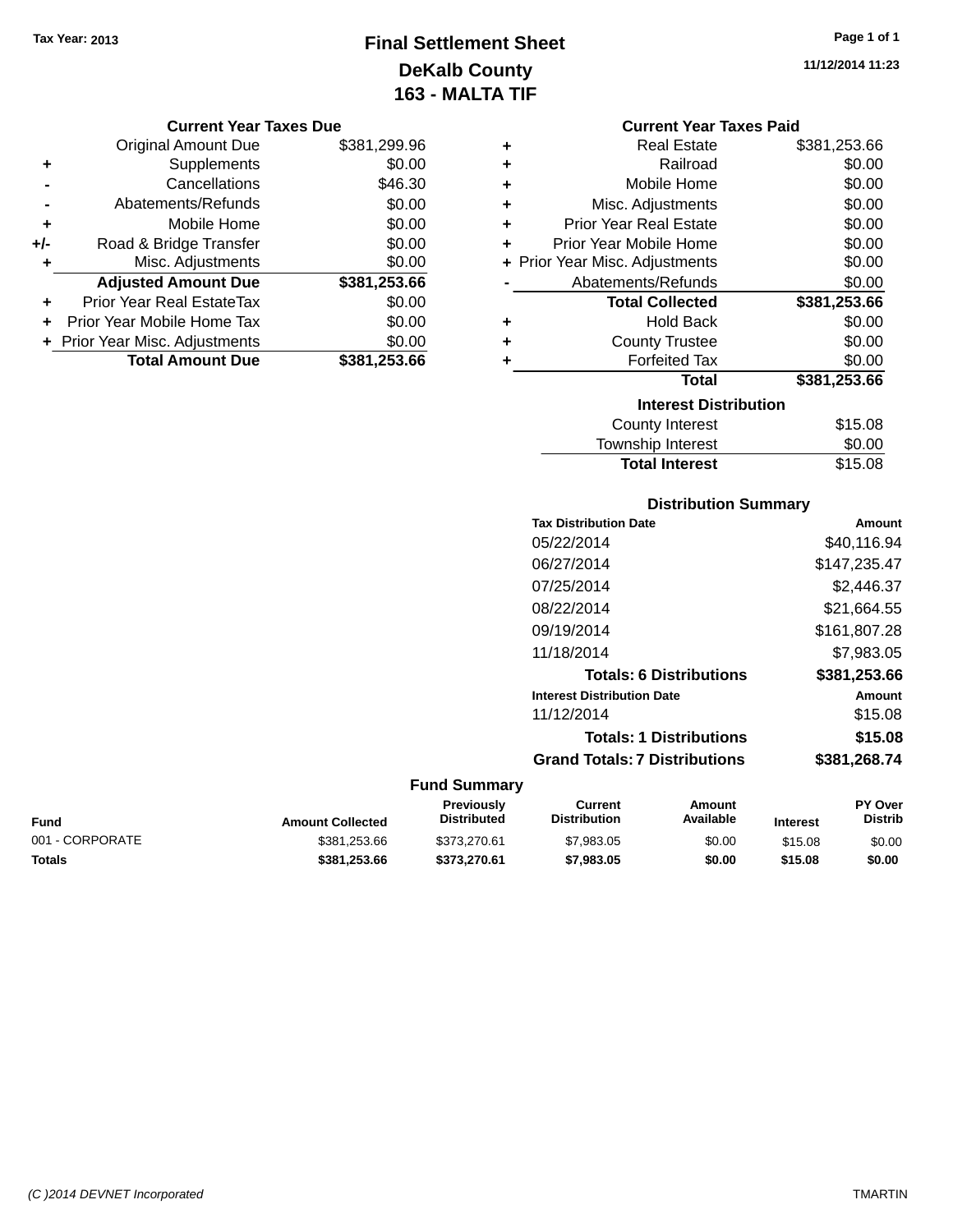## **Final Settlement Sheet Tax Year: 2013 Page 1 of 1 DeKalb County 164 - DEKALB TIF5**

**11/12/2014 11:23**

### **Current Year Taxes Due**

|       | <b>Original Amount Due</b>     | \$618.94 |
|-------|--------------------------------|----------|
| ٠     | Supplements                    | \$0.00   |
|       | Cancellations                  | \$0.00   |
|       | Abatements/Refunds             | \$0.00   |
| ٠     | Mobile Home                    | \$0.00   |
| $+/-$ | Road & Bridge Transfer         | \$0.00   |
| ۰     | Misc. Adjustments              | \$0.00   |
|       | <b>Adjusted Amount Due</b>     | \$618.94 |
| ÷     | Prior Year Real EstateTax      | \$0.00   |
|       | Prior Year Mobile Home Tax     | \$0.00   |
|       | + Prior Year Misc. Adjustments | \$0.00   |
|       | <b>Total Amount Due</b>        | \$618.94 |

|   | <b>Current Year Taxes Paid</b> |          |
|---|--------------------------------|----------|
| ٠ | <b>Real Estate</b>             | \$618.94 |
|   | Railroad                       | \$0.00   |
|   | Mobile Home                    | \$0.00   |
|   | Misc. Adjustments              | \$0.00   |
| ÷ | Prior Year Real Estate         | \$0.00   |
| ٠ | Prior Year Mobile Home         | \$0.00   |
| ÷ | Prior Year Misc. Adjustments   | \$0.00   |
|   | Abatements/Refunds             | \$0.00   |
|   | <b>Total Collected</b>         | \$618.94 |
|   | Hold Back                      | \$0.00   |
|   | <b>County Trustee</b>          | \$0.00   |
|   | <b>Forfeited Tax</b>           | \$0.00   |
|   | Total                          | \$618.94 |
|   | <b>Interest Distribution</b>   |          |
|   | <b>County Interest</b>         | \$0.02   |
|   | <b>Township Interest</b>       | \$0.00   |
|   | <b>Total Interest</b>          | \$0.02   |
|   |                                |          |
|   |                                |          |

### **Distribution Summary**

|                                                                                                                 | <b>Tax Distribution Date</b>         |                                | Amount        |
|-----------------------------------------------------------------------------------------------------------------|--------------------------------------|--------------------------------|---------------|
|                                                                                                                 | 06/27/2014                           |                                | \$618.94      |
|                                                                                                                 |                                      | <b>Totals: 1 Distributions</b> | \$618.94      |
|                                                                                                                 | <b>Interest Distribution Date</b>    |                                | <b>Amount</b> |
|                                                                                                                 | 11/12/2014                           |                                | \$0.02        |
|                                                                                                                 |                                      | <b>Totals: 1 Distributions</b> | \$0.02        |
|                                                                                                                 | <b>Grand Totals: 2 Distributions</b> |                                | \$618.96      |
| <b>Fund Summary</b>                                                                                             |                                      |                                |               |
| Product and the contract of the contract of the contract of the contract of the contract of the contract of the |                                      | $A - 1 = 1$                    | <b>AVA</b>    |

| <b>Fund</b>     | <b>Amount Collected</b> | Previously<br><b>Distributed</b> | Current<br><b>Distribution</b> | Amount<br>Available | <b>Interest</b> | <b>PY Over</b><br><b>Distrib</b> |
|-----------------|-------------------------|----------------------------------|--------------------------------|---------------------|-----------------|----------------------------------|
| 001 - CORPORATE | \$618.94                | \$618.94                         | \$0.00                         | \$0.00              | \$0.02          | \$0.00                           |
| Totals          | \$618.94                | \$618.94                         | \$0.00                         | \$0.00              | \$0.02          | \$0.00                           |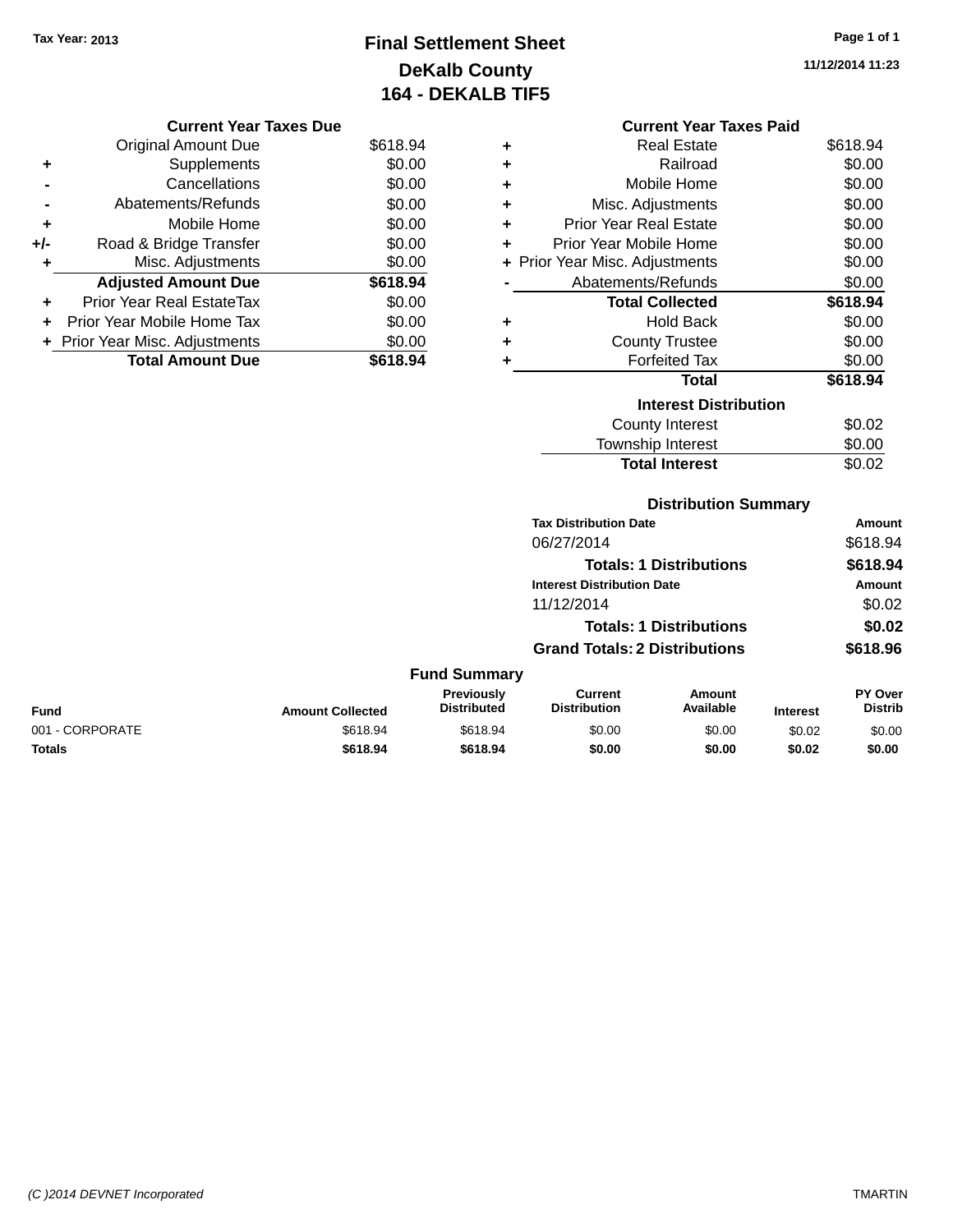## **Final Settlement Sheet Tax Year: 2013 Page 1 of 1 DeKalb County 170 - KIRKLAND TIF**

#### **Current Year Taxes Due**

|       | <b>Original Amount Due</b>       | \$213,415.44 |
|-------|----------------------------------|--------------|
| ٠     | Supplements                      | \$0.00       |
|       | Cancellations                    | \$1,693.08   |
|       | Abatements/Refunds               | \$0.00       |
| ٠     | Mobile Home                      | \$0.00       |
| $+/-$ | Road & Bridge Transfer           | \$0.00       |
| ٠     | Misc. Adjustments                | \$0.00       |
|       | <b>Adjusted Amount Due</b>       | \$211,722.36 |
| ÷     | <b>Prior Year Real EstateTax</b> | \$0.00       |
|       | Prior Year Mobile Home Tax       | \$0.00       |
|       | + Prior Year Misc. Adjustments   | \$0.00       |
|       | <b>Total Amount Due</b>          | \$211,722.36 |

**11/12/2014 11:23**

### **Current Year Taxes Paid**

| ٠ | <b>Real Estate</b>             | \$211,722.36 |
|---|--------------------------------|--------------|
| ٠ | Railroad                       | \$0.00       |
| ÷ | Mobile Home                    | \$0.00       |
| ÷ | Misc. Adjustments              | \$0.00       |
| ٠ | <b>Prior Year Real Estate</b>  | \$0.00       |
| ٠ | Prior Year Mobile Home         | \$0.00       |
|   | + Prior Year Misc. Adjustments | \$0.00       |
|   | Abatements/Refunds             | \$0.00       |
|   | <b>Total Collected</b>         | \$211,722.36 |
| ٠ | <b>Hold Back</b>               | \$0.00       |
| ٠ | <b>County Trustee</b>          | \$0.00       |
| ٠ | <b>Forfeited Tax</b>           | \$0.00       |
|   | <b>Total</b>                   | \$211,722.36 |
|   | <b>Interest Distribution</b>   |              |
|   | <b>County Interest</b>         | \$8.38       |
|   | Townshin Interest              | ፍሰ ሰሰ        |

### **Distribution Summary** Township Interest **50.00**<br>Total Interest \$8.38 **Total Interest**

| <b>Tax Distribution Date</b>         | Amount       |
|--------------------------------------|--------------|
| 05/22/2014                           | \$31,343.11  |
| 06/27/2014                           | \$80,982.30  |
| 07/25/2014                           | \$965.07     |
| 08/22/2014                           | \$5,135.65   |
| 09/19/2014                           | \$81.918.83  |
| 11/18/2014                           | \$11.377.40  |
| <b>Totals: 6 Distributions</b>       | \$211,722.36 |
| <b>Interest Distribution Date</b>    | Amount       |
| 11/12/2014                           | \$8.38       |
| <b>Totals: 1 Distributions</b>       | \$8.38       |
| <b>Grand Totals: 7 Distributions</b> | \$211.730.74 |

| Fund            | <b>Amount Collected</b> | Previously<br><b>Distributed</b> | Current<br>Distribution | Amount<br>Available | <b>Interest</b> | <b>PY Over</b><br><b>Distrib</b> |
|-----------------|-------------------------|----------------------------------|-------------------------|---------------------|-----------------|----------------------------------|
| 001 - CORPORATE | \$211,722,36            | \$200,344.96                     | \$11,377.40             | \$0.00              | \$8.38          | \$0.00                           |
| Totals          | \$211.722.36            | \$200,344.96                     | \$11.377.40             | \$0.00              | \$8.38          | \$0.00                           |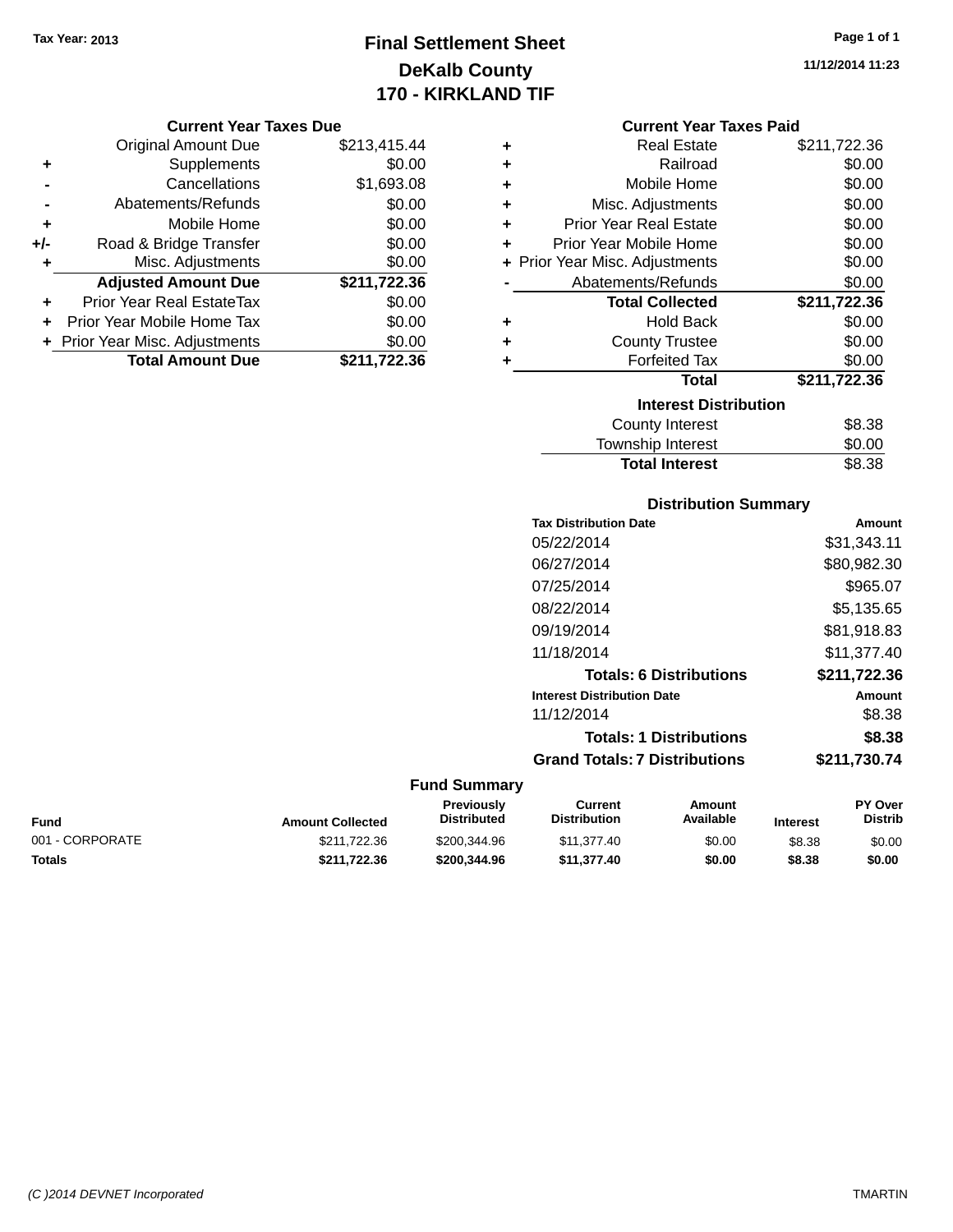## **Final Settlement Sheet Tax Year: 2013 Page 1 of 1 DeKalb County 171 - WATERMAN TIF**

**11/12/2014 11:23**

### **Current Year Taxes Due**

|       | <b>Original Amount Due</b>       | \$14,339.90 |
|-------|----------------------------------|-------------|
| ٠     | Supplements                      | \$0.00      |
|       | Cancellations                    | \$0.00      |
|       | Abatements/Refunds               | \$0.00      |
| ÷     | Mobile Home                      | \$0.00      |
| $+/-$ | Road & Bridge Transfer           | \$0.00      |
| ٠     | Misc. Adjustments                | \$0.00      |
|       | <b>Adjusted Amount Due</b>       | \$14,339.90 |
| ÷     | <b>Prior Year Real EstateTax</b> | \$0.00      |
|       | Prior Year Mobile Home Tax       | \$0.00      |
|       | + Prior Year Misc. Adjustments   | \$0.00      |
|       | <b>Total Amount Due</b>          | \$14.339.90 |

|   | <b>Current Year Taxes Paid</b> |             |  |  |  |  |  |
|---|--------------------------------|-------------|--|--|--|--|--|
| ٠ | <b>Real Estate</b>             | \$14,339.90 |  |  |  |  |  |
| ٠ | Railroad                       | \$0.00      |  |  |  |  |  |
| ٠ | Mobile Home                    | \$0.00      |  |  |  |  |  |
| ٠ | Misc. Adjustments              | \$0.00      |  |  |  |  |  |
| ÷ | <b>Prior Year Real Estate</b>  | \$0.00      |  |  |  |  |  |
| ÷ | Prior Year Mobile Home         | \$0.00      |  |  |  |  |  |
|   | + Prior Year Misc. Adjustments | \$0.00      |  |  |  |  |  |
|   | Abatements/Refunds             | \$0.00      |  |  |  |  |  |
|   | <b>Total Collected</b>         | \$14,339.90 |  |  |  |  |  |
| ٠ | <b>Hold Back</b>               | \$0.00      |  |  |  |  |  |
| ٠ | <b>County Trustee</b>          | \$0.00      |  |  |  |  |  |
| ÷ | <b>Forfeited Tax</b>           | \$0.00      |  |  |  |  |  |
|   | <b>Total</b>                   | \$14,339.90 |  |  |  |  |  |
|   | <b>Interest Distribution</b>   |             |  |  |  |  |  |
|   | <b>County Interest</b>         | \$0.57      |  |  |  |  |  |
|   | Township Interest              | \$0.00      |  |  |  |  |  |
|   | <b>Total Interest</b>          | \$0.57      |  |  |  |  |  |

### **Distribution Summary**

| <b>Tax Distribution Date</b>         | Amount      |
|--------------------------------------|-------------|
| 05/22/2014                           | \$4,987.98  |
| 06/27/2014                           | \$2,181.97  |
| 09/19/2014                           | \$7,056.40  |
| 11/18/2014                           | \$113.55    |
| <b>Totals: 4 Distributions</b>       | \$14,339.90 |
| <b>Interest Distribution Date</b>    | Amount      |
| 11/12/2014                           | \$0.57      |
| <b>Totals: 1 Distributions</b>       | \$0.57      |
| <b>Grand Totals: 5 Distributions</b> | \$14,340.47 |

| Fund            | <b>Amount Collected</b> | <b>Previously</b><br><b>Distributed</b> | Current<br><b>Distribution</b> | Amount<br>Available | <b>Interest</b> | <b>PY Over</b><br><b>Distrib</b> |
|-----------------|-------------------------|-----------------------------------------|--------------------------------|---------------------|-----------------|----------------------------------|
| 001 - CORPORATE | \$14,339.90             | \$14.226.35                             | \$113.55                       | \$0.00              | \$0.57          | \$0.00                           |
| Totals          | \$14,339,90             | \$14,226,35                             | \$113.55                       | \$0.00              | \$0.57          | \$0.00                           |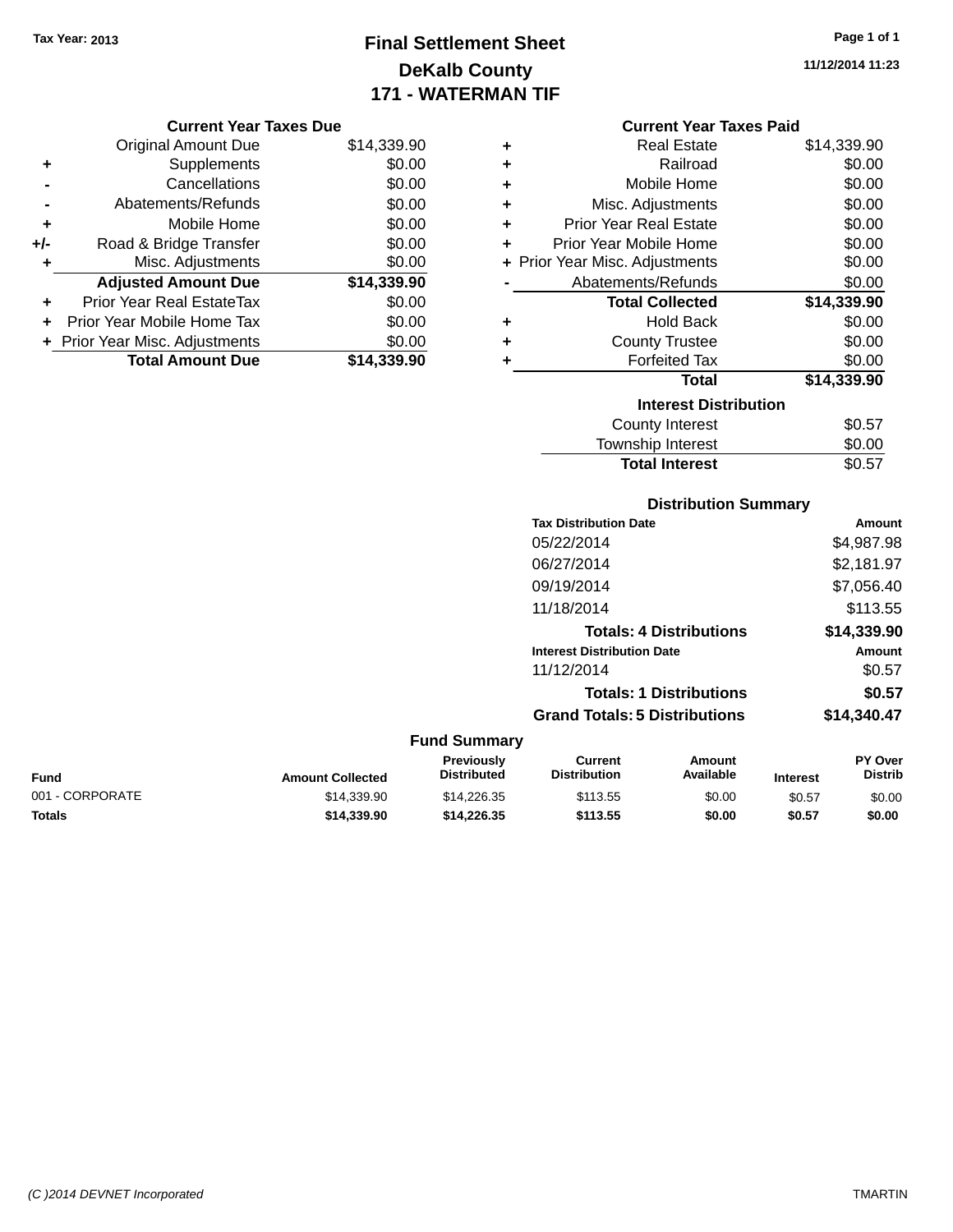## **Final Settlement Sheet Tax Year: 2013 Page 1 of 1 DeKalb County 172 - MAPLE PARK TIF**

**11/12/2014 11:23**

#### **Current Year Taxes Paid**

| ٠ | <b>Real Estate</b>             | \$3,141.24 |
|---|--------------------------------|------------|
| ٠ | Railroad                       | \$0.00     |
| ٠ | Mobile Home                    | \$0.00     |
| ٠ | Misc. Adjustments              | \$0.00     |
| ٠ | <b>Prior Year Real Estate</b>  | \$0.00     |
| ٠ | Prior Year Mobile Home         | \$0.00     |
|   | + Prior Year Misc. Adjustments | \$0.00     |
|   | Abatements/Refunds             | \$0.00     |
|   | <b>Total Collected</b>         | \$3,141.24 |
| ٠ | Hold Back                      | \$0.00     |
| ٠ | <b>County Trustee</b>          | \$0.00     |
| ٠ | <b>Forfeited Tax</b>           | \$0.00     |
|   | <b>Total</b>                   | \$3,141.24 |
|   | <b>Interest Distribution</b>   |            |
|   | County Interest                | \$0.12     |
|   | Township Interest              | \$0.00     |
|   | <b>Total Interest</b>          | \$0.12     |

|                 |                         | <b>Distribution Summary</b>             |                                       |                                |                 |                           |
|-----------------|-------------------------|-----------------------------------------|---------------------------------------|--------------------------------|-----------------|---------------------------|
|                 |                         |                                         | <b>Tax Distribution Date</b>          |                                |                 | Amount                    |
|                 |                         |                                         | 05/22/2014                            |                                |                 | \$1,155.09                |
|                 |                         |                                         | 06/27/2014                            |                                |                 | \$517.70                  |
|                 |                         |                                         | 08/22/2014                            |                                |                 | \$1,155.09                |
|                 |                         |                                         | 09/19/2014                            |                                |                 | \$313.36                  |
|                 |                         |                                         |                                       | <b>Totals: 4 Distributions</b> |                 | \$3,141.24                |
|                 |                         |                                         | <b>Interest Distribution Date</b>     |                                |                 | Amount                    |
|                 |                         |                                         | 11/12/2014                            |                                |                 | \$0.12                    |
|                 |                         |                                         |                                       | <b>Totals: 1 Distributions</b> |                 | \$0.12                    |
|                 |                         |                                         | <b>Grand Totals: 5 Distributions</b>  |                                |                 | \$3,141.36                |
|                 |                         | <b>Fund Summary</b>                     |                                       |                                |                 |                           |
| <b>Fund</b>     | <b>Amount Collected</b> | <b>Previously</b><br><b>Distributed</b> | <b>Current</b><br><b>Distribution</b> | <b>Amount</b><br>Available     | <b>Interest</b> | PY Over<br><b>Distrib</b> |
| 001 - CORPORATE | \$3,141.24              | \$3,141.24                              | \$0.00                                | \$0.00                         | \$0.12          | \$0.00                    |

**Totals \$3,141.24 \$3,141.24 \$0.00 \$0.00 \$0.12 \$0.00**

|     | <b>Current Year Taxes Due</b>    |            |
|-----|----------------------------------|------------|
|     | <b>Original Amount Due</b>       | \$3,141.24 |
|     | Supplements                      | \$0.00     |
|     | Cancellations                    | \$0.00     |
|     | Abatements/Refunds               | \$0.00     |
| ÷   | Mobile Home                      | \$0.00     |
| +/- | Road & Bridge Transfer           | \$0.00     |
| ٠   | Misc. Adjustments                | \$0.00     |
|     | <b>Adjusted Amount Due</b>       | \$3,141.24 |
| ٠   | <b>Prior Year Real EstateTax</b> | \$0.00     |
|     | Prior Year Mobile Home Tax       | \$0.00     |
|     | + Prior Year Misc. Adjustments   | \$0.00     |
|     | <b>Total Amount Due</b>          | \$3,141.24 |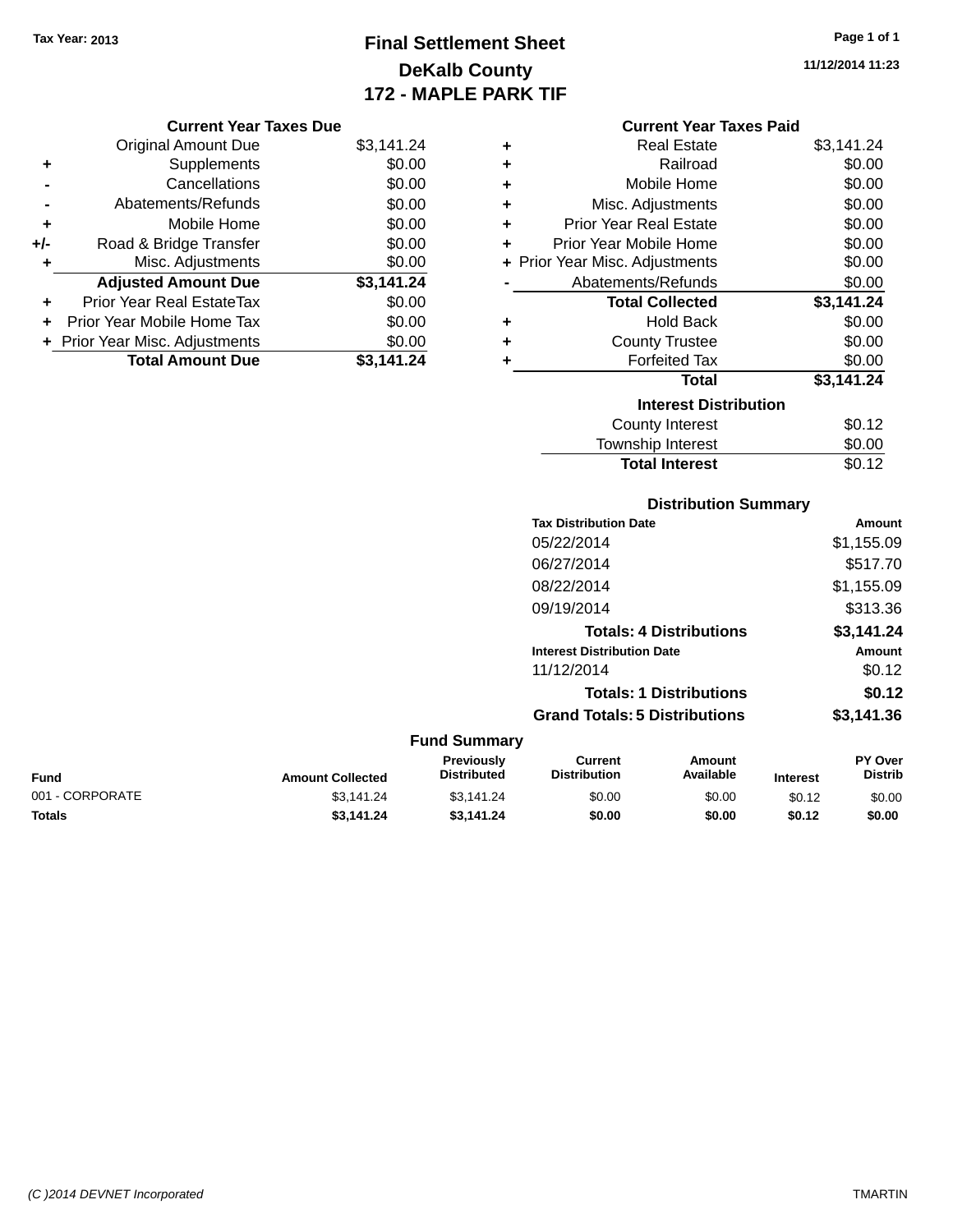### **Final Settlement Sheet Tax Year: 2013 Page 1 of 1 DeKalb County 180 - SYCAMORE TIF DISTRICT**

**11/12/2014 11:23**

### **Current Year Taxes Paid**

| ÷ | <b>Real Estate</b>             | \$56,409.02 |
|---|--------------------------------|-------------|
| ٠ | Railroad                       | \$0.00      |
| ÷ | Mobile Home                    | \$0.00      |
| ÷ | Misc. Adjustments              | \$0.00      |
| ÷ | <b>Prior Year Real Estate</b>  | \$0.00      |
| ÷ | Prior Year Mobile Home         | \$0.00      |
|   | + Prior Year Misc. Adjustments | \$0.00      |
|   | Abatements/Refunds             | \$0.00      |
|   | <b>Total Collected</b>         | \$56,409.02 |
| ÷ | <b>Hold Back</b>               | \$0.00      |
| ÷ | <b>County Trustee</b>          | \$0.00      |
| ٠ | <b>Forfeited Tax</b>           | \$0.00      |
|   | <b>Total</b>                   | \$56,409.02 |
|   | <b>Interest Distribution</b>   |             |
|   | <b>County Interest</b>         | \$2.23      |
|   | <b>Township Interest</b>       | \$0.00      |
|   | <b>Total Interest</b>          | \$2.23      |

|                 |                         |                                  | <b>Distribution Summary</b>           |                                |                 |                                  |
|-----------------|-------------------------|----------------------------------|---------------------------------------|--------------------------------|-----------------|----------------------------------|
|                 |                         |                                  | <b>Tax Distribution Date</b>          |                                |                 | <b>Amount</b>                    |
|                 |                         |                                  | 05/22/2014                            |                                |                 | \$347.57                         |
|                 |                         |                                  | 06/27/2014                            |                                |                 | \$28,000.91                      |
|                 |                         |                                  | 09/19/2014                            |                                |                 | \$27,972.09                      |
|                 |                         |                                  | 11/18/2014                            |                                |                 | \$88.45                          |
|                 |                         |                                  |                                       | <b>Totals: 4 Distributions</b> |                 | \$56,409.02                      |
|                 |                         |                                  | <b>Interest Distribution Date</b>     |                                |                 | <b>Amount</b>                    |
|                 |                         |                                  | 11/12/2014                            |                                |                 | \$2.23                           |
|                 |                         |                                  |                                       | <b>Totals: 1 Distributions</b> |                 | \$2.23                           |
|                 |                         |                                  | <b>Grand Totals: 5 Distributions</b>  |                                |                 | \$56,411.25                      |
|                 |                         | <b>Fund Summary</b>              |                                       |                                |                 |                                  |
| Fund            | <b>Amount Collected</b> | Previously<br><b>Distributed</b> | <b>Current</b><br><b>Distribution</b> | <b>Amount</b><br>Available     | <b>Interest</b> | <b>PY Over</b><br><b>Distrib</b> |
| 001 - CORPORATE | \$56,409.02             | \$56,320.57                      | \$88.45                               | \$0.00                         | \$2.23          | \$0.00                           |

**Totals \$56,409.02 \$56,320.57 \$88.45 \$0.00 \$2.23 \$0.00**

**+** Supplements \$0.00 **-** Cancellations \$0.00 **-** Abatements/Refunds \$0.00 **+** Mobile Home \$0.00 **+/-** Road & Bridge Transfer \$0.00 **+** Misc. Adjustments \$0.00 **Adjusted Amount Due \$56,409.02 +** Prior Year Real EstateTax \$0.00 **+** Prior Year Mobile Home Tax \$0.00 **+ Prior Year Misc. Adjustments**  $$0.00$ **Total Amount Due \$56,409.02**

**Current Year Taxes Due** Original Amount Due \$56,409.02

*(C )2014 DEVNET Incorporated* TMARTIN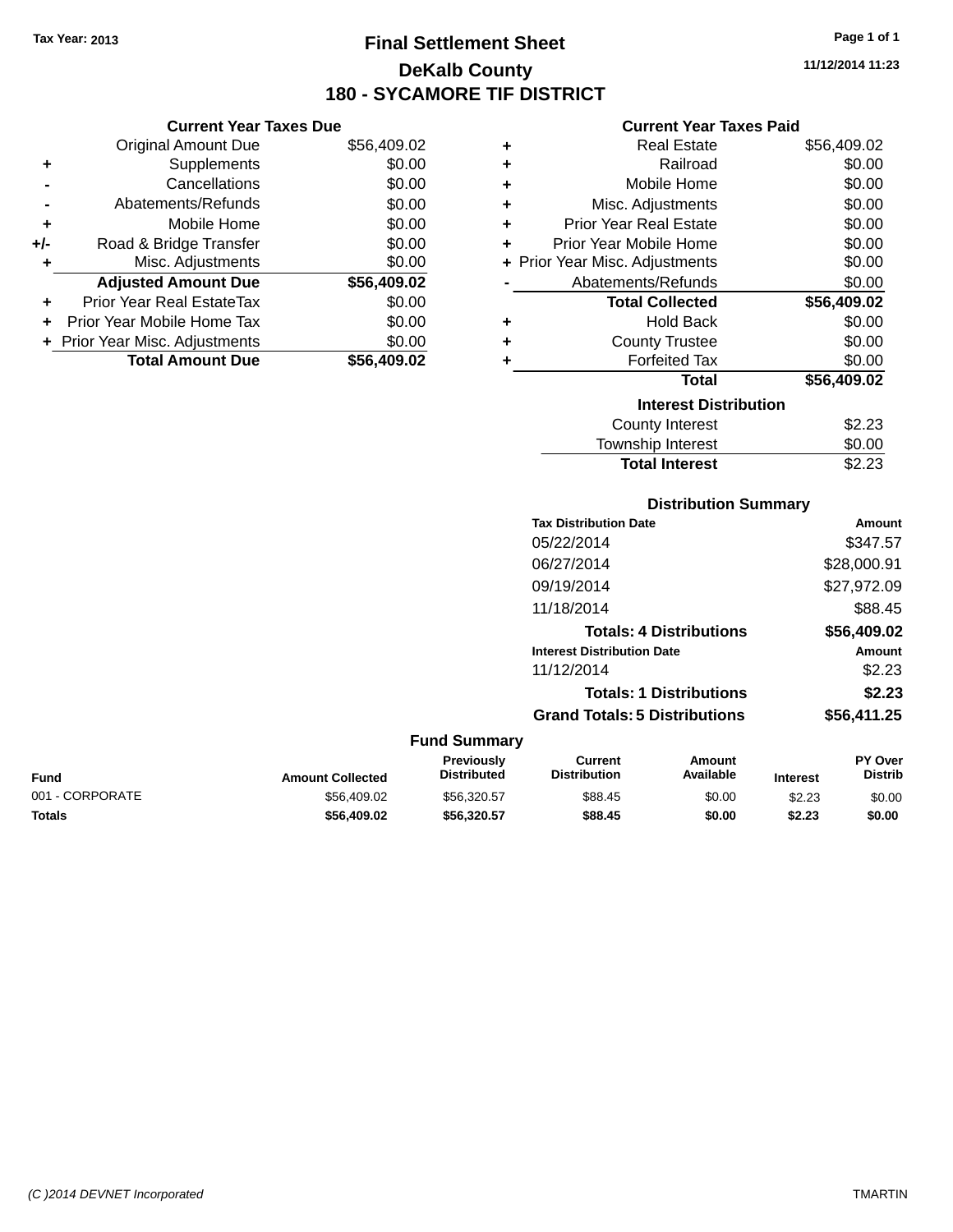## **Final Settlement Sheet Tax Year: 2013 Page 1 of 1 DeKalb County 190 - CORTLAND TIF**

**11/12/2014 11:23**

|  | <b>Current Year Taxes Due</b> |  |  |  |
|--|-------------------------------|--|--|--|
|--|-------------------------------|--|--|--|

|     | <b>Original Amount Due</b>       | \$49,859.36 |
|-----|----------------------------------|-------------|
| ٠   | Supplements                      | \$0.00      |
|     | Cancellations                    | \$790.92    |
|     | Abatements/Refunds               | \$0.00      |
| ٠   | Mobile Home                      | \$0.00      |
| +/- | Road & Bridge Transfer           | \$0.00      |
| ٠   | Misc. Adjustments                | \$0.00      |
|     | <b>Adjusted Amount Due</b>       | \$49,068.44 |
|     | <b>Prior Year Real EstateTax</b> | \$0.00      |
|     | Prior Year Mobile Home Tax       | \$0.00      |
|     | + Prior Year Misc. Adjustments   | \$0.00      |
|     | <b>Total Amount Due</b>          | \$49,068.44 |

| <b>Current Year Taxes Paid</b> |  |  |  |
|--------------------------------|--|--|--|
|--------------------------------|--|--|--|

| ٠ | <b>Real Estate</b>             | \$49,068.44 |
|---|--------------------------------|-------------|
| ÷ | Railroad                       | \$0.00      |
| ÷ | Mobile Home                    | \$0.00      |
| ÷ | Misc. Adjustments              | \$0.00      |
| ÷ | <b>Prior Year Real Estate</b>  | \$0.00      |
| ٠ | Prior Year Mobile Home         | \$0.00      |
|   | + Prior Year Misc. Adjustments | \$0.00      |
|   | Abatements/Refunds             | \$0.00      |
|   | <b>Total Collected</b>         | \$49,068.44 |
| ٠ | <b>Hold Back</b>               | \$0.00      |
| ÷ | <b>County Trustee</b>          | \$0.00      |
| ٠ | <b>Forfeited Tax</b>           | \$0.00      |
|   | <b>Total</b>                   | \$49,068.44 |
|   | <b>Interest Distribution</b>   |             |
|   | <b>County Interest</b>         | \$1.94      |
|   | <b>Township Interest</b>       | \$0.00      |
|   | <b>Total Interest</b>          | \$1.94      |

### **Distribution Summary**

| <b>Tax Distribution Date</b>         | Amount      |
|--------------------------------------|-------------|
| 05/22/2014                           | \$29,371.90 |
| 06/27/2014                           | \$1,866.00  |
| 09/19/2014                           | \$1,905.08  |
| 11/18/2014                           | \$15,925.46 |
| <b>Totals: 4 Distributions</b>       | \$49,068.44 |
| <b>Interest Distribution Date</b>    | Amount      |
| 11/12/2014                           | \$1.94      |
| <b>Totals: 1 Distributions</b>       | \$1.94      |
| <b>Grand Totals: 5 Distributions</b> | \$49,070,38 |

| Fund            | <b>Amount Collected</b> | <b>Previously</b><br><b>Distributed</b> | Current<br><b>Distribution</b> | Amount<br>Available | <b>Interest</b> | <b>PY Over</b><br>Distrib |
|-----------------|-------------------------|-----------------------------------------|--------------------------------|---------------------|-----------------|---------------------------|
| 001 - CORPORATE | \$49.068.44             | \$33,142.98                             | \$15,925.46                    | \$0.00              | \$1.94          | \$0.00                    |
| Totals          | \$49,068,44             | \$33,142.98                             | \$15,925.46                    | \$0.00              | \$1.94          | \$0.00                    |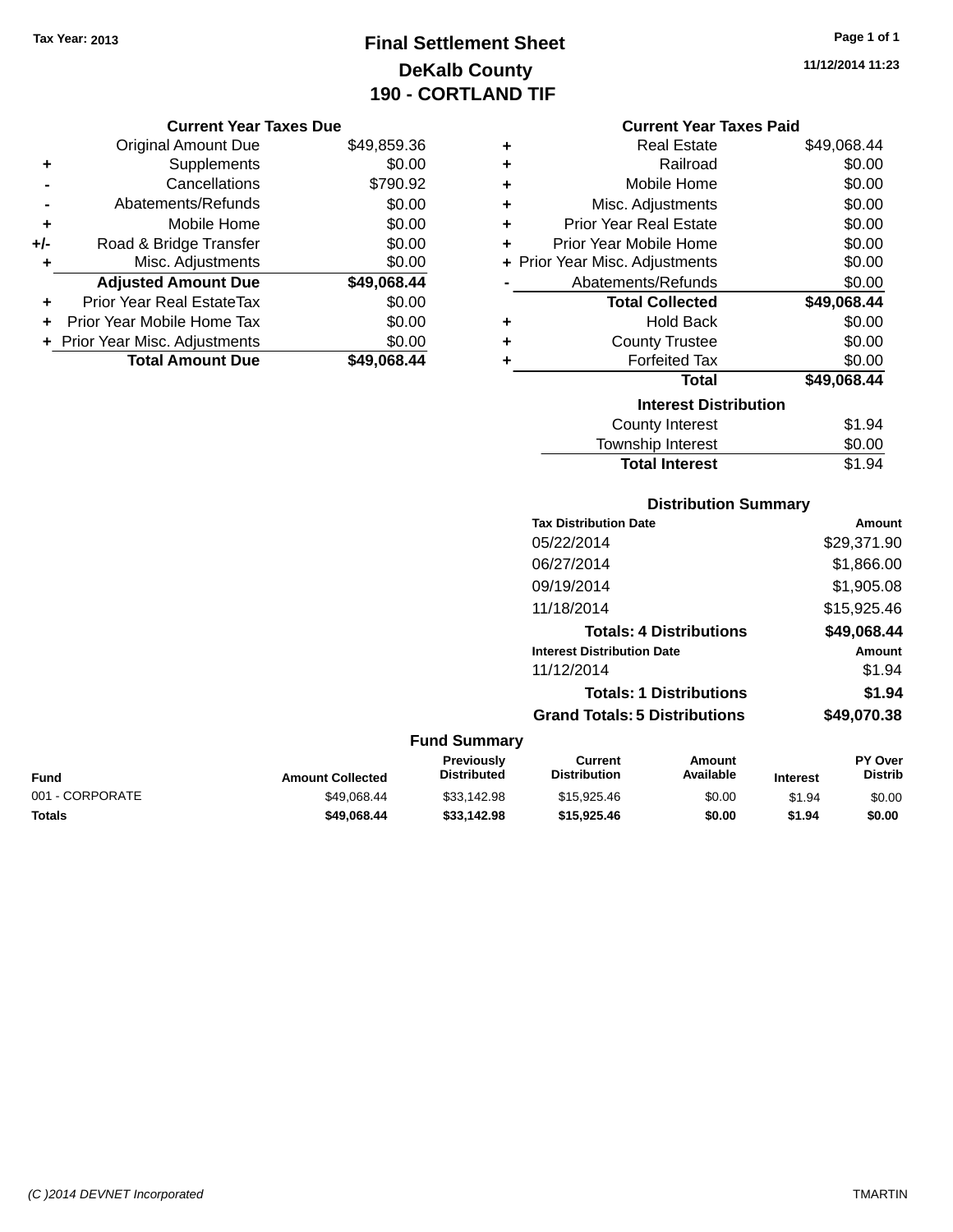## **Final Settlement Sheet Tax Year: 2013 Page 1 of 1 DeKalb County 201 - DEKALB SSA #6**

**11/12/2014 11:23**

### **Current Year Taxes Due**

|       | <b>Original Amount Due</b>     | \$5,099.98 |
|-------|--------------------------------|------------|
| ٠     | Supplements                    | \$0.00     |
|       | Cancellations                  | \$0.00     |
|       | Abatements/Refunds             | \$0.00     |
| ٠     | Mobile Home                    | \$0.00     |
| $+/-$ | Road & Bridge Transfer         | \$0.00     |
| ٠     | Misc. Adjustments              | \$0.00     |
|       | <b>Adjusted Amount Due</b>     | \$5,099.98 |
| ÷     | Prior Year Real EstateTax      | \$0.00     |
|       | Prior Year Mobile Home Tax     | \$0.00     |
|       | + Prior Year Misc. Adjustments | \$0.00     |
|       | <b>Total Amount Due</b>        | \$5,099.98 |

# **Current Year Taxes Paid**

| ÷ | <b>Real Estate</b>             | \$5,099.98 |
|---|--------------------------------|------------|
| ÷ | Railroad                       | \$0.00     |
| ÷ | Mobile Home                    | \$0.00     |
| ÷ | Misc. Adjustments              | \$0.00     |
| ÷ | <b>Prior Year Real Estate</b>  | \$0.00     |
| ٠ | Prior Year Mobile Home         | \$0.00     |
|   | + Prior Year Misc. Adjustments | \$0.00     |
|   | Abatements/Refunds             | \$0.00     |
|   | <b>Total Collected</b>         | \$5,099.98 |
| ٠ | <b>Hold Back</b>               | \$0.00     |
| ÷ | <b>County Trustee</b>          | \$0.00     |
| ٠ | <b>Forfeited Tax</b>           | \$0.00     |
|   | Total                          | \$5,099.98 |
|   | <b>Interest Distribution</b>   |            |
|   |                                |            |
|   | <b>County Interest</b>         | \$0.20     |

### **Distribution Summary**

Total Interest \$0.20

| <b>Tax Distribution Date</b>         | Amount     |
|--------------------------------------|------------|
| 05/22/2014                           | \$296.63   |
| 06/27/2014                           | \$1,902.64 |
| 07/25/2014                           | \$321.99   |
| 08/22/2014                           | \$66.22    |
| 09/19/2014                           | \$2,207.84 |
| 11/18/2014                           | \$304.66   |
| <b>Totals: 6 Distributions</b>       | \$5,099.98 |
| <b>Interest Distribution Date</b>    | Amount     |
| 11/12/2014                           | \$0.20     |
| <b>Totals: 1 Distributions</b>       | \$0.20     |
| <b>Grand Totals: 7 Distributions</b> | \$5,100.18 |
|                                      |            |

#### **Fund Summary Fund Interest Amount Collected Distributed PY Over Distrib Amount Available Current Distribution Previously** 023 - SPECIAL SERVICE AREA  $$5,099.98$   $$4,795.32$   $$304.66$   $$0.00$   $$0.20$   $$0.00$ **Totals \$5,099.98 \$4,795.32 \$304.66 \$0.00 \$0.20 \$0.00**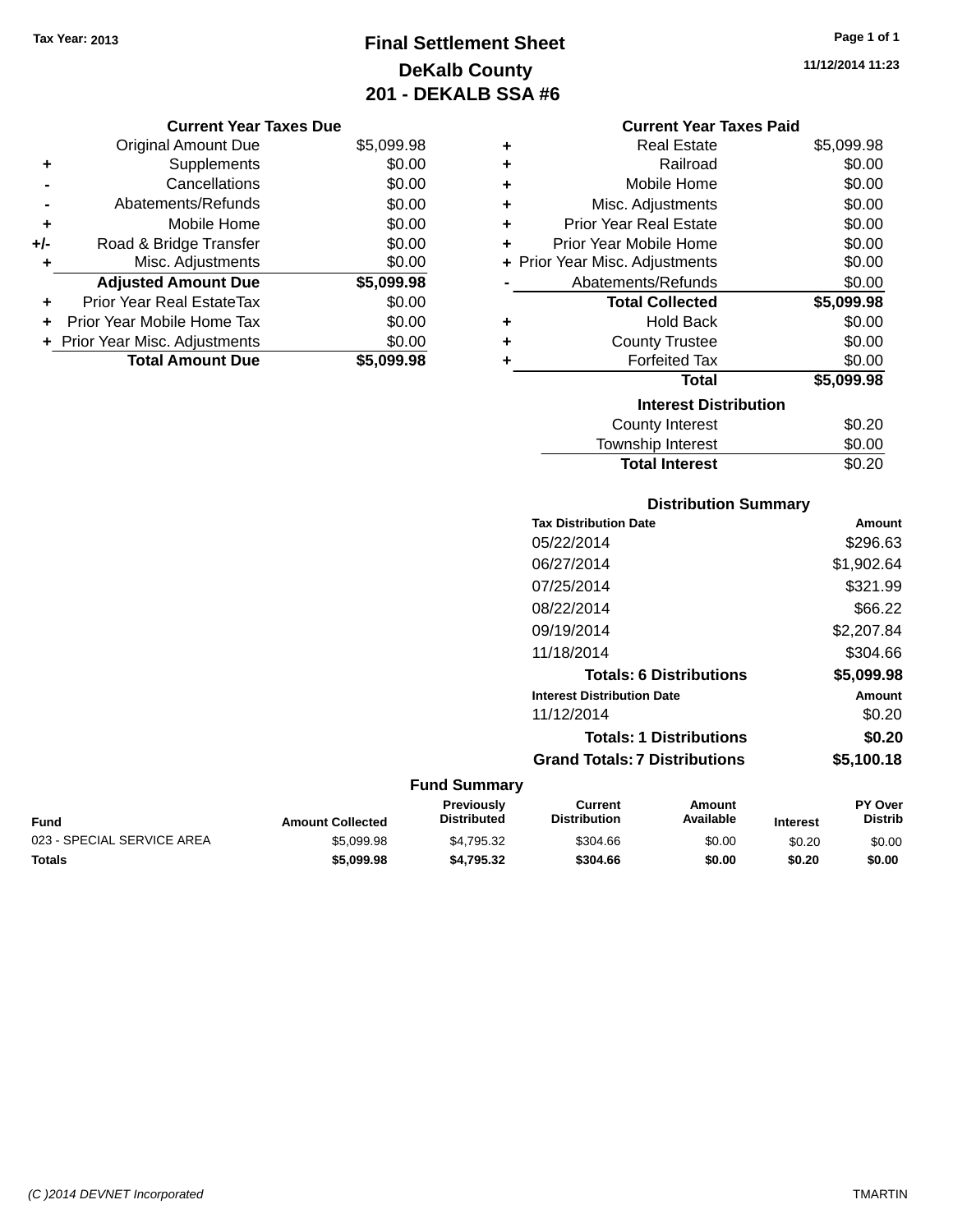**Current Year Taxes Due** Original Amount Due \$48,389.57

**Adjusted Amount Due \$48,274.57**

**Total Amount Due \$48,274.57**

**+** Supplements \$0.00 **-** Cancellations \$115.00 **-** Abatements/Refunds \$0.00 **+** Mobile Home \$0.00 **+/-** Road & Bridge Transfer \$0.00 **+** Misc. Adjustments \$0.00

**+** Prior Year Real EstateTax \$0.00 **+** Prior Year Mobile Home Tax \$0.00 **+ Prior Year Misc. Adjustments**  $$0.00$ 

## **Final Settlement Sheet Tax Year: 2013 Page 1 of 1 DeKalb County 204 - GENOA RIVER BEND SSA**

**11/12/2014 11:23**

### **Current Year Taxes Paid**

| ٠ | <b>Real Estate</b>             | \$48,241.62 |
|---|--------------------------------|-------------|
| ٠ | Railroad                       | \$0.00      |
| ÷ | Mobile Home                    | \$0.00      |
| ÷ | Misc. Adjustments              | \$0.00      |
| ÷ | <b>Prior Year Real Estate</b>  | \$0.00      |
| ÷ | Prior Year Mobile Home         | \$0.00      |
|   | + Prior Year Misc. Adjustments | \$0.00      |
|   | Abatements/Refunds             | \$0.00      |
|   | <b>Total Collected</b>         | \$48,241.62 |
| ٠ | <b>Hold Back</b>               | \$0.00      |
| ÷ | <b>County Trustee</b>          | \$32.95     |
| ٠ | <b>Forfeited Tax</b>           | \$0.00      |
|   | Total                          | \$48,274.57 |
|   | <b>Interest Distribution</b>   |             |
|   | County Interest                | \$1.91      |
|   | <b>Township Interest</b>       | \$0.00      |
|   | <b>Total Interest</b>          | \$1.91      |

| <b>Distribution Summary</b> |  |
|-----------------------------|--|
|                             |  |

|                     | <b>Tax Distribution Date</b>         | <b>Amount</b> |
|---------------------|--------------------------------------|---------------|
|                     | 05/22/2014                           | \$8,666.48    |
|                     | 06/27/2014                           | \$15,450.30   |
|                     | 07/25/2014                           | \$595.81      |
|                     | 08/22/2014                           | \$5,873.43    |
|                     | 09/19/2014                           | \$16,272.31   |
|                     | 11/18/2014                           | \$1,383.29    |
|                     | <b>Totals: 6 Distributions</b>       | \$48,241.62   |
|                     | <b>Interest Distribution Date</b>    | <b>Amount</b> |
|                     | 11/12/2014                           | \$1.91        |
|                     | <b>Totals: 1 Distributions</b>       | \$1.91        |
|                     | <b>Grand Totals: 7 Distributions</b> | \$48,243.53   |
| <b>Fund Summary</b> |                                      |               |

| Fund                       | <b>Amount Collected</b> | <b>Previously</b><br><b>Distributed</b> | Current<br><b>Distribution</b> | Amount<br>Available | <b>Interest</b> | <b>PY Over</b><br><b>Distrib</b> |
|----------------------------|-------------------------|-----------------------------------------|--------------------------------|---------------------|-----------------|----------------------------------|
| 023 - SPECIAL SERVICE AREA | \$48.241.62             | \$46,858,33                             | \$1,383.29                     | \$0.00              | \$1.91          | \$0.00                           |
| Totals                     | \$48.241.62             | \$46,858,33                             | \$1,383,29                     | \$0.00              | \$1.91          | \$0.00                           |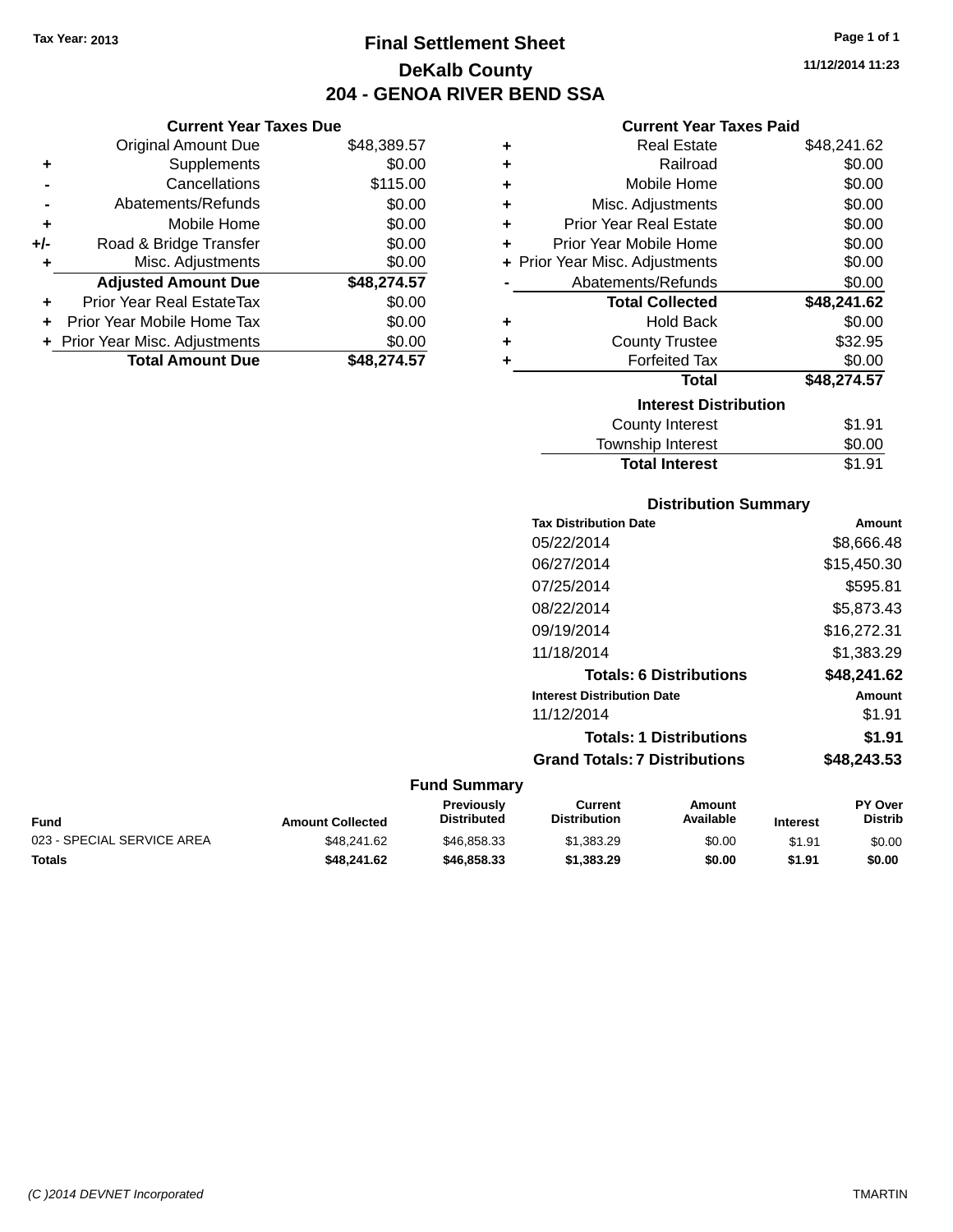**Current Year Taxes Due** Original Amount Due \$4,000.15

**Adjusted Amount Due \$3,986.85**

**Total Amount Due \$3,986.85**

**+** Supplements \$0.00 **-** Cancellations \$13.30 **-** Abatements/Refunds \$0.00 **+** Mobile Home \$0.00 **+/-** Road & Bridge Transfer \$0.00 **+** Misc. Adjustments \$0.00

**+** Prior Year Real EstateTax \$0.00 **+** Prior Year Mobile Home Tax \$0.00 **+ Prior Year Misc. Adjustments**  $$0.00$ 

## **Final Settlement Sheet Tax Year: 2013 Page 1 of 1 DeKalb County 207 - DERBY ESTATES SSA**

**11/12/2014 11:23**

#### **Current Year Taxes Paid**

| ٠ | <b>Real Estate</b>             | \$3,941.05 |
|---|--------------------------------|------------|
| ٠ | Railroad                       | \$0.00     |
| ÷ | Mobile Home                    | \$0.00     |
| ÷ | Misc. Adjustments              | \$0.00     |
| ÷ | Prior Year Real Estate         | \$0.00     |
| ٠ | Prior Year Mobile Home         | \$0.00     |
|   | + Prior Year Misc. Adjustments | \$0.00     |
|   | Abatements/Refunds             | \$0.00     |
|   | <b>Total Collected</b>         | \$3,941.05 |
| ٠ | <b>Hold Back</b>               | \$0.00     |
| ٠ | <b>County Trustee</b>          | \$45.80    |
| ٠ | <b>Forfeited Tax</b>           | \$0.00     |
|   | <b>Total</b>                   | \$3,986.85 |
|   | <b>Interest Distribution</b>   |            |
|   | <b>County Interest</b>         | \$0.16     |
|   |                                | \$0.00     |

# **Distribution Summary** Total Interest \$0.16

| <b>Tax Distribution Date</b>         | Amount     |
|--------------------------------------|------------|
| 05/22/2014                           | \$530.27   |
| 06/27/2014                           | \$1,530.63 |
| 07/25/2014                           | \$21.26    |
| 08/22/2014                           | \$381.90   |
| 09/19/2014                           | \$1,241.12 |
| 11/18/2014                           | \$235.87   |
| <b>Totals: 6 Distributions</b>       | \$3,941.05 |
| <b>Interest Distribution Date</b>    | Amount     |
| 11/12/2014                           | \$0.16     |
| <b>Totals: 1 Distributions</b>       | \$0.16     |
| <b>Grand Totals: 7 Distributions</b> | \$3.941.21 |
|                                      |            |

| Fund                       | <b>Amount Collected</b> | <b>Previously</b><br>Distributed | Current<br><b>Distribution</b> | Amount<br>Available | <b>Interest</b> | <b>PY Over</b><br><b>Distrib</b> |
|----------------------------|-------------------------|----------------------------------|--------------------------------|---------------------|-----------------|----------------------------------|
| 023 - SPECIAL SERVICE AREA | \$3.941.05              | \$3,705.18                       | \$235.87                       | \$0.00              | \$0.16          | \$0.00                           |
| Totals                     | \$3.941.05              | \$3,705.18                       | \$235.87                       | \$0.00              | \$0.16          | \$0.00                           |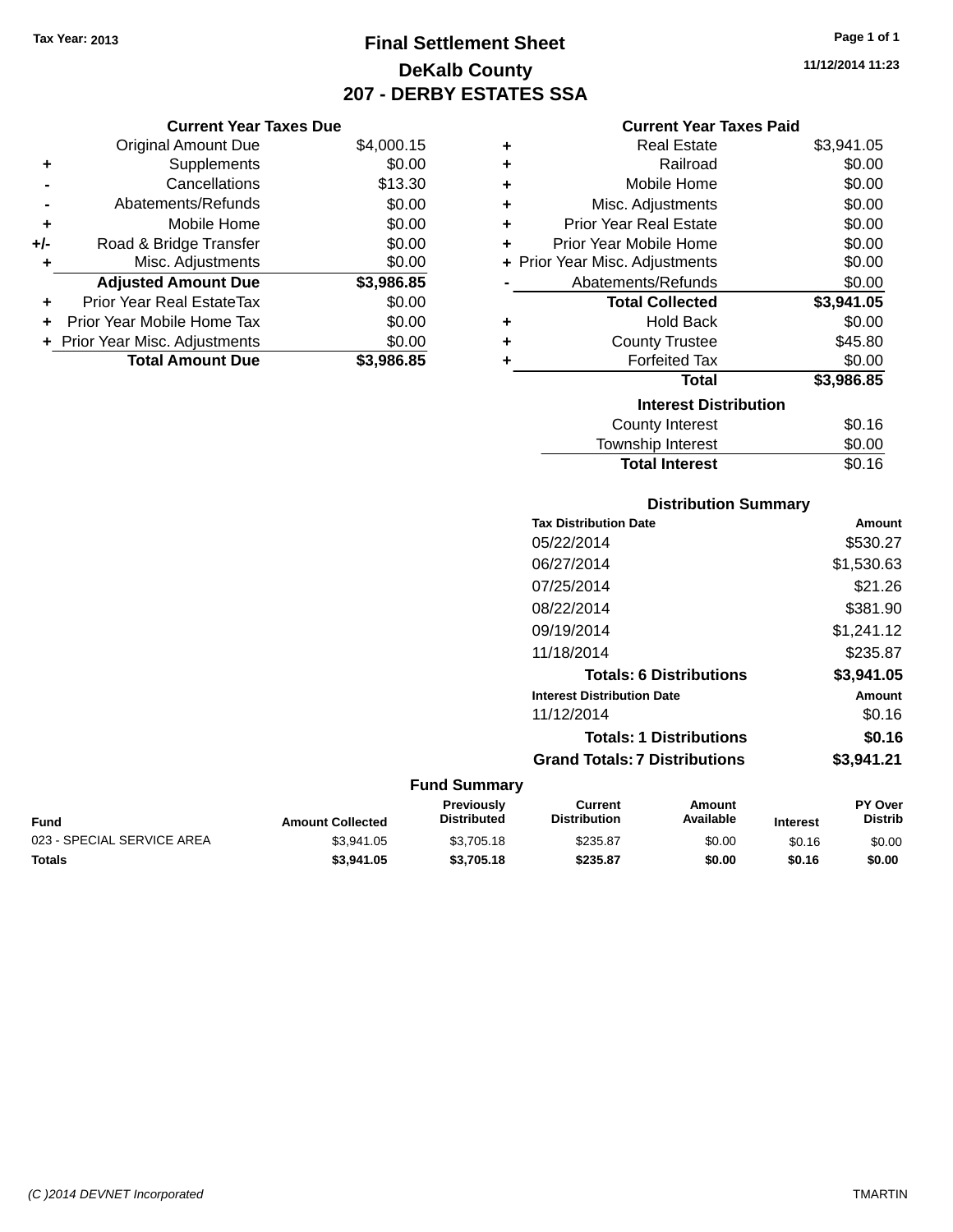## **Final Settlement Sheet Tax Year: 2013 Page 1 of 1 DeKalb County 209 - DEKALB SSA #14**

**11/12/2014 11:23**

|       | <b>Current Year Taxes Due</b>  |            |
|-------|--------------------------------|------------|
|       | <b>Original Amount Due</b>     | \$2,500.09 |
| ٠     | Supplements                    | \$0.00     |
|       | Cancellations                  | \$0.00     |
|       | Abatements/Refunds             | \$0.00     |
| ٠     | Mobile Home                    | \$0.00     |
| $+/-$ | Road & Bridge Transfer         | \$0.00     |
|       | Misc. Adjustments              | \$0.00     |
|       | <b>Adjusted Amount Due</b>     | \$2,500.09 |
| ٠     | Prior Year Real EstateTax      | \$0.00     |
|       | Prior Year Mobile Home Tax     | \$0.00     |
|       | + Prior Year Misc. Adjustments | \$0.00     |
|       | <b>Total Amount Due</b>        | \$2,500.09 |

|   | <b>Current Year Taxes Paid</b> |            |
|---|--------------------------------|------------|
| ٠ | Real Estate                    | \$2,500.09 |
| ٠ | Railroad                       | \$0.00     |
| ٠ | Mobile Home                    | \$0.00     |
| ٠ | Misc. Adjustments              | \$0.00     |
| ÷ | <b>Prior Year Real Estate</b>  | \$0.00     |
| ٠ | Prior Year Mobile Home         | \$0.00     |
|   | + Prior Year Misc. Adjustments | \$0.00     |
|   | Abatements/Refunds             | \$0.00     |
|   | <b>Total Collected</b>         | \$2,500.09 |
| ٠ | <b>Hold Back</b>               | \$0.00     |
| ٠ | <b>County Trustee</b>          | \$0.00     |
| ٠ | <b>Forfeited Tax</b>           | \$0.00     |
|   | Total                          |            |
|   |                                | \$2,500.09 |
|   | <b>Interest Distribution</b>   |            |
|   | <b>County Interest</b>         | \$0.10     |
|   | <b>Township Interest</b>       | \$0.00     |

### **Distribution Summary Tax Distribution Date Amount** 05/22/2014 \$474.57 06/27/2014 \$766.71 07/25/2014 \$36.18 08/22/2014 \$240.57 09/19/2014 \$855.80 11/18/2014 \$126.26 **Totals: 6 Distributions \$2,500.09 Interest Distribution Date Amount** 11/12/2014 \$0.10 **Totals: 1 Distributions \$0.10 Grand Totals: 7 Distributions \$2,500.19**

| Fund                       | <b>Amount Collected</b> | <b>Previously</b><br>Distributed | Current<br><b>Distribution</b> | Amount<br>Available | <b>Interest</b> | <b>PY Over</b><br><b>Distrib</b> |
|----------------------------|-------------------------|----------------------------------|--------------------------------|---------------------|-----------------|----------------------------------|
| 023 - SPECIAL SERVICE AREA | \$2,500.09              | \$2,373.83                       | \$126.26                       | \$0.00              | \$0.10          | \$0.00                           |
| Totals                     | \$2,500.09              | \$2,373,83                       | \$126.26                       | \$0.00              | \$0.10          | \$0.00                           |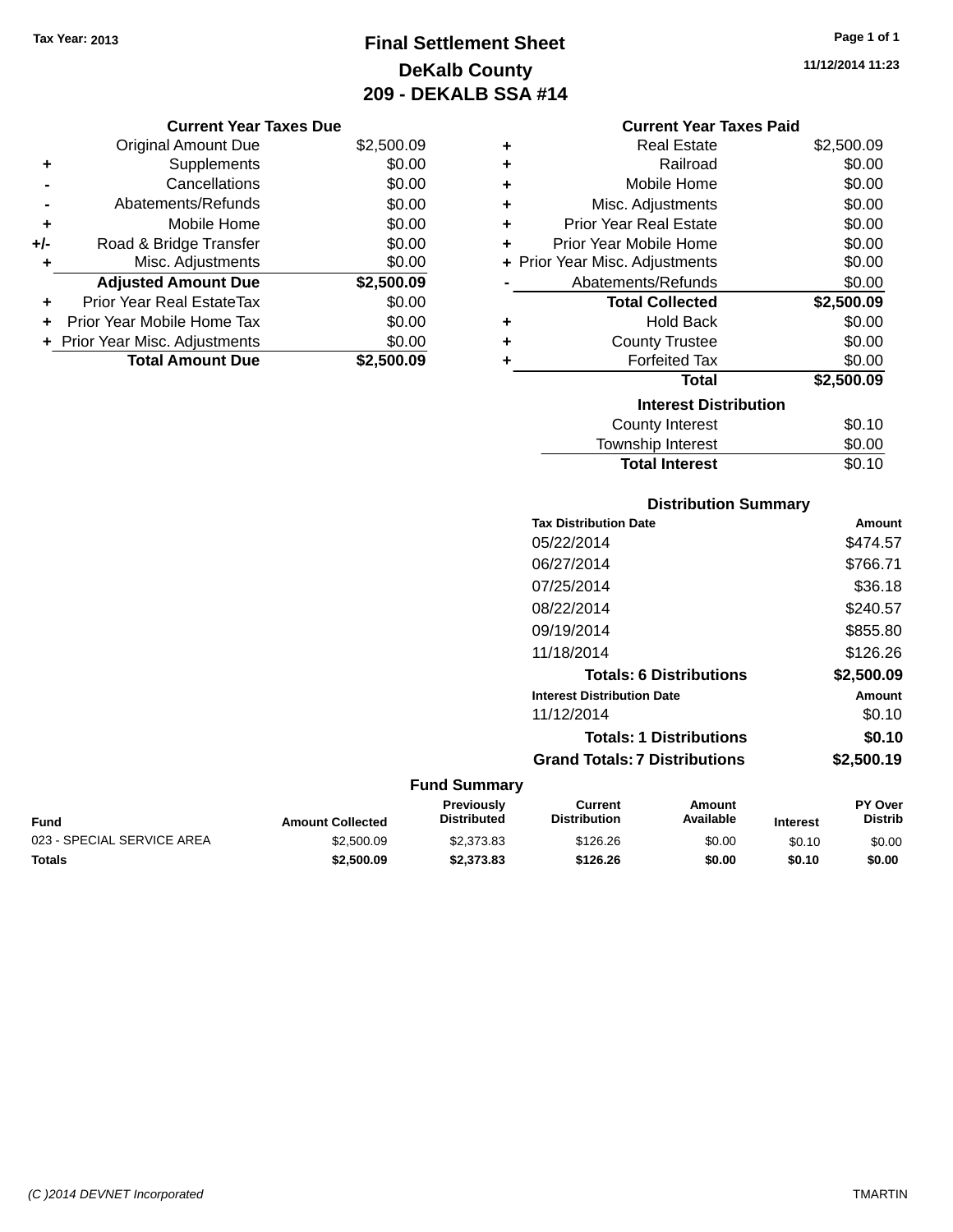**Current Year Taxes Due** Original Amount Due \$1,391.73

**Adjusted Amount Due \$1,391.73**

**Total Amount Due \$1,391.73**

**+** Supplements \$0.00 **-** Cancellations \$0.00 **-** Abatements/Refunds \$0.00 **+** Mobile Home \$0.00 **+/-** Road & Bridge Transfer \$0.00 **+** Misc. Adjustments \$0.00

**+** Prior Year Real EstateTax \$0.00 **+** Prior Year Mobile Home Tax \$0.00 **+ Prior Year Misc. Adjustments**  $$0.00$ 

## **Final Settlement Sheet Tax Year: 2013 Page 1 of 1 DeKalb County 213 - GENOA OAK CREEK EST SSA#4**

### **Current Year Taxes Paid**

| ٠ | <b>Real Estate</b>             | \$1,391.73 |
|---|--------------------------------|------------|
| ٠ | Railroad                       | \$0.00     |
| ٠ | Mobile Home                    | \$0.00     |
| ٠ | Misc. Adjustments              | \$0.00     |
| ٠ | <b>Prior Year Real Estate</b>  | \$0.00     |
| ٠ | Prior Year Mobile Home         | \$0.00     |
|   | + Prior Year Misc. Adjustments | \$0.00     |
|   | Abatements/Refunds             | \$0.00     |
|   | <b>Total Collected</b>         | \$1,391.73 |
| ٠ | <b>Hold Back</b>               | \$0.00     |
| ٠ | <b>County Trustee</b>          | \$0.00     |
| ٠ | <b>Forfeited Tax</b>           | \$0.00     |
|   | <b>Total</b>                   | \$1,391.73 |
|   | <b>Interest Distribution</b>   |            |
|   | <b>County Interest</b>         | \$0.06     |
|   | <b>Township Interest</b>       | \$0.00     |

# **Distribution Summary Tax Distribution Date Amount** Township Interest  $$0.00$ Total Interest \$0.06

| 05/22/2014                           | \$276.39   |
|--------------------------------------|------------|
| 06/27/2014                           | \$433.09   |
| 08/22/2014                           | \$133.33   |
| 09/19/2014                           | \$548.92   |
| <b>Totals: 4 Distributions</b>       | \$1,391.73 |
| <b>Interest Distribution Date</b>    | Amount     |
| 11/12/2014                           | \$0.06     |
| <b>Totals: 1 Distributions</b>       | \$0.06     |
| <b>Grand Totals: 5 Distributions</b> | \$1,391.79 |

| <b>Fund Summary</b>        |                         |                                         |                                |                     |                 |                           |
|----------------------------|-------------------------|-----------------------------------------|--------------------------------|---------------------|-----------------|---------------------------|
| Fund                       | <b>Amount Collected</b> | <b>Previously</b><br><b>Distributed</b> | Current<br><b>Distribution</b> | Amount<br>Available | <b>Interest</b> | PY Over<br><b>Distrib</b> |
| 023 - SPECIAL SERVICE AREA | \$1,391.73              | \$1,391.73                              | \$0.00                         | \$0.00              | \$0.06          | \$0.00                    |
| Totals                     | \$1,391.73              | \$1,391.73                              | \$0.00                         | \$0.00              | \$0.06          | \$0.00                    |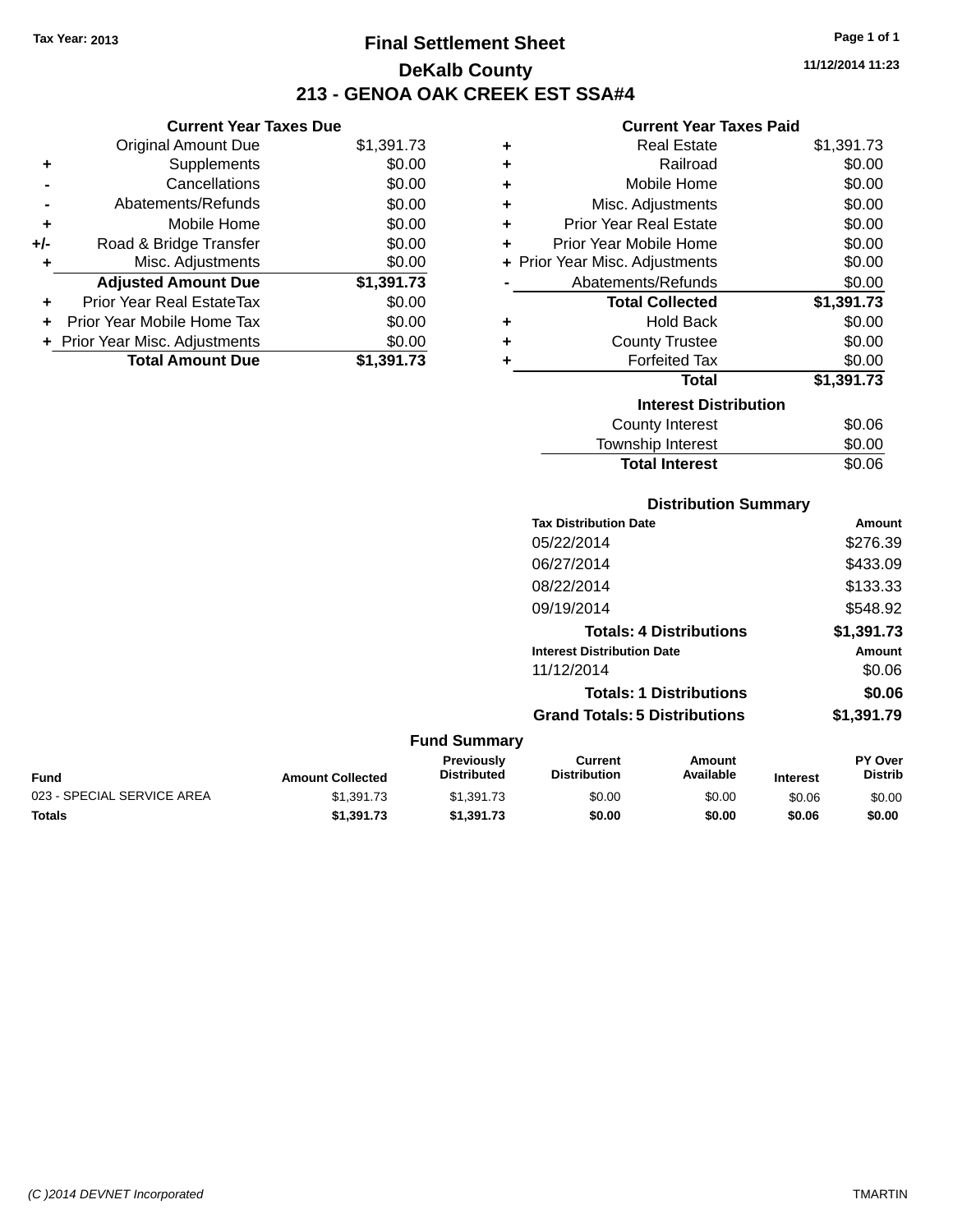### **Final Settlement Sheet Tax Year: 2013 Page 1 of 1 DeKalb County AF-DK #5 - AFTON DEKALB DRAINAGE #5**

**11/12/2014 11:23**

### **Current Year Taxes Paid**

|       | <b>Current Year Taxes Due</b>  |             |
|-------|--------------------------------|-------------|
|       | <b>Original Amount Due</b>     | \$11,325.24 |
| ٠     | Supplements                    | \$0.00      |
|       | Cancellations                  | \$0.00      |
|       | Abatements/Refunds             | \$0.00      |
| ٠     | Mobile Home                    | \$0.00      |
| $+/-$ | Road & Bridge Transfer         | \$0.00      |
| ٠     | Misc. Adjustments              | \$0.00      |
|       | <b>Adjusted Amount Due</b>     | \$11,325.24 |
| ÷     | Prior Year Real EstateTax      | \$0.00      |
|       | Prior Year Mobile Home Tax     | \$0.00      |
|       | + Prior Year Misc. Adjustments | \$0.00      |
|       | <b>Total Amount Due</b>        | \$11.325.24 |
|       |                                |             |

| ٠ | <b>Real Estate</b>             | \$11,325.24 |
|---|--------------------------------|-------------|
| ÷ | Railroad                       | \$0.00      |
| ÷ | Mobile Home                    | \$0.00      |
| ÷ | Misc. Adjustments              | \$0.00      |
| ÷ | <b>Prior Year Real Estate</b>  | \$0.00      |
| ÷ | Prior Year Mobile Home         | \$0.00      |
|   | + Prior Year Misc. Adjustments | \$0.00      |
|   | Abatements/Refunds             | \$0.00      |
|   | <b>Total Collected</b>         | \$11,325.24 |
| ٠ | <b>Hold Back</b>               | \$0.00      |
| ٠ | <b>County Trustee</b>          | \$0.00      |
| ٠ | <b>Forfeited Tax</b>           | \$0.00      |
|   | <b>Total</b>                   | \$11,325.24 |
|   | <b>Interest Distribution</b>   |             |
|   | County Interest                | \$0.00      |
|   | <b>Township Interest</b>       | \$0.00      |
|   | <b>Total Interest</b>          | \$0.00      |

| <b>Distribution Summary</b>          |             |
|--------------------------------------|-------------|
| <b>Tax Distribution Date</b>         | Amount      |
| 05/22/2014                           | \$1,986.15  |
| 06/27/2014                           | \$5,908.39  |
| 07/25/2014                           | \$53.88     |
| 08/22/2014                           | \$633.23    |
| 09/19/2014                           | \$2,623.16  |
| 11/18/2014                           | \$120.43    |
| <b>Totals: 6 Distributions</b>       | \$11,325.24 |
| <b>Grand Totals: 6 Distributions</b> | \$11,325.24 |

| <b>Fund Summary</b> |                         |                                  |                                |                     |                 |                                  |
|---------------------|-------------------------|----------------------------------|--------------------------------|---------------------|-----------------|----------------------------------|
| <b>Fund</b>         | <b>Amount Collected</b> | Previously<br><b>Distributed</b> | Current<br><b>Distribution</b> | Amount<br>Available | <b>Interest</b> | <b>PY Over</b><br><b>Distrib</b> |
| 001 - CORPORATE     | \$11,325.24             | \$11,204.81                      | \$120.43                       | \$0.00              | \$0.00          | \$0.00                           |
| <b>Totals</b>       | \$11,325.24             | \$11,204.81                      | \$120.43                       | \$0.00              | \$0.00          | \$0.00                           |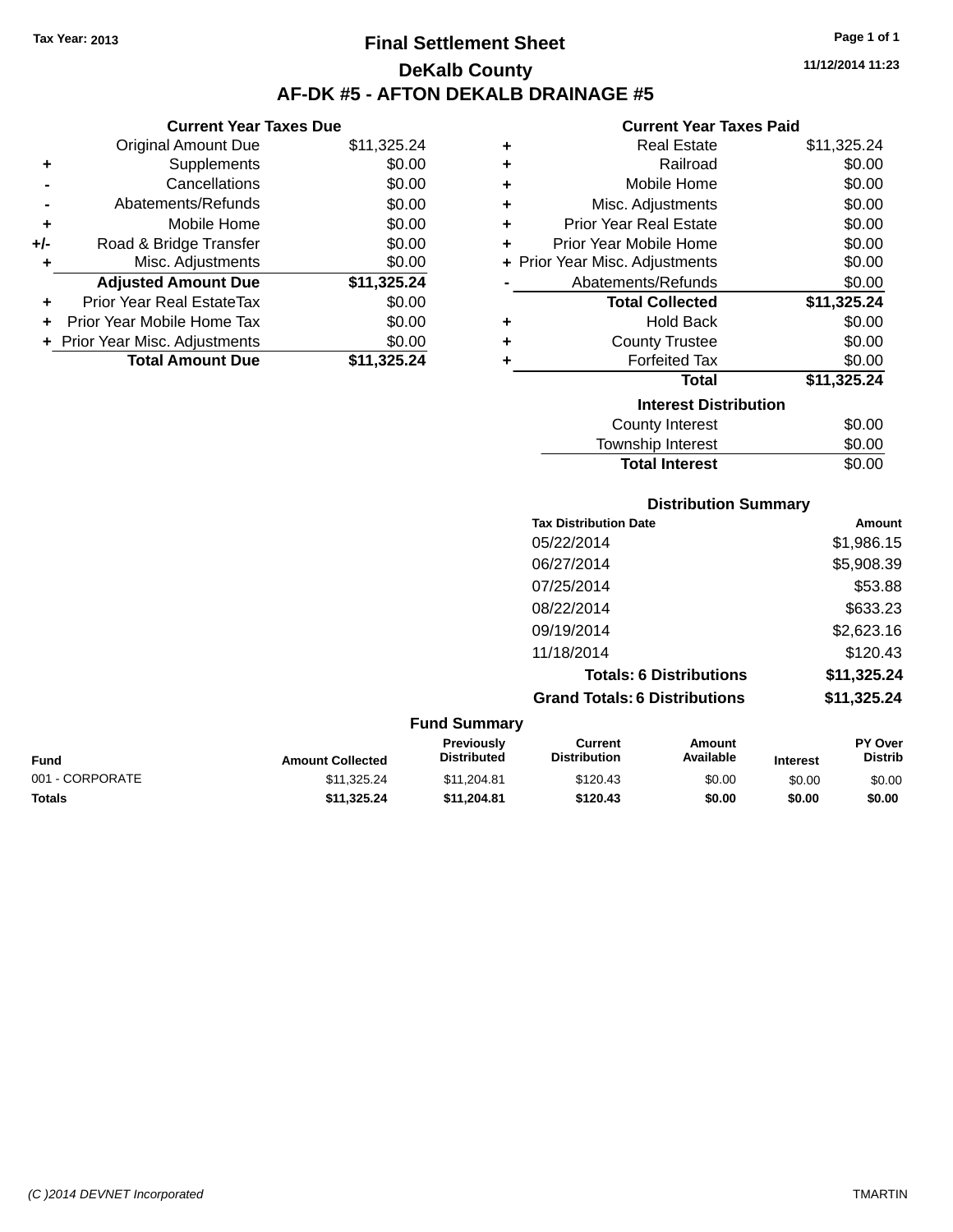## **Final Settlement Sheet Tax Year: 2013 Page 1 of 1 DeKalb County AF-MI #4 - AF/ MI/ DK DRAINAGE #4**

**11/12/2014 11:23**

### **Current Year Taxes Paid**

|     | <b>Current Year Taxes Due</b>    |            |
|-----|----------------------------------|------------|
|     | <b>Original Amount Due</b>       | \$7,589.22 |
| ÷   | Supplements                      | \$4.16     |
|     | Cancellations                    | \$4.16     |
|     | Abatements/Refunds               | \$0.00     |
| ÷   | Mobile Home                      | \$0.00     |
| +/- | Road & Bridge Transfer           | \$0.00     |
| ٠   | Misc. Adjustments                | \$0.00     |
|     | <b>Adjusted Amount Due</b>       | \$7,589.22 |
|     | <b>Prior Year Real EstateTax</b> | \$0.00     |
|     | Prior Year Mobile Home Tax       | \$0.00     |
|     | + Prior Year Misc. Adjustments   | \$0.00     |
|     | <b>Total Amount Due</b>          | \$7,589.22 |

| ٠                            | <b>Real Estate</b>             | \$7,589.22 |  |  |
|------------------------------|--------------------------------|------------|--|--|
| ÷                            | Railroad                       | \$0.00     |  |  |
| ٠                            | Mobile Home                    | \$0.00     |  |  |
| ÷                            | Misc. Adjustments              | \$0.00     |  |  |
| ٠                            | <b>Prior Year Real Estate</b>  | \$0.00     |  |  |
| ٠                            | Prior Year Mobile Home         | \$0.00     |  |  |
|                              | + Prior Year Misc. Adjustments | \$0.00     |  |  |
|                              | Abatements/Refunds             | \$0.00     |  |  |
|                              | <b>Total Collected</b>         | \$7,589.22 |  |  |
| ٠                            | Hold Back                      | \$0.00     |  |  |
| ٠                            | <b>County Trustee</b>          | \$0.00     |  |  |
| ٠                            | <b>Forfeited Tax</b>           | \$0.00     |  |  |
|                              | <b>Total</b>                   | \$7,589.22 |  |  |
| <b>Interest Distribution</b> |                                |            |  |  |
|                              | County Interest                | \$0.00     |  |  |
|                              | <b>Township Interest</b>       | \$0.00     |  |  |
|                              | <b>Total Interest</b>          | \$0.00     |  |  |

| <b>Distribution Summary</b>          |            |
|--------------------------------------|------------|
| <b>Tax Distribution Date</b>         | Amount     |
| 05/22/2014                           | \$977.45   |
| 06/27/2014                           | \$4,043.96 |
| 07/25/2014                           | \$37.96    |
| 08/22/2014                           | \$90.36    |
| 09/19/2014                           | \$2,341.13 |
| 11/18/2014                           | \$98.36    |
| <b>Totals: 6 Distributions</b>       | \$7,589.22 |
| <b>Grand Totals: 6 Distributions</b> | \$7,589.22 |

| <b>Fund Summary</b> |                         |                                  |                                |                     |                 |                                  |
|---------------------|-------------------------|----------------------------------|--------------------------------|---------------------|-----------------|----------------------------------|
| <b>Fund</b>         | <b>Amount Collected</b> | <b>Previously</b><br>Distributed | Current<br><b>Distribution</b> | Amount<br>Available | <b>Interest</b> | <b>PY Over</b><br><b>Distrib</b> |
| 001 - CORPORATE     | \$7,589.22              | \$7,490.86                       | \$98.36                        | \$0.00              | \$0.00          | \$0.00                           |
| <b>Totals</b>       | \$7,589.22              | \$7,490.86                       | \$98.36                        | \$0.00              | \$0.00          | \$0.00                           |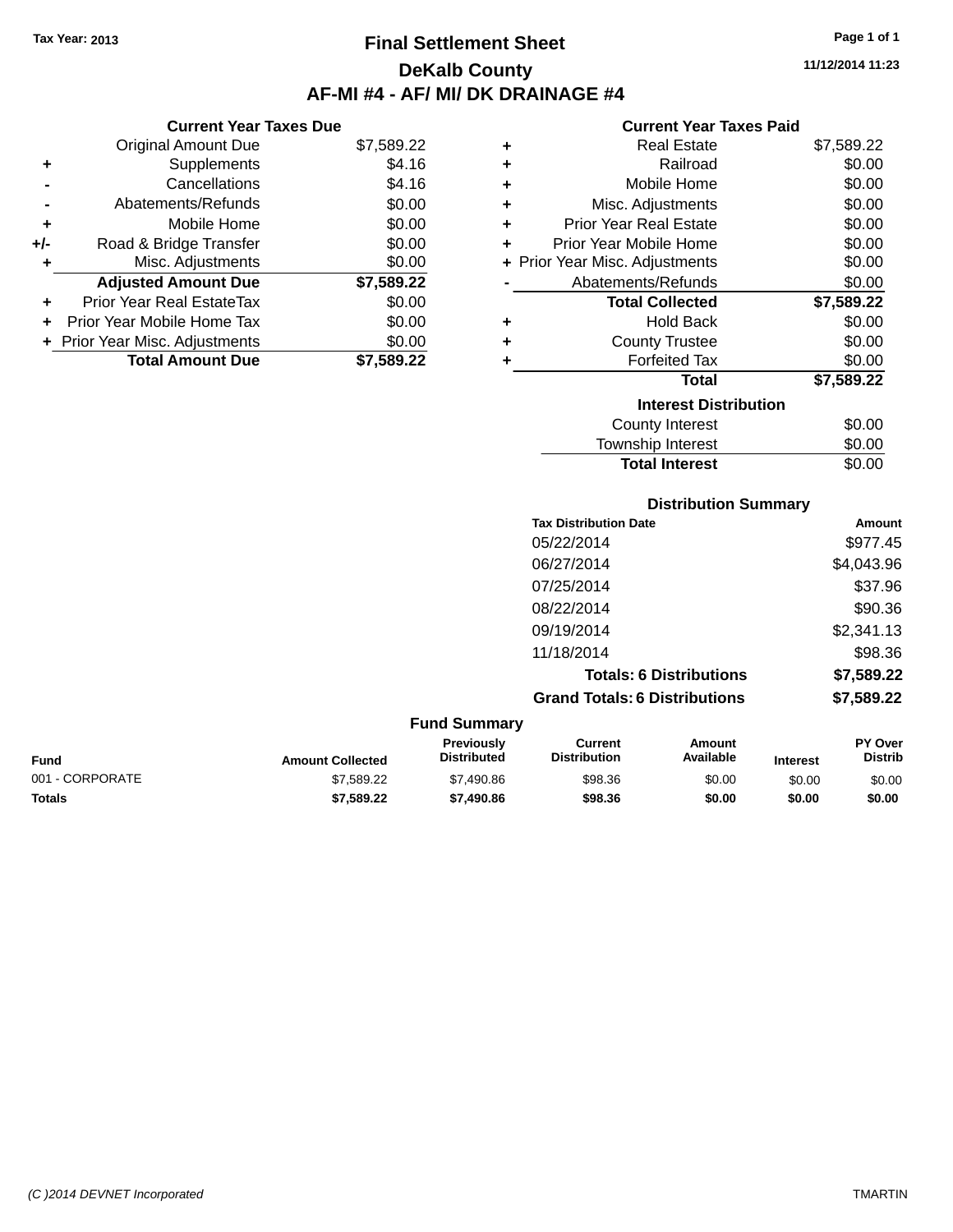# **Final Settlement Sheet Tax Year: 2013 Page 1 of 1 DeKalb County CL-SH #7 - CLINTON/SHABBONA DRN #7**

**11/12/2014 11:23**

### **Current Year Taxes Paid**

|     | <b>Current Year Taxes Due</b>     |        |
|-----|-----------------------------------|--------|
|     | <b>Original Amount Due</b>        | \$0.00 |
| ÷   | Supplements                       | \$0.00 |
|     | Cancellations                     | \$0.00 |
|     | Abatements/Refunds                | \$0.00 |
| ٠   | Mobile Home                       | \$0.00 |
| +/- | Road & Bridge Transfer            | \$0.00 |
| ٠   | Misc. Adjustments                 | \$0.00 |
|     | <b>Adjusted Amount Due</b>        | \$0.00 |
| ٠   | Prior Year Real EstateTax         | \$0.00 |
| ÷   | <b>Prior Year Mobile Home Tax</b> | \$0.00 |
|     | + Prior Year Misc. Adjustments    | \$0.00 |
|     | <b>Total Amount Due</b>           | \$0.00 |

| ٠ | Real Estate                    | \$0.00 |
|---|--------------------------------|--------|
| ÷ | Railroad                       | \$0.00 |
| ٠ | Mobile Home                    | \$0.00 |
| ٠ | Misc. Adjustments              | \$0.00 |
| ٠ | Prior Year Real Estate         | \$0.00 |
| ٠ | Prior Year Mobile Home         | \$0.00 |
|   | + Prior Year Misc. Adjustments | \$0.00 |
|   | Abatements/Refunds             | \$0.00 |
|   |                                |        |
|   | <b>Total Collected</b>         | \$0.00 |
| ٠ | <b>Hold Back</b>               | \$0.00 |
| ٠ | <b>County Trustee</b>          | \$0.00 |
| ٠ | <b>Forfeited Tax</b>           | \$0.00 |
|   | <b>Total</b>                   | \$0.00 |
|   | <b>Interest Distribution</b>   |        |
|   | <b>County Interest</b>         | \$0.00 |

**Total Interest** \$0.00

| <b>Fund Summary</b> |                         |                                         |                                |                     |                 |                                  |
|---------------------|-------------------------|-----------------------------------------|--------------------------------|---------------------|-----------------|----------------------------------|
| <b>Fund</b>         | <b>Amount Collected</b> | <b>Previously</b><br><b>Distributed</b> | Current<br><b>Distribution</b> | Amount<br>Available | <b>Interest</b> | <b>PY Over</b><br><b>Distrib</b> |
| 001 - CORPORATE     | \$0.00                  | \$0.00                                  | \$0.00                         | \$0.00              | \$0.00          | \$0.00                           |
| <b>Totals</b>       | \$0.00                  | \$0.00                                  | \$0.00                         | \$0.00              | \$0.00          | \$0.00                           |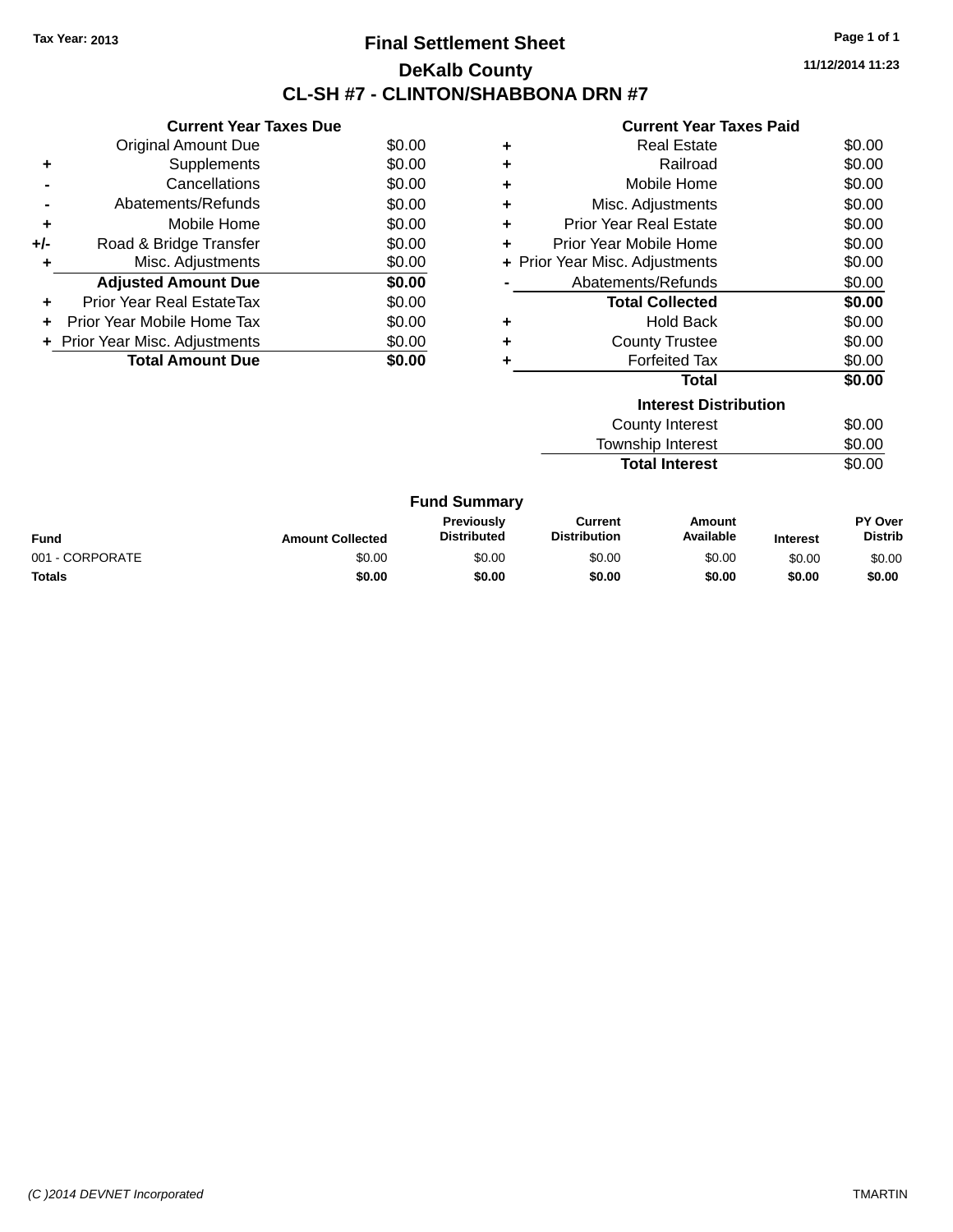# **Final Settlement Sheet Tax Year: 2013 Page 1 of 1 DeKalb County CO SBA #10 - CORTLAND SBA #10**

**11/12/2014 11:23**

| <b>Current Year Taxes Paid</b> |  |  |
|--------------------------------|--|--|
|                                |  |  |

|     | <b>Current Year Taxes Due</b>  |        |
|-----|--------------------------------|--------|
|     | <b>Original Amount Due</b>     | \$0.00 |
| ٠   | Supplements                    | \$0.00 |
|     | Cancellations                  | \$0.00 |
|     | Abatements/Refunds             | \$0.00 |
| ٠   | Mobile Home                    | \$0.00 |
| +/- | Road & Bridge Transfer         | \$0.00 |
|     | Misc. Adjustments              | \$0.00 |
|     | <b>Adjusted Amount Due</b>     | \$0.00 |
| ÷   | Prior Year Real EstateTax      | \$0.00 |
|     | Prior Year Mobile Home Tax     | \$0.00 |
|     | + Prior Year Misc. Adjustments | \$0.00 |
|     | <b>Total Amount Due</b>        | \$0.00 |

| ٠ | Real Estate                    | \$0.00 |
|---|--------------------------------|--------|
| ÷ | Railroad                       | \$0.00 |
| ٠ | Mobile Home                    | \$0.00 |
| ٠ | Misc. Adjustments              | \$0.00 |
| ٠ | Prior Year Real Estate         | \$0.00 |
| ٠ | Prior Year Mobile Home         | \$0.00 |
|   | + Prior Year Misc. Adjustments | \$0.00 |
|   | Abatements/Refunds             | \$0.00 |
|   |                                |        |
|   | <b>Total Collected</b>         | \$0.00 |
| ٠ | <b>Hold Back</b>               | \$0.00 |
| ٠ | <b>County Trustee</b>          | \$0.00 |
| ٠ | <b>Forfeited Tax</b>           | \$0.00 |
|   | <b>Total</b>                   | \$0.00 |
|   | <b>Interest Distribution</b>   |        |
|   | <b>County Interest</b>         | \$0.00 |

**Total Interest** \$0.00

| <b>Fund Summary</b>        |                         |                                         |                                |                     |                 |                           |
|----------------------------|-------------------------|-----------------------------------------|--------------------------------|---------------------|-----------------|---------------------------|
| <b>Fund</b>                | <b>Amount Collected</b> | <b>Previously</b><br><b>Distributed</b> | Current<br><b>Distribution</b> | Amount<br>Available | <b>Interest</b> | PY Over<br><b>Distrib</b> |
| 023 - SPECIAL SERVICE AREA | \$0.00                  | \$0.00                                  | \$0.00                         | \$0.00              | \$0.00          | \$0.00                    |
| <b>Totals</b>              | \$0.00                  | \$0.00                                  | \$0.00                         | \$0.00              | \$0.00          | \$0.00                    |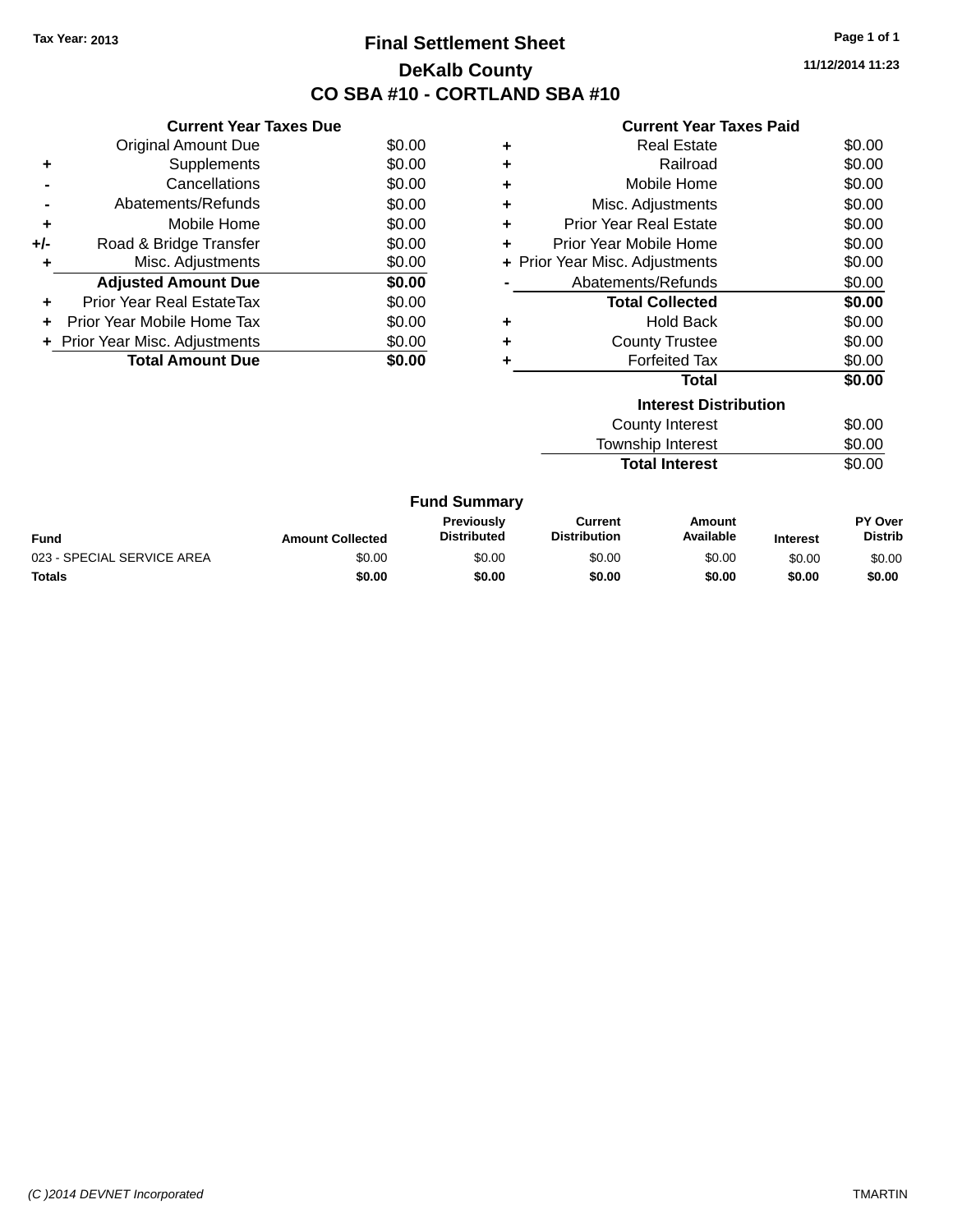# **Final Settlement Sheet Tax Year: 2013 Page 1 of 1 DeKalb County COON #1 - COON CREEK DRAINAGE #1**

**11/12/2014 11:23**

### **Current Year Taxes Paid**

|     | <b>Current Year Taxes Due</b>  |             |     |
|-----|--------------------------------|-------------|-----|
|     | <b>Original Amount Due</b>     | \$11,823.50 | ٠   |
|     | Supplements                    | \$0.00      |     |
|     | Cancellations                  | \$0.00      | ٠   |
|     | Abatements/Refunds             | \$0.00      |     |
|     | Mobile Home                    | \$0.00      |     |
| +/- | Road & Bridge Transfer         | \$0.00      | ٠   |
|     | Misc. Adjustments              | \$0.00      | + P |
|     | <b>Adjusted Amount Due</b>     | \$11,823.50 |     |
|     | Prior Year Real EstateTax      | \$0.00      |     |
|     | Prior Year Mobile Home Tax     | \$0.00      |     |
|     | + Prior Year Misc. Adjustments | \$0.00      |     |
|     | <b>Total Amount Due</b>        | \$11,823.50 |     |
|     |                                |             |     |

| ٠ | <b>Real Estate</b>             | \$11,818.50 |
|---|--------------------------------|-------------|
| ٠ | Railroad                       | \$0.00      |
| ٠ | Mobile Home                    | \$0.00      |
| ٠ | Misc. Adjustments              | \$0.00      |
| ٠ | <b>Prior Year Real Estate</b>  | \$0.00      |
| ٠ | Prior Year Mobile Home         | \$0.00      |
|   | + Prior Year Misc. Adjustments | \$0.00      |
|   | Abatements/Refunds             | \$0.00      |
|   | <b>Total Collected</b>         | \$11,818.50 |
| ٠ | <b>Hold Back</b>               | \$0.00      |
| ٠ | <b>County Trustee</b>          | \$5.00      |
| ٠ | <b>Forfeited Tax</b>           | \$0.00      |
|   | <b>Total</b>                   | \$11,823.50 |
|   | <b>Interest Distribution</b>   |             |
|   | County Interest                | \$0.00      |
|   | <b>Township Interest</b>       | \$0.00      |
|   | <b>Total Interest</b>          | \$0.00      |

| <b>Distribution Summary</b>          |             |  |  |  |  |
|--------------------------------------|-------------|--|--|--|--|
| <b>Tax Distribution Date</b>         | Amount      |  |  |  |  |
| 05/22/2014                           | \$2,790.11  |  |  |  |  |
| 06/27/2014                           | \$4,571.41  |  |  |  |  |
| 07/25/2014                           | \$11.28     |  |  |  |  |
| 08/22/2014                           | \$566.50    |  |  |  |  |
| 09/19/2014                           | \$3,816.58  |  |  |  |  |
| 11/18/2014                           | \$62.62     |  |  |  |  |
| <b>Totals: 6 Distributions</b>       | \$11,818.50 |  |  |  |  |
| <b>Grand Totals: 6 Distributions</b> | \$11,818.50 |  |  |  |  |

| <b>Fund Summary</b> |                         |                                         |                                |                     |                 |                                  |
|---------------------|-------------------------|-----------------------------------------|--------------------------------|---------------------|-----------------|----------------------------------|
| <b>Fund</b>         | <b>Amount Collected</b> | <b>Previously</b><br><b>Distributed</b> | Current<br><b>Distribution</b> | Amount<br>Available | <b>Interest</b> | <b>PY Over</b><br><b>Distrib</b> |
| 001 - CORPORATE     | \$11,818,50             | \$11.755.88                             | \$62.62                        | \$0.00              | \$0.00          | \$0.00                           |
| <b>Totals</b>       | \$11.818.50             | \$11.755.88                             | \$62.62                        | \$0.00              | \$0.00          | \$0.00                           |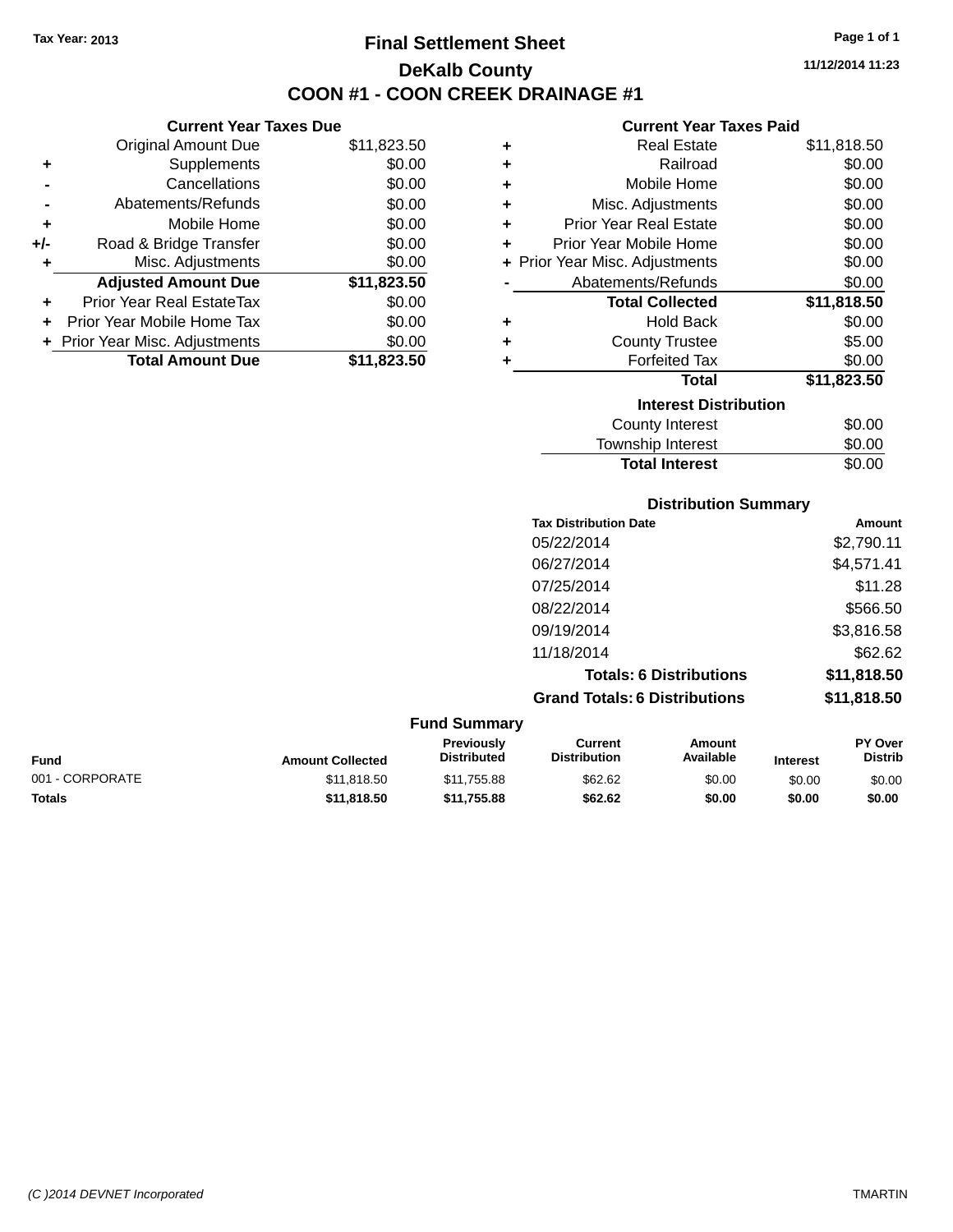### **Final Settlement Sheet Tax Year: 2013 Page 1 of 1 DeKalb County CO-PI #15 - CORTLAND PIERCE DRAINAGE**

**11/12/2014 11:23**

|     | <b>Current Year Taxes Due</b>  |        |
|-----|--------------------------------|--------|
|     | <b>Original Amount Due</b>     | \$0.00 |
| ٠   | Supplements                    | \$0.00 |
|     | Cancellations                  | \$0.00 |
|     | Abatements/Refunds             | \$0.00 |
| ٠   | Mobile Home                    | \$0.00 |
| +/- | Road & Bridge Transfer         | \$0.00 |
| ٠   | Misc. Adjustments              | \$0.00 |
|     | <b>Adjusted Amount Due</b>     | \$0.00 |
| ٠   | Prior Year Real EstateTax      | \$0.00 |
|     | Prior Year Mobile Home Tax     | \$0.00 |
|     | + Prior Year Misc. Adjustments | \$0.00 |
|     | <b>Total Amount Due</b>        | \$0.00 |
|     |                                |        |

|   | <b>Current Year Taxes Paid</b> |        |
|---|--------------------------------|--------|
| ٠ | <b>Real Estate</b>             | \$0.00 |
| ٠ | Railroad                       | \$0.00 |
| ٠ | Mobile Home                    | \$0.00 |
| ٠ | Misc. Adjustments              | \$0.00 |
| ٠ | <b>Prior Year Real Estate</b>  | \$0.00 |
| ٠ | Prior Year Mobile Home         | \$0.00 |
|   | + Prior Year Misc. Adjustments | \$0.00 |
|   | Abatements/Refunds             | \$0.00 |
|   | <b>Total Collected</b>         | \$0.00 |
| ٠ | <b>Hold Back</b>               | \$0.00 |
| ٠ | <b>County Trustee</b>          | \$0.00 |
| ٠ | <b>Forfeited Tax</b>           | \$0.00 |
|   | <b>Total</b>                   | \$0.00 |
|   | <b>Interest Distribution</b>   |        |
|   | <b>County Interest</b>         | \$0.00 |

**Total Interest** 

Township Interest \$0.00<br>
Total Interest \$0.00

| <b>Fund Summary</b> |                         |                                         |                                |                     |                 |                           |
|---------------------|-------------------------|-----------------------------------------|--------------------------------|---------------------|-----------------|---------------------------|
| <b>Fund</b>         | <b>Amount Collected</b> | <b>Previously</b><br><b>Distributed</b> | Current<br><b>Distribution</b> | Amount<br>Available | <b>Interest</b> | PY Over<br><b>Distrib</b> |
| 001 - CORPORATE     | \$0.00                  | \$0.00                                  | \$0.00                         | \$0.00              | \$0.00          | \$0.00                    |
| Totals              | \$0.00                  | \$0.00                                  | \$0.00                         | \$0.00              | \$0.00          | \$0.00                    |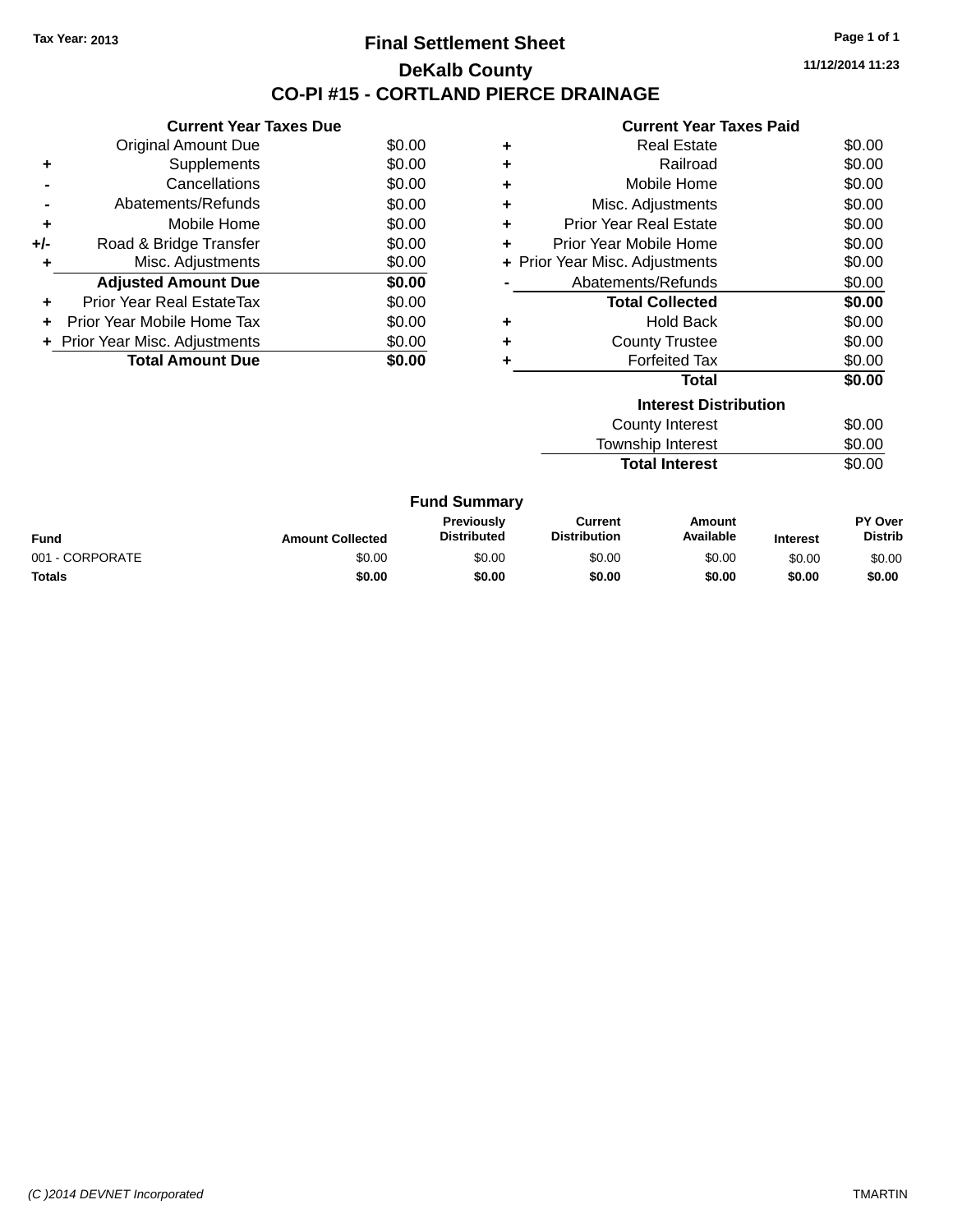# **Final Settlement Sheet Tax Year: 2013 Page 1 of 1 DeKalb County CO-SBA#5 - CORTLAND SBA #5**

**11/12/2014 11:23**

#### **Current Year Taxes Paid**

|     | <b>Current Year Taxes Due</b>  |                |  |  |  |  |
|-----|--------------------------------|----------------|--|--|--|--|
|     | <b>Original Amount Due</b>     | \$1,300,594.02 |  |  |  |  |
| ٠   | Supplements                    | \$0.00         |  |  |  |  |
|     | Cancellations                  | \$0.00         |  |  |  |  |
|     | Abatements/Refunds             | \$0.00         |  |  |  |  |
| ٠   | Mobile Home                    | \$0.00         |  |  |  |  |
| +/- | Road & Bridge Transfer         | \$0.00         |  |  |  |  |
|     | Misc. Adjustments              | \$0.00         |  |  |  |  |
|     | <b>Adjusted Amount Due</b>     | \$1,300,594.02 |  |  |  |  |
| ÷   | Prior Year Real EstateTax      | \$0.00         |  |  |  |  |
|     | Prior Year Mobile Home Tax     | \$0.00         |  |  |  |  |
|     | + Prior Year Misc. Adjustments | \$0.00         |  |  |  |  |
|     | <b>Total Amount Due</b>        | \$1,300,594.02 |  |  |  |  |

| <b>Real Estate</b>            | \$0.00                         |
|-------------------------------|--------------------------------|
| Railroad                      | \$0.00                         |
| Mobile Home                   | \$0.00                         |
| Misc. Adjustments             | \$0.00                         |
| <b>Prior Year Real Estate</b> | \$0.00                         |
| Prior Year Mobile Home        | \$0.00                         |
|                               | \$0.00                         |
| Abatements/Refunds            | \$0.00                         |
| <b>Total Collected</b>        | \$0.00                         |
| <b>Hold Back</b>              | \$0.00                         |
| <b>County Trustee</b>         | \$1,300,594.02                 |
| <b>Forfeited Tax</b>          | \$0.00                         |
| Total                         | \$1,300,594.02                 |
|                               | + Prior Year Misc. Adjustments |

| \$0.00 |
|--------|
| \$0.00 |
| \$0.00 |
|        |

| <b>Fund</b>                | <b>Amount Collected</b> | <b>Previously</b><br><b>Distributed</b> | Current<br><b>Distribution</b> | Amount<br>Available | <b>Interest</b> | PY Over<br><b>Distrib</b> |
|----------------------------|-------------------------|-----------------------------------------|--------------------------------|---------------------|-----------------|---------------------------|
| 023 - SPECIAL SERVICE AREA | \$0.00                  | \$0.00                                  | \$0.00                         | \$0.00              | \$0.00          | \$0.00                    |
| <b>Totals</b>              | \$0.00                  | \$0.00                                  | \$0.00                         | \$0.00              | \$0.00          | \$0.00                    |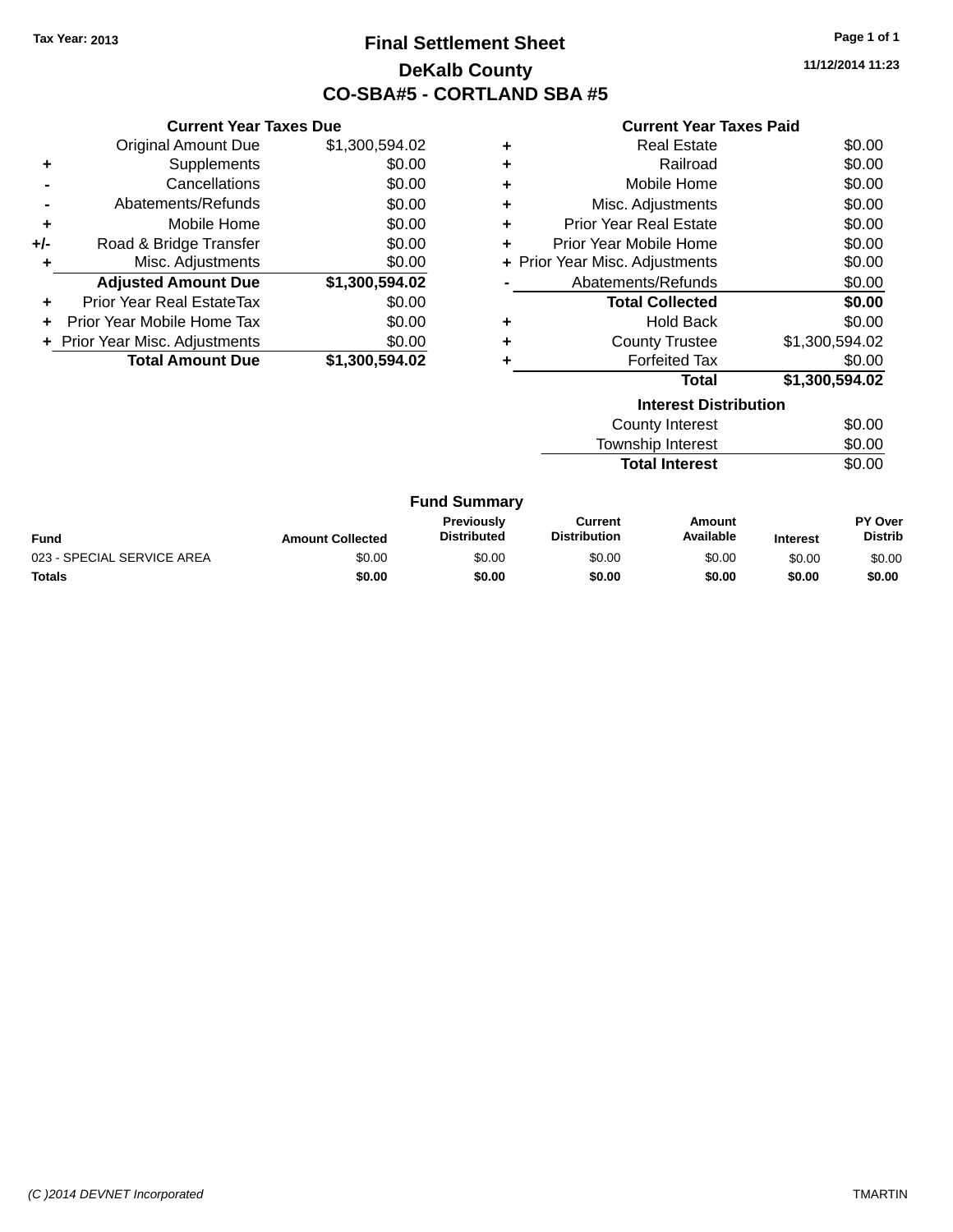# **Final Settlement Sheet Tax Year: 2013 Page 1 of 1 DeKalb County CO-SBA#6 - CORTLAND SBA #6**

**11/12/2014 11:23**

#### **Current Year Taxes Paid**

|     | <b>Current Year Taxes Due</b>     |              |
|-----|-----------------------------------|--------------|
|     | <b>Original Amount Due</b>        | \$791,774.00 |
| ÷   | Supplements                       | \$0.00       |
|     | Cancellations                     | \$0.00       |
|     | Abatements/Refunds                | \$0.00       |
| ٠   | Mobile Home                       | \$0.00       |
| +/- | Road & Bridge Transfer            | \$0.00       |
| ٠   | Misc. Adjustments                 | \$0.00       |
|     | <b>Adjusted Amount Due</b>        | \$791,774.00 |
| ÷   | <b>Prior Year Real EstateTax</b>  | \$0.00       |
| ÷   | <b>Prior Year Mobile Home Tax</b> | \$0.00       |
|     | + Prior Year Misc. Adjustments    | \$0.00       |
|     | <b>Total Amount Due</b>           | \$791,774.00 |

|   | ويملك بطاواته والمفارق والمتحافظ |              |
|---|----------------------------------|--------------|
|   | Total                            | \$791,774.00 |
|   | <b>Forfeited Tax</b>             | \$0.00       |
| ٠ | <b>County Trustee</b>            | \$791,774.00 |
| ٠ | <b>Hold Back</b>                 | \$0.00       |
|   | <b>Total Collected</b>           | \$0.00       |
|   | Abatements/Refunds               | \$0.00       |
|   | + Prior Year Misc. Adjustments   | \$0.00       |
| ٠ | Prior Year Mobile Home           | \$0.00       |
| ٠ | <b>Prior Year Real Estate</b>    | \$0.00       |
| ٠ | Misc. Adjustments                | \$0.00       |
| ٠ | Mobile Home                      | \$0.00       |
| ÷ | Railroad                         | \$0.00       |
|   | <b>Real Estate</b>               | \$0.00       |

| \$0.00 |
|--------|
| \$0.00 |
| \$0.00 |
|        |

| <b>Fund Summary</b> |  |
|---------------------|--|
|---------------------|--|

| <b>Fund</b>                | <b>Amount Collected</b> | <b>Previously</b><br><b>Distributed</b> | Current<br><b>Distribution</b> | Amount<br>Available | <b>Interest</b> | <b>PY Over</b><br><b>Distrib</b> |
|----------------------------|-------------------------|-----------------------------------------|--------------------------------|---------------------|-----------------|----------------------------------|
| 023 - SPECIAL SERVICE AREA | \$0.00                  | \$0.00                                  | \$0.00                         | \$0.00              | \$0.00          | \$0.00                           |
| Totals                     | \$0.00                  | \$0.00                                  | \$0.00                         | \$0.00              | \$0.00          | \$0.00                           |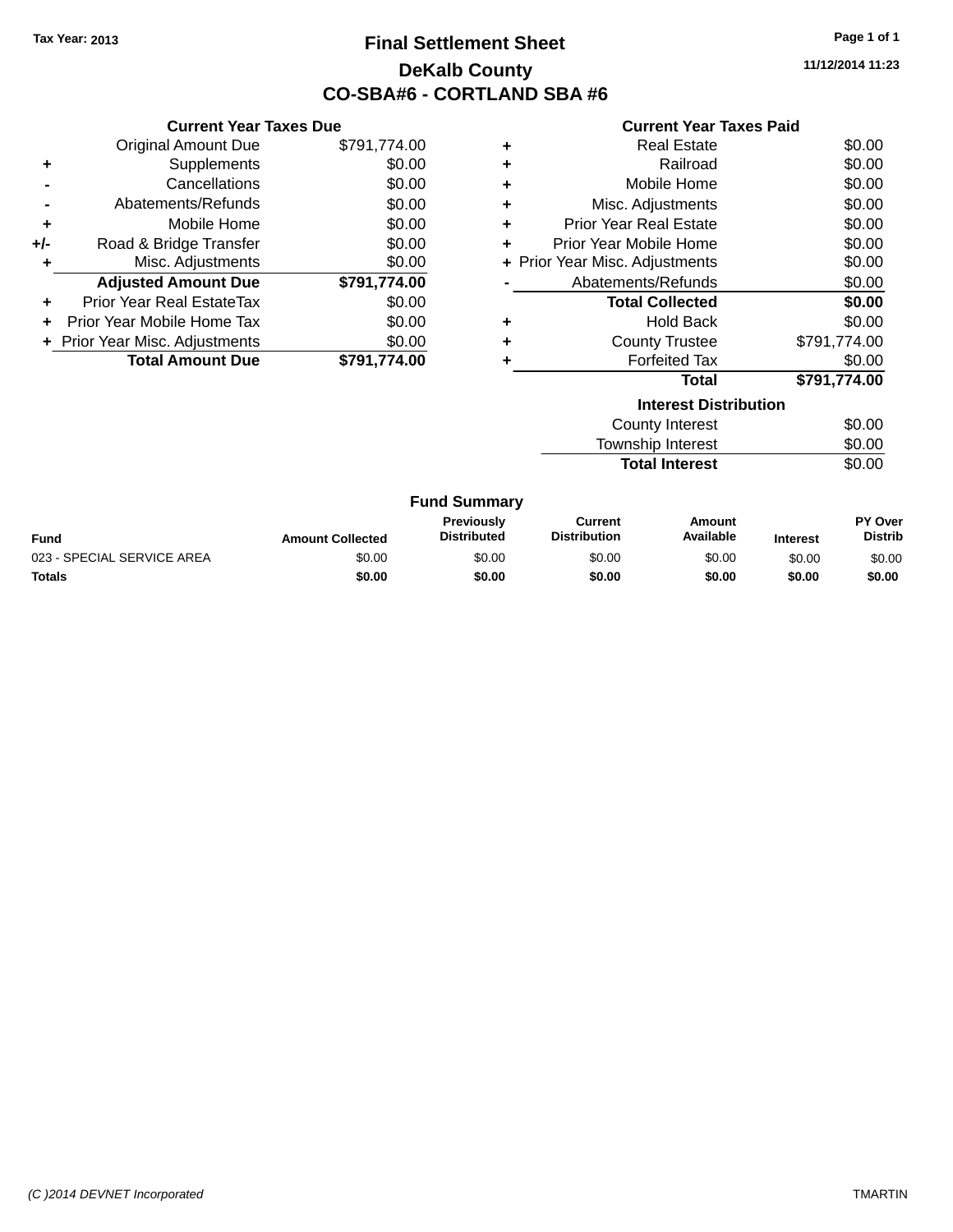**+** Supplements

**Current Year Taxes Due**

**-** Cancellations \$0.00 **-** Abatements/Refunds \$0.00 **+** Mobile Home \$0.00 **+/-** Road & Bridge Transfer \$0.00 **+** Misc. Adjustments \$0.00

**+** Prior Year Real EstateTax \$0.00 **+** Prior Year Mobile Home Tax \$0.00 **+ Prior Year Misc. Adjustments**  $$0.00$ 

Original Amount Due \$400,235.00<br>Supplements \$0.00

**Adjusted Amount Due \$400,235.00**

**Total Amount Due \$400,235.00**

# **Final Settlement Sheet Tax Year: 2013 Page 1 of 1 DeKalb County CO-SBA#9 - CORTLAND SBA #9**

**11/12/2014 11:23**

### **Current Year Taxes Paid**

| ٠ | <b>Real Estate</b>             | \$176,180.00 |
|---|--------------------------------|--------------|
| ٠ | Railroad                       | \$0.00       |
| ÷ | Mobile Home                    | \$0.00       |
| ٠ | Misc. Adjustments              | \$0.00       |
| ٠ | <b>Prior Year Real Estate</b>  | \$0.00       |
| ÷ | Prior Year Mobile Home         | \$0.00       |
|   | + Prior Year Misc. Adjustments | \$0.00       |
|   | Abatements/Refunds             | \$0.00       |
|   | <b>Total Collected</b>         | \$176,180.00 |
| ٠ | <b>Hold Back</b>               | \$0.00       |
| ٠ | <b>County Trustee</b>          | \$224,055.00 |
| ٠ | <b>Forfeited Tax</b>           | \$0.00       |
|   | <b>Total</b>                   | \$400,235.00 |
|   | <b>Interest Distribution</b>   |              |
|   | <b>County Interest</b>         | \$0.00       |
|   |                                |              |

### Township Interest \$0.00 Total Interest \$0.00

### **Distribution Summary**

| <b>Tax Distribution Date</b>         | Amount       |
|--------------------------------------|--------------|
| 06/27/2014                           | \$90,005.00  |
| 08/22/2014                           | \$35,427.50  |
| 09/19/2014                           | \$49,790.00  |
| 11/18/2014                           | \$957.50     |
| <b>Totals: 4 Distributions</b>       | \$176,180.00 |
| <b>Grand Totals: 4 Distributions</b> | \$176,180.00 |
|                                      |              |

| Fund                       | <b>Amount Collected</b> | <b>Previously</b><br><b>Distributed</b> | Current<br>Distribution | Amount<br>Available | <b>Interest</b> | <b>PY Over</b><br>Distrib |
|----------------------------|-------------------------|-----------------------------------------|-------------------------|---------------------|-----------------|---------------------------|
| 023 - SPECIAL SERVICE AREA | \$176,180,00            | \$175.222.50                            | \$957.50                | \$0.00              | \$0.00          | \$0.00                    |
| Totals                     | \$176.180.00            | \$175.222.50                            | \$957.50                | \$0.00              | \$0.00          | \$0.00                    |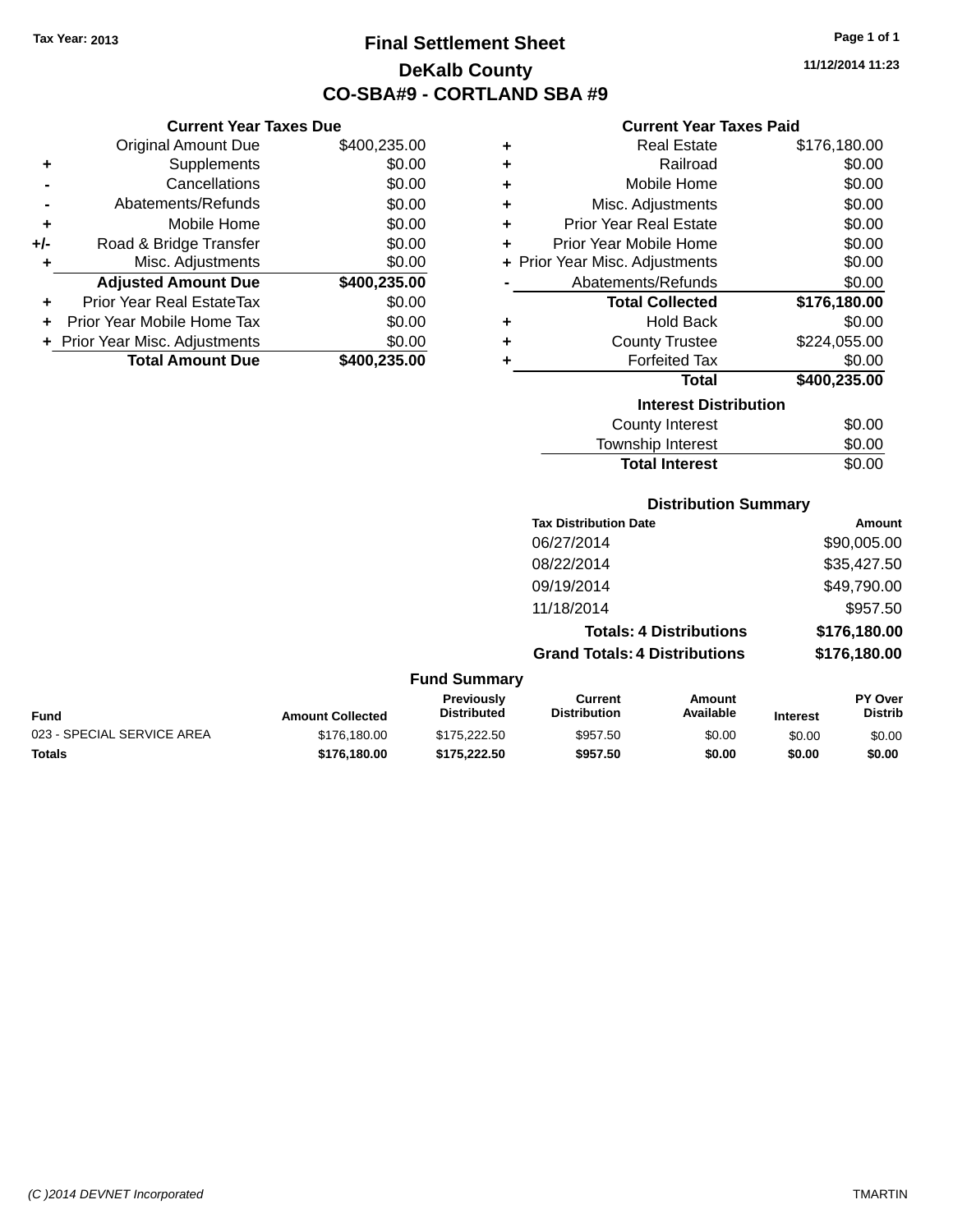**Current Year Taxes Due** Original Amount Due \$395,000.24

**Adjusted Amount Due \$395,000.24**

**Total Amount Due \$395,000.24**

**+** Supplements \$5,085.84 **-** Cancellations \$5,085.84 **-** Abatements/Refunds \$0.00 **+** Mobile Home \$0.00 **+/-** Road & Bridge Transfer \$0.00 **+** Misc. Adjustments \$0.00

**+** Prior Year Real EstateTax \$0.00 **+** Prior Year Mobile Home Tax \$0.00 **+ Prior Year Misc. Adjustments**  $$0.00$ 

# **Final Settlement Sheet Tax Year: 2013 Page 1 of 1 DeKalb County CO-SSA#1 - CORTLAND SBA #1**

**11/12/2014 11:23**

### **Current Year Taxes Paid**

| ٠ | <b>Real Estate</b>             | \$395,000.24 |
|---|--------------------------------|--------------|
| ٠ | Railroad                       | \$0.00       |
| ٠ | Mobile Home                    | \$0.00       |
| ٠ | Misc. Adjustments              | \$0.00       |
| ٠ | <b>Prior Year Real Estate</b>  | \$0.00       |
| ÷ | Prior Year Mobile Home         | \$0.00       |
|   | + Prior Year Misc. Adjustments | \$0.00       |
|   | Abatements/Refunds             | \$0.00       |
|   | <b>Total Collected</b>         | \$395,000.24 |
| ٠ | <b>Hold Back</b>               | \$0.00       |
| ٠ | <b>County Trustee</b>          | \$0.00       |
| ÷ | <b>Forfeited Tax</b>           | \$0.00       |
|   | <b>Total</b>                   | \$395,000.24 |
|   | <b>Interest Distribution</b>   |              |
|   | <b>County Interest</b>         | \$0.00       |
|   | Tauwalahin lutawaat            | ጦ ለለ         |

### Township Interest  $$0.00$ Total Interest \$0.00

### **Distribution Summary**

| <b>Tax Distribution Date</b>         | Amount       |
|--------------------------------------|--------------|
| 06/27/2014                           | \$201,738.32 |
| 07/25/2014                           | \$1,695.28   |
| 08/22/2014                           | \$43,229.64  |
| 09/19/2014                           | \$140,708.24 |
| 11/18/2014                           | \$7,628.76   |
| <b>Totals: 5 Distributions</b>       | \$395,000.24 |
| <b>Grand Totals: 5 Distributions</b> | \$395,000.24 |
|                                      |              |

| Fund                       | <b>Amount Collected</b> | <b>Previously</b><br>Distributed | Current<br><b>Distribution</b> | Amount<br>Available | <b>Interest</b> | <b>PY Over</b><br><b>Distrib</b> |
|----------------------------|-------------------------|----------------------------------|--------------------------------|---------------------|-----------------|----------------------------------|
| 023 - SPECIAL SERVICE AREA | \$395,000.24            | \$387.371.48                     | \$7,628.76                     | \$0.00              | \$0.00          | \$0.00                           |
| Totals                     | \$395.000.24            | \$387.371.48                     | \$7.628.76                     | \$0.00              | \$0.00          | \$0.00                           |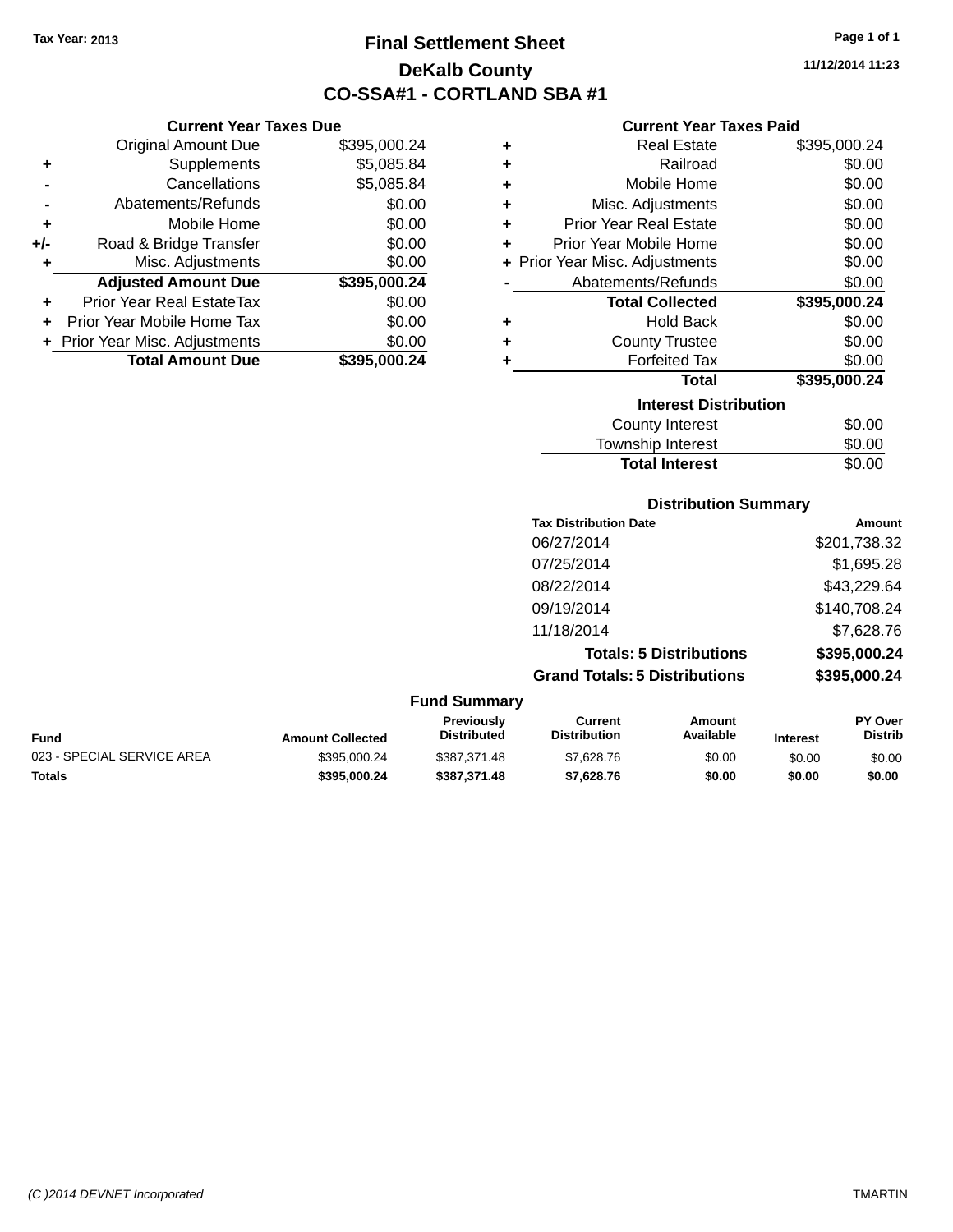# **Final Settlement Sheet Tax Year: 2013 Page 1 of 1 DeKalb County CO-SSA#4 - CORTLAND SBA #4**

**11/12/2014 11:23**

| <b>Current Year Taxes Due</b> |                                |                 |   | <b>Current Year Taxes Paid</b> |                 |
|-------------------------------|--------------------------------|-----------------|---|--------------------------------|-----------------|
|                               | <b>Original Amount Due</b>     | \$2,790,886.40  | ٠ | <b>Real Estate</b>             | \$4,360.76      |
| ٠                             | Supplements                    | \$0.00          | ٠ | Railroad                       | \$0.00          |
|                               | Cancellations                  | \$1,373,639.40  | ٠ | Mobile Home                    | \$0.00          |
|                               | Abatements/Refunds             | \$2,588.24      | ٠ | Misc. Adjustments              | \$282,119.10    |
| ٠                             | Mobile Home                    | \$0.00          | ٠ | <b>Prior Year Real Estate</b>  | (\$286, 867.40) |
| +/-                           | Road & Bridge Transfer         | \$0.00          | ٠ | Prior Year Mobile Home         | \$0.00          |
| ٠                             | Misc. Adjustments              | \$282,119.10    |   | + Prior Year Misc. Adjustments | \$0.00          |
|                               | <b>Adjusted Amount Due</b>     | \$1,696,777.86  |   | Abatements/Refunds             | \$2,588.24      |
|                               | Prior Year Real EstateTax      | (\$286, 867.40) |   | <b>Total Collected</b>         | (\$2,975.78)    |
|                               | Prior Year Mobile Home Tax     | \$0.00          | ٠ | <b>Hold Back</b>               | \$0.00          |
|                               | + Prior Year Misc. Adjustments | \$0.00          | ٠ | <b>County Trustee</b>          | \$1,412,886.24  |
|                               | <b>Total Amount Due</b>        | \$1,409,910.46  |   | <b>Forfeited Tax</b>           | \$0.00          |
|                               |                                |                 |   | Total                          | \$1,409,910.46  |
|                               |                                |                 |   | <b>Interest Distribution</b>   |                 |
|                               |                                |                 |   | <b>County Interest</b>         | \$0.00          |
|                               |                                |                 |   | Township Interest              | \$0.00          |
|                               |                                |                 |   | <b>Total Interest</b>          | \$0.00          |

|                            |                         | <b>Fund Summary</b>                     |                                       |                     |                 |                           |
|----------------------------|-------------------------|-----------------------------------------|---------------------------------------|---------------------|-----------------|---------------------------|
| Fund                       | <b>Amount Collected</b> | <b>Previously</b><br><b>Distributed</b> | <b>Current</b><br><b>Distribution</b> | Amount<br>Available | <b>Interest</b> | PY Over<br><b>Distrib</b> |
| 023 - SPECIAL SERVICE AREA | $$-2.975.78$            | \$0.00                                  | \$0.00                                | \$0.00              | \$0.00          | \$0.00                    |
| Totals                     | $$-2.975.78$            | \$0.00                                  | \$0.00                                | \$0.00              | \$0.00          | \$0.00                    |

| Year Source             | <b>Account Type</b>       | <b>Amount Adjustment Description</b>                                   |
|-------------------------|---------------------------|------------------------------------------------------------------------|
| 2013 DR - Drainage      | <b>Back Tax Collected</b> | \$2,180.56 M & I REGIONAL REDEMPTION 09-17-386-003 by TBA              |
| 2013 DR - Drainage      | <b>Back Tax Collected</b> | \$2,180.56 M & I REGIONAL REDEMPTION 09-17-383-003 by TBA              |
| 2013 RE - Real Estate   | <b>Back Tax Collected</b> | \$7,277.54 SCAVENGER SALE 09-17-400-010 by TBA                         |
| 2013 RE - Real Estate   | <b>Back Tax Collected</b> | \$2,180.56 M & I REGIONAL REDEMPTION 09-17-377-012 by TBA              |
| 2013 DR - Drainage      | Miscellaneous             | \$263,543.98 TRANSFER FROM SSA8 SIE 09-17-300-009 09-17-100-018 by TBA |
| 2013 DR - Drainage      | <b>Back Tax Collected</b> | \$1,344.55 SCAVENGER SALE 09-17-328-001 by TBA                         |
| 2013 DR - Drainage      | <b>Back Tax Collected</b> | \$1,044.54 SCAVENGER SALE 09-17-329-009 by TBA                         |
| 2013 DR - Drainage      | Miscellaneous             | \$2,366.81 TRANSFER FROM SSA8 SIE 09-17-300-009 09-17-100-018 by TBA   |
| <b>Totals 8 entries</b> |                           | \$282,119.10                                                           |
|                         |                           |                                                                        |

| <b>Abatement Detail</b> |                     |                                                                  |  |  |
|-------------------------|---------------------|------------------------------------------------------------------|--|--|
| Year Source             | <b>Account Type</b> | <b>Amount Adjustment Description</b>                             |  |  |
| 2013 DR - Drainage      | Drainage Abatement  | \$2,299.33 ACCRUED INTEREST COURT ORDER SIE 09-17-100-018 by TBA |  |  |
| 2013 DR - Drainage      | Drainage Abatement  | \$259.70 ACCRUED INTEREST SIE COURT ORDER 09-17-300-009 by TBA   |  |  |
| 2013 DR - Drainage      | Drainage Abatement  | \$29.21 ACCRUED INTEREST SIE COURT ORDER 09-17-300-009 by TBA    |  |  |
| <b>Totals 3 entries</b> |                     | \$2,588,24                                                       |  |  |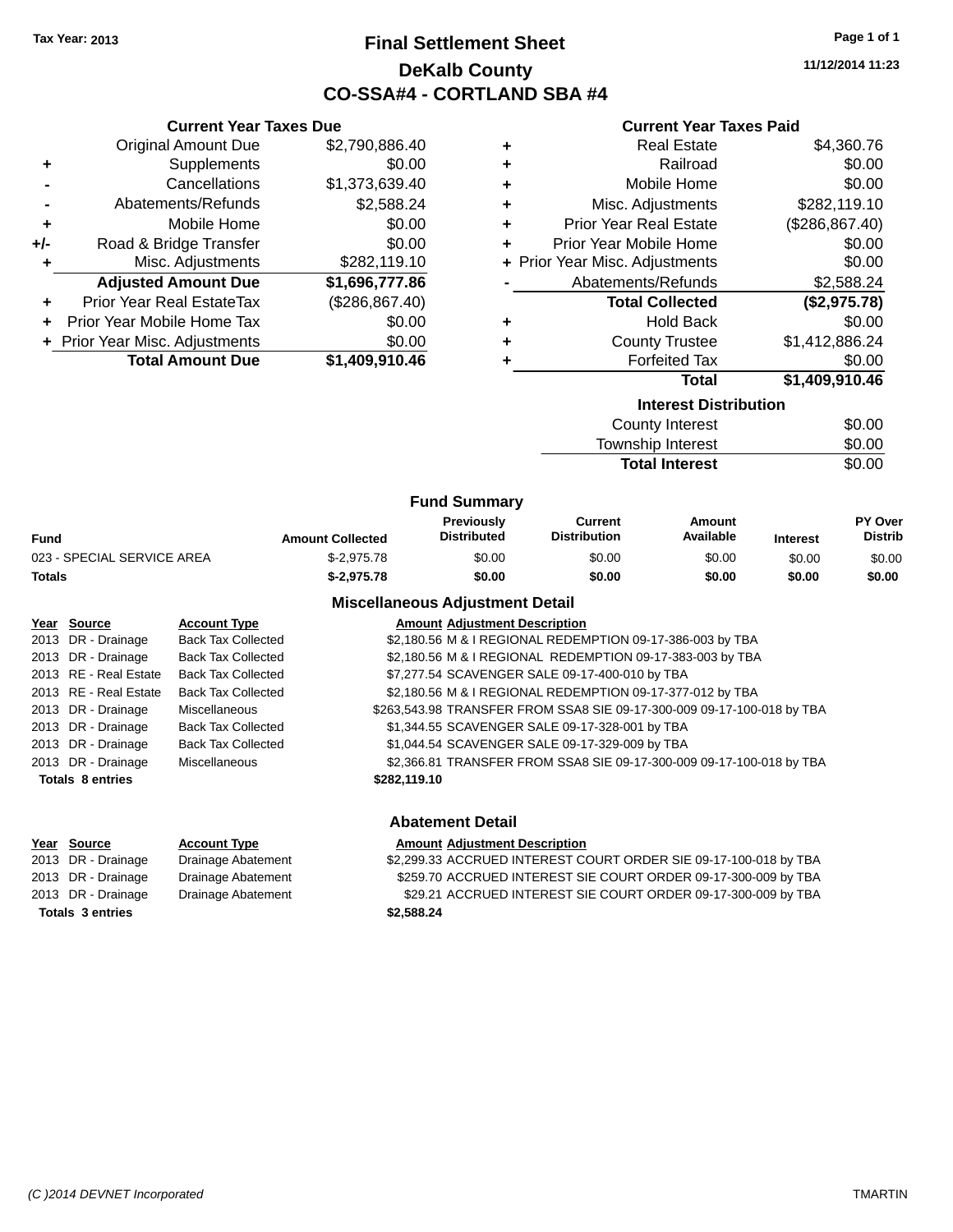# **Final Settlement Sheet Tax Year: 2013 Page 1 of 1 DeKalb County CO-SSA#7 - CORTLAND SBA #7**

**11/12/2014 11:23**

#### **Current Year Taxes Paid**

|     | <b>Current Year Taxes Due</b>  |                |  |  |  |  |
|-----|--------------------------------|----------------|--|--|--|--|
|     | <b>Original Amount Due</b>     | \$1,155,599.02 |  |  |  |  |
| ٠   | Supplements                    | \$0.00         |  |  |  |  |
|     | Cancellations                  | \$872,150.20   |  |  |  |  |
|     | Abatements/Refunds             | \$0.00         |  |  |  |  |
| ٠   | Mobile Home                    | \$0.00         |  |  |  |  |
| +/- | Road & Bridge Transfer         | \$0.00         |  |  |  |  |
|     | \$0.00<br>Misc. Adjustments    |                |  |  |  |  |
|     | <b>Adjusted Amount Due</b>     | \$283,448.82   |  |  |  |  |
| ÷   | Prior Year Real EstateTax      | \$0.00         |  |  |  |  |
|     | Prior Year Mobile Home Tax     | \$0.00         |  |  |  |  |
|     | + Prior Year Misc. Adjustments | \$0.00         |  |  |  |  |
|     | <b>Total Amount Due</b>        | \$283.448.82   |  |  |  |  |

|   | <b>Total</b>                   | \$283,448.82 |
|---|--------------------------------|--------------|
|   | <b>Forfeited Tax</b>           | \$0.00       |
| ÷ | <b>County Trustee</b>          | \$283,448.82 |
| ٠ | <b>Hold Back</b>               | \$0.00       |
|   | <b>Total Collected</b>         | \$0.00       |
|   | Abatements/Refunds             | \$0.00       |
|   | + Prior Year Misc. Adjustments | \$0.00       |
| ٠ | Prior Year Mobile Home         | \$0.00       |
| ٠ | <b>Prior Year Real Estate</b>  | \$0.00       |
| ٠ | Misc. Adjustments              | \$0.00       |
| ٠ | Mobile Home                    | \$0.00       |
| ٠ | Railroad                       | \$0.00       |
|   | <b>Real Estate</b>             | \$0.00       |

| <b>Interest Distribution</b> |        |
|------------------------------|--------|
| County Interest              | \$0.00 |
| Township Interest            | \$0.00 |
| <b>Total Interest</b>        | \$0.00 |

| <b>Fund</b>                | <b>Amount Collected</b> | Previously<br><b>Distributed</b> | Current<br><b>Distribution</b> | Amount<br>Available | Interest | <b>PY Over</b><br><b>Distrib</b> |
|----------------------------|-------------------------|----------------------------------|--------------------------------|---------------------|----------|----------------------------------|
| 023 - SPECIAL SERVICE AREA | \$0.00                  | \$0.00                           | \$0.00                         | \$0.00              | \$0.00   | \$0.00                           |
| <b>Totals</b>              | \$0.00                  | \$0.00                           | \$0.00                         | \$0.00              | \$0.00   | \$0.00                           |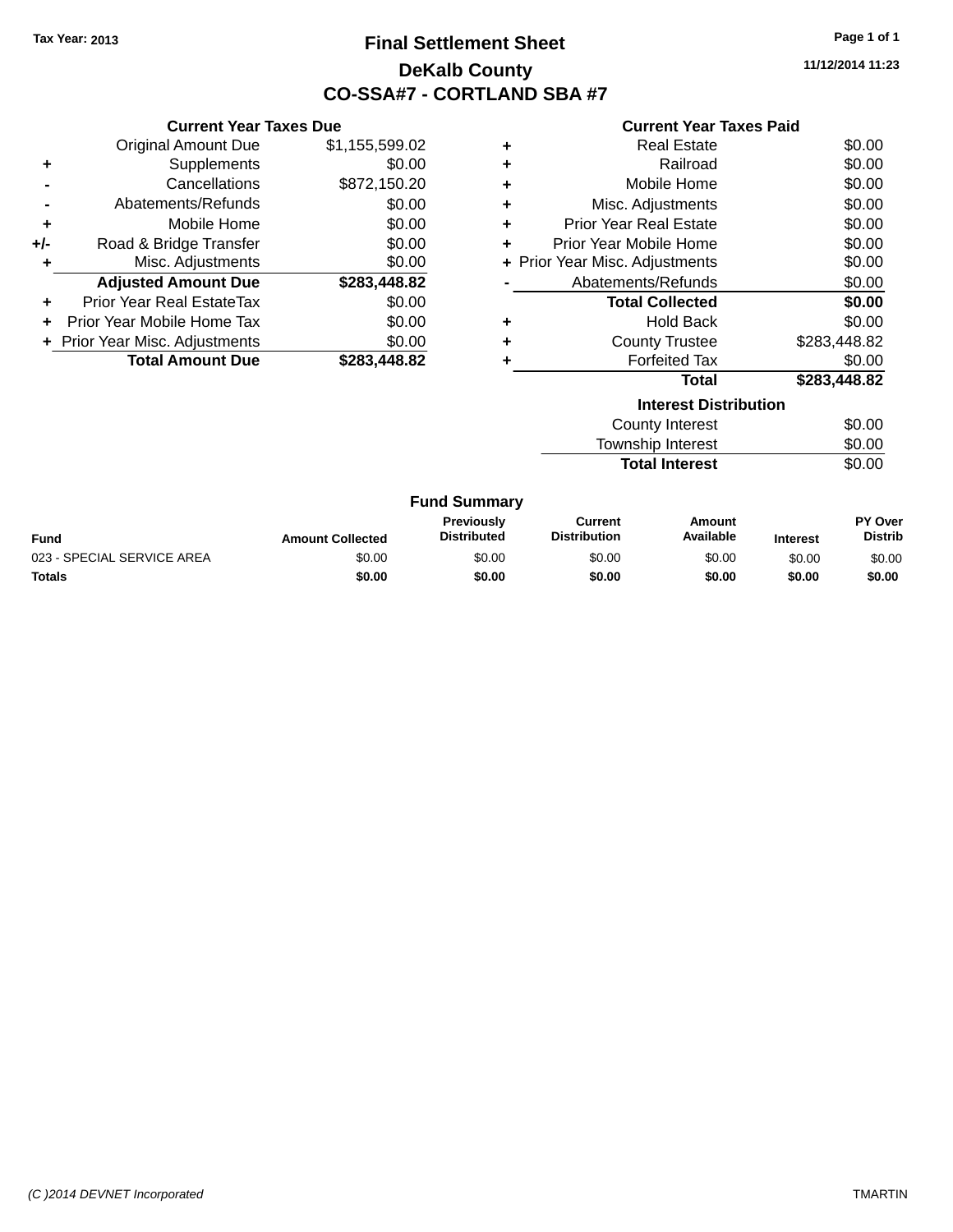**Current Year Taxes Due** Original Amount Due \$893,955.80

**Adjusted Amount Due \$530,114.34**

**Total Amount Due \$514,569.68**

**+** Supplements \$0.00 **-** Cancellations \$100,297.48 **-** Abatements/Refunds \$265,910.79 **+** Mobile Home \$0.00 **+/-** Road & Bridge Transfer \$0.00 **+** Misc. Adjustments \$2,366.81

**+** Prior Year Real EstateTax (\$15,544.66) **+** Prior Year Mobile Home Tax \$0.00 **+** Prior Year Misc. Adjustments  $$0.00$ 

# **Final Settlement Sheet Tax Year: 2013 Page 1 of 1 DeKalb County CO-SSA#8 - CORTLAND SBA #8**

**11/12/2014 11:23**

|    | <b>Current Year Taxes Paid</b> |               |
|----|--------------------------------|---------------|
| ÷  | <b>Real Estate</b>             | \$279,088.64  |
| Ŧ. | Railroad                       | \$0.00        |
| Ŧ. | Mobile Home                    | \$0.00        |
| ÷. | Misc. Adjustments              | \$2,366.81    |
| ÷  | <b>Prior Year Real Estate</b>  | (\$15,544.66) |
| ÷  | Prior Year Mobile Home         | \$0.00        |
|    | + Prior Year Misc. Adjustments | \$0.00        |
|    | Abatements/Refunds             | \$265,910.79  |

|   | <b>Total Collected</b> | \$0.00       |
|---|------------------------|--------------|
| ٠ | Hold Back              | \$0.00       |
| ٠ | County Trustee         | \$0.00       |
| ٠ | <b>Forfeited Tax</b>   | \$514,569.68 |
|   | Total                  | \$514 569 68 |

| ιυιαι                        | JJ14,JUJ.UO |
|------------------------------|-------------|
| <b>Interest Distribution</b> |             |
| <b>County Interest</b>       | \$0.00      |
| Township Interest            | \$0.00      |
| <b>Total Interest</b>        | \$0.00      |
|                              |             |

| <b>Fund Summary</b>        |                         |                                  |                                |                     |                 |                                  |
|----------------------------|-------------------------|----------------------------------|--------------------------------|---------------------|-----------------|----------------------------------|
| <b>Fund</b>                | <b>Amount Collected</b> | Previously<br><b>Distributed</b> | Current<br><b>Distribution</b> | Amount<br>Available | <b>Interest</b> | <b>PY Over</b><br><b>Distrib</b> |
| 023 - SPECIAL SERVICE AREA | \$0.00                  | \$0.00                           | \$0.00                         | \$0.00              | \$0.00          | \$0.00                           |
| <b>Totals</b>              | \$0.00                  | \$0.00                           | \$0.00                         | \$0.00              | \$0.00          | \$0.00                           |
|                            | ---<br>.                | .                                | .                              |                     |                 |                                  |

### **Miscellaneous Adjustment Detail Year Source Account Type Amount Adjustment Description** 2013 DR - Drainage Back Tax Collected \$943.13 SCAVENGER SALE 09-33-100-007 by TBA 2013 DR - Drainage Back Tax Collected \$1,423.68 SCAVENGER SALE 09-28-351-013 by TBA **Totals 2 entries \$2,366.81**

| <b>Abatement Detail</b> |                     |                                                                      |  |  |
|-------------------------|---------------------|----------------------------------------------------------------------|--|--|
| Year Source             | <b>Account Type</b> | <b>Amount Adjustment Description</b>                                 |  |  |
| 2013 DR - Drainage      | Drainage Abatement  | \$263,543.98 TRANSFER TO SSA4 SIE 09-17-300-009 09-17-100-018 by TBA |  |  |
| 2013 DR - Drainage      | Drainage Abatement  | \$2,366.81 TRANSFER TO SSA4 SIE 09-17-300-009 09-17-100-018 by TBA   |  |  |
| <b>Totals 2 entries</b> |                     | \$265,910.79                                                         |  |  |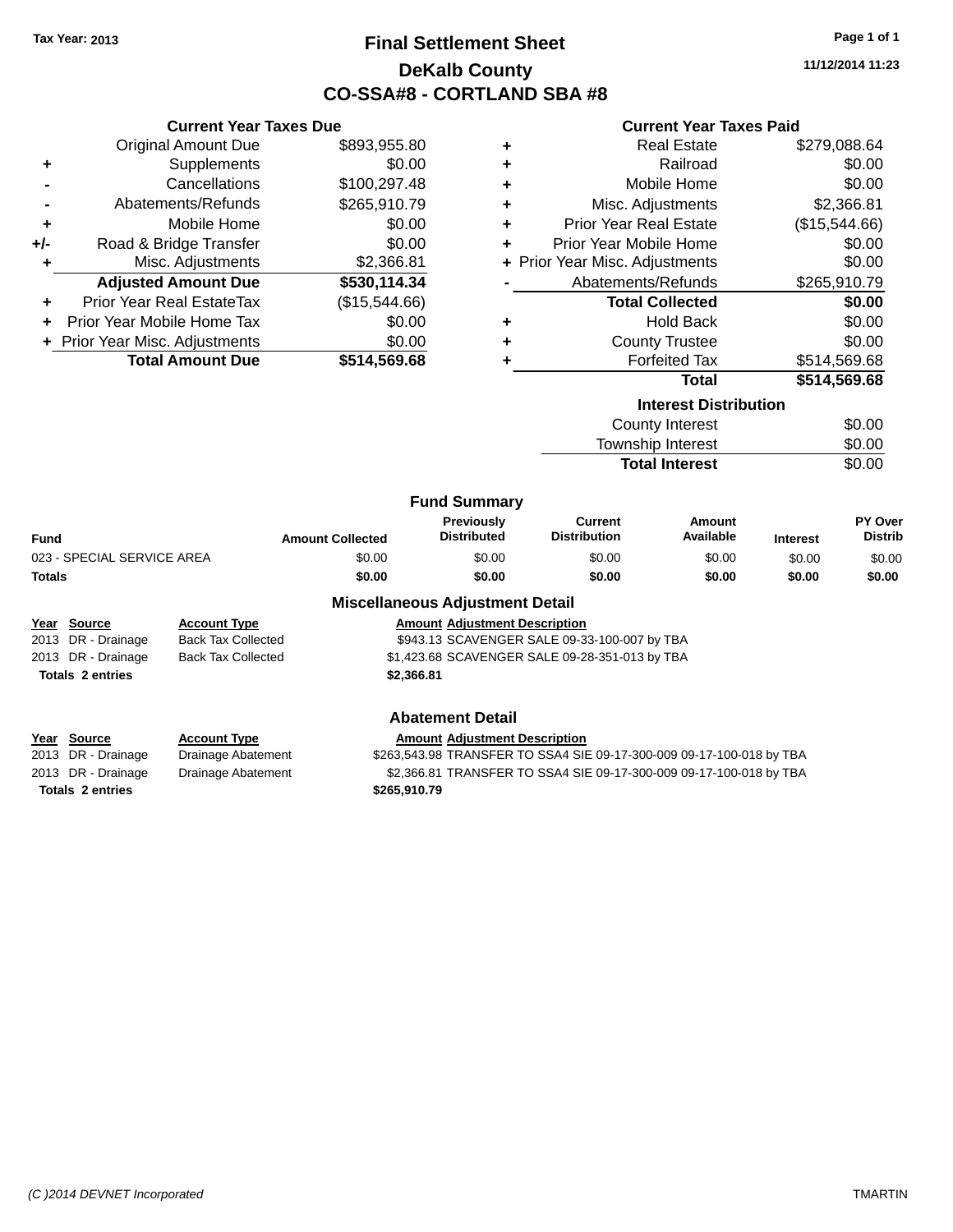**Current Year Taxes Due** Original Amount Due \$1,252.28

**Adjusted Amount Due \$1,252.28**

**Total Amount Due \$1,252.28**

**+** Supplements \$17.98 **-** Cancellations \$17.98 **-** Abatements/Refunds \$0.00 **+** Mobile Home \$0.00 **+/-** Road & Bridge Transfer \$0.00<br> **+** Misc. Adjustments \$0.00

**+** Prior Year Real EstateTax \$0.00 **+** Prior Year Mobile Home Tax \$0.00 **+ Prior Year Misc. Adjustments**  $$0.00$ 

**+** Misc. Adjustments

# **Final Settlement Sheet Tax Year: 2013 Page 1 of 1 DeKalb County MA-DK #3 - MALTA DEKALB DRAINAGE #3**

**11/12/2014 11:23**

#### **Current Year Taxes Paid**

Total Interest \$0.00

| ٠ | <b>Real Estate</b>             | \$1,252.28 |
|---|--------------------------------|------------|
| ٠ | Railroad                       | \$0.00     |
| ÷ | Mobile Home                    | \$0.00     |
| ÷ | Misc. Adjustments              | \$0.00     |
| ÷ | <b>Prior Year Real Estate</b>  | \$0.00     |
| ٠ | Prior Year Mobile Home         | \$0.00     |
|   | + Prior Year Misc. Adjustments | \$0.00     |
|   | Abatements/Refunds             | \$0.00     |
|   | <b>Total Collected</b>         | \$1,252.28 |
| ÷ | <b>Hold Back</b>               | \$0.00     |
| ٠ | <b>County Trustee</b>          | \$0.00     |
| ٠ | <b>Forfeited Tax</b>           | \$0.00     |
|   | <b>Total</b>                   | \$1,252.28 |
|   | <b>Interest Distribution</b>   |            |
|   | <b>County Interest</b>         | \$0.00     |
|   | <b>Township Interest</b>       | \$0.00     |

|                     | <b>Distribution Summary</b>          |            |
|---------------------|--------------------------------------|------------|
|                     | <b>Tax Distribution Date</b>         | Amount     |
|                     | 05/22/2014                           | \$152.24   |
|                     | 06/27/2014                           | \$464.18   |
|                     | 07/25/2014                           | \$9.89     |
|                     | 08/22/2014                           | \$114.97   |
|                     | 09/19/2014                           | \$496.65   |
|                     | 11/18/2014                           | \$14.35    |
|                     | <b>Totals: 6 Distributions</b>       | \$1,252.28 |
|                     | <b>Grand Totals: 6 Distributions</b> | \$1,252.28 |
| <b>Fund Summary</b> |                                      |            |
|                     |                                      |            |

| Fund            | <b>Amount Collected</b> | <b>Previously</b><br><b>Distributed</b> | Current<br><b>Distribution</b> | Amount<br>Available | <b>Interest</b> | <b>PY Over</b><br><b>Distrib</b> |
|-----------------|-------------------------|-----------------------------------------|--------------------------------|---------------------|-----------------|----------------------------------|
| 001 - CORPORATE | \$1.252.28              | \$1.237.93                              | \$14.35                        | \$0.00              | \$0.00          | \$0.00                           |
| Totals          | \$1,252,28              | \$1.237.93                              | \$14.35                        | \$0.00              | \$0.00          | \$0.00                           |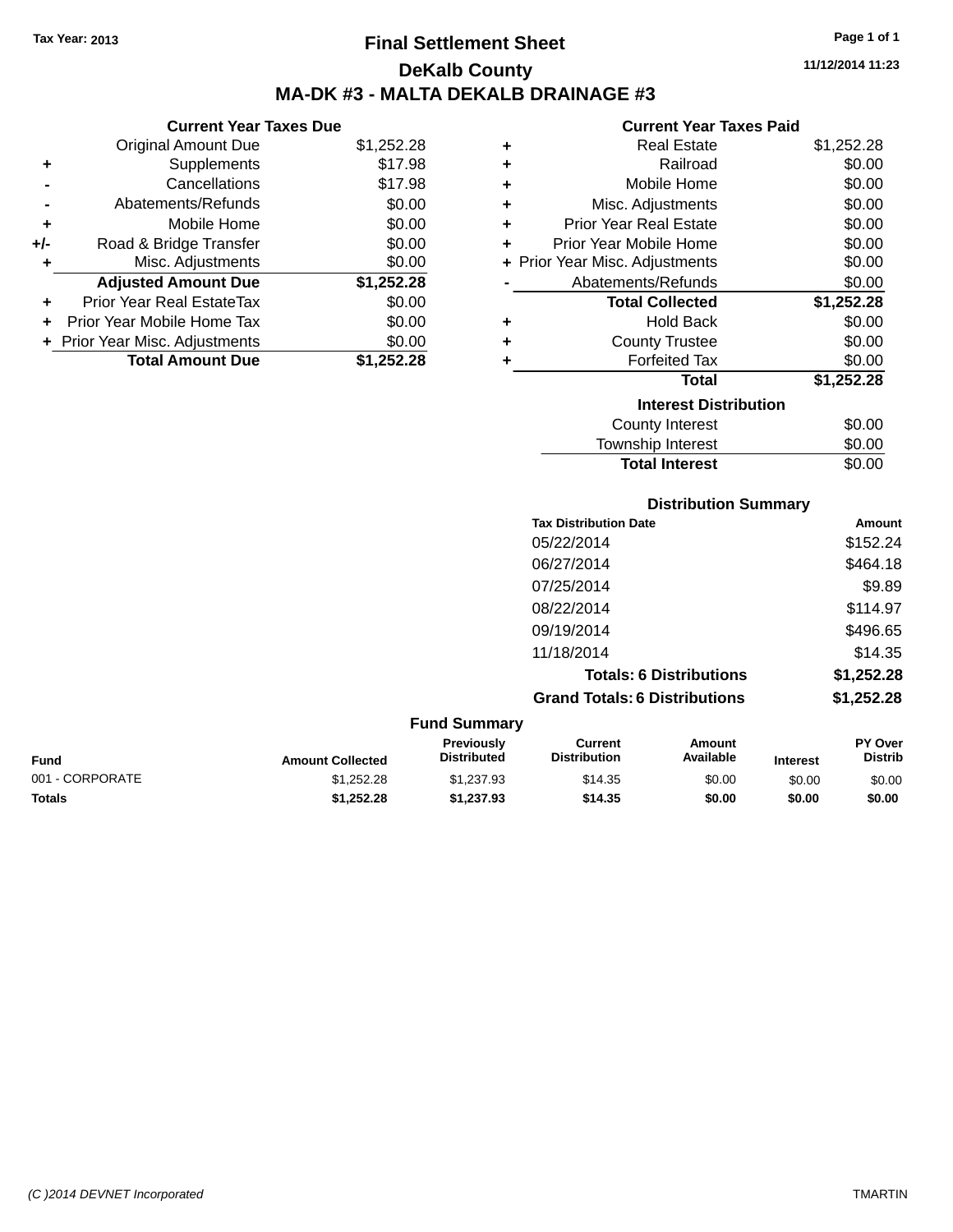### **Final Settlement Sheet Tax Year: 2013 Page 1 of 1 DeKalb County MAMIAFDK - MA-MI-AF-DK DRAINAGE #11**

**11/12/2014 11:23**

|     | <b>Current Year Taxes Due</b>  |        |
|-----|--------------------------------|--------|
|     | Original Amount Due            | \$0.00 |
| ٠   | Supplements                    | \$0.00 |
|     | Cancellations                  | \$0.00 |
|     | Abatements/Refunds             | \$0.00 |
| ٠   | Mobile Home                    | \$0.00 |
| +/- | Road & Bridge Transfer         | \$0.00 |
| ٠   | Misc. Adjustments              | \$0.00 |
|     | <b>Adjusted Amount Due</b>     | \$0.00 |
| ٠   | Prior Year Real EstateTax      | \$0.00 |
|     | Prior Year Mobile Home Tax     | \$0.00 |
|     | + Prior Year Misc. Adjustments | \$0.00 |
|     | <b>Total Amount Due</b>        | \$0.00 |
|     |                                |        |

|   | <b>Current Year Taxes Paid</b> |        |
|---|--------------------------------|--------|
| ٠ | Real Estate                    | \$0.00 |
| ٠ | Railroad                       | \$0.00 |
| ٠ | Mobile Home                    | \$0.00 |
| ٠ | Misc. Adjustments              | \$0.00 |
| ÷ | <b>Prior Year Real Estate</b>  | \$0.00 |
| ÷ | Prior Year Mobile Home         | \$0.00 |
|   | + Prior Year Misc. Adjustments | \$0.00 |
|   | Abatements/Refunds             | \$0.00 |
|   | <b>Total Collected</b>         | \$0.00 |
| ٠ | <b>Hold Back</b>               | \$0.00 |
| ÷ | <b>County Trustee</b>          | \$0.00 |
| ٠ | <b>Forfeited Tax</b>           | \$0.00 |
|   | Total                          | \$0.00 |
|   | <b>Interest Distribution</b>   |        |
|   | County Interest                | \$0.00 |
|   | <b>Township Interest</b>       | \$0.00 |
|   | <b>Total Interest</b>          | \$0.00 |

| <b>Fund Summary</b> |                         |                                         |                                |                     |                 |                                  |
|---------------------|-------------------------|-----------------------------------------|--------------------------------|---------------------|-----------------|----------------------------------|
| <b>Fund</b>         | <b>Amount Collected</b> | <b>Previously</b><br><b>Distributed</b> | Current<br><b>Distribution</b> | Amount<br>Available | <b>Interest</b> | <b>PY Over</b><br><b>Distrib</b> |
| 001 - CORPORATE     | \$0.00                  | \$0.00                                  | \$0.00                         | \$0.00              | \$0.00          | \$0.00                           |
| Totals              | \$0.00                  | \$0.00                                  | \$0.00                         | \$0.00              | \$0.00          | \$0.00                           |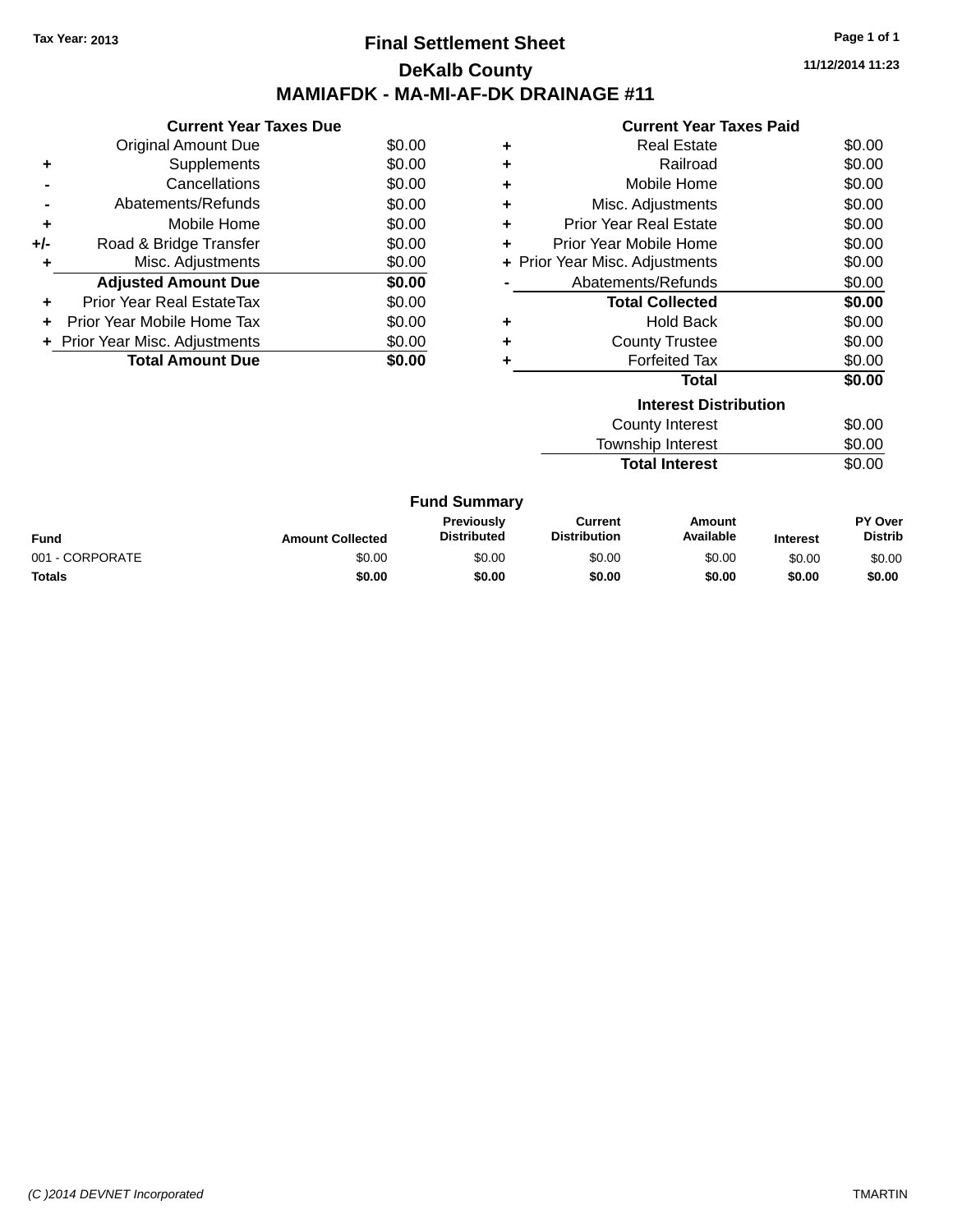# **Final Settlement Sheet Tax Year: 2013 Page 1 of 1 DeKalb County MY-DK #2 - MAYFIELD DEKALB DRAINAGE**

**11/12/2014 11:23**

#### **Current Year Taxes Paid**

|     | <b>Current Year Taxes Due</b>  |            |  |  |  |
|-----|--------------------------------|------------|--|--|--|
|     | <b>Original Amount Due</b>     | \$1,206.46 |  |  |  |
| ٠   | Supplements                    | \$0.00     |  |  |  |
|     | Cancellations                  | \$0.00     |  |  |  |
|     | Abatements/Refunds             | \$0.00     |  |  |  |
| ٠   | Mobile Home                    | \$0.00     |  |  |  |
| +/- | Road & Bridge Transfer         | \$0.00     |  |  |  |
| ٠   | Misc. Adjustments              | \$0.00     |  |  |  |
|     | <b>Adjusted Amount Due</b>     | \$1,206.46 |  |  |  |
| ٠   | Prior Year Real EstateTax      | \$0.00     |  |  |  |
| ٠   | Prior Year Mobile Home Tax     | \$0.00     |  |  |  |
|     | + Prior Year Misc. Adjustments | \$0.00     |  |  |  |
|     | <b>Total Amount Due</b>        | \$1,206.46 |  |  |  |

| ٠ | <b>Real Estate</b>             | \$1,206.46 |
|---|--------------------------------|------------|
| ٠ | Railroad                       | \$0.00     |
| ٠ | Mobile Home                    | \$0.00     |
| ٠ | Misc. Adjustments              | \$0.00     |
| ٠ | <b>Prior Year Real Estate</b>  | \$0.00     |
| ٠ | Prior Year Mobile Home         | \$0.00     |
|   | + Prior Year Misc. Adjustments | \$0.00     |
|   | Abatements/Refunds             | \$0.00     |
|   | <b>Total Collected</b>         | \$1,206.46 |
| ٠ | <b>Hold Back</b>               | \$0.00     |
| ٠ | <b>County Trustee</b>          | \$0.00     |
| ٠ | <b>Forfeited Tax</b>           | \$0.00     |
|   | <b>Total</b>                   | \$1,206.46 |
|   | <b>Interest Distribution</b>   |            |
|   | <b>County Interest</b>         | \$0.00     |
|   | <b>Township Interest</b>       | \$0.00     |
|   | <b>Total Interest</b>          | \$0.00     |

### **Distribution Summary**

| <b>Tax Distribution Date</b>         | Amount     |
|--------------------------------------|------------|
| 05/22/2014                           | \$81.36    |
| 06/27/2014                           | \$627.02   |
| 08/22/2014                           | \$8.82     |
| 09/19/2014                           | \$489.26   |
| <b>Totals: 4 Distributions</b>       | \$1,206.46 |
| <b>Grand Totals: 4 Distributions</b> | \$1,206.46 |

#### **Fund Summary Fund Interest Amount Collected Distributed PY Over Distrib Amount Available Current Distribution Previously** 001 - CORPORATE 6 \$1,206.46 \$0.00 \$0.00 \$0.00 \$0.00 \$0.00 \$0.00 \$0.00 \$0.00 \$0.00 \$0.00 \$0.00 \$0.00 \$0.00 \$0.00 \$0 **Totals \$1,206.46 \$1,206.46 \$0.00 \$0.00 \$0.00 \$0.00**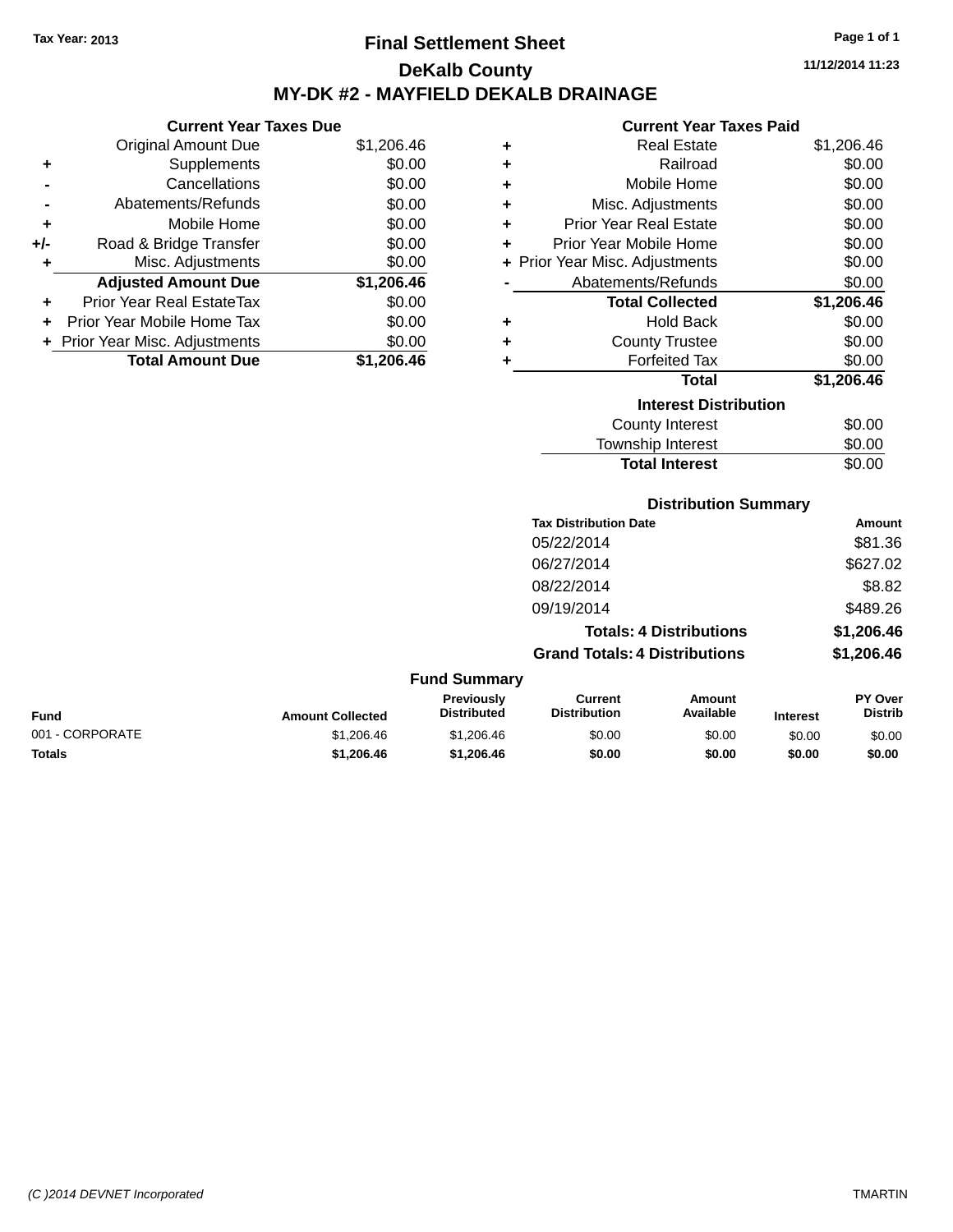**Current Year Taxes Due** Original Amount Due \$50,438.86

**Adjusted Amount Due \$50,409.16**

**Total Amount Due \$50,409.16**

**+** Supplements \$416.22 **-** Cancellations \$445.92 **-** Abatements/Refunds \$0.00 **+** Mobile Home \$0.00 **+/-** Road & Bridge Transfer \$0.00 **+** Misc. Adjustments \$0.00

**+** Prior Year Real EstateTax \$0.00 **+** Prior Year Mobile Home Tax \$0.00 **+ Prior Year Misc. Adjustments**  $$0.00$ 

# **Final Settlement Sheet Tax Year: 2013 Page 1 of 1 DeKalb County NO-LR-SA # - NO-LR-SA DRAINAGE #10**

**11/12/2014 11:23**

#### **Current Year Taxes Paid**

| ٠ | <b>Real Estate</b>             | \$50,305.12 |
|---|--------------------------------|-------------|
| ÷ | Railroad                       | \$0.00      |
| ÷ | Mobile Home                    | \$0.00      |
| ÷ | Misc. Adjustments              | \$0.00      |
| ÷ | <b>Prior Year Real Estate</b>  | \$0.00      |
| ÷ | Prior Year Mobile Home         | \$0.00      |
|   | + Prior Year Misc. Adjustments | \$0.00      |
|   | Abatements/Refunds             | \$0.00      |
|   | <b>Total Collected</b>         | \$50,305.12 |
|   |                                |             |
| ÷ | <b>Hold Back</b>               | \$0.00      |
| ÷ | <b>County Trustee</b>          | \$104.04    |
| ÷ | <b>Forfeited Tax</b>           | \$0.00      |
|   | Total                          | \$50,409.16 |
|   | <b>Interest Distribution</b>   |             |
|   | <b>County Interest</b>         | \$0.00      |

| <b>Distribution Summary</b>  |             |
|------------------------------|-------------|
| <b>Tax Distribution Date</b> | Amount      |
| 05/22/2014                   | \$8,020.77  |
| 06/27/2014                   | \$20,615.97 |
| 07/25/2014                   | \$468.45    |
|                              |             |

**Total Interest** \$0.00

| סושט ווטאנווטשוט גוש                 | <b>AUVULL</b> |
|--------------------------------------|---------------|
| 05/22/2014                           | \$8,020.77    |
| 06/27/2014                           | \$20,615.97   |
| 07/25/2014                           | \$468.45      |
| 08/22/2014                           | \$2,765.09    |
| 09/19/2014                           | \$16,304.75   |
| 11/18/2014                           | \$2,130.09    |
| <b>Totals: 6 Distributions</b>       | \$50,305.12   |
| <b>Grand Totals: 6 Distributions</b> | \$50,305.12   |
|                                      |               |

#### **Fund Summary Fund Interest Amount Collected Distributed PY Over Distrib Amount Available Current Distribution Previously** 001 - CORPORATE \$50,305.12 \$48,175.03 \$2,130.09 \$0.00 \$0.00 \$0.00 **Totals \$50,305.12 \$48,175.03 \$2,130.09 \$0.00 \$0.00 \$0.00**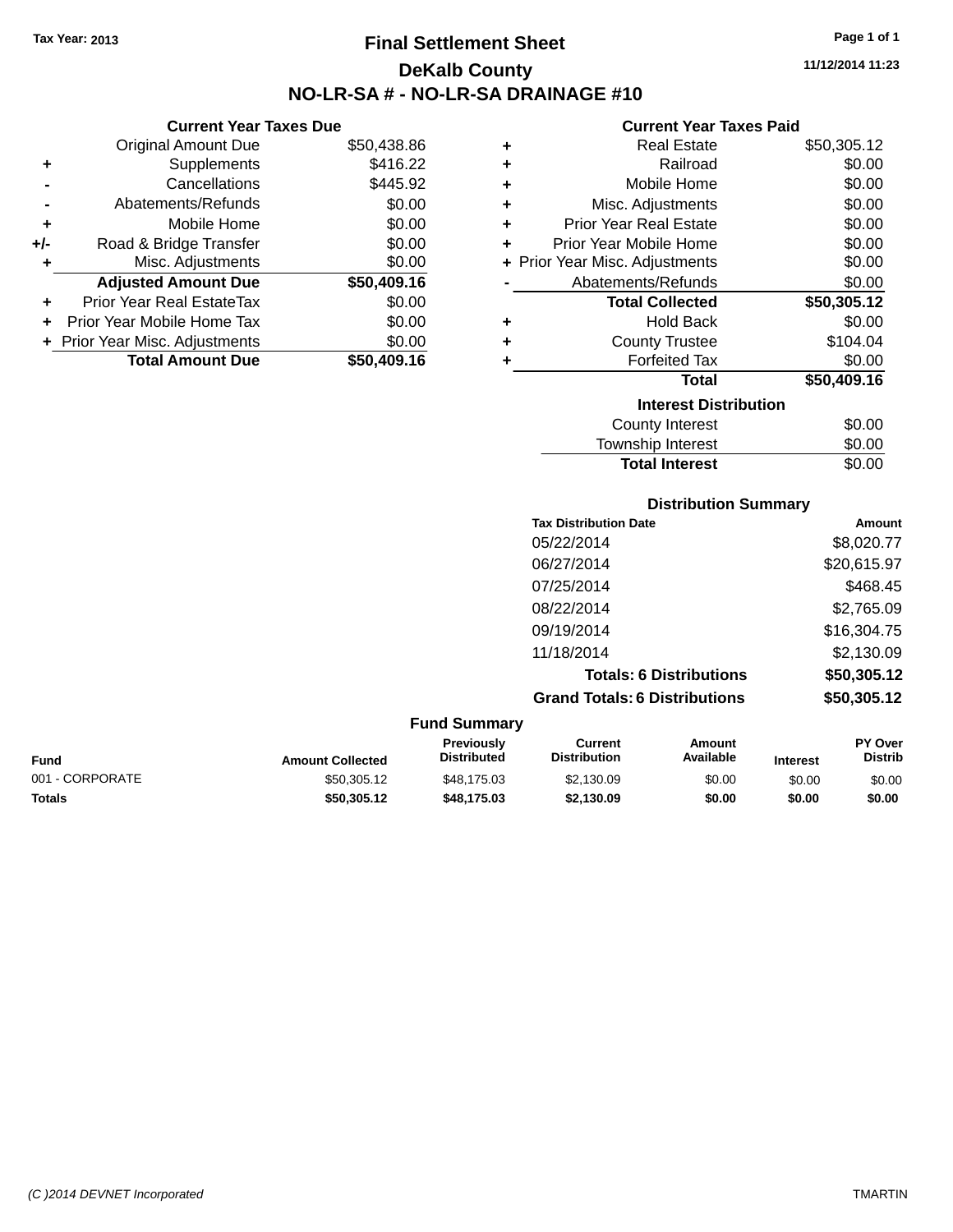# **Final Settlement Sheet Tax Year: 2013 Page 1 of 1 DeKalb County NORMAL #13 - NORMAL DRAINAGE DISTRICT**

**11/12/2014 11:23**

|     | <b>Current Year Taxes Due</b>  |        |
|-----|--------------------------------|--------|
|     | Original Amount Due            | \$0.00 |
| ٠   | Supplements                    | \$0.00 |
|     | Cancellations                  | \$0.00 |
|     | Abatements/Refunds             | \$0.00 |
| ٠   | Mobile Home                    | \$0.00 |
| +/- | Road & Bridge Transfer         | \$0.00 |
| ٠   | Misc. Adjustments              | \$0.00 |
|     | <b>Adjusted Amount Due</b>     | \$0.00 |
| ÷   | Prior Year Real EstateTax      | \$0.00 |
| ÷   | Prior Year Mobile Home Tax     | \$0.00 |
|     | + Prior Year Misc. Adjustments | \$0.00 |
|     | <b>Total Amount Due</b>        | \$0.00 |
|     |                                |        |

|   | Gurrent fear Taxes Palu        |        |
|---|--------------------------------|--------|
| ٠ | Real Estate                    | \$0.00 |
| ٠ | Railroad                       | \$0.00 |
| ÷ | Mobile Home                    | \$0.00 |
| ÷ | Misc. Adjustments              | \$0.00 |
| ÷ | Prior Year Real Estate         | \$0.00 |
| ٠ | Prior Year Mobile Home         | \$0.00 |
|   | + Prior Year Misc. Adjustments | \$0.00 |
|   | Abatements/Refunds             | \$0.00 |
|   | <b>Total Collected</b>         | \$0.00 |
| ٠ | <b>Hold Back</b>               | \$0.00 |
| ٠ | <b>County Trustee</b>          | \$0.00 |
| ٠ | <b>Forfeited Tax</b>           | \$0.00 |
|   | Total                          | \$0.00 |
|   | <b>Interest Distribution</b>   |        |
|   | County Interest                | \$0.00 |
|   | <b>Township Interest</b>       | \$0.00 |
|   | <b>Total Interest</b>          | \$0.00 |

| <b>Fund Summary</b> |                         |                                         |                                |                     |                 |                           |
|---------------------|-------------------------|-----------------------------------------|--------------------------------|---------------------|-----------------|---------------------------|
| <b>Fund</b>         | <b>Amount Collected</b> | <b>Previously</b><br><b>Distributed</b> | Current<br><b>Distribution</b> | Amount<br>Available | <b>Interest</b> | PY Over<br><b>Distrib</b> |
| 001 - CORPORATE     | \$0.00                  | \$0.00                                  | \$0.00                         | \$0.00              | \$0.00          | \$0.00                    |
| Totals              | \$0.00                  | \$0.00                                  | \$0.00                         | \$0.00              | \$0.00          | \$0.00                    |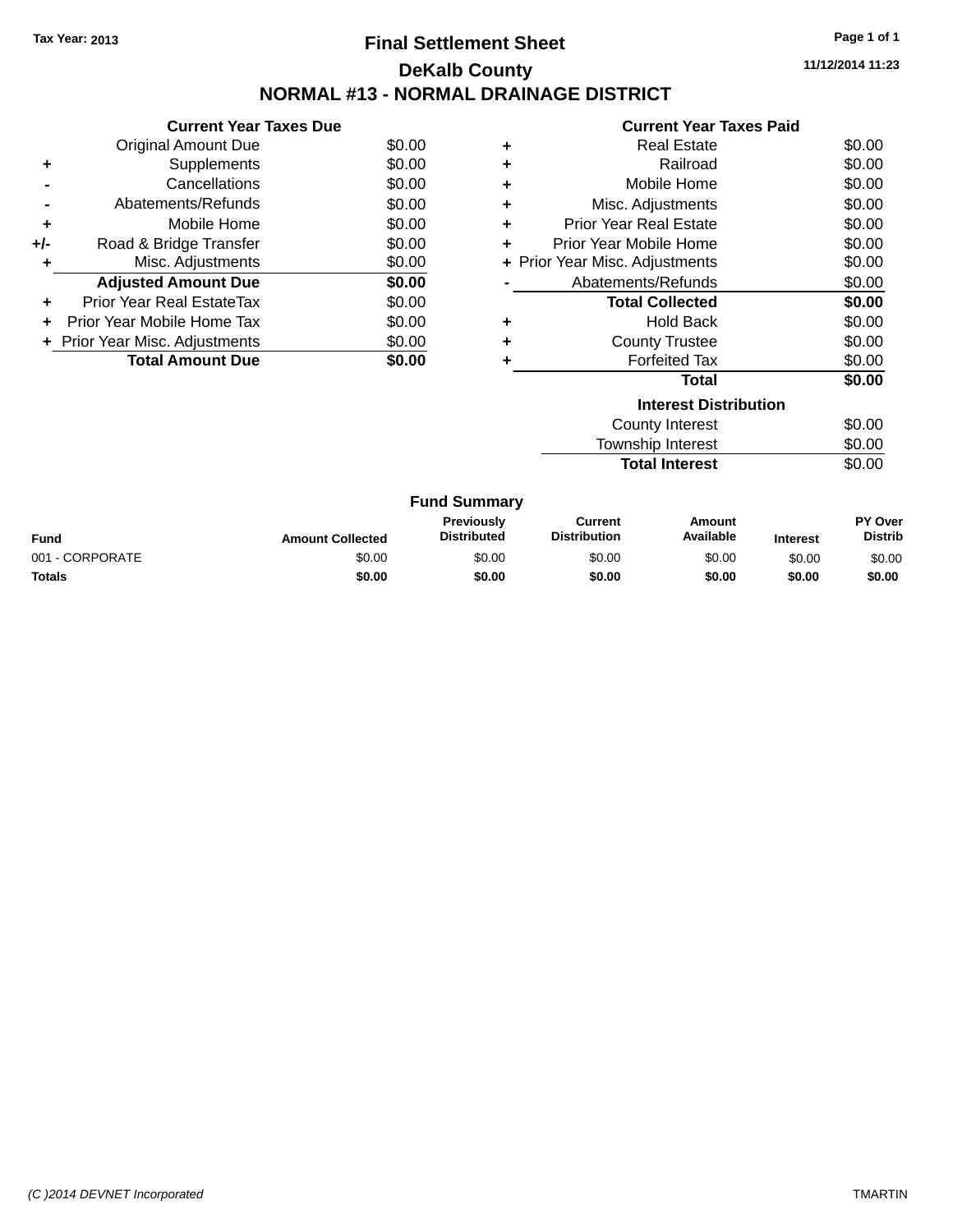**+** Supplements **-** Cancellations **-** Abatements/Refunds **+** Mobile Home **+/-** Road & Bridge Transfer **+** Misc. Adjustments

**+** Prior Year Real EstateTax \$0.00 **+** Prior Year Mobile Home Tax **+** Prior Year Misc. Adjustments

**Current Year Taxes Due**

# **Final Settlement Sheet Tax Year: 2013 Page 1 of 1 DeKalb County SH-MI #6 - SHABBONA/MILAN DRAINAGE**

**11/12/2014 11:23**

#### **Current Year Taxes Paid**

| OUITUIN TUUT TUAUS DUU     |             |   | oanon ivar iaxos raig          |             |
|----------------------------|-------------|---|--------------------------------|-------------|
| <b>Original Amount Due</b> | \$10,961.84 | ٠ | <b>Real Estate</b>             | \$10,961.84 |
| Supplements                | \$0.00      | ٠ | Railroad                       | \$0.00      |
| Cancellations              | \$0.00      | ٠ | Mobile Home                    | \$0.00      |
| Abatements/Refunds         | \$0.00      | ٠ | Misc. Adjustments              | \$0.00      |
| Mobile Home                | \$0.00      | ٠ | <b>Prior Year Real Estate</b>  | \$0.00      |
| Road & Bridge Transfer     | \$0.00      | ٠ | Prior Year Mobile Home         | \$0.00      |
| Misc. Adjustments          | \$0.00      |   | + Prior Year Misc. Adjustments | \$0.00      |
| <b>Adjusted Amount Due</b> | \$10,961.84 |   | Abatements/Refunds             | \$0.00      |
| rior Year Real EstateTax   | \$0.00      |   | <b>Total Collected</b>         | \$10,961.84 |
| r Year Mobile Home Tax     | \$0.00      | ٠ | <b>Hold Back</b>               | \$0.00      |
| Year Misc. Adjustments     | \$0.00      | ٠ | <b>County Trustee</b>          | \$0.00      |
| <b>Total Amount Due</b>    | \$10,961.84 |   | <b>Forfeited Tax</b>           | \$0.00      |
|                            |             |   | <b>Total</b>                   | \$10,961.84 |
|                            |             |   | <b>Interest Distribution</b>   |             |
|                            |             |   | <b>County Interest</b>         | \$0.00      |
|                            |             |   | <b>Township Interest</b>       | \$0.00      |

### **Distribution Summary Tax Distribution Date Amount** 05/22/2014 \$411.50 06/27/2014 \$6,372.38 07/25/2014 \$0.75 08/22/2014 \$250.44 09/19/2014 \$3,889.34 11/18/2014 \$37.43 **Totals: 6 Distributions \$10,961.84 Grand Totals: 6 Distributions \$10,961.84 Fund Summary Total Interest** \$0.00

| <b>Fund</b>     | <b>Amount Collected</b> | <b>Previously</b><br><b>Distributed</b> | Current<br><b>Distribution</b> | Amount<br>Available | <b>Interest</b> | <b>PY Over</b><br><b>Distrib</b> |  |
|-----------------|-------------------------|-----------------------------------------|--------------------------------|---------------------|-----------------|----------------------------------|--|
| 001 - CORPORATE | \$10.961.84             | \$10.924.41                             | \$37.43                        | \$0.00              | \$0.00          | \$0.00                           |  |
| <b>Totals</b>   | \$10,961.84             | \$10.924.41                             | \$37.43                        | \$0.00              | \$0.00          | \$0.00                           |  |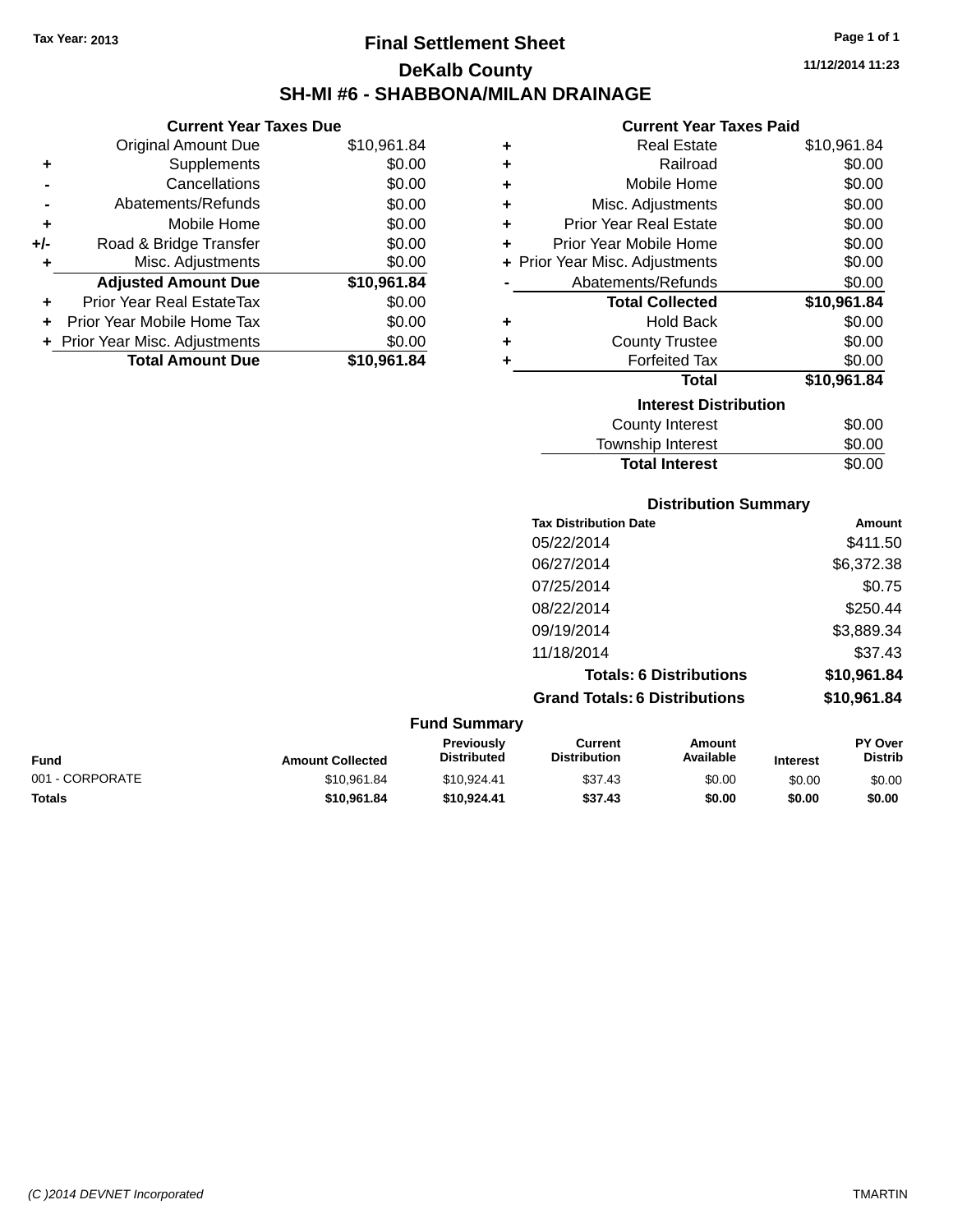# **Final Settlement Sheet Tax Year: 2013 Page 1 of 1 DeKalb County SQ GR #12 - SQUAW GROVE DRAINAGE**

**11/12/2014 11:23**

### **Current Year Taxes Paid**

|     | Current rear laxes Due         |            |
|-----|--------------------------------|------------|
|     | <b>Original Amount Due</b>     | \$7,028.28 |
| ٠   | Supplements                    | \$0.00     |
|     | Cancellations                  | \$0.00     |
|     | Abatements/Refunds             | \$0.00     |
| ٠   | Mobile Home                    | \$0.00     |
| +/- | Road & Bridge Transfer         | \$0.00     |
| ٠   | Misc. Adjustments              | \$0.00     |
|     | <b>Adjusted Amount Due</b>     | \$7,028.28 |
| ٠   | Prior Year Real EstateTax      | \$0.00     |
|     | Prior Year Mobile Home Tax     | \$0.00     |
|     | + Prior Year Misc. Adjustments | \$0.00     |
|     | <b>Total Amount Due</b>        | \$7.028.28 |
|     |                                |            |

**Current Year Taxes Due**

| ٠ | <b>Real Estate</b>             | \$7,028.28 |
|---|--------------------------------|------------|
| ٠ | Railroad                       | \$0.00     |
| ٠ | Mobile Home                    | \$0.00     |
| ٠ | Misc. Adjustments              | \$0.00     |
| ٠ | <b>Prior Year Real Estate</b>  | \$0.00     |
| ÷ | Prior Year Mobile Home         | \$0.00     |
|   | + Prior Year Misc. Adjustments | \$0.00     |
|   | Abatements/Refunds             | \$0.00     |
|   | <b>Total Collected</b>         | \$7,028.28 |
| ٠ | <b>Hold Back</b>               | \$0.00     |
| ٠ | <b>County Trustee</b>          | \$0.00     |
| ٠ | <b>Forfeited Tax</b>           | \$0.00     |
|   | <b>Total</b>                   | \$7,028.28 |
|   | <b>Interest Distribution</b>   |            |
|   | <b>County Interest</b>         | \$0.00     |
|   | Township Interest              | \$0.00     |
|   | <b>Total Interest</b>          | \$0.00     |

### **Distribution Summary**

| Amount     |
|------------|
| \$1,034.46 |
| \$2,706.48 |
| \$744.66   |
| \$2,542.68 |
| \$7,028.28 |
| \$7,028.28 |
|            |

#### **Fund Summary Fund Interest Amount Collected Distributed PY Over Distrib Amount Available Current Distribution Previously** 001 - CORPORATE \$7,028.28 \$7,028.28 \$0.00 \$0.00 \$0.00 \$0.00 **Totals \$7,028.28 \$7,028.28 \$0.00 \$0.00 \$0.00 \$0.00**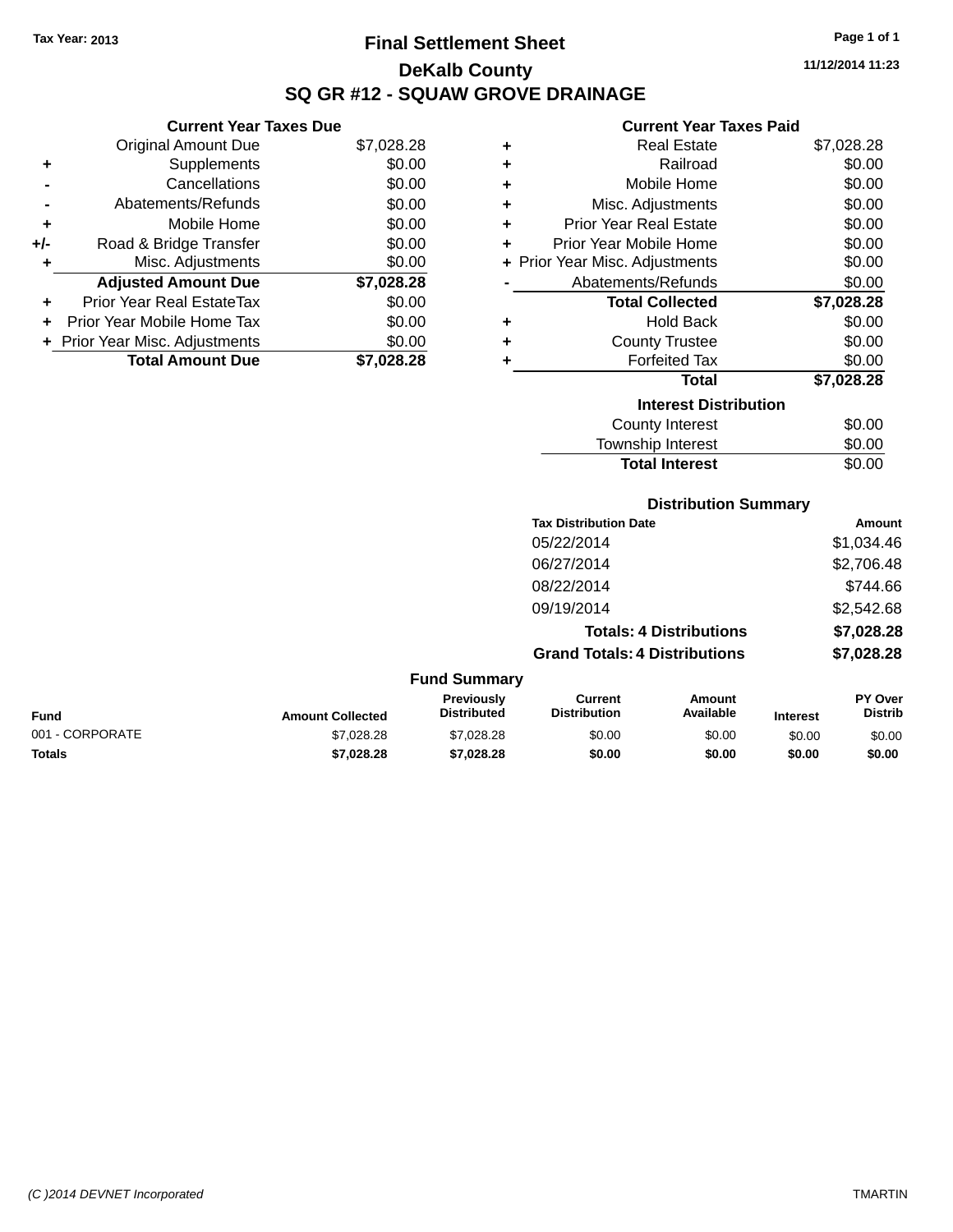**Current Year Taxes Due** Original Amount Due \$8,913.04

**Adjusted Amount Due \$8,913.04**

**Total Amount Due \$8,913.04**

**+** Supplements \$46.68 **-** Cancellations \$46.68 **-** Abatements/Refunds \$0.00 **+** Mobile Home \$0.00 **+/-** Road & Bridge Transfer \$0.00 **+** Misc. Adjustments \$0.00

**+** Prior Year Real EstateTax \$0.00 **+** Prior Year Mobile Home Tax \$0.00 **+** Prior Year Misc. Adjustments  $$0.00$ 

## **Final Settlement Sheet Tax Year: 2013 Page 1 of 1 DeKalb County VG-CO #16 - VIRGIL CORTLAND DRAIN #16**

**11/12/2014 11:23**

#### **Current Year Taxes Paid**

| ٠ | <b>Real Estate</b>             | \$8,913.04 |
|---|--------------------------------|------------|
| ٠ | Railroad                       | \$0.00     |
| ٠ | Mobile Home                    | \$0.00     |
| ٠ | Misc. Adjustments              | \$0.00     |
| ÷ | <b>Prior Year Real Estate</b>  | \$0.00     |
| ٠ | Prior Year Mobile Home         | \$0.00     |
|   | + Prior Year Misc. Adjustments | \$0.00     |
|   | Abatements/Refunds             | \$0.00     |
|   | <b>Total Collected</b>         | \$8,913.04 |
| ٠ | <b>Hold Back</b>               | \$0.00     |
| ٠ | <b>County Trustee</b>          | \$0.00     |
| ٠ | <b>Forfeited Tax</b>           | \$0.00     |
|   | <b>Total</b>                   | \$8,913.04 |
|   | <b>Interest Distribution</b>   |            |
|   | County Interest                | \$0.00     |
|   | <b>Township Interest</b>       | \$0.00     |

| <b>Total Interest</b>        | \$0.00     |
|------------------------------|------------|
| <b>Distribution Summary</b>  |            |
| <b>Tax Distribution Date</b> | Amount     |
| 05/22/2014                   | \$978.40   |
| 06/27/2014                   | \$4,191.06 |
| 07/25/2014                   | \$89.04    |
| 08/22/2014                   | \$308.62   |
| 09/19/2014                   | \$3,144.95 |
| 11/18/2014                   | \$200.97   |

**Totals: 6 Distributions \$8,913.04**

**Grand Totals: 6 Distributions \$8,913.04**

**Fund Summary Fund Interest Amount Collected Distributed PY Over Distrib Amount Available Current Distribution Previously** 001 - CORPORATE \$8,913.04 \$8,712.07 \$200.97 \$0.00 \$0.00 \$0.00 **Totals \$8,913.04 \$8,712.07 \$200.97 \$0.00 \$0.00 \$0.00**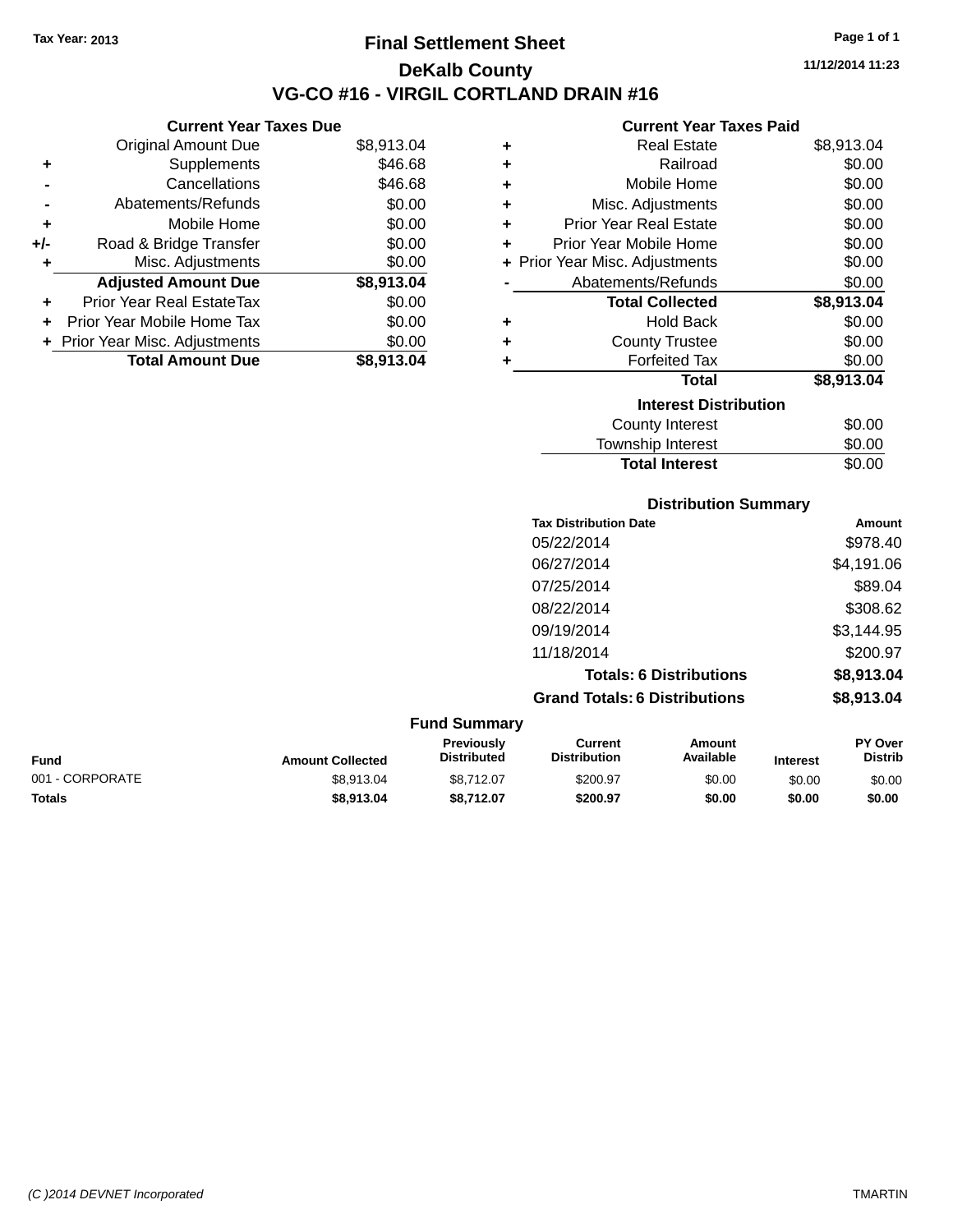# **Final Settlement Sheet Tax Year: 2013 Page 1 of 1 DeKalb County VI-AD #9 - VICTOR/ADAMS DRAINAGE #9**

**11/12/2014 11:23**

#### **Current Year Taxes Paid**

|       | <b>Current Year Taxes Due</b>  |            |
|-------|--------------------------------|------------|
|       | <b>Original Amount Due</b>     | \$1,126.16 |
| ٠     | Supplements                    | \$0.00     |
|       | Cancellations                  | \$0.00     |
|       | Abatements/Refunds             | \$0.00     |
| ٠     | Mobile Home                    | \$0.00     |
| $+/-$ | Road & Bridge Transfer         | \$0.00     |
| ÷     | Misc. Adjustments              | \$0.00     |
|       | <b>Adjusted Amount Due</b>     | \$1,126.16 |
| ÷     | Prior Year Real EstateTax      | \$0.00     |
| ÷     | Prior Year Mobile Home Tax     | \$0.00     |
|       | + Prior Year Misc. Adjustments | \$0.00     |
|       | <b>Total Amount Due</b>        | \$1.126.16 |

| ٠ | <b>Real Estate</b>             | \$1,126.16 |
|---|--------------------------------|------------|
| ٠ | Railroad                       | \$0.00     |
| ٠ | Mobile Home                    | \$0.00     |
| ٠ | Misc. Adjustments              | \$0.00     |
| ٠ | Prior Year Real Estate         | \$0.00     |
| ٠ | Prior Year Mobile Home         | \$0.00     |
|   | + Prior Year Misc. Adjustments | \$0.00     |
|   | Abatements/Refunds             | \$0.00     |
|   | <b>Total Collected</b>         | \$1,126.16 |
| ٠ | Hold Back                      | \$0.00     |
| ٠ | <b>County Trustee</b>          | \$0.00     |
| ٠ | <b>Forfeited Tax</b>           | \$0.00     |
|   | <b>Total</b>                   | \$1,126.16 |
|   | <b>Interest Distribution</b>   |            |
|   | <b>County Interest</b>         | \$0.00     |
|   | <b>Township Interest</b>       | \$0.00     |
|   | <b>Total Interest</b>          | \$0.00     |

| <b>Distribution Summary</b>  |          |
|------------------------------|----------|
| <b>Tax Distribution Date</b> | Amount   |
| 05/22/2014                   | \$172.48 |

| 06/27/2014                           | \$476.84   |
|--------------------------------------|------------|
| 09/19/2014                           | \$476.84   |
| <b>Totals: 3 Distributions</b>       | \$1,126.16 |
| <b>Grand Totals: 3 Distributions</b> | \$1,126.16 |

| <b>Fund</b>     | <b>Amount Collected</b> | <b>Previously</b><br><b>Distributed</b> | Current<br><b>Distribution</b> | Amount<br>Available | <b>Interest</b> | PY Over<br><b>Distrib</b> |
|-----------------|-------------------------|-----------------------------------------|--------------------------------|---------------------|-----------------|---------------------------|
| 001 - CORPORATE | \$1,126,16              | \$1,126,16                              | \$0.00                         | \$0.00              | \$0.00          | \$0.00                    |
| <b>Totals</b>   | \$1.126.16              | \$1.126.16                              | \$0.00                         | \$0.00              | \$0.00          | \$0.00                    |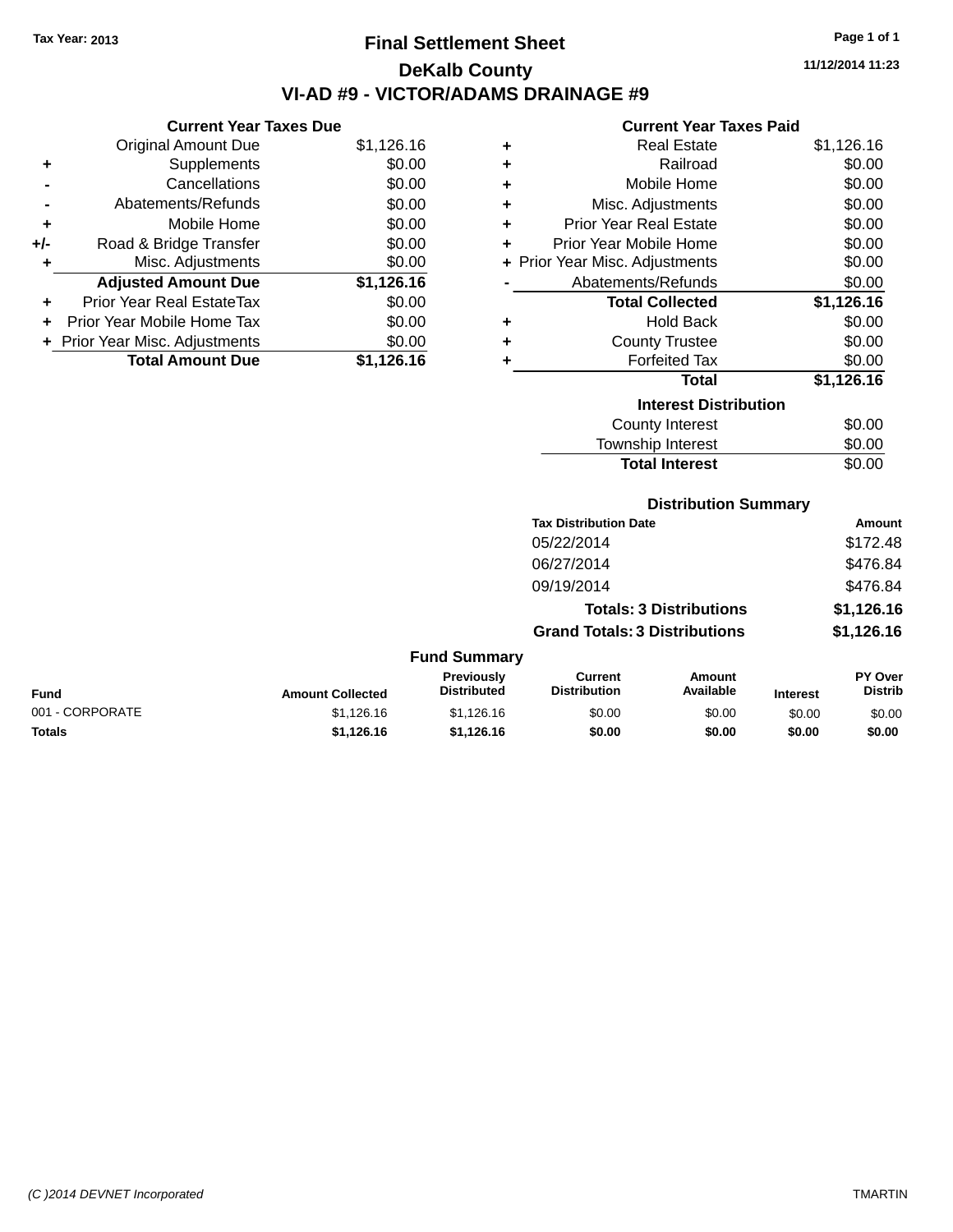# **Final Settlement Sheet Tax Year: 2013 Page 1 of 1 DeKalb County VI-CL #14 - VICTOR-CLINTON DRAINAGE**

**11/12/2014 11:23**

#### **Current Year Taxes Paid**

|     | Gurrent rear Taxes Due         |            |
|-----|--------------------------------|------------|
|     | <b>Original Amount Due</b>     | \$5,232.00 |
| ٠   | Supplements                    | \$0.00     |
|     | Cancellations                  | \$0.00     |
|     | Abatements/Refunds             | \$0.00     |
| ٠   | Mobile Home                    | \$0.00     |
| +/- | Road & Bridge Transfer         | \$0.00     |
| ٠   | Misc. Adjustments              | \$0.00     |
|     | <b>Adjusted Amount Due</b>     | \$5,232.00 |
| ٠   | Prior Year Real EstateTax      | \$0.00     |
|     | Prior Year Mobile Home Tax     | \$0.00     |
|     | + Prior Year Misc. Adjustments | \$0.00     |
|     | <b>Total Amount Due</b>        | \$5.232.00 |
|     |                                |            |

**Current Year Taxes Due**

| ٠                            | <b>Real Estate</b>             | \$5,232.00 |  |  |  |
|------------------------------|--------------------------------|------------|--|--|--|
| ٠                            | Railroad                       | \$0.00     |  |  |  |
| ÷                            | Mobile Home                    | \$0.00     |  |  |  |
| ÷                            | Misc. Adjustments              | \$0.00     |  |  |  |
| ÷                            | <b>Prior Year Real Estate</b>  | \$0.00     |  |  |  |
| ٠                            | Prior Year Mobile Home         | \$0.00     |  |  |  |
|                              | + Prior Year Misc. Adjustments | \$0.00     |  |  |  |
|                              | Abatements/Refunds             | \$0.00     |  |  |  |
|                              | <b>Total Collected</b>         | \$5,232.00 |  |  |  |
| ٠                            | <b>Hold Back</b>               | \$0.00     |  |  |  |
| ٠                            | <b>County Trustee</b>          | \$0.00     |  |  |  |
| ٠                            | <b>Forfeited Tax</b>           | \$0.00     |  |  |  |
|                              | <b>Total</b>                   | \$5,232.00 |  |  |  |
| <b>Interest Distribution</b> |                                |            |  |  |  |
|                              | <b>County Interest</b>         | \$0.00     |  |  |  |
|                              | <b>Township Interest</b>       | \$0.00     |  |  |  |
|                              | <b>Total Interest</b>          | \$0.00     |  |  |  |

### **Distribution Summary**

| <b>Tax Distribution Date</b>         | Amount     |
|--------------------------------------|------------|
| 05/22/2014                           | \$1,231.54 |
| 06/27/2014                           | \$2,887.42 |
| 07/25/2014                           | \$105.00   |
| 09/19/2014                           | \$1,008.04 |
| <b>Totals: 4 Distributions</b>       | \$5,232.00 |
| <b>Grand Totals: 4 Distributions</b> | \$5,232.00 |

#### **Fund Summary Fund Interest Amount Collected Distributed PY Over Distrib Amount Available Current Distribution Previously** 001 - CORPORATE \$5,232.00 \$5,232.00 \$0.00 \$0.00 \$0.00 \$0.00 **Totals \$5,232.00 \$5,232.00 \$0.00 \$0.00 \$0.00 \$0.00**